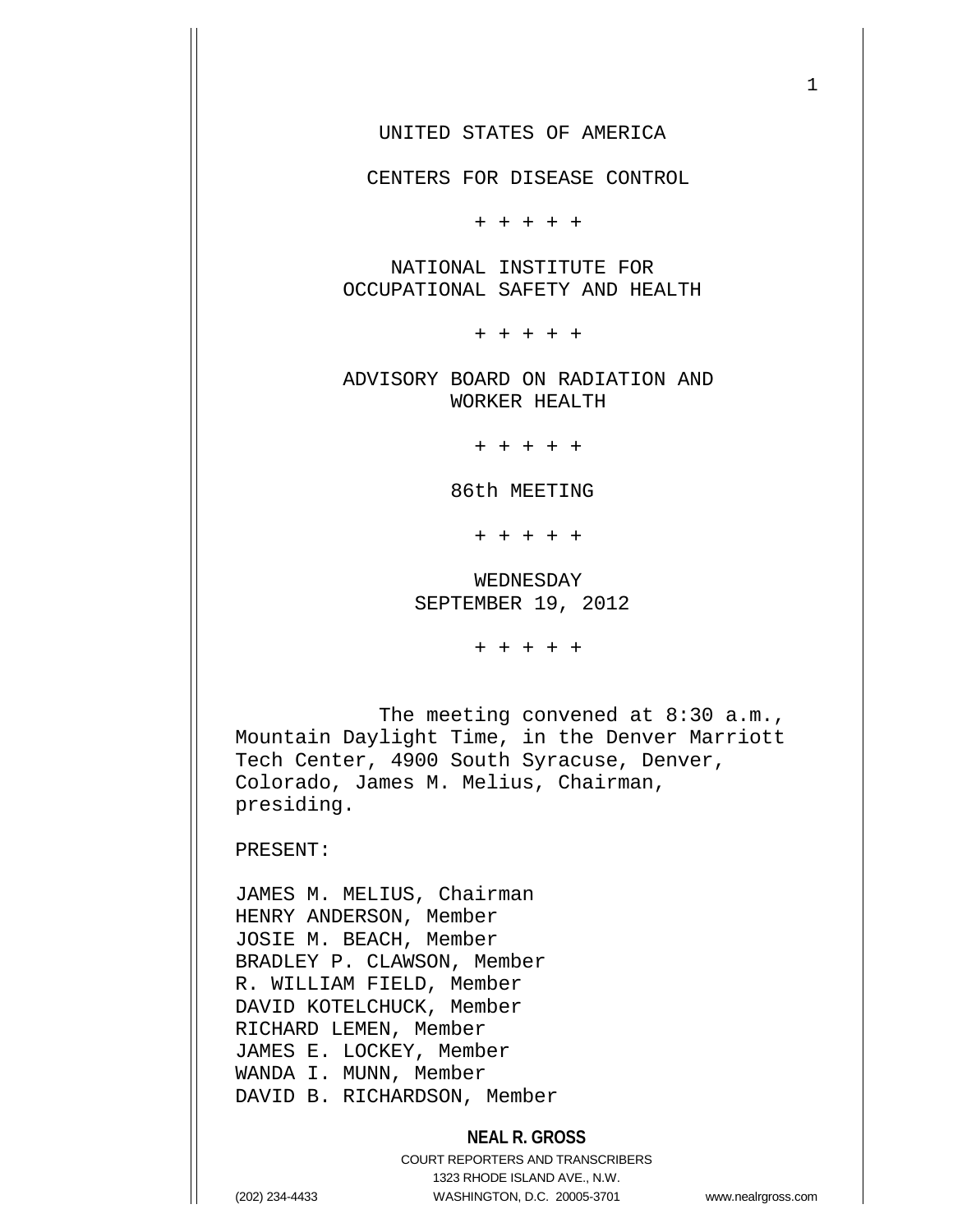PRESENT: (CONT.)

GENEVIEVE S. ROESSLER, Member PHILLIP SCHOFIELD, Member PAUL L. ZIEMER, Member THEODORE M. KATZ, Designated Federal Official

REGISTERED AND/OR PUBLIC COMMENT PARTICIPANTS:

ADAMS, NANCY, NIOSH Contractor ALEXANDER, TERRY ALLEN, DAVE, DCAS BARRIE, TERRIE BROCK, DENISE, DCAS BURGOS, ZAIDA, NIOSH CARROLL, STEPHANIE DOBROVOLNY, MARK EATON, CLARISSA\* EVASKOVICH, ANDREW FITZGERALD, JOE, SC&A GALLAGHER, DEE GLOVER, SAM, DCAS HINNEFELD, STU, DCAS JERISON, DEB JESKE, PATRICIA\* KENNEY, CECELIA, DOE KINMAN, JOSH, DCAS KOTSCH, JEFF, DOL LEWIS, GREG, DOE LIN, JENNY, HHS MAKHIJANI, ARJUN, SC&A MAURO, JOHN, SC&A\* MAUSER, TERRIE\* MCCFEE, MATTHEW, ORAU Team MCKEEL, DAN\* NETON, JIM, DCAS RAY, SARAH\* RUTHERFORD, LaVON, DCAS STIVER, JOHN, SC&A TAULBEE, TIM, DCAS

\*Participating via telephone.

## **NEAL R. GROSS**

COURT REPORTERS AND TRANSCRIBERS 1323 RHODE ISLAND AVE., N.W. (202) 234-4433 WASHINGTON, D.C. 20005-3701 www.nealrgross.com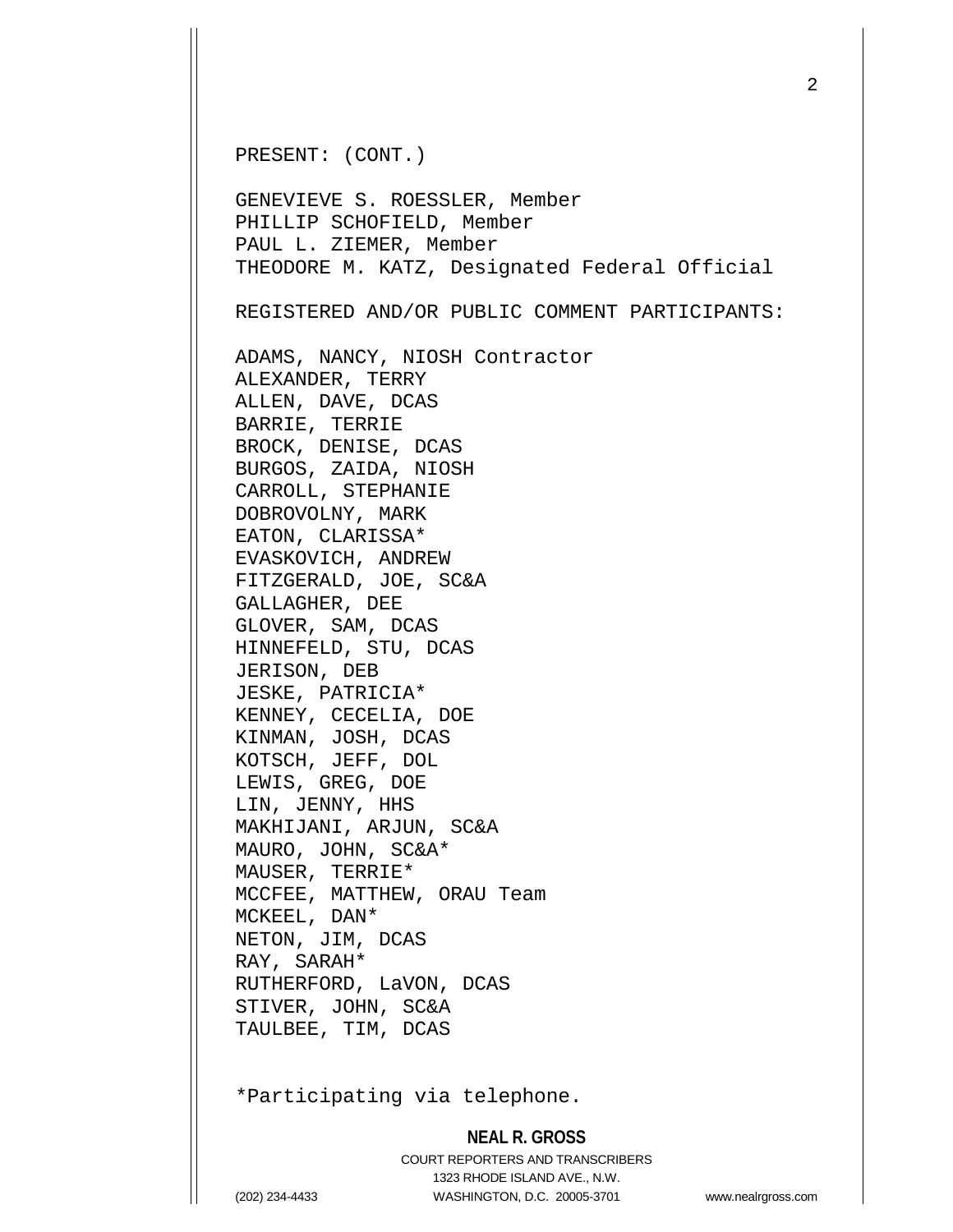## TABLE OF CONTENTS

| <b>AGENDA ITEM</b> |                                                                                                                                | PAGE                       |
|--------------------|--------------------------------------------------------------------------------------------------------------------------------|----------------------------|
|                    | Welcome - Dr. James Melius, Chair                                                                                              | 5                          |
|                    | GSI SEC Petition Update -<br>Mr. Dave Allen, NIOSH<br>Dr. Paul Ziemer, WG Chair<br>Petitioners: Dan McKeel<br>Patricia Jeske   | 6<br>15<br>- 6<br>36<br>49 |
|                    | Pantex Plant SEC Petition (1984- 1991)<br>Stuart Hinnefeld, NIOSH<br>Mr. Joe Fitzgerald, SC&A<br>Petitioner: Sarah Ray         | 54<br>54<br>75<br>88       |
|                    | Baker-Perkins (Saginaw, MI) Technical<br>Basis Document Review<br>Dr. Henry Anderson, WG Chair                                 | 94<br>94                   |
|                    | Weldon Spring Plant (Weldon Spring,                                                                                            | 104                        |
|                    | MO) SEC Petition<br>Dr. Richard Lemen, WG Chair<br>Mr. Stuart Hinnefeld, NIOSH<br>Petitioners: Tina Triplett                   | 104<br>105<br>130          |
|                    | Mound Plant SEC Petition (1972,<br>$1975 - 1976$ (83.14)<br>Dr. James Neton, NIOSH                                             | 165<br>165                 |
|                    | Mound Plant SEC Petition (1980-2007)<br>Dr. James Neton, NIOSH<br>Ms. Josie Beach, WG Chair                                    | 173<br>173<br>174          |
|                    | Board Work Session<br>Dr. James Melius, Chair                                                                                  | 211<br>211                 |
| Petition           | United Nuclear Corp. (Hematite, MO) SEC                                                                                        | 231                        |
|                    | Dr. Henry Anderson, WG Chair<br>Petitioner: Clarissa Eaton                                                                     | 270<br>270                 |
|                    | Public Comment                                                                                                                 | 301                        |
| (202) 234-4433     | <b>NEAL R. GROSS</b><br><b>COURT REPORTERS AND TRANSCRIBERS</b><br>1323 RHODE ISLAND AVE., N.W.<br>WASHINGTON, D.C. 20005-3701 | www.nealrgross.com         |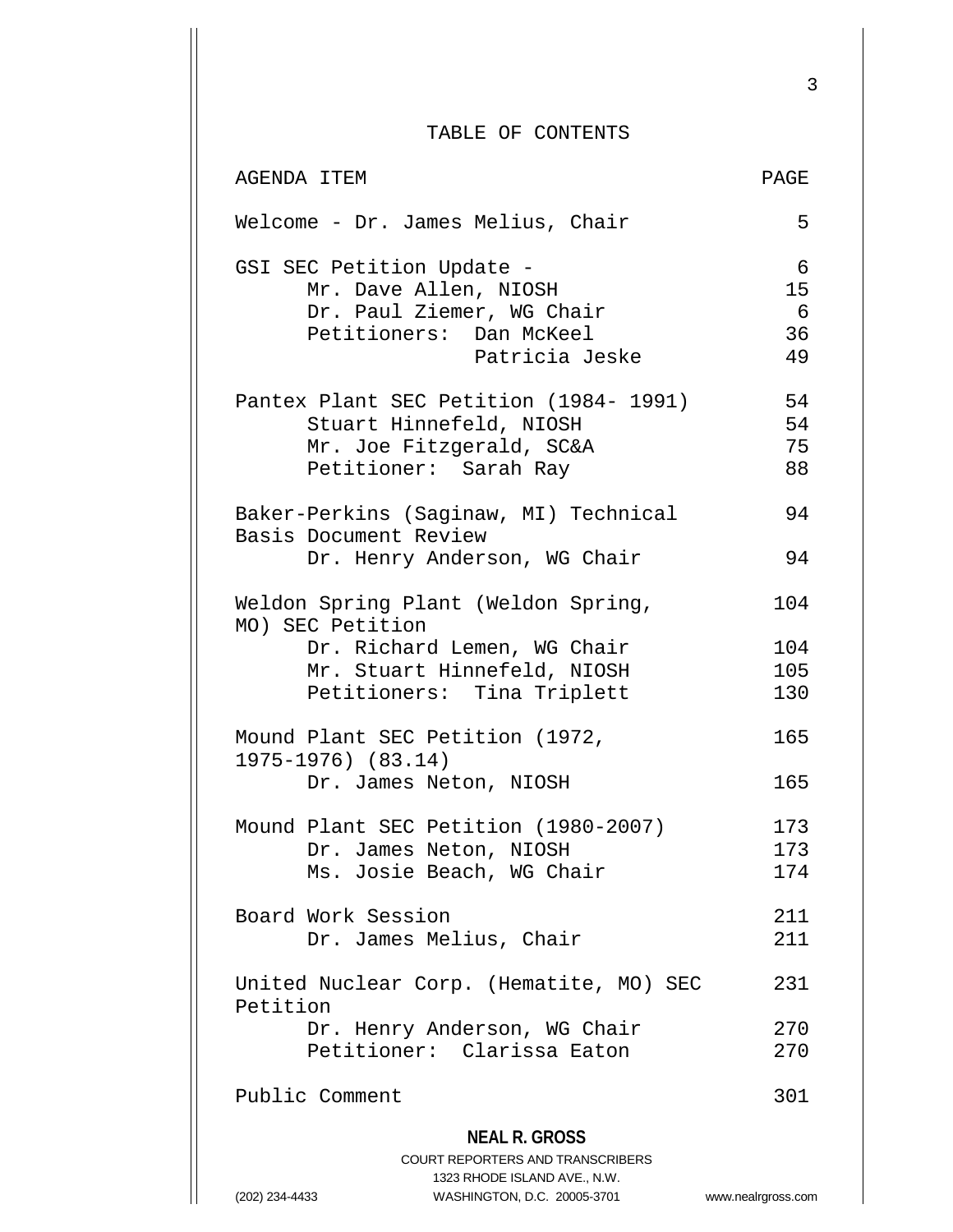| 1  | $P-R-O-C-E-E-D-I-N-G-S$                                                                  |
|----|------------------------------------------------------------------------------------------|
| 2  | (8:30 a.m.)                                                                              |
| 3  | CHAIRMAN MELIUS: If I can have                                                           |
| 4  | your attention, please, we'll get started.                                               |
| 5  | Welcome to the second day of our meeting 86.                                             |
| 6  | And let me turn it over to Ted.                                                          |
| 7  | MR. KATZ: Thank you, Jim. And                                                            |
| 8  | welcome, everybody.                                                                      |
| 9  | It looks like we don't have a lot                                                        |
| 10 | of people in the audience here this morning,                                             |
| 11 | but we may have on the line. To let you know,                                            |
| 12 | all of the materials for this meeting are on                                             |
| 13 | the NIOSH website for the presentations today                                            |
| 14 | under the Board section under meeting section.                                           |
| 15 | Just go to today's date or it starts on the                                              |
| 16 | 18th, I think. And all of those presentations                                            |
| 17 | are there. So you can follow along as they                                               |
| 18 | present here in the room.                                                                |
| 19 | Public comment session today is                                                          |
| 20 | from $6:00$ to $7:00$ . It starts at $6:00$ . So if                                      |
| 21 | you are intending to comment, -- again, I'm                                              |
| 22 | addressing folks on the phone -- please attend                                           |
|    | <b>NEAL R. GROSS</b><br>COURT REPORTERS AND TRANSCRIBERS<br>1323 RHODE ISLAND AVE., N.W. |
|    | (202) 234-4433<br>WASHINGTON, D.C. 20005-3701<br>www.nealrgross.com                      |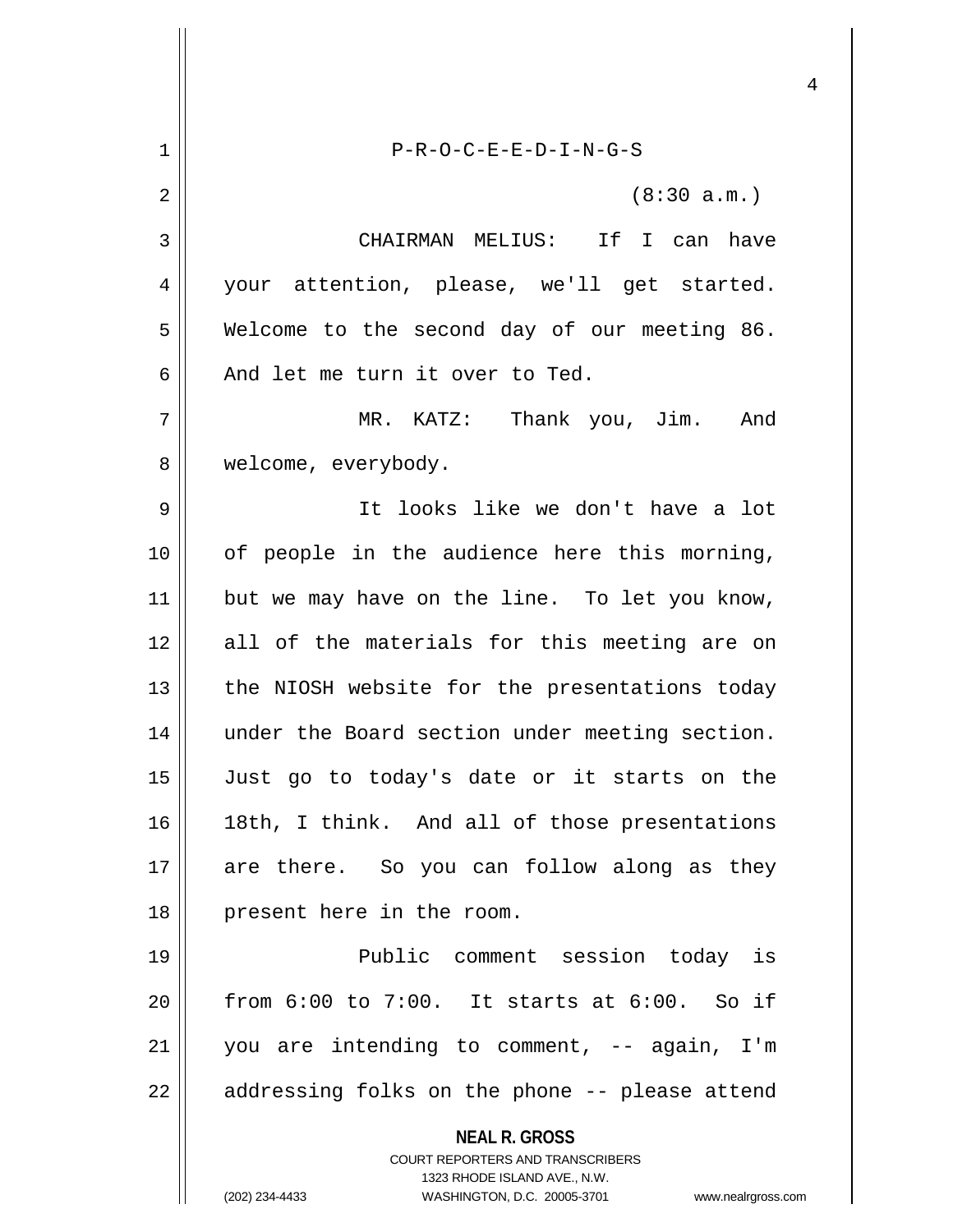$1 \parallel$  at 6:00 because if we get through early, we 2 | will conclude the public comment session  $3 \parallel$  early.

4 And also for people on the phone, 5 || please mute your phones. If you don't have a  $6 \parallel$  mute button, press \*6 to mute your phone so  $7 \parallel$  that there's no interference with this call.  $8 \parallel$  And, for the same reason, please do not at any 9 || point put the call on hold. Hang up and dial 10 back in if you need to because your hold will 11 disturb the call for everyone else trying to 12 listen in.

13 || So let's go to roll call. And it 14 will be a little simpler today because we 15 don't have dose reconstructions to assign and 16 don't have very many recusals. And I will 17 || mention recusals where there are any.

18 || (Roll call.)

19 MR. KATZ: Very good. Thank you.  $20$  | That's it. Jim, your agenda.

21 CHAIRMAN MELIUS: We have a fairly  $22 \parallel$  busy agenda, a number of items. And I'll

> **NEAL R. GROSS** COURT REPORTERS AND TRANSCRIBERS 1323 RHODE ISLAND AVE., N.W. (202) 234-4433 WASHINGTON, D.C. 20005-3701 www.nealrgross.com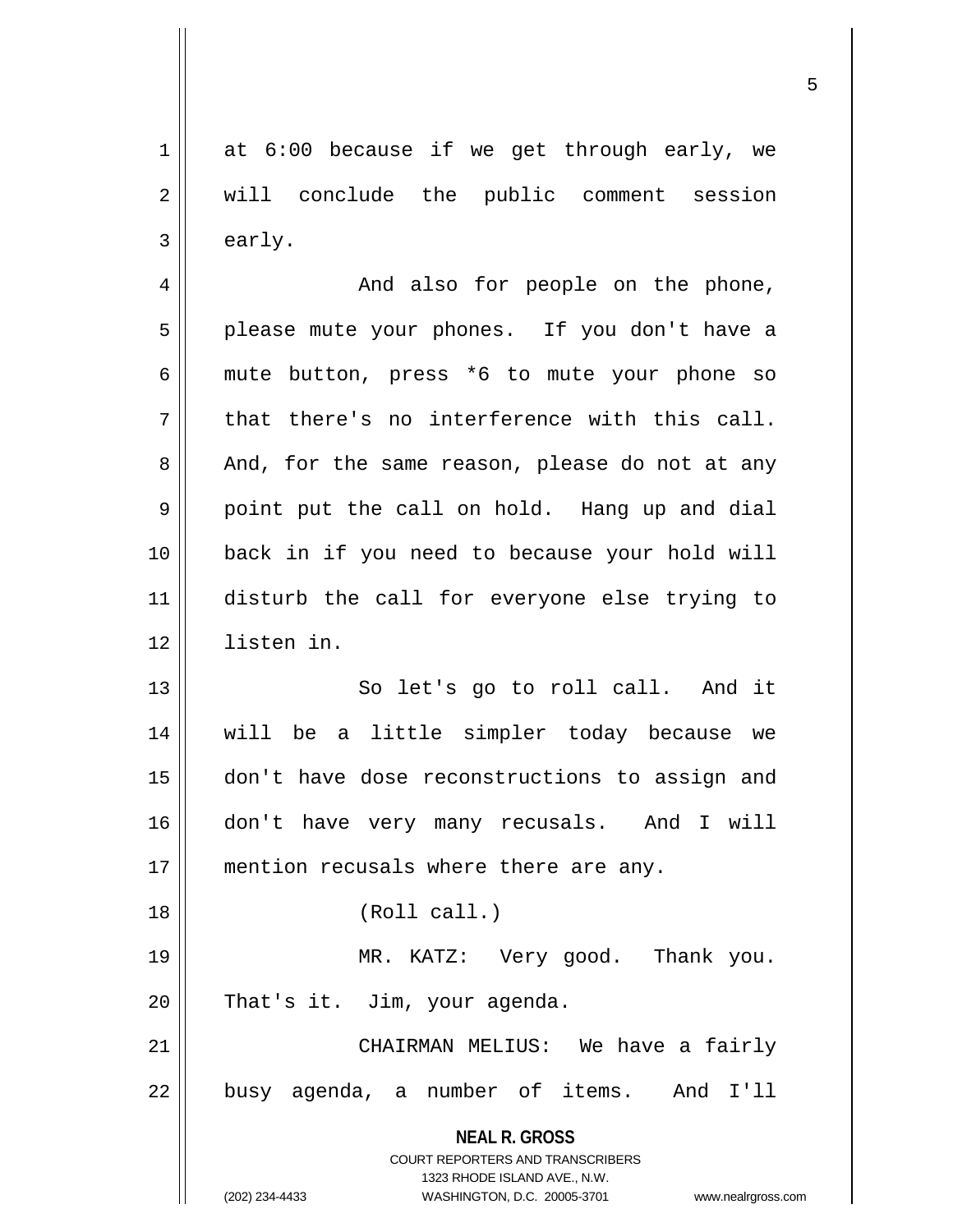**NEAL R. GROSS** COURT REPORTERS AND TRANSCRIBERS 1323 RHODE ISLAND AVE., N.W. 1 | remind you they are all sort of timed because 2 we will have petitioners or others involved on  $3 \parallel$  the line. And so we have informed them of the  $4 \parallel$  time to expect. 5 So we will be holding fairly 6 || firmly to those scheduled times today. And we  $7 \parallel$  have a Board work session later in the 8 || afternoon to go over. So we will start. 9 || The first item is the GSI SEC 10 petition update. And we will start. Paul 11 || Ziemer, the Chairman of the Work Group, will  $12 \parallel$  give us an update. So, Paul? 13 MEMBER ZIEMER: Good morning, 14 || everyone. I am going to report on SEC 15 || petition 00105 for General Steel Industries. 16 || Then we will also have an opportunity to hear 17 || from NIOSH and from the co-petitioners. 18 I do want to begin by reminding 19 you of what occurred at our last meeting. 20 Well, before I do that, let me remind you  $21$  first of the timeline at GSI. The operational 22 | period began January 1st, 1953. And it ended

(202) 234-4433 WASHINGTON, D.C. 20005-3701 www.nealrgross.com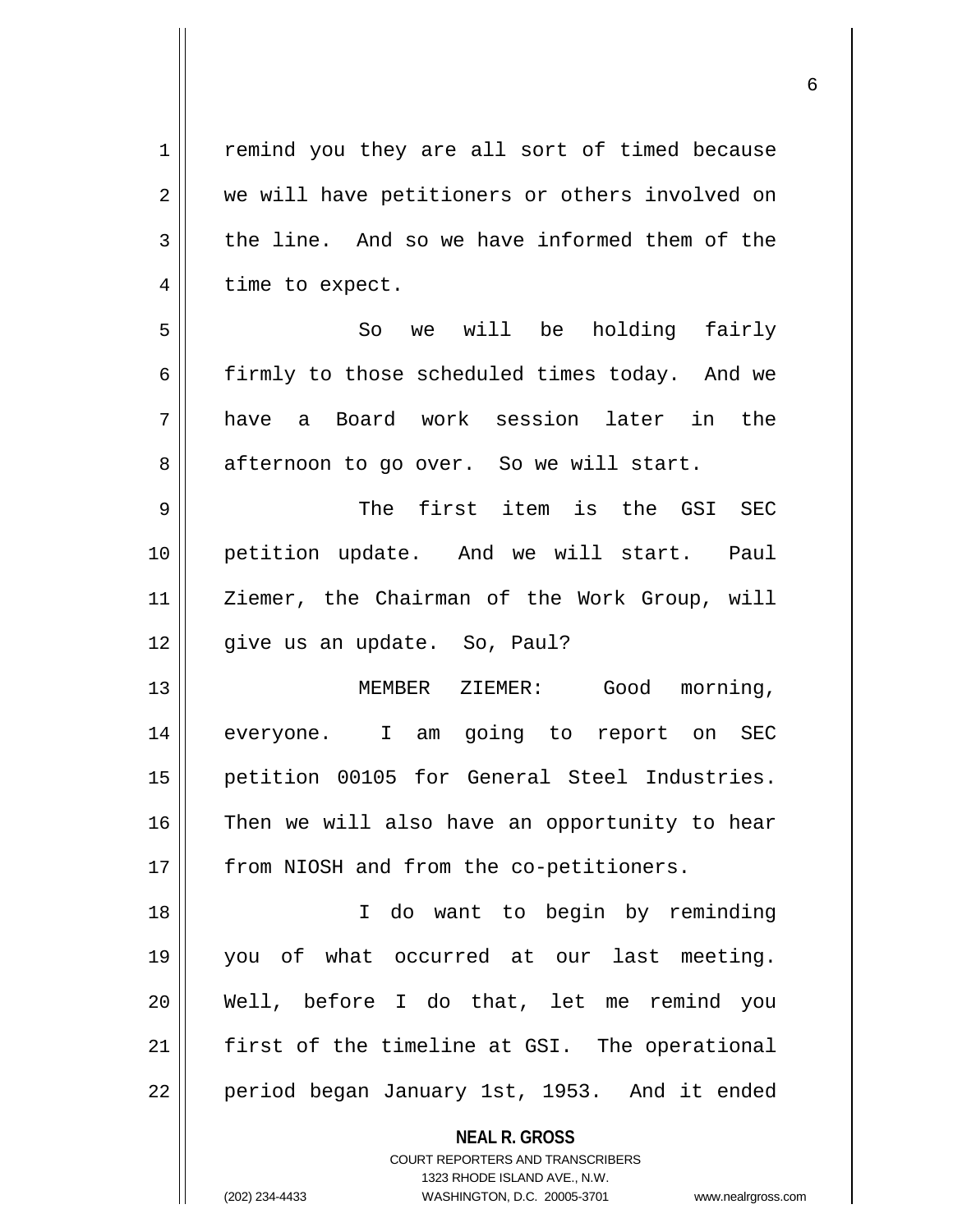1 June 30th, 1966.

| $\overline{a}$ | I have inserted here in this slide             |
|----------------|------------------------------------------------|
| 3              | one other reference point, which the Work      |
| 4              | Group has used on occasion as we<br>have       |
| 5              | considered the work at GSI. And that was the   |
| 6              | original AEC license application, March 7th,   |
| 7              | 1962, which was kind of a reference point      |
| 8              | where one might argue that the work practices  |
| 9              | perhaps changed, then also a reminder of the   |
| 10             | residual period, which is July 1st, 1966       |
| 11             | through December 1992. And then there is an    |
| 12             | additional year of the DOE cleanup, which was  |
| 13             | January '93 through December '93.              |
| 14             | Now, to remind you of what                     |
| 15             | occurred at the last full meeting of this      |
| 16             | Board, you may recall that the Work Group      |
| 17             | recommended that the Board not take action on  |
| 18             | the SEC petition but, rather, defer action     |
| 19             | until the next Board meeting; that is, to this |
| 20             | Board meeting. And this recommendation         |
| 21             | resulted from Work Group discussions, which    |
| 22             | were held on June 14th of this year, relating  |

**NEAL R. GROSS** COURT REPORTERS AND TRANSCRIBERS 1323 RHODE ISLAND AVE., N.W. (202) 234-4433 WASHINGTON, D.C. 20005-3701 www.nealrgross.com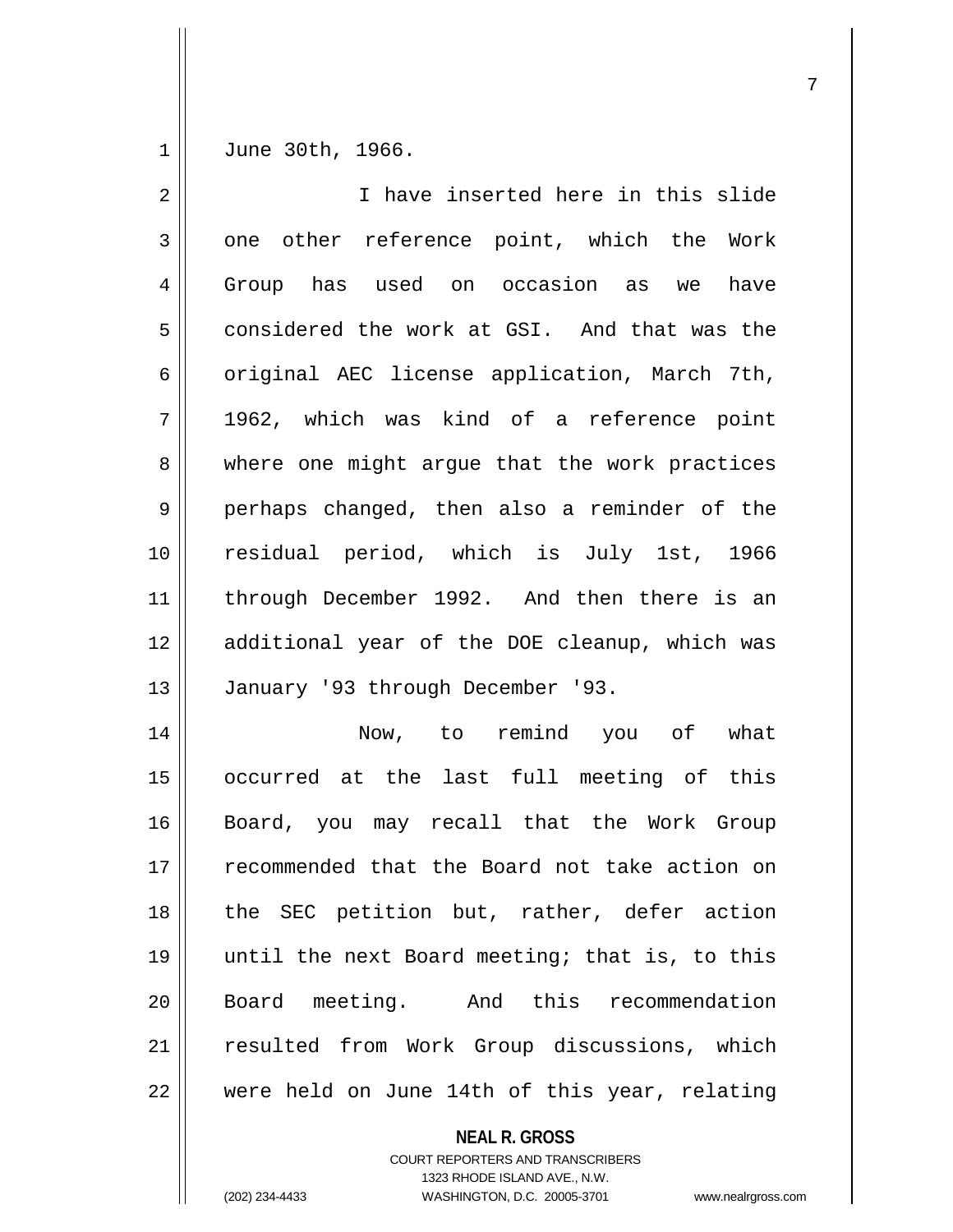initially to the residual period and the 2 desire of the Work Group to confirm the appropriateness of the use of the TBD-6000 model of a uranium slug facility as a 5 Surrogate for handling of uranium at General 6 Steel Industries. And that particularly  $\parallel$  referred to the internal dose issue. This applies, though, both to the 9 || operational period as well as the residual period since there is that one component in the operational period, a component of internal dose as well. So the Board accepted this 14 || recommendation and tasked SC&A to review the surrogate data issue. I'm going to report here this morning first on the SC&A findings.  $17 \parallel$  I do want to indicate that, as far as I know, Dr. Anigstein, who is the lead for SC&A on General Steel Industries, I believe is on the 20 || line. And he can expand on some of these issues if, in fact, there are questions. And I'm pretty much just going to summarize and

**NEAL R. GROSS**

COURT REPORTERS AND TRANSCRIBERS 1323 RHODE ISLAND AVE., N.W. (202) 234-4433 WASHINGTON, D.C. 20005-3701 www.nealrgross.com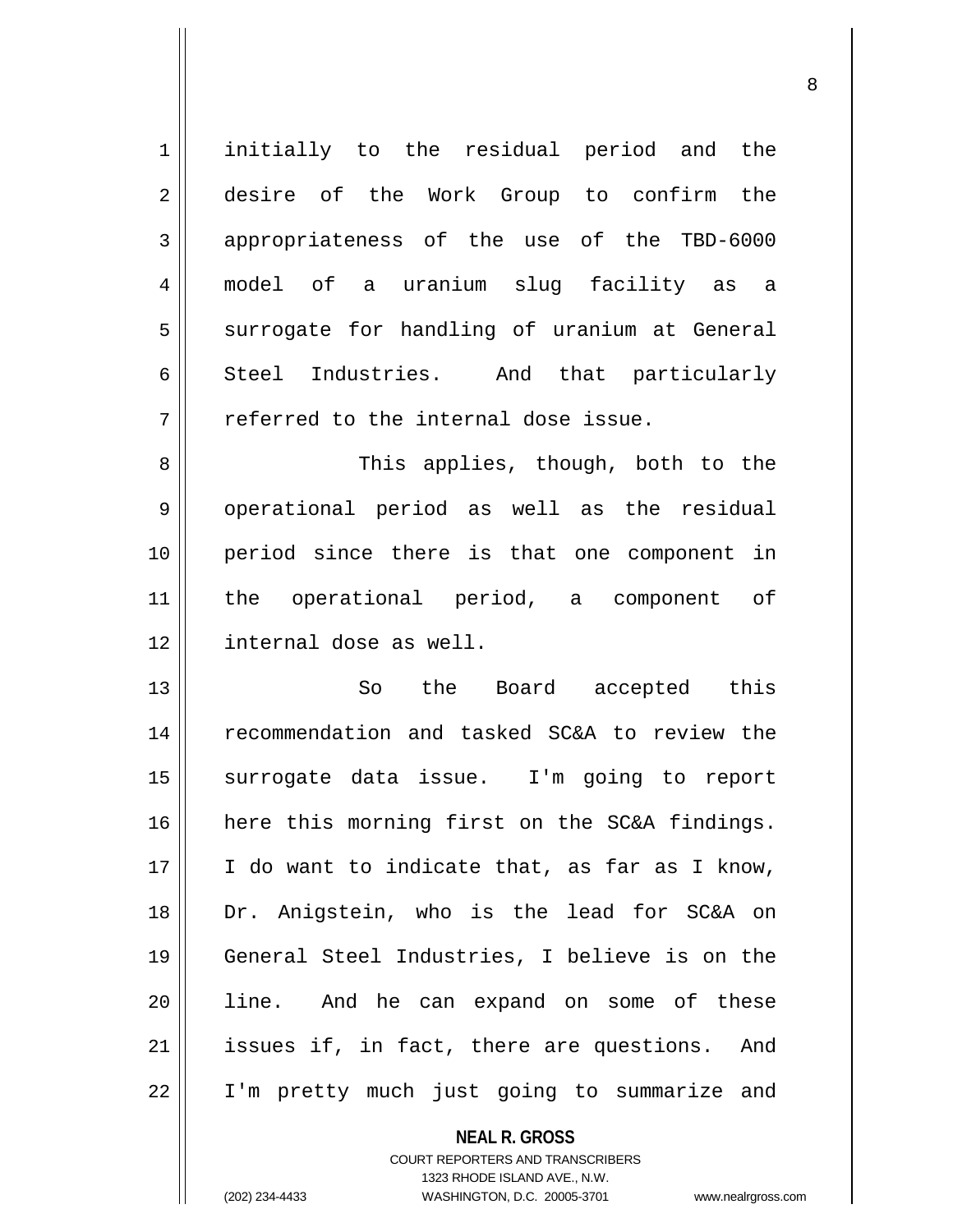**NEAL R. GROSS** COURT REPORTERS AND TRANSCRIBERS 1323 RHODE ISLAND AVE., N.W. 1 || will quote the findings of SC&A on the 2 || hierarchy of data or on the surrogate data  $3 \parallel$  criteria, of which there are five. And each  $4 \parallel$  of these five were addressed by SC&A. 5 First, the criteria relating to 6  $\parallel$  hierarchy of data. The finding was that the 7 use of surrogate data does not strictly 8 conform to the hierarchy of data and they are 9 || referring - - and specifically to the GSI 10 surrogate. And also they said the appropriate 11 adjustments were not made to these surrogate  $12 \parallel$  data. 13 || The second criteria on exclusivity 14 constraints, SC&A said, we do not agree that  $15$  | the use of the surrogate data was stringently 16 || justified. The exclusivity constraint 17 || requirement or criteria includes a stringent 18 || justification portion. 19 || The third criteria on process 20 || similarities, SC&A said that the use of slug 21 stamping as a surrogate for handling of 22 uranium at GSI does not fulfill criteria

(202) 234-4433 WASHINGTON, D.C. 20005-3701 www.nealrgross.com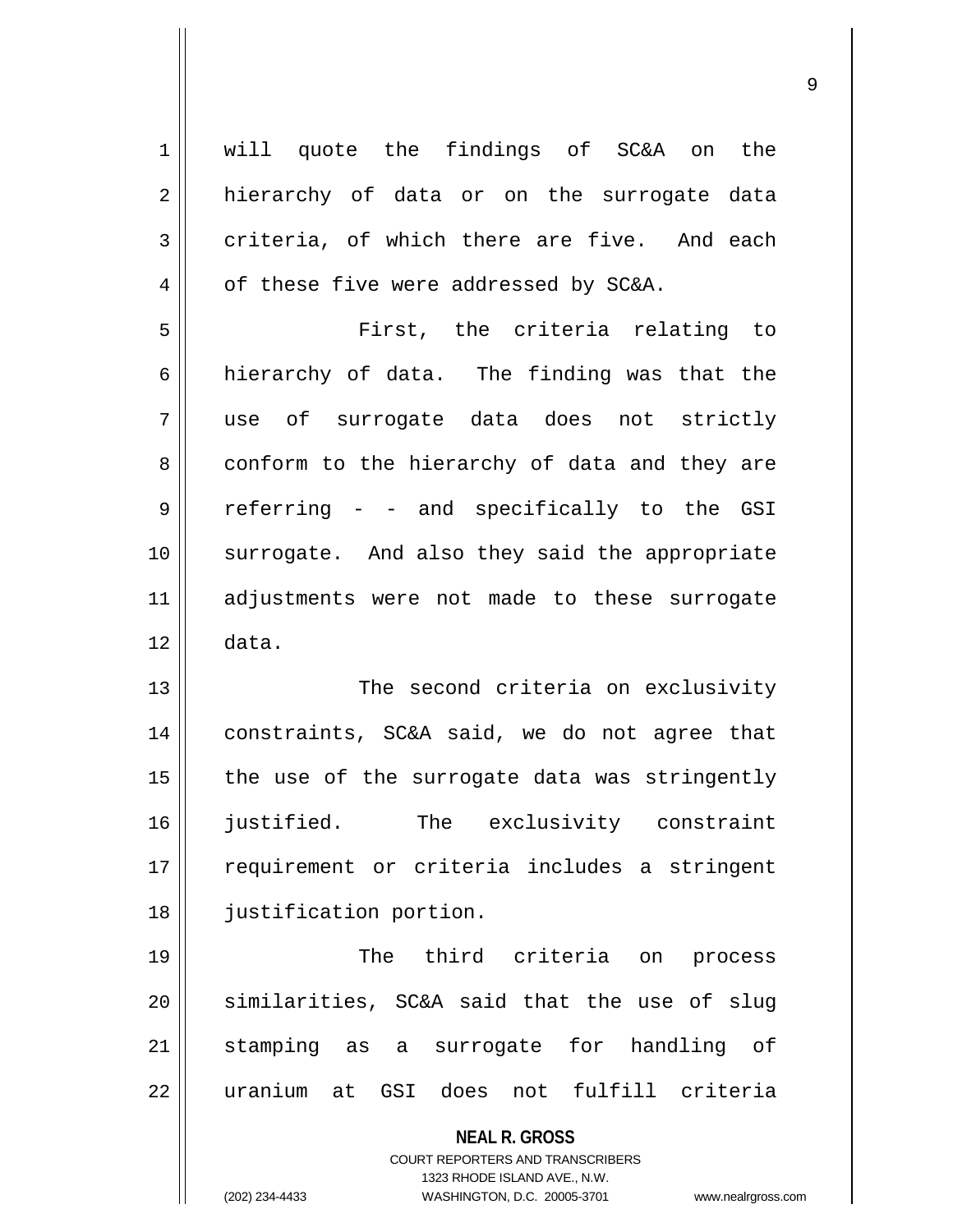1 | three; that is, the process similarity 2 | criteria.

3 Also, they said alternate sources  $4 \parallel$  of surrogate data; for example, the 124 work 5 sites for which NIOSH has collected 6 information, were not evaluated, the 7 || implication here being that perhaps there were 8 || some other potential surrogates that could 9 || have been looked at.

10 || The Rand then the criteria on temporal 11 || considerations, they said that there is a need 12 || to justify the application of this measurement 13 || to the entire period of operations at GSI. And 14 I note here that during the Work Group 15 discussions, SC&A concurred with NIOSH's 16 || justification in their response. Dave Allen 17 || will be talking about NIOSH's responses to the 18 findings. So that is one that there is 19 || agreement on, the fourth criteria.

20 And, finally, the criteria on 21 plausibility. There are two parts to this.  $22$   $\parallel$  One is scientific plausibility, and the other

> **NEAL R. GROSS** COURT REPORTERS AND TRANSCRIBERS 1323 RHODE ISLAND AVE., N.W. (202) 234-4433 WASHINGTON, D.C. 20005-3701 www.nealrgross.com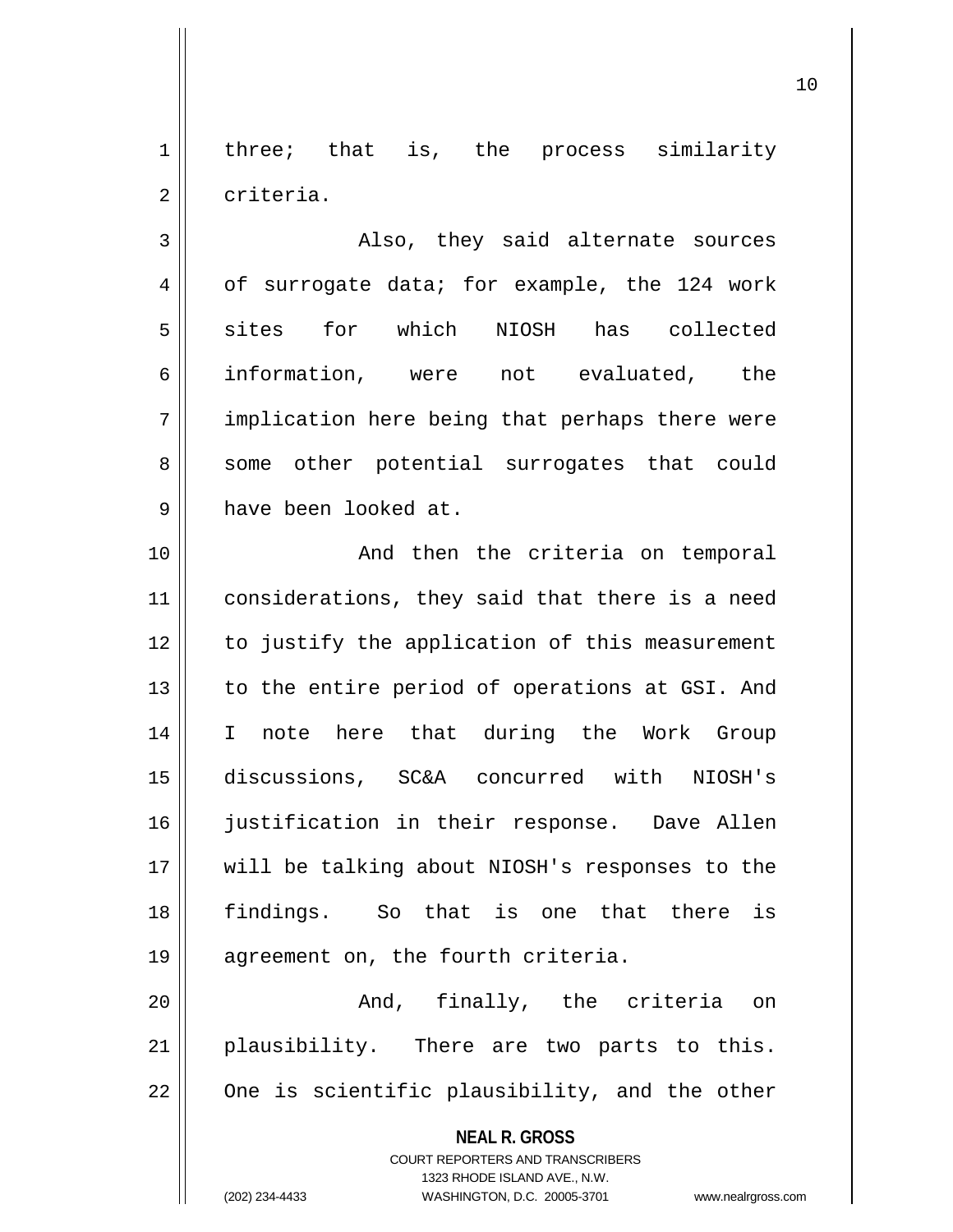| $\mathbf 1$    | is workplace plausibility. And SC&A found     |
|----------------|-----------------------------------------------|
| $\overline{2}$ | that the assumption that the deposition       |
| 3              | abruptly stops at the end of the operation is |
| $\overline{4}$ | neither plausible nor claimant-friendly. And  |
| 5              | that has to do with how the resuspended       |
| 6              | material behaves during the operational and   |
| 7              | the residual periods. And we will probably    |
| 8              | hear a little more about that, although that  |
| 9              | whole item depends on a particular data point |
| 10             | that was observed in 1993, a contamination    |
| 11             | level, which I will speak about in a moment.  |
| 12             | And then workplace plausibility,              |
| 13             | they said the calculation of uranium          |
|                |                                               |
| 14             | concentrations described by Allen and Glover  |
| 15             | does not meet the criterion of workplace      |
| 16             | plausibility.                                 |
| 17             | In addition to those findings,                |
| 18             | SC&A recommended that NIOSH develop a         |
|                | methodology for estimating uranium intakes at |
|                | GSI that does not rely on surrogate data. And |
| 19<br>20<br>21 | in their report, they suggested a model that  |

COURT REPORTERS AND TRANSCRIBERS 1323 RHODE ISLAND AVE., N.W. (202) 234-4433 WASHINGTON, D.C. 20005-3701 www.nealrgross.com

**NEAL R. GROSS**

 $\mathbf{I}$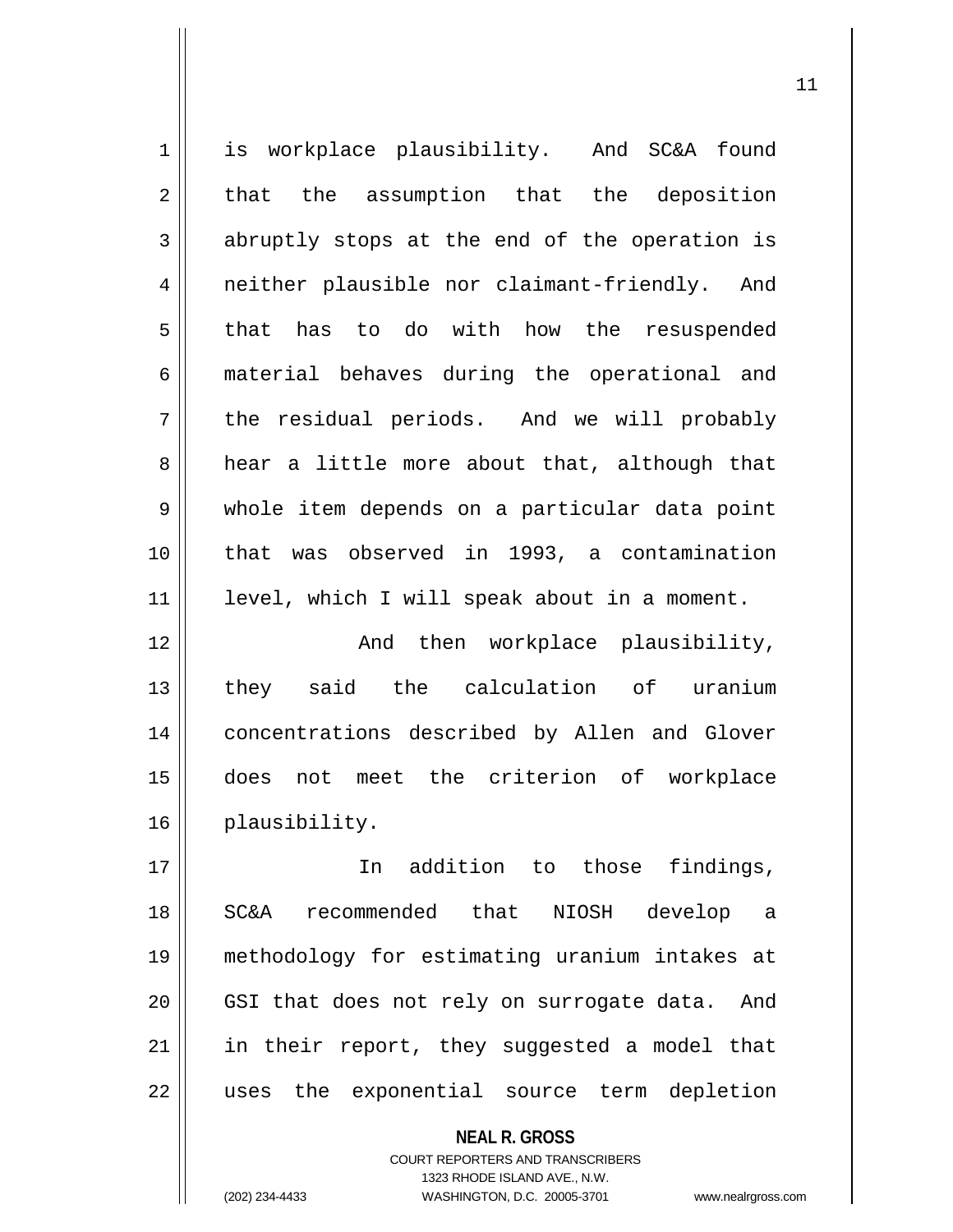**NEAL R. GROSS** COURT REPORTERS AND TRANSCRIBERS 1 || rate recommended in OTIB-0070. And for this 2 || approach, they suggested the contamination 3 || levels on the floor of the old betatron 4 building at the time of the 1993 cleanup, 5 | together with the depletion rate and various 6 | hours of uranium-handling operations at GSI 7 could be used to calculate average surface 8 uranium concentrations. In other words, they 9 were saying there is an alternate way of doing 10 || this that does not require surrogate data. 11 || One other important piece of 12 information, however, came to light during our 13 Work Group meeting. The co-petitioner 14 provided documentation that the GSI facilities 15 were cleaned and pressure-washed during three 16 different time periods. And I have indicated 17 | those here. 18 In the '78 to '81 time period, in 19 '84, and post-'85, all of these predated the  $20$  || 1993 reference date for the proposed surface 21 contamination level. Based on this, the Work 22 || Group agreed that back-calculating surface

1323 RHODE ISLAND AVE., N.W.

(202) 234-4433 WASHINGTON, D.C. 20005-3701 www.nealrgross.com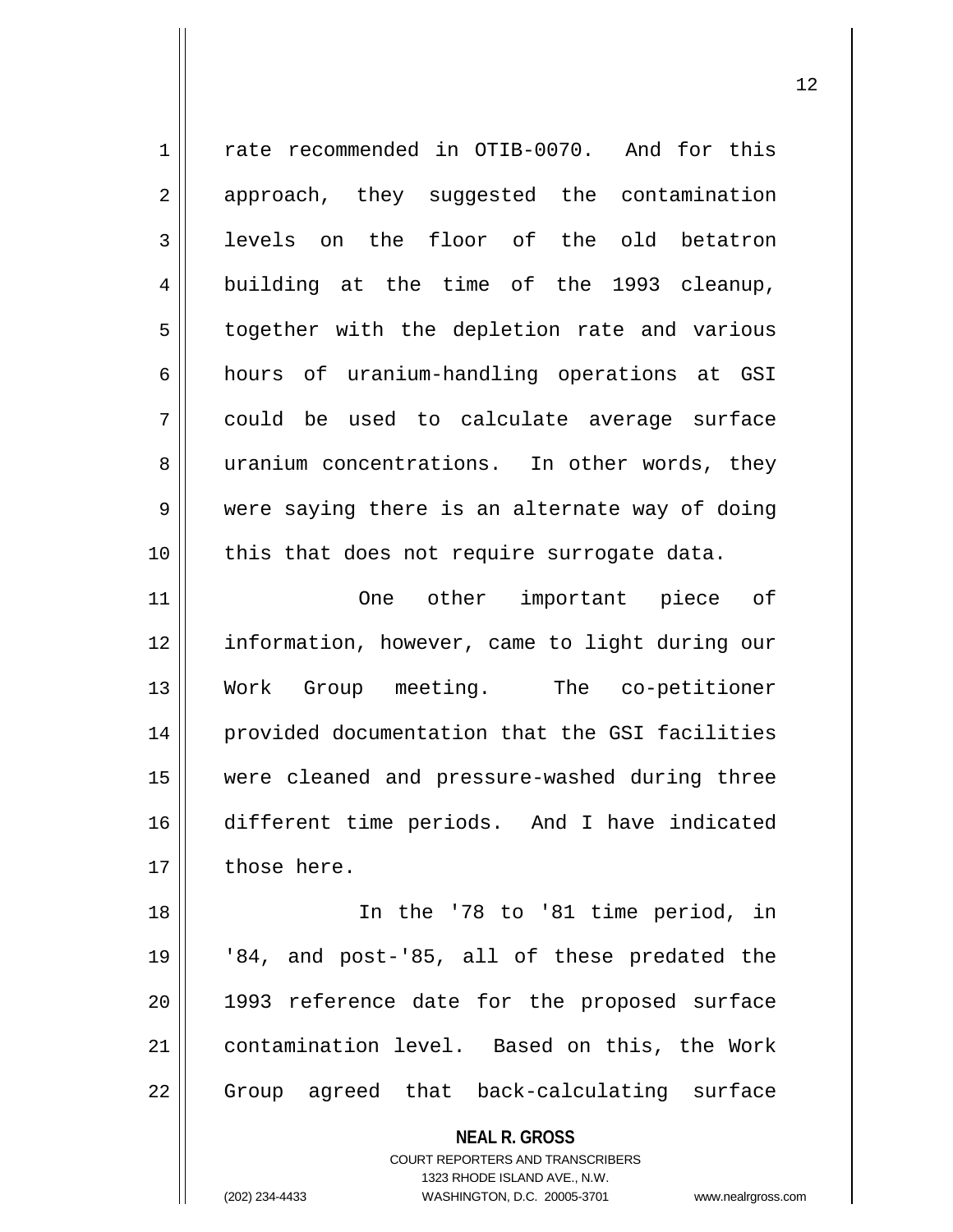1 contaminations from the 1993 contamination 2 data pretty much had to be ruled out since all  $3 \parallel$  of this cleaning had occurred.

4 A couple of other items. Then 5 || NIOSH provided its responses as to why it  $6 \parallel$  believed the surrogate data, nonetheless, were 7 met reasonably well by the surrogate, which 8 was the handling of uranium slugs, which is  $9 \parallel$  set forth in TBD-6000.

 Both NIOSH and SC&A, as the discussion developed, felt that it would make 12 sense to review other data sets involving uranium metal handling to ascertain whether or not there was what I will call a better 15 || surrogate for the GSI situation.

16 So the Work Group ended up not 17 giving a specific recommendation, but what we 18 || are proposing and what will occur here now is 19 that NIOSH will review their position on the  $20$  surrogate data matter and indicate how they 21 || propose to proceed to address this matter and 22 || come to closure on the petition. The

> **NEAL R. GROSS** COURT REPORTERS AND TRANSCRIBERS 1323 RHODE ISLAND AVE., N.W. (202) 234-4433 WASHINGTON, D.C. 20005-3701 www.nealrgross.com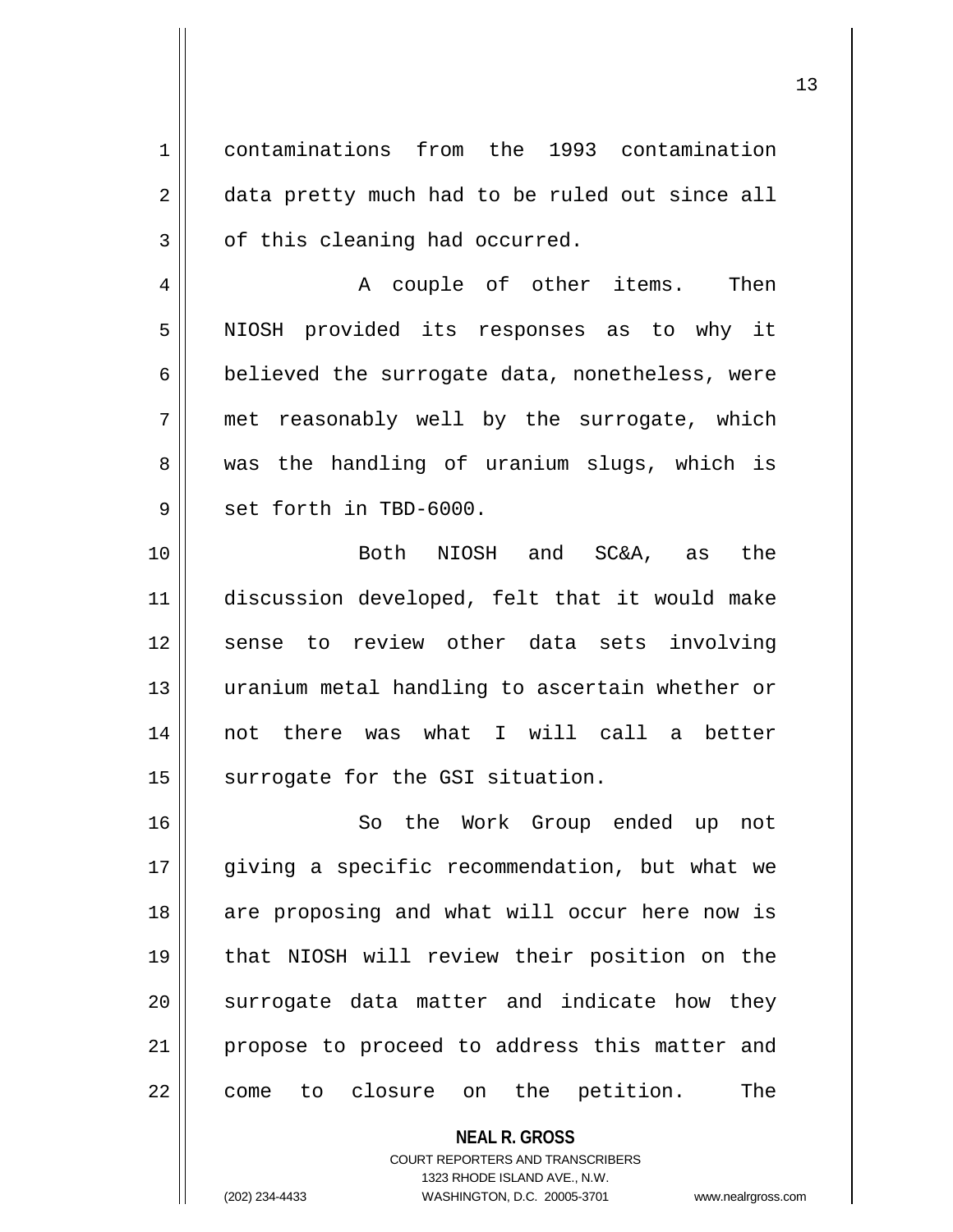1 || co-petitioners are also on-line, I believe, 2 and will provide their comments on these 3 | issues and related matters. And the way we 4 || ended our meeting was that we agreed to report 5 this information to the Board without a 6 | specific recommendation. 7 || So we are not recommending action 8 || today, although the Board could choose to ask

9 || NIOSH to examine the alternate surrogate data 10 sets, and that would be followed by SC&A 11 review, or the Board could choose to act on 12 the SEC petition on the basis of the 13 | information currently on hand.

14 The Work Group is not recommending 15 that, but basically since this issue of 16 || surrogate data has come before the Board, I 17 believe there was a feeling that a decision 18 || should be made by the Board and we would just 19 report what we learned in the Work Group 20 meeting.

21 I will be pleased to answer  $22$  || questions at this point if you have any. And

> **NEAL R. GROSS** COURT REPORTERS AND TRANSCRIBERS 1323 RHODE ISLAND AVE., N.W. (202) 234-4433 WASHINGTON, D.C. 20005-3701 www.nealrgross.com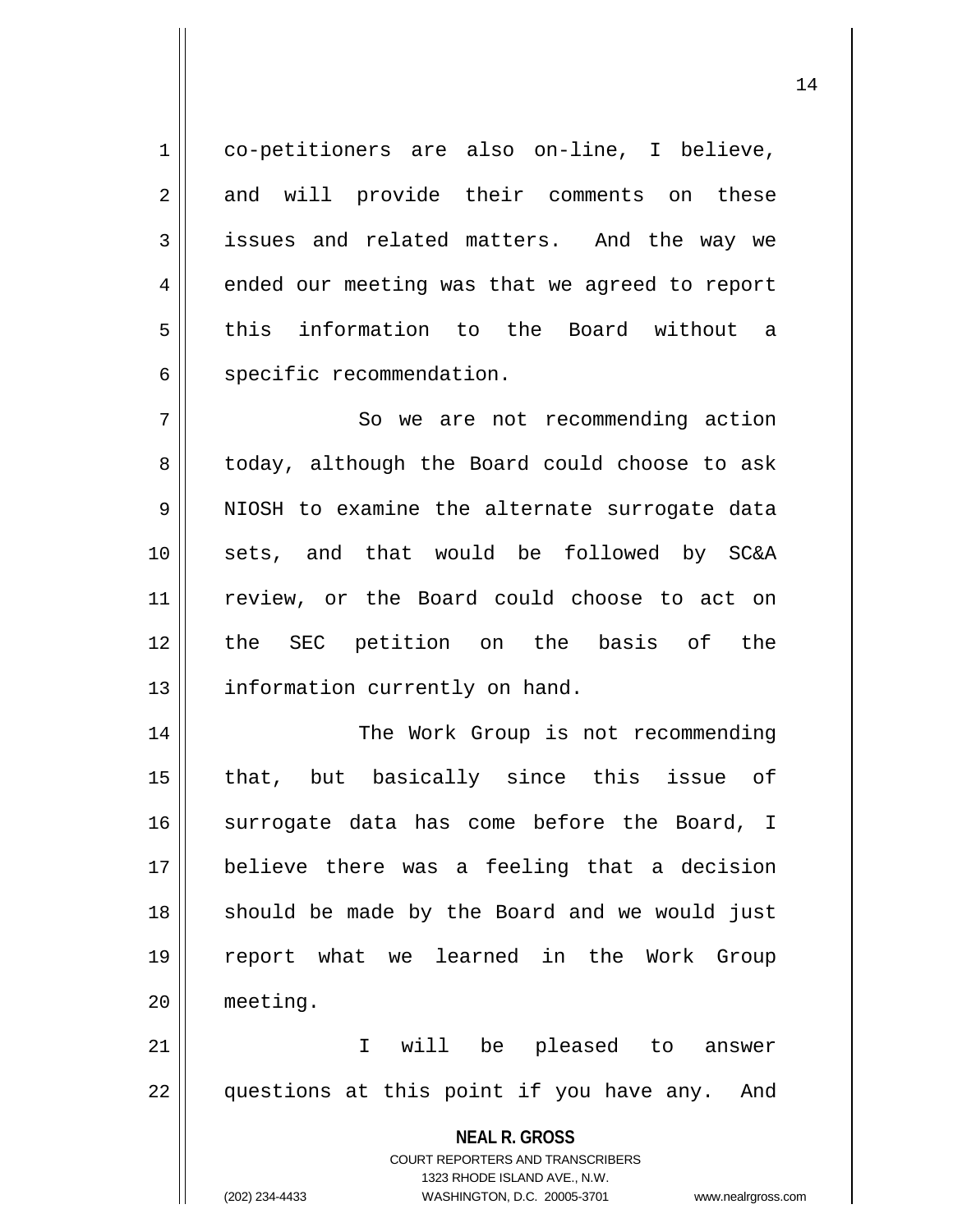**NEAL R. GROSS** COURT REPORTERS AND TRANSCRIBERS 1 | then I think we will hear from Dave Allen and 2 then probably from Dr. McKeel. And I don't  $3$  know if the other co-petitioner will want to  $4 \parallel$  speak as well. But are there questions at 5 | this point or, Mr. Chairman, do you prefer to 6 wait until the end? 7 CHAIRMAN MELIUS: Well, if anybody 8 || has questions now. We may actually have more 9 questions for you after Dave speaks. I'm not 10 seeing anybody with questions. Why don't we 11 have Dave present and then come back to 12 questions then? 13 MR. ALLEN: Good morning. I am 14 Dave Allen again, and as Dr. Ziemer said, I 15 will be here to give a very brief presentation 16 on General Steel Industries. It will only be 17 the uranium airborne and use of surrogate 18 || data, is what I will be talking about. 19 || A quick reminder. General Steel 20 Industries is an AWE because they X-rayed 21 uranium, various types and shapes of uranium 22 || metal, for Mallinckrodt. They only X-rayed

1323 RHODE ISLAND AVE., N.W.

(202) 234-4433 WASHINGTON, D.C. 20005-3701 www.nealrgross.com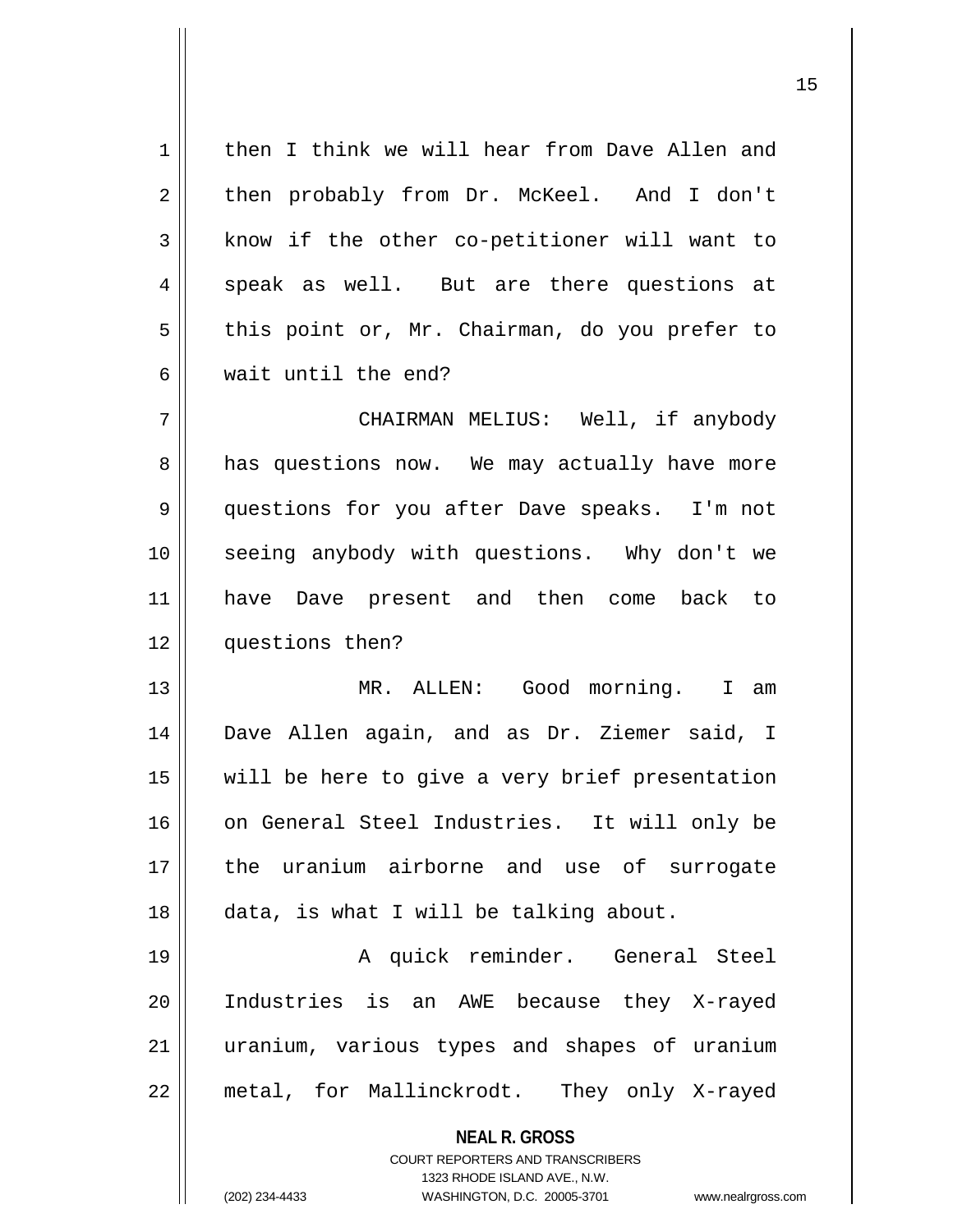$1 \parallel$  them, then gave the metal and the X-rays back 2 || for Mallinckrodt to interpret the X-rays. So 3 GSI did not do any correction of defects or  $4 \parallel$  any other type of manipulation. Their job was  $5 \parallel$  to get a quality X-ray and give that to 6 || Mallinckrodt. Even at that, there is at least 7 a potential for airborne with handling the 8 uranium metal. 9 No data taken at GSI for airborne 10 contamination, so we relied on surrogate data. 11 || And after the last Board meeting, this use of 12 || surrogate data was evaluated by SC&A, as Dr. 13 || Ziemer mentioned. And NIOSH replied to that 14 || review with a White Paper. And the rest of  $15$  || this presentation is just hitting some of the 16 highlights of that White Paper, some of the 17 | key points. 18 Essentially one of the problems 19 with this surrogate data is it's very limited. 20 This work that was done at GSI essentially 21 || amounts to handling of cold uranium metal and

22 || not grinding it, not machining it, just

**NEAL R. GROSS** COURT REPORTERS AND TRANSCRIBERS 1323 RHODE ISLAND AVE., N.W. (202) 234-4433 WASHINGTON, D.C. 20005-3701 www.nealrgross.com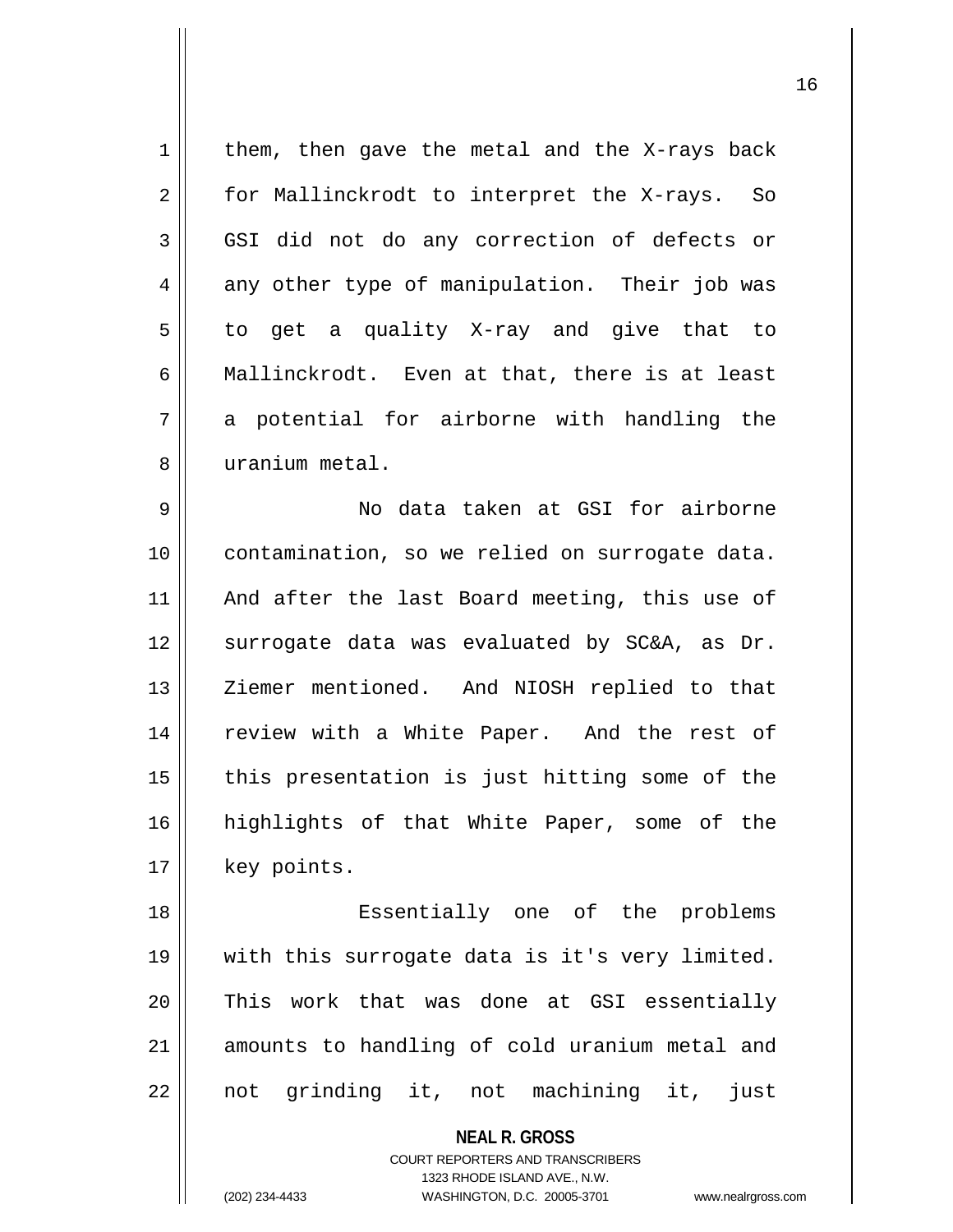picking it, placing it in position, X-raying  $2 \parallel$  it, and taking it and shipping it back. Most work with uranium metal 4 elsewhere involves heating uranium metal, usually well over 1,000 degrees. That's so 6 || it's more malleable and you can forge it, roll  $7 \parallel$  it, extrude it, et cetera. And any time you 8 and heat uranium metal to that degree, you will 9 get a much greater oxidation rate. And oxidation products are what cause the airborne. That is what can flake off and become airborne. 13 || The one exception to that with uranium metal is machining. That doesn't require heating prior to that. And it's usually cooled with some sort of fluid that holds down airborne down as well as this purpose is to cool and lubricate, but, even then, sometimes the coolant isn't enough and you often will see air samples where it says what was taken in the smoke screen coming from || the lathe or it's not unusual to get fires or

> **NEAL R. GROSS** COURT REPORTERS AND TRANSCRIBERS 1323 RHODE ISLAND AVE., N.W.

(202) 234-4433 WASHINGTON, D.C. 20005-3701 www.nealrgross.com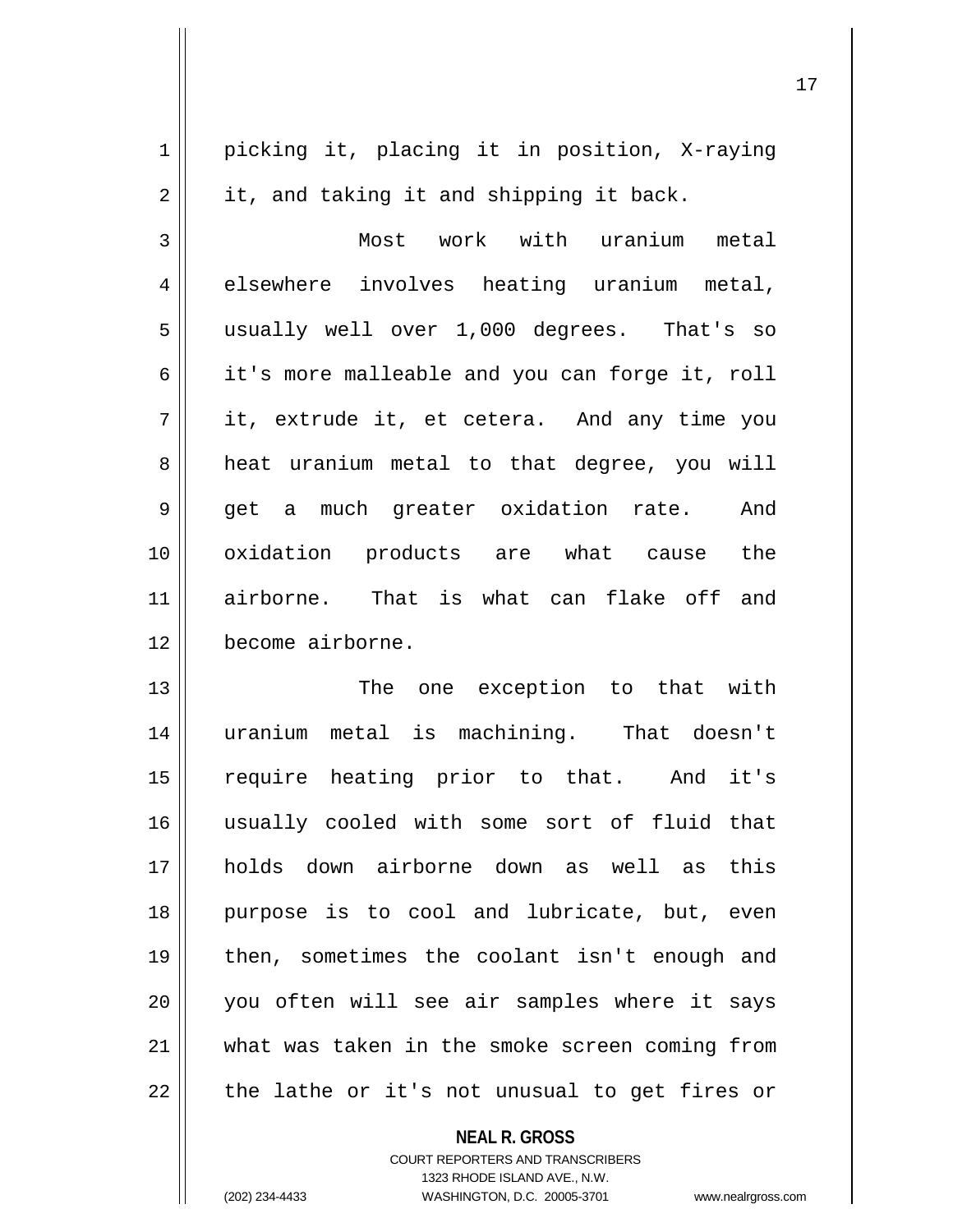**NEAL R. GROSS** 1 at least some smoke from the uranium chips  $2 \parallel$  that can accumulate if they're not taken care  $3 \parallel$  of. 4 || Because of that and because of the 5 | airborne from just handling cold uranium metal  $6 \parallel$  is just not a high airborne-causing evolution, 7 you will rarely see air samples from that 8 || operation, but when you do, they're often in 9 || the vicinity of some other high 10 airborne-causing operation. And that causes 11 interference with those. 12 The rest of this, what we found 13 || for the White Paper prior to our Work Group 14 was we went through and tried to find three -- 15 well, we found three that are somewhat 16 || representative, three different sites, had 17 some air samples that we felt was somewhat 18 || representative. And we put those in the White 19 Paper along with the actual data sheets 20 l themselves. 21 || The first one held machining. 22 | Essentially they were machining uranium slugs.

> COURT REPORTERS AND TRANSCRIBERS 1323 RHODE ISLAND AVE., N.W.

(202) 234-4433 WASHINGTON, D.C. 20005-3701 www.nealrgross.com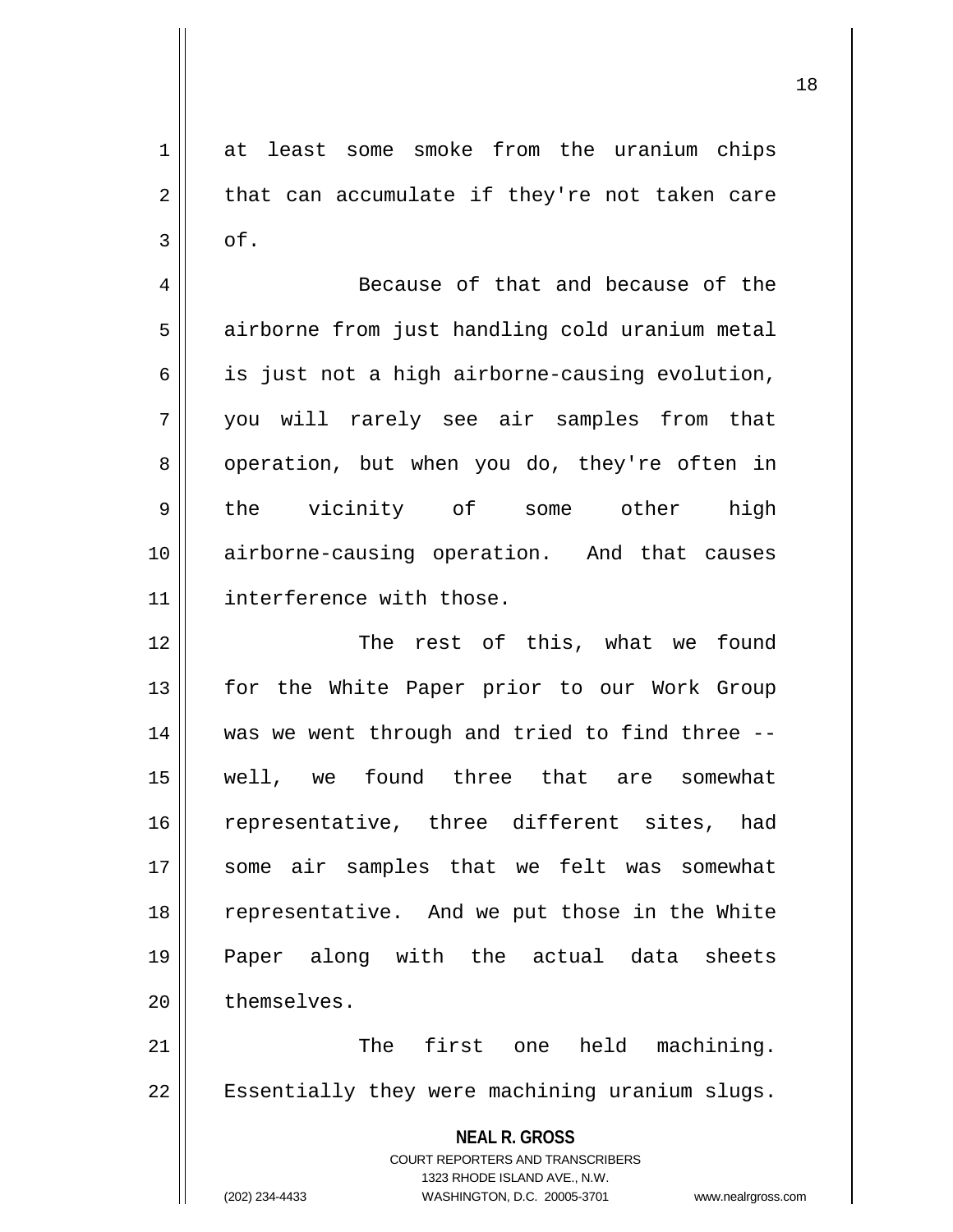**NEAL R. GROSS** 1 | They did not do any sampling while they were 2 || simply handling the uranium slugs, but they  $3 \parallel$  did do some while they were machining. 4 || The theory here would be that if  $5 \parallel$  there was a great deal of airborne caused by 6 handling these slugs and putting them in a  $7 \parallel$  lathe, that airborne would still be lingering 8 around, at least to some extent, while the 9 athe was in operation. And we have air 10 || samples while the lathe was in operation. 11 Contradictorily, we did not see 12 any airborne to speak of. It was very low. 13  $\parallel$  And the highest of several air samples was 11 14 dpm per cubic meter, which is a fairly low air 15 | sample. 16 || The next one, Chambersburg 17 Engineering, was actually forging uranium 18 || slugs into washers. The maximum airborne we 19 saw at this site was 174. And I want to  $20$  clarify that that was the max we saw with a 21 description that might be cold uranium metal.  $22$   $\parallel$  There were higher ones for the forge itself.

> COURT REPORTERS AND TRANSCRIBERS 1323 RHODE ISLAND AVE., N.W.

(202) 234-4433 WASHINGTON, D.C. 20005-3701 www.nealrgross.com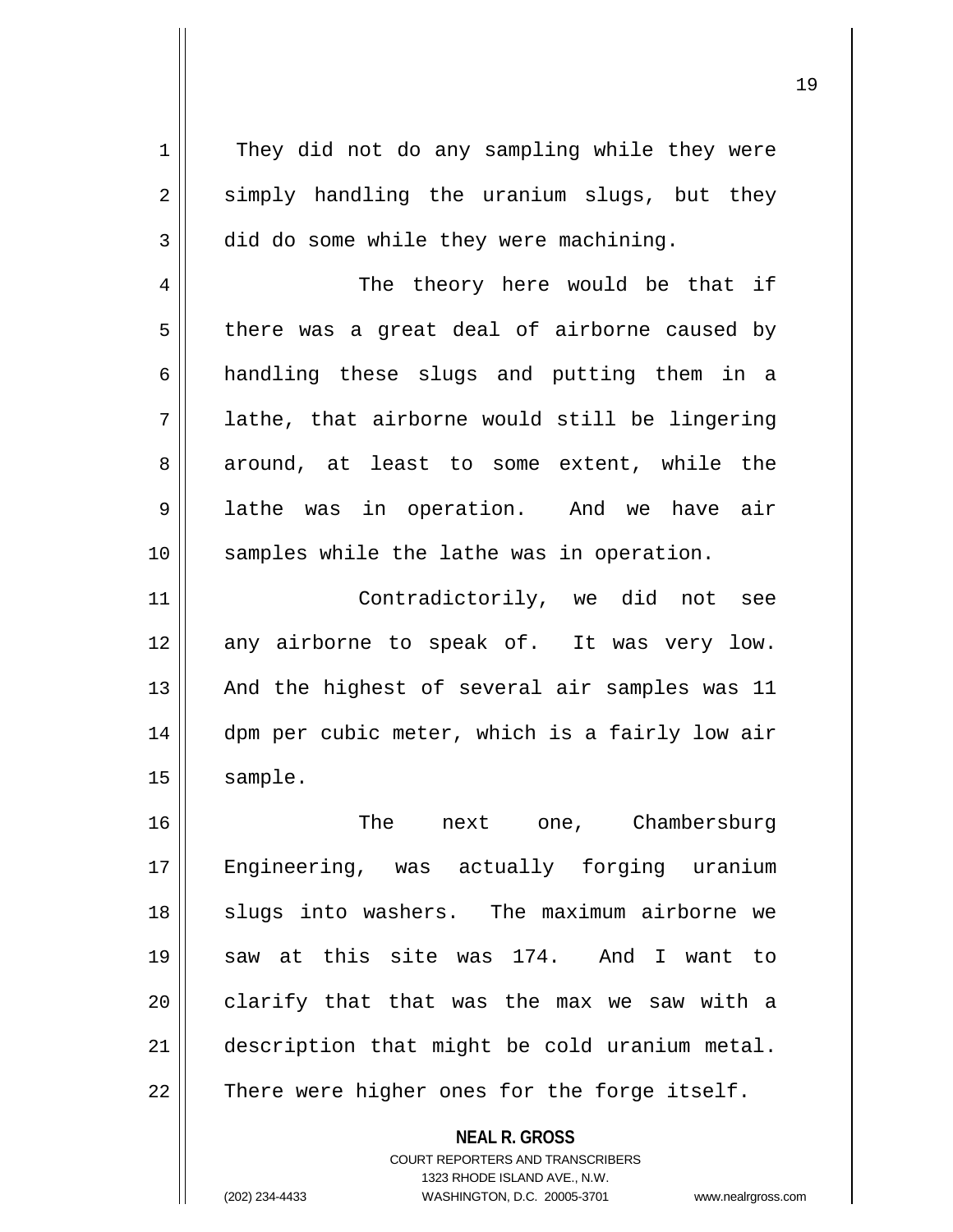| $\mathbf 1$ | As I mentioned, the work involved,                                                                                                                              |
|-------------|-----------------------------------------------------------------------------------------------------------------------------------------------------------------|
| 2           | the work that we included in this 174 dpm per                                                                                                                   |
| 3           | cubic meter was actually removing or placing                                                                                                                    |
| 4           | hot slugs into a furnace, but some of the work                                                                                                                  |
| 5           | also included taking these slugs out of that                                                                                                                    |
| 6           | furnace and placing them in an impactor that                                                                                                                    |
| 7           | was 7 feet away. It essentially is the forge,                                                                                                                   |
| 8           | where they use great force to essentially                                                                                                                       |
| 9           | hammer-forge these uranium slugs into washers.                                                                                                                  |
| 10          | And that is and from the air samples was a                                                                                                                      |
| 11          | high airborne-causing evolution seven feet                                                                                                                      |
| 12          | away.                                                                                                                                                           |
| 13          | This is essentially what I                                                                                                                                      |
| 14          | mentioned earlier. It's very hard to find                                                                                                                       |
| 15          | samples where it says we're loading cold slugs                                                                                                                  |
| 16          | into a furnace, sounds like it's reasonable,                                                                                                                    |
| 17          | but seven feet away, they're forging hot                                                                                                                        |
| 18          | uranium metal, causing a great deal of                                                                                                                          |
| 19          | airborne -- obviously is going to cause some                                                                                                                    |
| 20          | sort of interference there.                                                                                                                                     |
| 21          | The last one seemed to be the most                                                                                                                              |
| 22          | relevant to GSI. And that was at Leblond,                                                                                                                       |
|             | <b>NEAL R. GROSS</b><br>COURT REPORTERS AND TRANSCRIBERS<br>1323 RHODE ISLAND AVE., N.W.<br>(202) 234-4433<br>WASHINGTON, D.C. 20005-3701<br>www.nealrgross.com |
|             |                                                                                                                                                                 |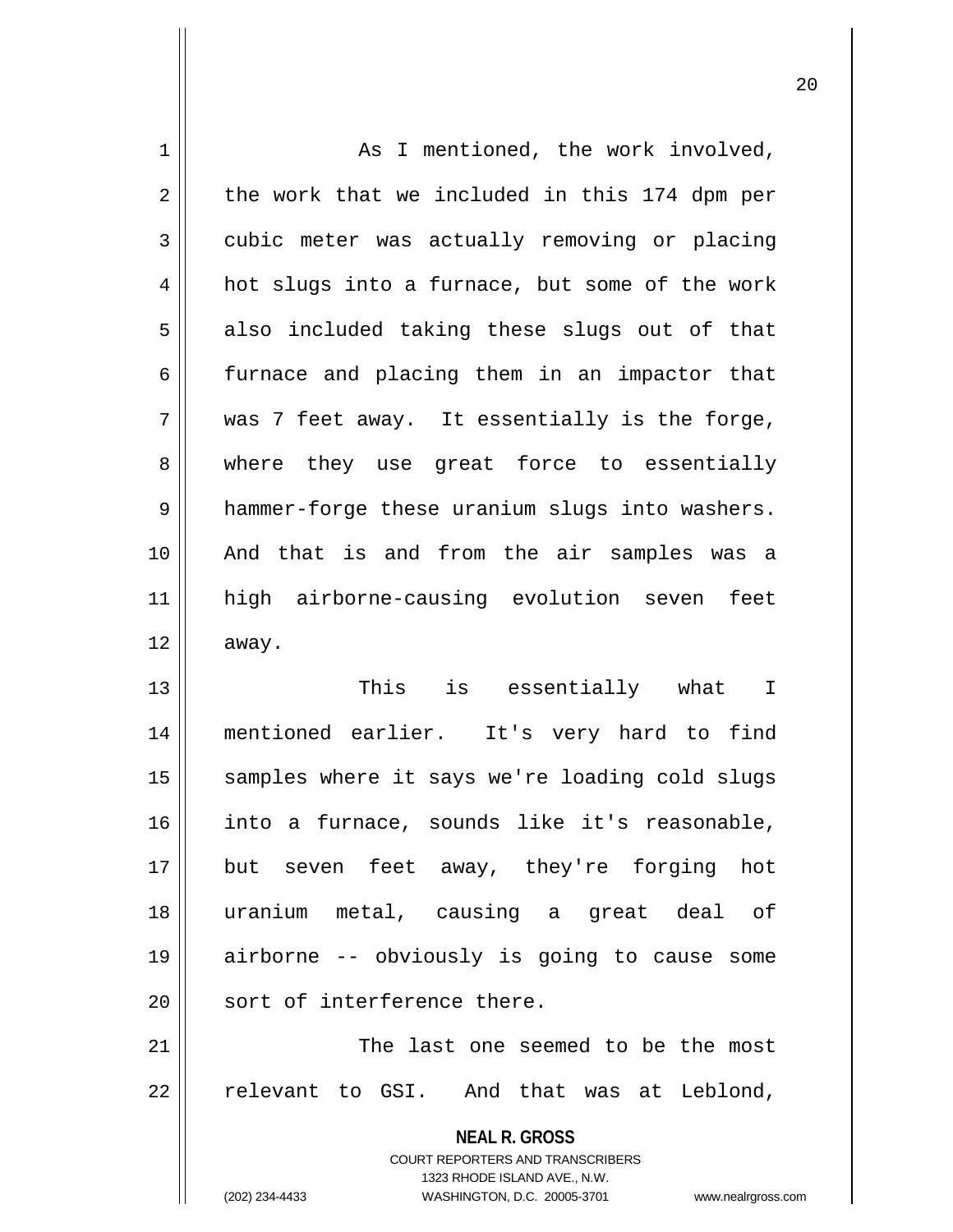| 1            | where they were taking uranium billets --                               |
|--------------|-------------------------------------------------------------------------|
| 2            | these are large pieces of uranium metal -- and                          |
| $\mathsf{3}$ | they were boring large holes through the                                |
| 4            | center of them. They actually took three BZ                             |
| 5            | samples, breathing zone samples, while they                             |
| 6            | were hooking a chain hoist to the billets and                           |
| 7            | placing them in the machine, which is similar                           |
| 8            | to the type of work that you would see at GSI,                          |
| $\mathsf 9$  | where they were simply trying to rig a heavy                            |
| 10           | piece of uranium into position so that they                             |
| 11           | could X-ray it.                                                         |
| 12           | Obviously in the machine, it's in                                       |
| 13           | the vicinity of the lathing, or the drilling                            |
| 14           | in this case, boring, but the coolant in this                           |
| 15           | case was enough to where there was really                               |
| 16           | little or no airborne during the boring                                 |
| 17           | either. So there was no interference.                                   |
| 18           | The maximum airborne during this                                        |
| 19           | hoisting and placing the billet in place was 9                          |
| 20           | dpm per cubic meter. The other two were not                             |
| 21           | detectable.                                                             |
| 22           | Appendix BB, which we wrote<br>In                                       |
|              | <b>NEAL R. GROSS</b>                                                    |
|              | <b>COURT REPORTERS AND TRANSCRIBERS</b><br>1323 RHODE ISLAND AVE., N.W. |
|              | (202) 234-4433<br>WASHINGTON, D.C. 20005-3701<br>www.nealrgross.c       |
|              |                                                                         |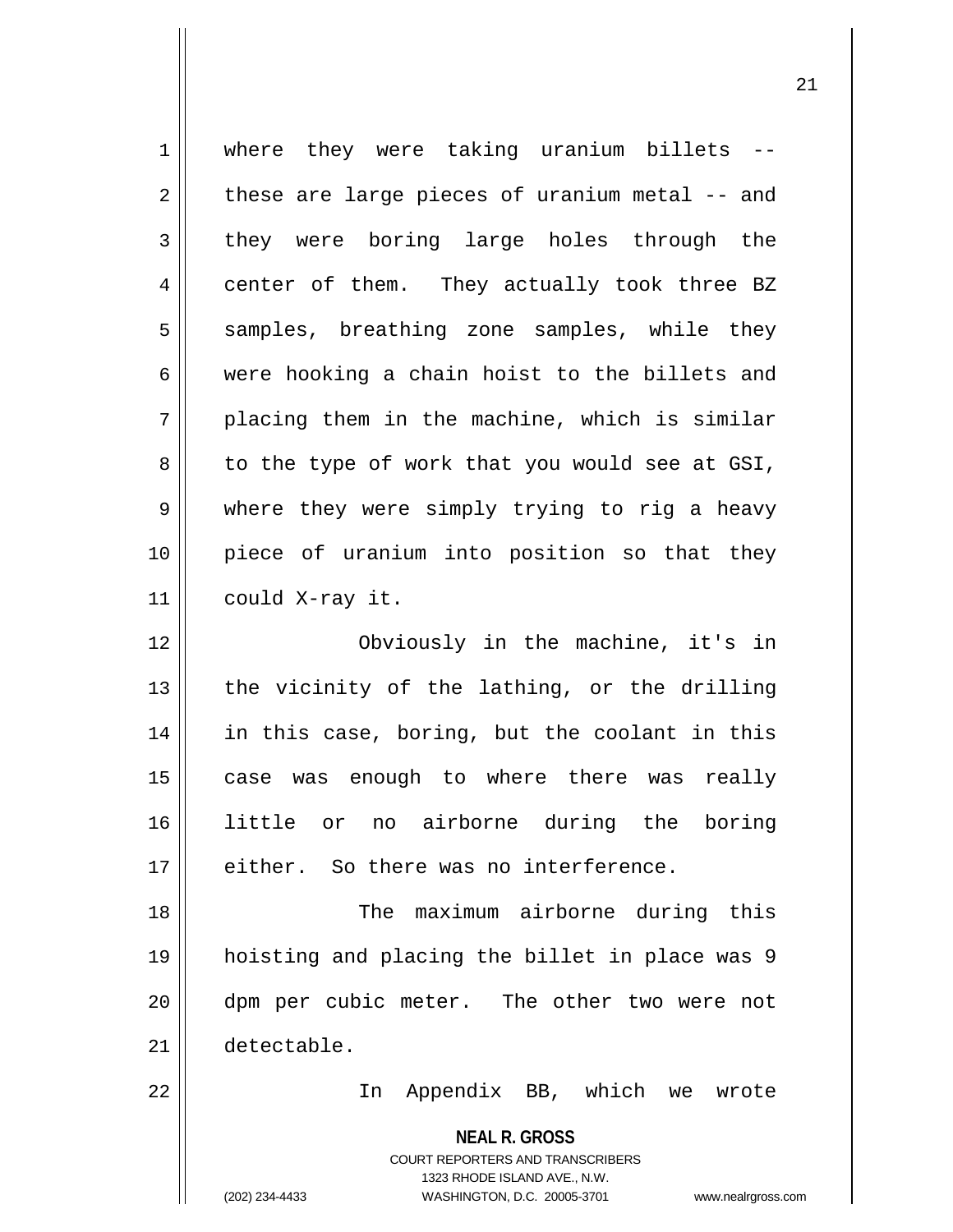| $\mathbf 1$ | some time ago, the theory we used was we used                                            |
|-------------|------------------------------------------------------------------------------------------|
| 2           | TBD-6000, which a lot of you know has multiple                                           |
| 3           | operations with uranium metal, the theory                                                |
| 4           | being that every operation, even if there's                                              |
| 5           | some heating or whatever, at some point during                                           |
| 6           | that operation, there is a task that requires                                            |
| 7           | you to handle cold uranium metal. Even if                                                |
| 8           | there weren't samples taking during that, that                                           |
| $\mathsf 9$ | was occurring at some point during the                                                   |
| 10          | operation.                                                                               |
| 11          | So we started with TBD-6000. We                                                          |
| 12          | the lowest airborne-causing operation<br>took                                            |
| 13          | from that Technical Basis Document. And we                                               |
| 14          | use that as our bounding airborne estimate for                                           |
| 15          | The estimate was 198 dpm per cubic<br>GSI.                                               |
| 16          | meter, we felt was not unreasonably high or                                              |
| 17          | not unrealistically high. So that is what we                                             |
| 18          | use, basically because it was very difficult                                             |
| 19          | to find representative air samples of just                                               |
| 20          | handling cold uranium metal.                                                             |
| 21          | As pointed out by Dr. Ziemer, the                                                        |
| 22          | review of the surrogate data indicated that is                                           |
|             | <b>NEAL R. GROSS</b><br>COURT REPORTERS AND TRANSCRIBERS<br>1323 RHODE ISLAND AVE., N.W. |
|             | WASHINGTON, D.C. 20005-3701<br>(202) 234-4433<br>www.nealrgross.c                        |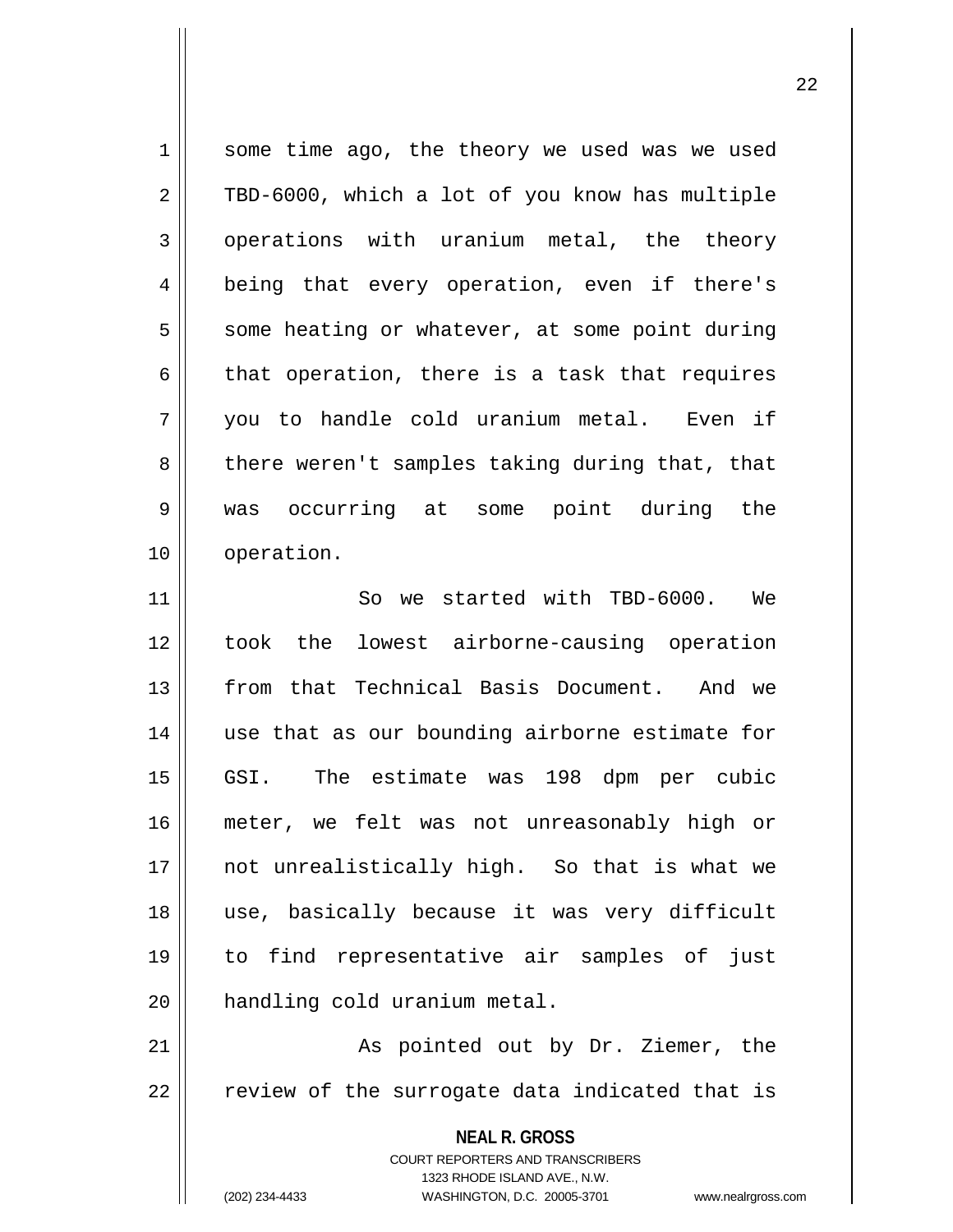| $\mathbf{1}$   | not -- the operation we use from TBD-6000 was                                                       |
|----------------|-----------------------------------------------------------------------------------------------------|
| $\overline{2}$ | not very representative of what they did at                                                         |
| 3              | GSI. Essentially it is very hard to find                                                            |
| 4              | anything that is representative of that                                                             |
| 5              | because nobody really sampled the air for just                                                      |
| 6              | handling the metal. They sampled the air for                                                        |
| 7              | machining it, for rolling it, for various                                                           |
| 8              | other operations but not for that one, small                                                        |
| 9              | task.                                                                                               |
| 10             | After the Work Group meeting, we                                                                    |
| 11             | agreed that we would go back besides the three                                                      |
| 12             | we found and look through everything we got to                                                      |
| 13             | see if we can find some additional samples                                                          |
| 14             | that might be representative of just handling                                                       |
| 15             | cold uranium metal. And that's essentially I                                                        |
| 16             | believe where we left the Work Group.                                                               |
| 17             | That is all I had for today, short                                                                  |
| 18             | and sweet. I don't know if there are<br>any                                                         |
| 19             | questions now.                                                                                      |
| 20             | CHAIRMAN MELIUS: Yes. I had one                                                                     |
| 21             | question to start with, just to make sure I am                                                      |
| 22             | not confused because I may be. So what SC&A                                                         |
|                | <b>NEAL R. GROSS</b><br><b>COURT REPORTERS AND TRANSCRIBERS</b>                                     |
|                | 1323 RHODE ISLAND AVE., N.W.<br>(202) 234-4433<br>WASHINGTON, D.C. 20005-3701<br>www.nealrgross.com |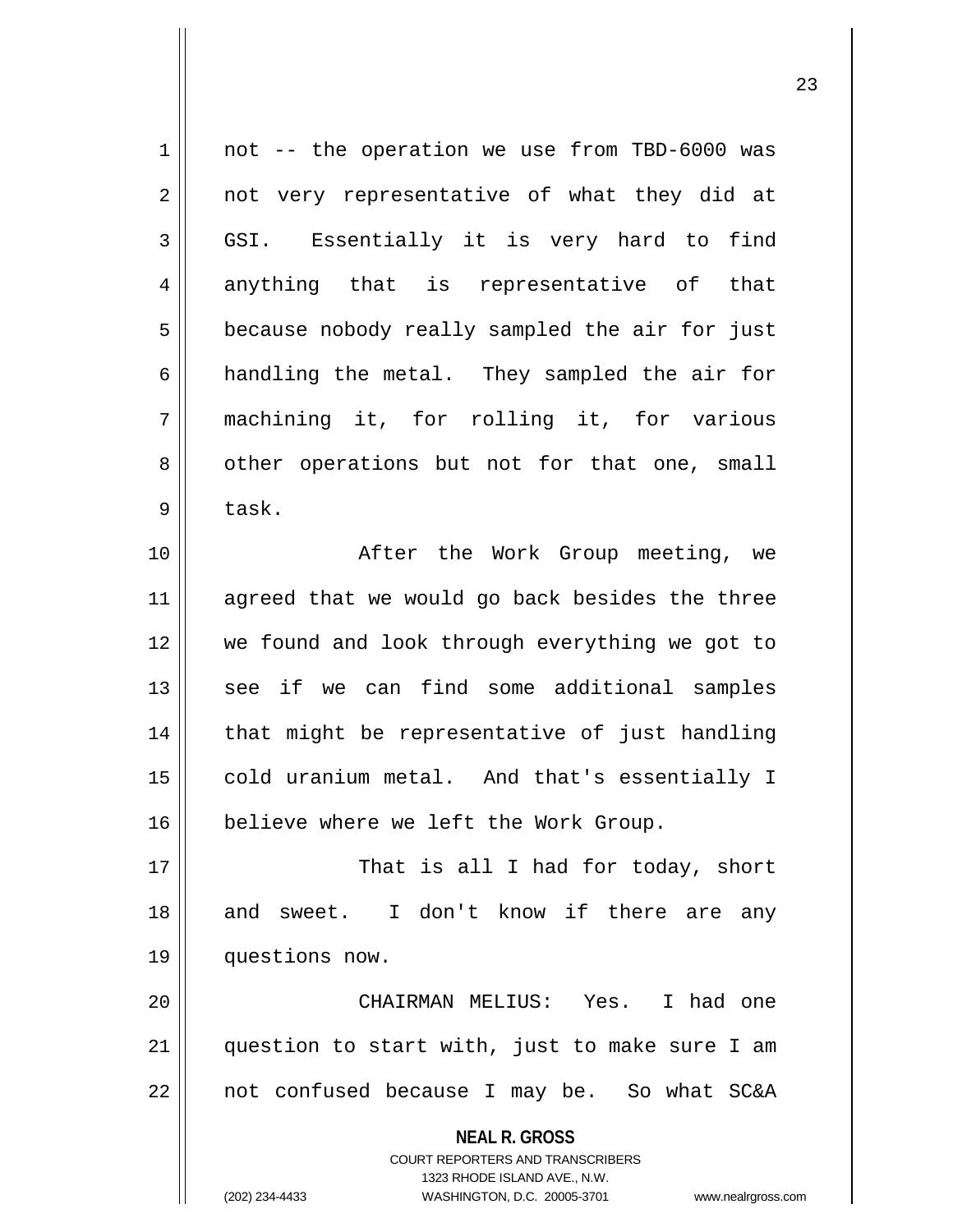**NEAL R. GROSS** COURT REPORTERS AND TRANSCRIBERS 1323 RHODE ISLAND AVE., N.W. (202) 234-4433 WASHINGTON, D.C. 20005-3701 www.nealrgross.com 1 || was reviewing for the surrogate data was the 2 | TBD-6000? 3 || MR. ALLEN: Yes. It is actually  $4 \parallel$  Appendix BB --5 CHAIRMAN MELIUS: BB of that? 6 MR. ALLEN: Right. 7 CHAIRMAN MELIUS: So these three 8 | company -- the information you present on your  $9 \parallel$  slides, those were your response to the SC&A? 10 MR. ALLEN: To that review. That  $11$  | was what we --12 CHAIRMAN MELIUS: Okay. Yes, yes. 13 MR. ALLEN: That was what we were 14 || able to quickly come up with. We haven't gone 15 through all of the entire Site Research 16 | Database yet or anything. 17 CHAIRMAN MELIUS: Okay. And then 18 where does the power-washing come into this? 19 || MR. ALLEN: The power-washing  $20$  comes in because, during SC&A's review, they 21 || proposed an alternative model that did not use 22 | surrogate data.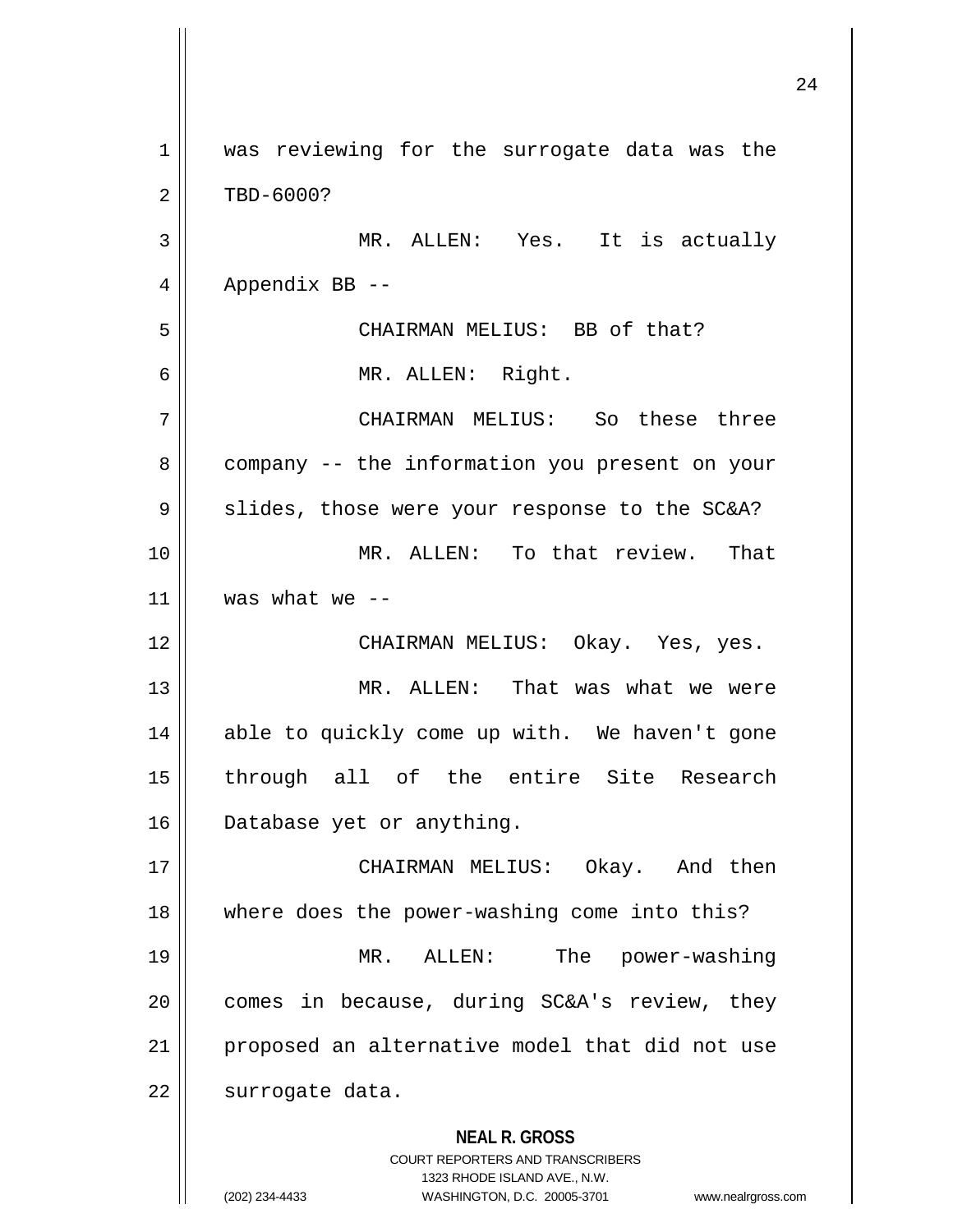| $\mathbf 1$    | CHAIRMAN MELIUS:<br>Okay. Okay.                                     |
|----------------|---------------------------------------------------------------------|
| $\overline{2}$ | Just to make sure everybody has got this. This                      |
| 3              | is confusing. Yes, Gen and Jim, Dr. Roessler,                       |
| 4              | then Dr. Lockey. Yes?                                               |
| 5              | MEMBER ROESSLER: I think you are                                    |
| 6              | going to ask the same question. That's why I                        |
| 7              | want to go first.                                                   |
| 8              | slide 6, the Leblond<br>On compared to the only only the control.   |
| 9              | information, it talks about three breathing                         |
| 10             | zone samples taken. When a sample was taken,                        |
| 11             | how many uranium billets were being loaded at                       |
| 12             | that time? I'm trying to figure out just how                        |
| 13             | much information that gives. Were there a lot                       |
| 14             | of them?                                                            |
| 15             | MR. ALLEN: Their job was to do                                      |
| 16             | several, but the boring had to happen one                           |
| 17             | billet at a time. So they took a BZ sample                          |
| 18             | for loading one billet in. And later they                           |
| 19             | took one for the next one, et cetera.                               |
| 20             | MEMBER ROESSLER: Okay. So each                                      |
| 21             | sample represents loading one billet?                               |
| 22             | MR. ALLEN: Exactly.                                                 |
|                | <b>NEAL R. GROSS</b>                                                |
|                | COURT REPORTERS AND TRANSCRIBERS                                    |
|                | 1323 RHODE ISLAND AVE., N.W.                                        |
|                | (202) 234-4433<br>WASHINGTON, D.C. 20005-3701<br>www.nealrgross.com |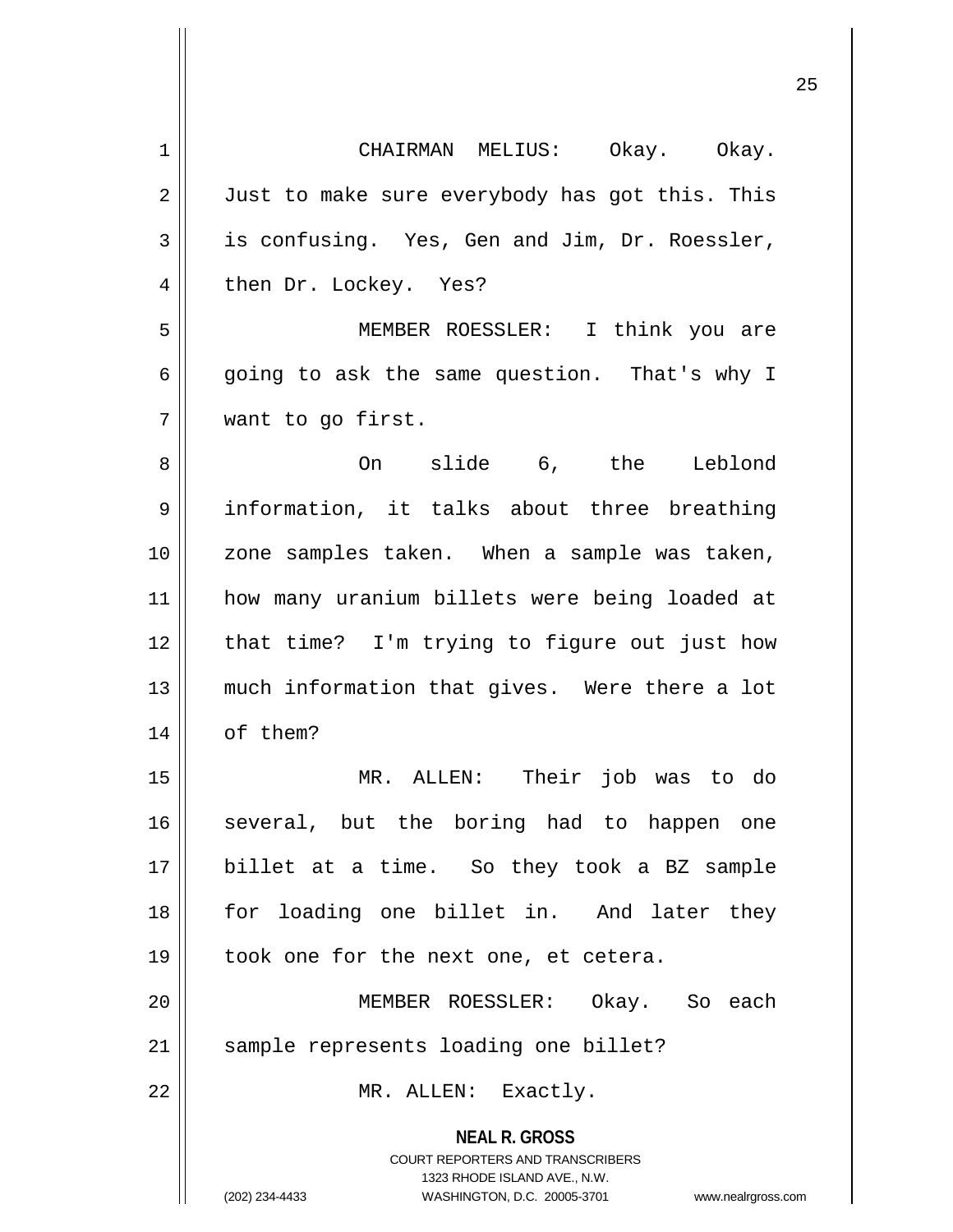**NEAL R. GROSS** COURT REPORTERS AND TRANSCRIBERS 1323 RHODE ISLAND AVE., N.W. (202) 234-4433 WASHINGTON, D.C. 20005-3701 www.nealrgross.com 1 MEMBER ROESSLER: Which is not a  $2 \parallel$  1ot of information, then? 3 || MR. ALLEN: Not a lot. 4 || MEMBER ROESSLER: Yes. Okay. 5 MR. ALLEN: But that is actually 6 very similar to what would be occurring at 7 GSI. They didn't X-ray multiple pieces of 8 uranium at a time. It was one at a time. 9 CHAIRMAN MELIUS: Dr. Lockey now. 10 MEMBER LOCKEY: Function of 65 and 11 | not hearing as well. 12 At the -- is it Heald, Heald 13 | Machine Company? 14 || MR. ALLEN: Excuse me? 15 MEMBER LOCKEY: Is it called the 16 Heald Machine Company? Is that the proper 17 | pronunciation? 18 MR. ALLEN: I don't know the 19 proper -- I pronounce it Heald. I don't know. 20 MEMBER LOCKEY: Heald Machine 21 | Company. How many samples there were obtained 22 || while slugs were being machined? Do you know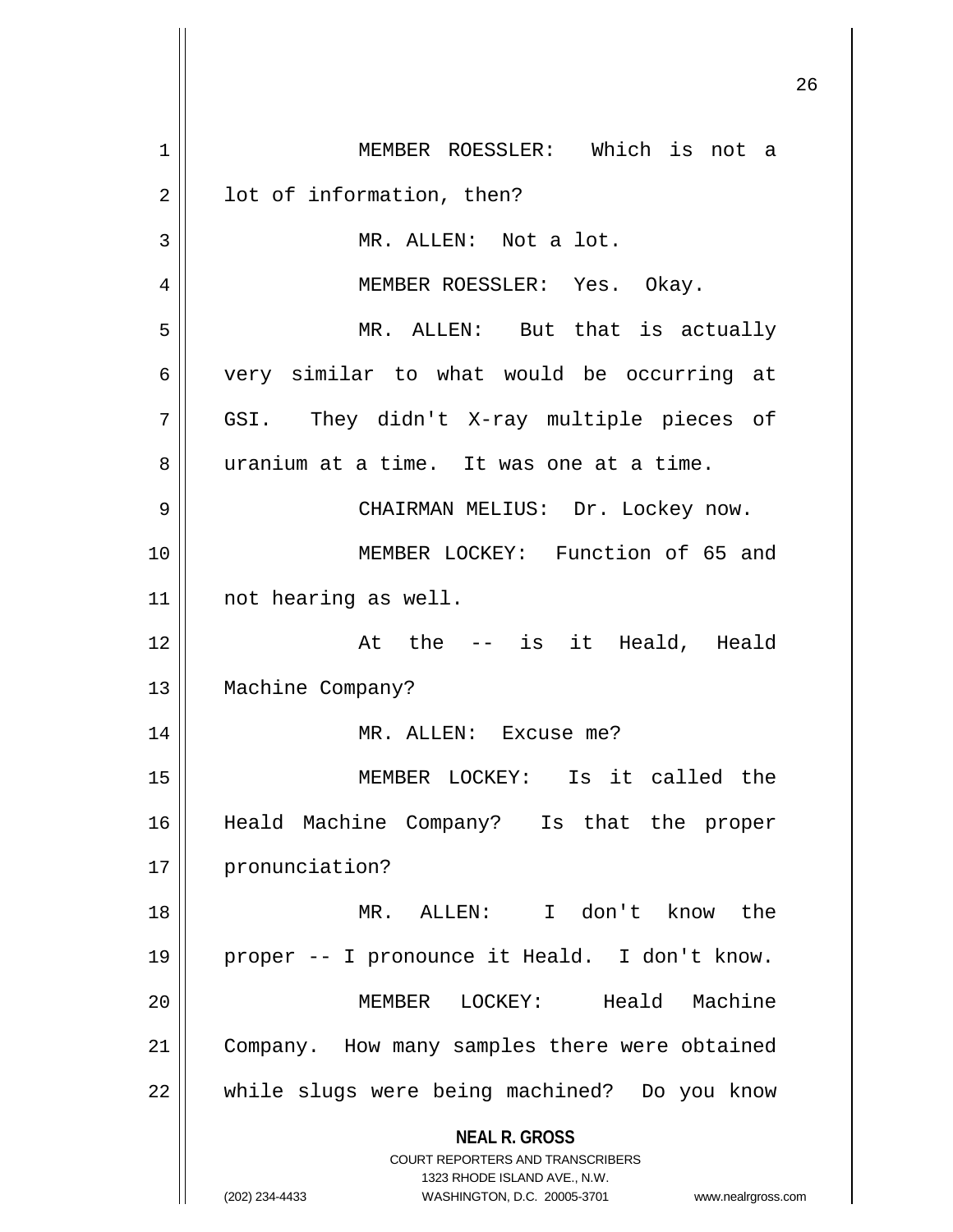$1 \parallel$  the number?

| $\overline{2}$ | MR. ALLEN: The air sample sheet                                                                                                                                        |
|----------------|------------------------------------------------------------------------------------------------------------------------------------------------------------------------|
| 3              | was included in the White Paper for the Work                                                                                                                           |
| 4              | Group, but I don't recall off the top of my                                                                                                                            |
| 5              | head. It was one sheet of paper. So for all                                                                                                                            |
| 6              | the different tasks, it totaled maybe 10 or 15                                                                                                                         |
| 7              | air samples.                                                                                                                                                           |
| 8              | MEMBER LOCKEY: I'm sorry? How                                                                                                                                          |
| 9              | many?                                                                                                                                                                  |
| 10             | MR. ALLEN: Ten or 15 maybe for                                                                                                                                         |
| 11             | all the tasks.                                                                                                                                                         |
| 12             | MEMBER LOCKEY: Paul, do<br>you                                                                                                                                         |
| 13             | remember?                                                                                                                                                              |
| 14             | MR. ALLEN: I don't recall.                                                                                                                                             |
| 15             | MEMBER LOCKEY: Okay.                                                                                                                                                   |
| 16             | MEMBER ZIEMER: I don't recall the                                                                                                                                      |
| 17             | number of samples there.                                                                                                                                               |
| 18             | Anybody else?<br>CHAIRMAN MELIUS:                                                                                                                                      |
| 19             | Yes, Brad? Save you the trouble.                                                                                                                                       |
| 20             | MEMBER CLAWSON: Okay. I was just                                                                                                                                       |
| 21             | wondering. You're talking about doing your                                                                                                                             |
| 22             | radiography for these slugs. What size are                                                                                                                             |
|                | <b>NEAL R. GROSS</b><br><b>COURT REPORTERS AND TRANSCRIBERS</b><br>1323 RHODE ISLAND AVE., N.W.<br>(202) 234-4433<br>WASHINGTON, D.C. 20005-3701<br>www.nealrgross.com |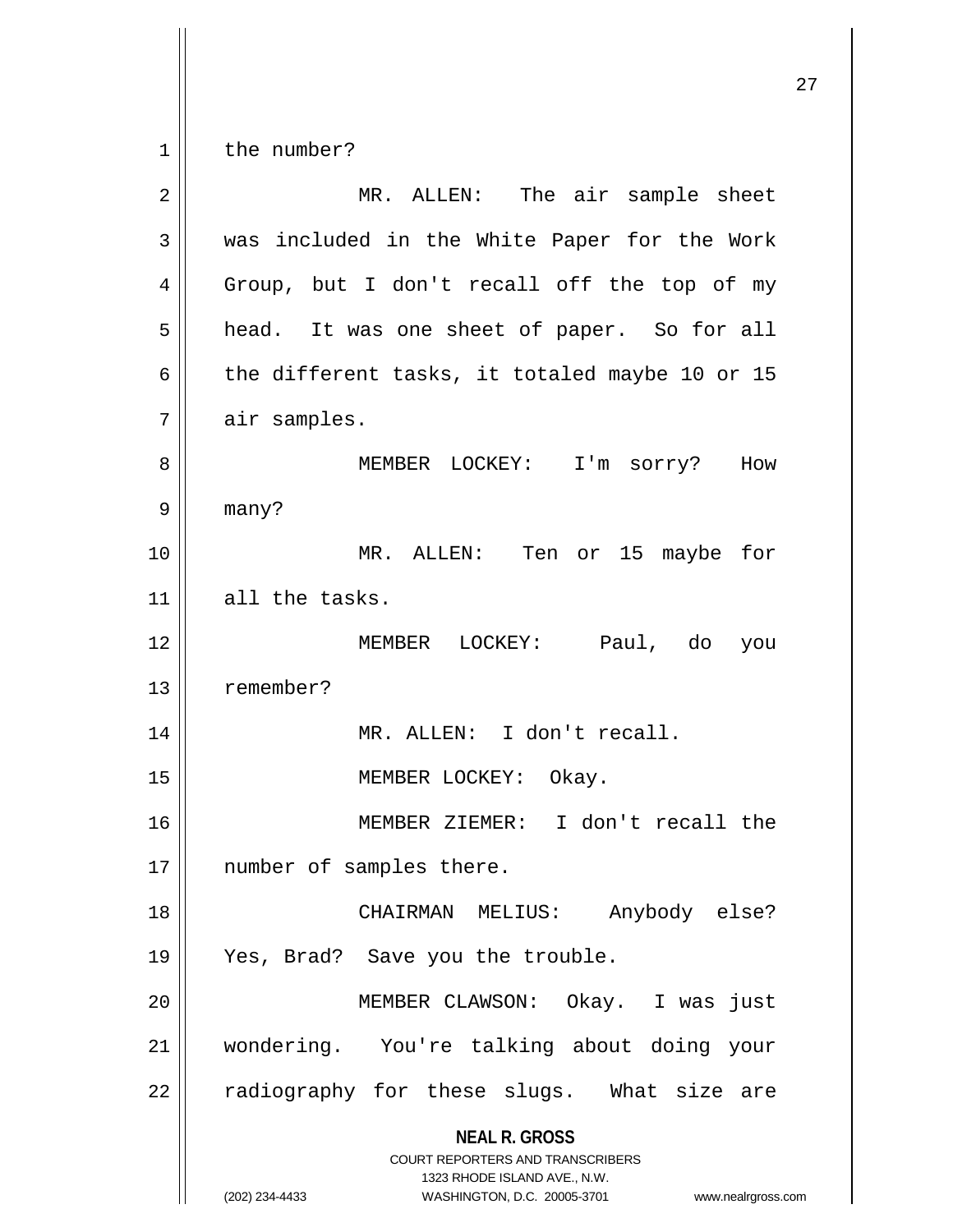$1 \parallel$  these slugs that we're looking at? Were they  $2 \parallel$  quite large or --

3 MR. ALLEN: Well, the slugs 4 || mentioned were what we used in TBD-6000 and a 5 || couple of these companies where we got  $6 \parallel$  airborne. At GSI, they are actually X-raying 7 larger pieces of metal closer to the billet 8 you saw for Leblond. They had some dingots  $9 \parallel$  that they -- you know, it's believed they 10 X-rayed. They also had betatron slices, which 11 were essentially a crop off the top of, a 12 four-inch crop off the top of ingots or 13 || possibly dingots, but there were various types 14 || of uranium metal. And nobody can say for sure 15 it was all one or the other. In fact, it's 16 pretty certain that it wasn't all one or the 17 | other.

18 MEMBER CLAWSON: Well, the reason 19 why I'm getting to this is I wanted to 20 || understand how they were doing this, if they 21 were doing it with chain fall hoists, moving 22 ll these billets around because under the

> **NEAL R. GROSS** COURT REPORTERS AND TRANSCRIBERS 1323 RHODE ISLAND AVE., N.W. (202) 234-4433 WASHINGTON, D.C. 20005-3701 www.nealrgross.com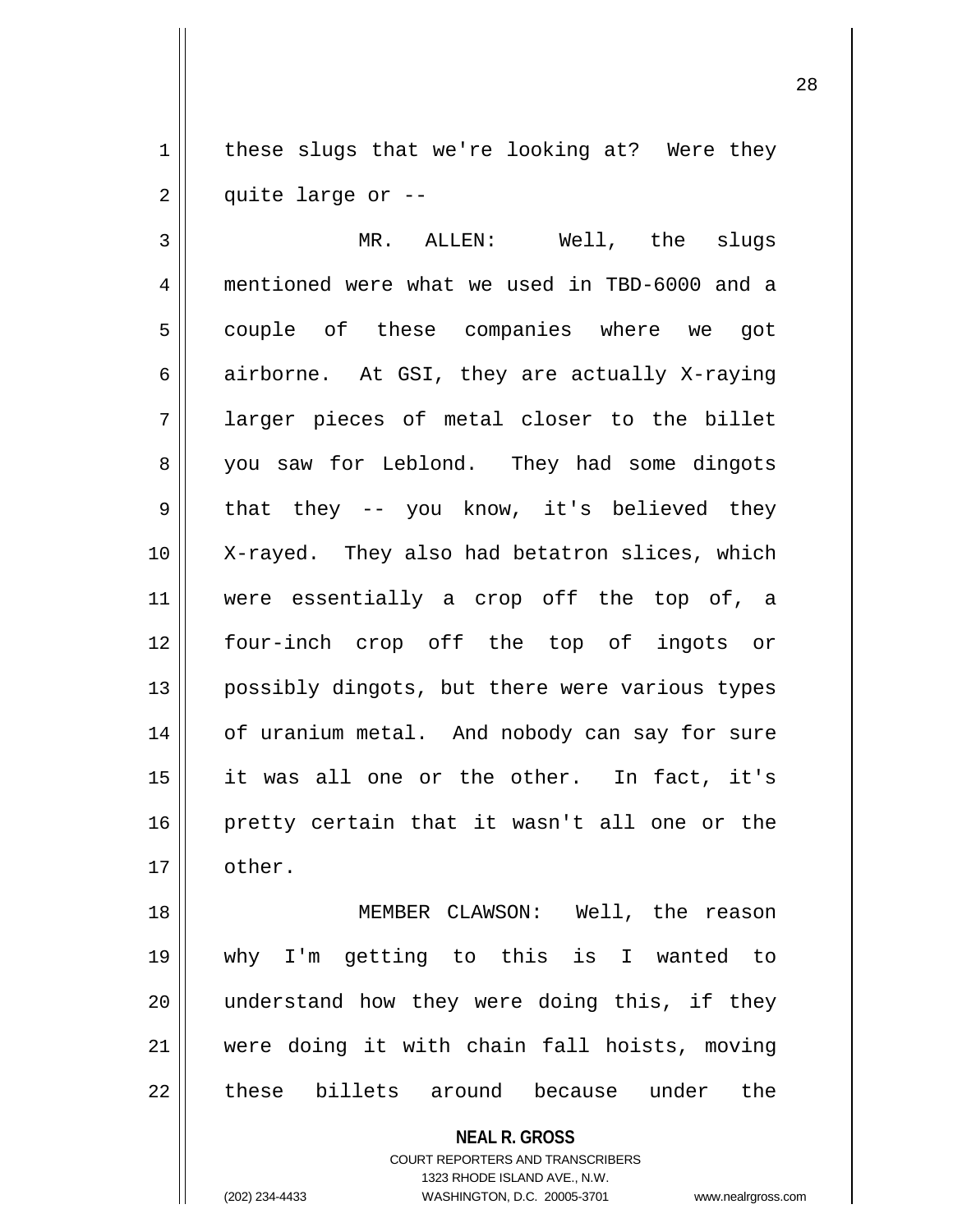| 1           | requirements for radiography under ANSI, you                      |
|-------------|-------------------------------------------------------------------|
| 2           | have to have a certain density. So anything                       |
| 3           | of a difference of a quarter inch in these                        |
| 4           | ingots, you would have to take multiple shots                     |
| 5           | and be able to change these ingots. So there                      |
| 6           | possibly could be more -- I know it makes it                      |
| 7           | sound like they just moved this ingot here,                       |
| 8           | but there could possibly be so much more                          |
| $\mathsf 9$ | movement, be able to form the radiography,                        |
| 10          | than just putting it up into a machine and                        |
| 11          | lathing it, too.                                                  |
| 12          | So I was trying to get a sense for                                |
| 13          | what kind of ingots, what the size was, and                       |
| 14          | how they were handled. And it sounds like to                      |
| 15          | me from what you said there were all different                    |
| 16          | sizes and that there was no real standard. Is                     |
| 17          | that correct?                                                     |
| 18          | MR. ALLEN: That is correct from                                   |
| 19          | the best we can tell. Like I said, we know                        |
| 20          | there were betatron slices, but we know there                     |
| 21          | were possibly other forms of uranium,<br>too.                     |
| 22          | Nobody was real clear on that one.                                |
|             | <b>NEAL R. GROSS</b>                                              |
|             | <b>COURT REPORTERS AND TRANSCRIBERS</b>                           |
|             | 1323 RHODE ISLAND AVE., N.W.                                      |
|             | (202) 234-4433<br>WASHINGTON, D.C. 20005-3701<br>www.nealrgross.c |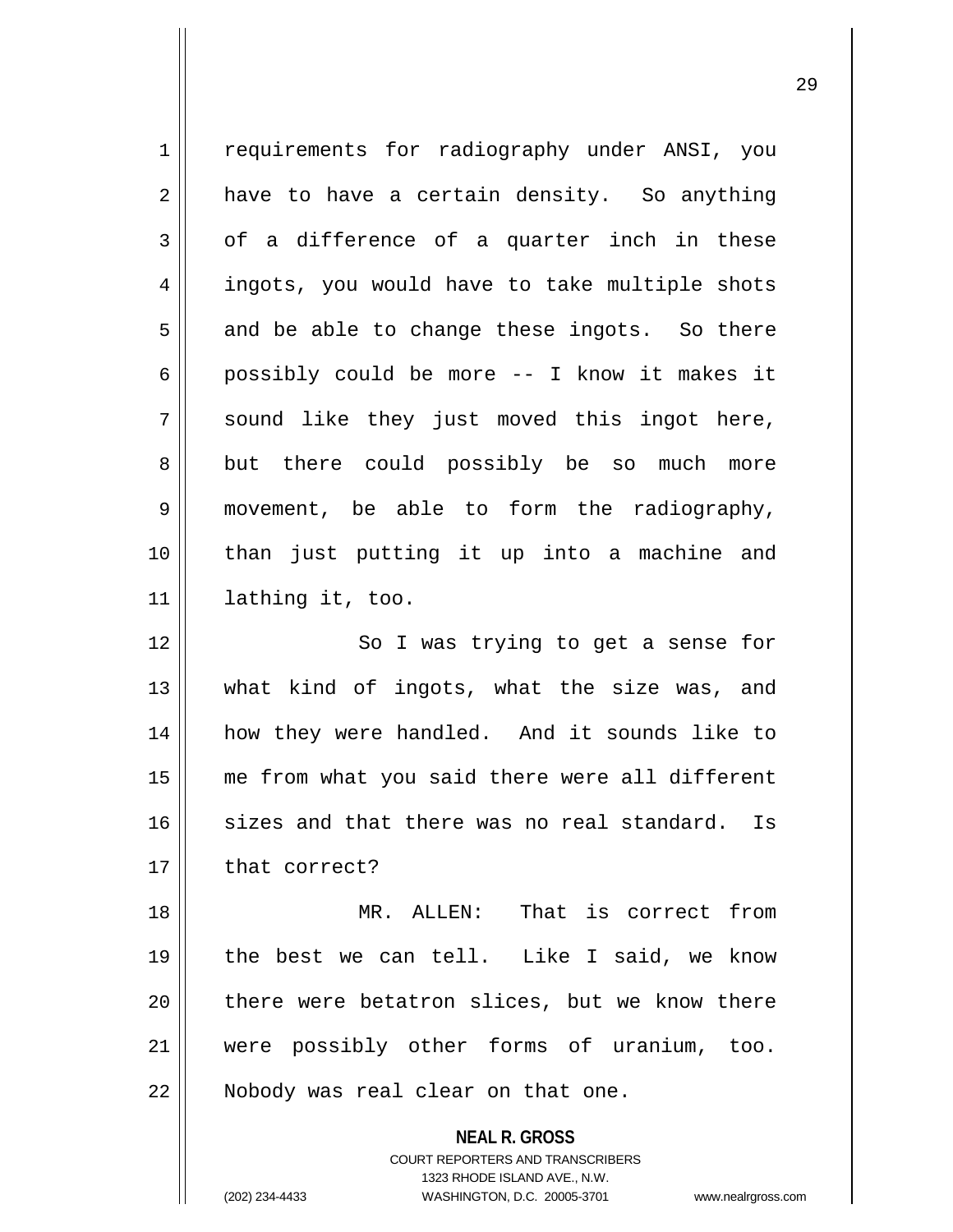**NEAL R. GROSS** COURT REPORTERS AND TRANSCRIBERS 1323 RHODE ISLAND AVE., N.W. (202) 234-4433 WASHINGTON, D.C. 20005-3701 www.nealrgross.com 1 || For the most part, at least the 2 || impression that we got from operators and  $3 \parallel$  everybody else, it was large enough it wasn't 4 || handled by hand. It was either a fork truck  $5$  |  $\sigma$  or a chain ball or something. 6 MEMBER ZIEMER: Let me add to 7 || that. The petitioner probably can comment to 8 || it when he makes his presentation, but in 9 || general, the items handled at GSI were quite 10 large ingots and dingots. And one of the 11 issues raised by SC&A on the slugs is that  $12$  | they are relatively small. 13 || You could handle uranium slugs by 14 hand. And the ingots and dingots and these 15 || large ones are handled with cranes and chains. 16 And so there is the possibility of scraping 17 the surfaces and that sort of thing. So 18 that's one of the issues as to 19 representativeness of the slugs as a  $20$  | surrogate. 21 Granted, regardless whether it's  $22$   $\parallel$  slugs or ingots or dingots, you are still only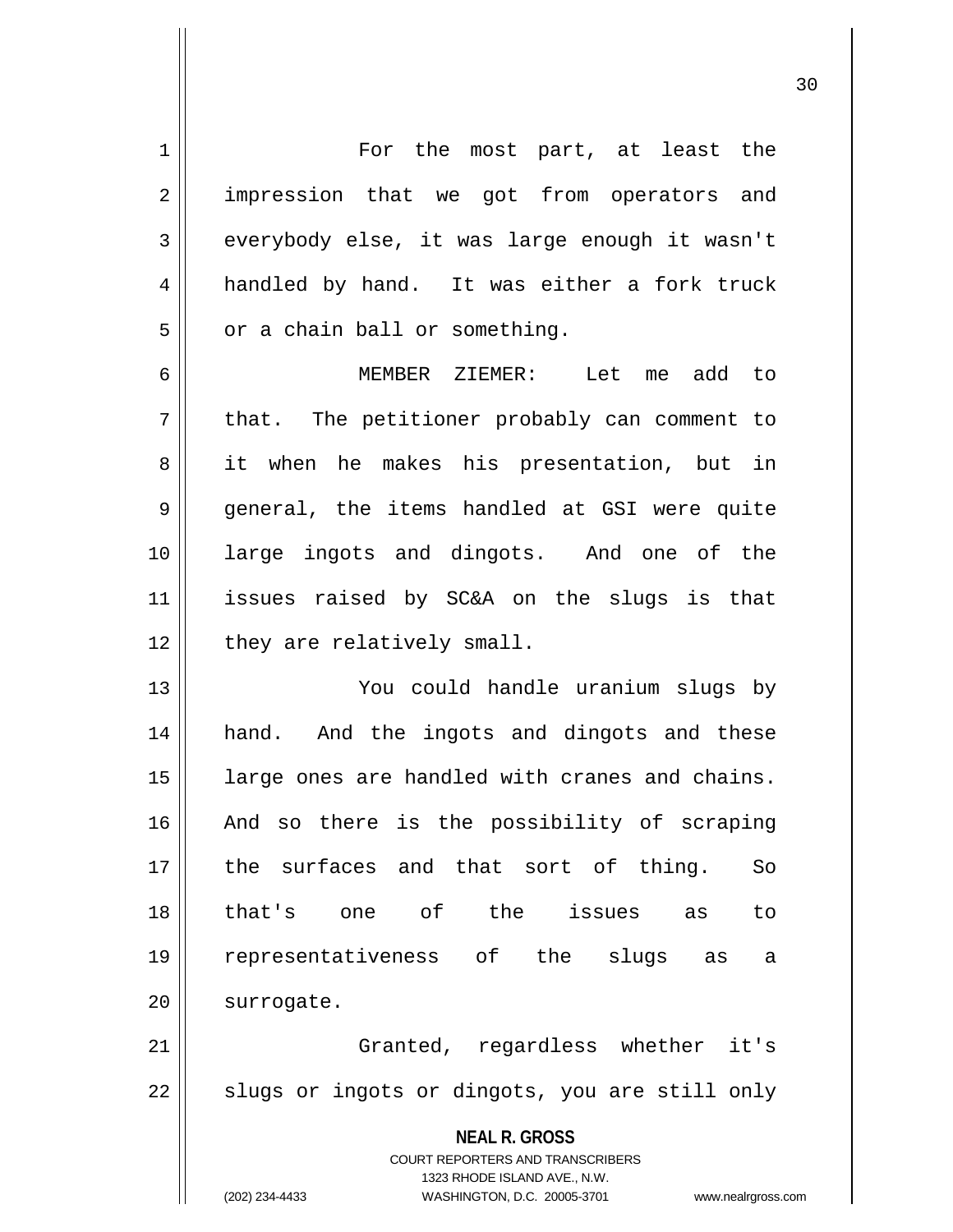**NEAL R. GROSS** COURT REPORTERS AND TRANSCRIBERS 1323 RHODE ISLAND AVE., N.W. 1 | talking about handling. You are not talking 2 about the other processes. So one of the  $3 \parallel$  issues in finding the right surrogate is, is 4 || it just handling, and are the size and surface  $5 \parallel$  somewhat comparable. I think that is one of  $6$   $\parallel$  the issues. 7 MEMBER CLAWSON: I understand. 8 MEMBER ZIEMER: SC&A could speak  $9 \parallel$  to that also, but I think in general that 10 would be the case. 11 CHAIRMAN MELIUS: So I have 12 || actually a question for Dr. Ziemer. I'm just 13 || trying to understand where the Work Group was 14 || on this issue because my understanding is that 15 the Work Group was accepting the SC&A 16 conclusions and didn't feel that the NIOSH 17 | response was adequate. 18 I'm trying to understand which 19 parameters you were looking for. Was it that 20 || the Appendix BB was not the appropriate 21 operations? Was it some of the issues you 22 || just raised? I'm trying to understand what

(202) 234-4433 WASHINGTON, D.C. 20005-3701 www.nealrgross.com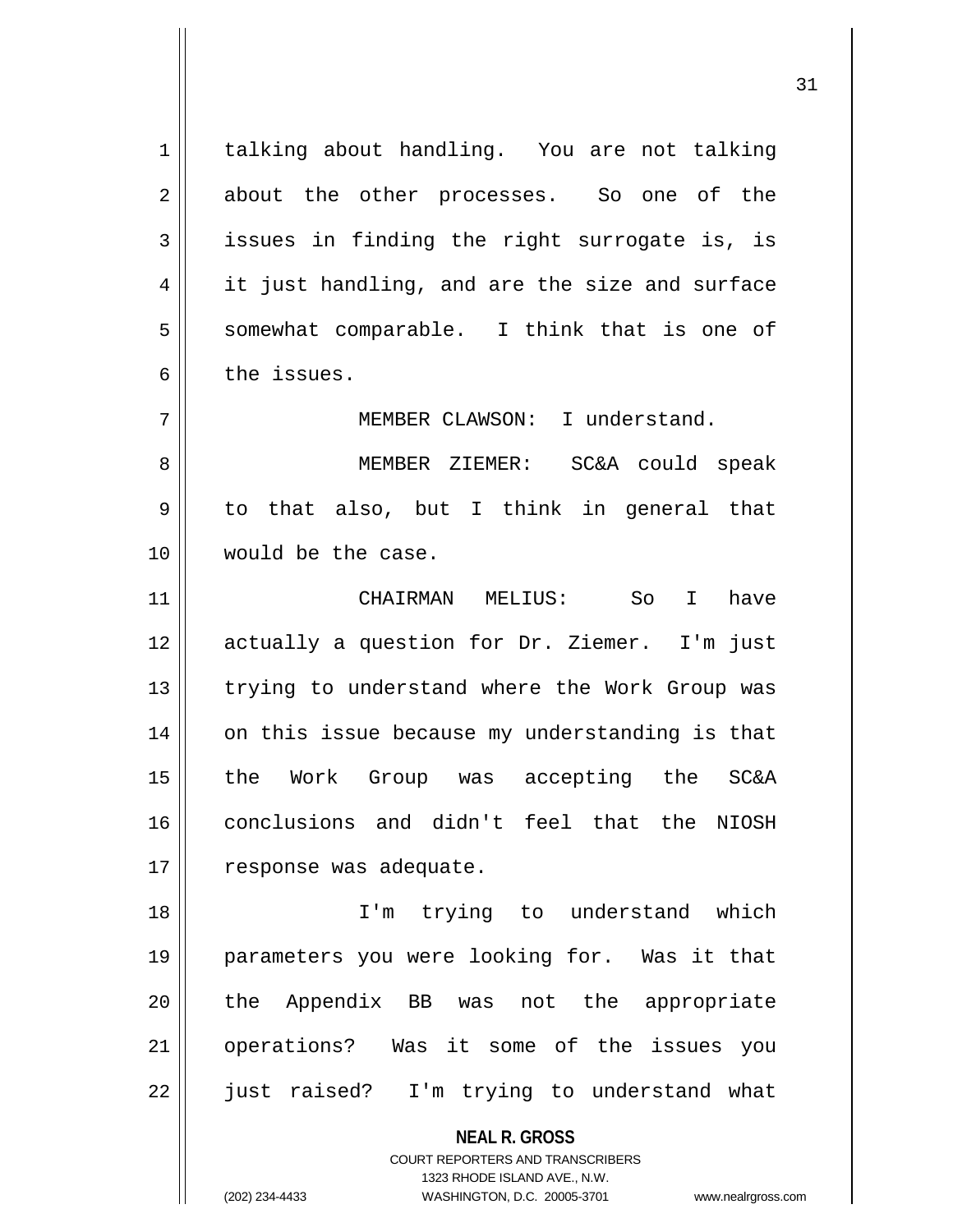1 || we're trying to address because it seems to me  $2 \parallel$  that this is a -- you know, given that it is 3 || handling of cold metal, that this is a 4 | relatively low-exposure situation. 5 I think we need to avoid trying to  $6$  || become too precise in what our assessment is. 7 MEMBER ZIEMER: You are exactly 8 right. And one of the issues is how you 9 interpret the criteria as applying the 10 || surrogate data criteria. 11 || Think the Work Group -- we can 12 vote on this specifically. And we would have 13 || to sort of poll the group. But when we became 14 aware that there were a lot of other possible  $15$  sites that did not get looked at that may have 16 been more like GSI -- for example, the Leblond 17 || site would be an example, but we don't really 18 || know if that database is sufficient. And what 19 you're going to run into is because in most  $20$  || places, the handling part of cold uranium, the 21 || risk and exposure portion of that would in 22 most facilities appear to be so low that you

> **NEAL R. GROSS** COURT REPORTERS AND TRANSCRIBERS 1323 RHODE ISLAND AVE., N.W.

(202) 234-4433 WASHINGTON, D.C. 20005-3701 www.nealrgross.com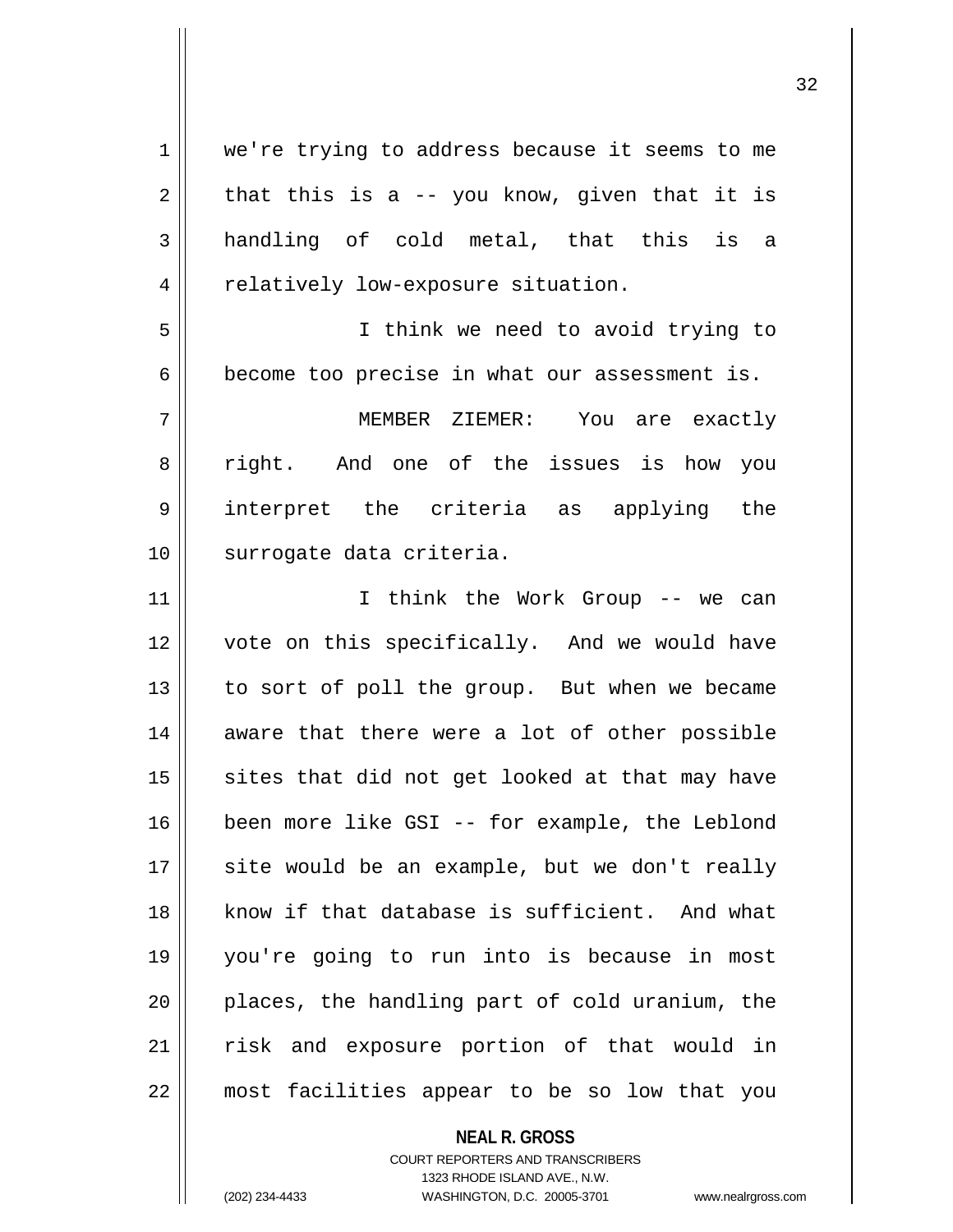$1 \parallel$  typically wouldn't air sample for that.

2 || So finding a good surrogate for  $3 \parallel$  air sampling of the handling is a little 4 difficult, but when we became aware that there 5 || were some other possible ones and if there's a  $6 \parallel$  question on whether it's the right surrogate, 7 || we felt that perhaps a better surrogate could 8 be found. 9 || But, in all of these, whether it's 10 || the slugs or these other ones, all of those 11 numbers -- and some of them differ by two or 12 || three orders of magnitude -- it's two or three

13 || orders of magnitude of a very, very small air 14 concentration.

 CHAIRMAN MELIUS: Yes, yes. And I would just add that I think we need to 17 || remember that -- and it was my Work Group but 18 || that the Board adopted it. Surrogate data criteria were not absolute criteria. They were issues that we thought should be 21 daddressed in reviewing surrogate data. They || weren't absolute requirements for that. And I

## **NEAL R. GROSS**

COURT REPORTERS AND TRANSCRIBERS 1323 RHODE ISLAND AVE., N.W. (202) 234-4433 WASHINGTON, D.C. 20005-3701 www.nealrgross.com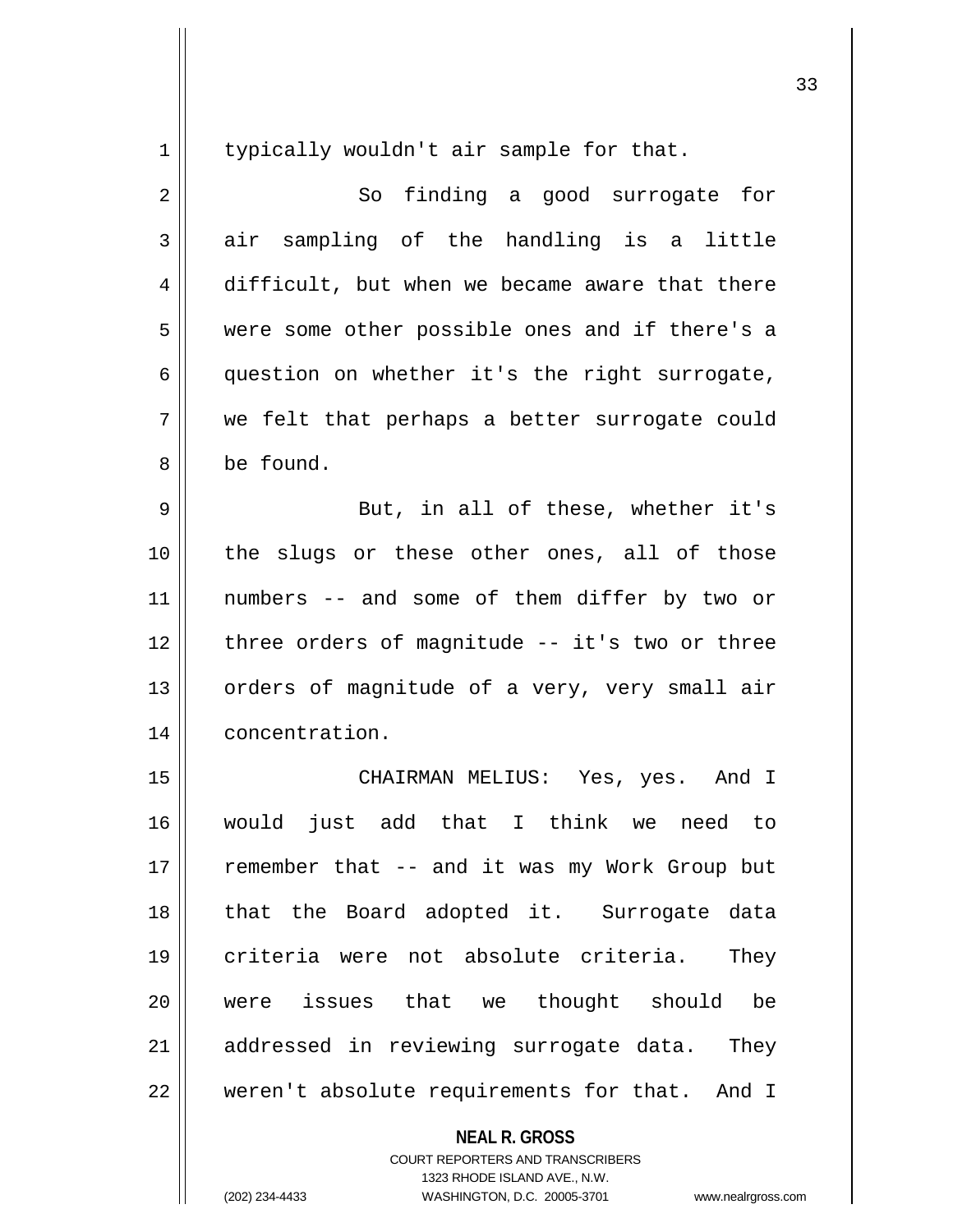**NEAL R. GROSS** COURT REPORTERS AND TRANSCRIBERS 1323 RHODE ISLAND AVE., N.W. (202) 234-4433 WASHINGTON, D.C. 20005-3701 www.nealrgross.com  $1 \parallel$  think we wrote them in that way, and I think  $2 \parallel$  that we adopted them in that context.  $3 \parallel$  and so it is not like a checklist. 4 || It is a checklist that those issues ought to  $5 \parallel$  be at least evaluated, but, I mean, I think it 6 is what it is. The bottom line, is that 7 | suitable for allowing dose reconstruction with 8 | sufficient accuracy? 9 And when you have very low 10 exposures, I think that it's different than a 11 situation when you're dealing with an 12 || operation that could have much higher and,  $13$  | therefore, a greater range of exposures and, 14 || therefore, make a bigger difference in terms 15 | of absolute dose reconstruction. 16 Jim? 17 MEMBER LOCKEY: I think I was on 18 that Work Group with you, and I concur with 19 you. It wasn't meant to be an absolute 20 checklist. 21 CHAIRMAN MELIUS: Right. 22 MEMBER LOCKEY: And we were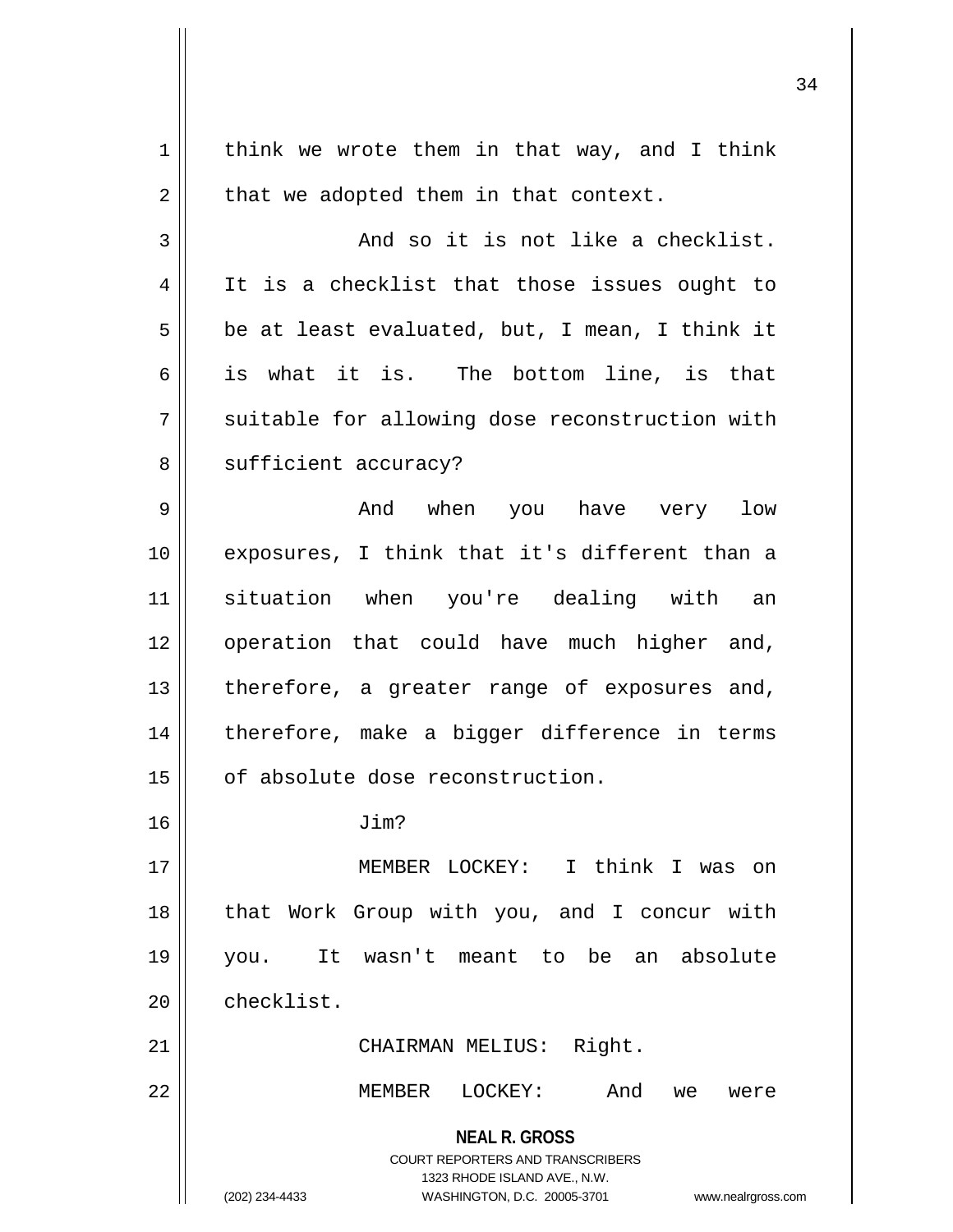**NEAL R. GROSS** COURT REPORTERS AND TRANSCRIBERS 1323 RHODE ISLAND AVE., N.W. 1 concerned to make sure that if we used  $2 \parallel$  surrogate data, that we weren't 3 underestimating in a Work Group-friendly 4 || manner the real exposures. 5 CHAIRMAN MELIUS: In this 6 situation, when I looked at the Heald Machine 7 Company, they were working with slugs. And 8 || they were machining slugs, which means it's 9 || more than just handling. They were actually 10 doing a metal-on-metal process. 11 || But the exposure levels -- and 12 || that's why I was asking how many samples there 13 were -- the highest was 11 dpm per cubic 14 || meter, which sort of falls into the same range 15 of the limited samples from Leblond and I 16 would think also reflects a low-exposure  $17$  || situation based on the job task. 18 CHAIRMAN MELIUS: Any other 19 comments or questions at this point? 20 (No response.) 21 CHAIRMAN MELIUS: Okay. Let's  $22$  | hear from the petitioner, see if we have any

(202) 234-4433 WASHINGTON, D.C. 20005-3701 www.nealrgross.com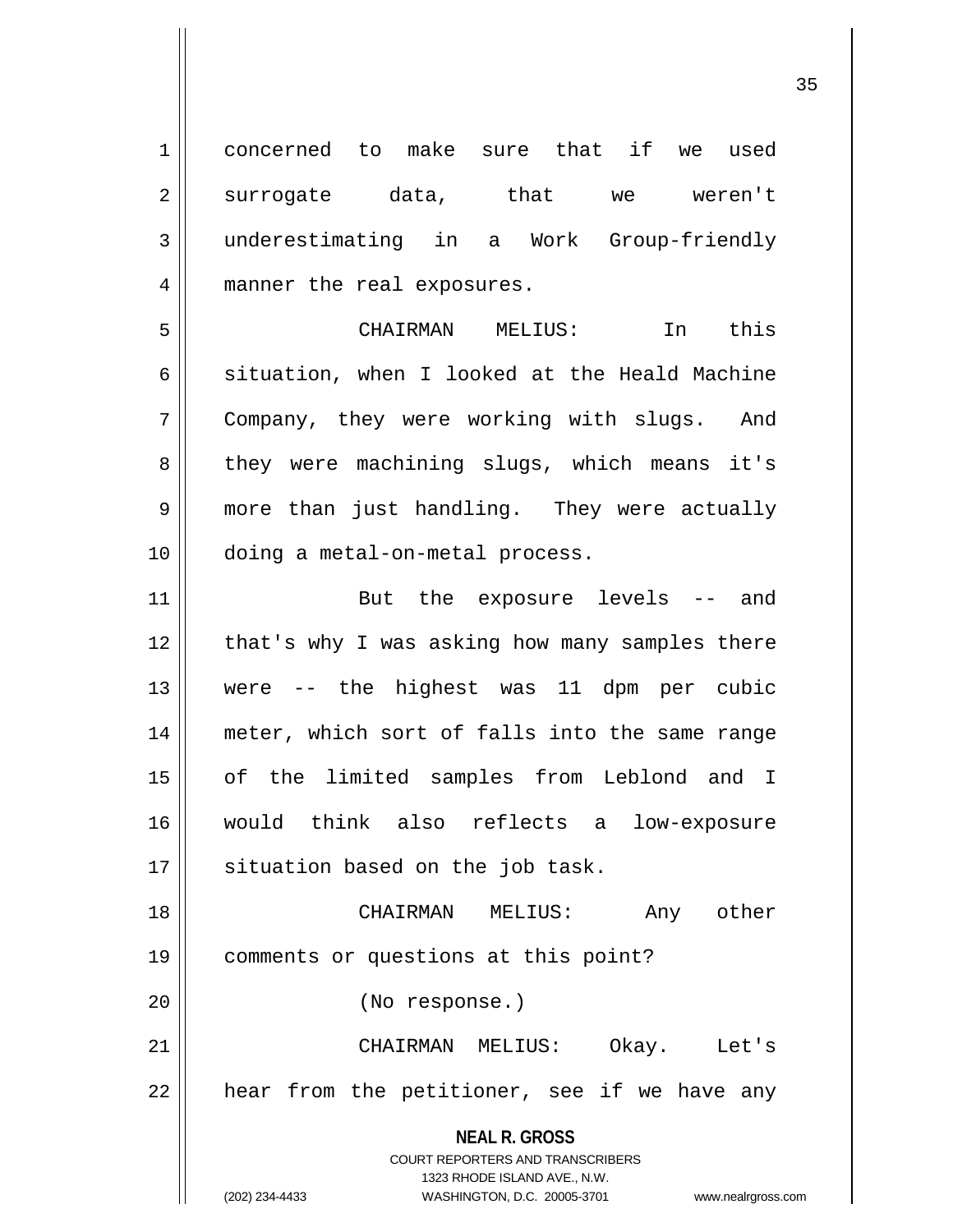**NEAL R. GROSS** COURT REPORTERS AND TRANSCRIBERS 1323 RHODE ISLAND AVE., N.W. (202) 234-4433 WASHINGTON, D.C. 20005-3701 www.nealrgross.com 1 questions for them. I'm not sure if it's one 2 | or two people speaking. And then we will come 3 back and have further discussion. So don't go  $4 \parallel$  too far away, Dave. 5 DR. McKEEL: Hello, Dr. Melius. 6 || This is Dan McKeel. Can you hear me? 7 CHAIRMAN MELIUS: Yes, we can. Go 8 | ahead, Dan. 9 DR. McKEEL: Thank you. Are my 10 || slides ready to go? 11 CHAIRMAN MELIUS: Hold a second. 12 || DR. McKEEL: Okay. 13 CHAIRMAN MELIUS: Stu is getting  $14$   $\parallel$  them. 15 || DR. McKEEL: Okay. 16 CHAIRMAN MELIUS: I will let you 17 || know when. Here we go. Okay. Your title 18 || slide is up now. 19 DR. McKEEL: Okay. Well, let me 20 || just make a short introduction and to thank  $21$  | the Board for being so generous with letting  $22$  || me submit materials to them on GSI. In the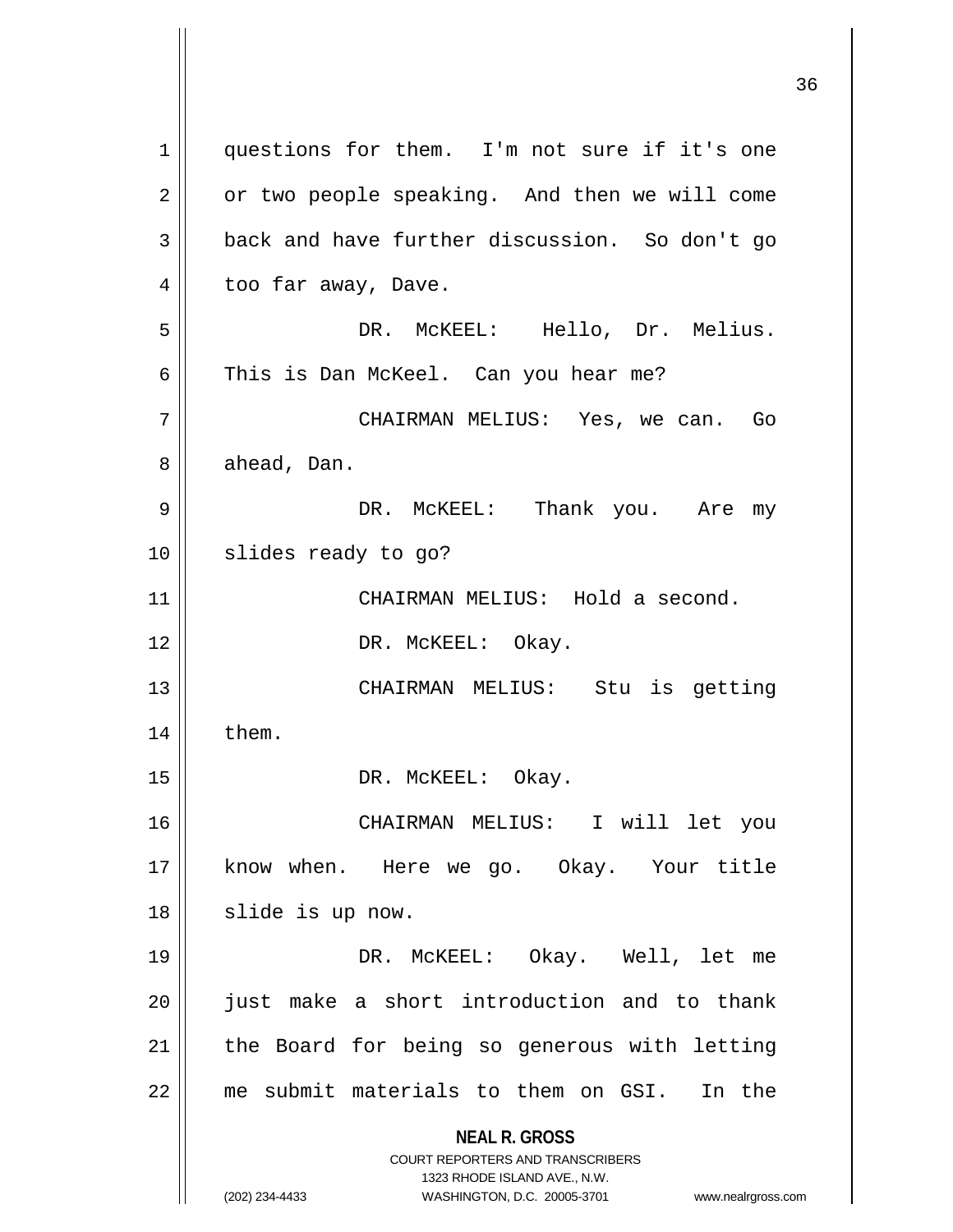| $\mathbf 1$ | next ten minutes or so, I will try to cover    |
|-------------|------------------------------------------------|
| 2           | the highlights. But I do want to comment       |
| 3           | while it's fresh in mind for everybody on a    |
| 4           | couple of things that just came up in the      |
| 5           | preceding presentations by Dr. Ziemer and by   |
| 6           | Dave Allen.                                    |
| 7           | The first thing is that the ingots             |
| 8           | and the dingots from Mallinckrodt, the size is |
| $\mathsf 9$ | very well known. And basically they were       |
| 10          | 3,300-pound objects. So they definitely        |
| 11          | needed to be picked up with a crane and a      |
| 12          | chain.                                         |
| 13          | The other two types of metals we               |
| 14          | know are billets, uranium billets. We do not   |
| 15          | know the size of those. I don't think anybody  |
| 16          | does. And it was commented by Dave Allen, I    |
| 17          | think, that a betatron slice, which is         |
| 18          | described in one of the six Site Profile       |
| 19          | documents for Mallinckrodt, was just the crop. |
| 20          | I think that is definitely not true because    |
| 21          |                                                |
|             | the Mallinckrodt document describes quite      |

**NEAL R. GROSS** COURT REPORTERS AND TRANSCRIBERS 1323 RHODE ISLAND AVE., N.W.

 $\mathbf{I}$ 

(202) 234-4433 WASHINGTON, D.C. 20005-3701 www.nealrgross.com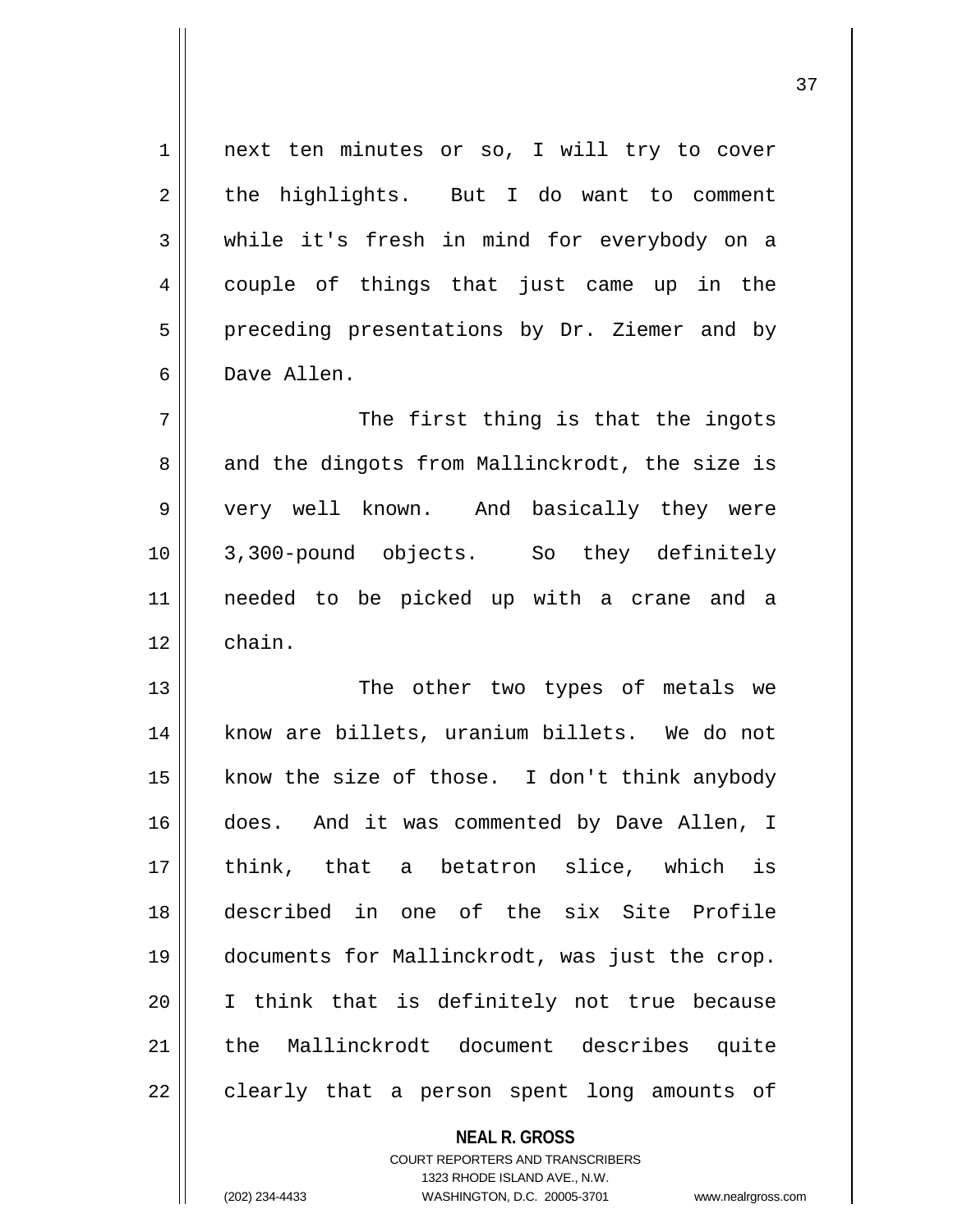**NEAL R. GROSS** COURT REPORTERS AND TRANSCRIBERS 1323 RHODE ISLAND AVE., N.W. (202) 234-4433 WASHINGTON, D.C. 20005-3701 www.nealrgross.com 1 | time, at first at least, hand-sawing uranium  $2 \parallel$  ingots to get a slice. And SC&A has estimated  $3 \parallel$  they were maybe 4 inches thick, 18 inches in 4 diameter, 12 to 18 inches in diameter. 5 || Nobody really knows is the answer. 6  $\parallel$  And nobody knows the size of the billets. And 7 nobody knows what mixture was sent to 8 Mallinckrodt, although I did introduce a 9 | letter from the AEC that said the primary 10 product sent from Mallinckrodt to GSI was 11 dingots. And that would be the 3,300-pound 12 metal. 13 || Anyway, the first thing I wanted 14 || to do in the first two slides is to review the  $15$  real data that is available right now for the 16 AEC operational period at GSI from 1953 to 17 June 1966. 18 || And it really comes down to three 19 data pieces. The first was there were 20 Landauer film badges on 89 radiographers 21 | between November 1963 and 1966, June. This  $22$  | represents only 3 percent of the workforce of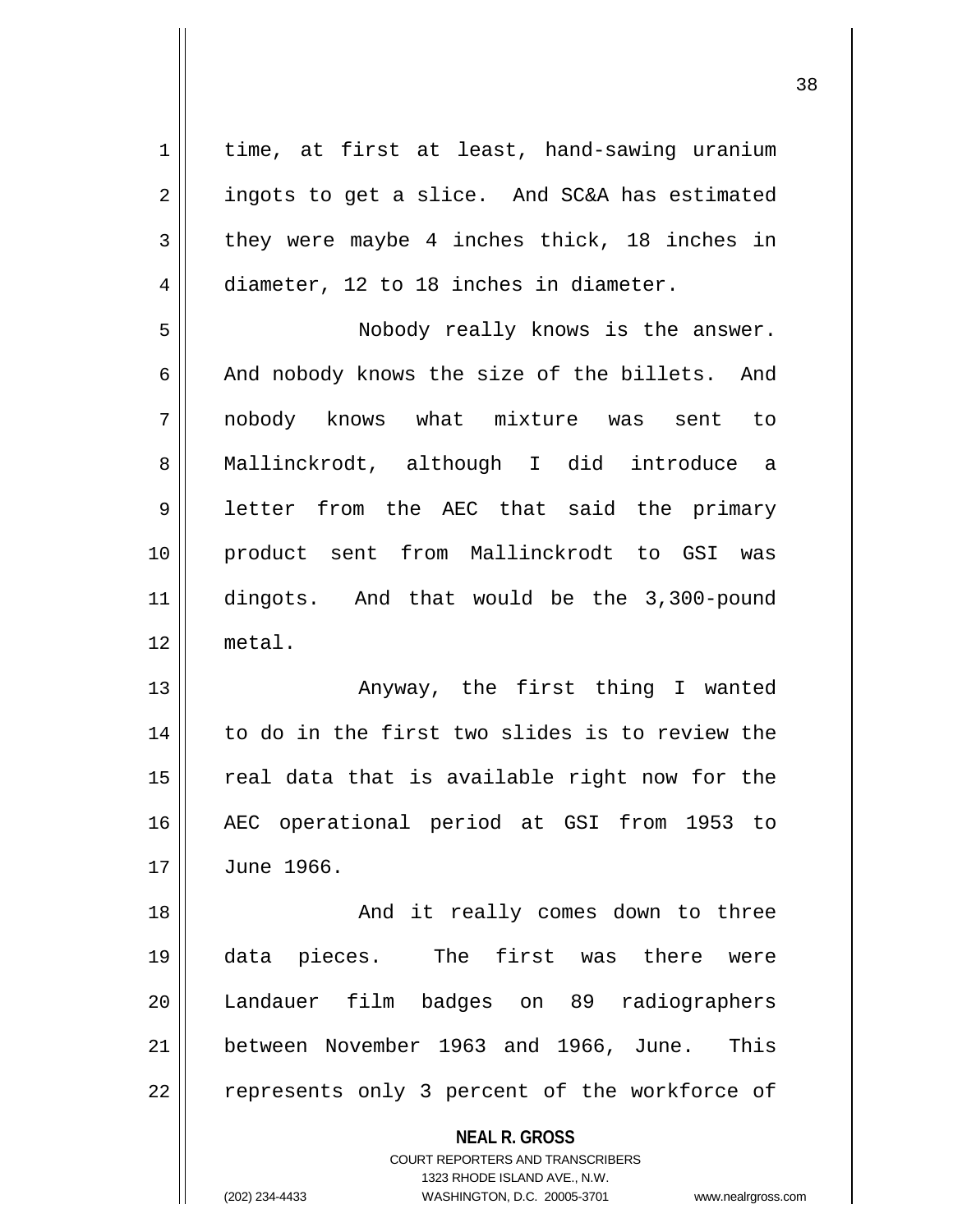| $\mathbf 1$ | 3,000 people, represents 1 job out of         |
|-------------|-----------------------------------------------|
| 2           | hundreds. The radiographers did not wear      |
| 3           | their badges outside the betatron buildings.  |
| 4           | As a matter of fact, in the 2012 modeling of  |
| 5           | betatron doses, they were not even assigned   |
| 6           | the highest external doses. And so that's     |
| 7           | point one, very limited and nonrepresentative |
| 8           | film badge data by radiographers only during  |
| $\mathsf 9$ | the entire period from 1953 to 1966, in June. |
| 10          | In 1962, there was a one-time                 |
| 11          | survey by GSI personnel of photons in the     |
| 12          | building 6 radiography room from a cobalt-60  |
| 13          | source. I'm sorry. The 1962 survey was by     |
| 14          | not by GSI personnel but by the Nuclear       |
| 15          | Consulting Corporation.                       |
| 16          | And then the third piece of real              |
| 17          | data they had in the operational period is    |
| 18          | they have a series of purchase orders from    |
| 19          | Mallinckrodt for uranium that extended from   |
| 20          | March 1958 through June 1966. There were no   |
| 21          | purchase orders found for 1953 through        |
| 22          | February 1958. So there was no real data on   |

## **NEAL R. GROSS**

COURT REPORTERS AND TRANSCRIBERS 1323 RHODE ISLAND AVE., N.W. (202) 234-4433 WASHINGTON, D.C. 20005-3701 www.nealrgross.com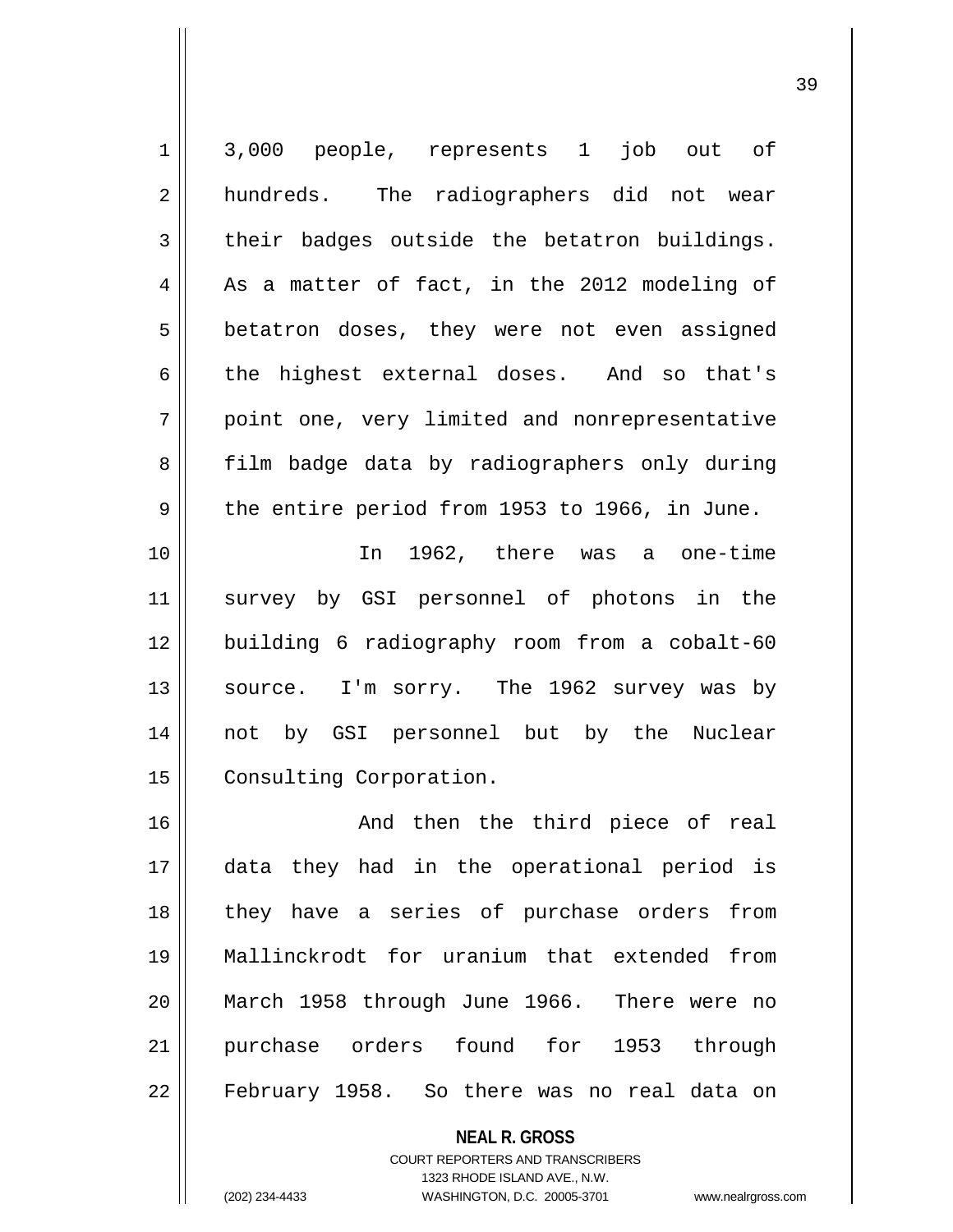1 | the uranium source term for those years of the 2 covered period. There was only an 3 extrapolation, back extrapolation, from 1958 4 | forward as to what might have been present.

5 I need to comment that there was a 6 comment made by Dave Allen in Appendix BB and 7 today that GSI did not analyze the reports 8 they made on the uranium. And that really 9 goes against what we know about those 10 operations. They, in fact, did send with 11 || every item radiographed with the betatrons a 12 | checklist of findings.

13 || Now, that's not the final report. Mallinckrodt may well have analyzed that further, and I'm sure they did. But the point is that all of the Mallinckrodt GSI contract 17 || work records, which must be voluminous, every || one of those has been lost. We don't have any shipping manifestations -- manifests. We don't have any weights. We don't have any X-ray records. So that's the operational 22 | period real data.

# **NEAL R. GROSS**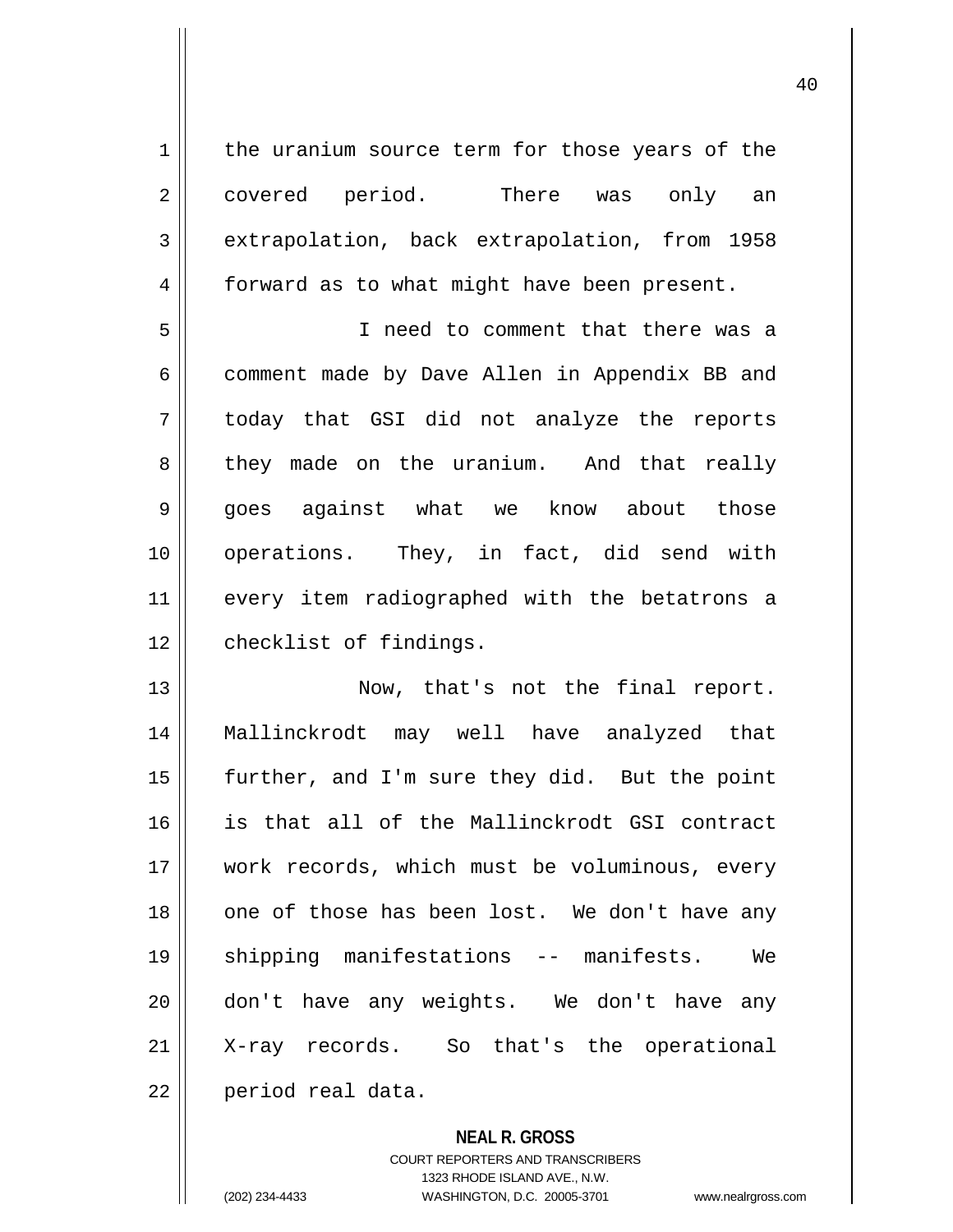| $\mathbf 1$  | Now, on slide 2, I review the real                                                                                                                                   |
|--------------|----------------------------------------------------------------------------------------------------------------------------------------------------------------------|
| 2            | data on residuals contamination period between                                                                                                                       |
| $\mathsf{3}$ | July 1, '66 and 1993. And, again, that boils                                                                                                                         |
| 4            | down to three items, three first bullets, and                                                                                                                        |
| 5            | the comments by me. They had a one-time 1971                                                                                                                         |
| 6            | radiologic survey of the new betatron                                                                                                                                |
| 7            | building. That was done by the GSI radiation                                                                                                                         |
| 8            | safety people and they used an 80-curie                                                                                                                              |
| $\mathsf 9$  | cobalt-60 source, where the main work done in                                                                                                                        |
| 10           | that building, of course, was with a 24 or $-5$                                                                                                                      |
| 11           | MeV betatron. So the source they used to                                                                                                                             |
| 12           | model the building was not the source that was                                                                                                                       |
| 13           | primarily used in that building.                                                                                                                                     |
| 14           | Then they also had additional                                                                                                                                        |
| 15           | Landauer film badge data on 19 radiographers                                                                                                                         |
| 16           | during that period from July 1, 1966 to 1973                                                                                                                         |
| 17           | late or early '74, when GSI ceased operations.                                                                                                                       |
| 18           | And, of course, that was a much smaller                                                                                                                              |
| 19           | percent of the workforce.                                                                                                                                            |
| 20           | And, then finally, the data that                                                                                                                                     |
| 21           | they had that Dr. Ziemer mentioned was when                                                                                                                          |
| 22           | Bechtel came in and did a radiologic survey of                                                                                                                       |
|              | <b>NEAL R. GROSS</b><br><b>COURT REPORTERS AND TRANSCRIBERS</b><br>1323 RHODE ISLAND AVE., N.W.<br>(202) 234-4433<br>WASHINGTON, D.C. 20005-3701<br>www.nealrgross.c |
|              |                                                                                                                                                                      |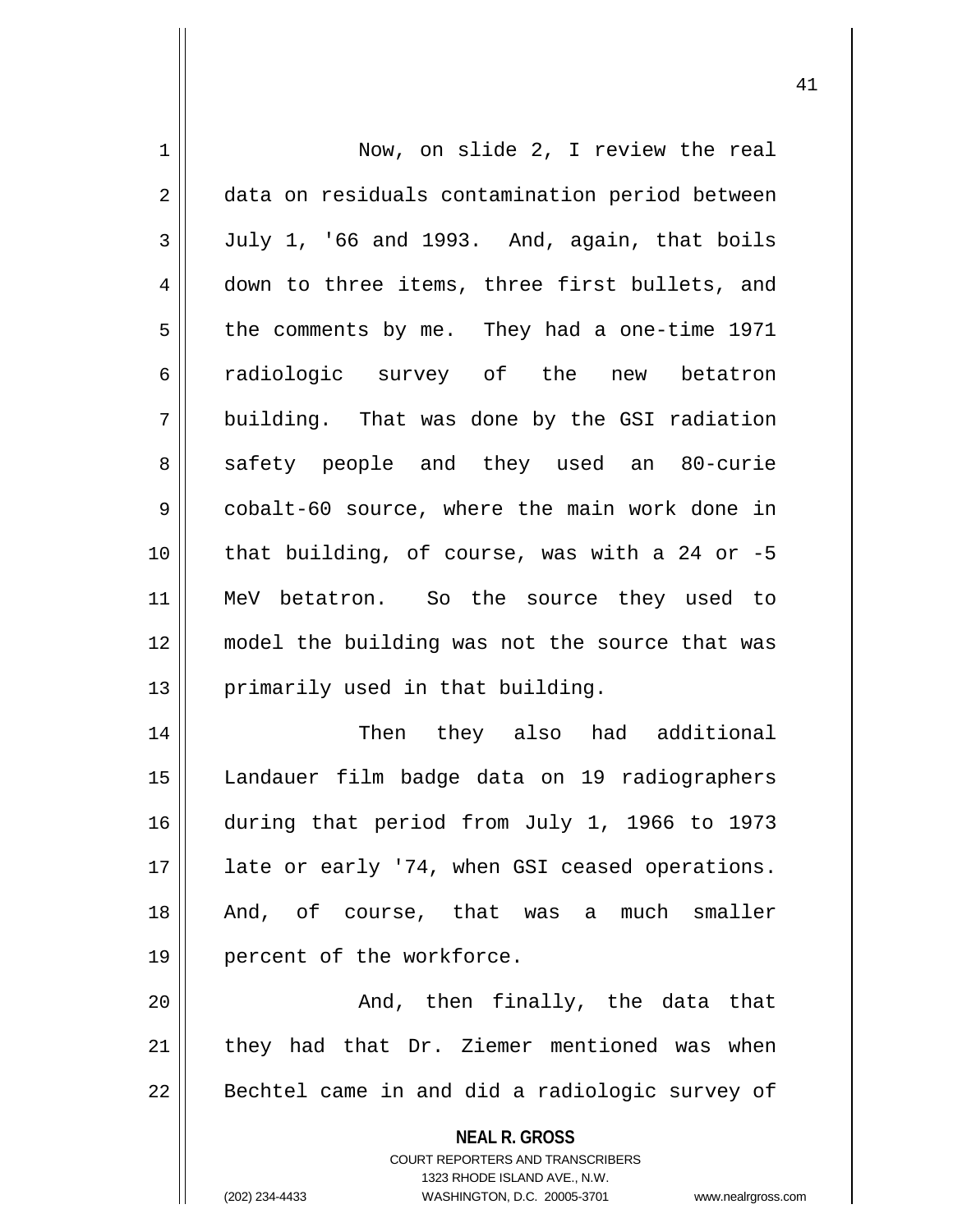1 | the old and new betatron buildings. And ORNL 2 surveilled that. And this was done for DOE 3 under the FUSRAP program. They only surveyed 4 the new and old betatron buildings, did not  $5 \parallel$  survey the rest of the plant at all.

6 The remediation took a week. And  $7 \parallel$  they found uranium and cleaned it up in the 8 || old betatron building only. No uranium is 9 || found in the new betatron building. They 10 found some alpha uranium activity on the 11 floors, which they had to chip out, in the 12 vents and in the small industrial vacuum. And 13 it's that piece of data that the washings 14 || relate to. And I'll mention a little bit more 15 of that in a few minutes. But we do know of 16 one additional set of washings, power 17 washings, that was done in both the old and 18 || new betatron buildings in 1973, just at the 19 time of plant closure. And this was an  $20$  || eyewitness account by a worker who is very 21 well-known to this Board. So there were 22 || multiple power washings of the old and the new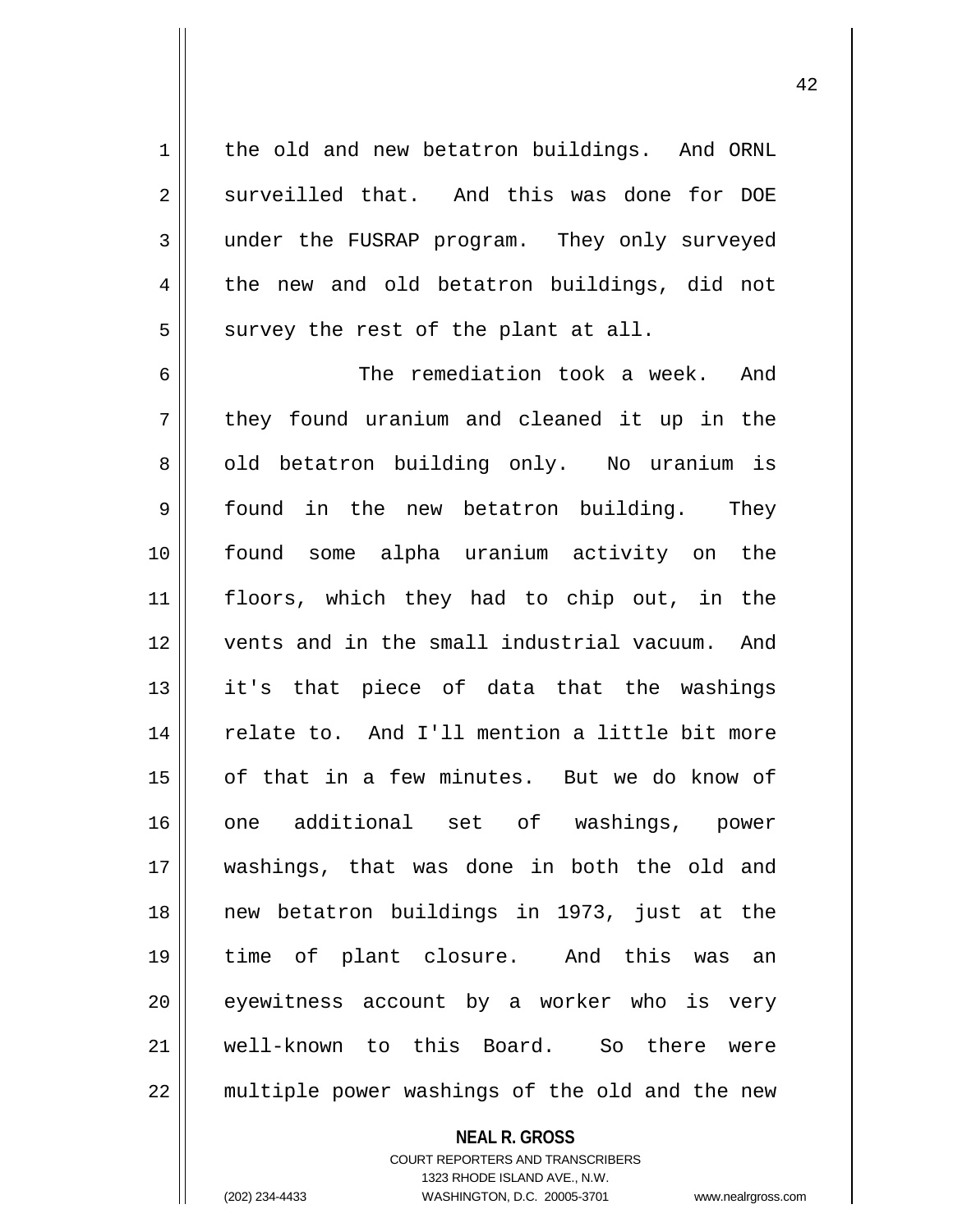1 betatron buildings that we have I think well 2 | documented.

 $3$   $\parallel$  A point that is really overlooked  $4 \parallel$  here for the residual period, I think, is that  $5 \parallel$  the residual period applies to everybody in  $6 \parallel$  the workforce. And most of the people in the 7 workforce worked in other buildings than the 8 betatron buildings. And workers there were  $9 \parallel$  also exposed to uranium along the whole long 10 uranium pathway whereby it was transported 11 | from the weighing scales.

 We know that everything was weighed that went into and out of the plant. 14 || Inspectors had to look under the tarps to make 15 || sure what was on those transport vehicles. We have operations at the loading dock. We have a transfer to rail cars. We have transport along the rail tracks through buildings 5, through 10. And then the railroad tracks ran into the old and new betatron buildings so | that the actual areas that were surveyed for || uranium were a tiny fraction of the whole area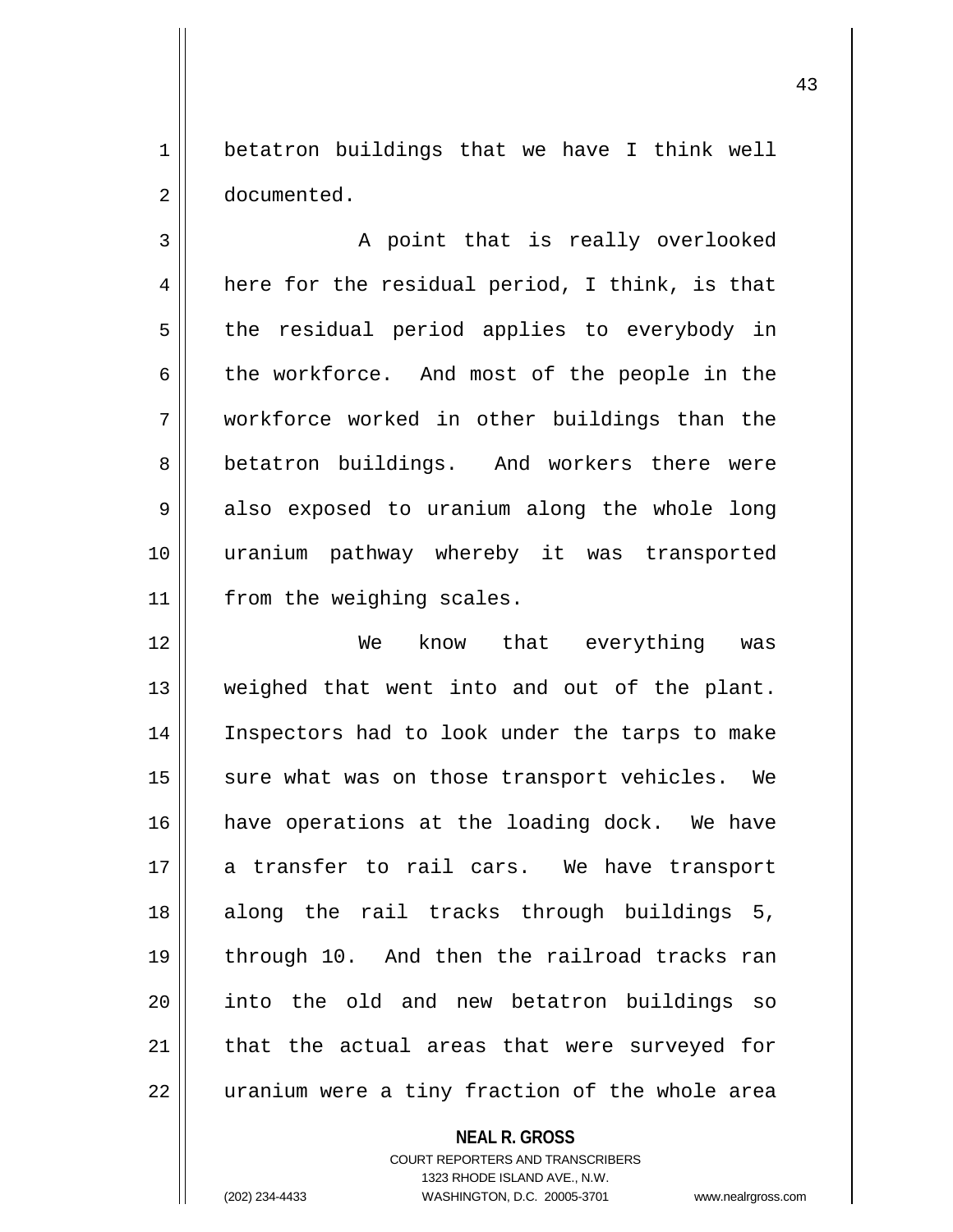**NEAL R. GROSS** COURT REPORTERS AND TRANSCRIBERS  $1 \parallel$  that formed the volume and the space along the 2 | uranium transport pathway. And, as David  $3 \parallel$  said, there had never been any general air 4 || sampling, breathing zone samples, process 5 Sampling for uranium ever at GSI or by DOE  $6 \parallel$  until that 1993 survey. 7 Okay. If I could go to the slide 8 3? 9 CHAIRMAN MELIUS: And, Dan, I'll 10 || ask you to please move it along. 11 DR. McKEEL: I will. 12 CHAIRMAN MELIUS: We have 13 || something else scheduled at this time. 14 DR. McKEEL: Okay. Thank you, 15 | Jim. I don't think I've used my ten minutes,  $16$  | but I was trying to address questions --17 || CHAIRMAN MELIUS: Yes, you have. 18 DR. McKEEL: -- that weren't 19 answered by anybody during the discussion 20 || period. So the key events during the residual 21 period I would like to point out were the  $22$  || power washings for the old and new betatron

1323 RHODE ISLAND AVE., N.W.

(202) 234-4433 WASHINGTON, D.C. 20005-3701 www.nealrgross.com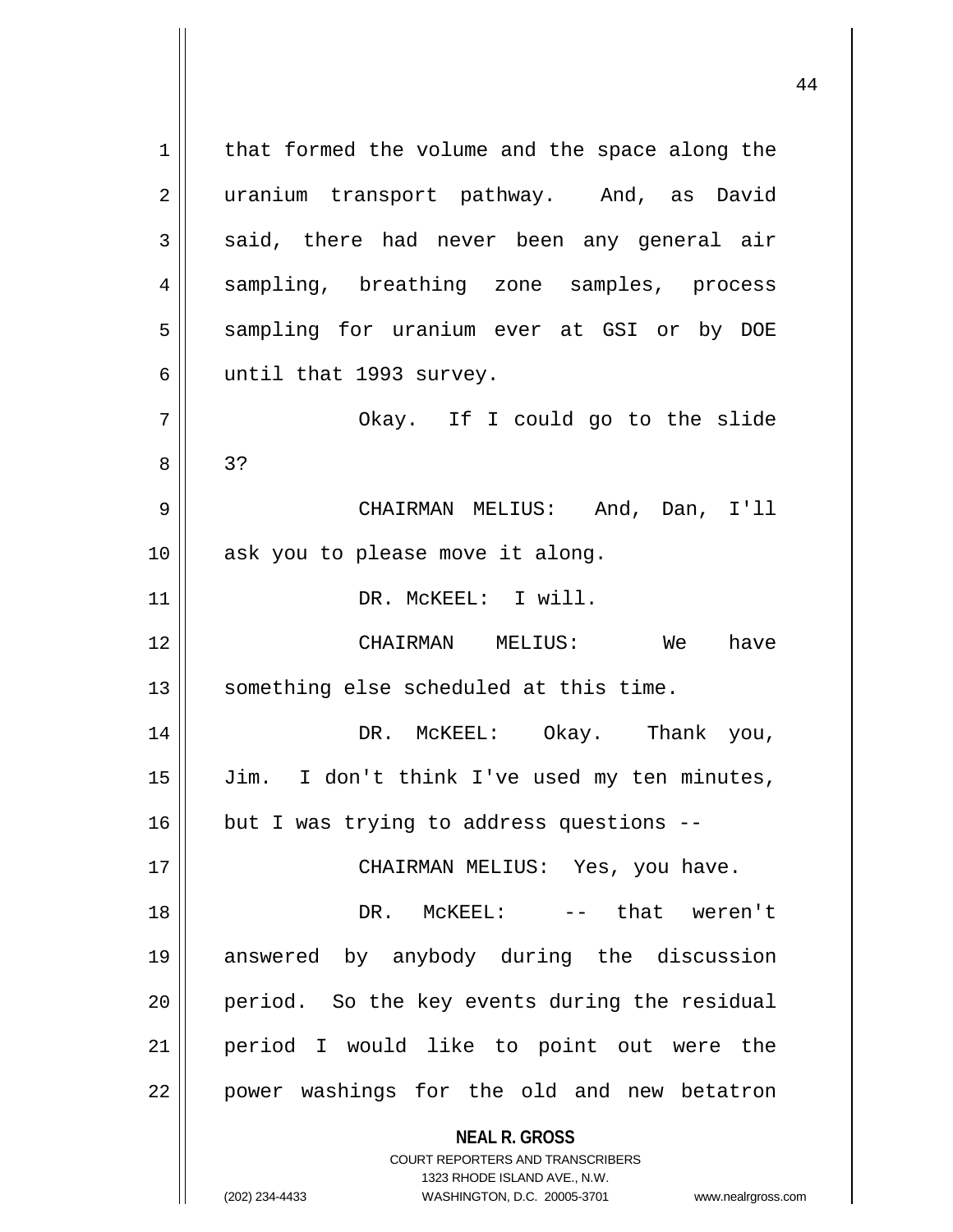1 buildings and that multiple steel companies 2 and done work within buildings 5 and 6 and 7  $3 \parallel$  through 10, but they required an overhead  $4 \parallel$  crane with a magnet to clean the dust from the  $5 \parallel$  GSI building. So there was lots of it there  $6 \parallel$  and that all of these multiple users in 7 intermittent operations during the residual 8 period meant that it would be very difficult 9 | to model and bound residual contamination. 10 Slide 4 and slide 5. I go over my 11 || reasons why I believe sufficient information 12 has been presented to vote for the SEC at this 13 || point and that I hope very much the Board 14 might consider that done. 15 And I think I have been over the 16 work that was the real data that was there 17 during the operational and the limited

19 || the workforce, which should have been badged 20 || because of their exposure to activated steel

18 periods. I've been over the fact that most of

22 || The slide you see after four shows

**NEAL R. GROSS** COURT REPORTERS AND TRANSCRIBERS 1323 RHODE ISLAND AVE., N.W. (202) 234-4433 WASHINGTON, D.C. 20005-3701 www.nealrgross.com

21 | had not been badged.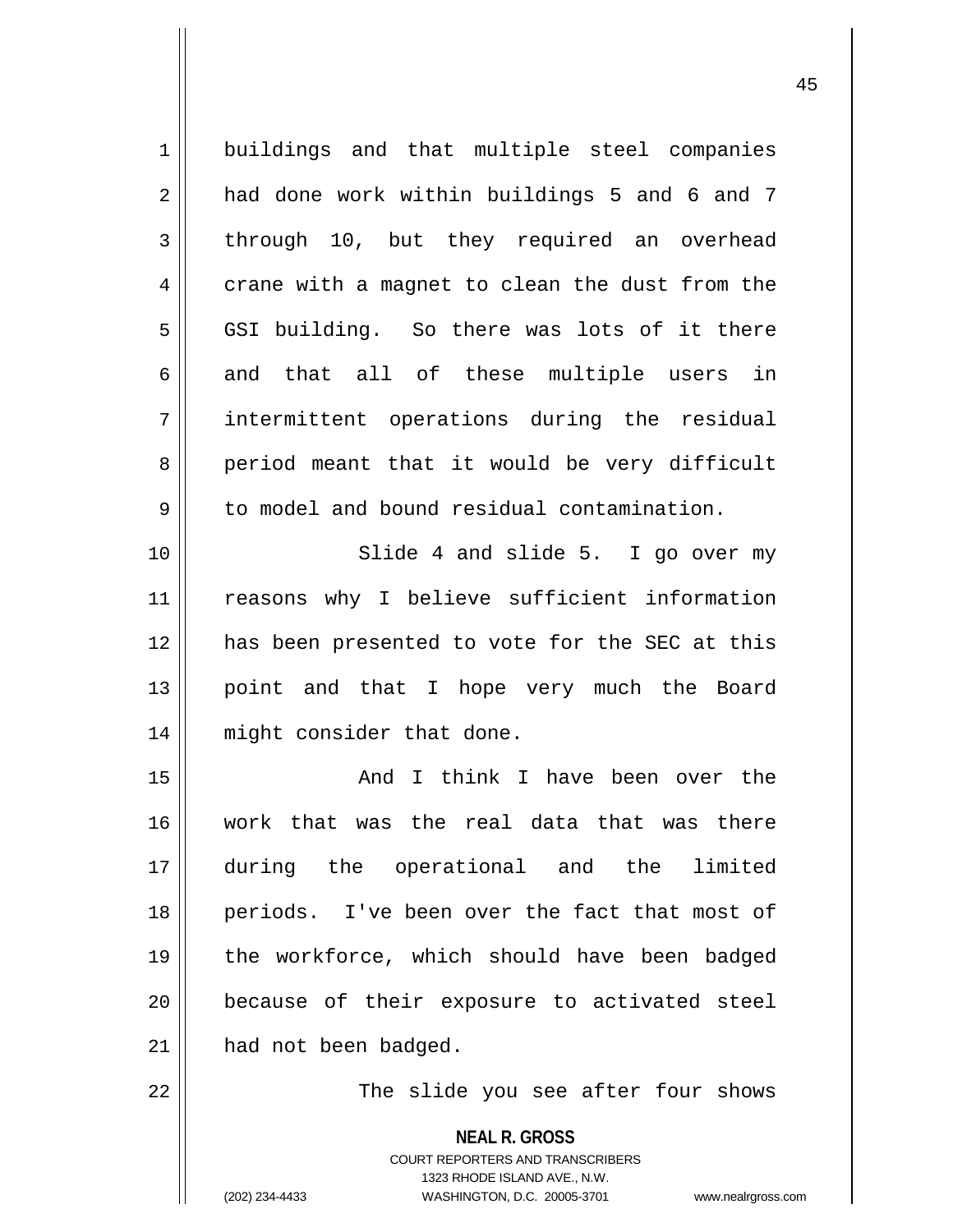**NEAL R. GROSS**  $1 \parallel$  that the models that GSI --- for the GSI 2 betatron and layout workers that SC&A and  $3 \parallel$  NIOSH had generated in 2008-2012 didn't agree 4 || with each other at those times, and they  $5 \parallel$  flip-flopped. 6 Whereas in 2012, the layout 7 workers had a low dose assigned by SC&A, by 8 || 2012, the SC&A layout dose had gone to 9.2 and  $9 \parallel$  the NIOSH layout dose was only 1.02 to 2. So 10 they didn't agree with each other at that  $11$   $\textrm{time}$ . 12 And, finally, you can see in slide  $13 \parallel 5$  -- I apologize. I am going to go to slide 14 6. I am going to go to slide 5, finish this 15 up quickly. 16 It is often said there was a 17 || robust, relatively robust, radiation safety 18 program between 1963 and 1966 and during part 19 of the residual period at GSI. And we have  $20$  || just given you evidence now that I don't think 21  $\parallel$  that was true compared to other sites. I sent 22 || you the radiation safety program at the

> COURT REPORTERS AND TRANSCRIBERS 1323 RHODE ISLAND AVE., N.W.

(202) 234-4433 WASHINGTON, D.C. 20005-3701 www.nealrgross.com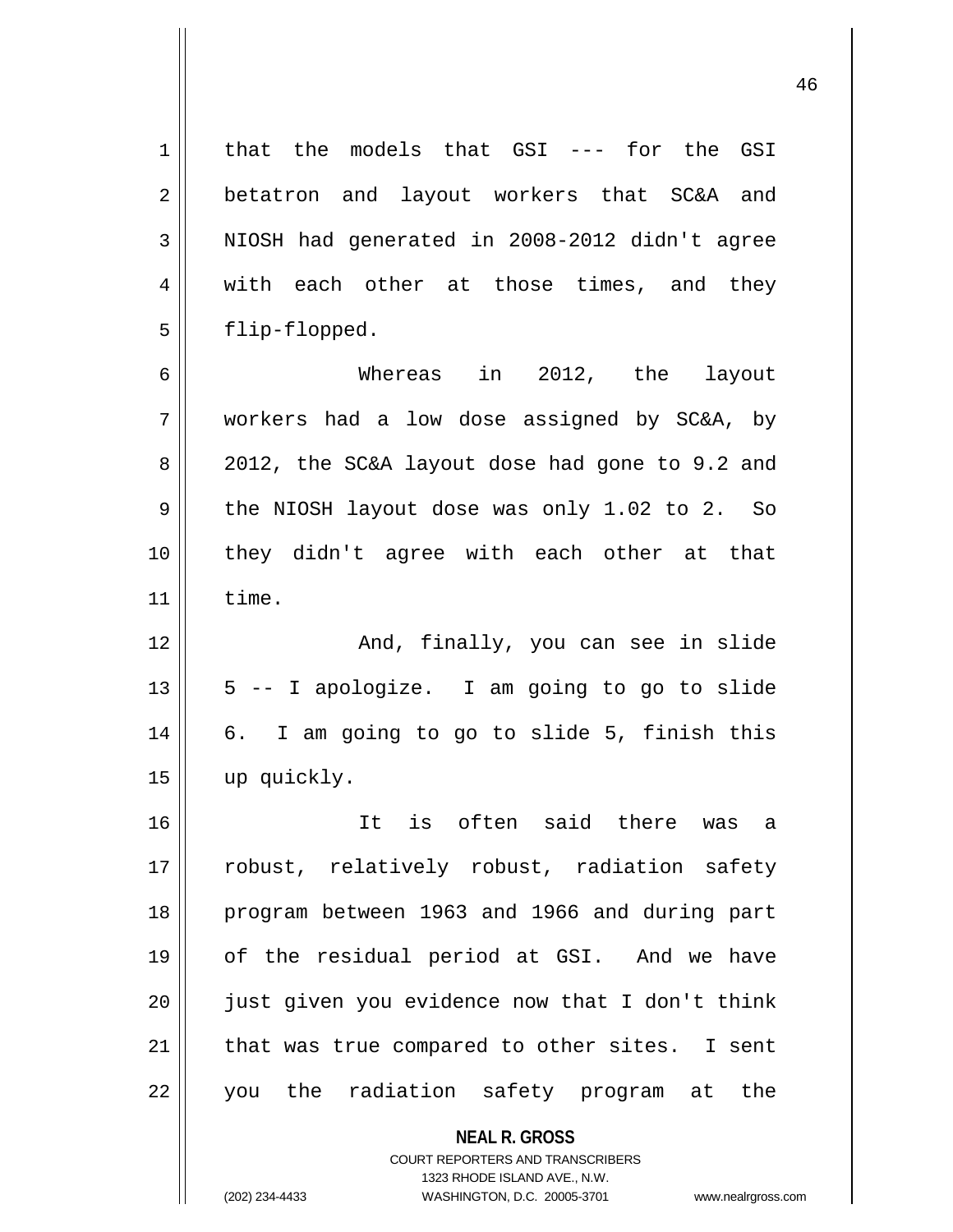1 Watertown Arsenal, which also was in 2 | compliance with AEC regulations in about the  $3 \parallel$  same time period as GSI's operational period.  $4 \parallel$  And they were far more extensive than anything  $5$  | that was done at GSI.

6 I have pointed out that NIOSH has  $7$  || no valid uranium intake model for the whole 8 operation and residual periods. NIOSH didn't 9 want to use SC&A's alternate model. In my 10 opinion, the new surrogate data that NIOSH has 11 proposed really would probably not pass the 12 || surrogate data criteria for the same reasons. 13 || There were two slug facilities and one billet 14 facility. And there were no dingot facilities 15 similar to GSI and the use of Mallinckrodt 16 uranium.

17 || And the other thing is none of the 18 relevant records that would contribute to the 19 accurate bounding have been recovered from 20 || Mallinckrodt on the work done at GSI.

 $21$   $\parallel$  So, in summary, then, I think that 22 NIOSH has made a lot of errors of fact in

> **NEAL R. GROSS** COURT REPORTERS AND TRANSCRIBERS 1323 RHODE ISLAND AVE., N.W. (202) 234-4433 WASHINGTON, D.C. 20005-3701 www.nealrgross.com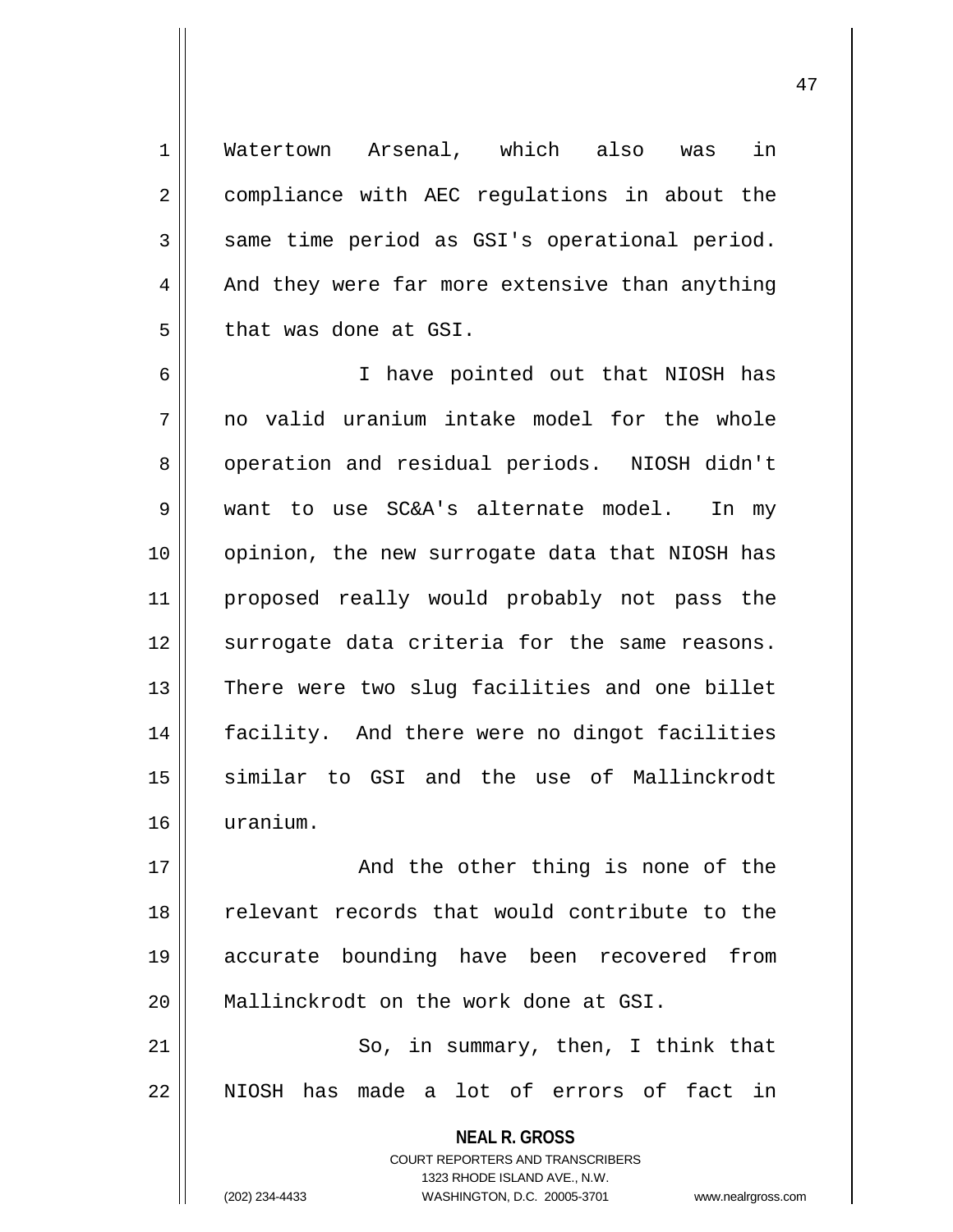1 | Appendix BB that still need to be addressed. I 2 believe that the NIOSH betatron, the steel 3 casting activation, and the uranium intake 4 | models are not valid for reasons I have put 5 | forward and, therefore, not bounding. There 6 has been extreme underestimation of the exotic  $7\parallel$  mixed activation fission radionuclides that 8 were discussed prominently at Rocky Flats 9 | yesterday that were caused by a bombardment of 10 uranium and the steel castings for the 11 betatrons. At those high MeV, both things  $12 \parallel \quad$  occur. 13 And NIOSH used only iron-59 as an 14 activation product, where we sent you 15 literature documenting that there are at least 16 30 different radionuclides, some with 17 half-lives that were days and weeks and much 18 || longer than they assigned for Fe-59. 19 || The Rand, finally, with respect to

22 || main references cited by NIOSH and SC&A from

**NEAL R. GROSS** COURT REPORTERS AND TRANSCRIBERS 1323 RHODE ISLAND AVE., N.W.

20 handling being a relatively low-dose exposure

21 || scenario, I will point out that one of the

(202) 234-4433 WASHINGTON, D.C. 20005-3701 www.nealrgross.com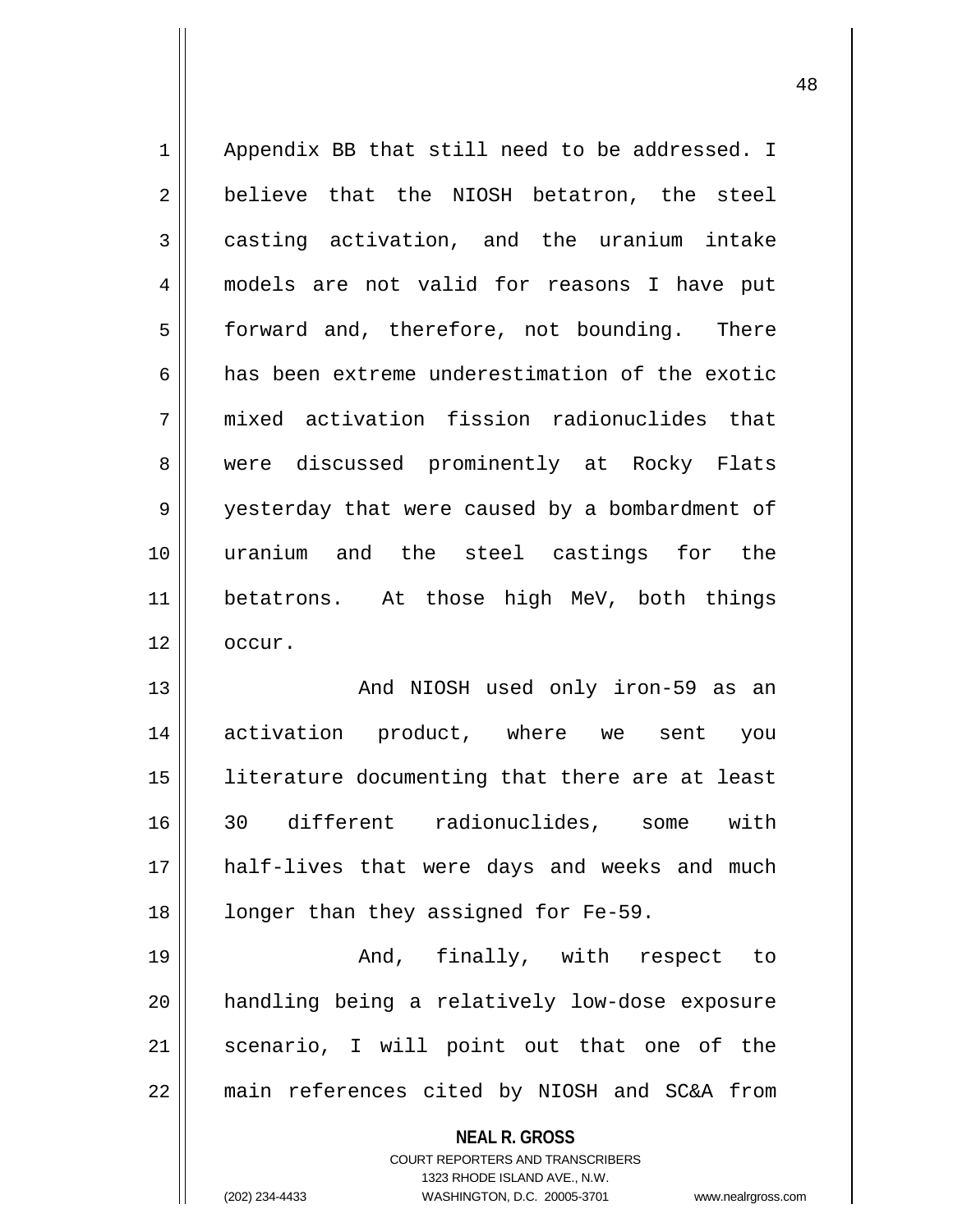**NEAL R. GROSS** COURT REPORTERS AND TRANSCRIBERS 1323 RHODE ISLAND AVE., N.W. (202) 234-4433 WASHINGTON, D.C. 20005-3701 www.nealrgross.com  $1 \parallel$  TBD-6000 is that by Adley, et al., for the 2 || Hanford melt plant in 1952. And that showed  $3 \parallel$  that uranium rod handling caused intake doses, 4 | I quote, intake doses 2.5-fold higher than the 5 || permitted limits. So they may have been 6 calculatively low, but they were two and a half  $7$  times what radiation safety limits at the time 8 would permit. 9 || So I thank you and appreciate your 10 attention. 11 CHAIRMAN MELIUS: Is the 12 | co-petitioner on the line and wish to comment? 13 MS. JESKE: This is Patricia 14 Jeske. And no, I don't have any comments. I 15 do agree with Dr. McKeel. And I do hope that 16 || we can reach a vote and put closure to this 17 for all of our Class Members. I appreciate 18 | everybody's help. Thank you so much. 19 CHAIRMAN MELIUS: Thank you. 20 || The Comments Any further questions, comments 21 from Board Members? 22 (No response.)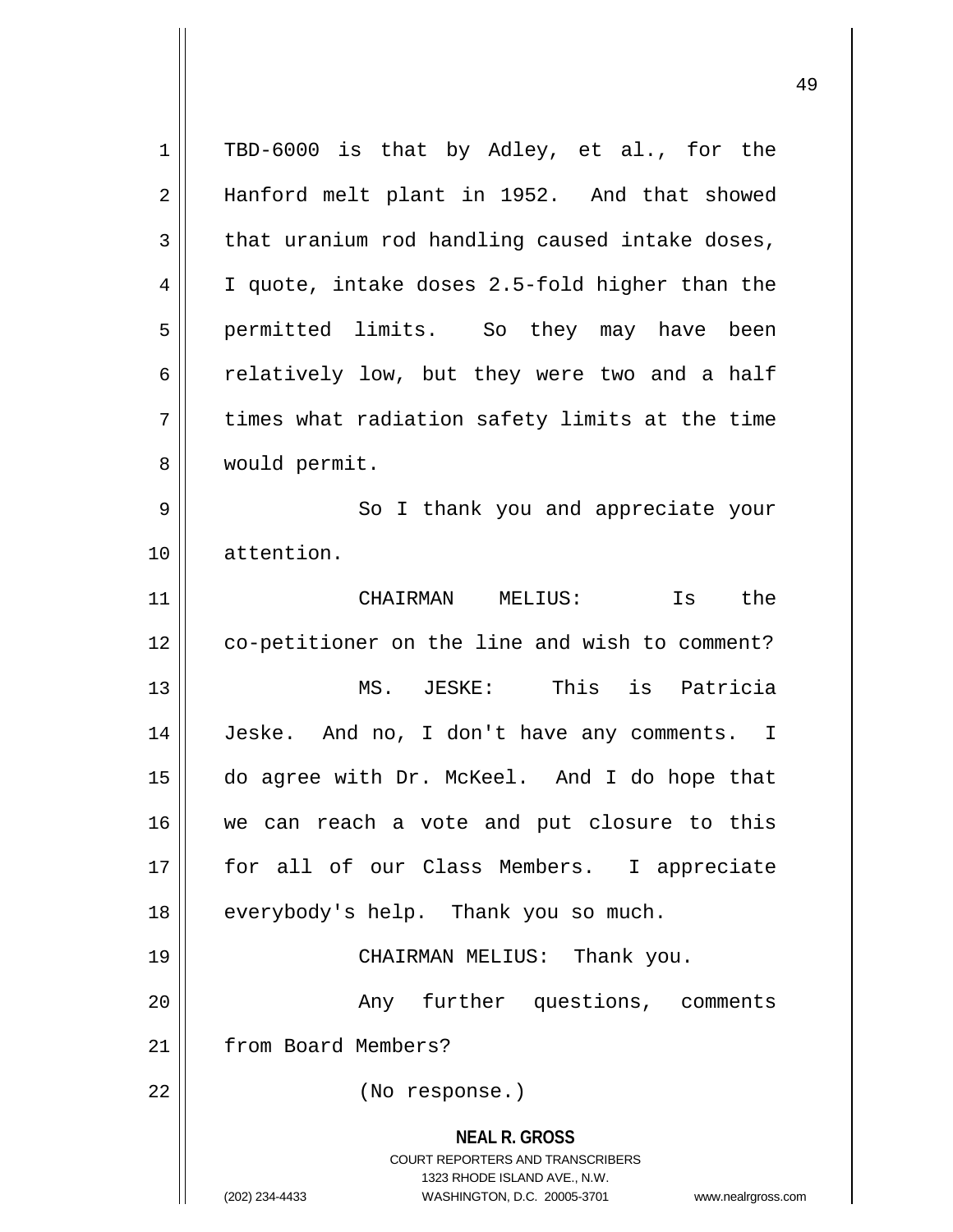1 CHAIRMAN MELIUS: Well, we do not 2 || have a specific recommendation from the Work  $3 \parallel$  Group. Maybe you want to explain that, Paul.

4 MEMBER ZIEMER: Unless I hear 5 | otherwise, the Work Group would proceed, I  $6 \parallel$  think, in the manner that we have discussed  $7 \parallel$  already, and that is to look at some other 8 || possible surrogates and see if there is a, 9 quote, better surrogate, keeping in mind the 10 issues that you raised, Dr. Melius, that 11 || refining this at this level may not be worth a 12 whole amount of effort, but we think it may be 13 worth looking at and then being ready perhaps  $14$  | at the next meeting to vote.

15 CHAIRMAN MELIUS: Okay. Anybody  $16$  has  $-$ 

17 MEMBER ZIEMER: -- unless the 18 || Board feels they have enough information now. 19 | Of course, someone is free to make a motion, I  $20$  | quess.

21 CHAIRMAN MELIUS: Yes, Brad?

22 MEMBER CLAWSON: I apologize, but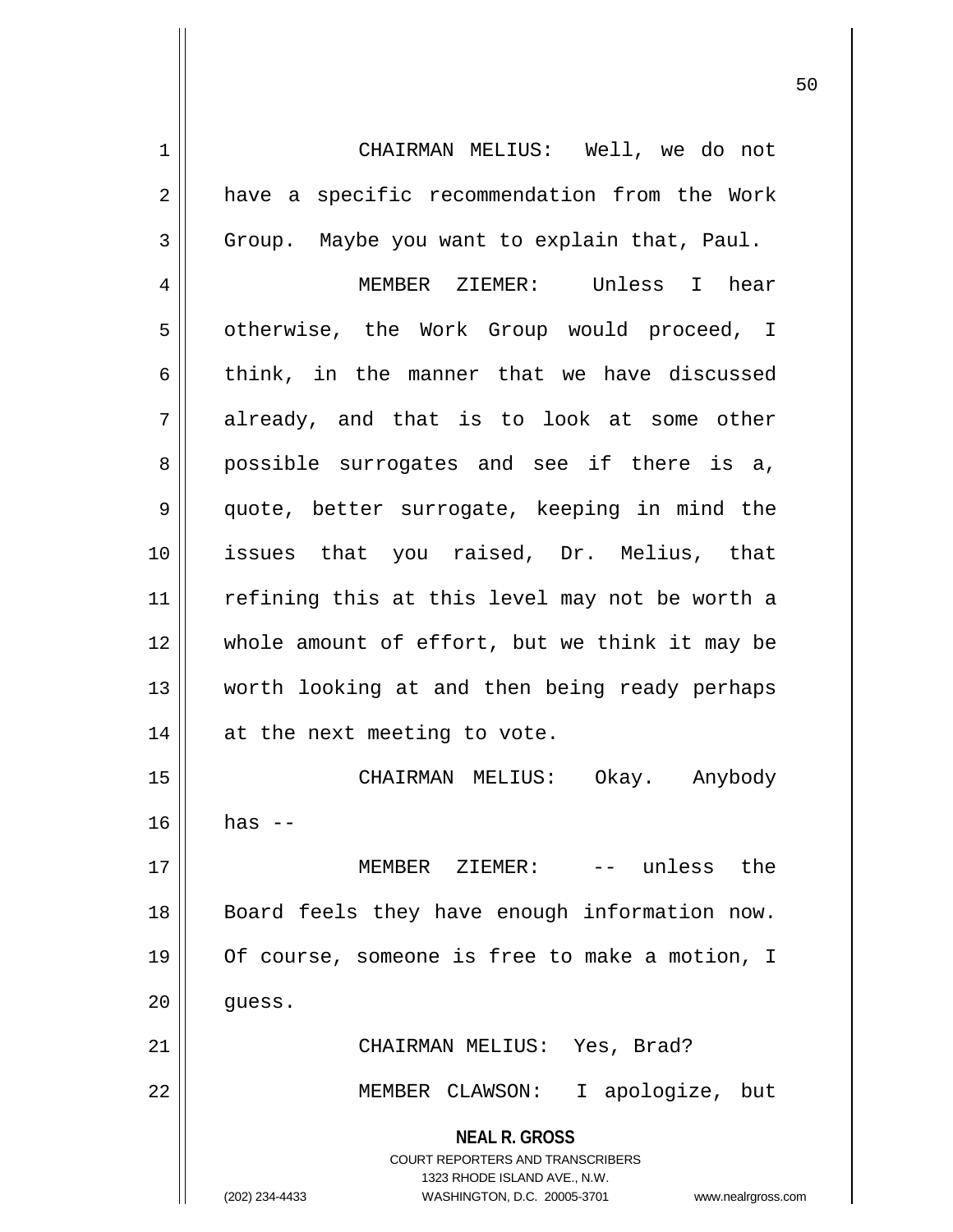| 1  | this has been real confusing throughout the    |
|----|------------------------------------------------|
| 2  | whole process there. I thought at one time     |
| 3  | that they were also talking about that the     |
| 4  | plant jets that they had the film in had       |
| 5  | actually became activated when they shot it    |
| 6  | with a betatron because of the nickel in it,   |
| 7  | so forth, thought at one time they were        |
| 8  | talking about that.                            |
| 9  | There is<br>MEMBER ZIEMER:                     |
| 10 | activation of the items that are radiographed  |
| 11 | with the betatrons. The activation products    |
| 12 | are taken into consideration in the modeling   |
| 13 | done by NIOSH and SC&A also. So activation     |
| 14 | products are considered in the modeling.       |
| 15 | MEMBER CLAWSON: Paul, and I guess              |
| 16 | I would just ask this question from my         |
| 17 | background. Do they have an NDT or an ANSI     |
| 18 | standard that they were shooting these         |
| 19 | radiography shots to? The reason I say this    |
| 20 | is because that would determine, especially if |
| 21 | it was bar around or whatever, how many shots  |
| 22 | does it actually take to be able to shoot      |
|    |                                                |

COURT REPORTERS AND TRANSCRIBERS 1323 RHODE ISLAND AVE., N.W. (202) 234-4433 WASHINGTON, D.C. 20005-3701 www.nealrgross.com

**NEAL R. GROSS**

 $\mathsf{II}$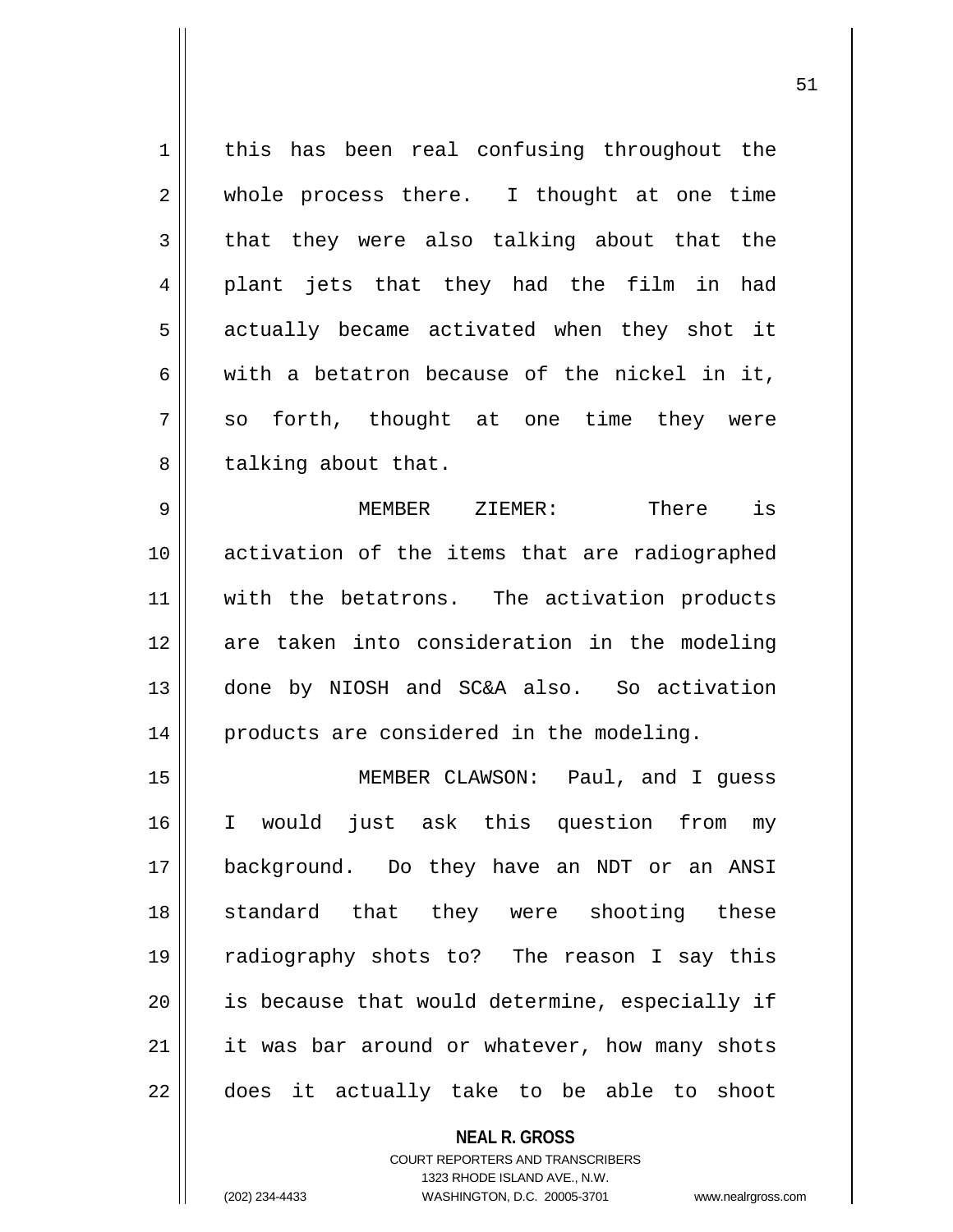1 | these ingots? I was wondering if they had an  $2$  | ANSI standard that they were  $-$ 

3 MEMBER ZIEMER: I don't know the 4 answer to that. I don't know if Dave can  $5 \parallel$  answer that, but I don't think we are relying  $6 \parallel$  on -- number of shots doesn't really come up 7 || in the modeling directly. It is more based on 8 some other parameters. But, Dave, can you 9 || answer that?

10 || CHAIRMAN MELIUS: Well, hold on. 11 || Let's try to get back on track a little bit. 12 We are already past our time. We have people 13 waiting. So I guess I am trying to get a 14 || sense. Does anybody wish to try to bring 15 | closure today or is Paul's Work Group's plan 16 | acceptable to everyone at this point?

17 || T am seeing a lot of nodding heads 18 and no objections. So I think we go forward 19 with that. I think if you have other  $20$  || questions, please  $-$  yes, Jim? Go ahead.

21 MEMBER LOCKEY: One comment. The  $22$  || issues raised by the petitioner on the slides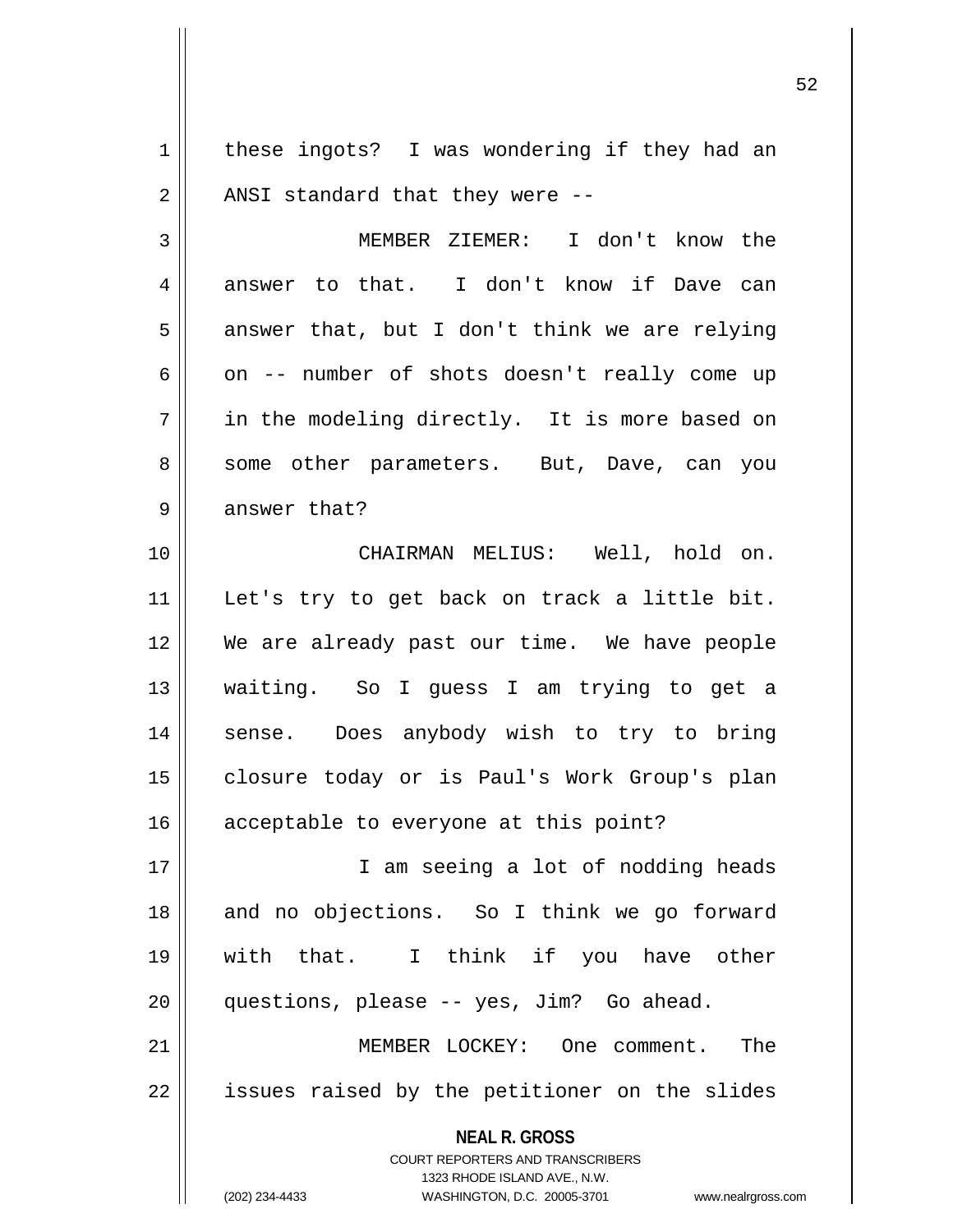| $\mathbf 1$ | haven't been addressed or will be addressed?                                                    |
|-------------|-------------------------------------------------------------------------------------------------|
| 2           | MEMBER ZIEMER: Well, we have had                                                                |
| 3           | extensive interactions during our Work Group                                                    |
| 4           | meetings. Dr. McKeel has been very active in                                                    |
| 5           | our Work Group meetings. And we are trying to                                                   |
| 6           | address their issues.                                                                           |
| 7           | As I pointed out, for example, the                                                              |
| 8           | power-washing issue has --                                                                      |
| 9           | MEMBER LOCKEY: No. I meant --                                                                   |
| 10          | MEMBER ZIEMER: -- been an example                                                               |
| 11          | where we have basically ruled out the use of                                                    |
| 12          | the FUSRAP data as a means of calculating the                                                   |
| 13          | exposures during the residual period.                                                           |
| 14          | And so yes, we are trying to                                                                    |
| 15          | address the issues raised by the petitioners,                                                   |
| 16          | not always to their satisfaction, but at least                                                  |
| 17          | we are aware of their issues and are trying to                                                  |
| 18          | fairly address them as well.                                                                    |
| 19          | CHAIRMAN MELIUS: Thank you. Thank                                                               |
| 20          | you, Dave. I really do need to move on, then.                                                   |
| 21          | Next on the agenda is an update on                                                              |
| 22          | Pantex. And I believe Stu is going to start                                                     |
|             | <b>NEAL R. GROSS</b><br><b>COURT REPORTERS AND TRANSCRIBERS</b><br>1323 RHODE ISLAND AVE., N.W. |
|             | WASHINGTON, D.C. 20005-3701<br>(202) 234-4433<br>www.nealrgross.com                             |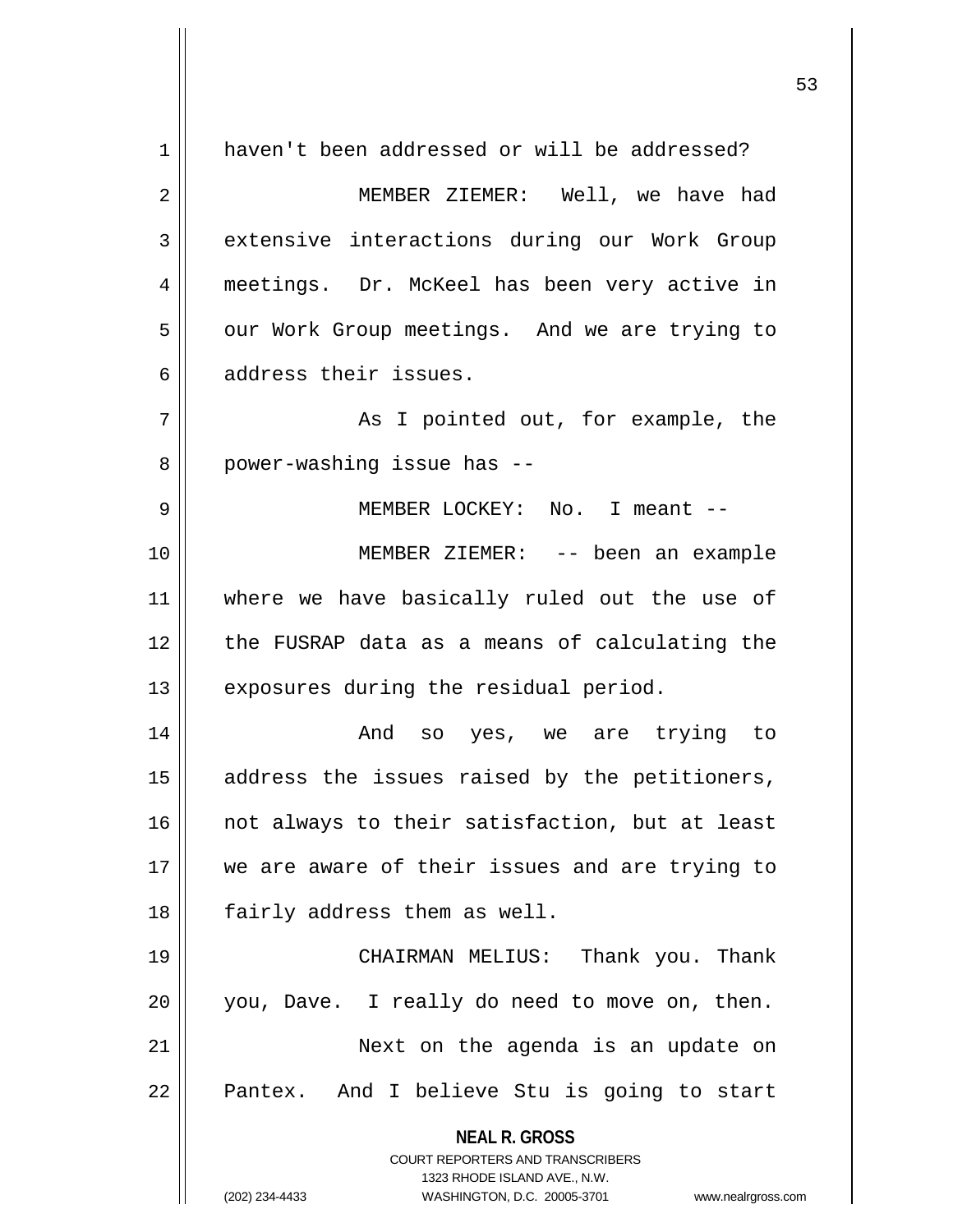$1 \parallel$  with that.

| $\overline{2}$ | Thank you, Dr.<br>MR. HINNEFELD:               |
|----------------|------------------------------------------------|
| 3              | Melius. I tried to design things so I would    |
| 4              | have fewer speaking parts at this meeting than |
| 5              | last meeting. And I failed, another failure    |
| 6              | of management on our part, my part.            |
| 7              | I am trying to get my computer to              |
| 8              | cooperate. There we are.                       |
| 9              | Okay. I am here to give an update              |
| 10             | on SEC-68 for the Pantex plant. There was a    |
| 11             | partial action taken on this a while ago. And  |
| 12             | in the completion of, finishing up of other    |
| 13             | periods of time is probably what we are going  |
| 14             | to be talking about a little bit today.        |
| 15             | The status of the petition was                 |
| 16             | this. The petition Class after consult calls   |
| 17             | with the petitioner was all workers who worked |
| 18             | in all facilities at Pantex from January 1st   |
| 19             | of '51 through 12/31 of '91 -- I think '51 is  |
| 20             | the first year of the covered period. And      |
| 21             | then '91 was the last petition year by the     |
| 22             | petitioner.                                    |

**NEAL R. GROSS**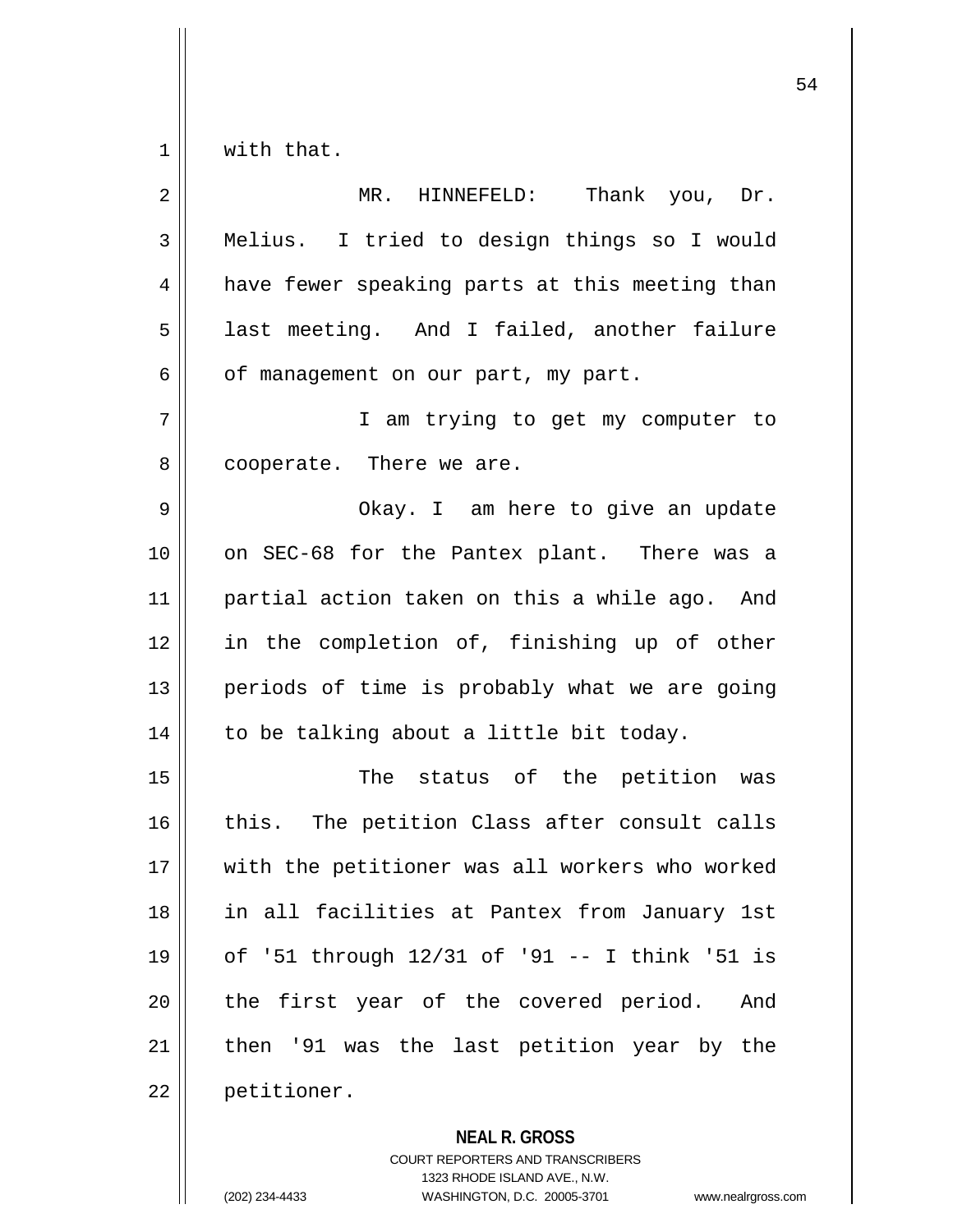| 1  | NIOSH's initial decision was the                                    |
|----|---------------------------------------------------------------------|
| 2  | petition didn't qualify for evaluation, but                         |
| 3  | that was reversed by administrative review.                         |
| 4  | And so it came to us for evaluation. And the                        |
| 5  | evaluated Class was all employees who worked                        |
| 6  | in any facility location at Pantex from '51 to                      |
| 7  | '91.                                                                |
| 8  | The slight wording difference                                       |
| 9  | there is to make it clear that the workers                          |
| 10 | didn't have to work in all areas of Pantex.                         |
| 11 | It's a worker who worked in any area of Pantex                      |
| 12 | to be in the Class. So that's the reason for                        |
| 13 | the slight wording change.                                          |
| 14 | You probably recall that at your                                    |
| 15 | November 2011 meeting, the Board recommended                        |
| 16 | adding a Class for all workers from January                         |
| 17 | 1st of 1958 through December 31st of<br>1983                        |
| 18 | based on the infeasibility of reconstructing                        |
| 19 | internal doses for uranium. And that was in                         |
| 20 | accordance with a recommendation from<br>the                        |
| 21 | Pantex Work Group.                                                  |
| 22 | The<br>NIOSH<br>ER had proposed that                                |
|    | <b>NEAL R. GROSS</b>                                                |
|    | COURT REPORTERS AND TRANSCRIBERS<br>1323 RHODE ISLAND AVE., N.W.    |
|    | WASHINGTON, D.C. 20005-3701<br>(202) 234-4433<br>www.nealrgross.com |
|    |                                                                     |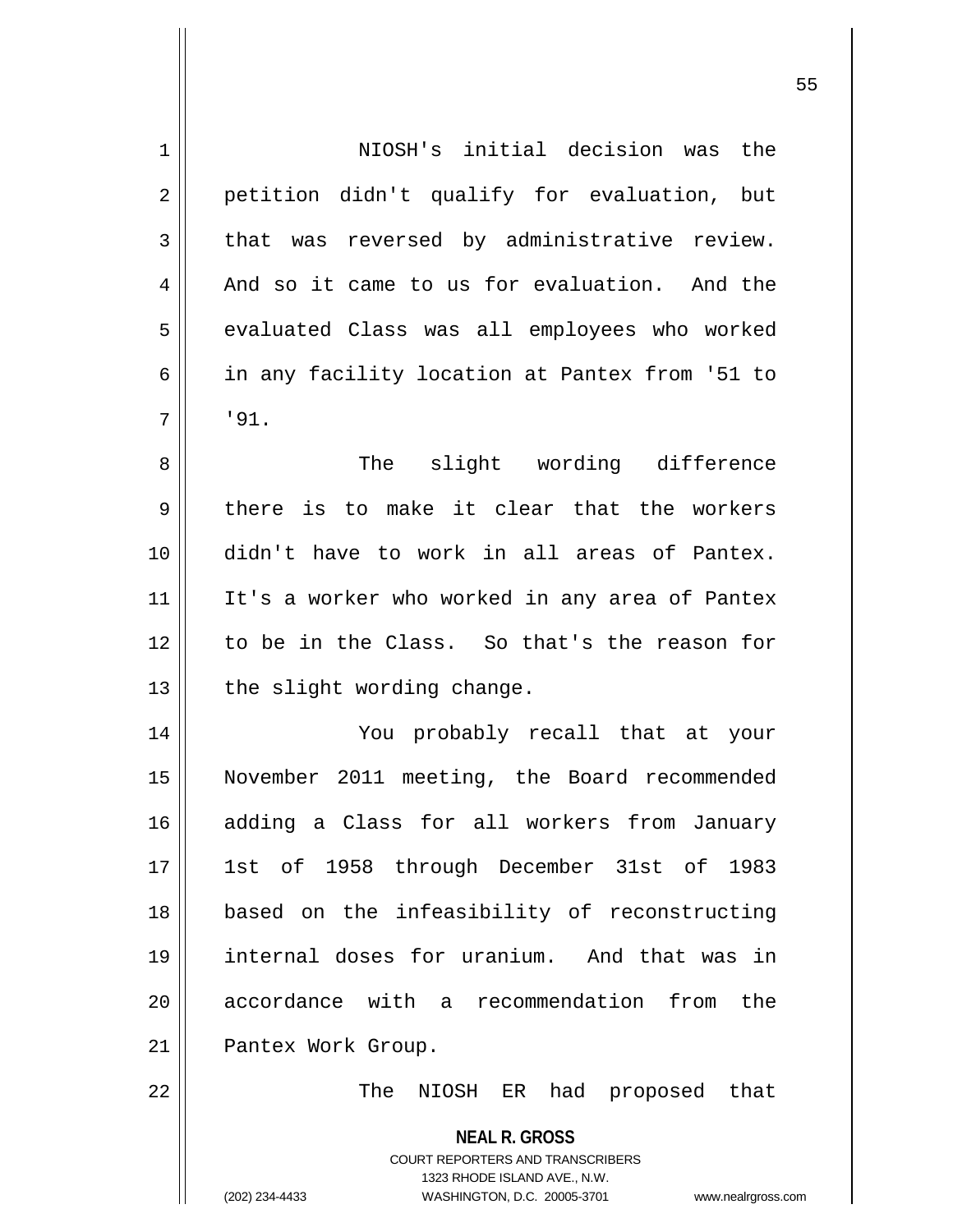**NEAL R. GROSS** COURT REPORTERS AND TRANSCRIBERS 1 internal doses from uranium could be bounded  $2 \parallel$  by the doses received during the dismantlement 3 of the W28 weapon system. And I think there 4 || is fairly broad agreement from the people who  $5 \parallel$  have been involved in the discussion that W28 6 || was probably the dirtiest disassembly,  $7 \parallel$  certainly up to that time, due, in fact, to  $8 \parallel$  the unalloyed nature of the uranium that was 9 used in the weapon. It's just uranium metal 10 with an alloy and the fact that it had been in 11 service for a long period of time. And so it 12 had more time to be exposed to the elements 13 || and the weather. And so you would have more 14 | oxidation from that material. 15 The dismantlement of the W28 began 16 in 1984 and then continued until the 17 activities were suspended in 1989 because of 18 issues with the amount of visible 19 contamination that was being encountered 20 during the disassembly. 21 When I talk about dismantlement  $22$  || here, this is essentially dismantlement for

1323 RHODE ISLAND AVE., N.W.

(202) 234-4433 WASHINGTON, D.C. 20005-3701 www.nealrgross.com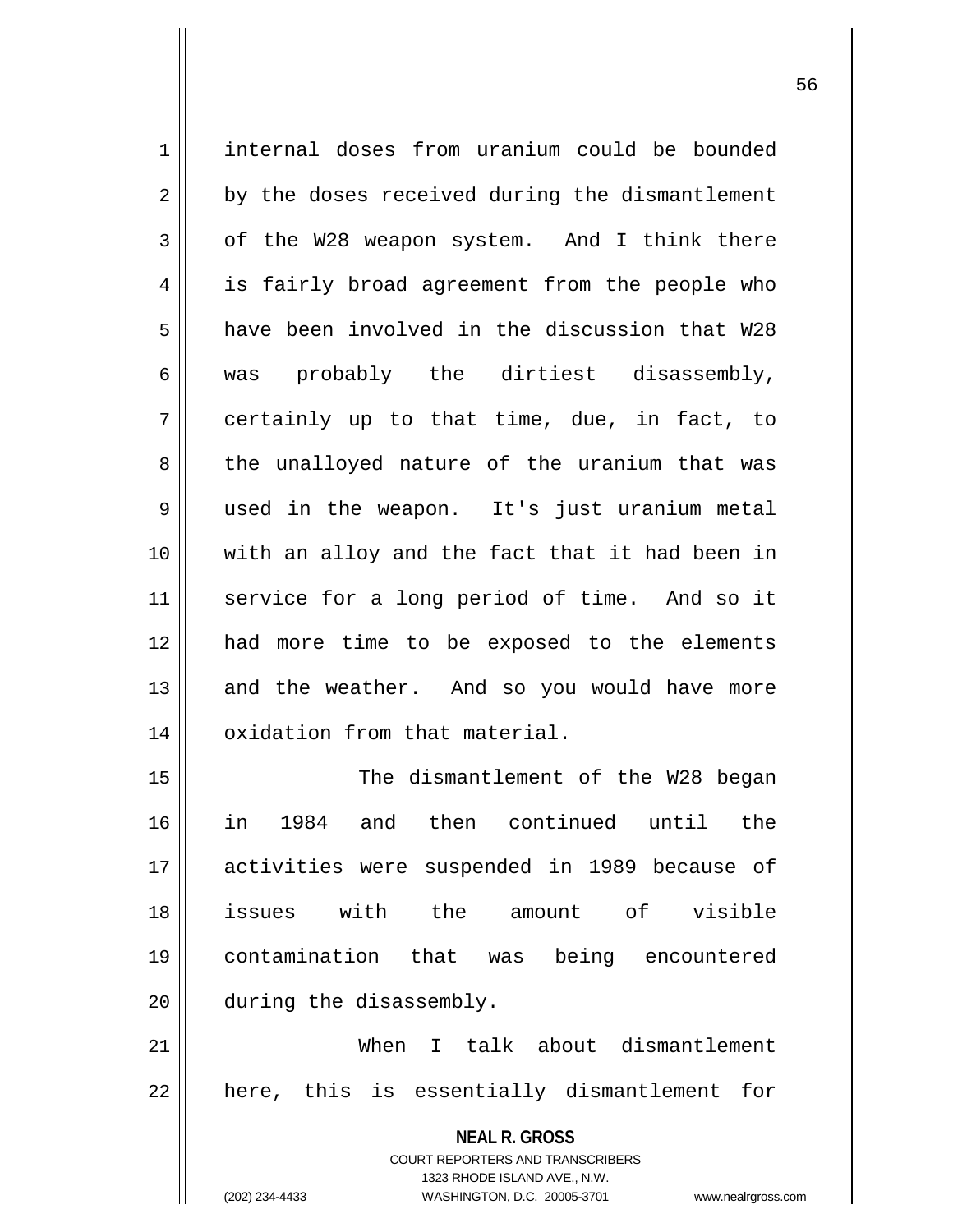| $\mathbf 1$ | the retirement of the weapon system. I want    |
|-------------|------------------------------------------------|
| 2           | to distinguish that from disassembly because,  |
| 3           | for quite some time before 1984, W28s had been |
| 4           | disassembled for the purposes of inspection or |
| 5           | modification, but the dismantlement, which     |
| 6           | began in '84, involved far greater units per   |
| 7           | year being taken apart. And then the weapon    |
| 8           | was being taken out of service. So this was    |
| $\mathsf 9$ | the final dismantlement and the retirement of  |
| 10          | the weapon.                                    |
| 11          | Now, some months after suspension              |
| 12          | of the dismantlement activities, uranium       |
| 13          | bioassays were collected from workers who had  |
| 14          | worked on the W28 dismantlement. There is a    |
| 15          | document that I believe -- I have not really   |
| 16          | been engaged in this directly and only lately  |
| 17          | have gotten particularly engaged in it. I      |
| 18          | believe this document was provided to the Work |
| 19          | Group some time ago. It dates from January.    |
| 20          | And it's analysis of Pantex 1990 uranium       |
| 21          | bioassay results for workers identified as     |
| 22          | being production technicians on the<br>W28     |
|             | <b>NEAL R. GROSS</b>                           |

COURT REPORTERS AND TRANSCRIBERS 1323 RHODE ISLAND AVE., N.W. (202) 234-4433 WASHINGTON, D.C. 20005-3701 www.nealrgross.com

 $\mathsf{II}$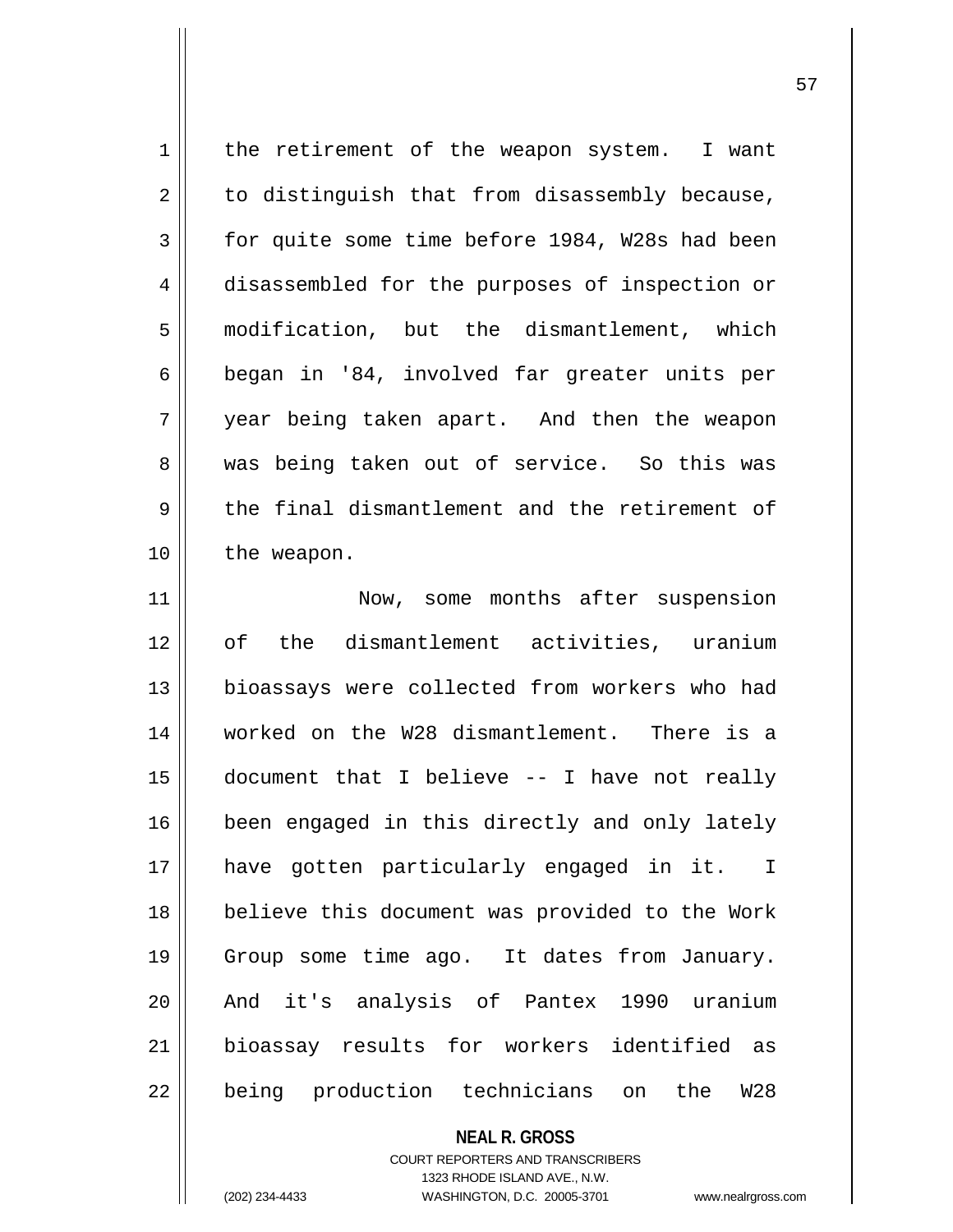1 program.

| $\overline{2}$ | If I am not mistaken, I put that               |
|----------------|------------------------------------------------|
| 3              | on the O: drive in advance of this meeting. It |
| 4              | would be on the document review, AB document   |
| 5              | review part under Pantex. I believe there is   |
| 6              | a folder for this date, this meeting date. And |
| 7              | that is the only document there. So it         |
| 8              | provides the details of the analysis of the    |
| 9              | bioassay data for that period.                 |
| 10             | So, anyway, our ER proposed that               |
| 11             | that data set could be used to bound internal  |
| 12             | doses for uranium in general.                  |
| 13             | Now, prior to the<br>November                  |
| 14             | meeting, before the Board's vote, the Pantex   |
| 15             | Work Group had concluded that the conditions   |
| 16             | and controls were not sufficiently static at   |
| 17             | Pantex, meaning things weren't always being    |
| 18             | handled in the way they were being handled     |
| 19             | from 1984 through 1989. And so you couldn't    |
| 20             | make the judgment that exposures from '84 to   |
| 21             | '89 were representative of what was going on   |
| 22             | earlier with different handling and control    |

## **NEAL R. GROSS**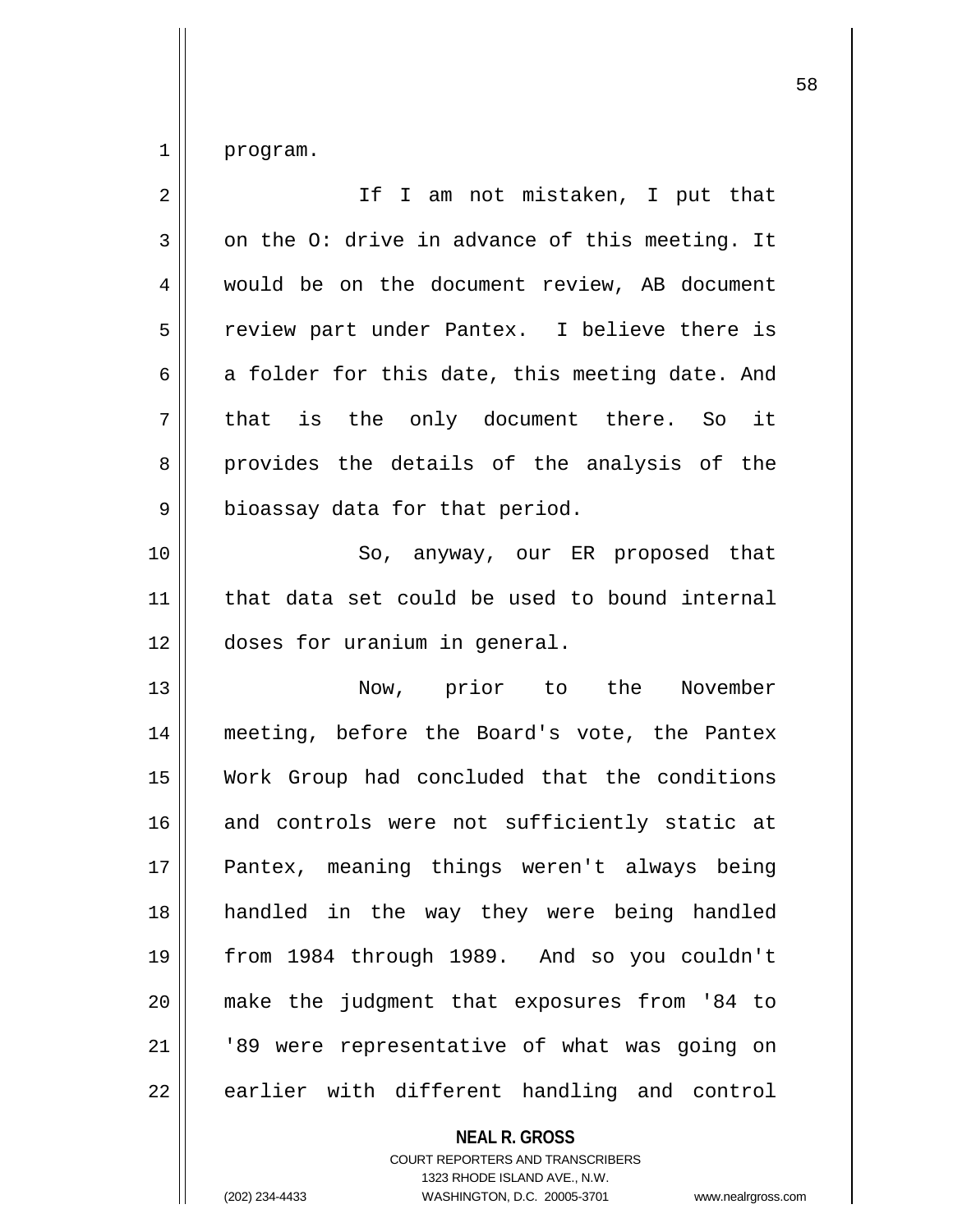1 measures in place.

| $\overline{2}$ | So<br>the Work Group reached that                                                                                                                                    |
|----------------|----------------------------------------------------------------------------------------------------------------------------------------------------------------------|
| 3              | conclusion and recommended the addition of the                                                                                                                       |
| $\overline{4}$ | Class to the Board. And the Board then                                                                                                                               |
| 5              | followed that recommendation.                                                                                                                                        |
| 6              | The dates for the recommendation                                                                                                                                     |
| 7              | from the Work Group were 1958 through 1983.                                                                                                                          |
| 8              | And then they did not take a position on the                                                                                                                         |
| 9              | '84 to '89 because that is the period of time                                                                                                                        |
| 10             | that NIOSH reports the bioassay data collected                                                                                                                       |
| 11             | in '89 can be used to interpret. They didn't                                                                                                                         |
| 12             | take a position on '90 and '91, the remaining                                                                                                                        |
| 13             | two years of the petition period. And they                                                                                                                           |
| 14             | didn't take a position on '51 to '57, the                                                                                                                            |
| 15             | covered period of Pantex that was in the                                                                                                                             |
| 16             | petition, but were early enough so that there                                                                                                                        |
| 17             | was some question about was there radioactive                                                                                                                        |
| 18             | material at Pantex during that time. Pantex's                                                                                                                        |
| 19             | earliest work is generally considered high                                                                                                                           |
| 20             | explosive work only.                                                                                                                                                 |
| 21             | Nineteen fifty-eight was chosen as                                                                                                                                   |
| 22             | a starting date, I think, because it was                                                                                                                             |
|                | <b>NEAL R. GROSS</b><br><b>COURT REPORTERS AND TRANSCRIBERS</b><br>1323 RHODE ISLAND AVE., N.W.<br>WASHINGTON, D.C. 20005-3701<br>(202) 234-4433<br>www.nealrgross.c |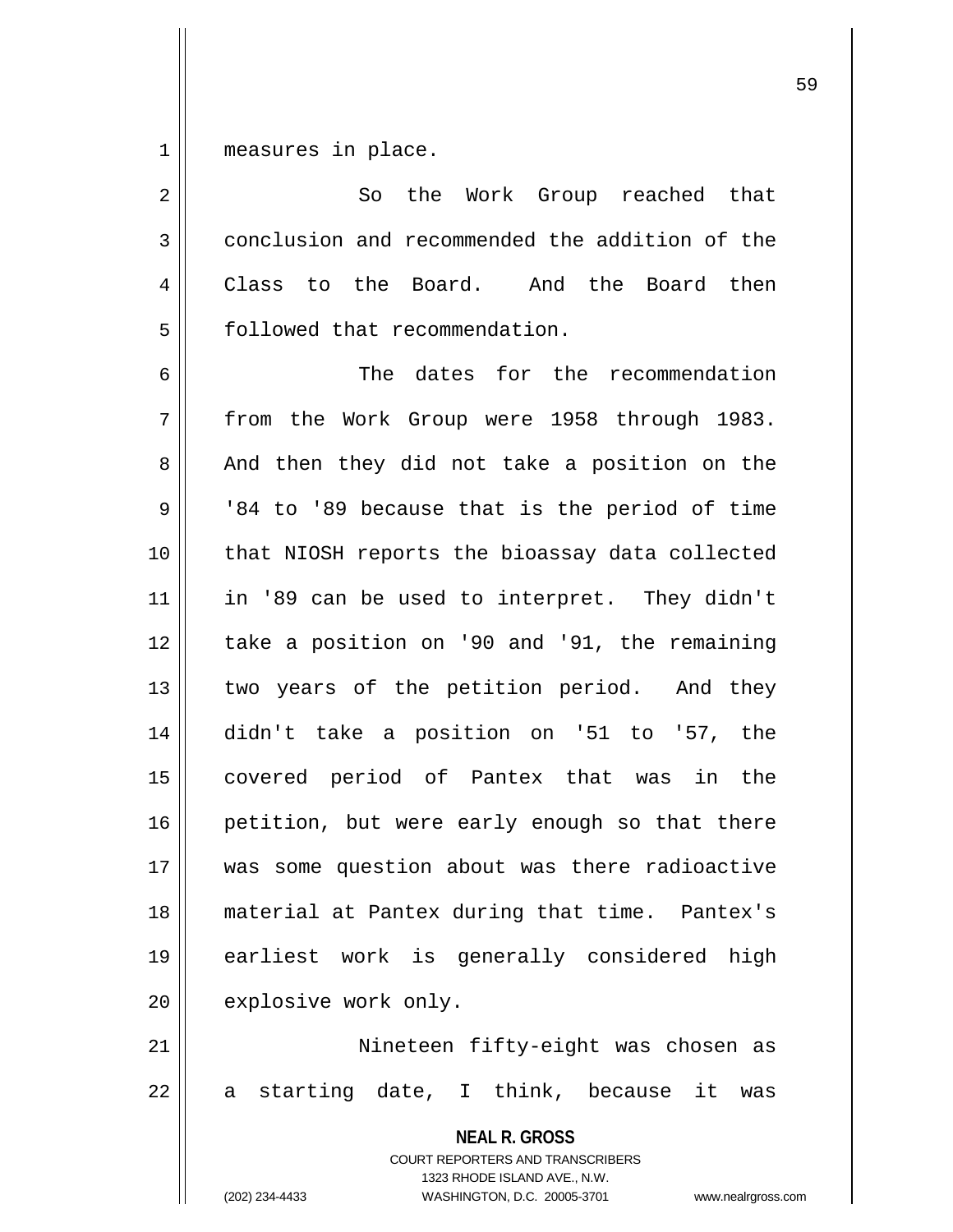1 | pretty clear that by 1958, they were working 2 with radioactive materials. That may have  $3$  even been the introduction of the W28. I 4 don't remember for sure. But it was pretty 5|| clear by 1958 they were working with 6 radioactive materials. And so that was the  $7 \parallel$  selection for the starting date. And there 8 were clearly some components that the Working 9 Group felt would have a potential for some 10 || exposures of some significance. 11 Now, it has come to light that 12 || there may have been some radioactive material 13 there prior to 1958. I think some additional 14 investigation would be required to look into 15 || that. I'm not 100 percent sure I know. I 16 think I know what the pieces were. And I'm 17 || not 100 percent sure what I can say about it. 18 || But there was at some point, maybe not in 1951 19 but at some point between 1958, it does appear  $20$   $\parallel$  that there was radioactive material being used 21 at Pantex in some fashion. I don't know that  $22$  | that necessarily means the dose reconstruction

**NEAL R. GROSS**

COURT REPORTERS AND TRANSCRIBERS 1323 RHODE ISLAND AVE., N.W. (202) 234-4433 WASHINGTON, D.C. 20005-3701 www.nealrgross.com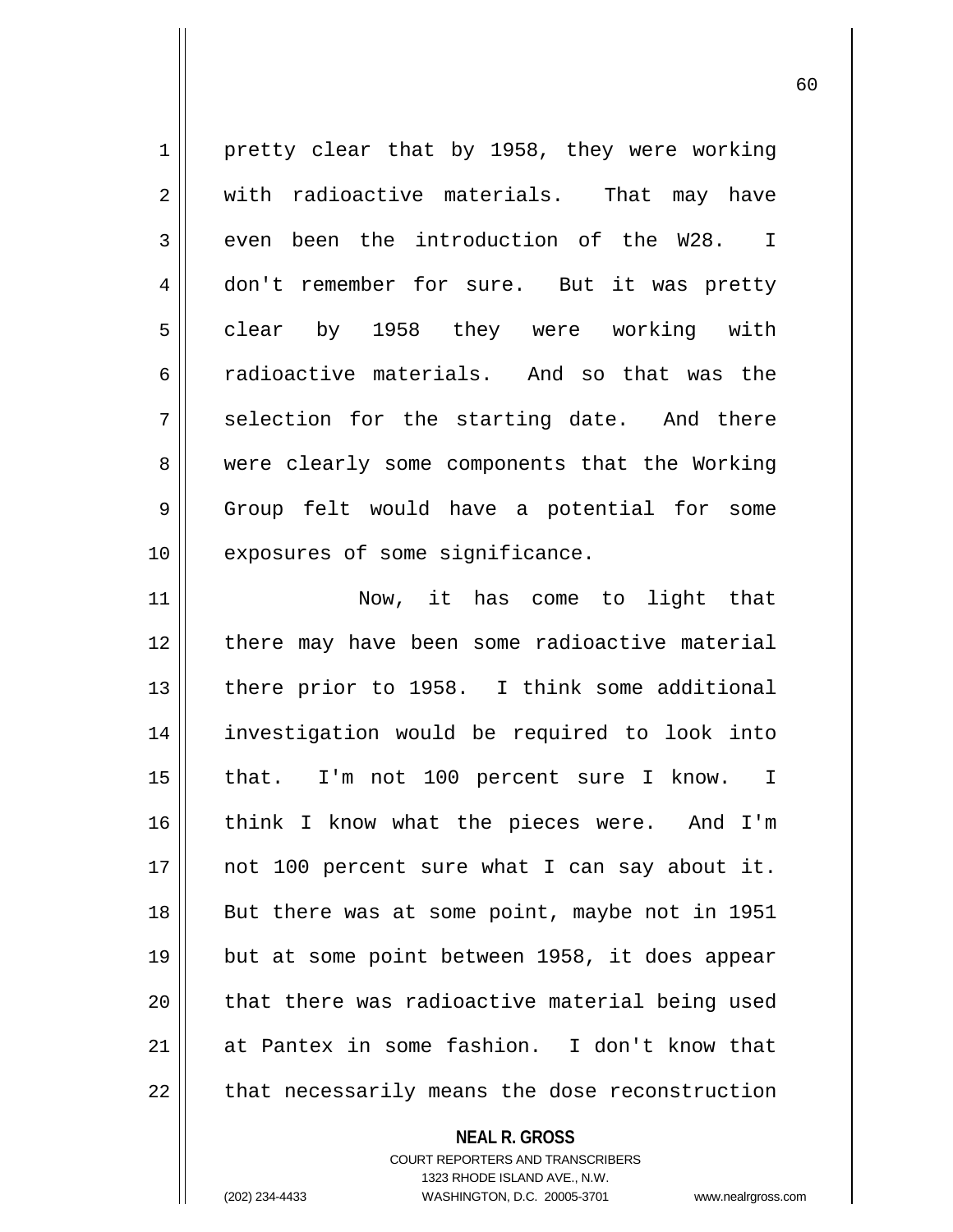$1 \parallel$  at that time is not feasible, but it needs to 2 | have some additional looking.

3 Now, the 1984 to '89 period, the 4 || reason that the Work Group didn't take an 5 || action on that I guess was because the 6 discussion at that meeting, that Work Group 7 meeting, all centered on the ability to 8 || interpolate this data set that we purported to 9 || represent, '84 through '89, the ability of 10 that data set to be extrapolated back to 11 earlier times. And so that was the focus of 12 the discussion of the Work Group. And so 13 based on the fact that that had been the focus 14 of the discussion, the Work Group didn't 15 include in their recommendation the '84 16 || through '89 period because they hadn't really 17 || addressed the feasibility or the acceptability 18 || of NIOSH's purported approach for using that 19 bioassay data.

20 So we have provided an 21 interpretation. Like I said, it's in that 22 January document that is on the O: drive for

#### **NEAL R. GROSS** COURT REPORTERS AND TRANSCRIBERS 1323 RHODE ISLAND AVE., N.W.

(202) 234-4433 WASHINGTON, D.C. 20005-3701 www.nealrgross.com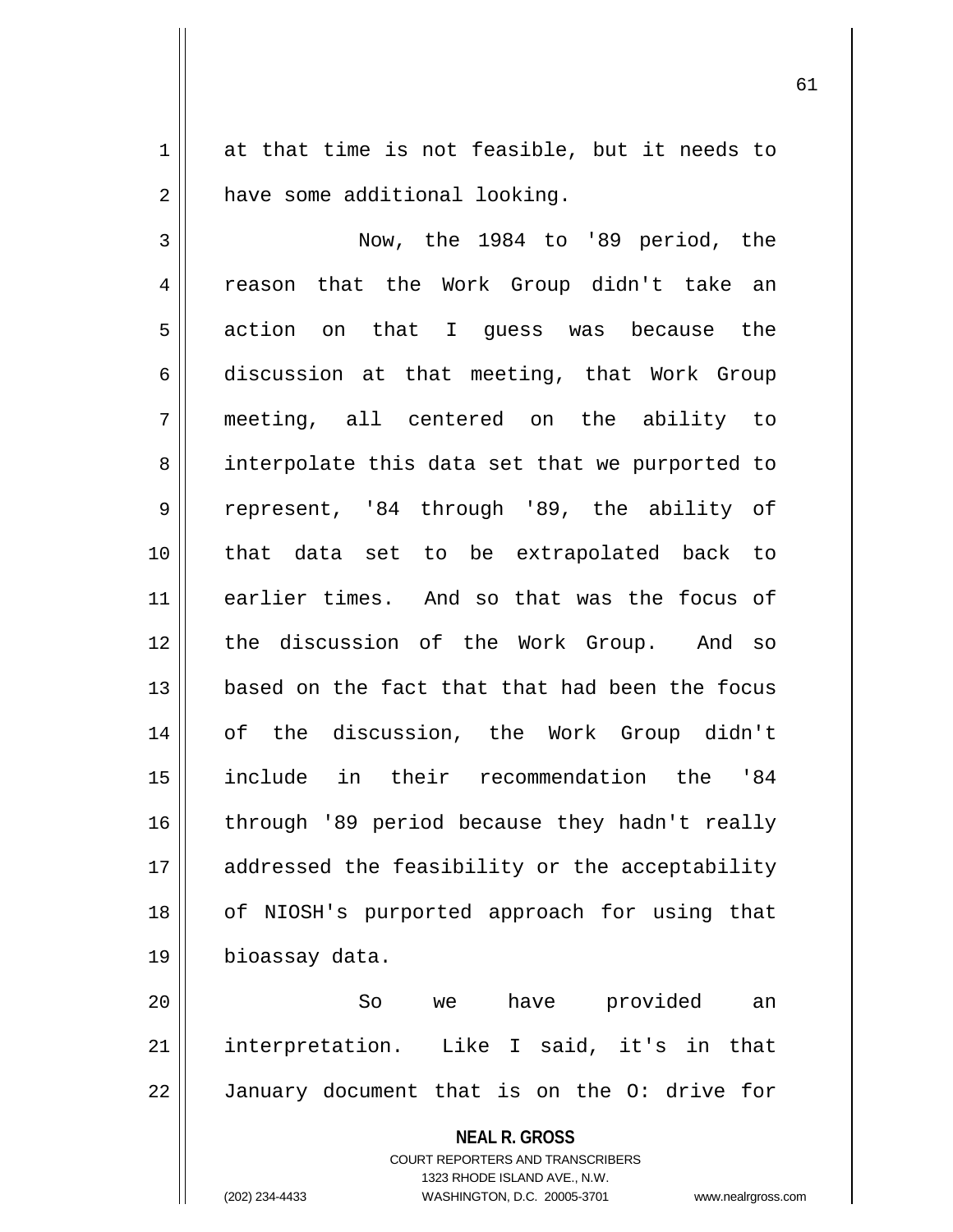1 ways that the bioassay data set can be 2 || interpreted. Let me get the numbers right. 3 Okay. There were 305 urine samples collected 4 from February 10th to April 2nd, 1990. That 5 was the huge data set that was collected after  $6 \parallel$  W28 had been suspended for a number of months. 7 It had not been just suspended then. And 8 NIOSH has included an analysis including 9 distributions, log-normal statistical 10 analysis, on that data. And it is in our Site 11 || Profile, the Pantex Site Profile. And Chapter  $12 \parallel 5$  is the internal dosimetry chapter. 13 These results were done for 14 isotopic results. I believe there were four 15 isotopes included: 234, 235, and 238, of 16 course. And I believe there is a 236 result 17 || in there as well. But, anyway, they were 18 isotopic analyses. The analysis in the Site 19 Profile, the statistical analysis Site 20 || Profile, sums the results. And so you have a 21 dpm per sample for a particular sample, a  $22$  || total dpm per sample. And that is how the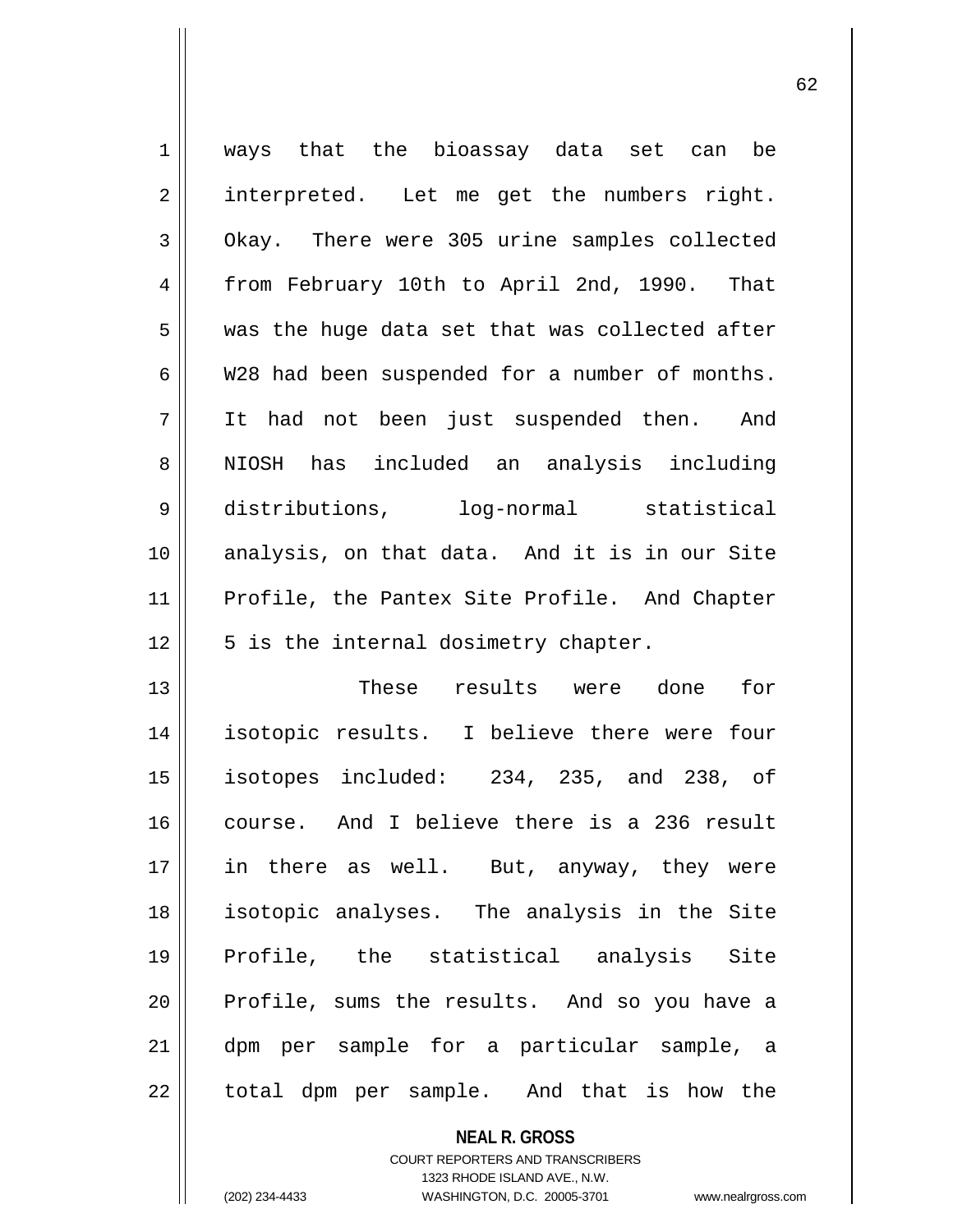1<sup>|</sup> distribution is treated then.

2 || So the ways that you can interpret  $3 \parallel$  this bioassay data -- now, this bioassay data 4 || -- the bioassay data in the Site Profile 5 | represents all 305 samples. And those samples 6 were collected from the people they could find 7 who were still there who worked on the W28 8 program, the dismantlement. It didn't mean 9 that they were working in 1989. That didn't 10 mean that they were what are called production 11 technicians, who are the real disassembly 12 || people, but those people are identified. The 13 people, the real production disassembly 14 people, are identified in a 1989 letter. And 15 || the people who were working there in 1989 at 16 | suspension are also identified. 17 || So in order to analyze this data,

18 || we know the person. We know their data set. 19 We know the sample date. We don't know their 20 || start date. We don't know when their exposure  $21$   $\parallel$  to W28 started.

22 So, not knowing that, there are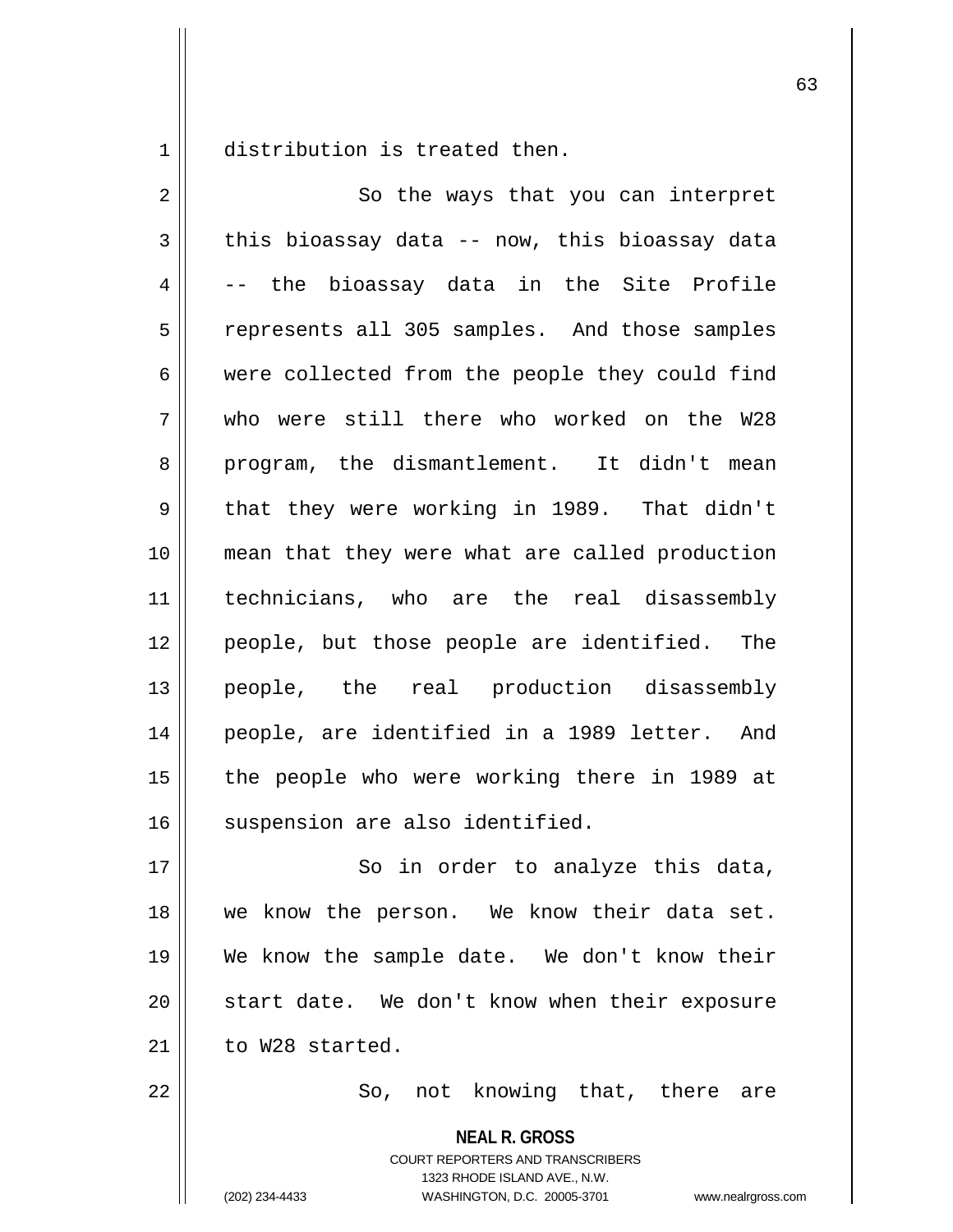| $\mathbf 1$    | several possible options you can use to arrive |
|----------------|------------------------------------------------|
| 2              | at an estimate of what the intake might be.    |
| 3              | And these are described in some detail in the  |
| $\overline{4}$ | document I described I mentioned earlier. One  |
| 5              | possible thing to do is decide what would it   |
| 6              | mean if a person were exposed every day from   |
| 7              | '84 through '89 to the W28, they worked the    |
| 8              | whole time, left that bioassay sample when     |
| $\mathsf 9$    | they left it. That's one way.                  |
| 10             | Another way is that they only,                 |
| 11             | say, maybe worked one year. Now, we did not    |
| 12             | analyze what would happen if they worked less  |
| 13             | than a year. What if they only worked one      |
| 14             | year? And what if it was 1984? What would      |
| 15             | those bioassays tell you in that case in terms |
| 16             | of picocurie-per-day intake? What if they      |
| 17             | only worked one year and it was 1989?<br>How   |
| 18             | would you interpret those bioassays then if it |
| 19             | was in terms of picocurie-per-day intake? So   |
| 20             | these are all laid out in the document. There  |
| 21             | are a few others as well.                      |
| 22             | You get the idea.<br>There<br>are              |

**NEAL R. GROSS** COURT REPORTERS AND TRANSCRIBERS 1323 RHODE ISLAND AVE., N.W. (202) 234-4433 WASHINGTON, D.C. 20005-3701 www.nealrgross.com

 $\mathsf{I}$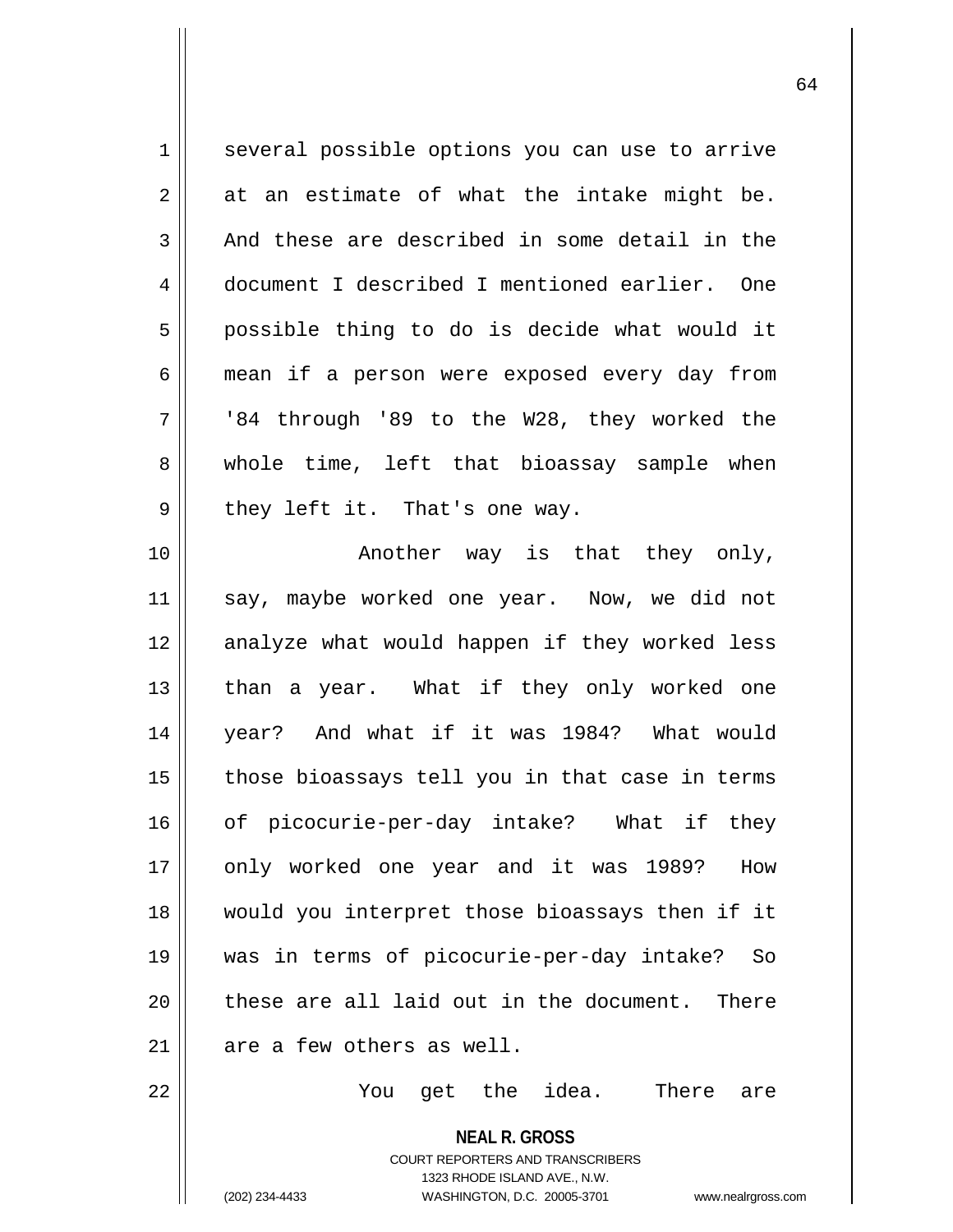1 | possible combinations of how people could have  $2 \parallel$  been exposed during that time, how does that  $3 \parallel$  change your interpretation of picocuries per  $4 \parallel$  day.

5 Well, the highest scenario that 6 | was evaluated -- and I think they probably  $7 \parallel$  evaluated all the possible ones. The highest 8 scenario would be if the person worked only 9 one year and it was 1984 and they weren't 10 || exposed in the intervening time and they were 11 sampled in 1990. That's the highest 12 || picocurie-per-day intake.

13 || The analysis goes on to look at, 14 || for all of these scenarios that they ran, what 15 is the maximum intake that would occur for all  $16$  of these scenarios because the total intake is 17 || really what determines the dose. You know,  $18$  || there is a timing issue on when it occurs, but  $19$  | the total intake determines the dose.

20 Interestingly, that same scenario 21 provides the highest intake number, so in  $22$  || terms of total integrated intake over their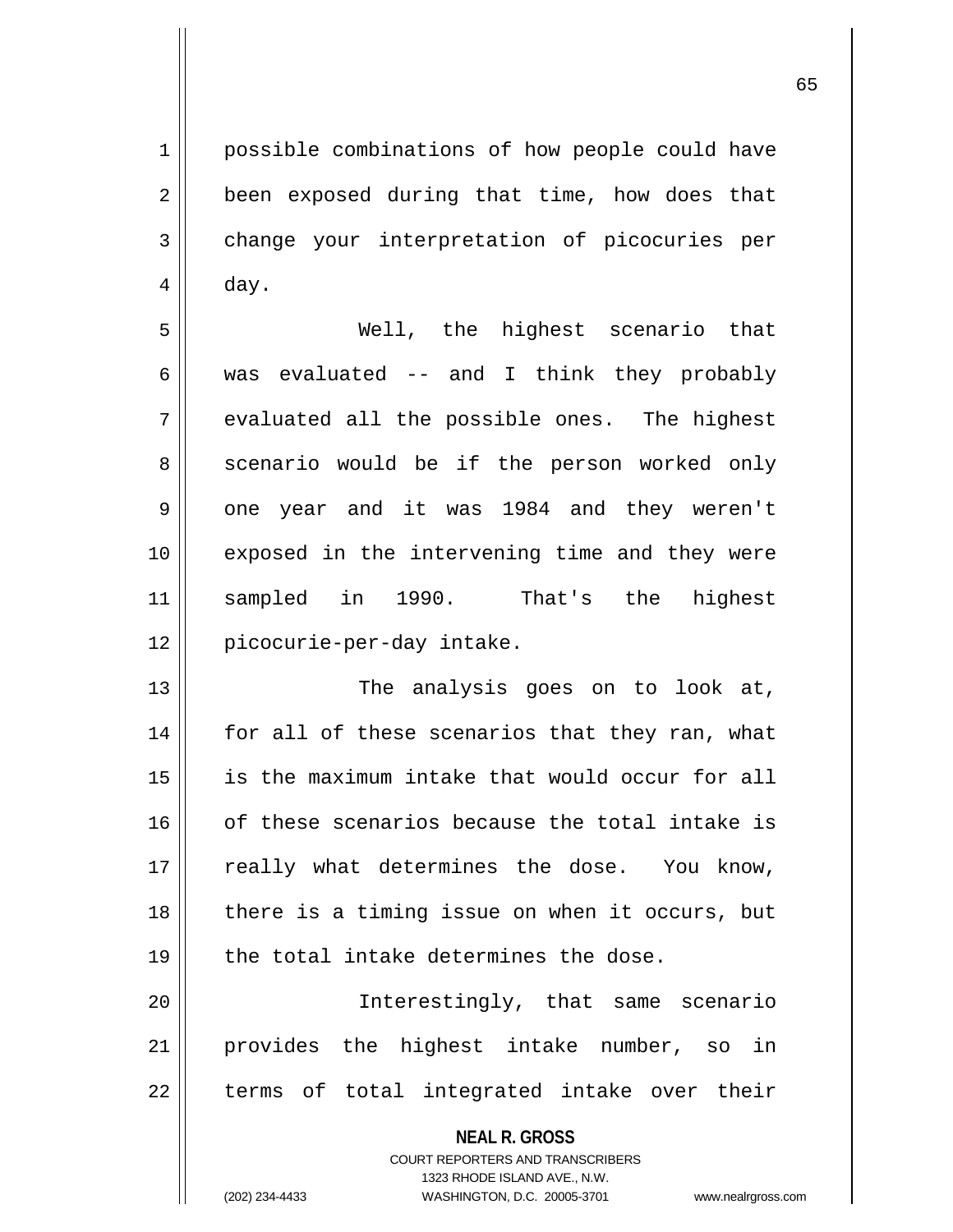1 employment because the smaller intakes for the  $2 \parallel$  longer period don't add up to as much intake.  $3 \parallel$  So the analysis is all on this document.

4 This is why I didn't want many  $5 \parallel$  talking parts.

6 So NIOSH believes with this data  $7 \parallel$  set and no other data, we could develop a 8 bounding dose estimate for the people at 9 Pantex during this period based on this 10 scenario. This would be their intake. They 11 would be assigned that during their period of 12 employment, you know, for the '84 to '89 13 period. And then the dose would be based on 14 || that. And you would choose either type M or 15 type S uranium depending upon which is more 16 favorable to that particular claim.

17 And the intake numbers are 18 different for type M and type S. So that 19 would be the approach that we would propose.

20 Now, we believe that if we knew  $21$  | the start dates for these employees, we could  $22$  || do a more precise estimate, rather than this

## **NEAL R. GROSS** COURT REPORTERS AND TRANSCRIBERS 1323 RHODE ISLAND AVE., N.W.

(202) 234-4433 WASHINGTON, D.C. 20005-3701 www.nealrgross.com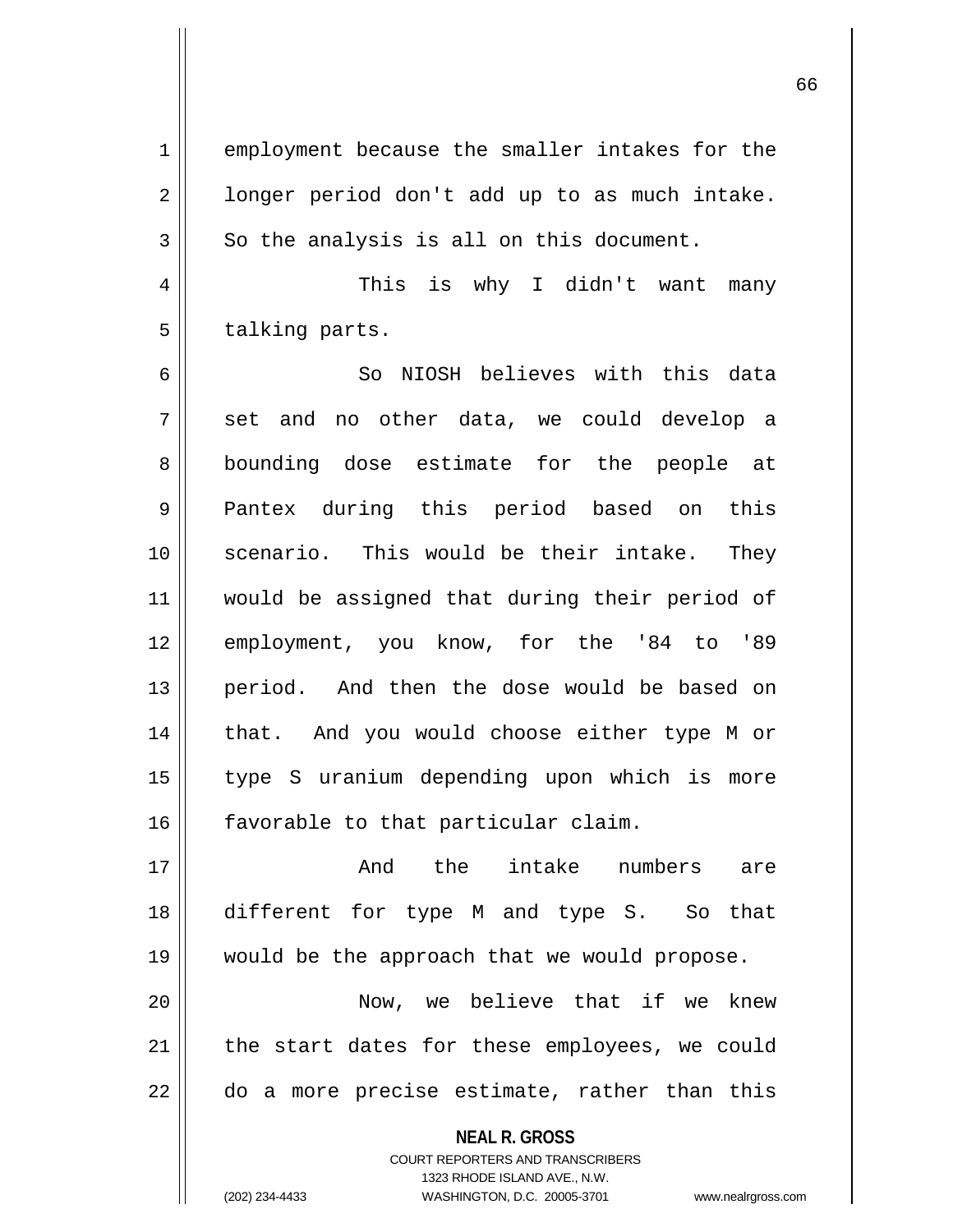| $\mathbf 1$ | bounding estimate. And we have been looking                         |
|-------------|---------------------------------------------------------------------|
| 2           | for a set of records, a set of access records,                      |
| 3           | for months, asking Pantex for months, for a                         |
| 4           | set of access records that we believe would                         |
| 5           | allow us to decide what were the start dates                        |
| 6           | for these people whose bioassay data we have.                       |
| 7           | So we would have their start date and their                         |
| 8           | sample date. And you can make a more precise                        |
| 9           | evaluation of a coworker in picocurie-per-day                       |
| 10          | intake.                                                             |
| 11          | Like a week Wednesday or two weeks                                  |
| 12          | ago, I guess it was two weeks ago, we get an                        |
| 13          | email from our contact at Pantex that says,                         |
| 14          | hey, we think we found those. Great, thanks.                        |
| 15          | Right before a Board meeting. Thanks. So we                         |
| 16          | will be heading down there shortly after the                        |
| 17          | new fiscal year starts to see if, in fact,                          |
| 18          | they can produce what they think they found to                      |
| 19          | see if<br>have a<br>more precise<br>we can                          |
| 20          | interpretation of the bioassay data.                                |
| 21          | So now for the period 1991, 1990                                    |
| 22          | to 1991, the last 2 years of the petitioned                         |
|             | <b>NEAL R. GROSS</b><br>COURT REPORTERS AND TRANSCRIBERS            |
|             | 1323 RHODE ISLAND AVE., N.W.                                        |
|             | (202) 234-4433<br>WASHINGTON, D.C. 20005-3701<br>www.nealrgross.com |
|             |                                                                     |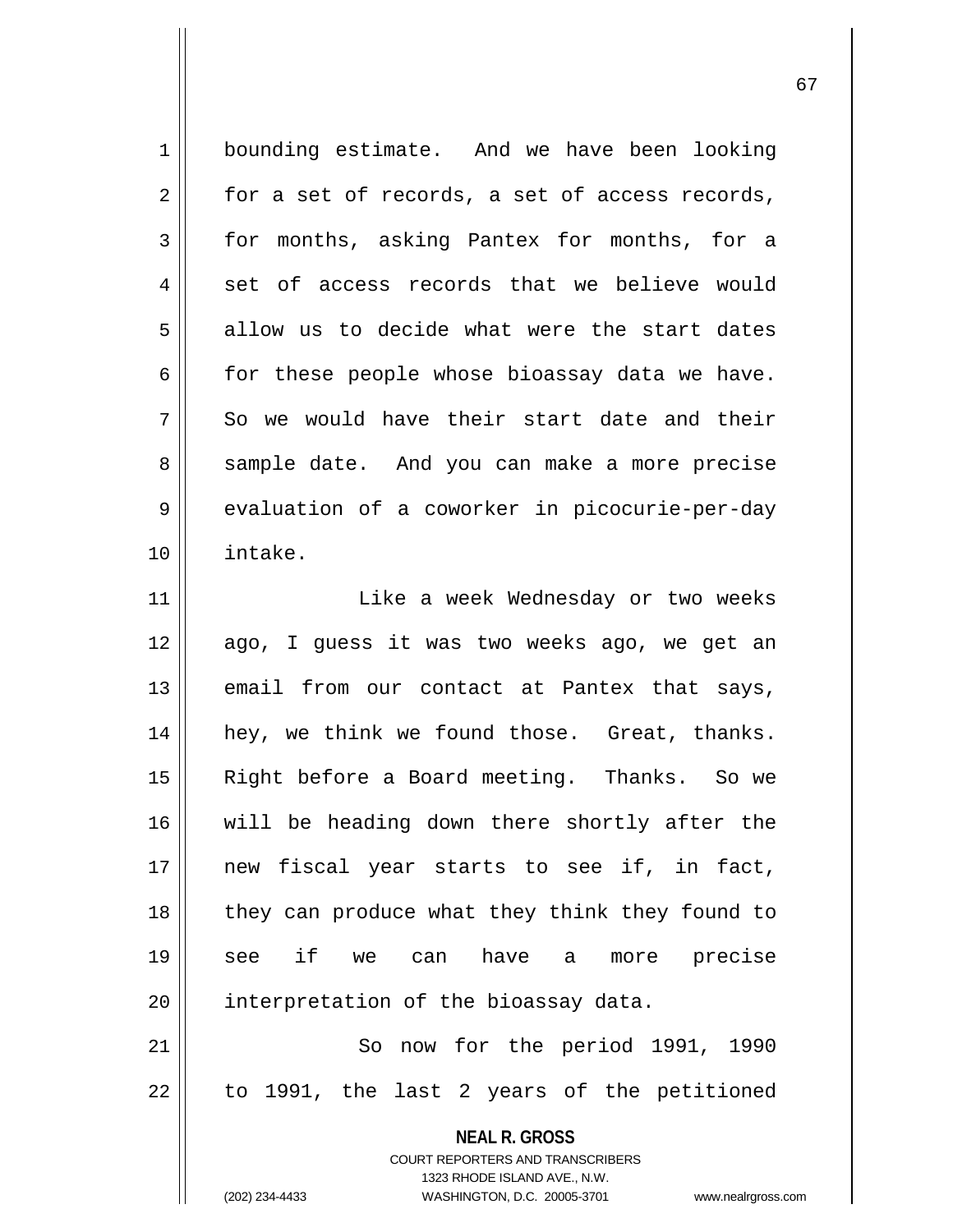1 period, we have access to roughly 1,000 2 || uranium bioassay samples. Now, some 300 and  $3 \parallel$  some odd of those were that first cluster, 4 | that first bunch. So maybe there were 700 for  $5$  | the remaining period of work.

6 And, again, these are isotopically 7 analyzed for those isotopes. And we have not 8 || really completed the coworker model for that 9 yet, but we believe that there should be 10 sufficient data to have it build a coworker 11 model for those years, for 1990 and 1991 12 | intakes, for the people at Pantex.

13 || So I believe I covered all of the 14 || time periods. I covered the early period. 15 Yes, right. I will be glad to answer any 16 questions I can.

17 || CHAIRMAN MELIUS: Yes. I just want to add without going into detail after Brad expressed some frustration to me and, || actually, at previous meetings about the long detail in getting this. And Stu and I talked. 22 || And Stu followed up and I finally got some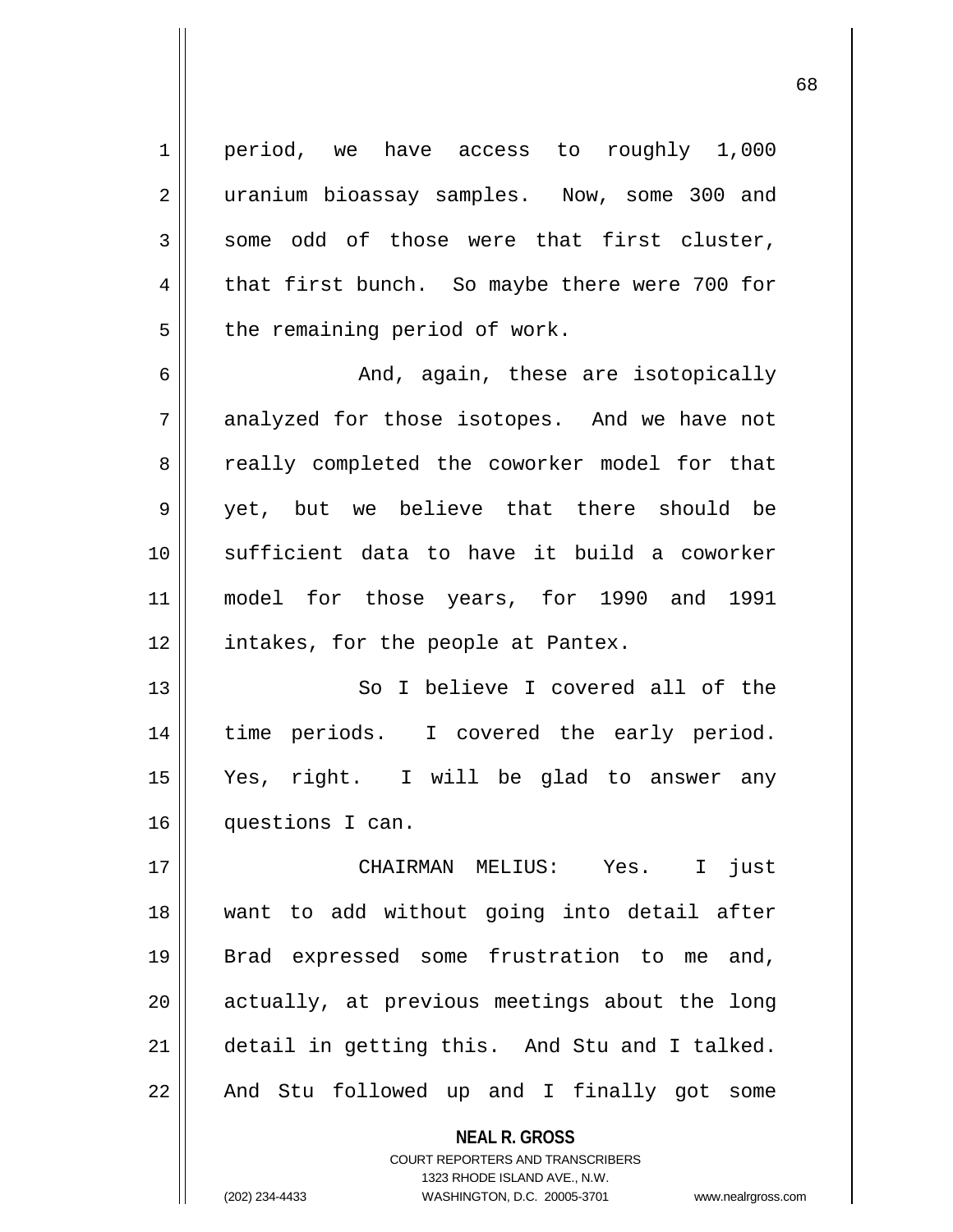**NEAL R. GROSS** COURT REPORTERS AND TRANSCRIBERS 1323 RHODE ISLAND AVE., N.W. (202) 234-4433 WASHINGTON, D.C. 20005-3701 www.nealrgross.com 1 | reaction. And I want to thank NIOSH for doing 2 that and Brad for being persistently 3 impatient, but it had gone on a long time. And 4 || I think we were facing the situation where  $5 \parallel$  they weren't going to be able to produce these  $6$  records because of security or other issues, 7 We would have to decide, reach closure without 8 l that information. 9 || But, anyway, I went on to thank 10 NIOSH, and I believe DOE helped out also. I 11 am not quite sure with this. But, anyway, do  $12 \parallel$  that. 13 || Brad, do you have questions? 14 MEMBER CLAWSON: I do. And, Jim, 15 you are absolutely correct. I would like to 16 personally thank Stu because we were able to 17 || qo to Pantex and look at some of the documents 18 in a setting where we could actually discuss 19 classified matters. I was able to express 20 | some of my concerns. 21 The one thing that does get me is  $22$  | on your slide that you have right down there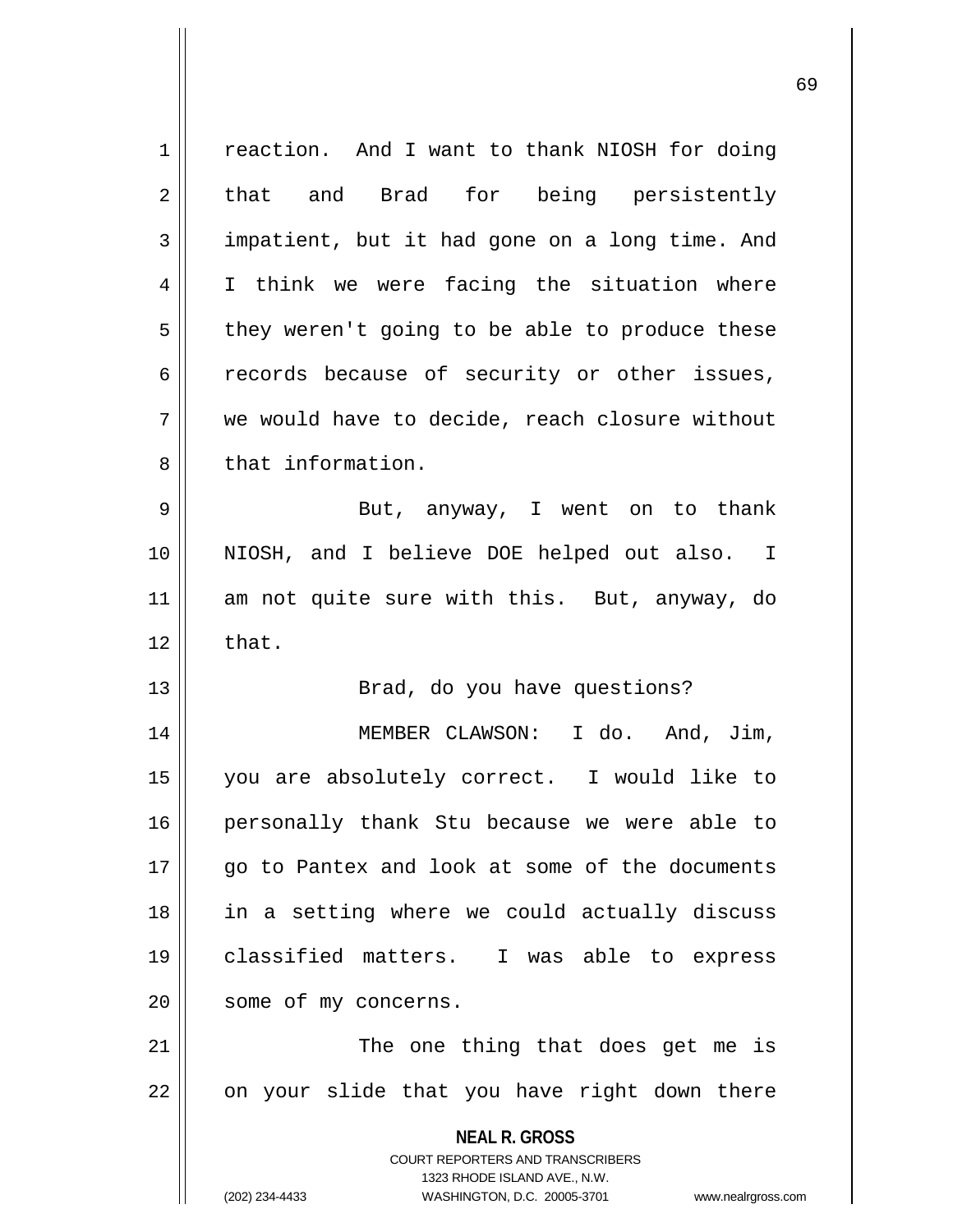| $\mathbf 1$ | on September 5th. Your emailed records we                                                         |
|-------------|---------------------------------------------------------------------------------------------------|
| 2           | were seeking might have been located. I have                                                      |
| 3           | been down this route before. And I know we                                                        |
| 4           | have got to go down there and look at those,                                                      |
| 5           | but, you know, we don't even know if these are                                                    |
| 6           | the records that we really need at this time.                                                     |
| 7           | Is that kind of correct?                                                                          |
| 8           | It is always an<br>MR. HINNEFELD:                                                                 |
| 9           | adventure down there. So until we get our                                                         |
| 10          | eyes on them and see what they say, I don't                                                       |
| 11          | know that we are going to know if they are                                                        |
| 12          | going to do what we want them to do or not.                                                       |
| 13          | You know, I just don't think we will be able                                                      |
| 14          | to make that judgment until we can look at it.                                                    |
| 15          | MEMBER CLAWSON: Right. I would                                                                    |
| 16          | like to make one other clarification, too. And                                                    |
| 17          | Joe will probably get into this. We chose the                                                     |
| 18          | W28 for one reason, because it had the                                                            |
| 19          | depleted uranium in it. During this time                                                          |
| 20          | period, 1984 to 1989, that was not the only                                                       |
| 21          | being<br>that<br>weapons<br>were                                                                  |
| 22          | assembled-disassembled. There are<br>numerous                                                     |
|             | <b>NEAL R. GROSS</b><br>COURT REPORTERS AND TRANSCRIBERS                                          |
|             | 1323 RHODE ISLAND AVE., N.W.<br>WASHINGTON, D.C. 20005-3701<br>(202) 234-4433<br>www.nealrgross.c |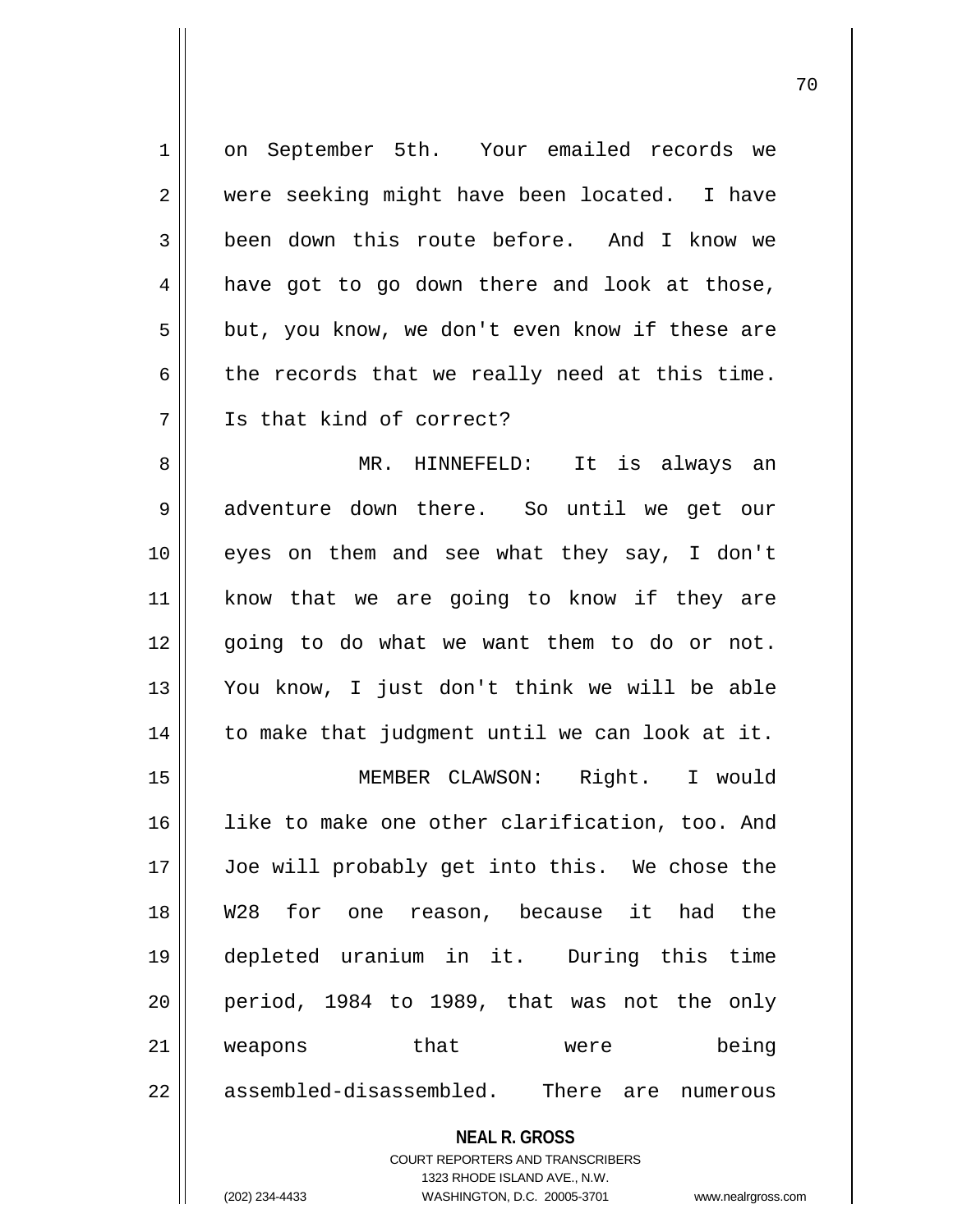1 | other ones that came in and out of it. But we  $2 \parallel$  have to pick one to be able to deal with it. 3 Also, in the earlier years, the  $4 \parallel$  '51 to '57, I want you to understand that  $5$  | Pantex -- we found evidence that they actually 6 disassembled earlier ones. But there is a 7 || burning pit. The reason they had burning pits  $8 \parallel$  -- and they had these at Medina; they had them  $9 \parallel$  at Clarksville -- was to separate the HE from 10 the DU, burn it off. They couldn't go blow it 11 up because it would go everywhere. And this 12 has kind of been my basis of, that's true, but 13 you had depleted uranium there from the 14 earlier years. 15 || The Mand it has been very hard. And 16 Stu has been working with me, DOE has been 17 working with me to be able to prove this 18 point. This has been my stance and also the 19 Work Group stance that, actually, it was  $20$  || earlier. It's just as we are having trouble. 21 || But I want you to think common sense-wise. Why  $22$   $\parallel$  did we have the burning pits for the HE?

**NEAL R. GROSS**

COURT REPORTERS AND TRANSCRIBERS 1323 RHODE ISLAND AVE., N.W. (202) 234-4433 WASHINGTON, D.C. 20005-3701 www.nealrgross.com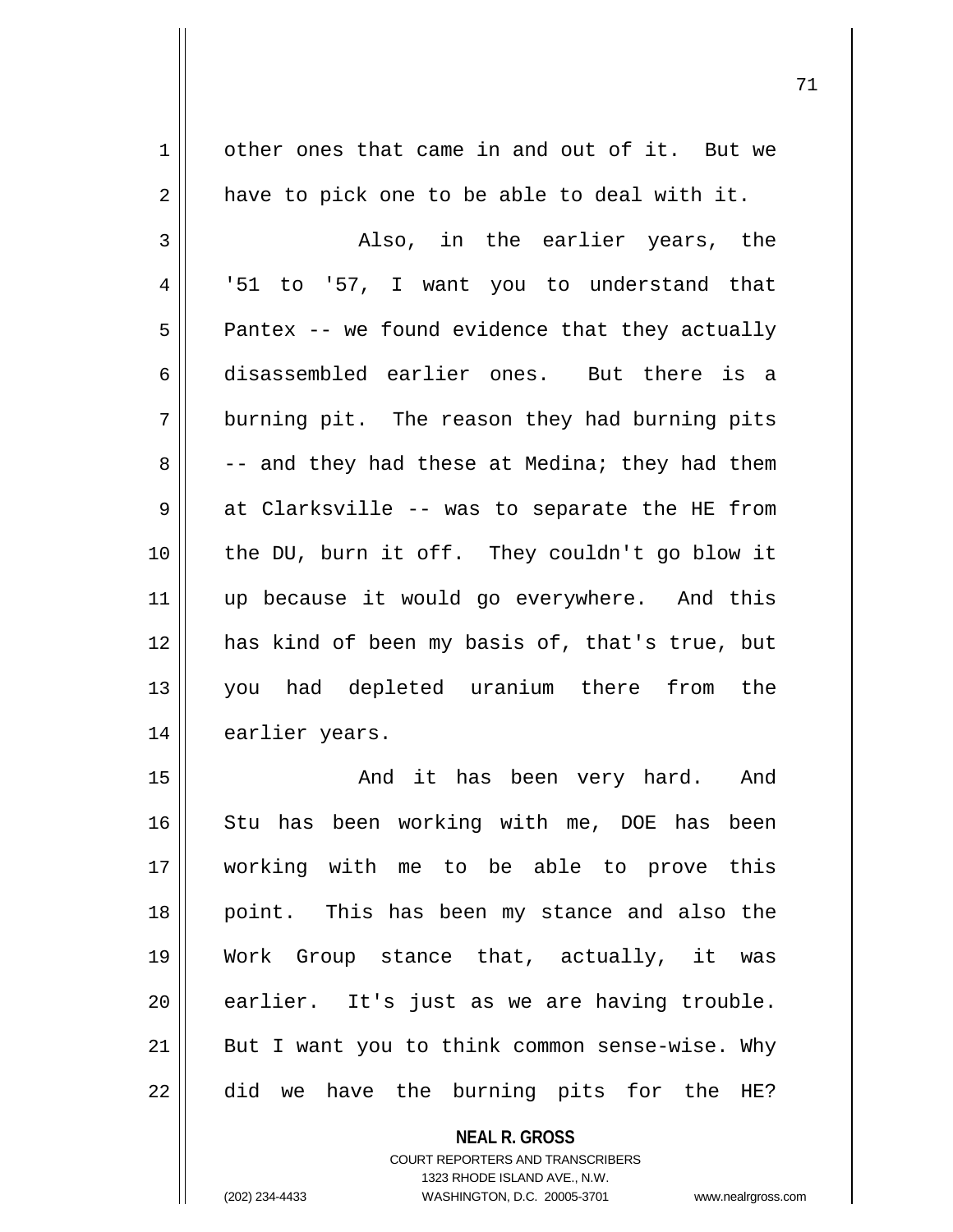1 Because we found stuff everywhere on that. 2 | Medina, Clarksville both had them.

3 And I really would like to tell 4 DOE also, too, though, Greg Lewis has done a 5 wonderful job. I know it has been difficult, 6 and I have been on him pretty bad. But I 7 would like to thank NIOSH and DOE for the work  $8 \parallel$  they have done on this, but it might be what 9 we need.

 CHAIRMAN MELIUS: Thank you. Bill? MEMBER FIELD: Yes. I had a 12 || question on the workers you are trying to find start dates for. This sounds like a silly question, but do you know who the workers are you are trying to find the start dates on? MR. HINNEFELD: Yes. With the

17  $\parallel$  results, we have the name; the sample results, 18 we have the name of the people who left those 19 | samples.

20 MEMBER FIELD: So when you are  $21$  | trying to find a start date is when they start 22 working at Pantex?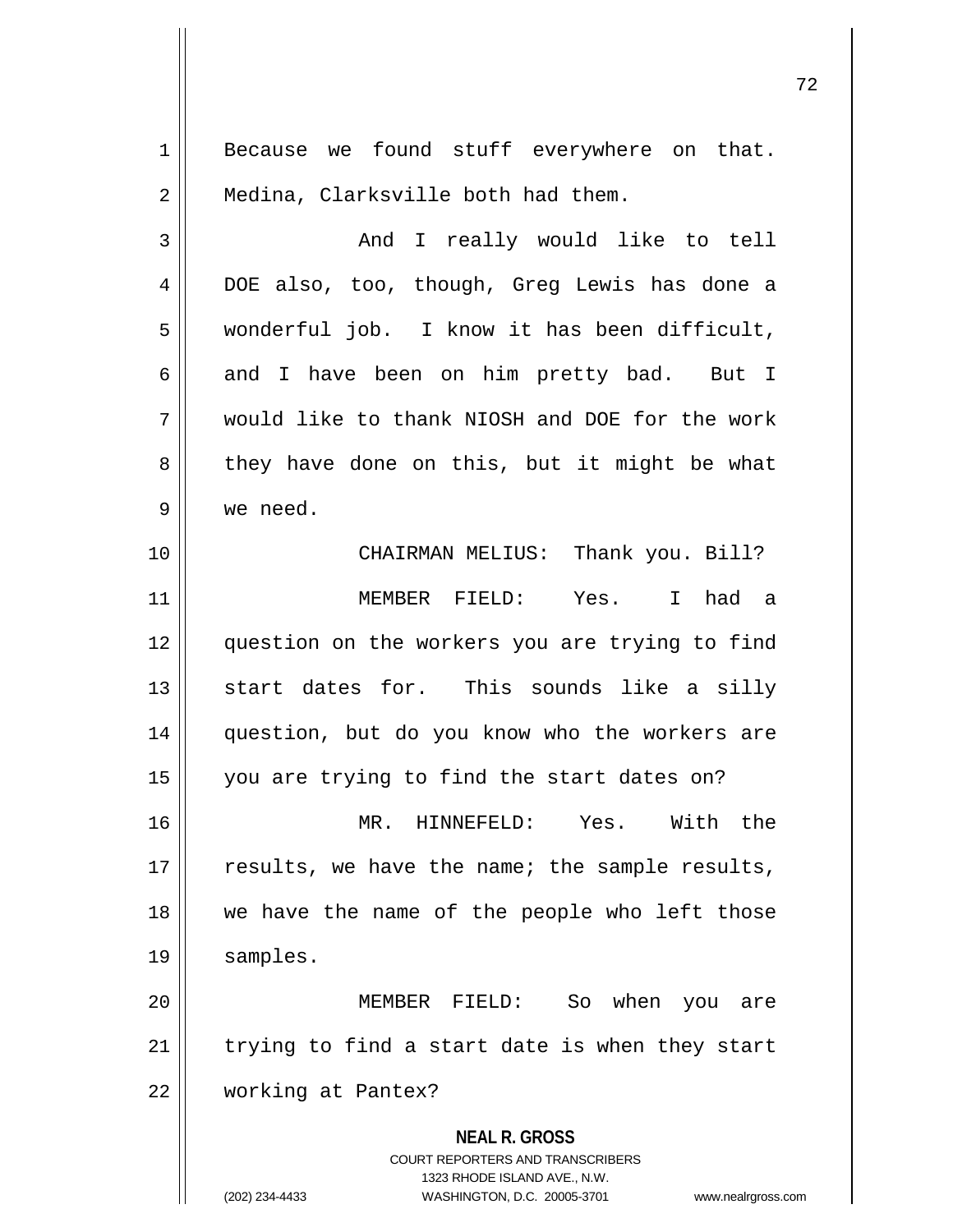**NEAL R. GROSS** COURT REPORTERS AND TRANSCRIBERS 1323 RHODE ISLAND AVE., N.W. 1 || MR. HINNEFELD: Actually, access  $2 \parallel$  to the W28 disassembly. 3 MEMBER FIELD: Okay. But you know 4 | when they started working at Pantex? 5 || MR. HINNEFELD: If they are  $6 \parallel$  claimants, we would know. 7 MEMBER FIELD: Okay. 8 MR. HINNEFELD: But I don't know 9 that we have tried to find work dates 10 otherwise. What we are trying to find out is 11  $\parallel$  access to W28 or --12 || MEMBER FIELD: Okay. 13 || MR. HINNEFELD: -- perhaps that's 14 || part of what we have to interpret when we see  $15$  | the access records, is what is it going to 16 tell us. 17 CHAIRMAN MELIUS: David? 18 MEMBER RICHARDSON: This is just a 19 follow-up on the same thing. Is it going to  $20$  | be an issue for the Department of Labor or for 21 NIOSH to deal with any of these dose 22 || reconstruction strategies or administer any

(202) 234-4433 WASHINGTON, D.C. 20005-3701 www.nealrgross.com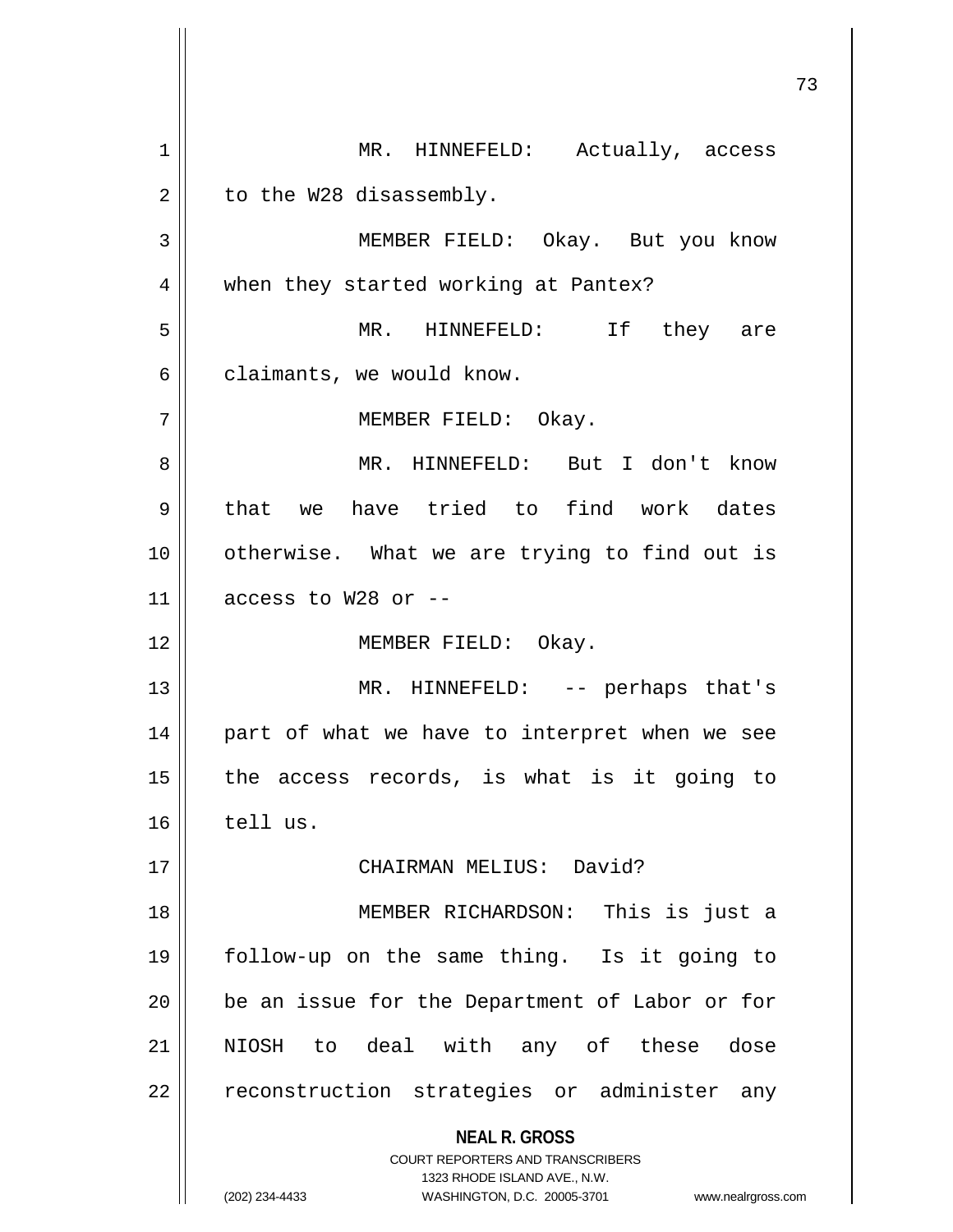**NEAL R. GROSS** COURT REPORTERS AND TRANSCRIBERS 1323 RHODE ISLAND AVE., N.W. (202) 234-4433 WASHINGTON, D.C. 20005-3701 www.nealrgross.com 1 || sort of Class if you are focusing on W28 and 2 || you can't place people into that? 3 || MR. HINNEFELD: Well, what we have 4 || been proposing to do is to use this data, 5 which we believe is bounding, to bound the  $6 \parallel$  doses for everybody. So in the Class that was  $7 \parallel$  added, there was no trying to limit the Class. 8 MEMBER RICHARDSON: Okay. 9 || MR. HINNEFELD: We believe there 10 was opportunity for relatively broad exposure. 11 || MEMBER RICHARDSON: I see. 12 MR. HINNEFELD: And so we didn't 13 || try to limit the early Class. And probably  $14$  | the same thing would be done later on. 15 || MEMBER RICHARDSON: Okay. 16 CHAIRMAN MELIUS: Yes, Dave? 17 MEMBER KOTELCHUCK: If you can't 18 get the start dates from Pantex, the IRS and 19 || Social Security Administration have them. 20 MR. HINNEFELD: Well, we can get  $21$  | the start dates for the employee, but we need 22 || their access, their start on like the W28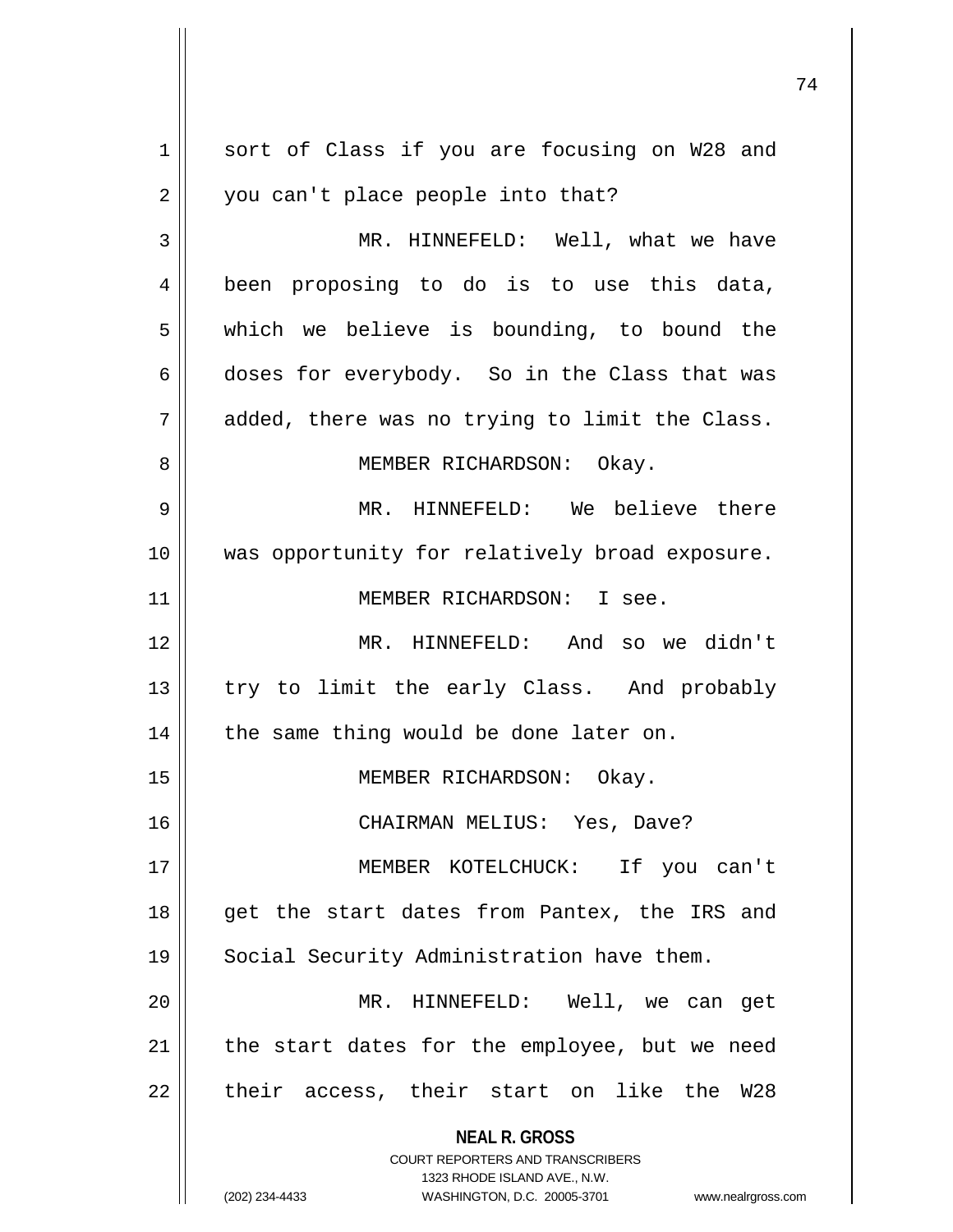**NEAL R. GROSS** COURT REPORTERS AND TRANSCRIBERS 1323 RHODE ISLAND AVE., N.W. (202) 234-4433 WASHINGTON, D.C. 20005-3701 www.nealrgross.com 1 disassembly, not their employment start date.  $2 \parallel$  They had to meet certain requirements in order  $3 \parallel$  to gain access to certain things. And they 4 || were granted access so they could do certain  $5 \parallel$  things. 6 MEMBER KOTELCHUCK: So they may  $7$  | have been working for  $-$ 8 MR. HINNEFELD: They may have been 9 | working on something else for a while before. 10 || **MEMBER KOTELCHUCK:** Okay. 11 CHAIRMAN MELIUS: Okay. Thank 12 you, Stu. Joe, I think you have an update  $13 \parallel$  now? 14 || MR. FITZGERALD: Good morning. 15 Actually, Stu has done a wonderful job of 16 | covering these different periods. I am going 17 || to try to just fill in places where I think it 18 would provide a little bit more context since 19 it has been about a year since we have 20 discussed this. 21 Just a refresher on some of the 22 || points that I think the Work Group went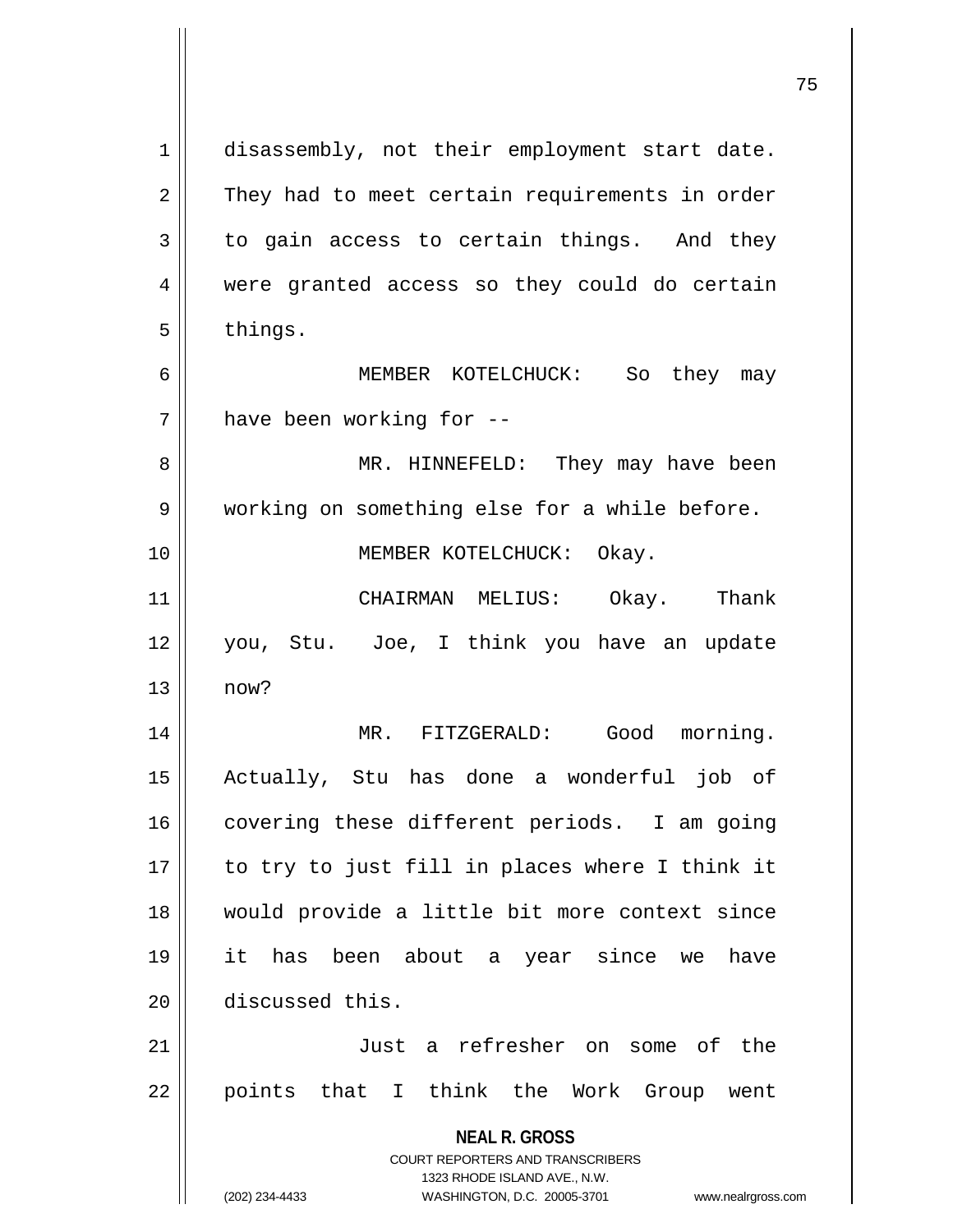1 | through last year in terms of its basis for 2 | recommending a Class be considered for Pantex.  $3$  This has some relevance I think for this 4 | consideration for the later years as well, 5 | particularly if you notice the second bullet: 6 || no approach presented to normalized  $7 \parallel$  operational differences. In the Work Group, 8 we had a lot of discussion about trying to 9 take the 1989 bioassay data and 10 back-extrapolate it 30-some years. And I 11 || think we went back and forth. I think there 12 was some closure obviously on the difficulty 13 || of doing that unless you can normalize over  $14$  | that length of time. 15 || But then the counter-proposal -- I

 think that came back from NIOSH at the last discussion -- was yes, but the '84 to '89 terminal dismantlement -- let's just call it || that. I think the term static was used  $-$  was 20 || a much more homogenous period, where you're doing the same thing. And if you're talking || about doing a back-extrapolation of that sort,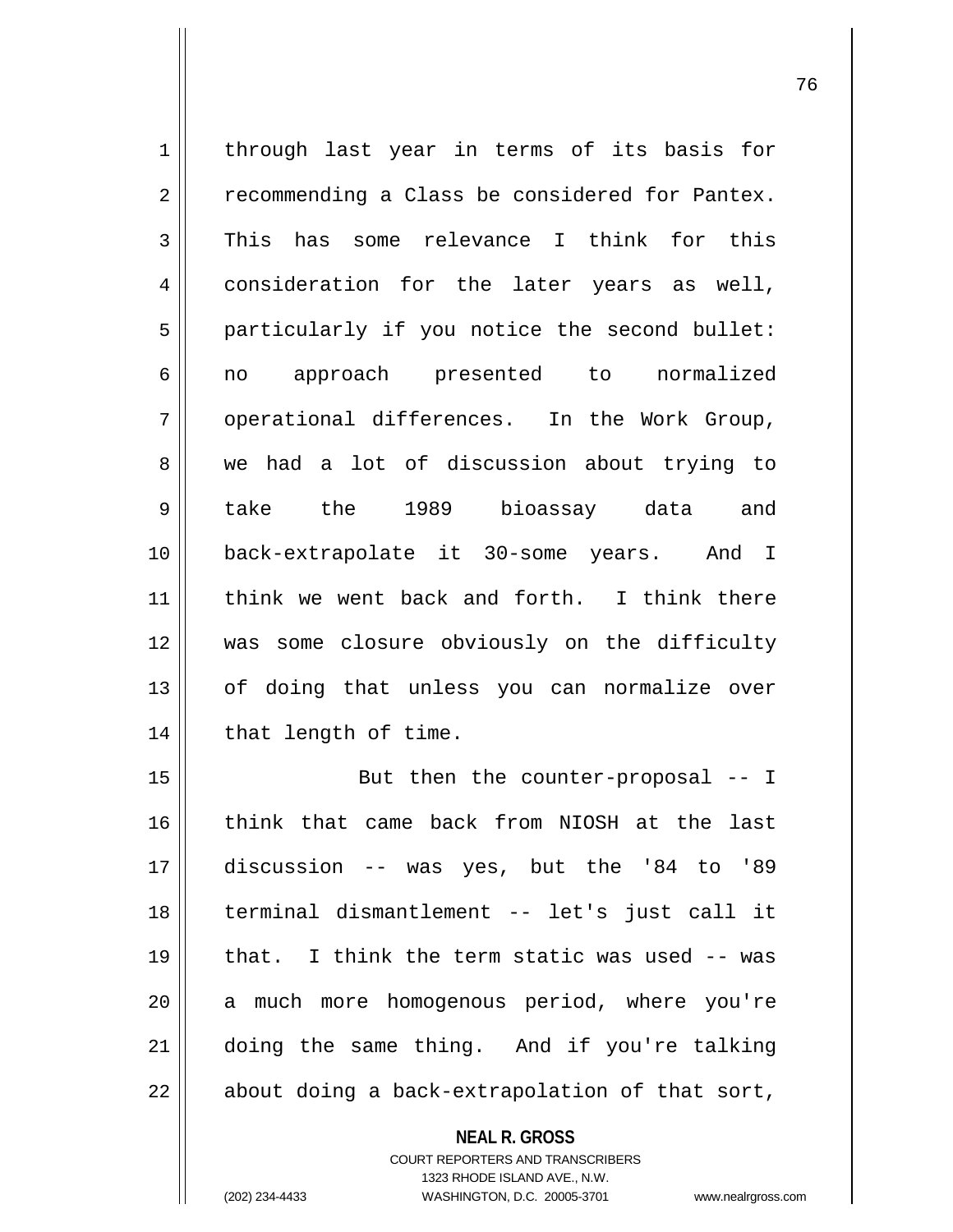1 it would certainly be more within reason to  $2 \parallel$  look at that because, again, your operations 3 would be more similar over that period.

4 Now, the counterpoint to that is 5 we did talk to a senior operator who was 6 managing parts of the W28 disassembly. So he 7 was right there. And it was his interview 8 comments that, you know, were particularly 9 relevant because in his comments, he was 10 saying, yes, the '89 was a big deal. It was a 11 big deal because management started paying 12 dttention. And that's why there was all this 13 reaction.

14 || But there were certainly other 15 instances before '89. And he wasn't specific 16 on exact times that in his opinion were worse. 17 || And, of course, again being right there in the 18 operational sense and managing operations, 19 that was a pretty strong comeback. So that 20 was part of what -- and this again was more  $21$  subjective. That was part of why there was 22 || some skepticism about whether you could really

### **NEAL R. GROSS** COURT REPORTERS AND TRANSCRIBERS 1323 RHODE ISLAND AVE., N.W. (202) 234-4433 WASHINGTON, D.C. 20005-3701 www.nealrgross.com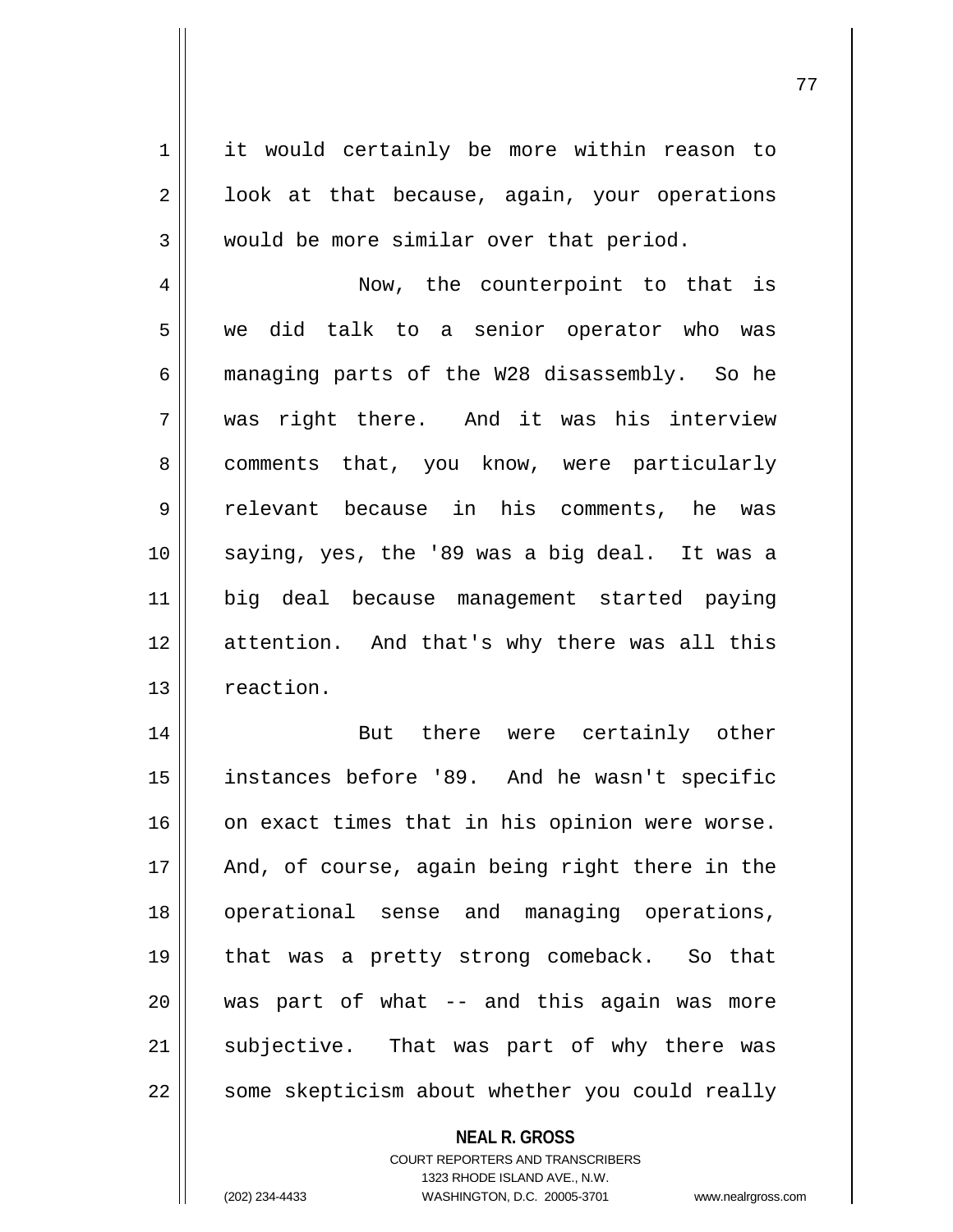1 bet on 1989 as the bounding event just because 2 | there were some questions, even right from the  $3 \parallel$  operational people, whether it was, in fact, 4 | the worst one. 5 || The other issue -- certainly this  $6 \parallel$  goes to something that Dave mentioned. The 7 exposures weren't necessarily confined to the 8 || W28 handlers. Certainly contamination control 9 before '89 was pretty abysmal. And I think  $10$  | that was something that we looked at. 11 And there was actually an audit 12 finding by DOE Albuquerque that just really 13 keelhauled the operation for lack of 14 || contamination control and the fact that it was 15 || pretty ubiquitous in the operating area, was 16 actually being tracked out to some extent. 17 There was some secondary evidence that it 18 could have been tracked out. It was more of a 19 broad contamination issue, I think, which is 20 what Steve was saying. It was more of a broad 21 | issue of potential exposure. 22 And, of course, again, based on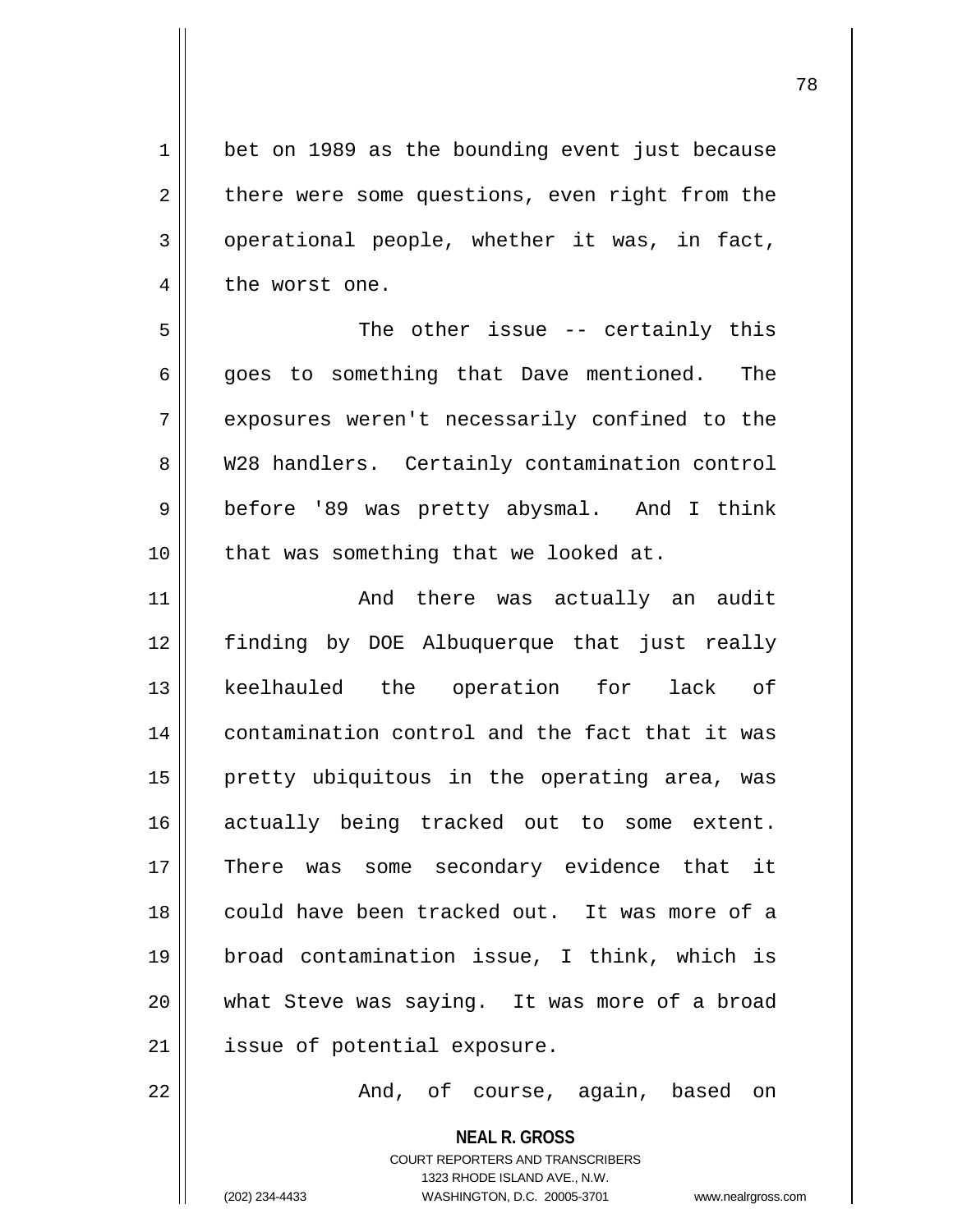| 1              | all of these points, the Board agreed and      |
|----------------|------------------------------------------------|
| 2              | recommended the Class for '58 to '83.<br>Now,  |
| 3              | '51 to '57, the early period I think, as Brad  |
| $\overline{4}$ | pointed out, there was certainly -- and I      |
| 5              | think this is even in the Site Profile for     |
| 6              | Pantex -- some evidence of depleted uranium on |
| 7              | the site before '58. Fifty-eight was chosen.   |
| 8              | That was the first operational deployment and  |
| 9              | surveillance of the W28. So this was the       |
| 10             | point where it went into the system and they   |
| 11             | immediately started taking them apart, just    |
| 12             | for surveillance sake. So that's the genesis   |
| 13             | of the '58 time period in the beginning.       |
| 14             | But before '58, certainly there is             |
| 15             | some evidence that DU was on site. So the      |
| 16             | question really was, yes, but DU in what       |
| 17             | condition because the circumstances of the W28 |
| 18             | were very specific, unalloyed, certainly       |
| 19             | oxidation. Was this DU that would have been    |
| 20             | an exposure potential to workers or not? And   |
| 21             | this is something that I will get into in a    |
| 22             | second.<br>But that is certainly the basis for |

**NEAL R. GROSS** COURT REPORTERS AND TRANSCRIBERS 1323 RHODE ISLAND AVE., N.W.

(202) 234-4433 WASHINGTON, D.C. 20005-3701 www.nealrgross.com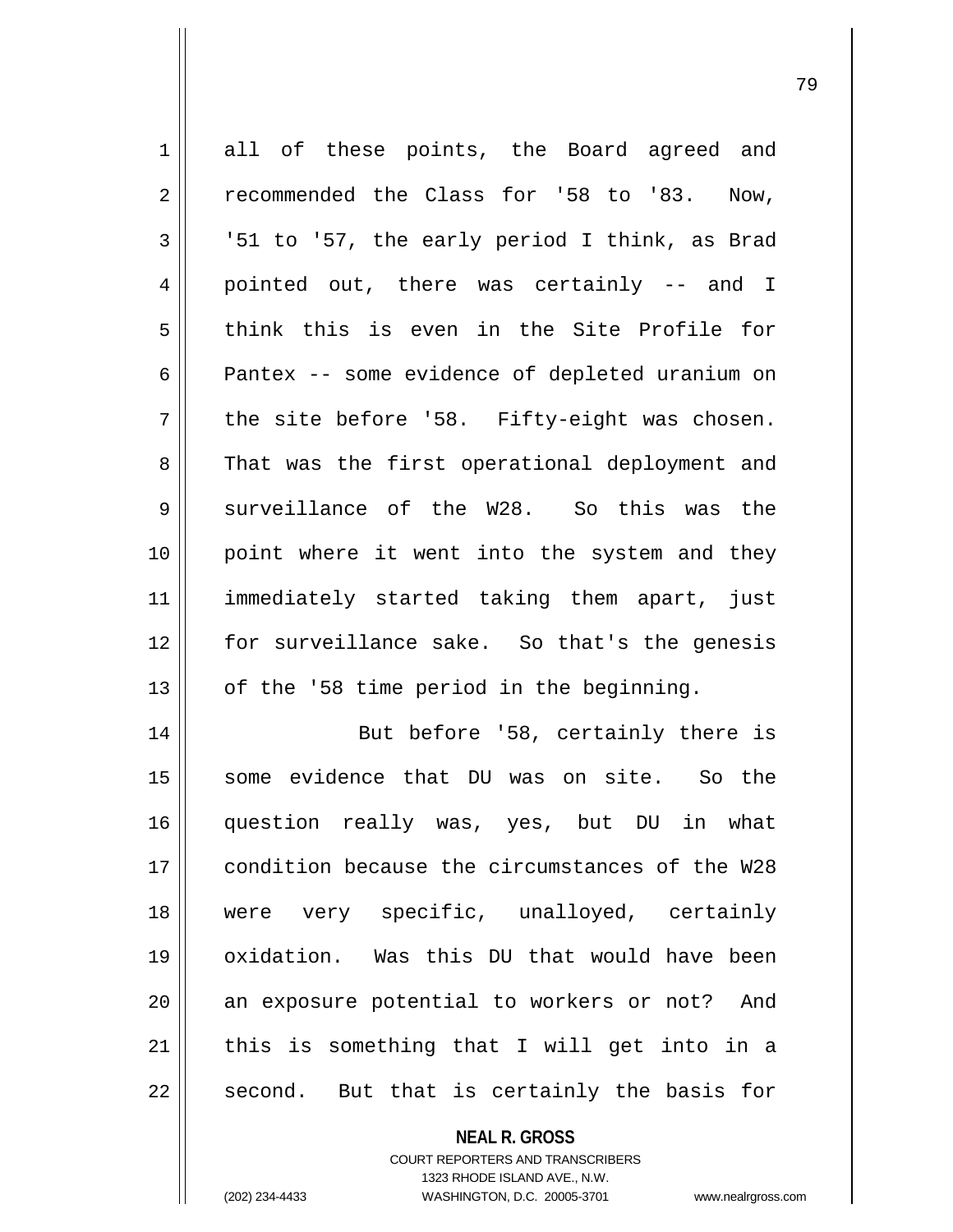that early period.

| $\overline{a}$ | Eighty-four to $91$ -- actually,               |
|----------------|------------------------------------------------|
| 3              | it's '84 to '89 that we're focusing on         |
| 4              | relative to the bioassay data. I don't think   |
| 5              | there is any disagreement with NIOSH that '90  |
| 6              | to '91 was the post-event period, where Pantex |
| 7              | certainly very vigorously set up a             |
| 8              | contamination control program, a bioassay      |
| $\mathsf 9$    | program. So there is certainly a lot of data   |
| 10             | after '89.                                     |
| 11             | So we are going to look at that,               |
| 12             | I think certainly '90 and '91 is a<br>but      |
| 13             | different time period substantially than '84   |
| 14             | to '89 even because of that singular event     |
| 15             | that occurred in '89 in terms of that          |
| 16             | contamination and the subsequent upgrade of    |
| 17             | the program. It was a big deal.                |
| 18             | Now, other driving events, of                  |
| 19             | course, at the same time, there was a Tiger    |
| 20             | Team review in 1990. There were other reviews  |
| 21             | by Albuquerque. So if you can imagine a whole  |
| 22             | bell wave of change happening in the way the   |
|                | <b>NEAL R. GROSS</b>                           |

COURT REPORTERS AND TRANSCRIBERS 1323 RHODE ISLAND AVE., N.W.

(202) 234-4433 WASHINGTON, D.C. 20005-3701 www.nealrgross.com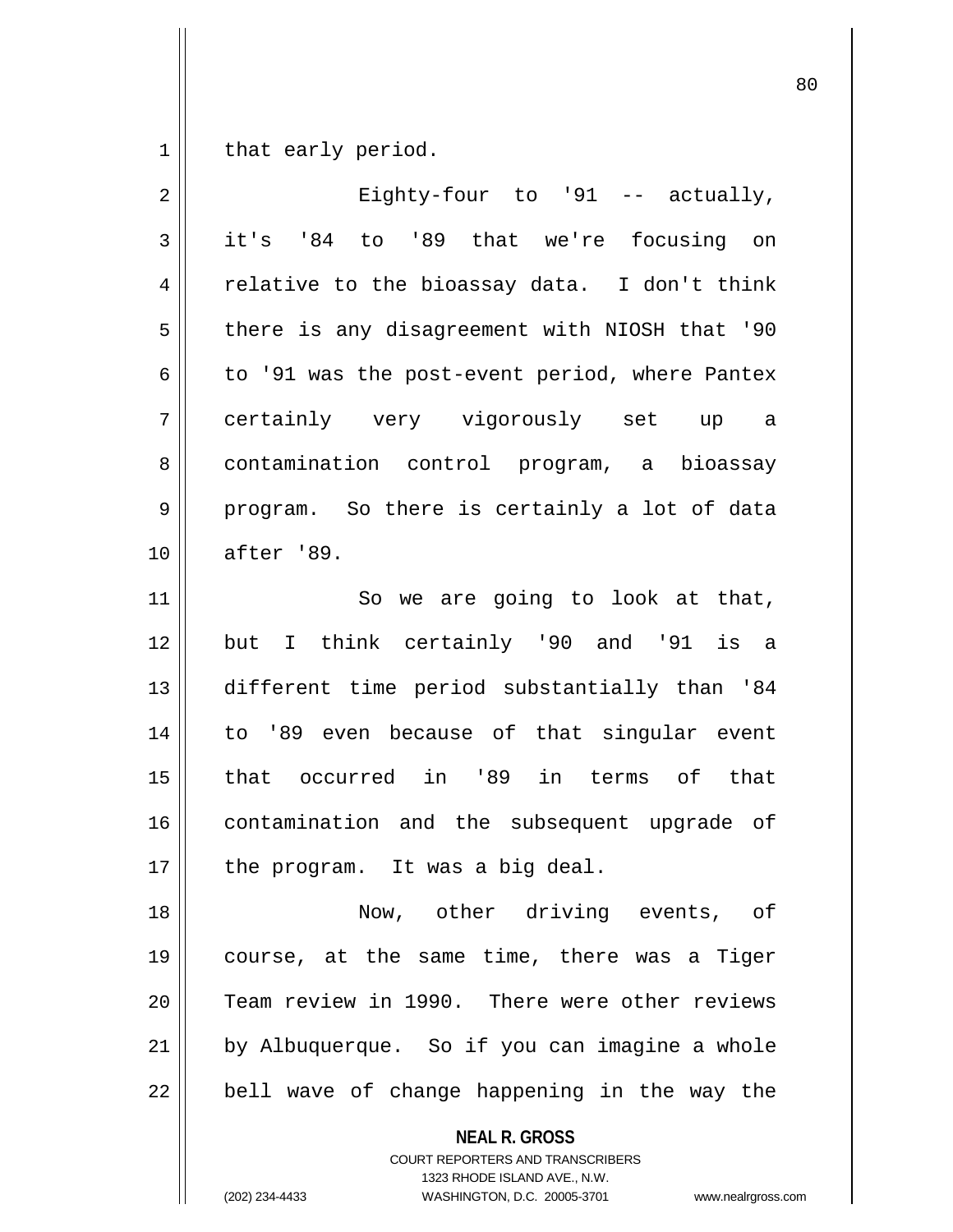1 || rad program was administered around the 2 disassembly? It all occurred about the same  $3 \parallel$  time, in the late '89, early '90 time frame.  $4 \parallel$  So that's a very big milestone.

 $5 \parallel$  as I was saying, in '51-'57, what 6 | I have done over the last year is essentially 7 focus at headquarters. If you can imagine my 8 | reluctance, to run down to Pantex again, to go 9 through a cycle of review, I was trying to 10 figure out whether we could based on what we 11 have already in terms of classified Pantex 12 documents and other documents at headquarters, 13 as well as doing classified interviews with 14 workers that go quite a ways back, whether one 15 could glean any information on that pre-'58 16 period as far as where was the DU used, what 17 was the exposure potential, and is there any 18 || evidence that there was a lot of handling that 19 would have involved exposure of workers to 20 depleted uranium in condition where there 21 || might have been some exposure?

22 It proved very difficult,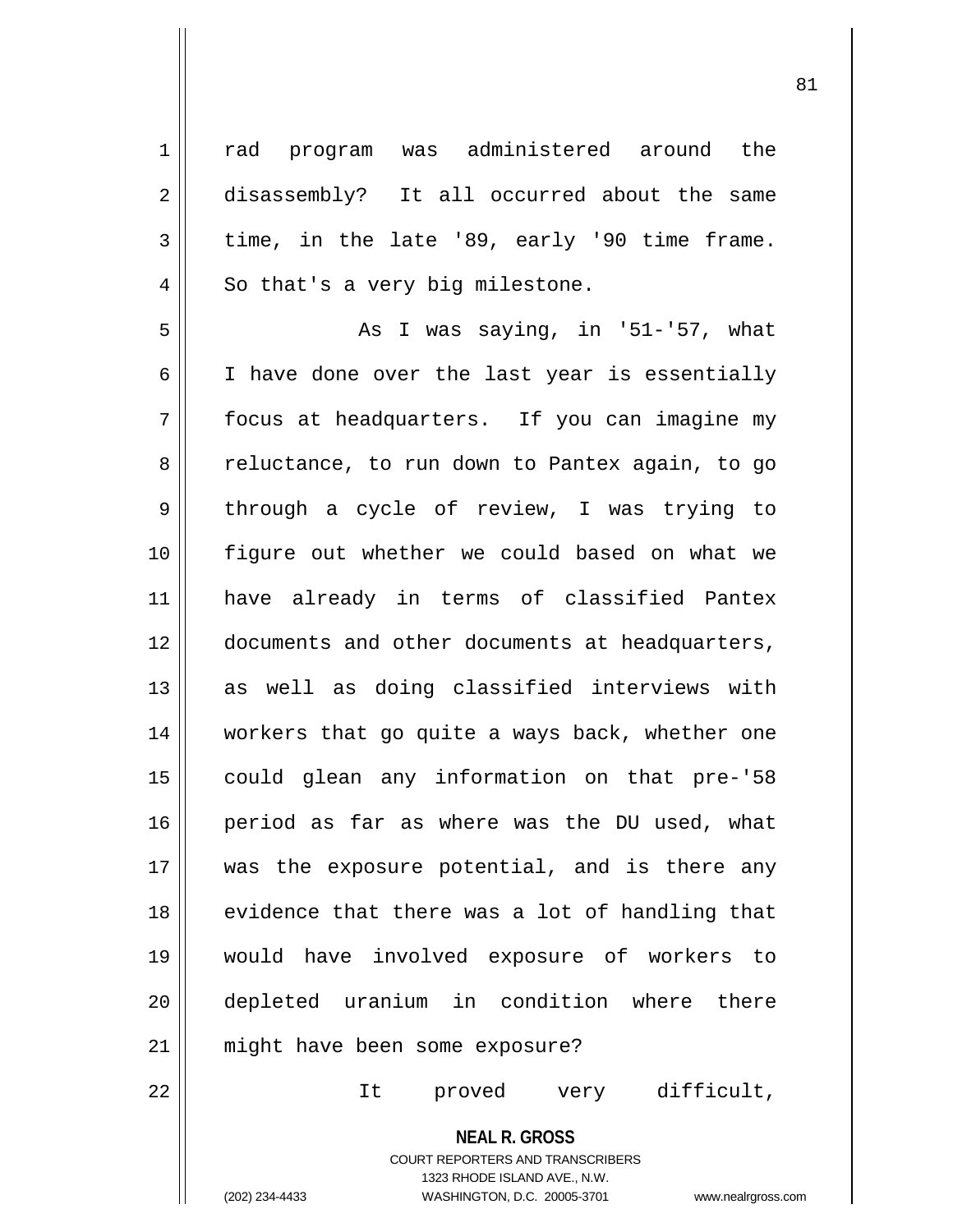| $\mathbf 1$ | actually, to nail that down. And it looks      |
|-------------|------------------------------------------------|
| 2           | like at this point the interviewees don't      |
| 3           | quite go back to -- and, again, this is pretty |
| 4           | ambitious when you think about it -- go back   |
| 5           | to an operating period of the mid '50s.<br>As  |
| 6           | far back as I could go was '60-'61, which I    |
| 7           | thought was doing pretty good.<br>They         |
| 8           | themselves could not give me any information   |
| 9           | on that particular question on the '57-'58     |
| 10          | time period. So we did interview a couple of   |
| 11          | people. But, again, the results were           |
| 12          | negative.                                      |
| 13          | So it looks like to do the                     |
|             |                                                |
| 14          | necessary confirmation, we will need to go     |
| 15          | back to Pantex and focus in on that specific   |
| 16          | question and just nail it down. I'm pretty     |
| 17          | sure we can. Just, you know, the kind of       |
| 18          | information we need is just only available     |
| 19          | probably in the records at Pantex. So we will  |

| have to do that.

21 || Eighty-four to '91, I won't go through all of that because I think Stu did a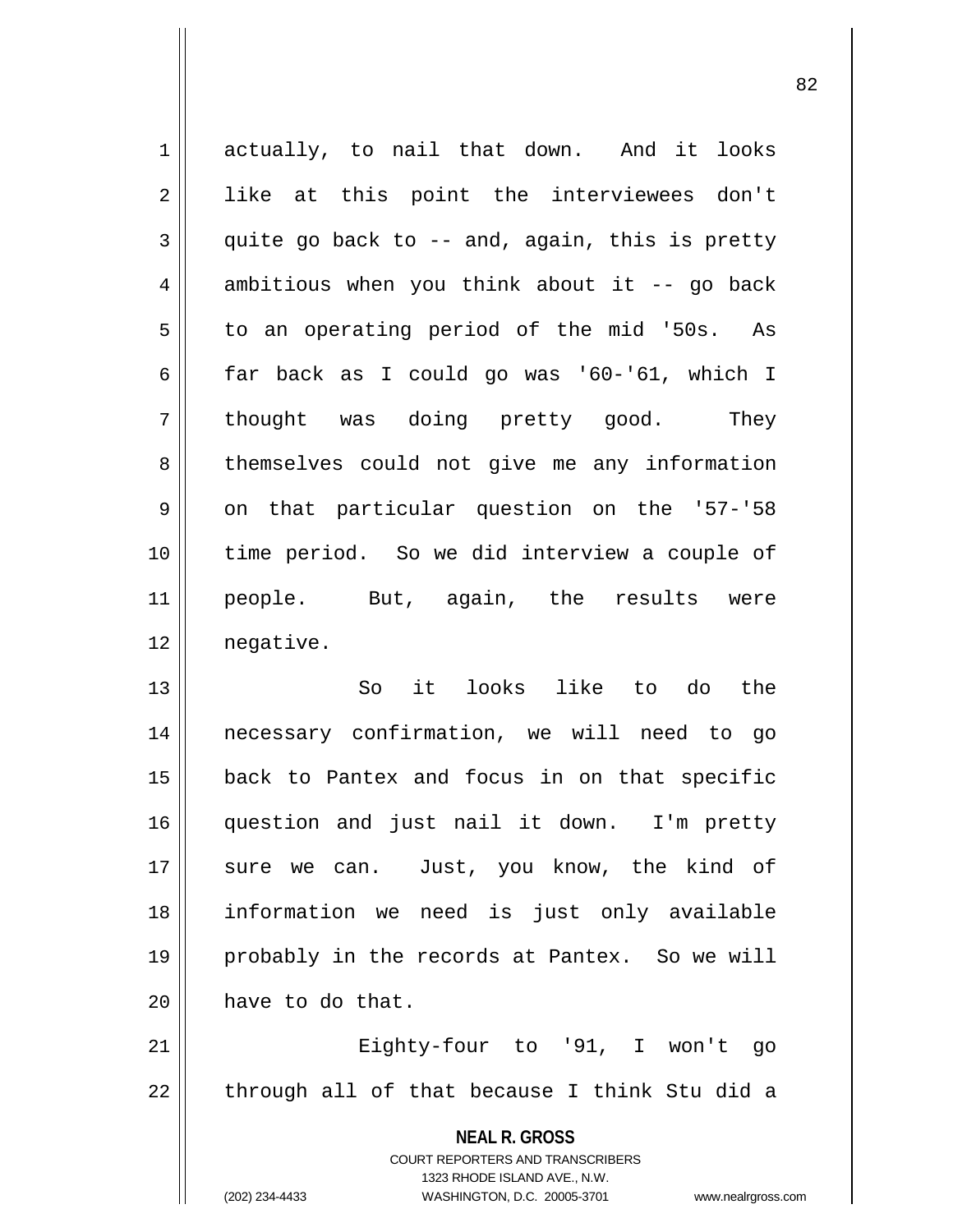1 || pretty good job on that. Again, we deferred. 2 | I think the Work Group deferred action on that 3 period, primarily because I think NIOSH made 4 the argument and which I think the Work Group  $5 \parallel$  accepted that, if it was a homogeneous in '84 6 through '91, there might be a basis for doing  $7 \parallel$  or applying that set of bioassay data, that 8 300 bioassays in '89, appropriately for that 9 || time period because you wouldn't have the 10 difficulty with normalizing the operations and 11 normalizing the controls, same number of units 12 in the bay areas. So you have a lot of the 13 || consistency that was lacking in the early time 14 period. So certainly I think the Work Group 15 || said, you know, basically, we don't know if 16 || it's going to work, but certainly there's more 17 justification for going ahead and making that 18 attempt. 19 || A fly in the ointment, though,

20 || again, is still not entirely clear whether '89  $21$   $\parallel$  again represented, that data that was taken in  $22$  ||  $89$  represented, some of the worst exposures,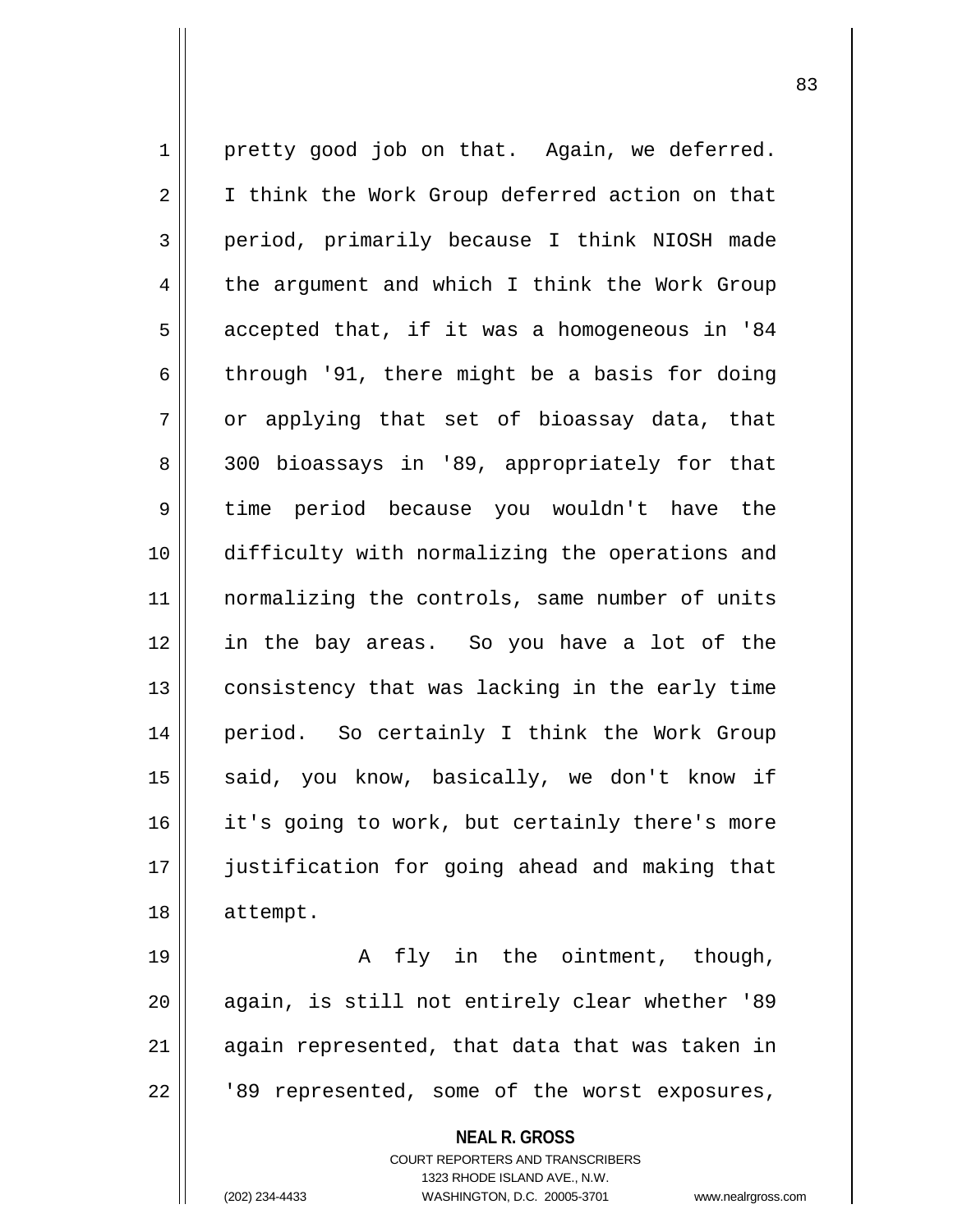| $\mathbf 1$ | but I think if one takes the data you have --                                                   |
|-------------|-------------------------------------------------------------------------------------------------|
| 2           | and, again, look at the distribution. There                                                     |
| 3           | might be some approach that might work.                                                         |
| 4           | Again, I think, withholding                                                                     |
| 5           | judgment, we have not gone through and                                                          |
| 6           | reviewed the paper yet. So, again, we will                                                      |
| 7           | have to do that and recommend where we stand                                                    |
| 8           | on that. That is pretty much where that                                                         |
| 9           | stands.                                                                                         |
| 10          | The other issue I would raise is                                                                |
| 11          | -- and this is something we have kind of put                                                    |
| 12          | on the back burner -- there is a thorium                                                        |
| 13          | exposure pathway that has been confirmed at                                                     |
| 14          | Pantex associated with the weapons disassembly                                                  |
| 15          | program. And that was back-burnered,                                                            |
| 16          | primarily because the time periods of the DU                                                    |
| 17          | involvement and disassembly subsumed<br>OY                                                      |
| 18          | enveloped the thorium, potential thorium                                                        |
| 19          | exposure.                                                                                       |
| 20          | So the notion was, even though                                                                  |
| 21          | there is some concern over that, it was felt                                                    |
| 22          | that if there was a dose reconstruction method                                                  |
|             | <b>NEAL R. GROSS</b><br><b>COURT REPORTERS AND TRANSCRIBERS</b><br>1323 RHODE ISLAND AVE., N.W. |
|             | (202) 234-4433<br>WASHINGTON, D.C. 20005-3701<br>www.nealrgross.c                               |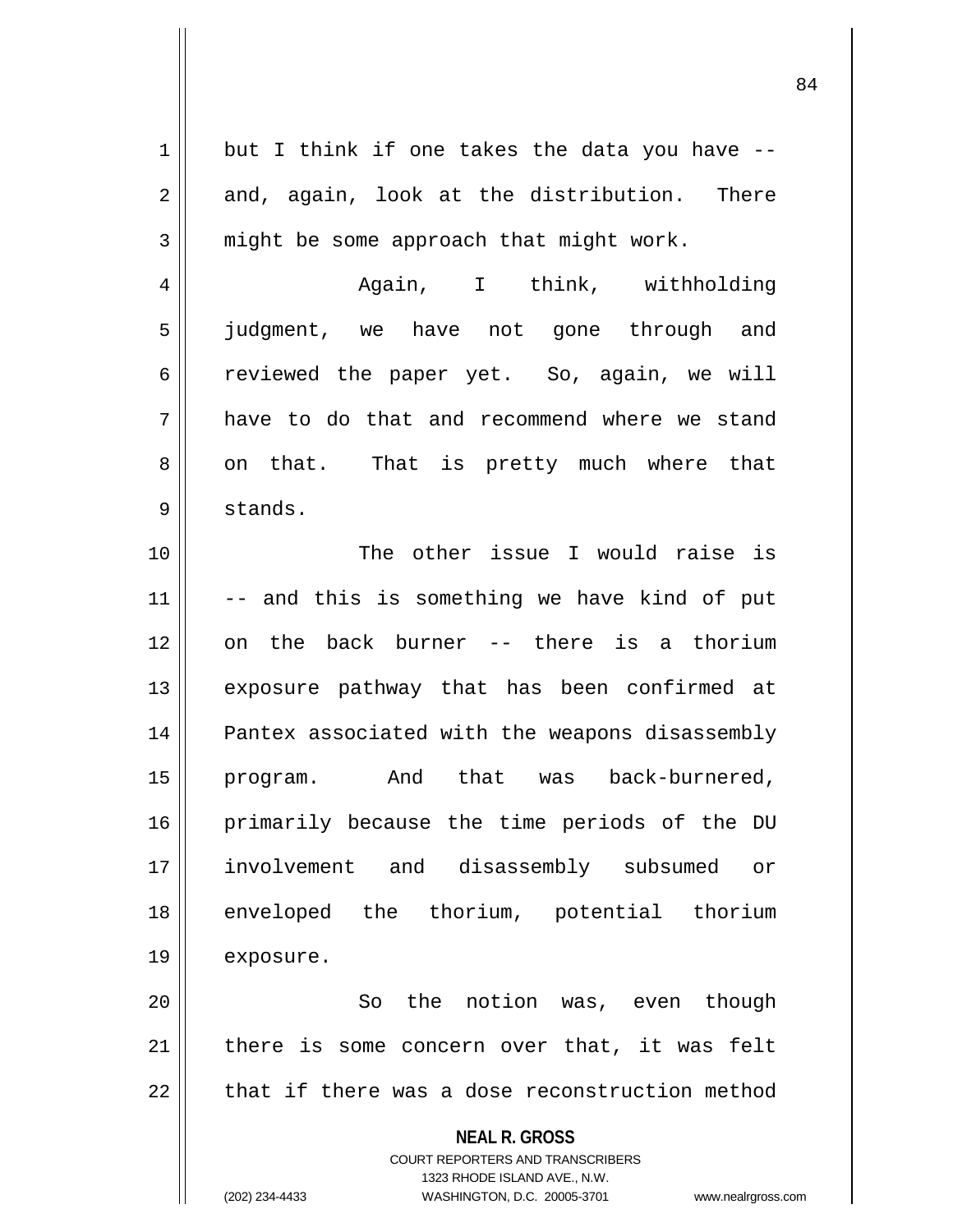1 | or an SEC that was generated for the depleted 2 || uranium, it would make moot having to address  $3$  | the thorium issue.

4 I think if we are in this '84 to 5 || '89 time frame and we are trying to address  $6 \parallel$  that question, this again comes to the fore.  $7 \parallel$  So I just want to make sure the Board is aware  $8 \parallel$  that, you know, as we are trying to solve this 9 || DU issue finally, by having to look at dose 10 || reconstruction methods for this later period, 11 we will also have to revisit how one is going 12 to address the thorium exposure pathway. For  $13$  | thorium, there is no bioassay data.

14 || So the question is looking at the later periods and seeing whether there might be some data in that last time frame, maybe the '90 to '91 time frame, and seeing whether || that can be used, but, again, I don't think 19 || the Work Group got very far on that, primarily because we shifted our emphasis to the depleted uranium.

22 || The Mode that's it. Questions?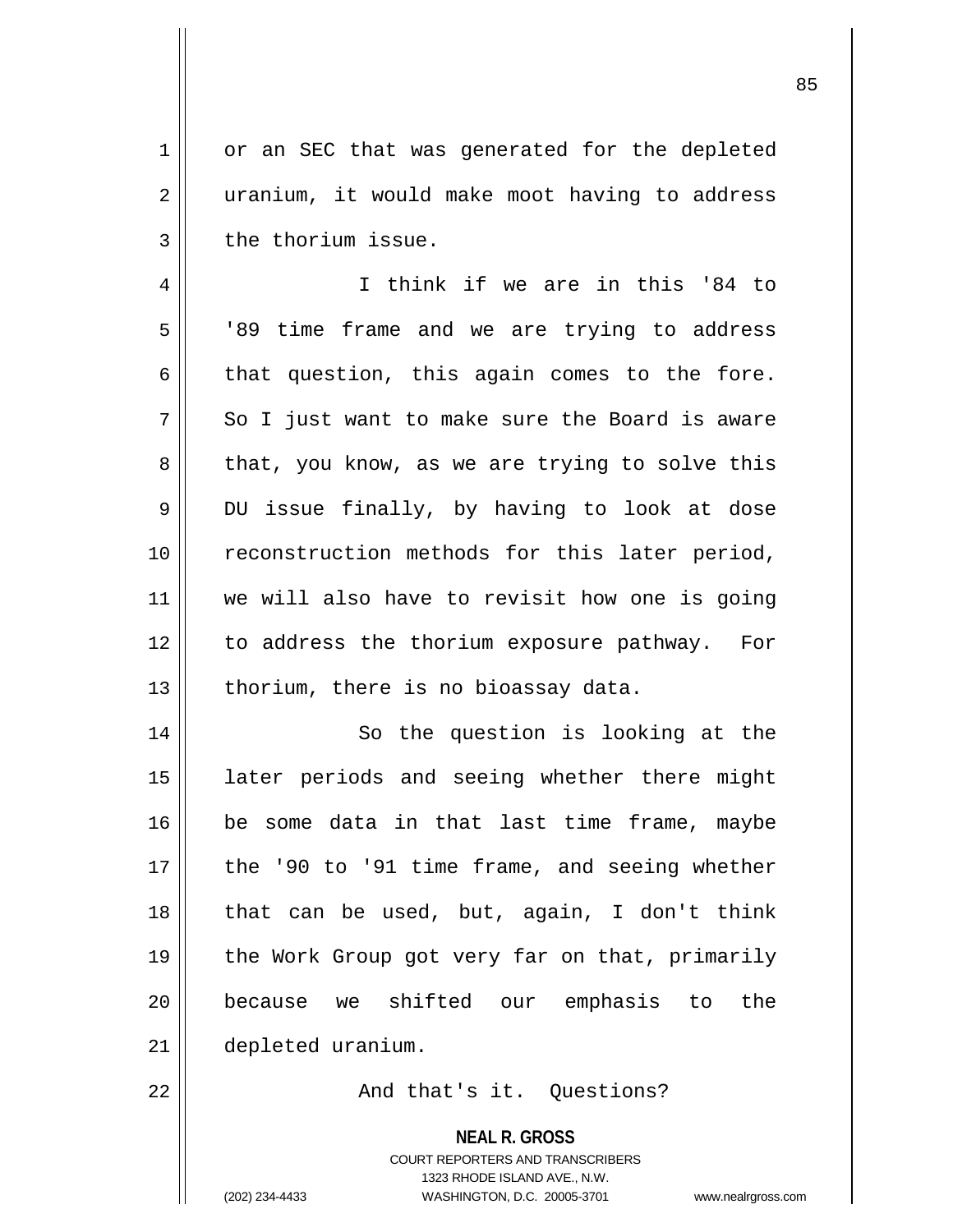**NEAL R. GROSS** COURT REPORTERS AND TRANSCRIBERS 1323 RHODE ISLAND AVE., N.W. (202) 234-4433 WASHINGTON, D.C. 20005-3701 www.nealrgross.com 1 CHAIRMAN MELIUS: Questions for 2 Joe? Yes, Bill? 3 MEMBER FIELD: Just have a quick 4 | question. Can you remind us when film badge 5 | records started, what year? 6 MR. FITZGERALD: Oh, in the 7 | external? 8 MEMBER FIELD: Yes. 9 MR. FITZGERALD: External was -- 10 MEMBER FIELD: Well, they had  $11$  | radiography --12 MR. FITZGERALD: They went all the 13 way back to the '50s. I don't have the 14 || precise day. It is in the Site Profile. 15 MEMBER FIELD: You can't assume 16 || that there was exposures prior to '58 based on 17 || film badge usage at that time or was there no 18 film badge prior to '58? 19 MR. FITZGERALD: Oh, there was 20 || film badge prior to '58. They did have  $21$  | radiography. 22 MR. HINNEFELD: I think the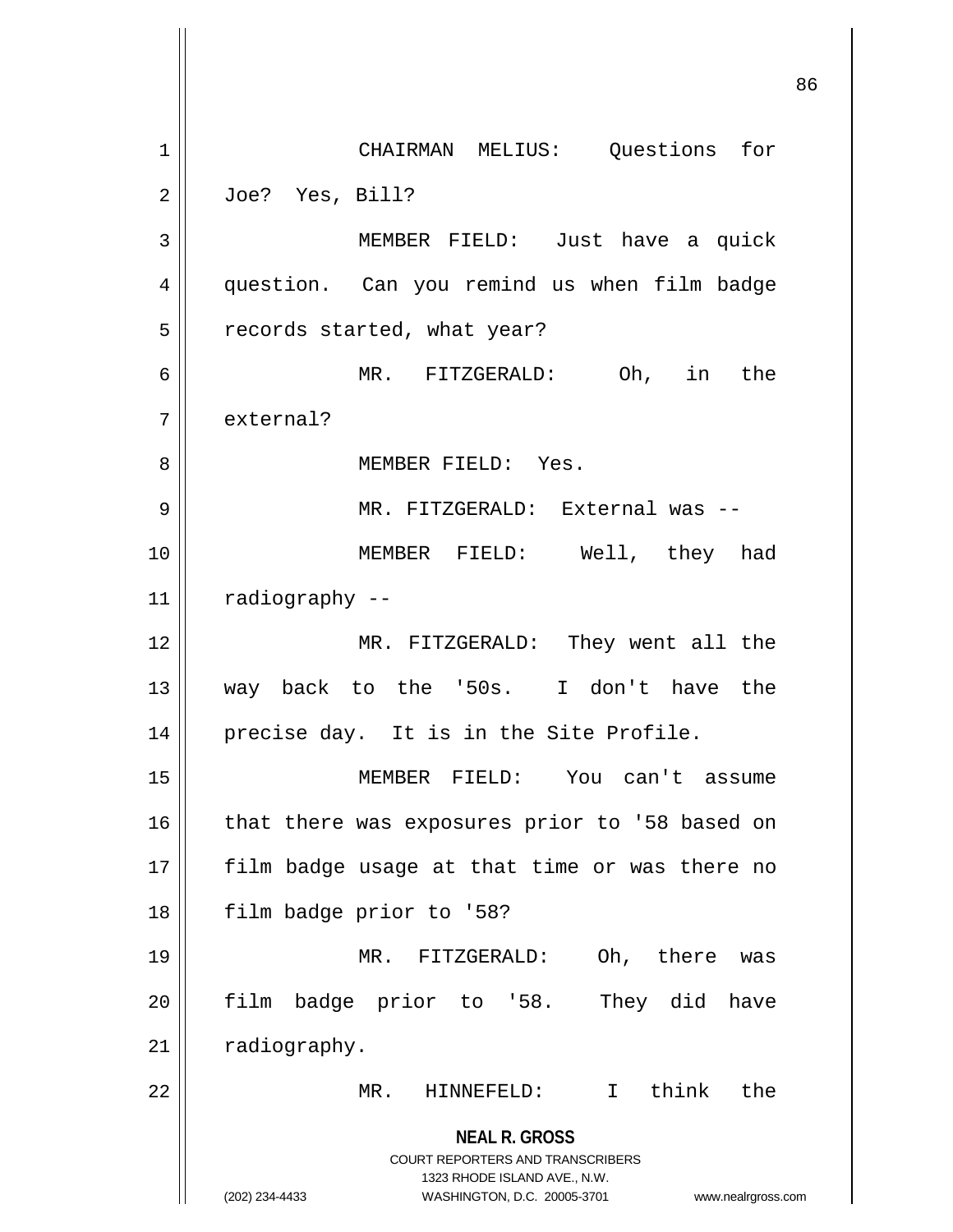1 earliest film badging was for radiography  $2 \parallel$  because they radiographed the high explosives.  $3 \parallel$  So, as I recall, there are a few early on. And 4 I don't recall as we proceed through time, I 5 don't remember how the usage changed. I don't 6 know if I have seen that. 7 MR. FITZGERALD: Well, I don't 8 || know if that would help address the question 9 of whether depleted uranium was an issue or 10 || not. I think, you know, again, it was pretty 11 clear that the site did not become a nuclear 12 || site, so to speak, until the mid '50s. And 13 whatever they did before that, as Stu 14 | mentioned, was radiography and X-ray machines, 15 || that kind of thing. So we're looking for that 16 || nexus where that may have, in fact, started. 17 || And I think, as Brad pointed out, 18 there is some circumstantial evidence because 19 of the burn pits that, yes, it was on site.  $20$  The thing that we can't really establish is 21 what kind of exposure pathway are we talking  $22$   $\parallel$  about and would that have been something one

> COURT REPORTERS AND TRANSCRIBERS 1323 RHODE ISLAND AVE., N.W.

**NEAL R. GROSS**

(202) 234-4433 WASHINGTON, D.C. 20005-3701 www.nealrgross.com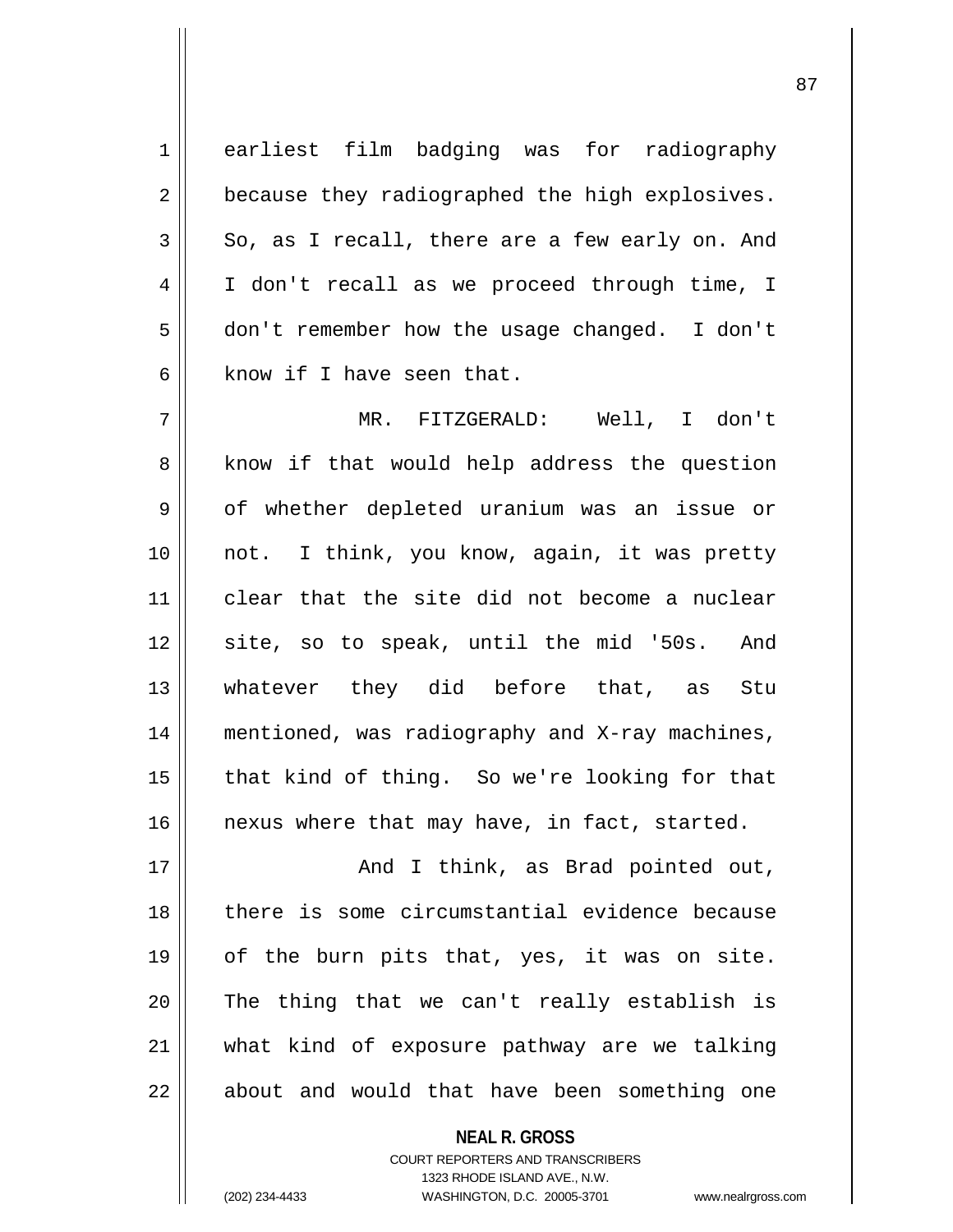|    |                                                                                                     | 88 |
|----|-----------------------------------------------------------------------------------------------------|----|
| 1  | would have been concerned about or not.                                                             |    |
| 2  | CHAIRMAN MELIUS: Any other                                                                          |    |
| 3  | questions for Joe?                                                                                  |    |
| 4  | (No response.)                                                                                      |    |
| 5  | CHAIRMAN MELIUS: Okay. I don't                                                                      |    |
| 6  | know if the petitioners are on the line. If                                                         |    |
| 7  | you all wish to speak?                                                                              |    |
| 8  | MS. RAY: This is Sarah.                                                                             |    |
| 9  | CHAIRMAN MELIUS: Hi. How are                                                                        |    |
| 10 | you?                                                                                                |    |
| 11 | MS. RAY: I am doing well.                                                                           |    |
| 12 | I do have a couple of comments I                                                                    |    |
| 13 | would like to make. In my research, I have                                                          |    |
| 14 | seen back in the '50s -- and I can't give you                                                       |    |
| 15 | the date right now -- that the Mark 15 was the                                                      |    |
| 16 | earliest record at Pantex. And [identifying                                                         |    |
| 17 | information redacted] tells that the Mark                                                           |    |
| 18 | series was really radioactive. And so I might                                                       |    |
| 19 | offer that, but that was just in a book.<br>And                                                     |    |
| 20 | I can't even at this point tell you what the                                                        |    |
| 21 | book was.                                                                                           |    |
| 22 | Obviously, as you can imagine, I                                                                    |    |
|    | <b>NEAL R. GROSS</b><br>COURT REPORTERS AND TRANSCRIBERS                                            |    |
|    | 1323 RHODE ISLAND AVE., N.W.<br>(202) 234-4433<br>WASHINGTON, D.C. 20005-3701<br>www.nealrgross.com |    |

 $\mathsf{I}$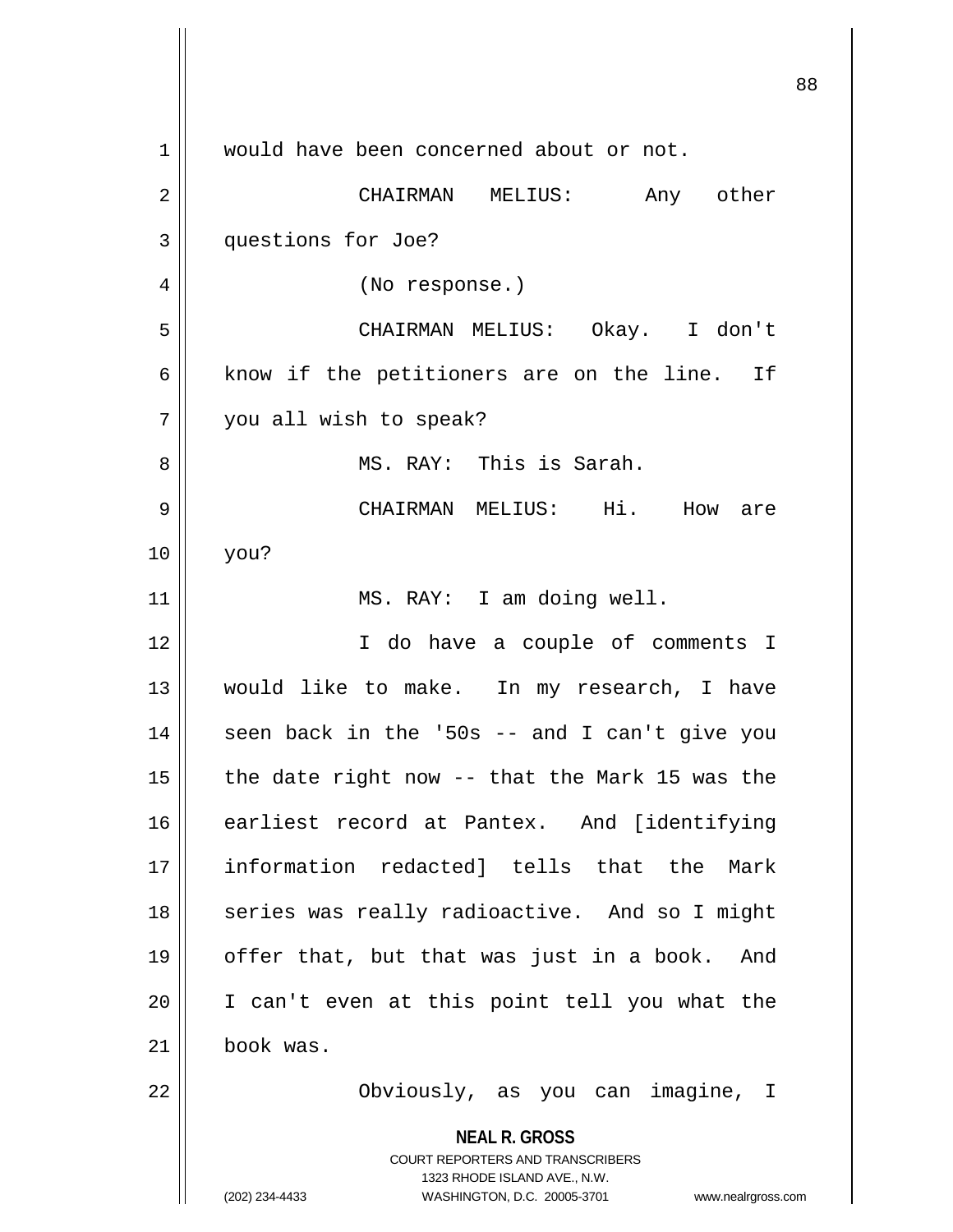89

1 disagree with some of the things that NIOSH is 2 wanting to do. Really, six years is a very 3 long time to wait. And it's quite an  $4 \parallel$  adventure. Well, it's probably the future for  $5$   $\parallel$  us. 6 || But I question some of the things  $7$  that we are talking about, talking about 350 8 || people you have the records for. And 9 || basically there were about 300 people on the 10 entire plant through most of the history of 11 Pantex who did direct hands-on work. 12 I know that [identifying 13 || information redacted], was one of the people 14 who was pulled at random. It didn't matter 15 whether they worked on the 28 or not, but he

 participated, I believe, in the bioassay or whatever was done on the 28th. He's not here right now, but what he told me was that people were just pulled at random and asked if they would be willing to do it.

21 Also, you're talking about going 22 || back and finding the records. And you're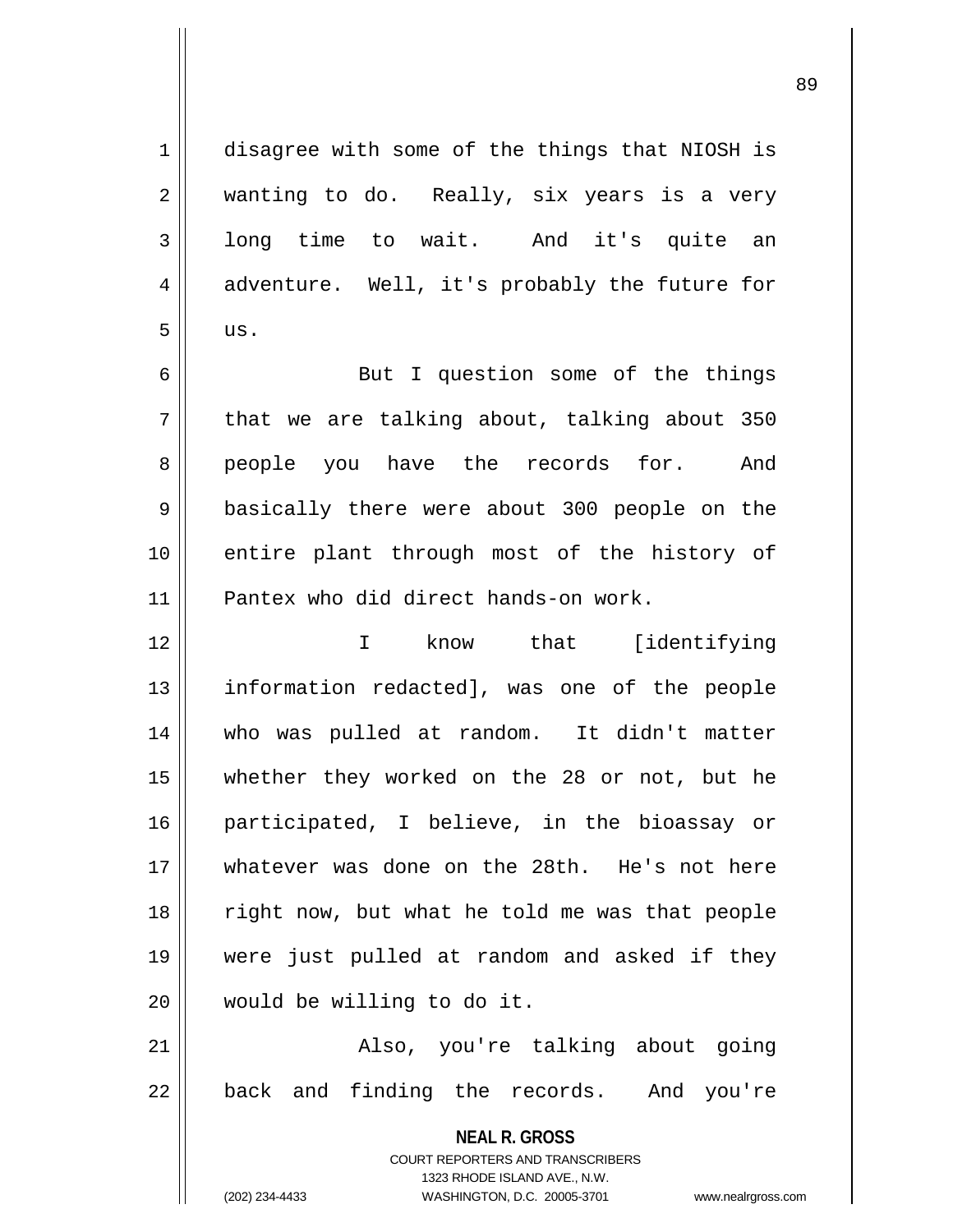1 | thinking that you're going to have an eye on a  $2 \parallel$  pile of papers that is going to say, 3 [identifying information redacted]. Okay. 4 [Identifying information redacted] worked in 5 the board, and she worked on the 28 and the 33 6 and the 41. Those records don't exist. 7 Sometime in the '90s -- this is

8 || from [identifying information redacted]. He 9 || said they were asked to go back and come up 10 with a list of all the weapons and all the 11 || processes. And every place that he worked, he 12 started in the '80s. So they wanted him to 13 || just go back and write all of that down. That 14 is not possible. I can't tell you what I did 15 yesterday. Oh, I disagree with 16 back-extrapolation.

17 || **Another thing, really, the problem** 18 || is unique. The control, the engineering control, the administrative control, are so much different, even when [identifying information redacted] first started at the || plant. They would have multiple weapons in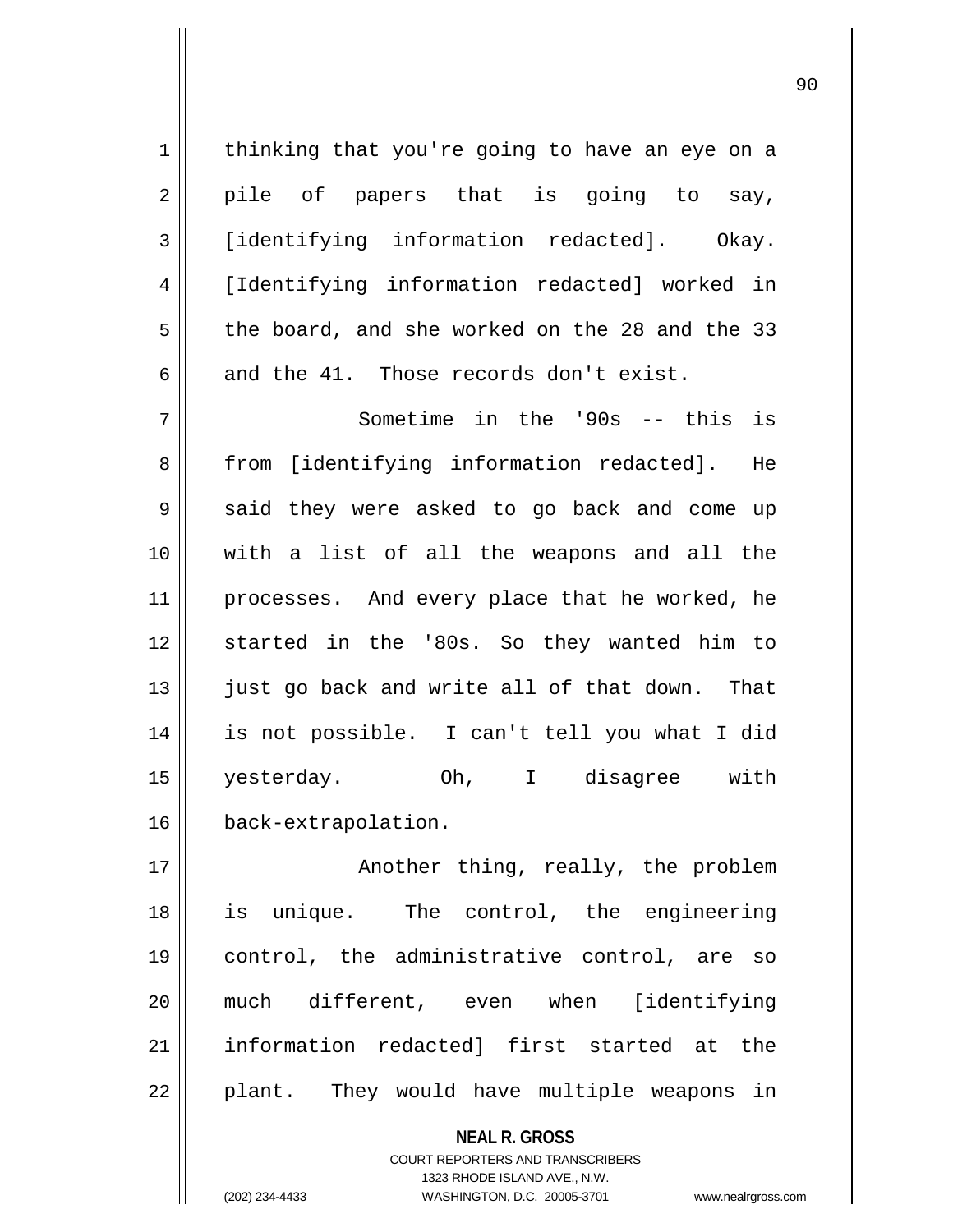$1 \parallel$  the facility at one time.

| $\overline{2}$ | But talking about these<br>300                                                                                                                                  |
|----------------|-----------------------------------------------------------------------------------------------------------------------------------------------------------------|
| 3              | workers, workers tended to specialize. You                                                                                                                      |
| $\overline{4}$ | know, there would be people that only worked                                                                                                                    |
| 5              | this program or only did what they would call                                                                                                                   |
| 6              | the mechanical and there were other people                                                                                                                      |
| 7              | that worked in the cells where the items were                                                                                                                   |
| 8              | mated.                                                                                                                                                          |
| 9              | You know, I did have many, many                                                                                                                                 |
| 10             | problems with so much of the things. But, you                                                                                                                   |
| 11             | know, it's kind of like, well, if we can find                                                                                                                   |
| 12             | something. Well, maybe we've got something.                                                                                                                     |
| 13             | And how long or how much longer can we give                                                                                                                     |
| 14             | these people?                                                                                                                                                   |
| 15             | We have workers -- there's another                                                                                                                              |
| 16             | worker today who passed away, a really good                                                                                                                     |
| 17             | designer. Jack Laich, I'll go ahead and say                                                                                                                     |
| 18             | name. Someone who worked out there<br>his                                                                                                                       |
| 19             | forever probably has never gotten any kind of                                                                                                                   |
| 20             | compensation for his illnesses, but always                                                                                                                      |
| 21             | ready to help and answer questions every day.                                                                                                                   |
| 22             | appreciate everything that the<br>I.                                                                                                                            |
|                | <b>NEAL R. GROSS</b><br>COURT REPORTERS AND TRANSCRIBERS<br>1323 RHODE ISLAND AVE., N.W.<br>(202) 234-4433<br>WASHINGTON, D.C. 20005-3701<br>www.nealrgross.com |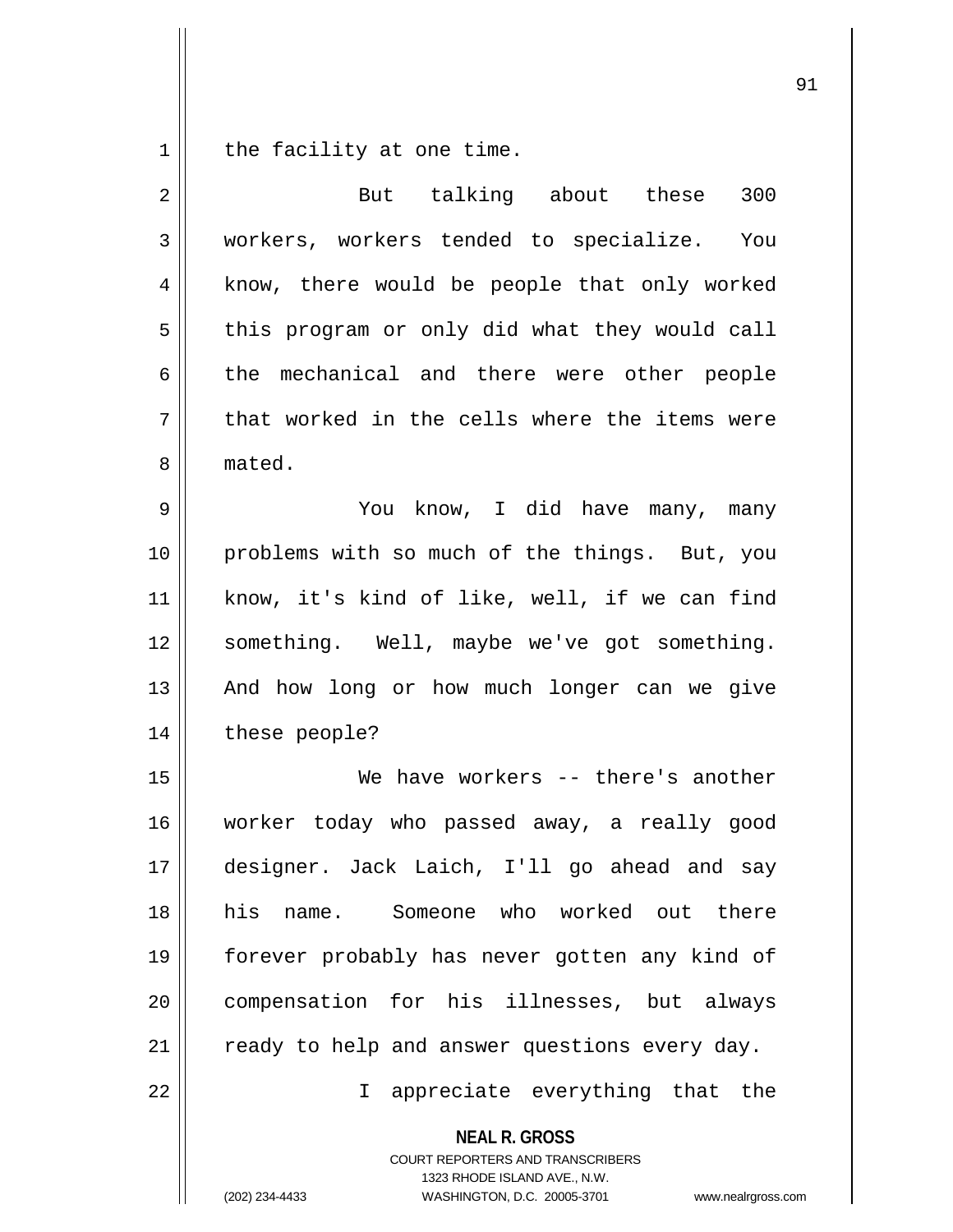| $\mathbf 1$    | Board has done. I know this takes you all                           |
|----------------|---------------------------------------------------------------------|
| $\overline{2}$ | away from your families. And you've looked                          |
| 3              | extensivly, everyone has worked very hard, but                      |
| 4              | I just wonder how much more you will be able                        |
| 5              | to find. Sometimes it's looking for a needle                        |
| 6              | in a haystack, and sometimes you can't even                         |
| 7              | find the haystack. And at some point you just                       |
| 8              | have to stop looking.                                               |
| 9              | Anyway, I encourage the Board to                                    |
| 10             | not delay, to go ahead and make some decisions                      |
| 11             | and make it worker-friendly, worker-favorable.                      |
| 12             | It's a hideous program. It's very difficult                         |
| 13             | for workers and families to go through. We                          |
| 14             | have been able to help probably about four or                       |
| 15             | five hundred additional families since the                          |
| 16             | passage of the SEC. And I know that mine is                         |
| 17             | continuing to pull new records. I hope we                           |
| 18             | will be able to help some more people,                              |
| 19             | additional people out there.                                        |
| 20             | So thank you for listening.                                         |
| 21             | CHAIRMAN MELIUS: Thank you.<br>And,                                 |
| 22             | no. We recognize it's been a long time. And                         |
|                | <b>NEAL R. GROSS</b>                                                |
|                | <b>COURT REPORTERS AND TRANSCRIBERS</b>                             |
|                | 1323 RHODE ISLAND AVE., N.W.                                        |
|                | (202) 234-4433<br>WASHINGTON, D.C. 20005-3701<br>www.nealrgross.com |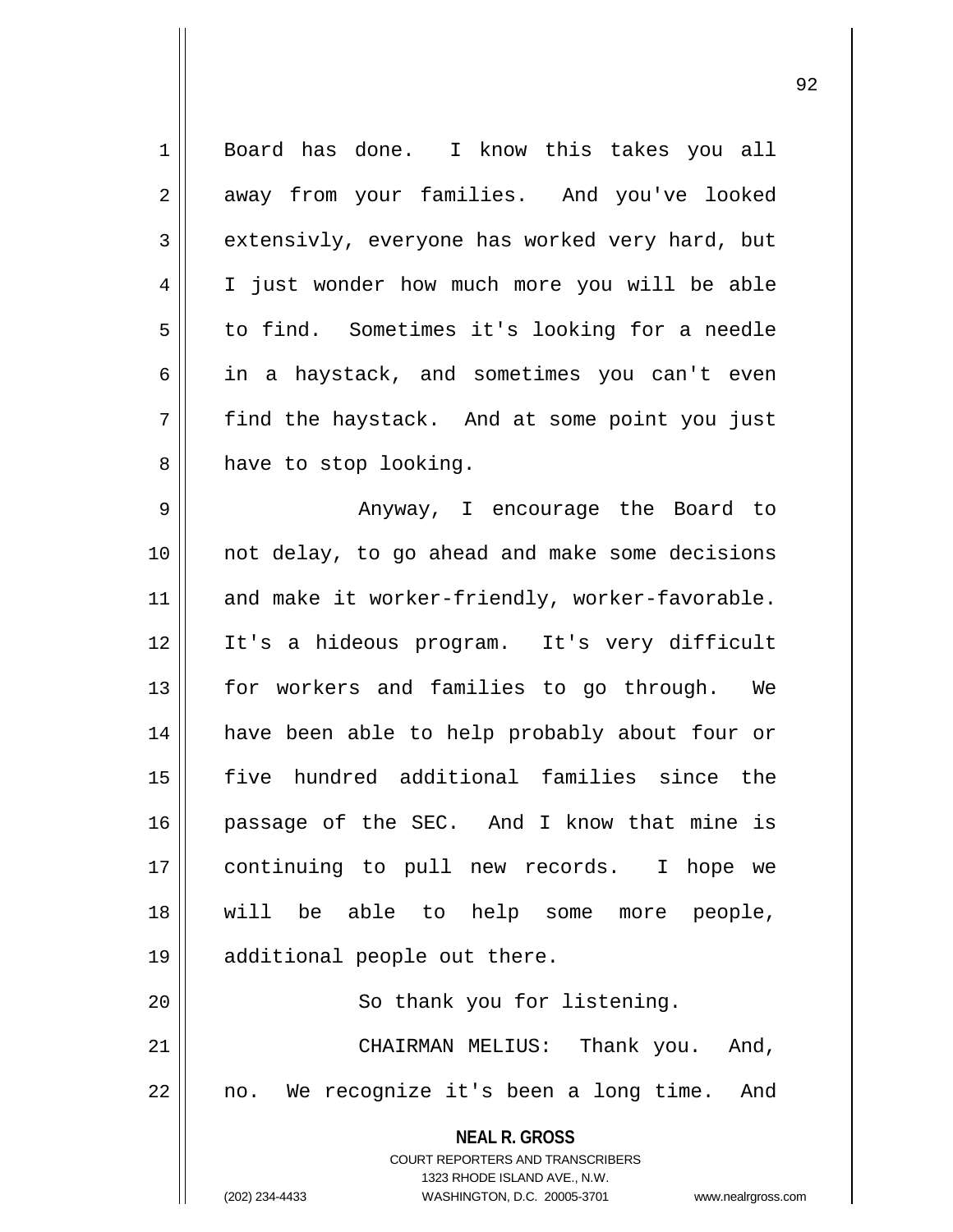$1 \parallel$  I think we are approaching a time when we can 2 || bring closure to this. And we're certainly 3 || not going to tolerate another long wait for 4 || records in order to do that.

5 MS. RAY: Yes. Even talking about  $6 \parallel$  the next public meeting, it would be in 7 January. You know, there are so many others. 8 These are people, and they are not the only 9 people. You know, this is affecting workers 10 throughout the United States. I am not asking 11 || for special treatment for us. I am asking for 12 fair treatment for all of the workers.

13 CHAIRMAN MELIUS: Thank you. Any

 MS. RAY: Oh, let me say one other 16 thing, though. There were no major changes at the plant until '92-'93. The RadCon manual went into '93. They trained the Rad Safety Department in '92. I was a training 20 || specialist. I developed a degree program. You know, I did many, many things. I set up the 22 || safety system. But at some point, within

# **NEAL R. GROSS** COURT REPORTERS AND TRANSCRIBERS 1323 RHODE ISLAND AVE., N.W. (202) 234-4433 WASHINGTON, D.C. 20005-3701 www.nealrgross.com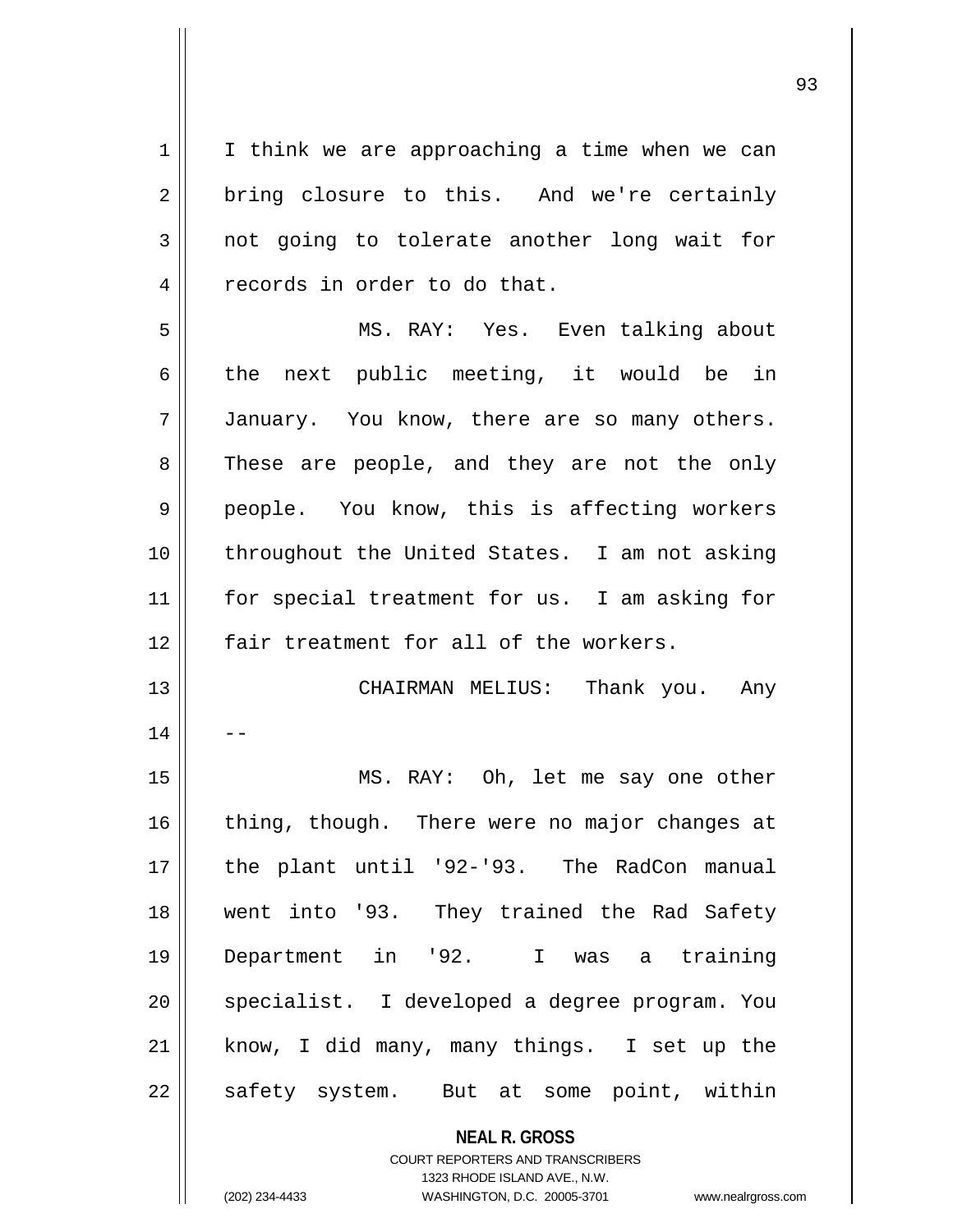1 everything that I did, I reviewed all of the  $2 \parallel$  training materials that were used to train the 3 | Rad Safety Department.

**NEAL R. GROSS** COURT REPORTERS AND TRANSCRIBERS 1323 RHODE ISLAND AVE., N.W. (202) 234-4433 WASHINGTON, D.C. 20005-3701 www.nealrgross.com 4 You cannot agree with 6 or 8  $5 \parallel$  Safety, Safety department -- the whole Safety 6 Department was like 6 to 8, probably no more  $7 \parallel$  than 12, during this whole period that we 8 || proposed. There was no way that these people  $9 \parallel$  could cover 24 hours a day, 24/7 every day of 10 the year. It just wasn't possible. The  $11$  record is not accurate. It's just not there. 12 CHAIRMAN MELIUS: Okay. Thank 13 you. Okay. 14 | MS. RAY: I'm really through now. 15 CHAIRMAN MELIUS: Okay. So we 16 will look forward for an update on this site 17 at our next meeting. I know, Brad, you will 18 keep me posted. I know Stu will also, but  $19 \parallel$  Brad. 20 I think we are ready to move on to  $21$  | the Baker-Perkins. Henry? 22 MEMBER ANDERSON: This is a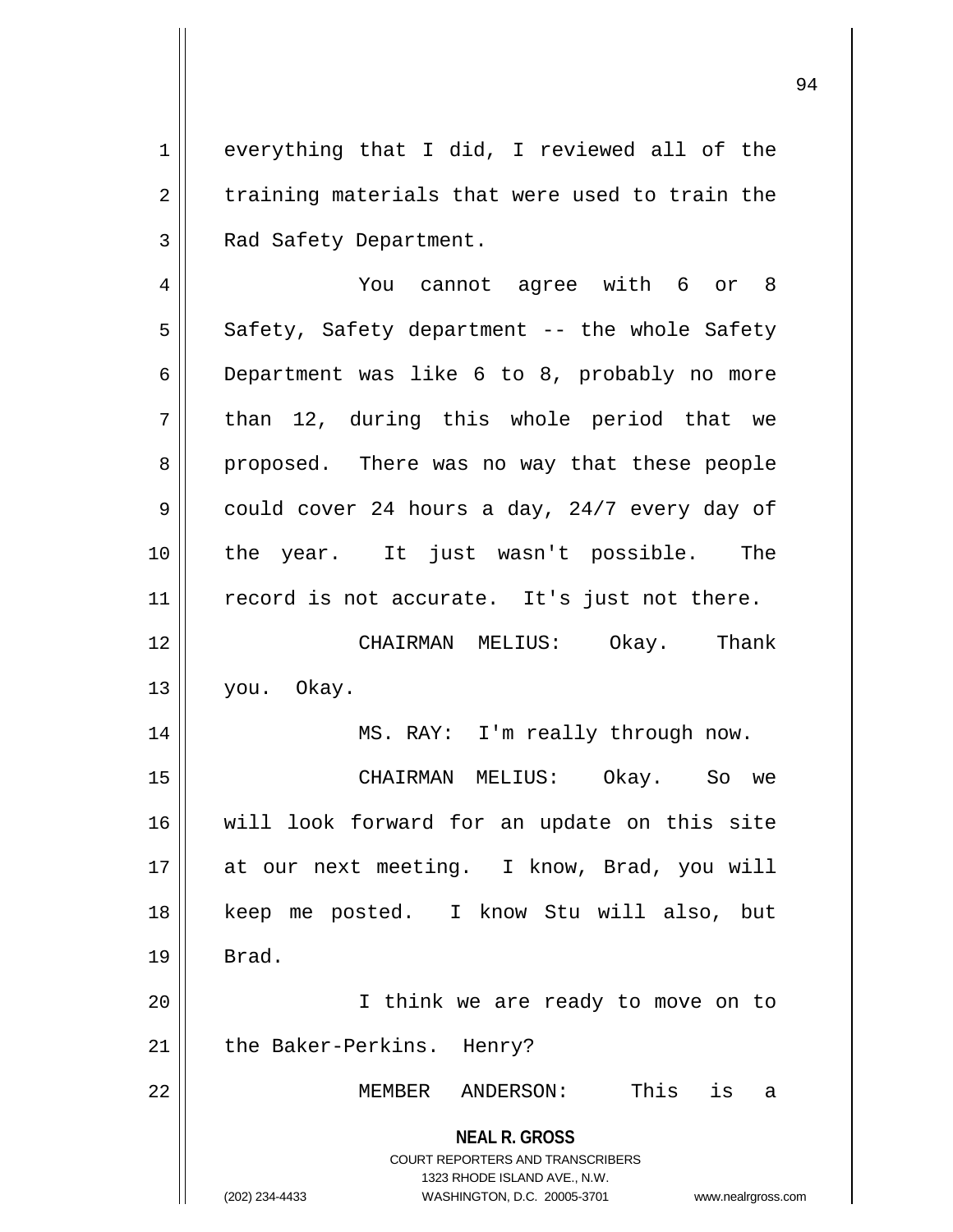1 || closeout from our AWE Work Group of a TBD, the  $2 \parallel$  review of that. So it's not an SEC petition.  $3 \parallel$  And this is for the Baker-Perkins Company in 4 Saginaw, Michigan, the Technical Basis 5 Document review.

6 The interesting thing about this  $7 \parallel$  site is it only covered a five-day period when 8 they were testing for the usefulness of a 9 || specific industrial mixing machine called a 10 Ko-Kneader for possible use at Fernald for 11 mixing uranium. So they went to the 12 Baker-Perkins facility because a piece of 13 || equipment was there, ran some operation tests 14 for a five-day period. And, lo and behold, it 15 becomes a TBD as part of the TBD-6000.

 It was an Appendix P for TBD-6001. And when 6001 was broken down, then, and all 18 || of the appendices were to become stand-alones, this became a stand-alone TBD, rev. 0, as  $\parallel$  well.

21 SC&A in November of last year 22 || reviewed the TBD document. On November in

> **NEAL R. GROSS** COURT REPORTERS AND TRANSCRIBERS 1323 RHODE ISLAND AVE., N.W. (202) 234-4433 WASHINGTON, D.C. 20005-3701 www.nealrgross.com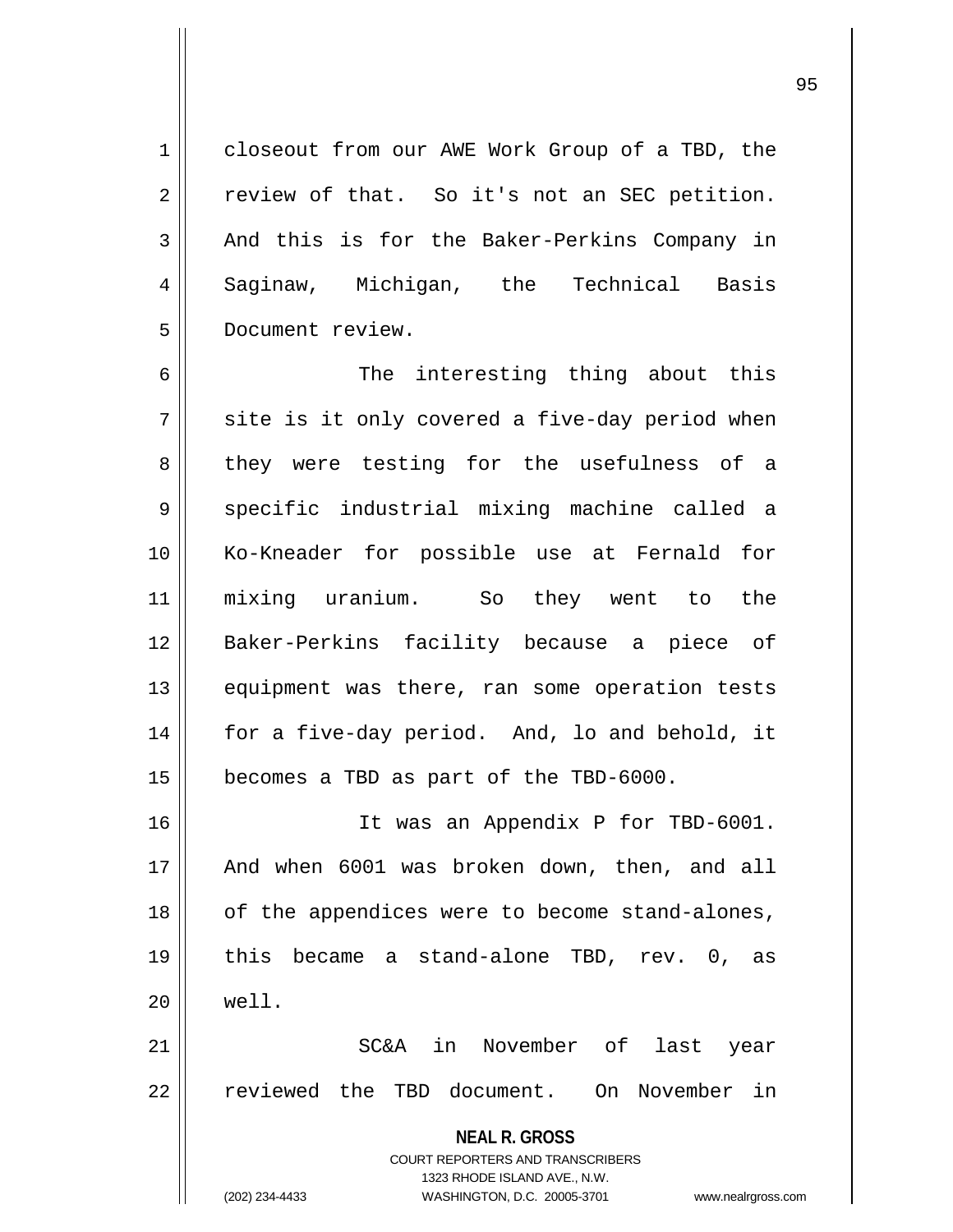1 2011, we reviewed that document and the SC&A 2 report. And in December, NIOSH issued a White  $3$  Paper on the TBD review in response to SC&A's 4 | Site Profile review from November 2nd. 5 In January, we had some other SC&A 6 componse to the NIOSH paper. All of these 7 documents I think you have had forwarded to 8 || you already if you were interested. 9 We met in February again to see 10 where we were, and SC&A presented to us. And 11 we agreed that basically all of the findings 12 have been resolved. And then in May of this 13 || year, NIOSH issued rev. 1, which provided --14 mostly our comments, as you will see, were 15 || related to needing greater detail in the TBD 16 || so it could be used for dose reconstructions. 17 || And largely it was trying to better quantify 18 how much uranium was actually handled and the 19 timeline of the events over the five-day 20 || period and anything that may have been before 21 or after. And so the TBD revision obtained 22 | more information and provided that to us.

> **NEAL R. GROSS** COURT REPORTERS AND TRANSCRIBERS 1323 RHODE ISLAND AVE., N.W. (202) 234-4433 WASHINGTON, D.C. 20005-3701 www.nealrgross.com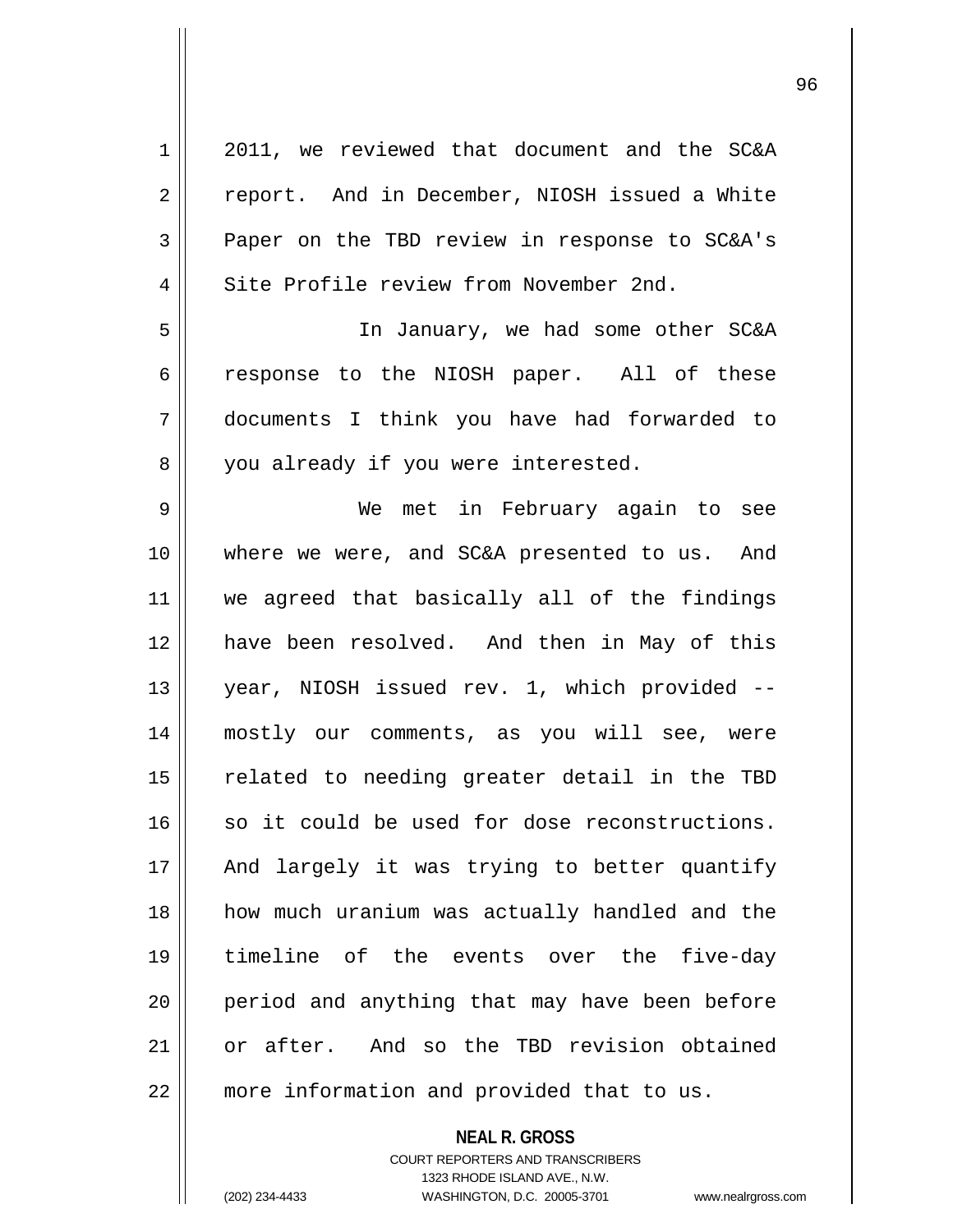$1$  |  $\blacksquare$  And then in just -- now, what is  $2 \parallel$  it? -- almost two weeks ago, we had a 3 conference call again to go over that, be sure  $4 \parallel$  that all of the issues have been resolved. And 5 Dave Kotelchuck was a new Member at the time.  $6 \parallel$  So he needed to get up to speed.  $7 \parallel$  and we voted at that time to 8 accept SC&A's recommendation that, in fact,  $9 \parallel$  all of our issues had been addressed and 10 || closed. And so basically the primary issues 11 were the use of breathing zone versus general 12 air samples, use of the 50th percentile in 13 || assigning doses versus the 95th percentile of  $14$  | the air sampling data, a few other issues as 15 well in the duration of the external exposure  $16$  per day.

 And those issues were fairly 18 || easily addressed by NIOSH and expanded the TBD to include answers to the four points, our primary issues; went through a step-by-step description of what actually went on so you've 22 || got to get a sense of where exposures or how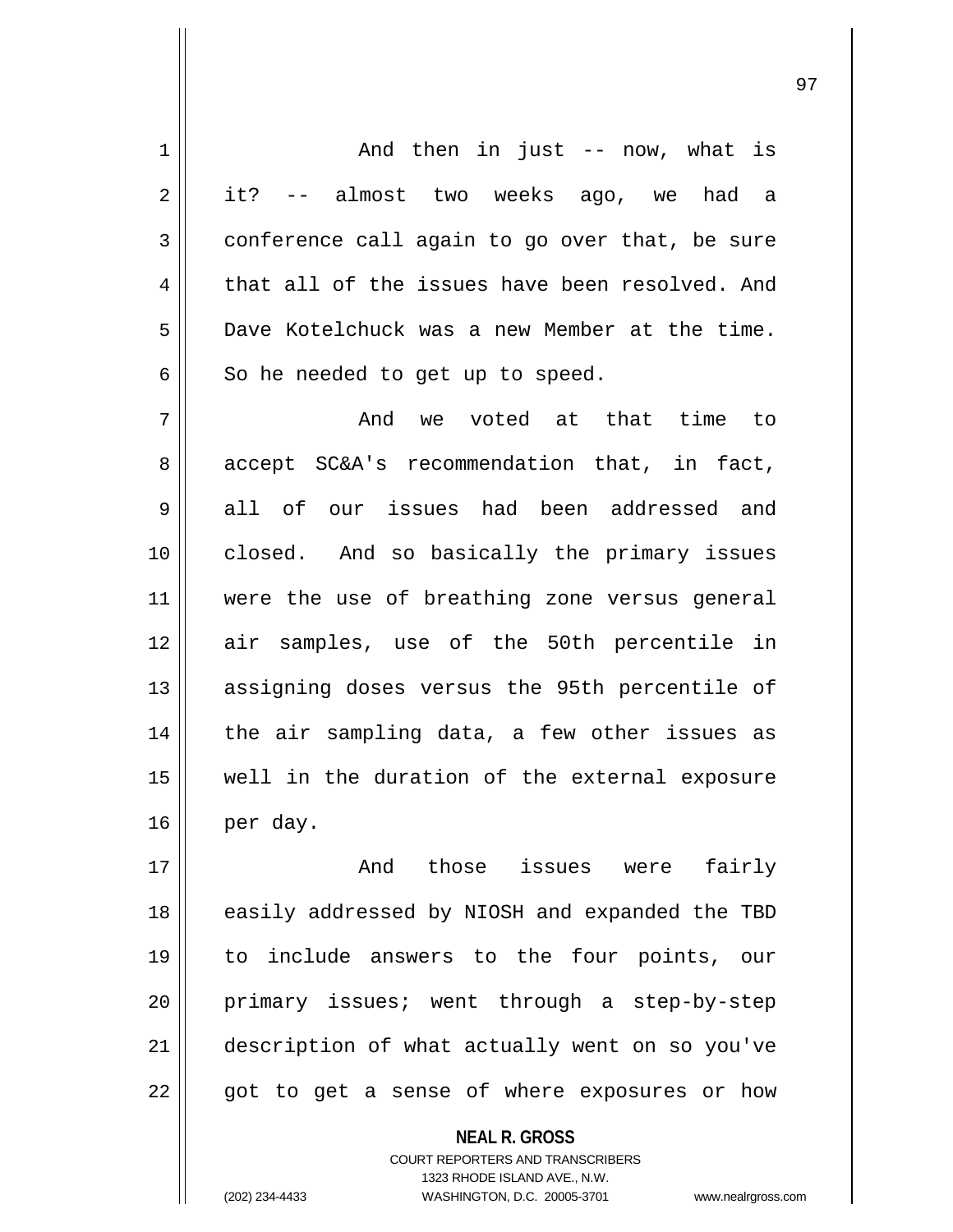$1 \parallel$  exposure may have occurred.

| $\overline{a}$ | And the logs of the Ko-Kneader                                                                                                                                  |
|----------------|-----------------------------------------------------------------------------------------------------------------------------------------------------------------|
| 3              | tests were also then referenced, including the                                                                                                                  |
| 4              | start and stop times of each test and the                                                                                                                       |
| 5              | times and locations of each air sample and                                                                                                                      |
| 6              | designation of which air samplers were BZ                                                                                                                       |
| 7              | versus GA, general air, or breathing zone                                                                                                                       |
| 8              | samples that provided better clarification of                                                                                                                   |
| 9              | what exposures may have been.                                                                                                                                   |
| 10             | And all of that now is in the TBD,                                                                                                                              |
| 11             | rev. 1. And so that -- basically, we then                                                                                                                       |
| 12             | closed this out. If there are any questions,                                                                                                                    |
| 13             | this document now is finalized. And I think                                                                                                                     |
| 14             | it has been posted now as of the rev. 1?                                                                                                                        |
| 15             | CHAIRMAN MELIUS: Any questions?                                                                                                                                 |
| 16             | MEMBER ANDERSON: We are working                                                                                                                                 |
| 17             | through our backlog in our group.                                                                                                                               |
| 18             | CHAIRMAN MELIUS: Yes.<br>Well,                                                                                                                                  |
| 19             | we're impressed. You're on your --                                                                                                                              |
| 20             | MEMBER ANDERSON: We needed to get                                                                                                                               |
| 21             | this. You know, we had a review. We talked                                                                                                                      |
| 22             | about it and wanted to not let it hang. So we                                                                                                                   |
|                | <b>NEAL R. GROSS</b><br>COURT REPORTERS AND TRANSCRIBERS<br>1323 RHODE ISLAND AVE., N.W.<br>(202) 234-4433<br>WASHINGTON, D.C. 20005-3701<br>www.nealrgross.com |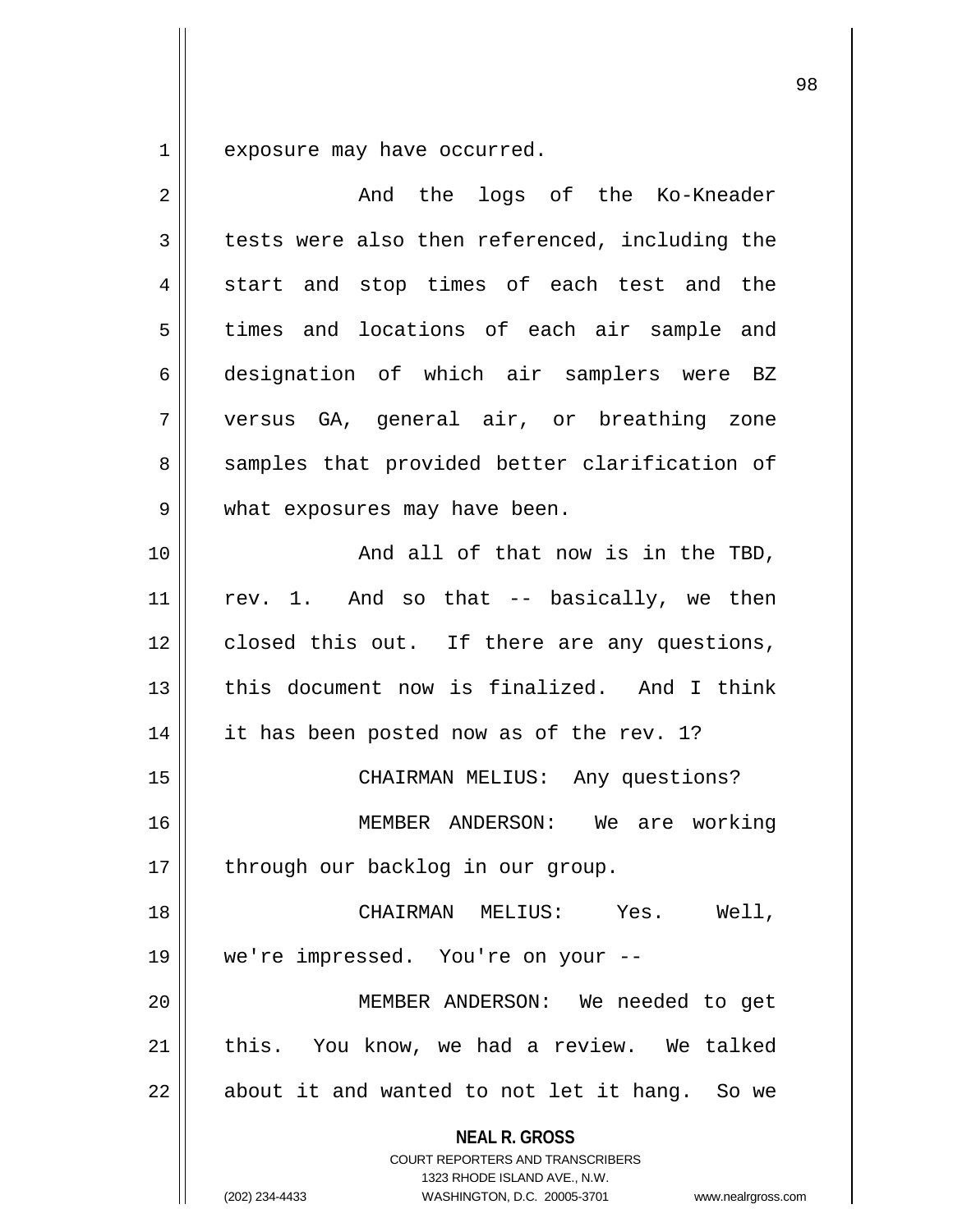| $\mathbf 1$    | actually were able to push NIOSH to close it                                                    |
|----------------|-------------------------------------------------------------------------------------------------|
| $\overline{2}$ | out. And it was a fairly simple set of tasks.                                                   |
| 3              | So that happened quite rapidly.                                                                 |
| 4              | CHAIRMAN MELIUS: We have the                                                                    |
| 5              | 6000/6001 challenge here.                                                                       |
| 6              | MEMBER ANDERSON: Yes, exactly.                                                                  |
| 7              | Yes, right.                                                                                     |
| 8              | CHAIRMAN MELIUS: It<br>is always                                                                |
| 9              | weighed down by --                                                                              |
| 10             | MEMBER ANDERSON: So, if there are                                                               |
| 11             | no questions, again, it was an interesting                                                      |
| 12             | site. It is only a five-day period. But the                                                     |
| 13             | data there may be useful at other sites as                                                      |
| 14             | well as we move forward. So it is a useful                                                      |
| 15             | document to have updated and actually current.                                                  |
| 16             | CHAIRMAN MELIUS: Thank you.                                                                     |
| 17             | Any -- Paul, yes?                                                                               |
| 18             | MEMBER ZIEMER: I don't know if                                                                  |
| 19             | you can answer this, but do we actually have                                                    |
| 20             | any claimants from this operation, this site?                                                   |
| 21             | MEMBER ANDERSON: That's really                                                                  |
| 22             | what triggered going back over it. There were                                                   |
|                | <b>NEAL R. GROSS</b><br><b>COURT REPORTERS AND TRANSCRIBERS</b><br>1323 RHODE ISLAND AVE., N.W. |
|                | (202) 234-4433<br>WASHINGTON, D.C. 20005-3701<br>www.nealrgross.com                             |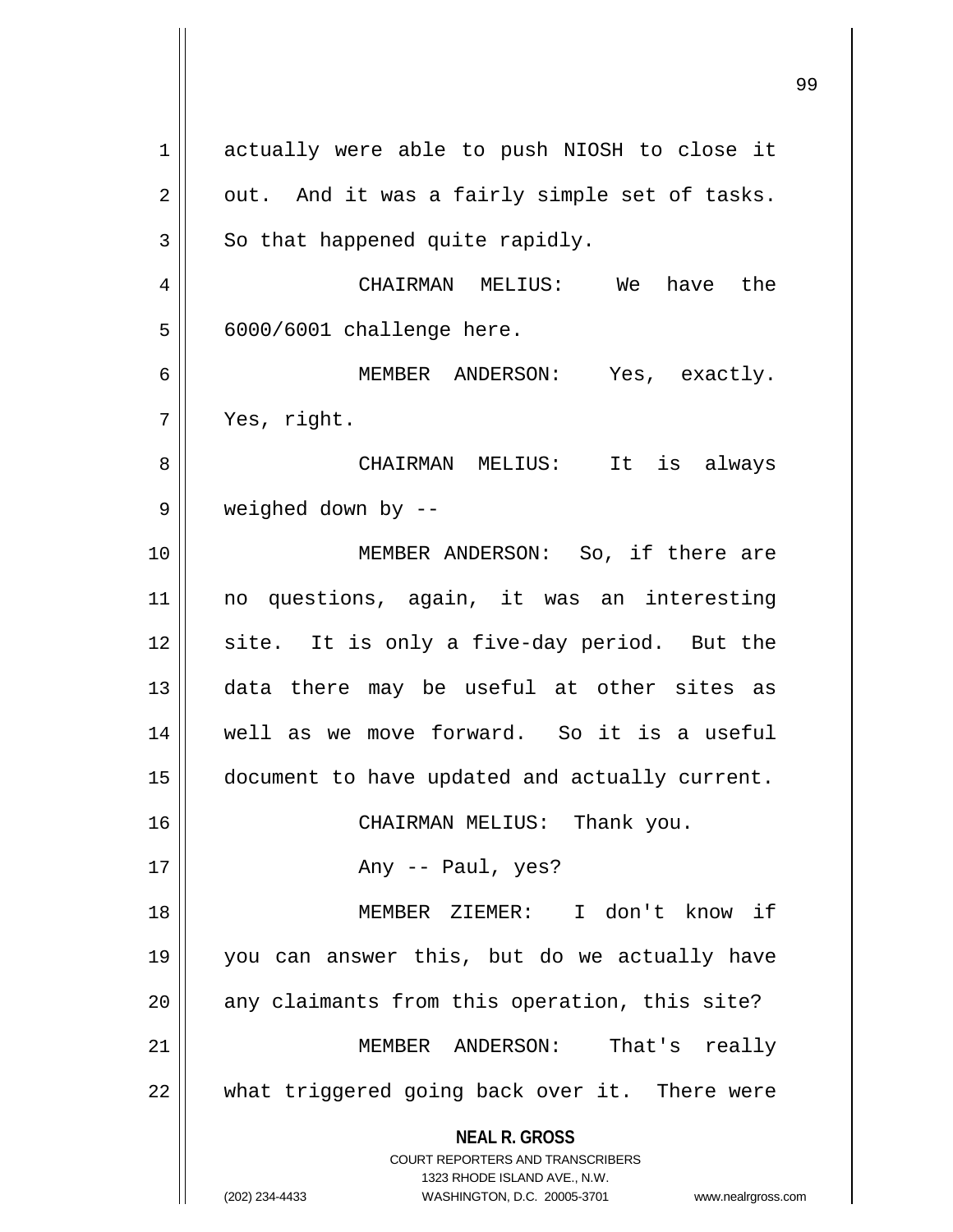1 some in the dose reconstruction using the 50th 2 || percentile versus the 95th. The 95th has 3 traditionally been what has been used. And so 4 we kind of questioned what that was. And 5 || NIOSH then agreed that that makes sense to 6 move in that direction. 7 MEMBER ZIEMER: So there were dose 8 reconstructions done under the original 9 document. Is that correct? 10 MEMBER ANDERSON: That is correct? 11 || MEMBER ZIEMER: Okay. Thank you. 12 CHAIRMAN MELIUS: Thank you. And 13 | thank you, Henry. 14 I think we are at a point. And 15 given some of the scheduling issues, we will

16 take a break shortly. I will remind everybody 17 on the Board we have a work session this 18 afternoon and before the public comment, 19 || fairly long. So we will have time. 20 || But one of the things that is sort

21 of a homework assignment is we do have the 22 || public comments from a prior meeting. I can't

**NEAL R. GROSS**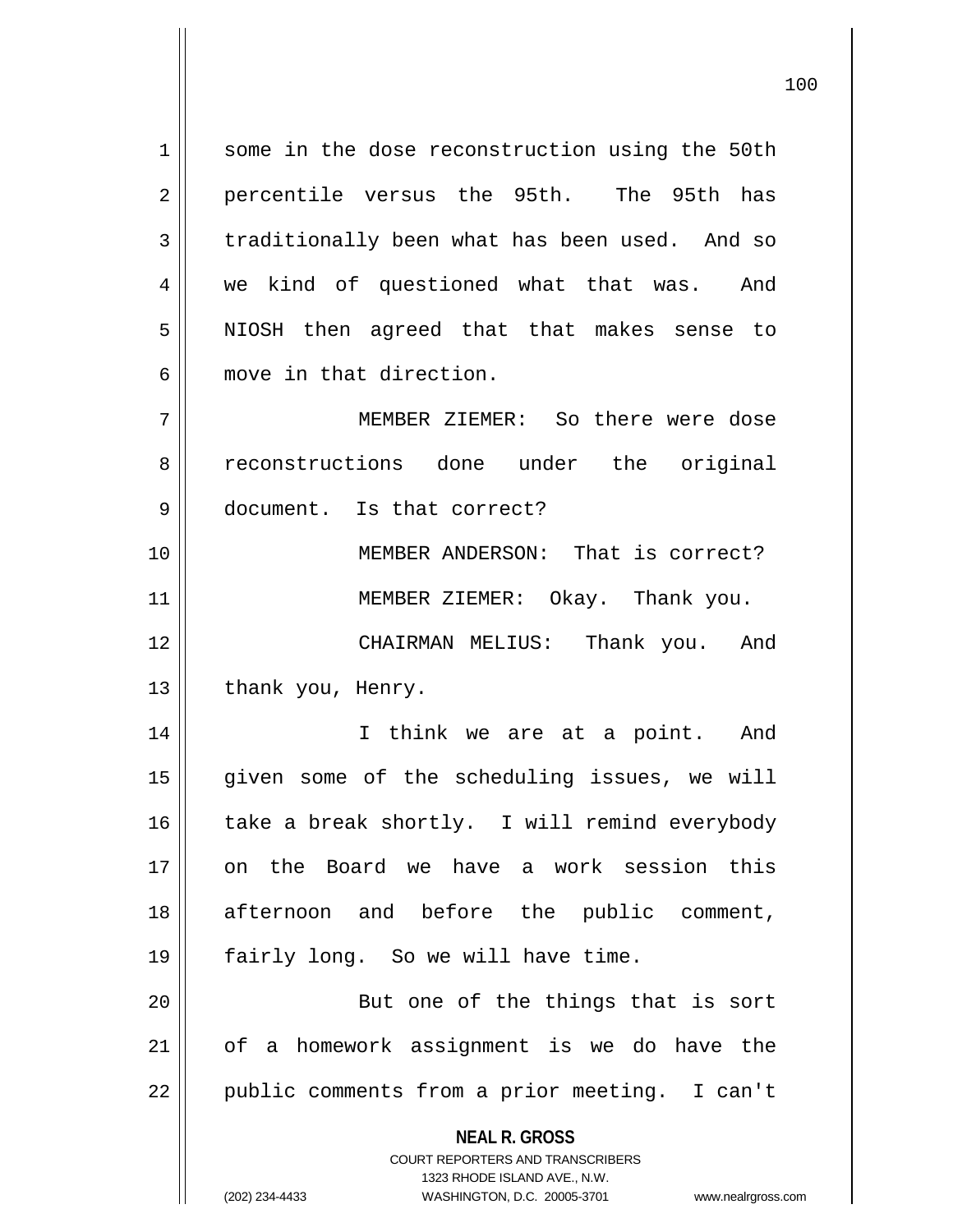1 remember which meeting it is. But you have  $2 \parallel$  both that and the associated transcript. So 3 || if you could go through those, pick out those  $4 \parallel$  that you are responsible for, if it's your 5 || Work Group or an issue you are involved in or  $6 \parallel$  addressing to make sure that the summary and 7 responses are appropriate in terms of 8 | follow-up.

 $9 \parallel$  But those are fairly -- the first 10 is sort of a spreadsheet that -- it's two 11 documents. One is I believe a spreadsheet 12 || that has sort of a summary. And then there is  $13$  a much longer document that is the associated 14 transcript. So we will go through the 15 || spreadsheet, but unless there are questions 16 || that people raise which may be contained in  $17$  | the longer transcript sections of that. But, 18 || again, just locate it so we can do that and be 19 prepared for it. And we have some other Work  $20$  | Group reports to get caught up on and so forth 21 | for this afternoon.

 $22$  ||  $\sim$  So, with that, why don't we take a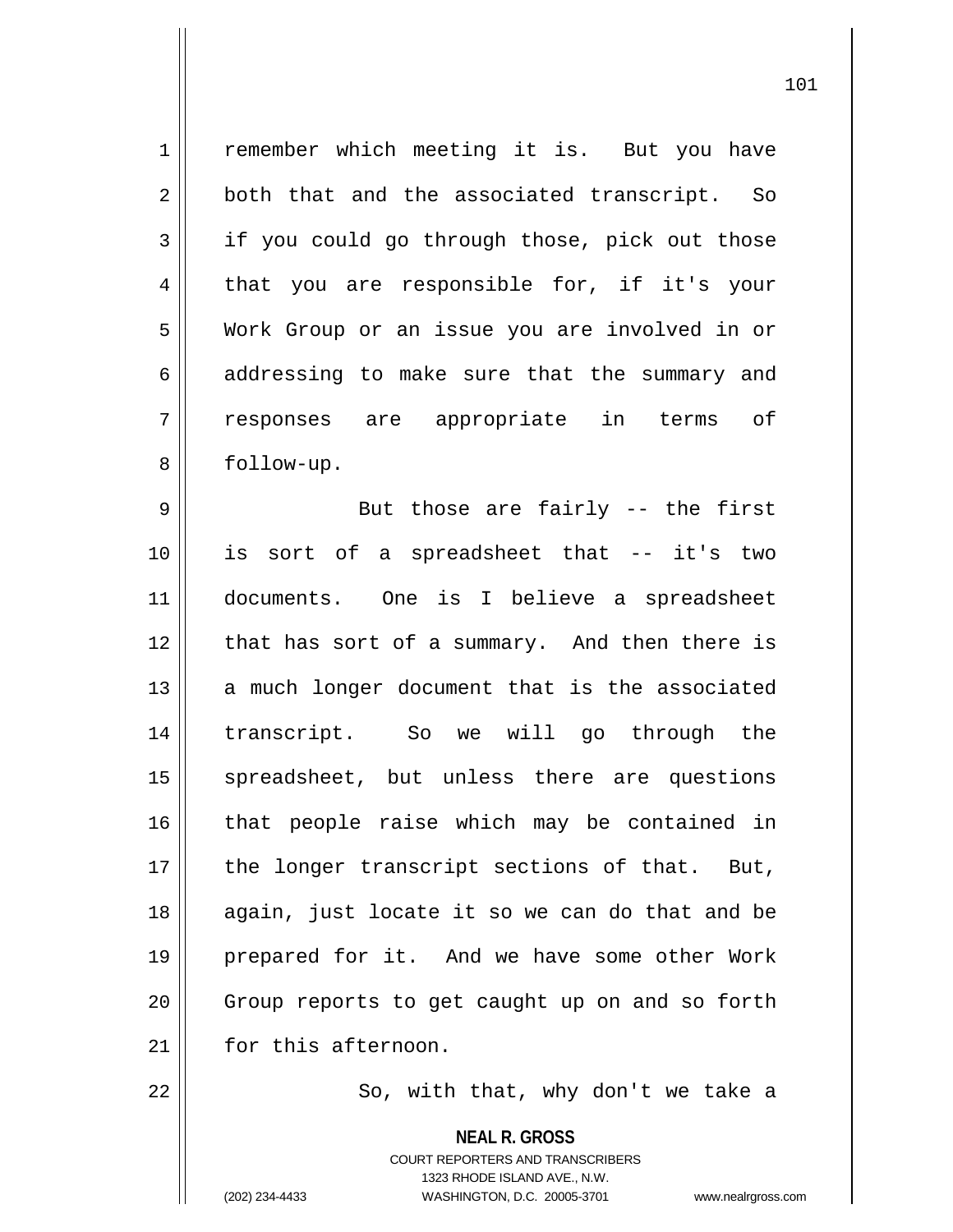1 break? We will reconvene promptly by 11:00 2 | o'clock.

3 (Whereupon, the above-entitled 4 matter went off the record at 10:24 a.m. and  $5 \parallel$  resumed at 11:03 a.m.)

**NEAL R. GROSS** COURT REPORTERS AND TRANSCRIBERS 1323 RHODE ISLAND AVE., N.W. (202) 234-4433 WASHINGTON, D.C. 20005-3701 www.nealrgross.com 6 CHAIRMAN MELIUS: If we can get  $7 \parallel$  started again. And I neglected to ask for a 8 call-out vote, a closeout, the call for a 9 | closeout vote, on the Baker-Perkins. We have 10 a recommendation from the Work Group. So we 11 have the motion and the second. I think we're 12 through with questions and all I need is a 13 || vote voice. So all in favor, say aye? 14 || (A chorus of aye.) 15 CHAIRMAN MELIUS: Opposed? 16 MEMBER MUNN: And what are we 17 | voting for? 18 (Laughter.) 19 CHAIRMAN MELIUS: What did we vote  $20$  | for? 21 MEMBER MUNN: We recommended that  $22$  || we do not have an SEC --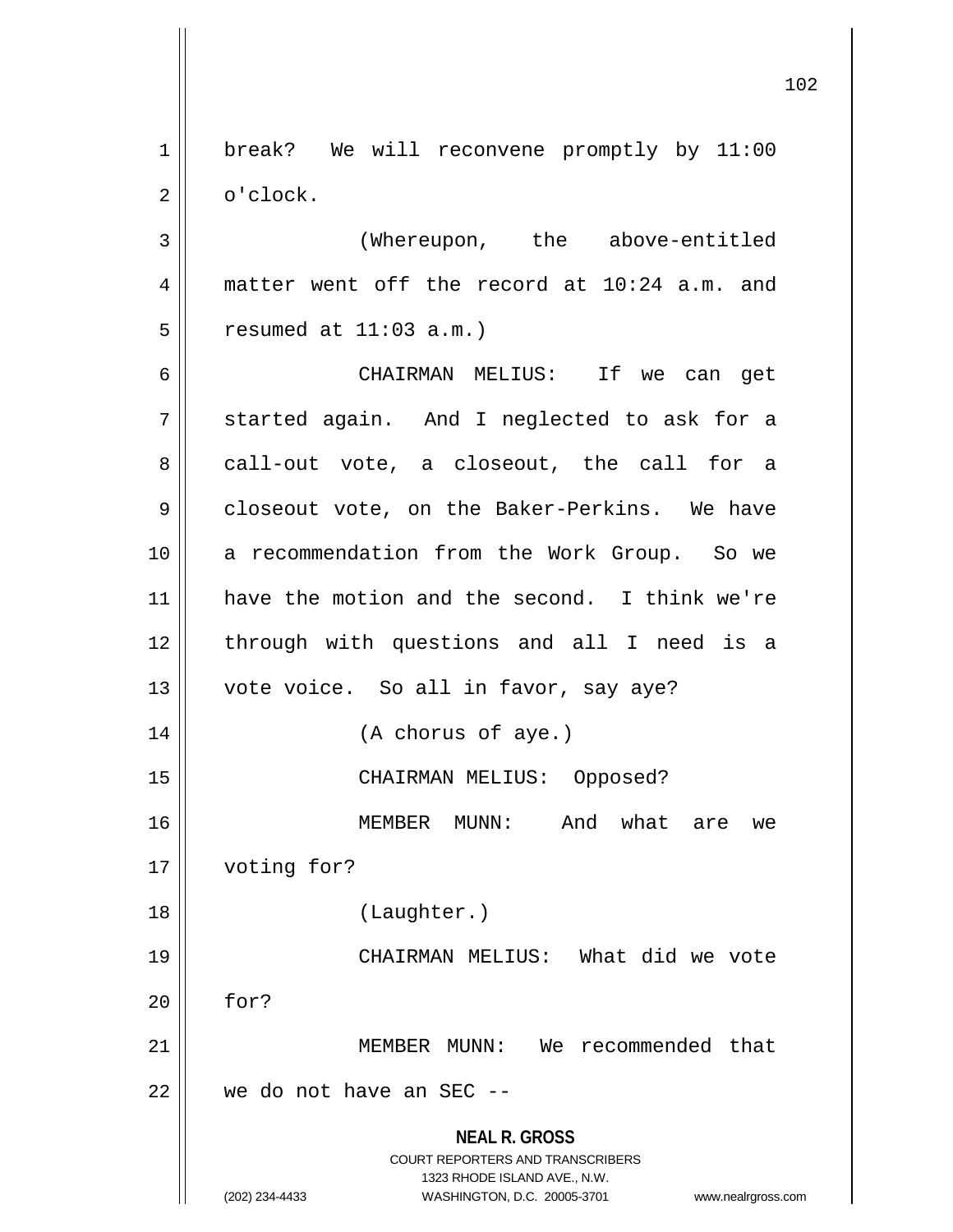|             | 103                                                                                                 |
|-------------|-----------------------------------------------------------------------------------------------------|
| $\mathbf 1$ | CHAIRMAN MELIUS: No, no.                                                                            |
| 2           | MEMBER MUNN: What was<br>the                                                                        |
| 3           | recommendation?                                                                                     |
| 4           | CHAIRMAN MELIUS:<br>On                                                                              |
| 5           | Baker-Perkins, we are accepting the Work                                                            |
| 6           | Group's recommendation on that, which was to                                                        |
| 7           | accept the revised TBD.                                                                             |
| 8           | MEMBER MUNN: Yes.                                                                                   |
| 9           | CHAIRMAN MELIUS: Thank you. I'm                                                                     |
| 10          | sorry, Wanda.                                                                                       |
| 11          | MEMBER MUNN: That's all right. I                                                                    |
| 12          | just wasn't really clear what we were voting                                                        |
| 13          | on.                                                                                                 |
| 14          | CHAIRMAN MELIUS: So all in favor.                                                                   |
| 15          | Abstaining?                                                                                         |
| 16          | (No response.)                                                                                      |
| 17          | CHAIRMAN MELIUS: And objecting?                                                                     |
| 18          | (No response.)                                                                                      |
| 19          | CHAIRMAN MELIUS: So unanimous.                                                                      |
| 20          | Okay. Thank you.                                                                                    |
| 21          | The next item on our agenda is the                                                                  |
| 22          | Weldon Spring Plant petition. And the Work                                                          |
|             | <b>NEAL R. GROSS</b><br><b>COURT REPORTERS AND TRANSCRIBERS</b>                                     |
|             | 1323 RHODE ISLAND AVE., N.W.<br>(202) 234-4433<br>WASHINGTON, D.C. 20005-3701<br>www.nealrgross.com |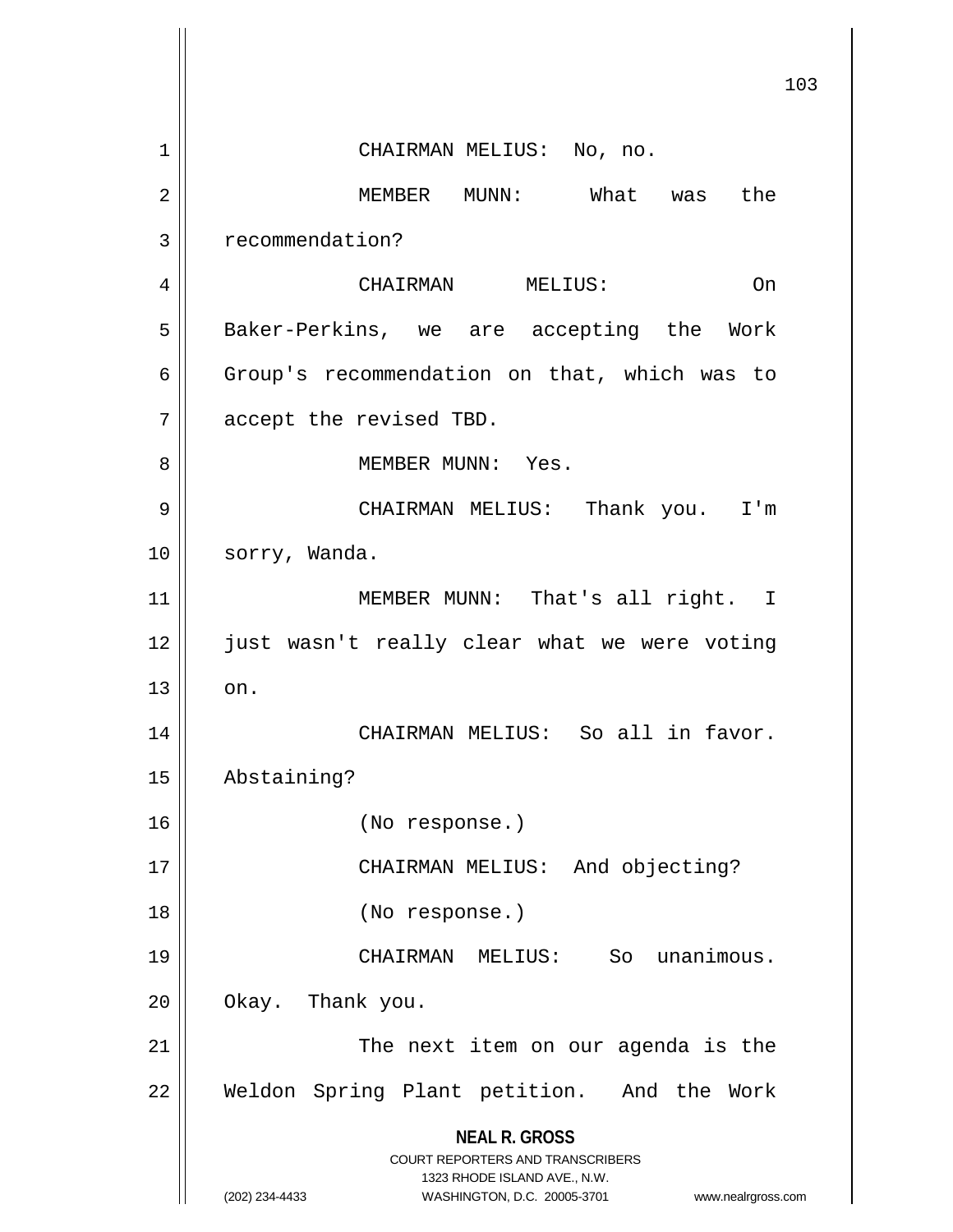1 Group Chair, Dr. Lemen, will give us a brief 2 introduction. And then we will have a 3 | presentation from Stu Hinnefeld again.

4 MEMBER LEMEN: Well, I kind of 5 inherited this as Mike Gibson was the Chair 6 || originally. And then with his change in  $7 \parallel$  status, why, I was asked to take over as 8 | Chair. And we have had a meeting recently: 9 Bill Field, Dr. Melius and myself. And we had 10 three issues that were still to be addressed. 11 || One was the bounding radon model. The second 12 was an issue dealing with recycled thorium.  $13$  || And the third was the raffinate pit drying  $14 \parallel \quad \text{out.}$ 

15 || There were several pits and they 16 were located on the site. We addressed those 17 || three. And Stu Hinnefeld has put together a 18 presentation which will give you what the 19 Working Group found.

20 I know you haven't heard much from 21 || Stu this time. So we will let him speak  $22$  | finally.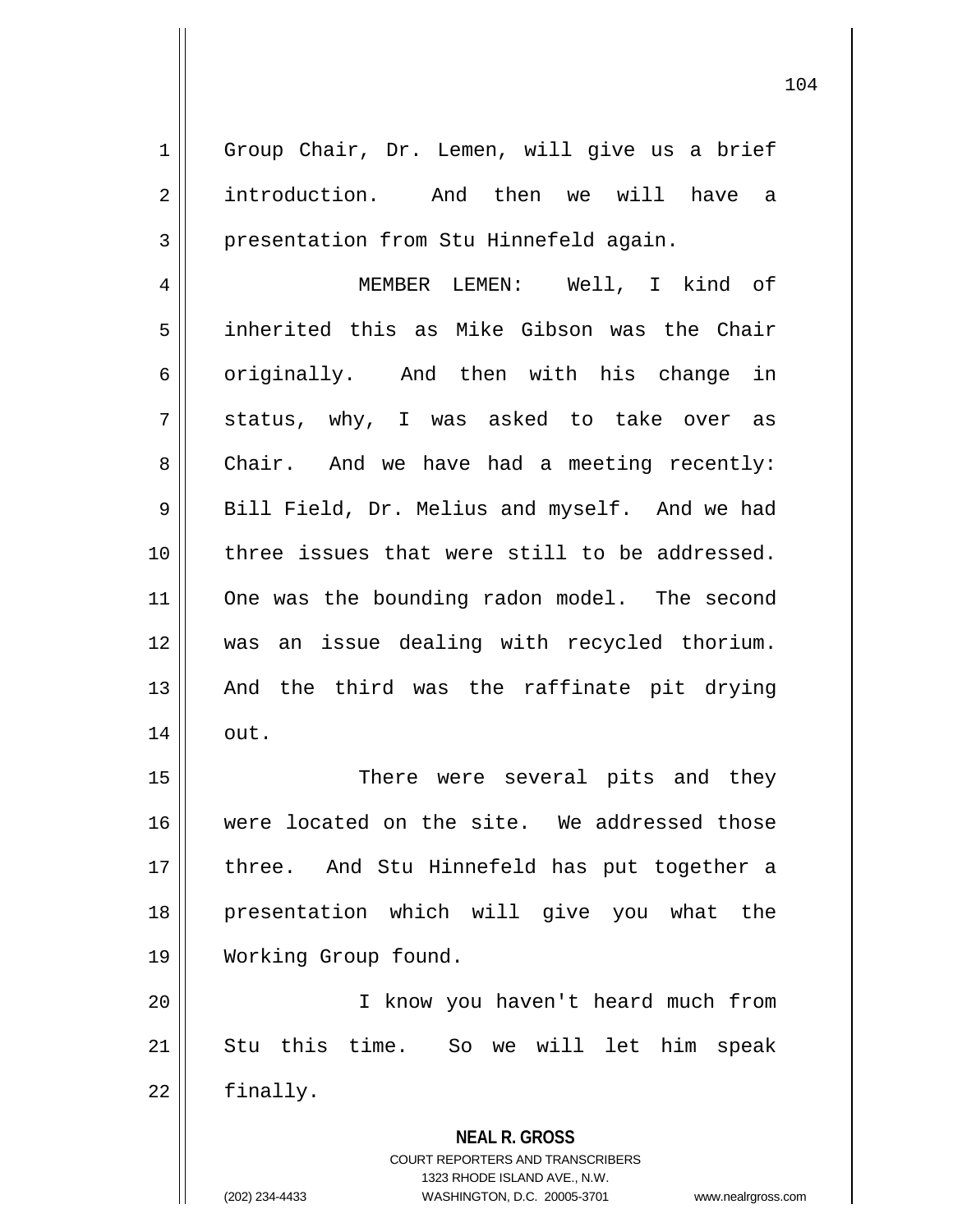| 1  | MR. HINNEFELD:<br>Thank you, Dr.               |
|----|------------------------------------------------|
| 2  | Lemen. I am thinking you guys are probably as  |
| 3  | tired of hearing from me as I am of speaking,  |
| 4  | but we'll see how we go.                       |
| 5  | Okay. I was asked to provide an                |
| 6  | update on these three specific Weldon Spring   |
| 7  | issues: bounding radon model; recycled         |
| 8  | thorium, the question of recycled thorium; and |
| 9  | the question of raffinate pit drying.          |
| 10 | I presented the bounding radon                 |
| 11 | model at the last meeting. This is just an     |
| 12 | abbreviated presentation of that.              |
| 13 | This is the scenario we presented              |
| 14 | to the Weldon Spring Work Group back a while   |
| 15 | The scenario is that all of the radon<br>ago.  |
| 16 | released at the plant is either generated in   |
| 17 | or recirculated into the particular facility   |
| 18 | where the dissolution of the concentrates      |
| 19 | occured and as a bounding situation. And       |
| 20 | based on that input rate, we calculated a      |
| 21 | maximum concentration of radon based on an     |
| 22 | annual release estimate for radon for the site |
|    | <b>NEAL R. GROSS</b>                           |

COURT REPORTERS AND TRANSCRIBERS 1323 RHODE ISLAND AVE., N.W.

(202) 234-4433 WASHINGTON, D.C. 20005-3701 www.nealrgross.com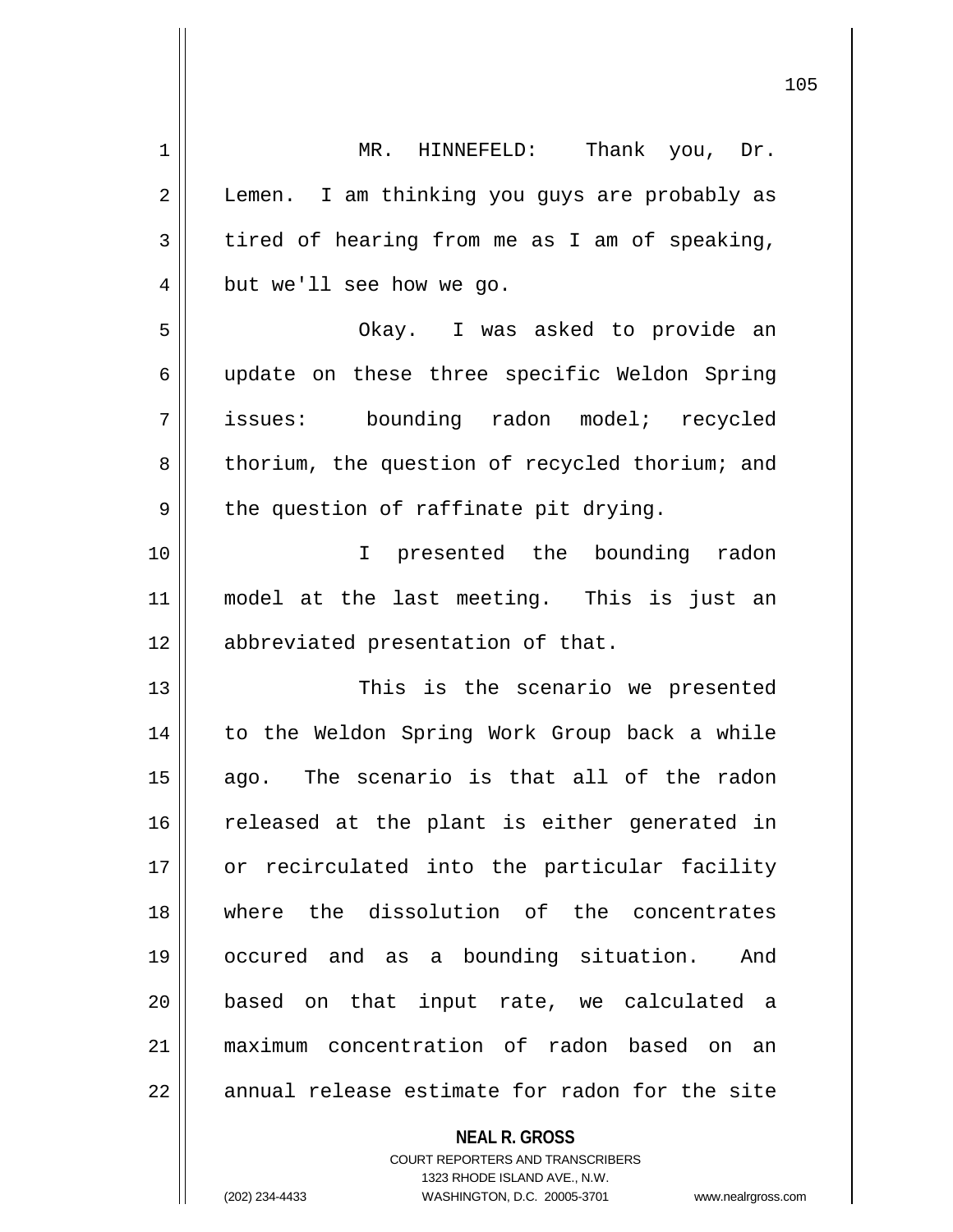1 || that was done by Argonne. And then an intake 2 || would be assigned, then, essentially to all 3 workers because we wouldn't be able to 4 distinguish who would have been exposed to the 5 | radon or not.

6 || So the document that provides the  $7 \parallel$  annual radon emission estimate is the Weldon 8 || Spring historical dose estimate from Argonne. It gives a range of estimates of the annual radon emissions from 12 to 34 curies per year. That is based on the range of estimates of 12 || annual throughput through Weldon Spring and an 13 || assumption of, relatively small, of the radium and, therefore, the radon being present in the concentrates that are a relatively small- activity fraction of the uranium because it's not ore; it's a concentrate. So most of the radium has already been removed before it got to Weldon Spring.

20 The radon is assumed to be  $21$  released into the work area in the refinery.  $22$  || All of it, even the stuff that went out the

# **NEAL R. GROSS**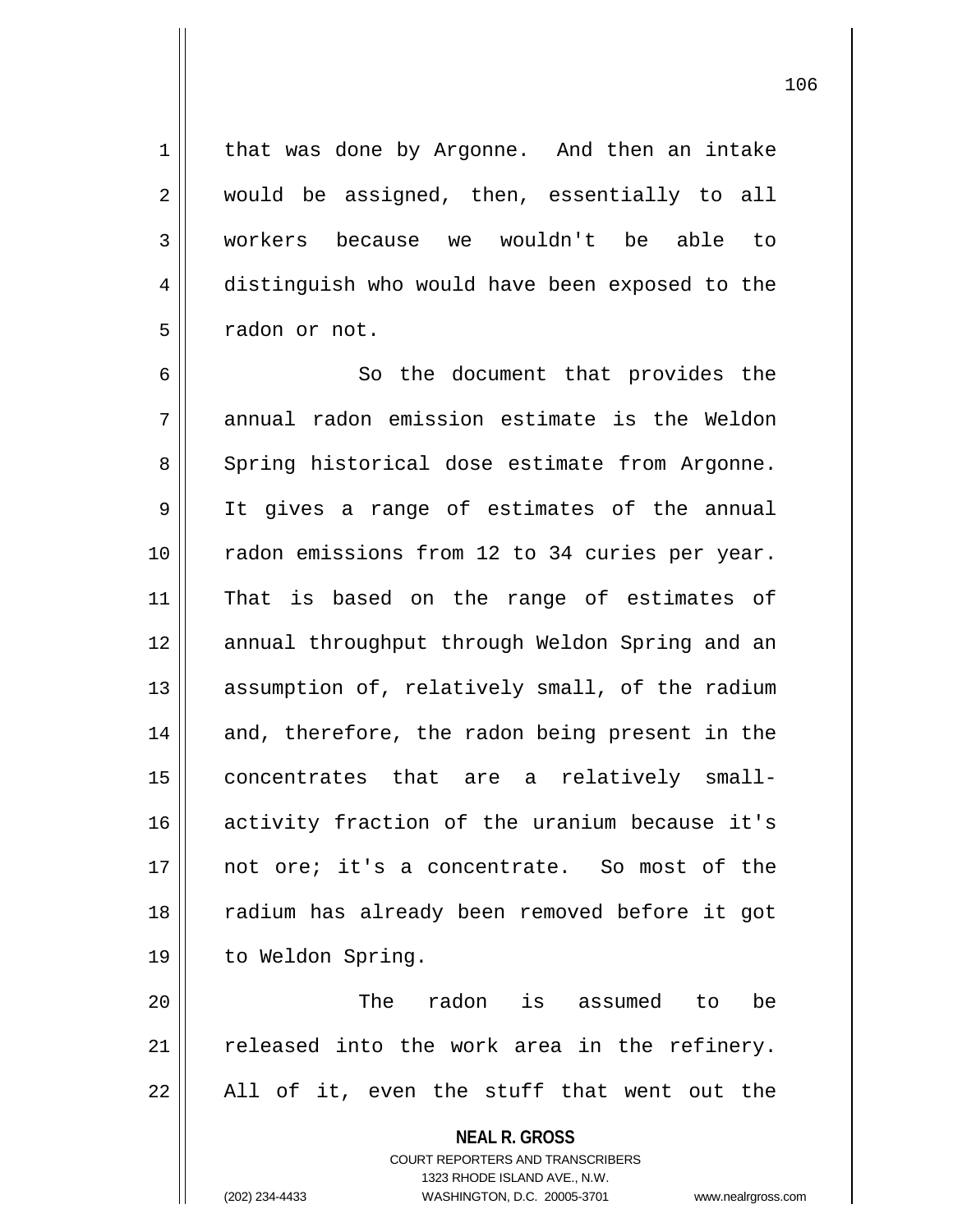| $\mathbf 1$ | stack, we assume came back into the building   |
|-------------|------------------------------------------------|
| 2           | 103. Radon emission rate and a very low        |
| 3           | building ventilation rate were used to         |
| 4           | calculate an equilibrium concentration in      |
| 5           | building 103. So you've got an input; you've   |
| 6           | got an output. You can have a steady state of  |
| 7           | a steady state problem there.                  |
| 8           | Here are the parameters of the                 |
| $\mathsf 9$ | model. I gave those last time. The volume of   |
| 10          | building 103, we assume a ventilation rate of  |
| 11          | one air change per hour, which is pretty low   |
| 12          | for an industrial building.                    |
| 13          | The production rate, which is 34               |
| 14          | curies per year, or 3 billion picocuries per   |
| 15          | hour, that's also 3 millicuries per hour. A    |
| 16          | working-level assumption or conversion<br>of   |
| 17          | picocuries per liter as a working level is 100 |
| 18          | picocuries per liter in full equilibrium with  |
| 19          | the short-term alpha-emitting progeny.<br>The  |
| 20          | hours in a working-level month are 170.<br>The |
| 21          | assumed equilibrium factor we did<br>in<br>our |
| 22          | original model was 0.5. And I am using an      |

**NEAL R. GROSS** COURT REPORTERS AND TRANSCRIBERS 1323 RHODE ISLAND AVE., N.W. (202) 234-4433 WASHINGTON, D.C. 20005-3701 www.nealrgross.com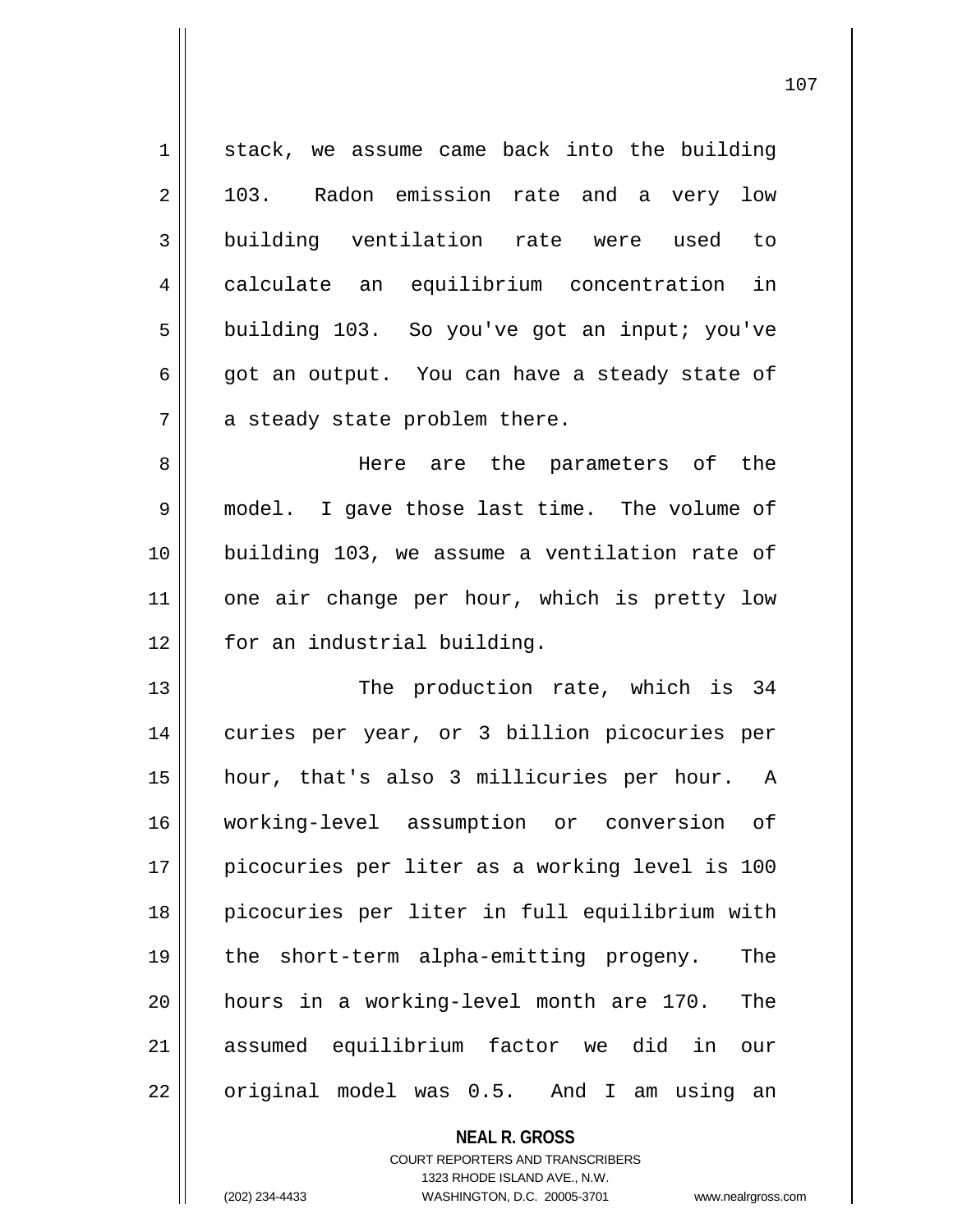1 occupational work number of hours of 2,000 2 || hours per year.

3 When I presented this last time, 4 the question was raised about equilibrium 5 | factor of .5. Maybe that's not appropriate 6 for such a low ventilation rate. I think  $7 \parallel$  that's a fair question. I think that's a Site 8 Profile question, as opposed to an SEC 9 || question, though, because it is a matter of 10 arithmetic.

11 || The resulting working-level 12 || exposure will be directly proportional to the 13 || two equilibrium factors. So if you say you 14 | chose .7 as equilibrium factor, that would be  $15$  a 40 percent increase. So the dose estimate 16 would be 40 percent higher. So I think that 17 is a reasonable point, but that is an issue  $18$  || that can be addressed relatively easily.

19 This is a slide I showed last 20 || time. This shows the arithmetic for the 21 model, how you arrive at the equilibrium 22 | concentration based on air changes per hour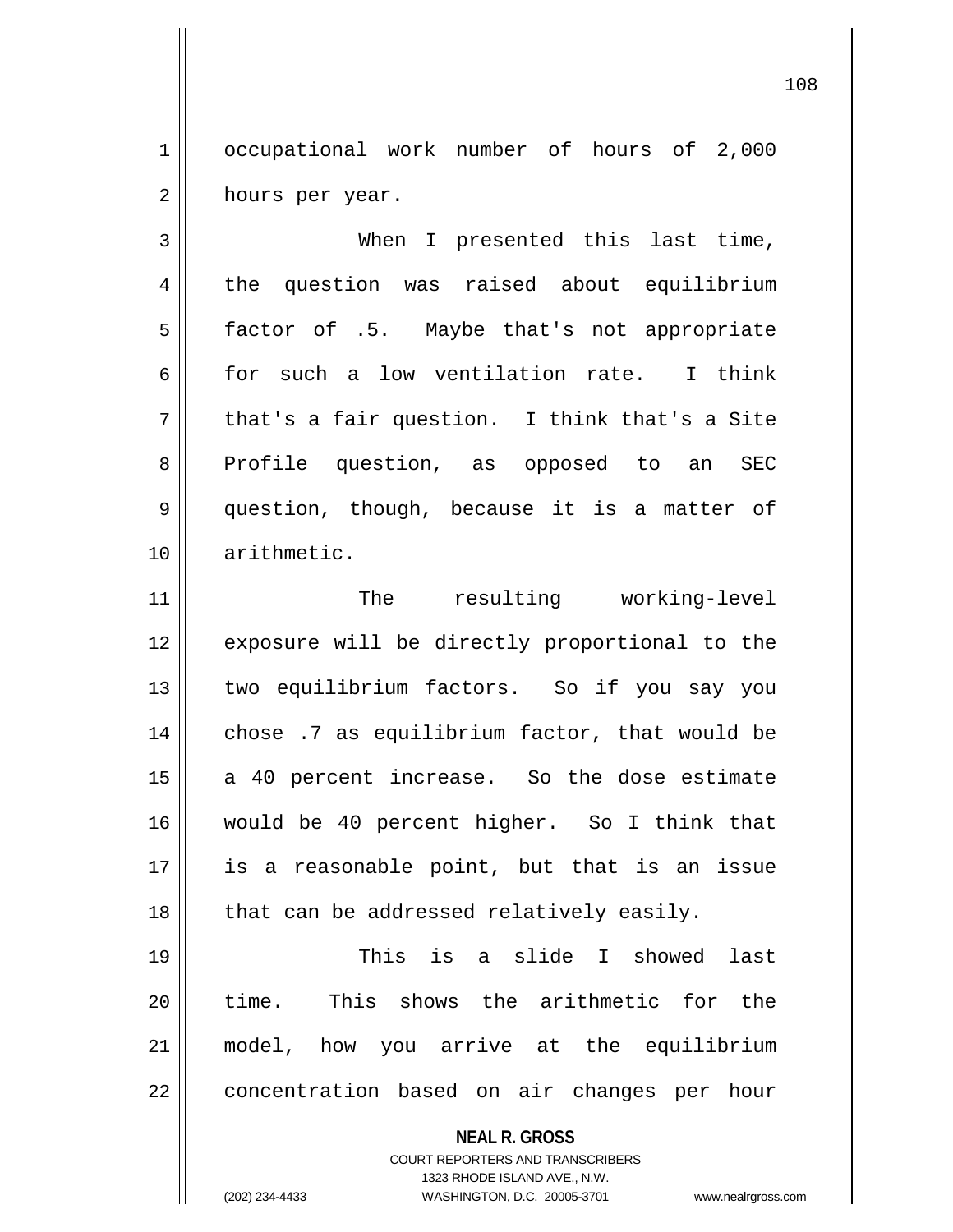1 and the volume and the input rate. And the 2 || numbers come out to 150 picocuries per liter, 3 which at a .5 equilibrium would be 8.8 4 working-level months per year and at a .7,  $5 \parallel$  then it would be about 40 percent higher, 6 which I think would be about 12 working-level 7 months per year, so essentially steady 8 exposure at one working level. So that's the 9 || bounding radon model that we were proposing to 10 || use for employees at Weldon Spring.

11 The second issue relates to 12 recycled thorium and the question of, was 13 || recycled thorium handled at Weldon Springs. 14 || That question arose because there are a number 15 of documents that -- EPA Environmental Impact 16 Statement from 1989 is one of them. There are 17 other references from that period in the '80s 18 that describe thorium-contaminated raffinate 19 solids from processing thorium recycled 20 || products and words like that, other phrases 21 indicating recycled thorium or thorium 22 || recycled products are used in other

### **NEAL R. GROSS**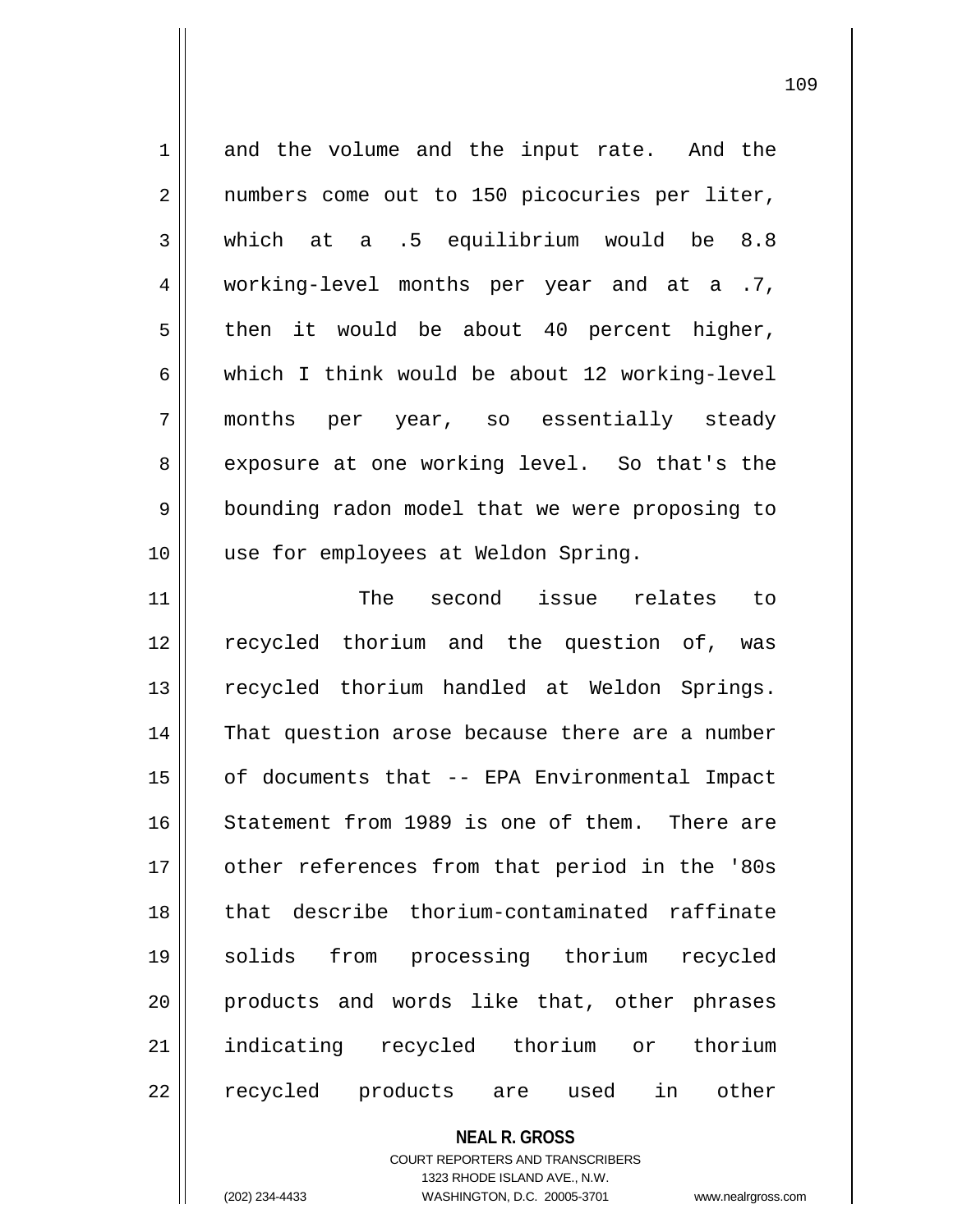1 | references. They could just be quoting each  $2 \parallel$  other because that happens a lot when people 3 write documents for similar purposes around 4 the same time, but it's used a number of  $5 \parallel$  times.

 Now, in our program, we tend to use the term recycled to describe materials 8 that are irradiated in a reactor and then 9 The recovered for reuse, but when you recover them for reuse, you still have some contaminants 11 || that come along with it. We use that pretty consistently. As when we say, recycled uranium or recycled thorium, we use that pretty consistently, but that is not the universally accepted term of recycle. There 16 are a lot of possible meanings for recycle | that are used in the industry.

18 If this sounds familiar, by the 19 way, I spoke to this at the last Board 20 meeting. We didn't have a written product. 21 || And since the last Board meeting, we have 22 || developed a written White Paper and delivered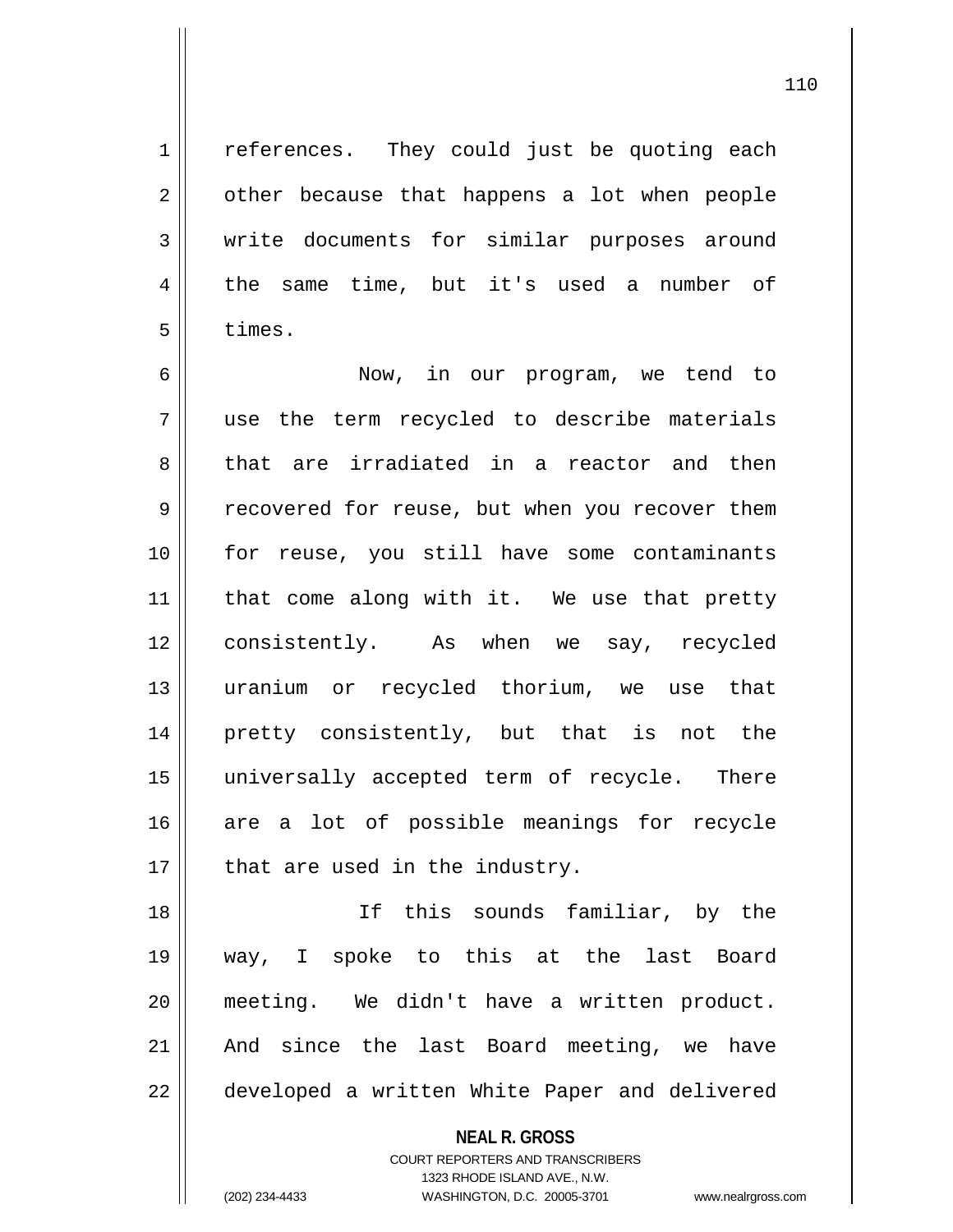1 | it to the Work Group that goes through this 2 | information. So the White Paper was available  $3 \parallel$  to the Work Group at their last meeting. 4 So our question is, had the  $5 \parallel$  thorium previously been irradiated, you know, 6 cecycled, in our terms? And, if so, to what 7 extent would radiological impurities in 8 || recycled thorium affect the dose 9 || reconstruction? Because you bring along a few 10 additional things, in addition to thorium, 11 that would affect the internal dose 12 || assessment. 13 || So we do have available to us an 14 || accounting of the inventory records for Weldon 15 || Spring. And they show that thorium was 16 present in significant quantities only during  $17$  | the period '63 to '66. 18 || The DOE thorium irradiations, 19 which led to what we would call recycled 20 || thorium as we use the term "recycled thorium," 21 those occurred at Savannah River. And for the 22 || reclaiming, the material that got back into

> **NEAL R. GROSS** COURT REPORTERS AND TRANSCRIBERS 1323 RHODE ISLAND AVE., N.W.

(202) 234-4433 WASHINGTON, D.C. 20005-3701 www.nealrgross.com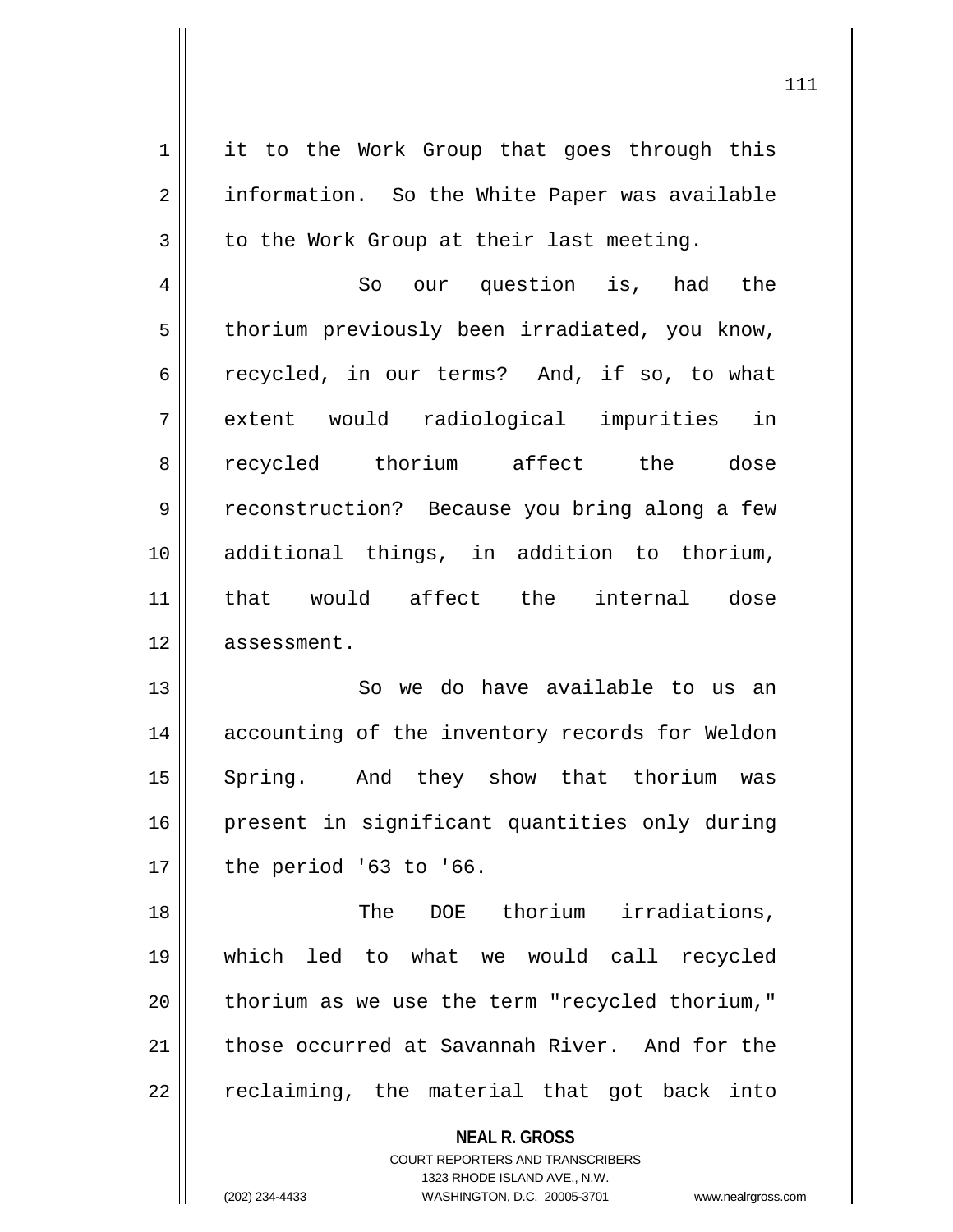1 | the thorium stream, they started in the 2 || mid-'60s. So they were producing U-233.  $3 \parallel$  That's why they irradiated the thorium. And  $4 \parallel$  then they would reclaim the thorium and put it  $5 \parallel$  back in the system.

 We have documentation from  $7 \parallel$  Savannah River that indicates that the first 8 || shipment of the previously irradiated reclaimed thorium would be sent to Fernald no earlier than November of 1966. And we also have evidence that Fernald was the site that 12 || shipped thorium to Weldon Spring, but they didn't receive the recycled thorium until November of 1966, which is about the time Weldon Spring was closing.

 I've got some water. It's not 17 || really helping. I don't really know what is going on. It doesn't seem like an -- if your allergies don't bother you in Cincinnati, they | can't bother you out here.

21 (Laughter.)

22 MR. HINNEFELD: I've got a drop.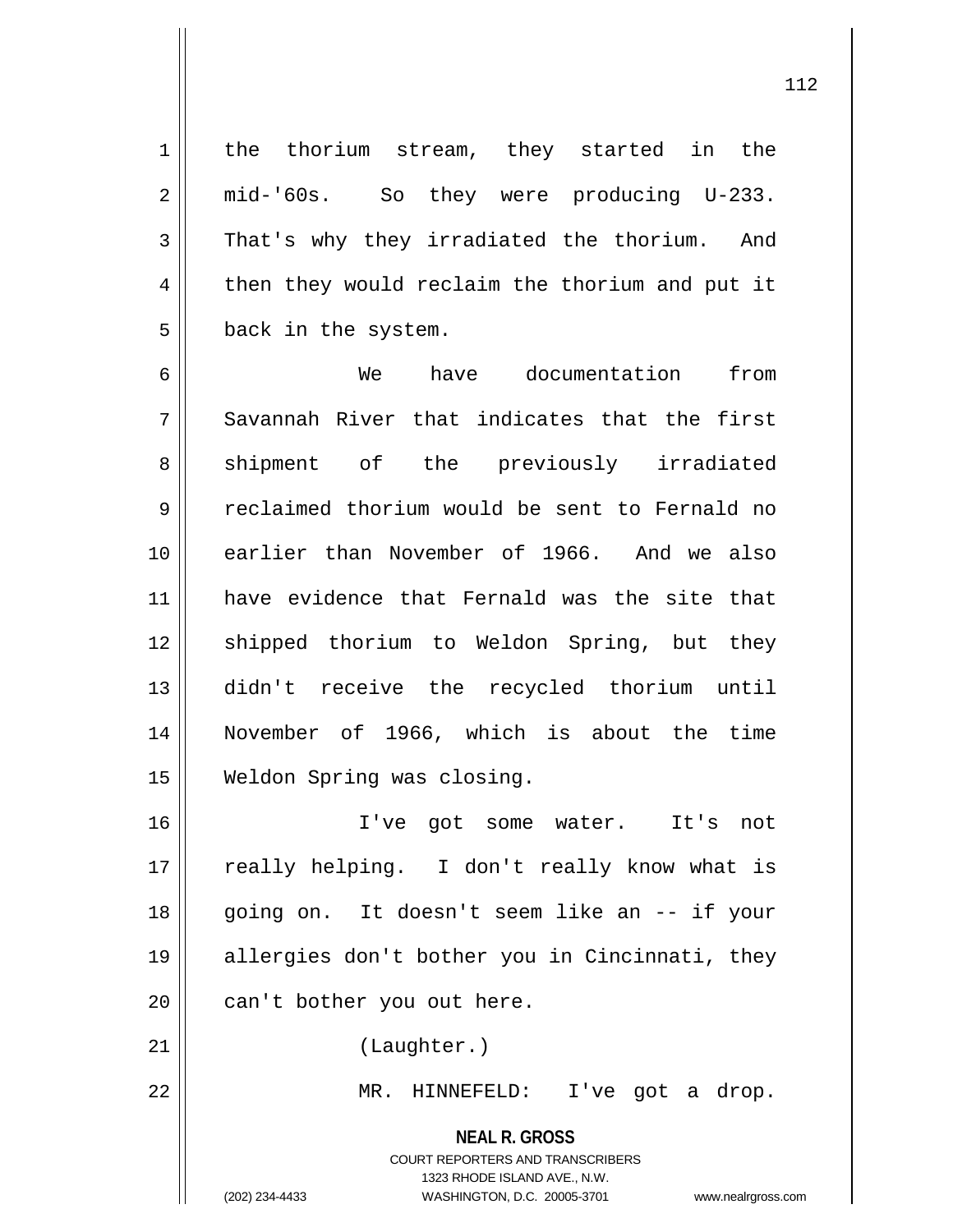| 1  | I've got hard candy. I've got some water. I    |
|----|------------------------------------------------|
| 2  | don't know what's going on. I think I have     |
| 3  | exceeded my warranty.                          |
| 4  | (Laughter.)                                    |
| 5  | CHAIRMAN MELIUS: I looked at the               |
| 6  | schedule. I noticed that --                    |
| 7  | MR. HINNEFELD: Please do.                      |
| 8  | CHAIRMAN MELIUS: -- that Jim                   |
| 9  | Neton takes over for this afternoon.           |
| 10 | MR. HINNEFELD: Yes, trade me in                |
| 11 | on a newer model? You sound like my wife.      |
| 12 | Okay. From this information, we                |
| 13 | concluded that the thorium processed in the    |
| 14 | '63 to '66 period was not recycled, as we used |
| 15 | the term in EEOICPA. So we can do the thorium  |
| 16 | dose reconstructions, just considering it be   |
| 17 | the thorium and whatever date the K products   |
| 18 | would be there as well from the thorium to K   |
| 19 | chain and don't have to worry about the        |
| 20 | impurities from the irradiation. And there is  |
| 21 | White Paper on that. I can make it<br>a        |
| 22 | available to anyone who wants to see it about  |
|    | <b>NEAL R. GROSS</b>                           |

COURT REPORTERS AND TRANSCRIBERS 1323 RHODE ISLAND AVE., N.W.

(202) 234-4433 WASHINGTON, D.C. 20005-3701 www.nealrgross.com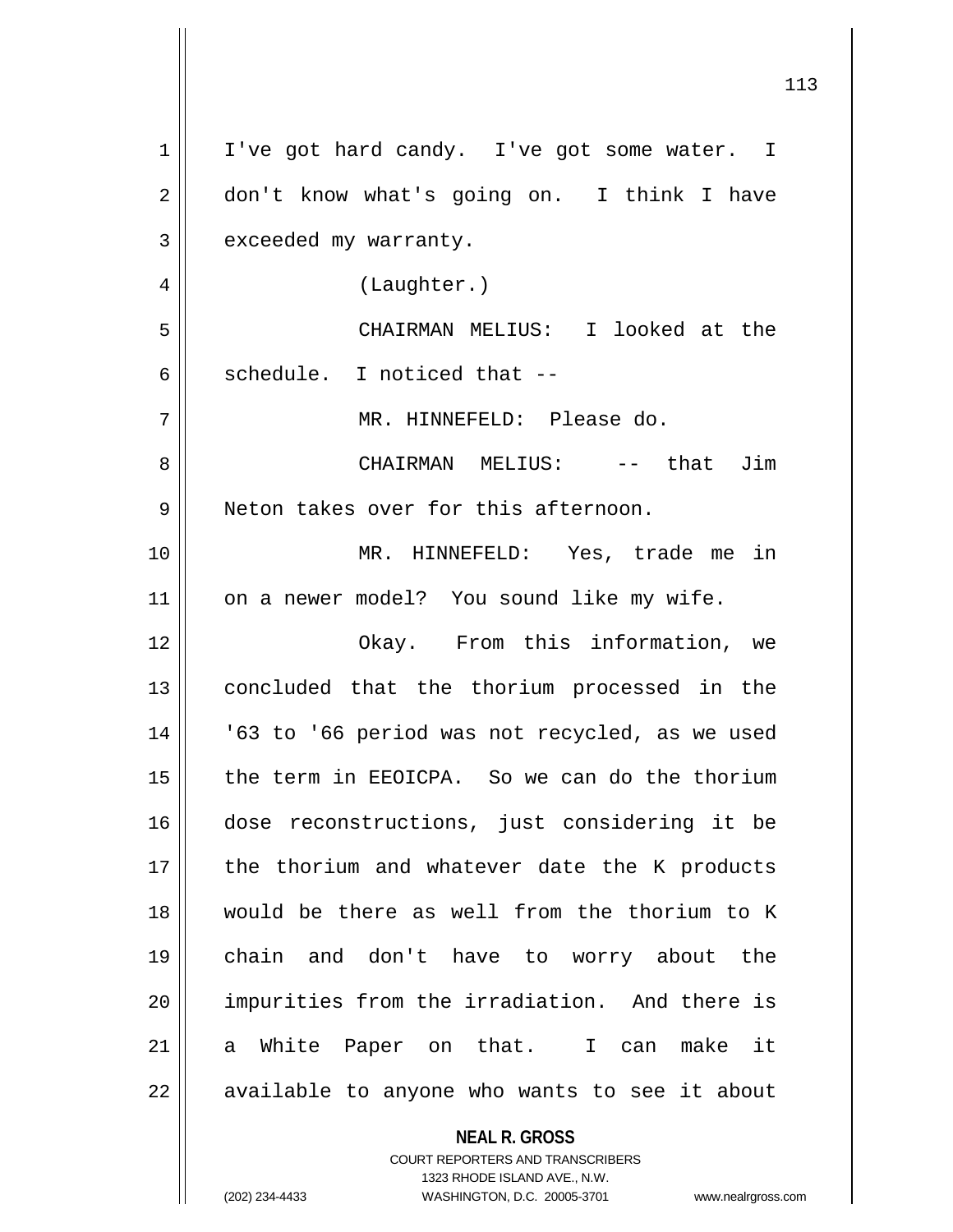$1 \parallel$  that analysis.

| 2  | CHAIRMAN MELIUS: It is available               |
|----|------------------------------------------------|
| 3  | on the information that was given to us today. |
| 4  | MR. HINNEFELD: Thank you.                      |
| 5  | That one was kind of nice because              |
| 6  | the evidence really looked clear. You know,    |
| 7  | we could find it, and it really seemed clear.  |
| 8  | Our third issue is raffinate pit               |
| 9  | drying. Just a real quick reminder about       |
| 10 | Weldon Spring and raffinate pits. Raffinate    |
| 11 | is the waste material from refining uranium.   |
| 12 | Pits were built at Weldon Spring to store the  |
| 13 | raffinate. It was slurried out there, pumped   |
| 14 | out there as a slurry into these pits.         |
| 15 | They also threw a few other                    |
| 16 | things. I think they threw what they called    |
| 17 | slag, which is mag fluoride that had been      |
| 18 | leached. Normally, the uranium plants, when    |
| 19 | they made uranium metal, the mag fluoride that |
| 20 | was used as the refractory liner became        |
| 21 | contaminated with uranium. And frequently      |
| 22 | they would leach that slag to recover that     |
|    | <b>NEAL R. GROSS</b>                           |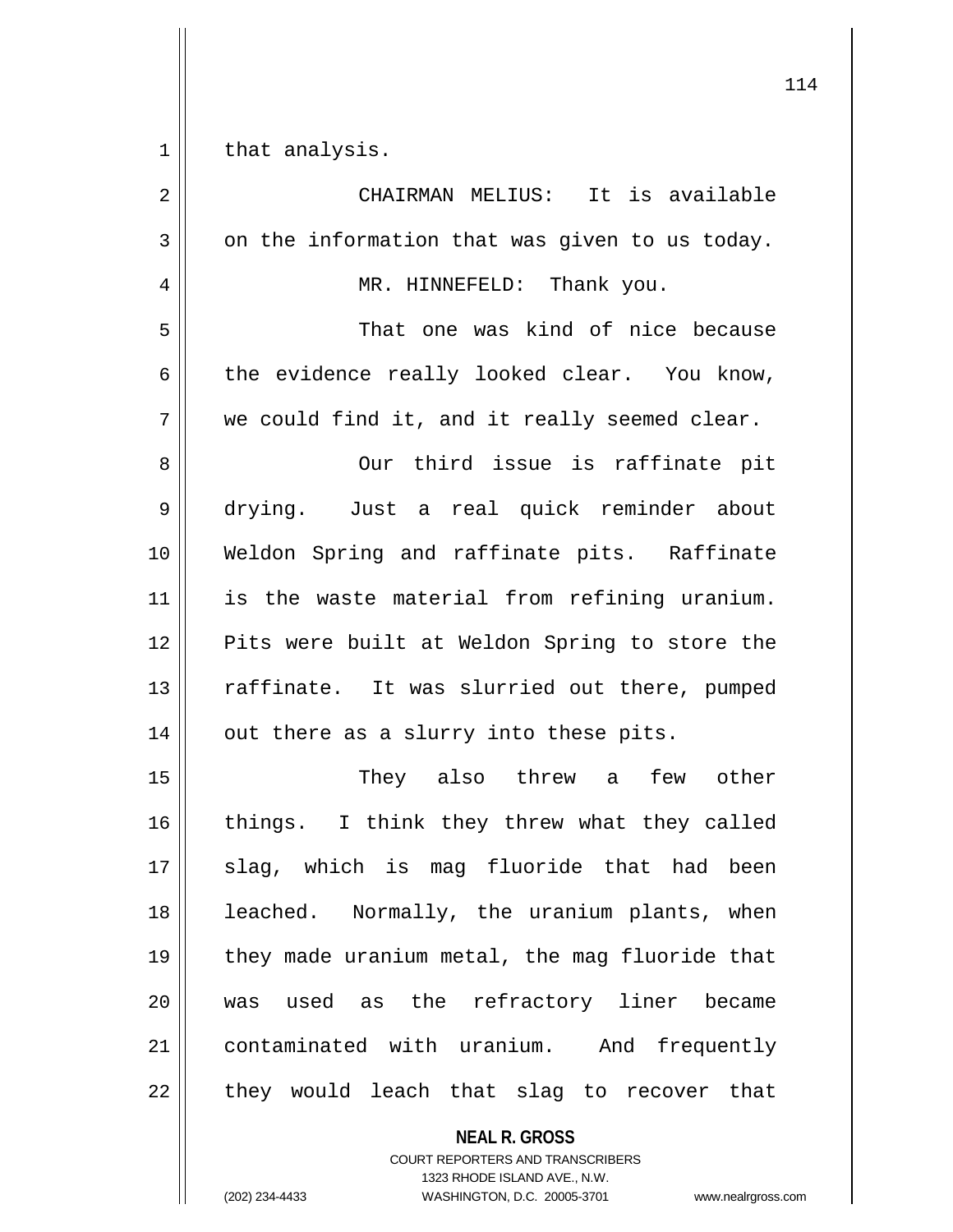1 || uranium. And that slag was waste. And they  $2 \parallel$  also threw some slag out there, you know, 3 leached slag. Mainly, raffinate was pumped 4 | out there to those pits.

5 And there are references, again 6 mostly from the '80s and '90s period, that  $7 \parallel$  state that the raffinate pits were typically 8 covered with water, but pits 1 and 2 were not 9 | covered during dry weather periods. So there 10 is a question, do you have to deal with 11 || resuspension from these drying pits? And then 12 also, well, if they dried out then, wouldn't 13 || they have dried out during the operating 14 period? You know, where you would maybe have 15 || to deal with resuspension during the operating 16 || period for your dose reconstructions at the  $17$  || plant.

18 || So I will summarize real quickly 19 the covered periods here because it is  $20$   $\parallel$  relevant to the discussion here a little bit. 21 From '55 to '56 as the active period, as the 22 || covered period, for Weldon Spring Plant, I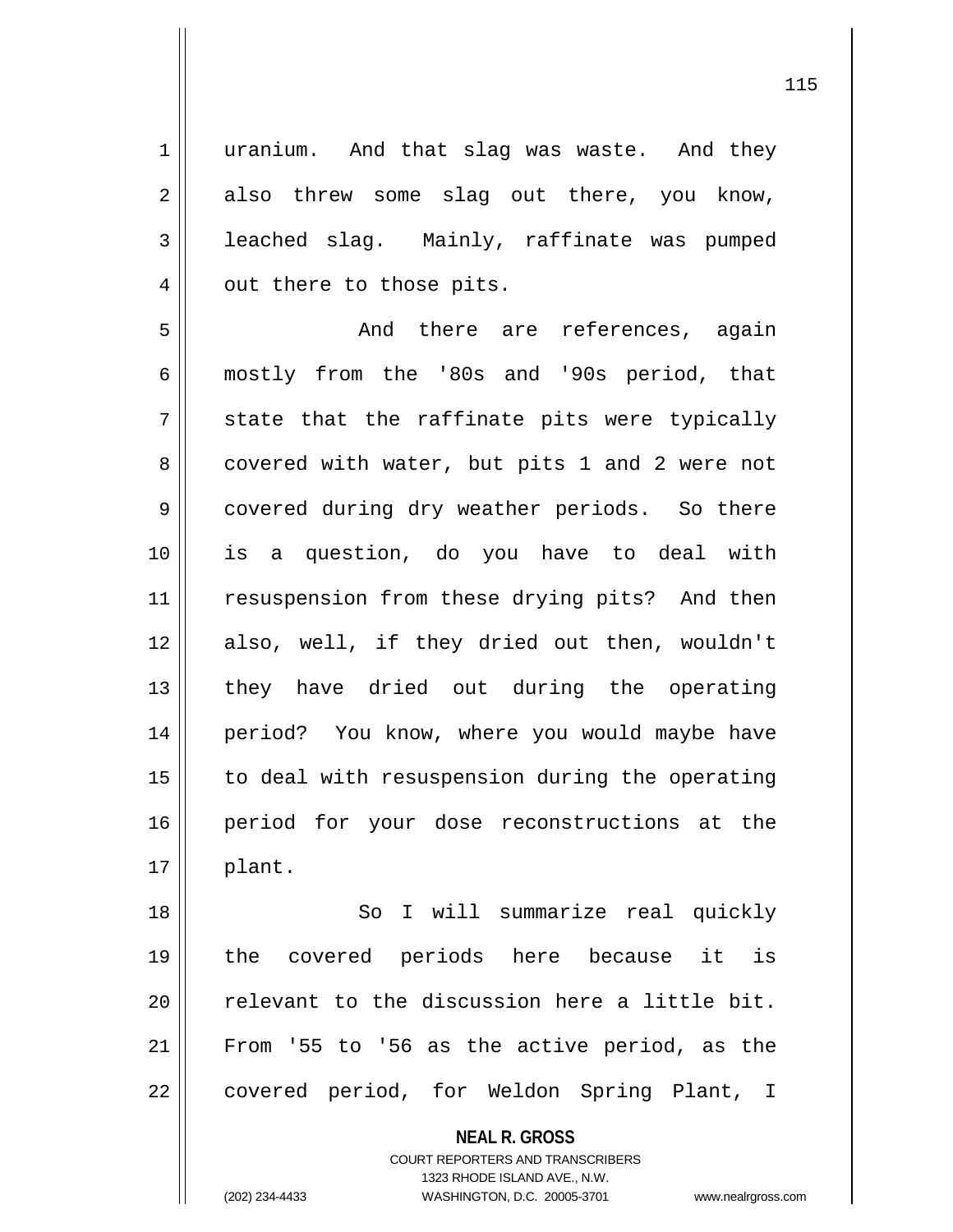1 || think '55 was largely a construction year. I  $2 \parallel$  think their actual operations started a little  $3 \parallel$  later and then operated through '66.

4 From '67 to '85 was, a term that I 5 || invented, an inactive period. I just invented 6 it for this slide because there wasn't any 7 The memediation work going on. And during this 8 || period, the plant was essentially turned back 9 to the Army. The DOE had acquired this 10 property from the Army originally. And when 11 they left in '66 or '67 -- I don't know the 12 exact date, but it's right around there --  $13$  || they turned it back over to the Army because 14 || the Army was interested in making an herbicide 15 || there, Agent Orange. So it was under Army 16 control at that time. Peripherally, the Army 17 tried to do some decontamination for a couple 18 of years, decided they couldn't do it at a  $19$  | reasonable cost and just left.

20 So for most of this period, 21 || there's no one there. From that period when  $22$  || the Army was there, since these people were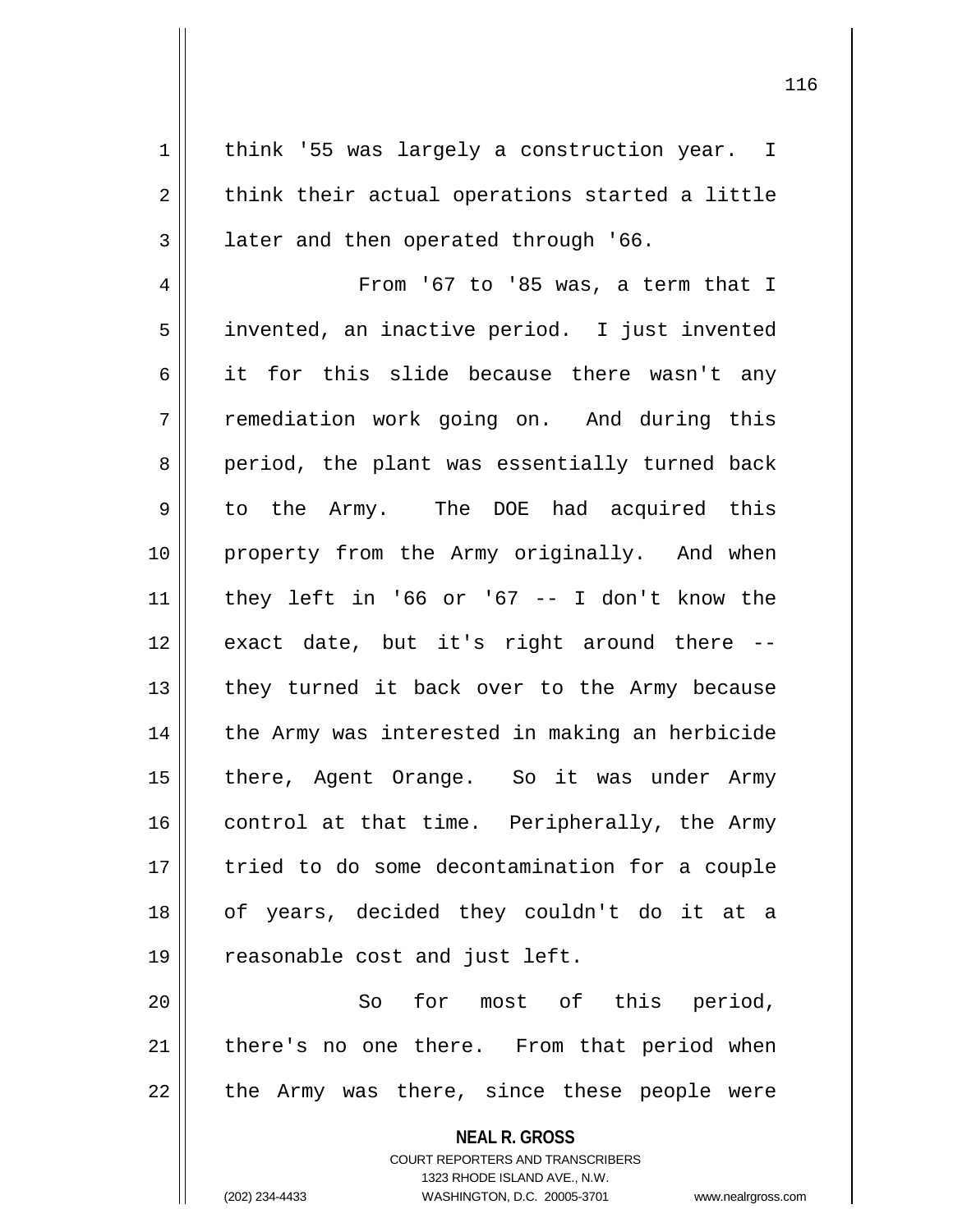1 || Army employees or contractors to the Army,  $2 \parallel$  they are excluded from our EEOICPA program.

3 || The pits actually remained DOE's 4 || responsibility, but DOE didn't have anybody 5 || there. You know, they're just right there  $6 \parallel$  abutting this plant. And then from '85 to 7 2002, the actual remediation kind of gets 8 || qoing. A remediation contract was let, and  $9 \parallel$  the remediation kind of gets going towards the 10 || end of the '80s, when they actually remediated 11 the environment there. So that's kind of 12 || relevant to the discussion, is those three 13 periods.,

 Now, I mentioned the inactive period because it appears to us that during | that inactive period -- that was '67 to '85 -- there don't appear to be any eligible 18 || claimants at the site. You know, there are periodic reports from companies -- I think it was National Lab at the time -- who would get 21 || a minor contract from DOE to pay attention to Weldon Spring. They did some groundwater

# **NEAL R. GROSS**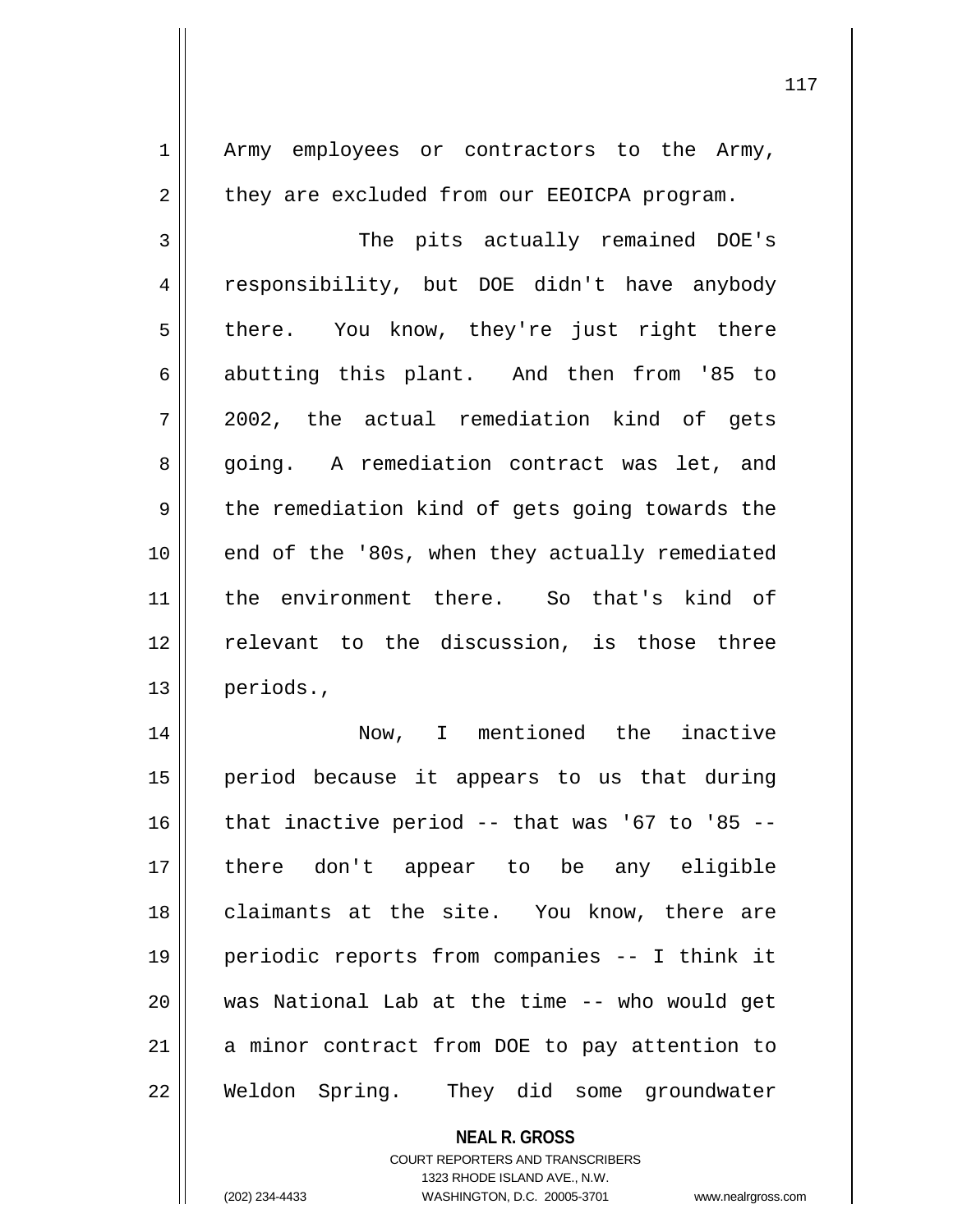1 || monitoring. And they kind of inspected, made  $2 \parallel$  sure the berms on the pits were okay.

3 There may have been a little 4 groundwater monitoring. And some of their 5 reports say that air sampling was not 6 distinguishable from background, or air 7 sampling did not detect any short or 8 || long-lived products that could be attributed 9 to Weldon Spring. But there is nothing about 10 how they sampled, where they sampled, or what 11 the actual measurements were. There were 12 || statements like that in at least one, maybe a 13 || couple of those things that seemed to recount 14 a visit that a group of people from Fernald 15 made. National Lab was Fernald.

 So there don't seem to be any eligible claimants who spent any particular time other than a day or so in one of these environmental visits during that inactive 20 || period. The Army controlled that area. And some of these reports say that the security is  $\parallel$  -- you know, you don't have to worry about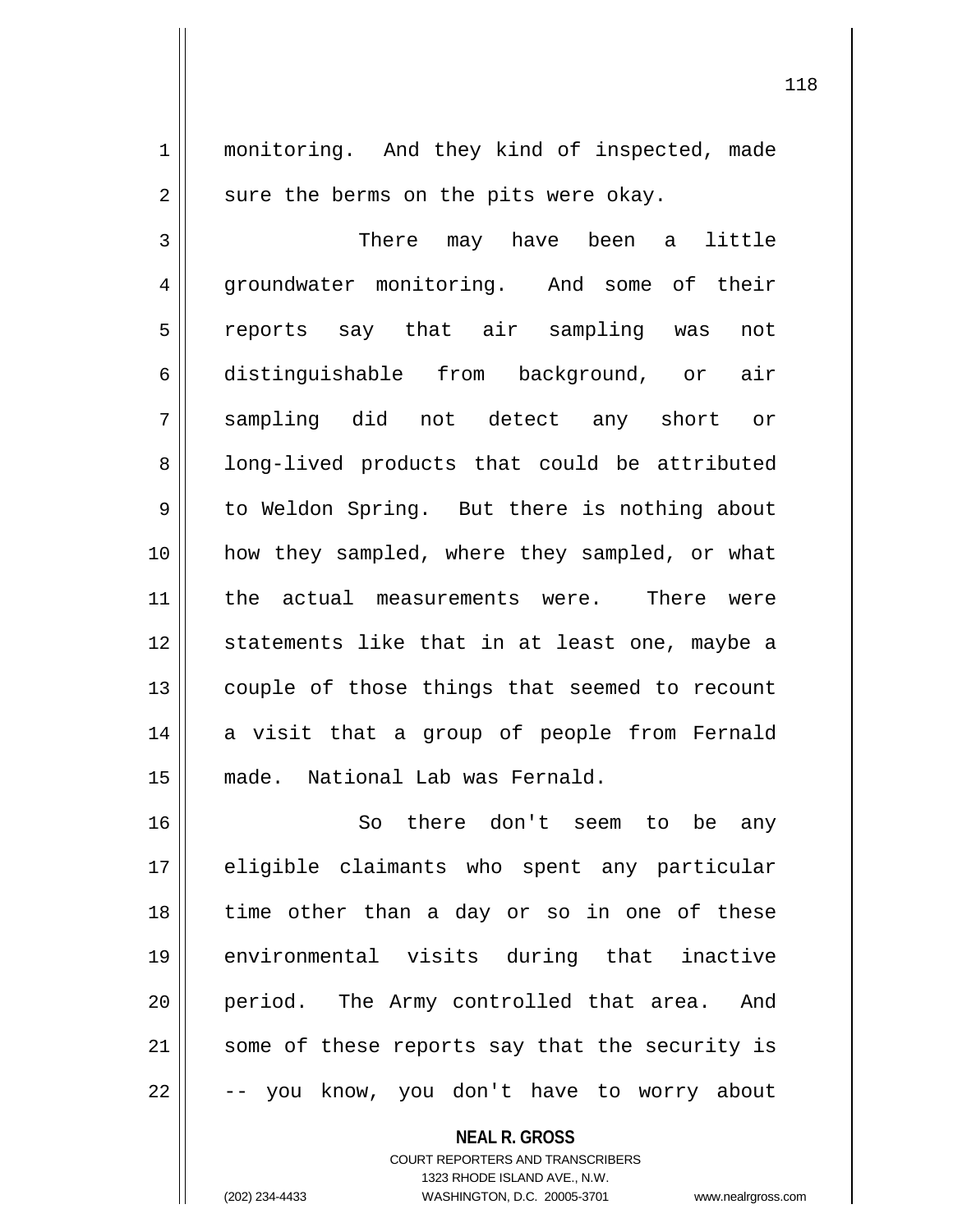1 security of these pits because it's maintained  $2 \parallel$  by the Army because, you know, they control a  $3 \parallel$  large area around here and you have to go 4 || through Army-controlled places to get even  $5 \parallel$  close to the pit. So statements like that are  $6 \parallel$  made in those reports as well.

7 Now, we do have site perimeter air 8 sampling for a couple of periods. We have 9 site perimeter air sampling in the Meshkov 10 document, 1986. And that covers '59 to '65, 11 || which is most of the operational period. They 12 didn't have any for '57, which I think was 13  $\parallel$  really the first operational year, '57 to '58. 14 || And they didn't have any for '66. But for 15 most of the operational period, they had 16 boundary station data.

 That is presented in Meshkov. As 18 || far as I know, that is the only place we have seen it. We haven't seen an original document | that reported that.

21 From '87 to 2000, there are 22 || environmental monitoring reports prepared by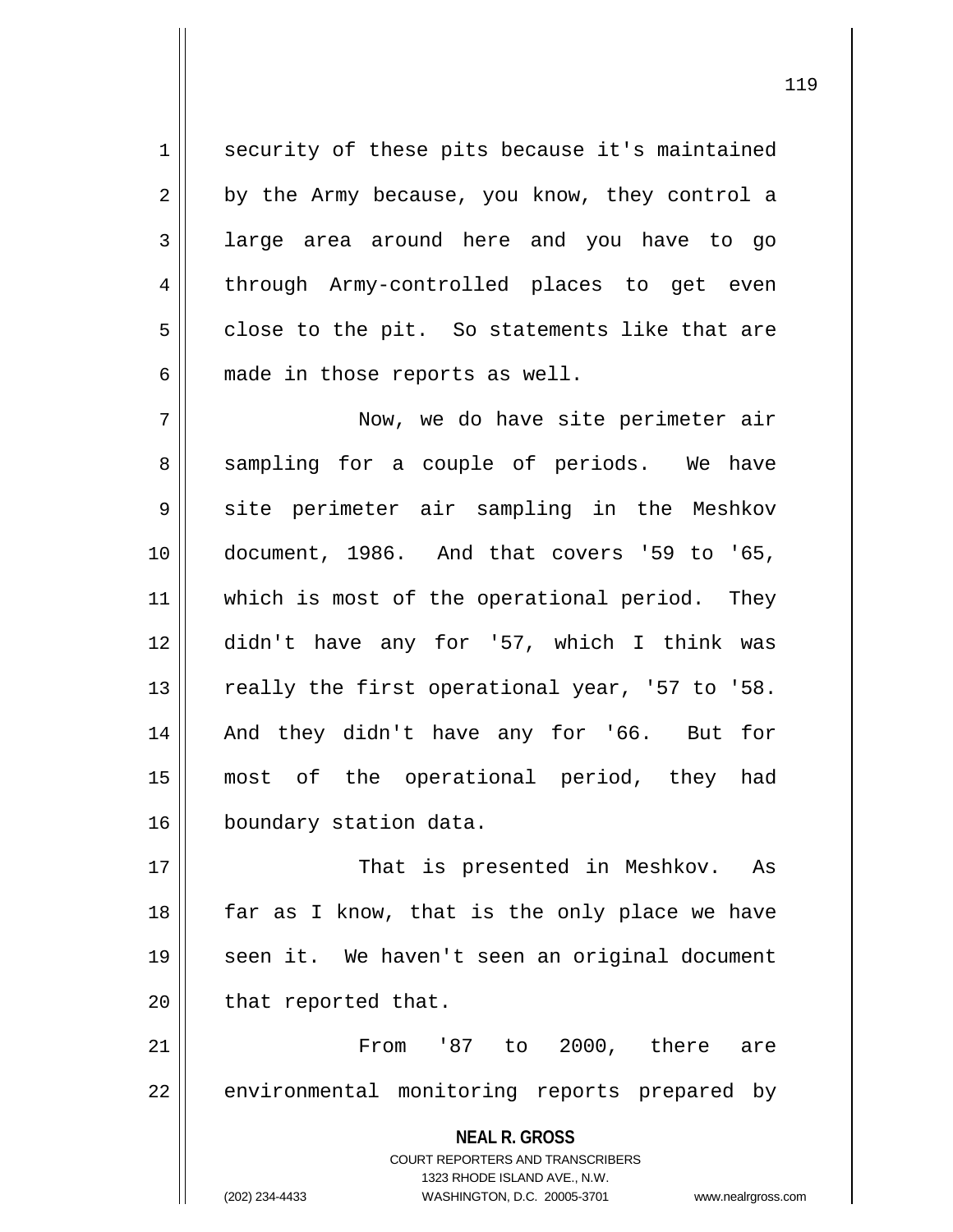**NEAL R. GROSS** COURT REPORTERS AND TRANSCRIBERS 1 || M. K. Ferguson and Jacobs Engineering, who 2 || were the companies who received the contract  $3 \parallel$  to do the remediation at that time. So there 4 are environmental reports with air sampling  $5 \parallel$  data at the perimeter for those years.  $6 \parallel$  and then, like I said earlier,  $7$  || from 1966 to 1986, you will see one of these 8 || reports periodically from National Lab that 9 | might make a mention that air sampling results 10 couldn't be told from background, but you 11 || don't really know much about where the samples 12 were taken or anything like that or how long  $13$  | they sampled. 14 || The environmental reports from '87 15 to 2000 actually do give a fair amount of 16 | information about how they did their sampling. 17 || They included a gross alpha count, I think, on 18 maybe a weekly exchange basis and then a 19 composite for isotopic analysis on a quarterly 20 basis. 21 So, like I said earlier, it  $22$  | appears from 1967 to 1985, that it's unlikely

1323 RHODE ISLAND AVE., N.W.

(202) 234-4433 WASHINGTON, D.C. 20005-3701 www.nealrgross.com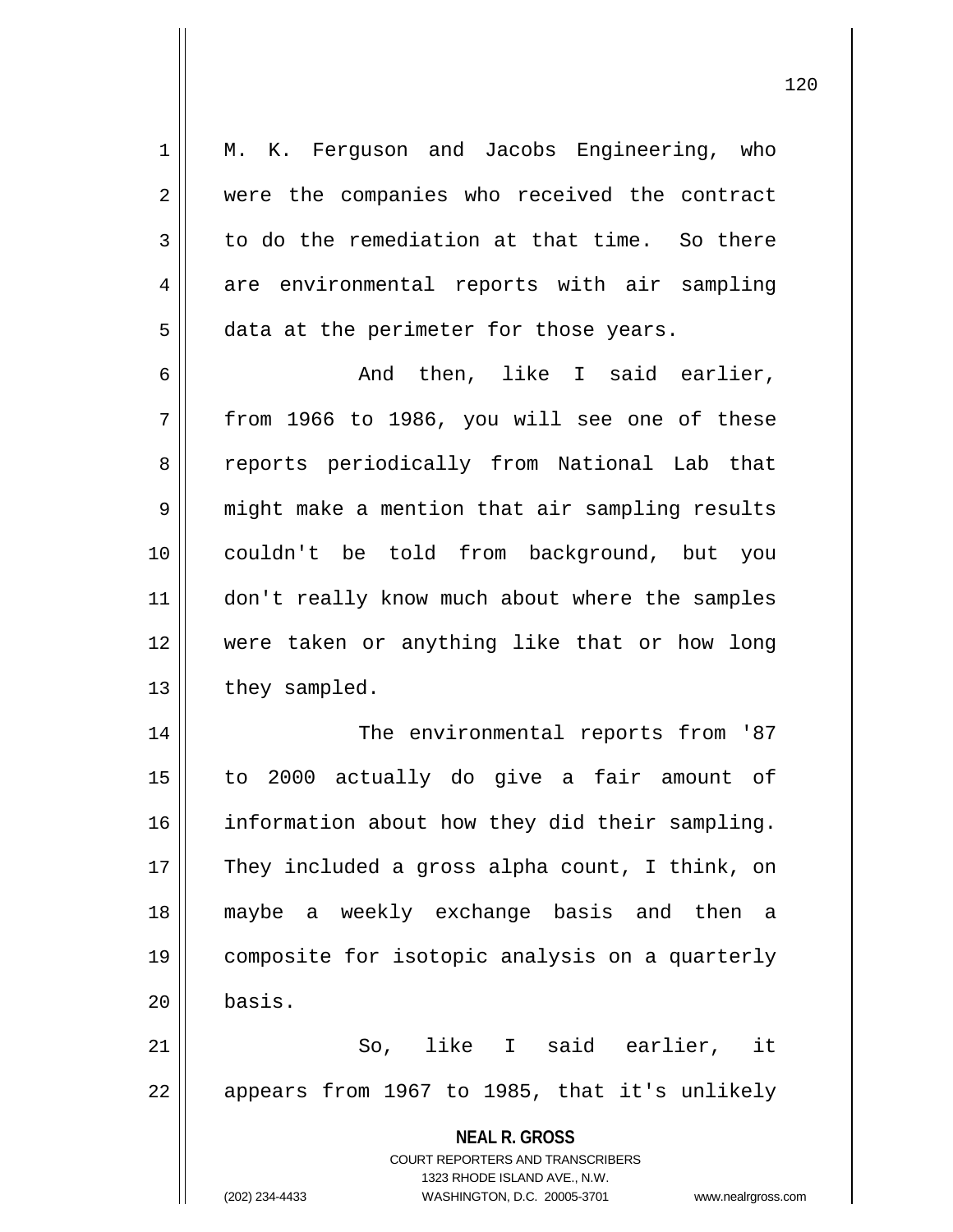| $\mathbf 1$ | there were any covered employees at the plant.           |
|-------------|----------------------------------------------------------|
| 2           | If, in the event we find out later on that               |
| 3           | that's wrong and there is a claimant or some             |
| 4           | claimants from there, we think that we can               |
| 5           | deal with that with information we have at the           |
| 6           | time. And realistically, since that was a                |
| 7           | period of essentially no activity -- and up to           |
| 8           | 1987, really, the remediation was not really             |
| 9           | doing much activity, they were just trying               |
| 10          | their sampling -- we think the 1987 estimates            |
| 11          | of air exposure from the air sampling results            |
| 12          | in '87 could be used for that period if we               |
| 13          | identify a claimant. But that could be                   |
| 14          | reconsidered if the need ever arises.                    |
| 15          | For the operational period, 1957                         |
| 16          | to 1966, resuspension from the pits, if they             |
| 17          | dried -- if they did dry during that period --           |
| 18          | should be reflected in the boundary station              |
| 19          | air sampling results for that period.                    |
| 20          | Now, it is not our position right                        |
| 21          | now that the pits dried out during the                   |
| 22          | operating period. The reason for that is that            |
|             | <b>NEAL R. GROSS</b><br>COURT REPORTERS AND TRANSCRIBERS |

1323 RHODE ISLAND AVE., N.W.

 $\mathsf{I}$  $\prod_{i=1}^{n}$ 

(202) 234-4433 WASHINGTON, D.C. 20005-3701 www.nealrgross.com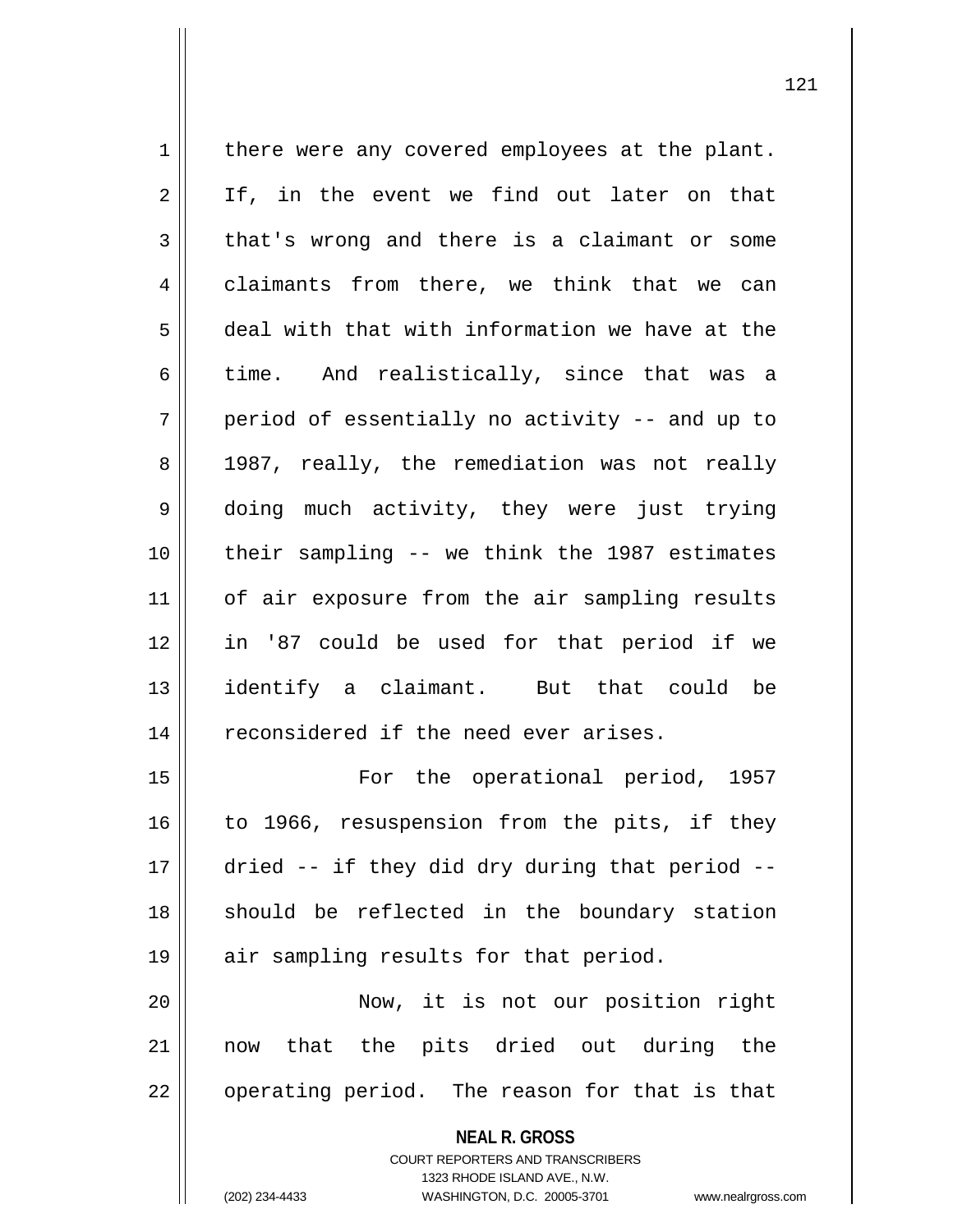1 | there were people there. There were people  $2 \parallel$  there operating the plant and that would be  $3 \parallel$  advisable -- I think it was well-known at that  $4 \parallel$  time that it would be advisable to keep the  $5$   $\parallel$  raffinates covered with water.

 There are statements, we have found documents that talk about the operation 8 of pits, how the material was slurried to the 9 || pits, pumped out. There's a slurry. And the supernatant was discharged to the process sewer of the plant and discharged at about a half a million gallons per a relatively short time -- I knew this a minute ago -- were discharged to the sewer as supernatant. So clearly they're wet. The fact that the supernatant comes off and goes doesn't 17 || necessarily imply that there is water standing 18 || on top of it, but it could. So certainly they  $19 \parallel$  are very wet.

20 There is also an analysis from  $21$  || 1968, right after the plant closed. A mining 22 || company was interested in mining the pits and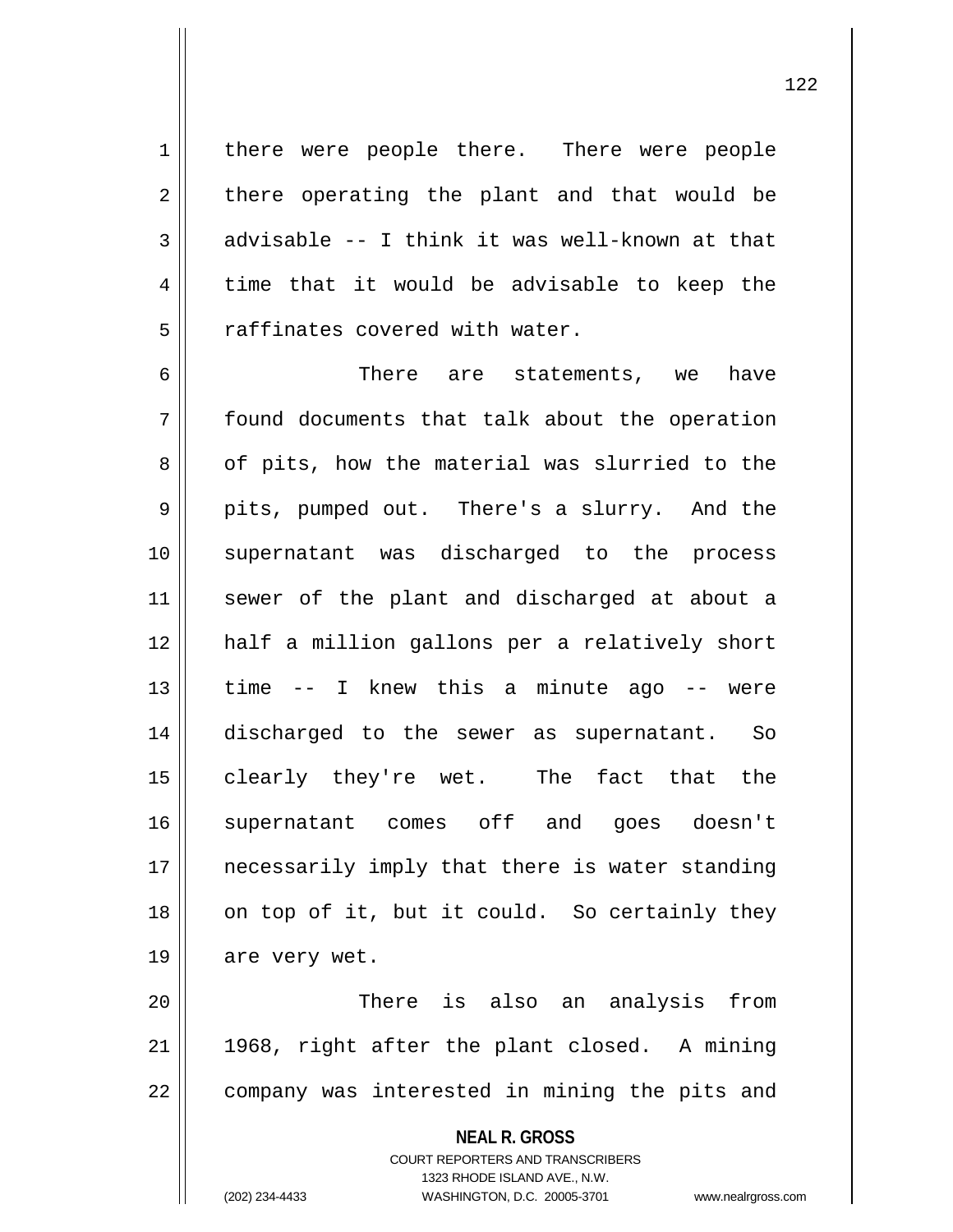| 1           | reclaiming some of the metals and other        |
|-------------|------------------------------------------------|
| 2           | materials in there -- maybe the uranium that   |
| 3           | was in the pits, although it wouldn't be much  |
| 4           | -- but reclaiming the materials in the pits.   |
| 5           | And they did an analysis. Air                  |
| 6           | analysis says that the pits were 75 percent    |
| 7           | moisture. If they could be reduced to 50       |
| $\,8\,$     | percent moisture by the DOE, then this company |
| $\mathsf 9$ | might be interested. But they didn't want to   |
| 10          | have to deal with that extra drying. They      |
| 11          | would still have to try it if they got to 50   |
| 12          | percent. So it was wet, for sure.              |
| 13          | The other issue to deal with here              |
| 14          | is how are we dealing with environmental dose  |
| 15          | estimates in the Weldon Spring Site Profile?   |
| 16          | Because this is during the covered period and  |
| 17          | the Site Profile has to address this issue.    |
| 18          | The Weldon Spring Site Profile has             |
| 19          | actually two components to the environmental   |
| 20          | airborne dose: one which is generated from     |
| 21          | the boundary station samplers and one which is |
| 22          | generated from a dose estimate for being close |

**NEAL R. GROSS** COURT REPORTERS AND TRANSCRIBERS 1323 RHODE ISLAND AVE., N.W. (202) 234-4433 WASHINGTON, D.C. 20005-3701 www.nealrgross.com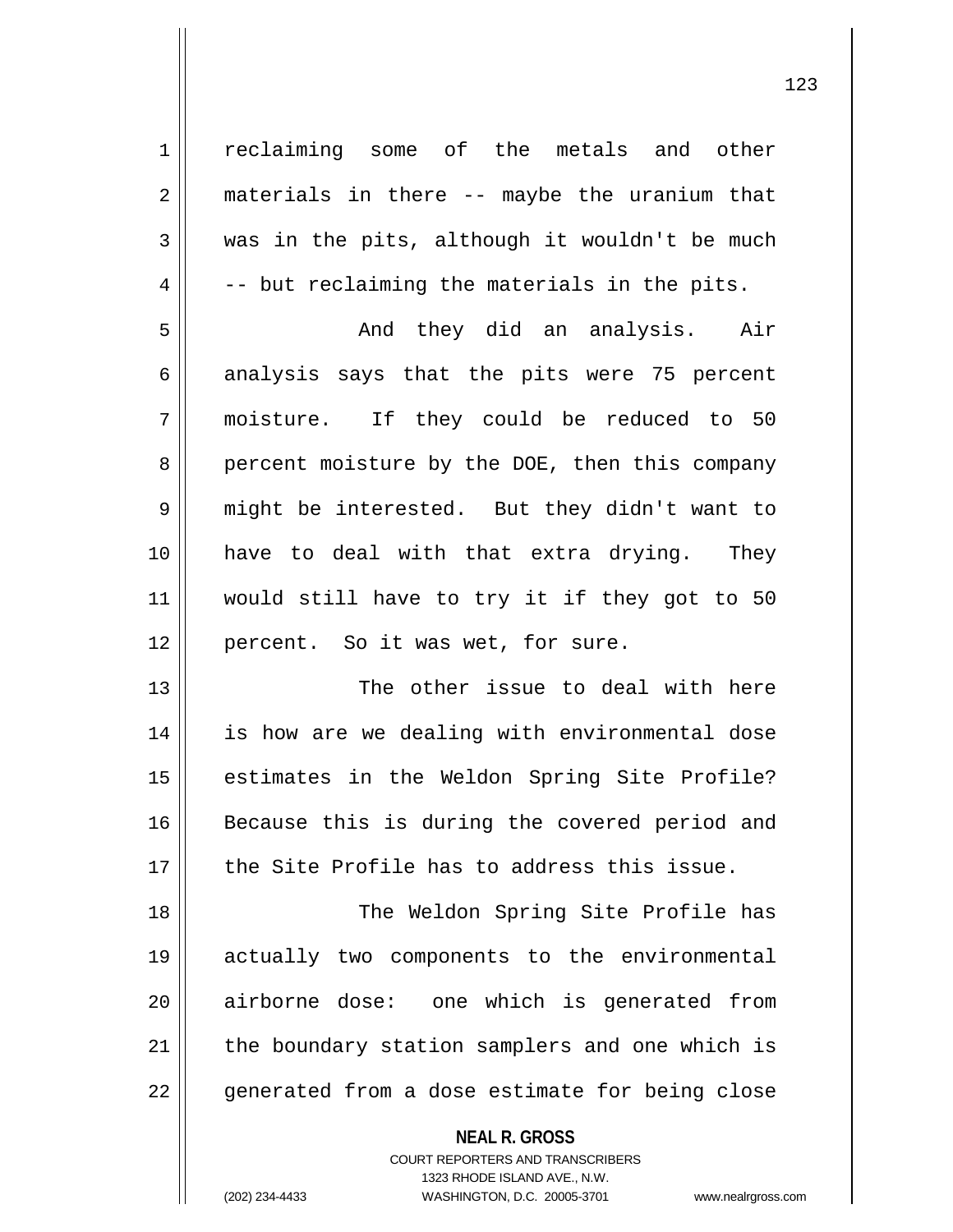| 1  | to a dust-generating operation. And it was     |
|----|------------------------------------------------|
| 2  | it was<br>cleaning hoppers. I think<br>a       |
| 3  | hopper-cleaning operation that occurred during |
| 4  | Weldon Spring's operation. The philosophy      |
| 5  | here being that a person who was<br>not        |
| 6  | monitored, not in the bioassay program --      |
| 7  | there weren't all that many, but there were    |
| 8  | some that are not in the bioassay program --   |
| 9  | could have been in proximity to operations     |
| 10 | that were dusty and may have been exposed, at  |
| 11 | least some amount of time.                     |
| 12 | So there is a dose estimate in the             |
| 13 | Site Profile that says, given this -- and      |
| 14 | there are airborne measurements from<br>this   |
| 15 | operation, airborne activity measurements from |
| 16 | the operation -- and someone being in          |
| 17 | proximity for this number of hours per year -- |
| 18 | it's not 100 percent but this number of hours  |
| 19 | per year -- they would receive an intake of    |
| 20 | this much.<br>And so there is an intake        |
| 21 | assessment as part of the Site Profile for the |
| 22 | environmental dose.                            |

**NEAL R. GROSS**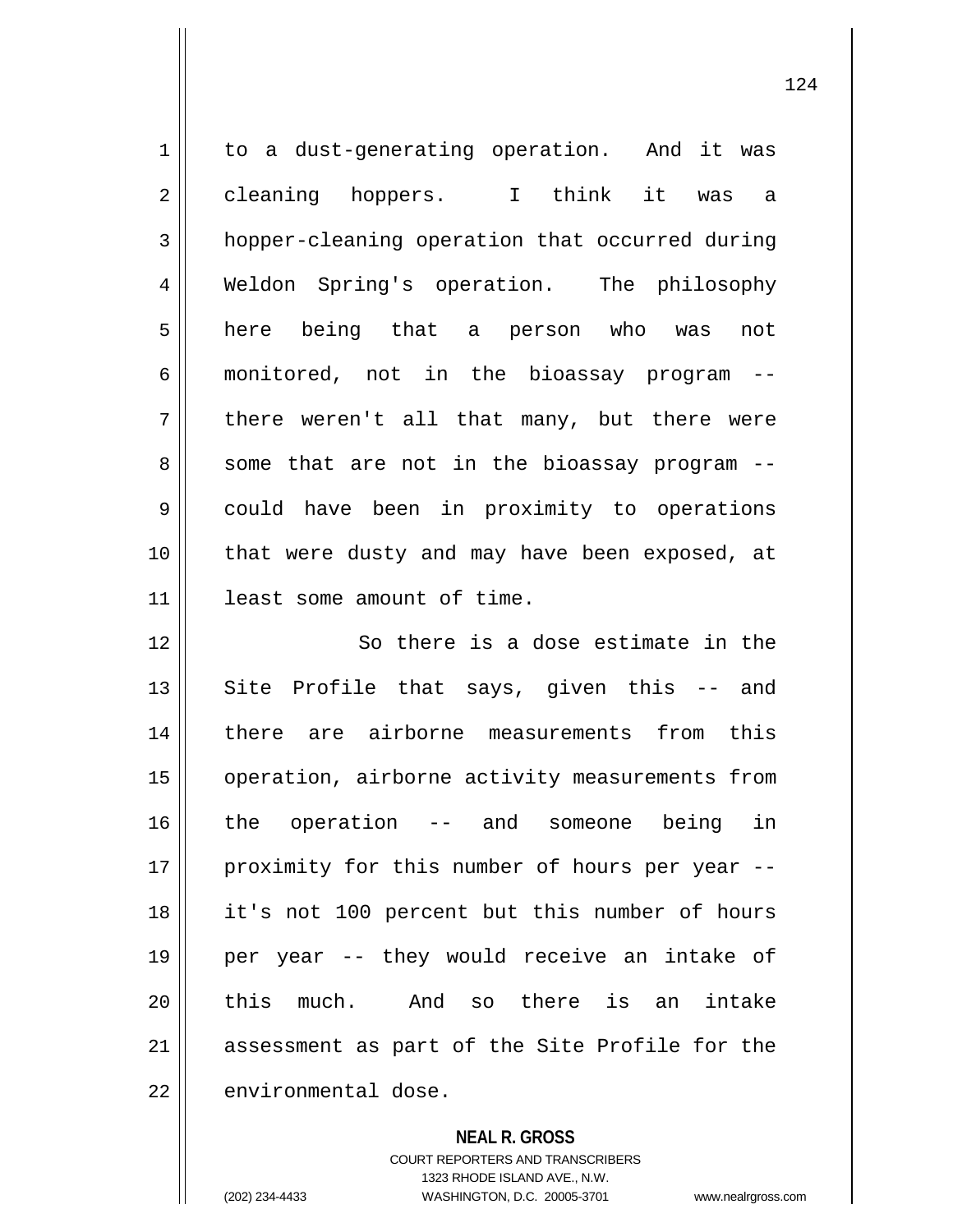| $\mathbf 1$ | That environmental dose is<br>far              |
|-------------|------------------------------------------------|
| 2           | larger, from that dusty operation for a while, |
| 3           | than spending the year, as determined by the   |
| 4           | boundary station sample. So it's far larger.   |
| 5           | I don't have the numbers with me right now,    |
| 6           | but we do have documents that we<br>have       |
| 7           | prepared. And we can get them to the Work      |
| 8           | Group here as soon as I get done being at this |
| 9           | meeting, I guess.                              |
| 10          | So if the pits did dry out -- and              |
| 11          | it is not our position that they did -- but if |
| 12          | they did dry out, it's our position that that  |
| 13          | would change the interpretation of<br>the      |
| 14          | isotopic ratio on the boundary stations. You   |
| 15          | would have more thorium-230 compared to        |
| 16          | uranium than the Site Profile presumes,        |
| 17          | because the Site Profile makes the assumption  |
| 18          | that the resuspension is more from the plant   |
| 19          | operations. And so there is a thorium-230      |
| 20          | content that they believe is the bounding      |
| 21          | estimate for if you're dealing just with the   |
| 22          | concentrate of about five percent. You know,   |

**NEAL R. GROSS** COURT REPORTERS AND TRANSCRIBERS 1323 RHODE ISLAND AVE., N.W. (202) 234-4433 WASHINGTON, D.C. 20005-3701 www.nealrgross.com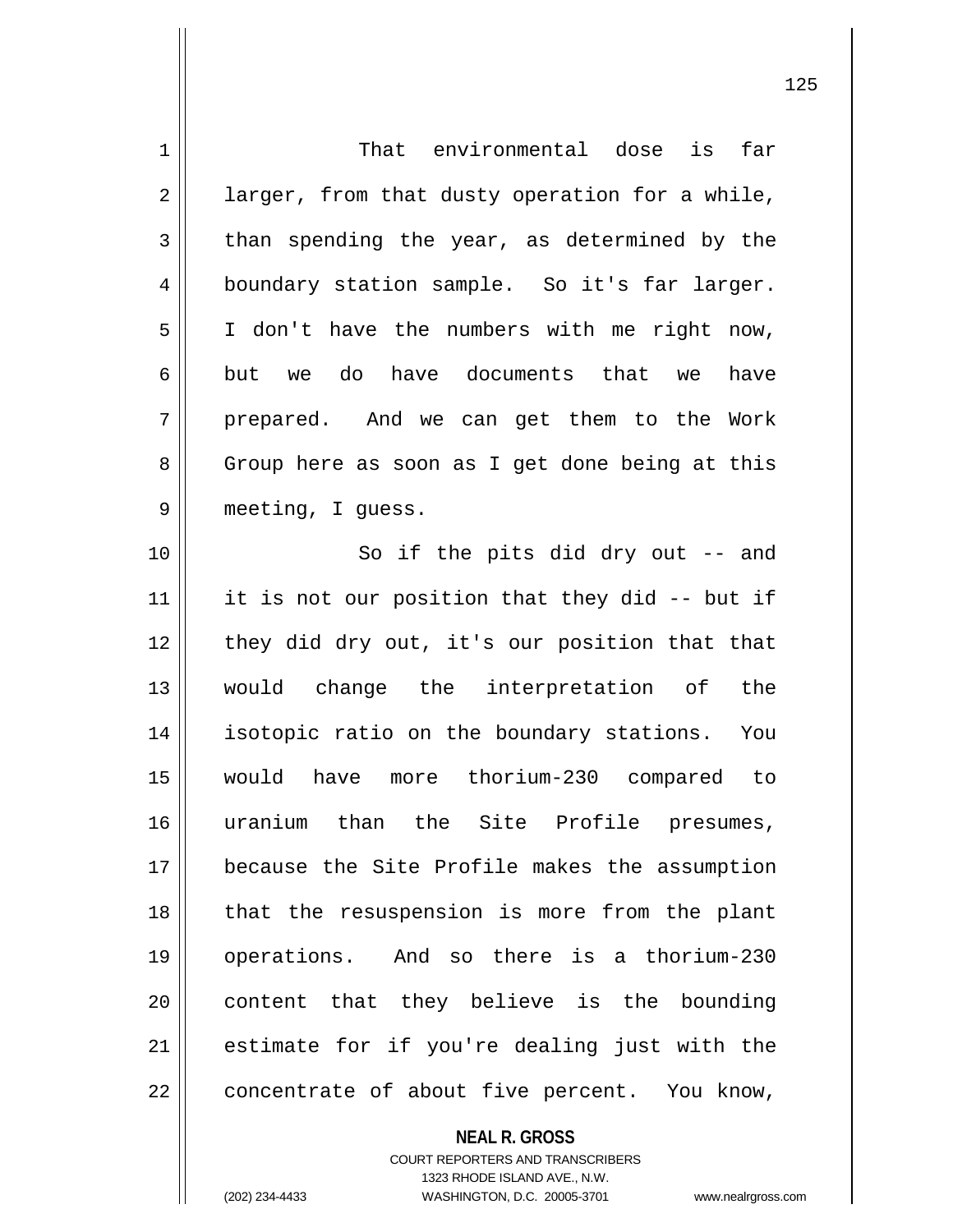$1 \parallel$  that thorium-230 activity would be about five  $2 \parallel$  percent of the uranium activity. So that's in 3 the Site Profile now.

4 || If you were to -- and I just got 5 || this Monday, this analysis Monday. If you 6 were to use a raffinate resuspension as your 7 | environmental aspect, you would go from about 8 || 5 percent thorium-230 to about 50 percent  $9 \parallel$  thorium-230, according to the analysis I got 10 Monday.

11 || So that will change -- you know, 12 || that would change the interpretation of the 13 data. I believe the Meshkov data, the one 14 || that reports the boundary station data, 15 reports it as uranium. So this is sort of 16 additive.

17 || You wouldn't reconfigure it. It's 18 || not a total activity number. So you wouldn't 19 || reconfigure that total activity differently. 20 It would be additive to uranium. But it is  $21$  still a small component of the very minor 22 || component of the total environmental dose that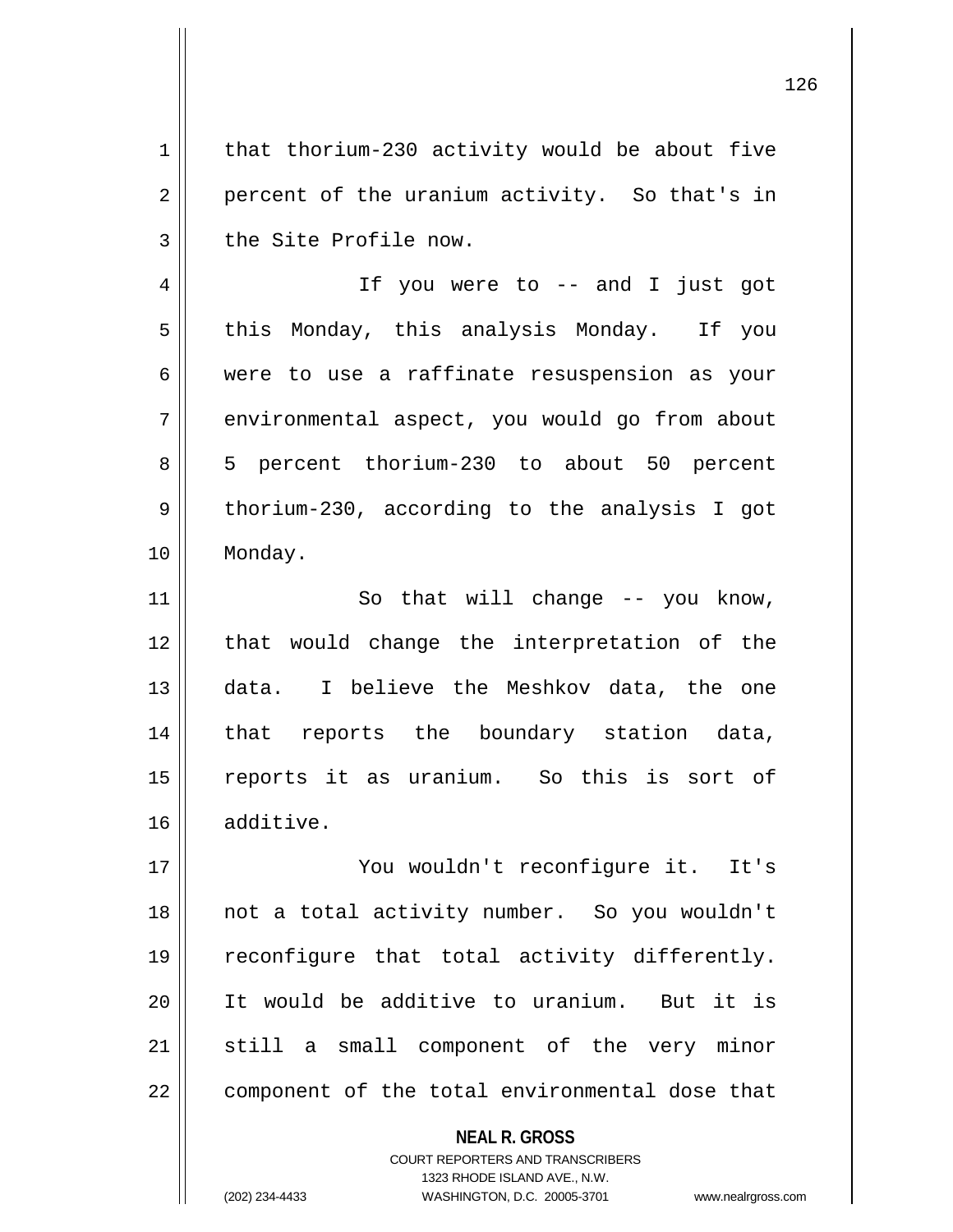**NEAL R. GROSS** COURT REPORTERS AND TRANSCRIBERS 1323 RHODE ISLAND AVE., N.W. 1 || someone would be assigned during this covered 2 || period, because of the much larger presumed 3 intake from being in proximity to the  $4 \parallel$  airborne-generating activities. 5 || So that's kind of abrupt, but that  $6 \parallel$  is the end of the presentation. I will answer 7 whatever questions I can. 8 CHAIRMAN MELIUS: Questions for 9 || Stu? Yes, Brad? 10 MEMBER CLAWSON: Stu, I am not 11 || clear. When this originally started out, my 12 understanding was we were using surrogate 13 data. Now we have actually found Weldon 14 || Spring's data. Is that correct? 15 MR. HINNEFELD: Yes. 16 MEMBER CLAWSON: How much data do 17 || we -- how many data points do we really have? 18 || MR. HINNEFELD: Of which type? Of  $19 \parallel$  the boundary station sample? 20 MEMBER CLAWSON: Boundary station,  $21$  | yes. What boundary --22 MR. HINNEFELD: I think there were

(202) 234-4433 WASHINGTON, D.C. 20005-3701 www.nealrgross.com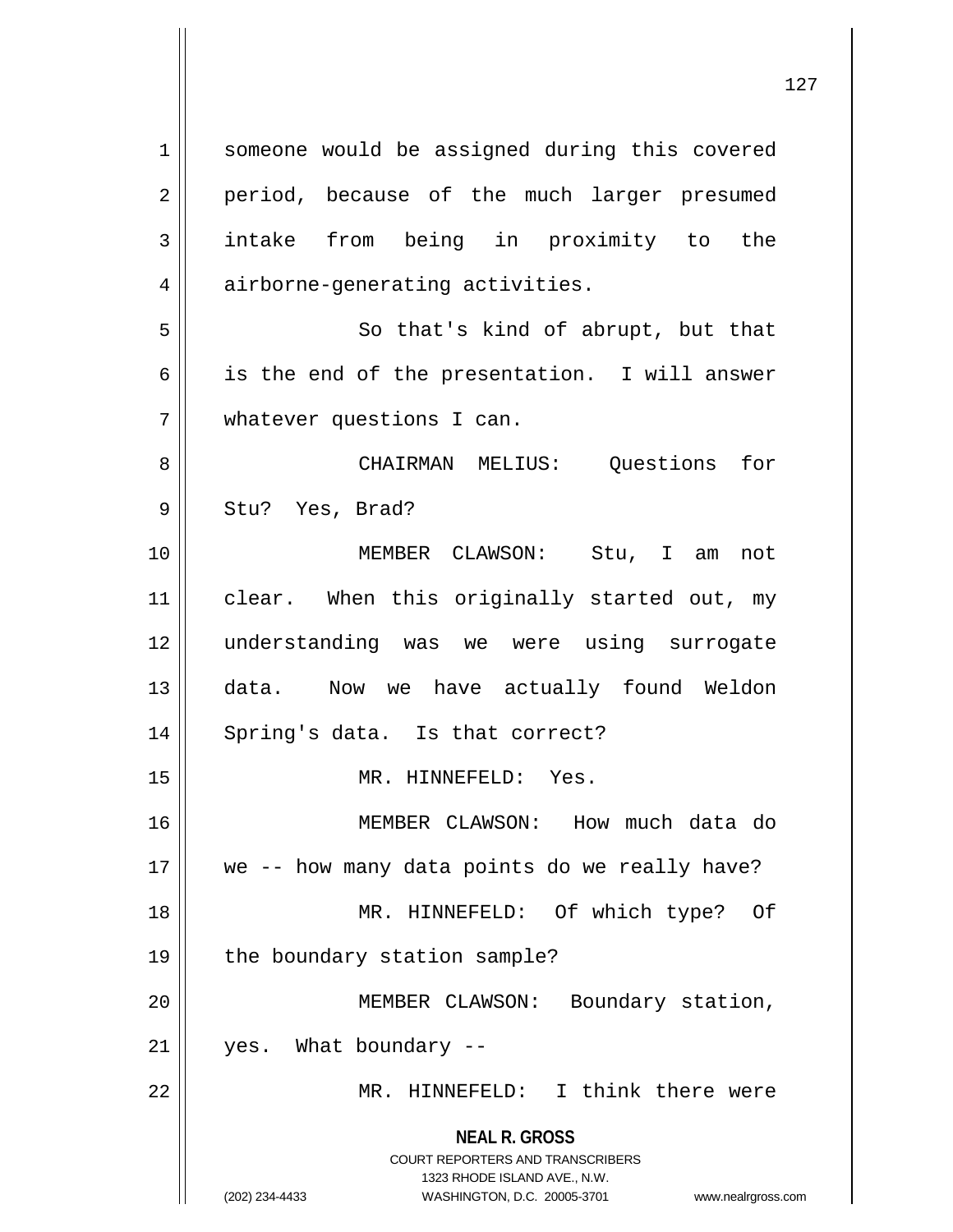1 || seven boundary station results reported in the 2 Meshkov document from '59 through '65. 3 Something like that. It was on the order of  $4 \parallel$  seven. And the numbers are reported as  $-1$ 5 || think they were reported as annual averages  $6 \parallel$  for each boundary station.

 In the later monitoring data from 8 the remediation contractor, there was a 9 Similar number of monitoring stations starting out. They added more later on. And so in '87, there was a similar number of air 12 || sampling stations. And those results were all || less than detectable for both the weekly -- for the gross alpha results as well as isotopic results.

16 MEMBER CLAWSON: Now, on the 17 || thorium, because I guess I was the one who 18 || brought some of this stuff up, do we have any 19 personnel monitoring data for any of this? Do 20 | we have any bioassay or anything?

21 MR. HINNEFELD: No. We don't have  $22$  || bioassay for thorium. We have, for the period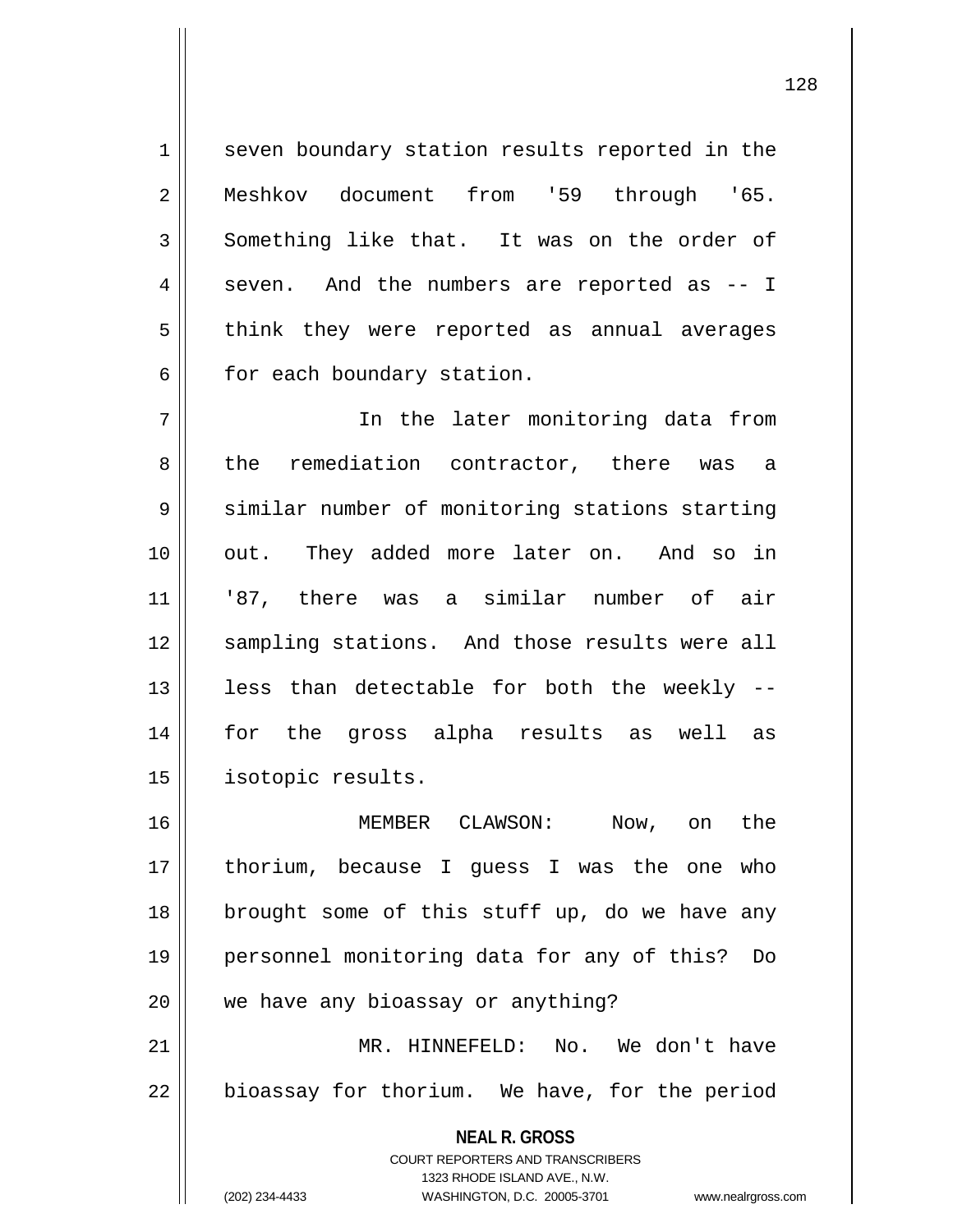1 | we're talking about -- which period are you 2 | talking about?

3 || MEMBER CLAWSON: Earlier years.

4 MR. HINNEFELD: Okay. For the 5 | thorium exposure earlier on, which is not one  $6 \parallel$  of the three issues that I got ready for  $7 \parallel$  today, there is a daily weighted exposure air 8 Sampling program that was used to estimate the 9 || thorium exposures during the thorium 10 activities from '63 to '66. 11 || MEMBER CLAWSON: Okay. Thank you. 12 CHAIRMAN MELIUS: Other questions 13 | from Board Members? 14 (No response.) 15 CHAIRMAN MELIUS: Okay. I believe

16 || at least one of the petitioners is on the line 17 || and wishes to make a comment. Are you on the 18 line?

19 (No response.)

20 CHAIRMAN MELIUS: If not, then we 21 do have a written statement from one of the 22 || petitioners that Ted will read now, or at

## **NEAL R. GROSS**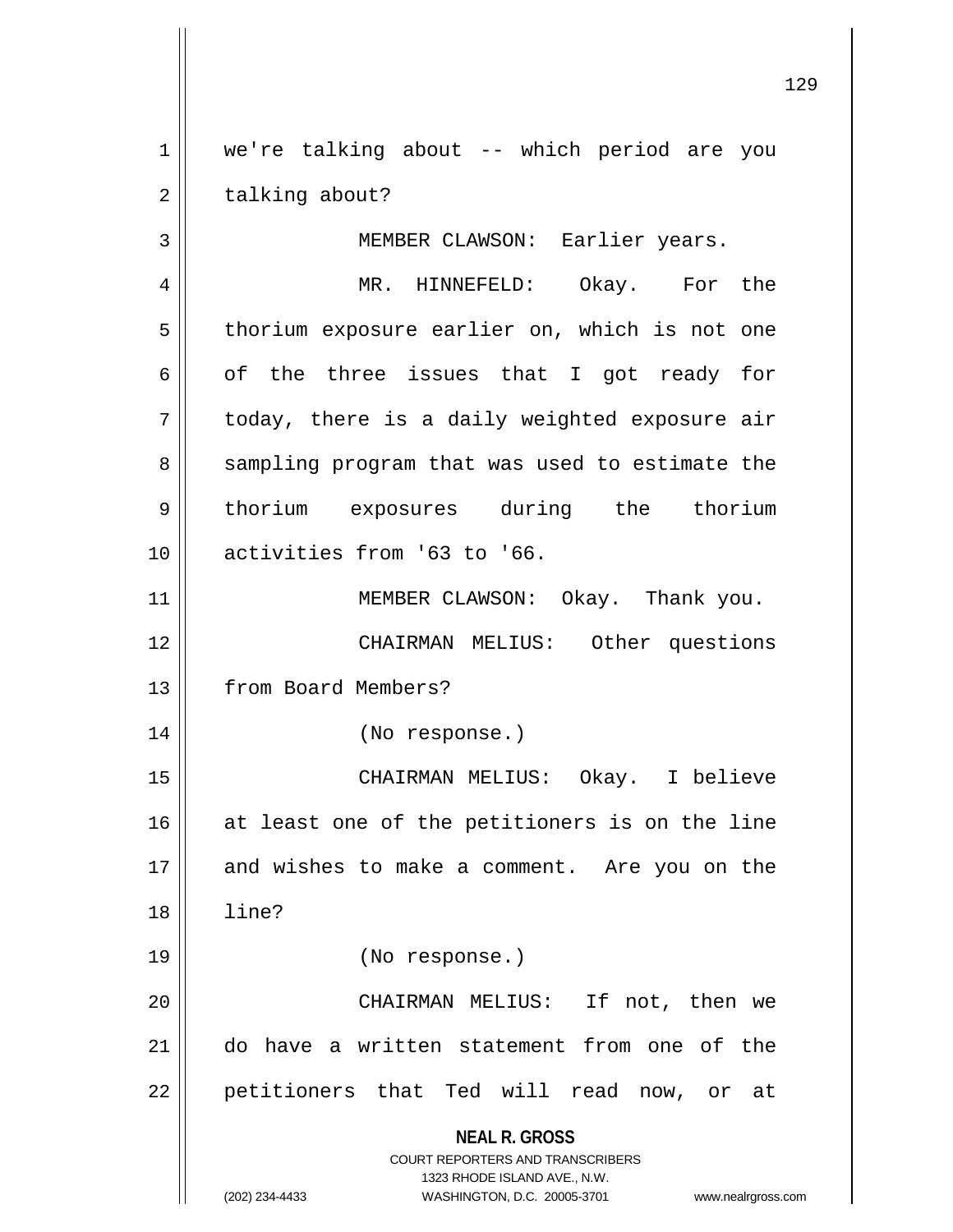| 1              | least summarize.                               |
|----------------|------------------------------------------------|
| $\overline{2}$ | MR. KATZ: I'm not familiar enough              |
| 3              | with it to summarize it, but I can speed-read  |
| $\overline{4}$ | it.                                            |
| 5              | CHAIRMAN MELIUS: Okay.                         |
| 6              | MR. KATZ: This statement is from               |
| 7              | Tina Triplett. I will just move as quickly as  |
| 8              | I can, because it is fairly long.              |
| 9              | "Intent of the EEOICPA 2000. The               |
| 10             | congressional intent of the EEOICPA Act was to |
| 11             | support timely, uniform, and adequate          |
| 12             | compensation for covered nuclear defense       |
| 13             | employees and their survivors. The program     |
| 14             | stated that the federal government should      |
| 15             | provide workers and their survivors with all   |
| 16             | pertinent and available information necessary  |
| 17             | for evaluating and processing claims.<br>The   |
| 18             | federal government should also ensure that the |
| 19             | program minimizes the administrative burden on |
| 20             | workers and their survivors and respects their |
| 21             | dignity and privacy.                           |
| 22             | "Time limits. I am<br>fully aware              |
|                | <b>NEAL R. GROSS</b>                           |

COURT REPORTERS AND TRANSCRIBERS 1323 RHODE ISLAND AVE., N.W. (202) 234-4433 WASHINGTON, D.C. 20005-3701 www.nealrgross.com

 $\mathbb{I}$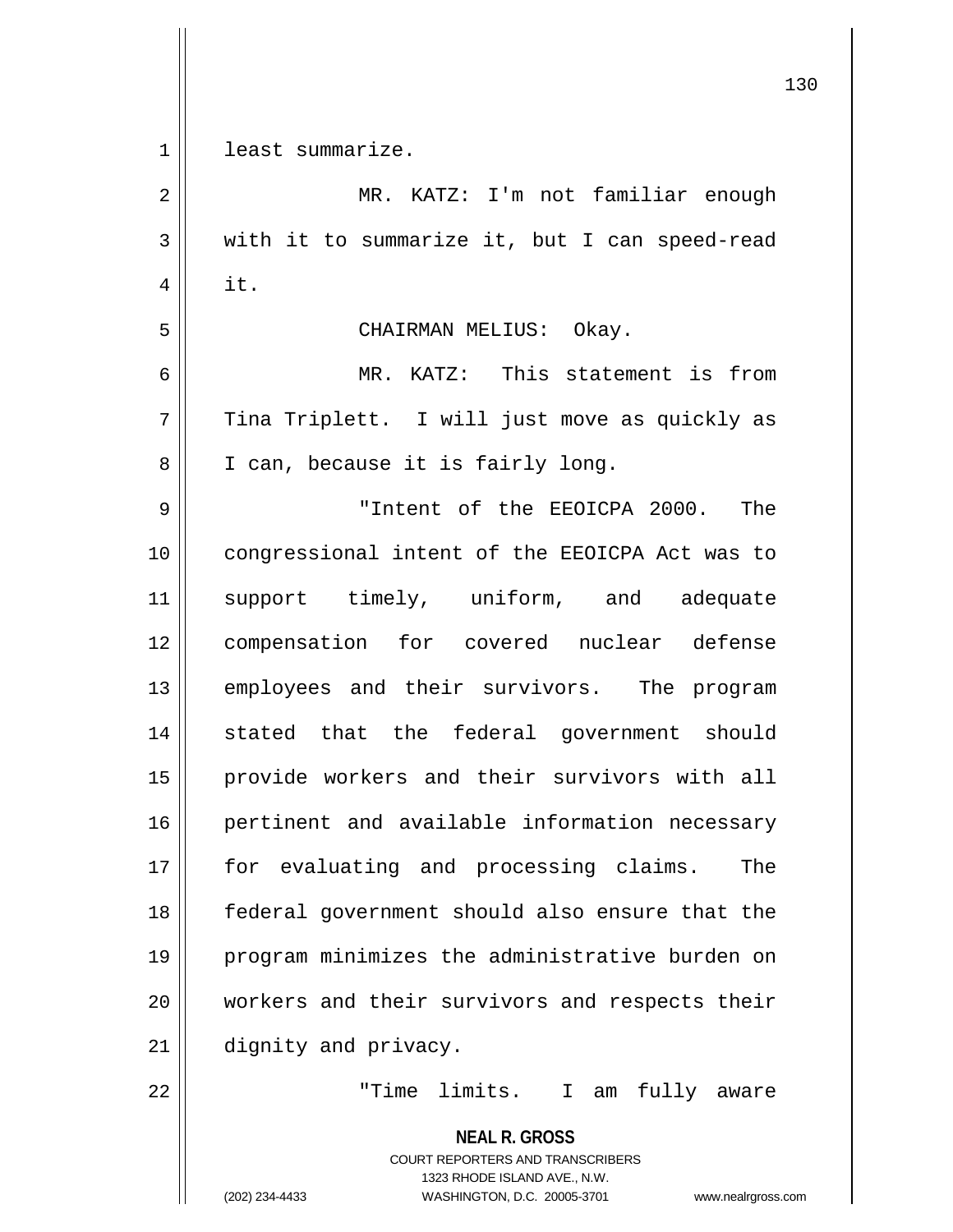$1$  that this process is not a simple undertaking. 2 | However, there comes a time when a decision  $3 \parallel$  has to be made. Enough is enough. The 4 countless stall tactics used by NIOSH to delay  $5$   $\parallel$  resolutions is no longer justifiable.

6 "Time is something that 7 Mallinckrodt, Weldon Spring Plant workers, and 8 their families do not have. Year after year, 9 || there is no closure for petitioners and 10 claimants. Roundtable discussions never end. 11 NIOSH wants to prolong any decision for 12 petitioners, employees, and survivors. It 13 || appears evident that NIOSH is never prepared 14 | for discussions on the Weldon Spring Plant.

15 || Claimants and petitioners have heard countless times the words 'I'll have to get back to you with that' or 'I don't have || that information at this time' when questions are addressed. The lack of initiation on follow-up is at the petitioners' and 21 | claimants' detriment.

22 "We can generate never-ending

**NEAL R. GROSS** COURT REPORTERS AND TRANSCRIBERS 1323 RHODE ISLAND AVE., N.W.

(202) 234-4433 WASHINGTON, D.C. 20005-3701 www.nealrgross.com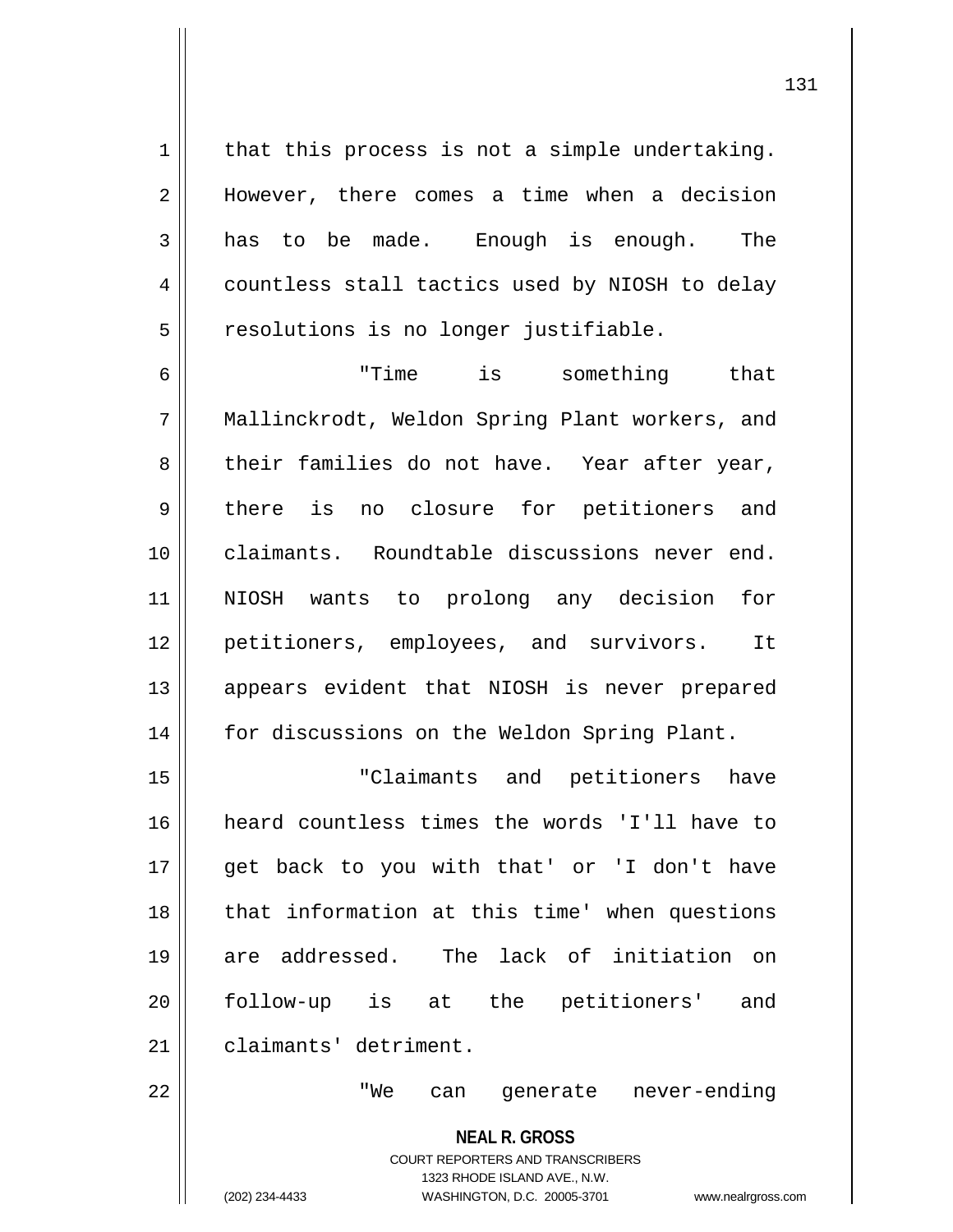1 discussions for several more years or we agree 2 to disagree and move forward. There is 3 nothing timely about the Congressional intent 4 | of this compensation program.

 "Disclosure. Claimants and petitioners are at such a disadvantage in fighting for compensation. We have been 8 treated unfairly as the petitioners from 9 | Mallinckrodt Weldon Spring. There appears to be no full disclosure of information.

11 || The petitioners have made futile 12 attempts to gain access to records being 13 utilized for Weldon Spring. We have submitted 14 || numerous FOIA requests and routinely check the 15 CDC website as well as conducted extensive 16 | hours of research.

 "There is no assurance that we possess all of the information requested. We have submitted countless FOIA requests for all 20 || data pertaining to Weldon Spring. However, | when we submit a FOIA for a specific item, we 22 || get more information and there is no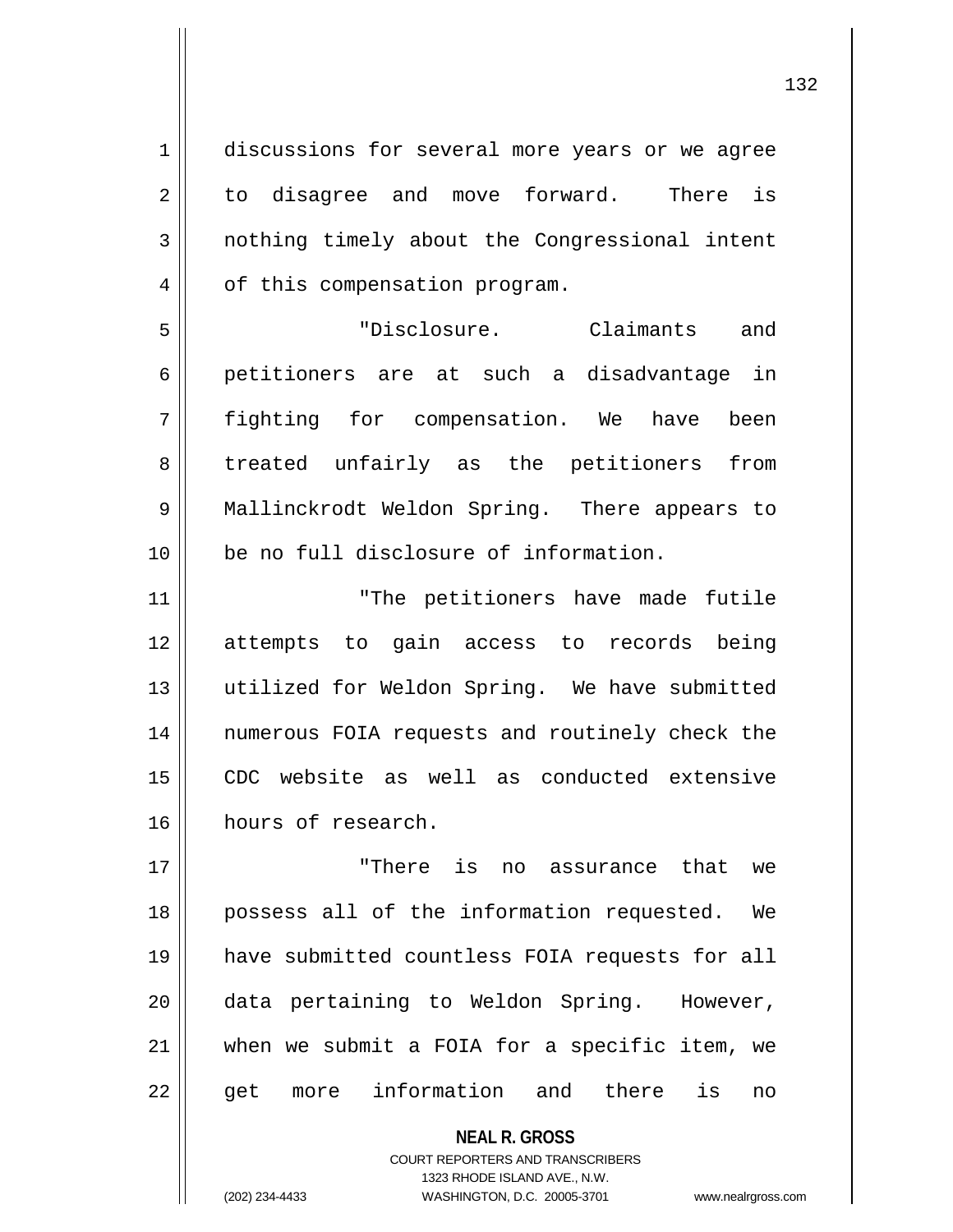1 explanation as to why it was not in a previous 2 | request.

 "While NIOSH claims to have Weldon 4 || Spring information, the petitioners clearly 5 disagree that there is enough data to provide accurate dose reconstructions. NIOSH has not provided any evidence as requested by 8 || petitioners, which presumably means the data do not exist. This predicament just creates more distress among administering agencies.

11 || The regards to the CDC website, SC&A's reviews of NIOSH White Papers are posted. However, NIOSH has not posted all Weldon Spring White Papers to the website. NIOSH fails to keep the petitioners and 16 claimants informed in a consistent manner.

17 || The addition, when petitioners ask explicit questions about Weldon Spring data being utilized, we get evasive responses. NIOSH circumvents in queries to confuse petitioners and never provides reasonable | explanations to our concerns.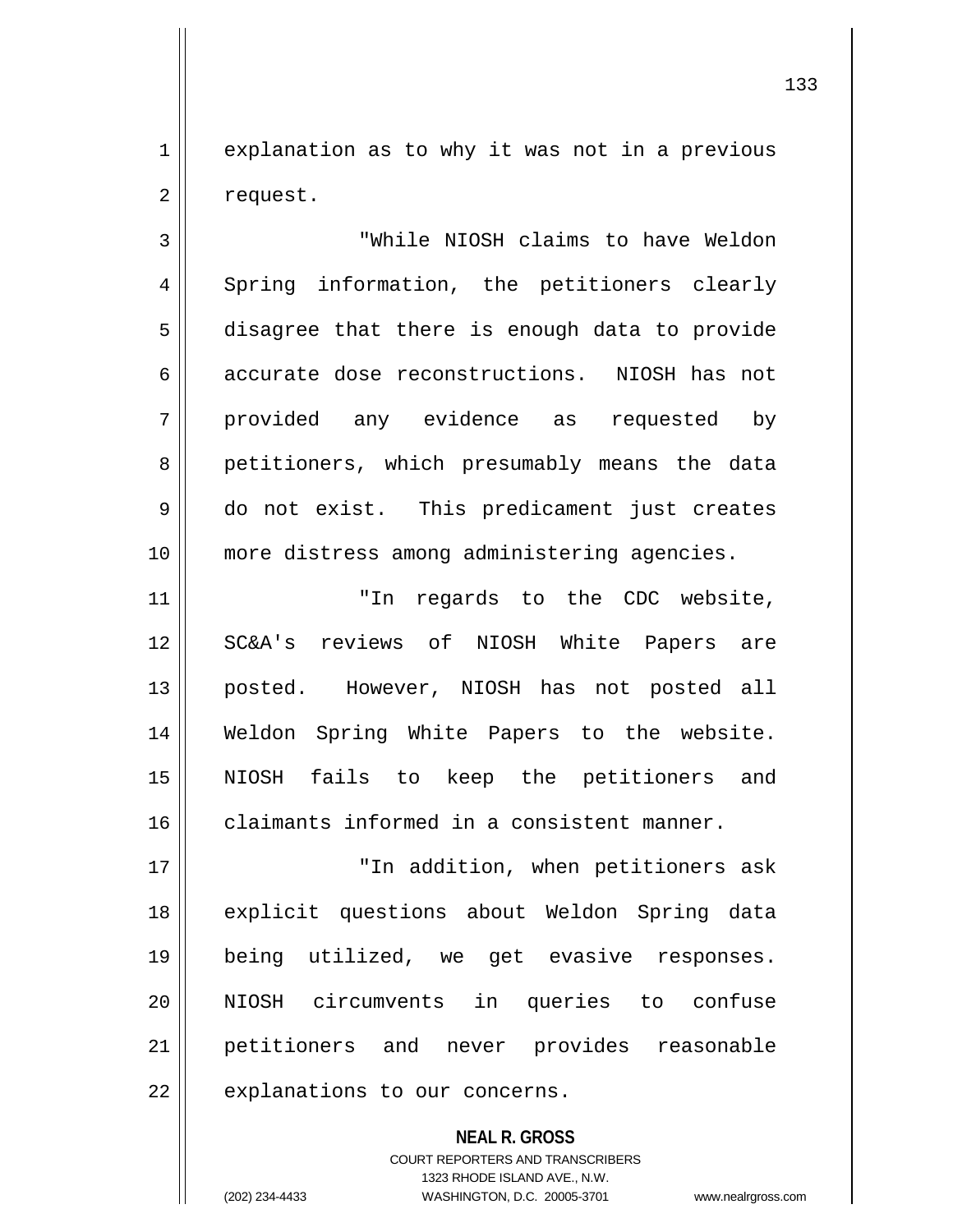| $\mathbf 1$ | "For example, when the petitioners                                                                                                                                   |
|-------------|----------------------------------------------------------------------------------------------------------------------------------------------------------------------|
| 2           | inquired what raw data was being used for                                                                                                                            |
| 3           | daily weighted averages and these so-called                                                                                                                          |
| 4           | blunders, we received three separate answers.                                                                                                                        |
| 5           | As mentioned at the previous Advisory Board                                                                                                                          |
| 6           | meeting, NIOSH stated that they had 1,400 air                                                                                                                        |
| 7           | samples, then changed it to 1,400 operations,                                                                                                                        |
| 8           | and then admitted it was actually 1,400                                                                                                                              |
| 9           | calculations. The petitioners made several                                                                                                                           |
| 10          | attempts to obtain clarification and we only                                                                                                                         |
| 11          | received vague responses.                                                                                                                                            |
| 12          | "NIOSH finally conceded that the                                                                                                                                     |
| 13          | 1,400 operations did not refer to Weldon                                                                                                                             |
| 14          | Spring Plant operations, which were implied in                                                                                                                       |
| 15          | earlier discussions. The fact is there is a                                                                                                                          |
| 16          | lack of original source data for this complex                                                                                                                        |
| 17          | plant. Any attempts by NIOSH to create data                                                                                                                          |
| 18          | are not acceptable.                                                                                                                                                  |
| 19          | "NIOSH claims to have information                                                                                                                                    |
| 20          | for Weldon Spring, yet never produces any of                                                                                                                         |
| 21          | these documents. NIOSH has yet to answer what                                                                                                                        |
| 22          | raw data is being used for these calculations.                                                                                                                       |
|             | <b>NEAL R. GROSS</b><br><b>COURT REPORTERS AND TRANSCRIBERS</b><br>1323 RHODE ISLAND AVE., N.W.<br>(202) 234-4433<br>WASHINGTON, D.C. 20005-3701<br>www.nealrgross.c |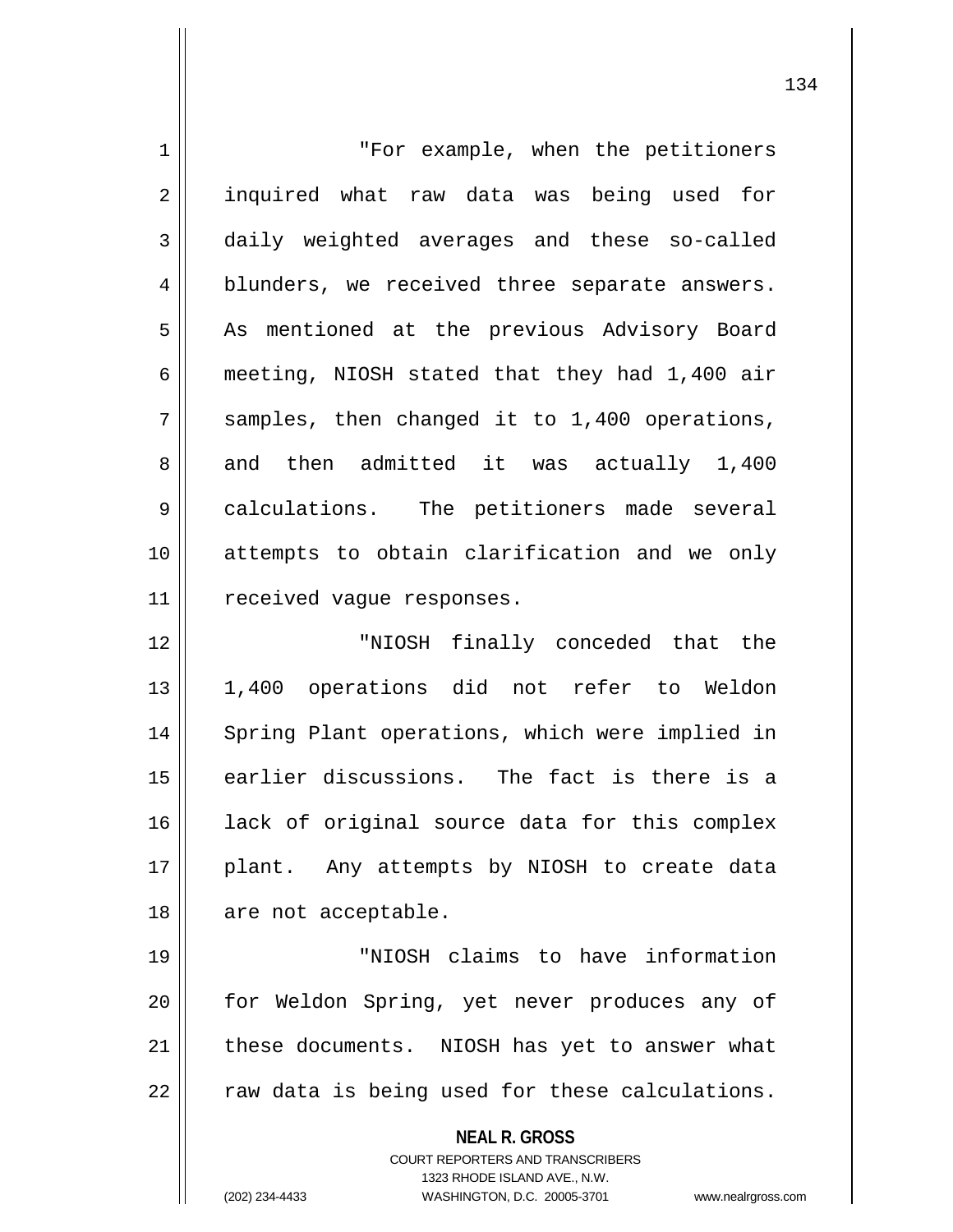135

1 NIOSH alluding to adequate data is just not 2 || realistic. Has anyone investigated or 3 validated all of Mr. Rolfes' claims? If the 4 petitioners and claimants can see through the 5 | obscure explanations, doesn't anyone else?

6 "SEC petition requirements. As 7 || petitioners for a Special Exposure Cohort, we 8 are required to submit evidence involving 9 unmonitored, unrecorded, or inadequately 10 recorded exposure incidents. In addition, we 11 are requested to submit proof of lost, 12 falsified, or destroyed radiation records. 13 || Submission of affidavits supporting a lack of 14 personnel or area monitoring was also  $15$  suggested.

 "The following describes the extent of evidence submitted on behalf of 18 || Mallinckrodt Weldon Spring Plant workers. One, employee affidavits. Weldon Spring employees have submitted numerous affidavits pertaining to accidents and the lack of appropriate monitoring. NIOSH continues to discount any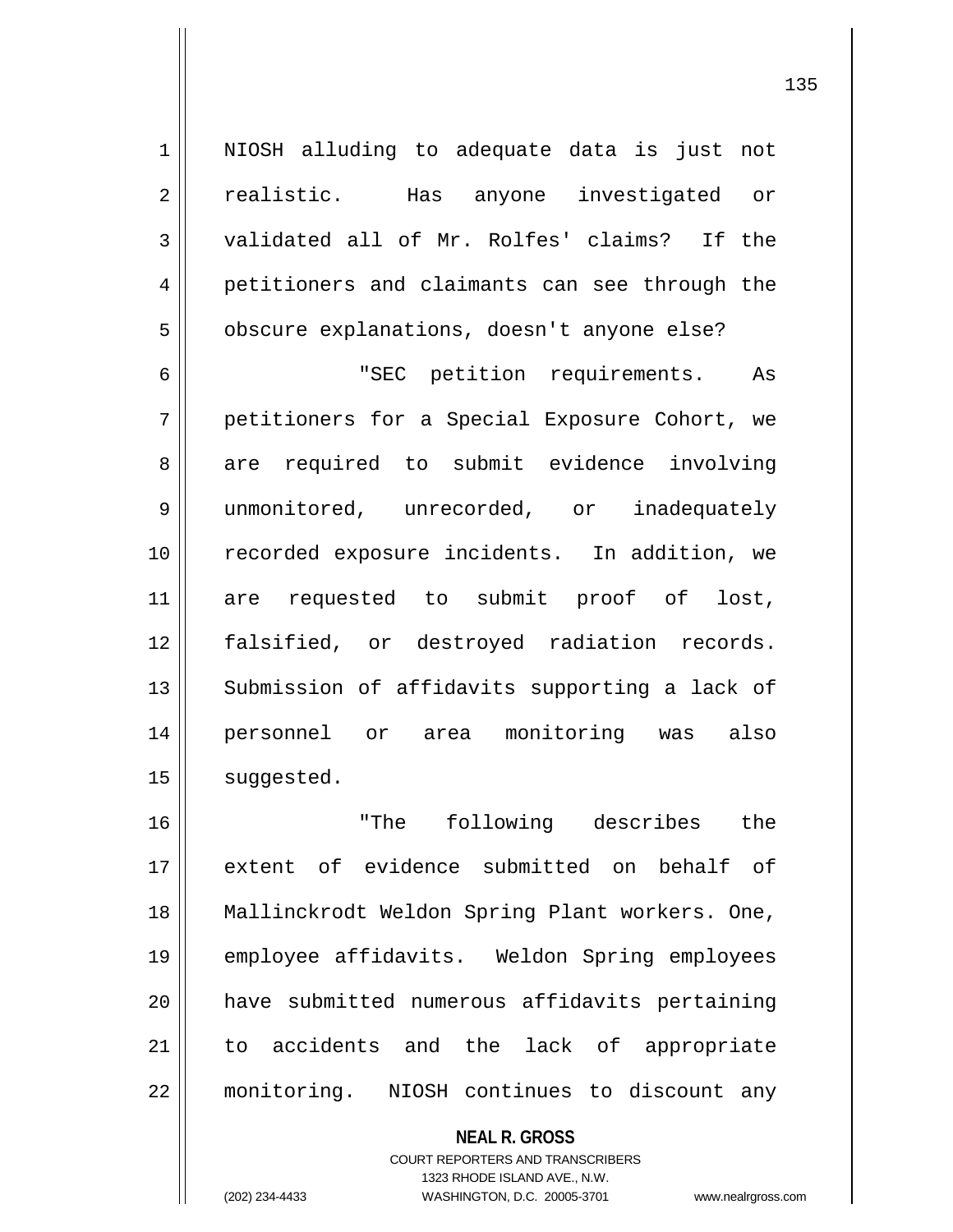**NEAL R. GROSS** COURT REPORTERS AND TRANSCRIBERS 1 employee testimony. As a reminder, over 50 2 || percent of workers were not monitored for all 3 radionuclides. And acute exposures were not 4 || routinely recorded. NIOSH interpretation of 5 || radiation exposure versus routine operations 6 is lacking. What is routine? What is routine 7 about furnace blowouts or explosions? 8 "Two, thorium. In the SEC 9 || Evaluation Report, NIOSH has concurred that 10 the sufficiency of area monitoring data for 11 thorium is uncertain." That's page 11. "NIOSH 12 also determined that records related to 13 potential thorium exposure might not be 14 || sufficient for adequate reconstruction of 15 internal exposure," page 11. "The ER also 16 indicated that Weldon Spring Plant records do 17 not indicate specific analyses to define 18 | concentrations of thoron daughter activities," 19 page 30. 20 || "It appears NIOSH is only 21 utilizing limited summaries of thorium dust 22 || studies and performing calculations to

1323 RHODE ISLAND AVE., N.W.

(202) 234-4433 WASHINGTON, D.C. 20005-3701 www.nealrgross.com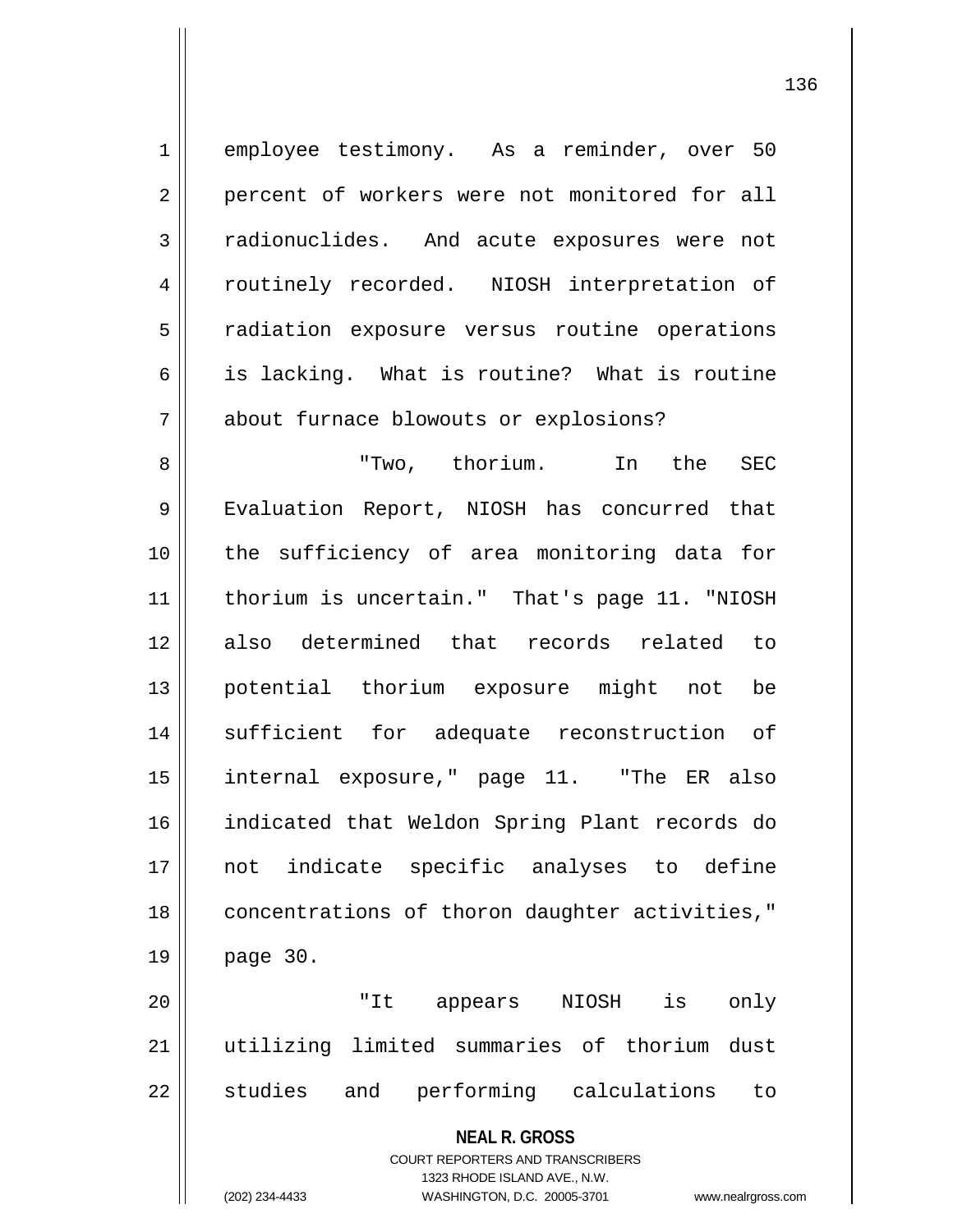1 || interpret daily weighted averages. These 2 | calculations are not benchmark data and they 3 do not meet the terms of representativeness or  $4 \parallel$  sufficient accuracy. In addition, many of the 5 readings in the summaries were not true 6 measurements. Measurements were often 7 extended from other years. The use of DWA was 8 | already deemed not claimant-favorable in prior 9 SECs, including the Mallinckrodt Destrehan 10 Plant. 11 "Number three, thorium-230. Two 12 documents referred to at the Ingle documents 13 || cannot be discredited by NIOSH. Both of these 14 documents state that the AEC asked 15 Mallinckrodt in 1955 to extract thorium-230, 16 ionium, from raffinate residues on a 17 || production basis. This pilot work continued 18 || on a large-scale production basis at Weldon 19 Spring from 1958 to 1966. Any efforts by 20 NIOSH to discredit these documents or any 21 submitted documents are clearly not 22 | claimant-favorable. Additionally, NIOSH cited

**NEAL R. GROSS**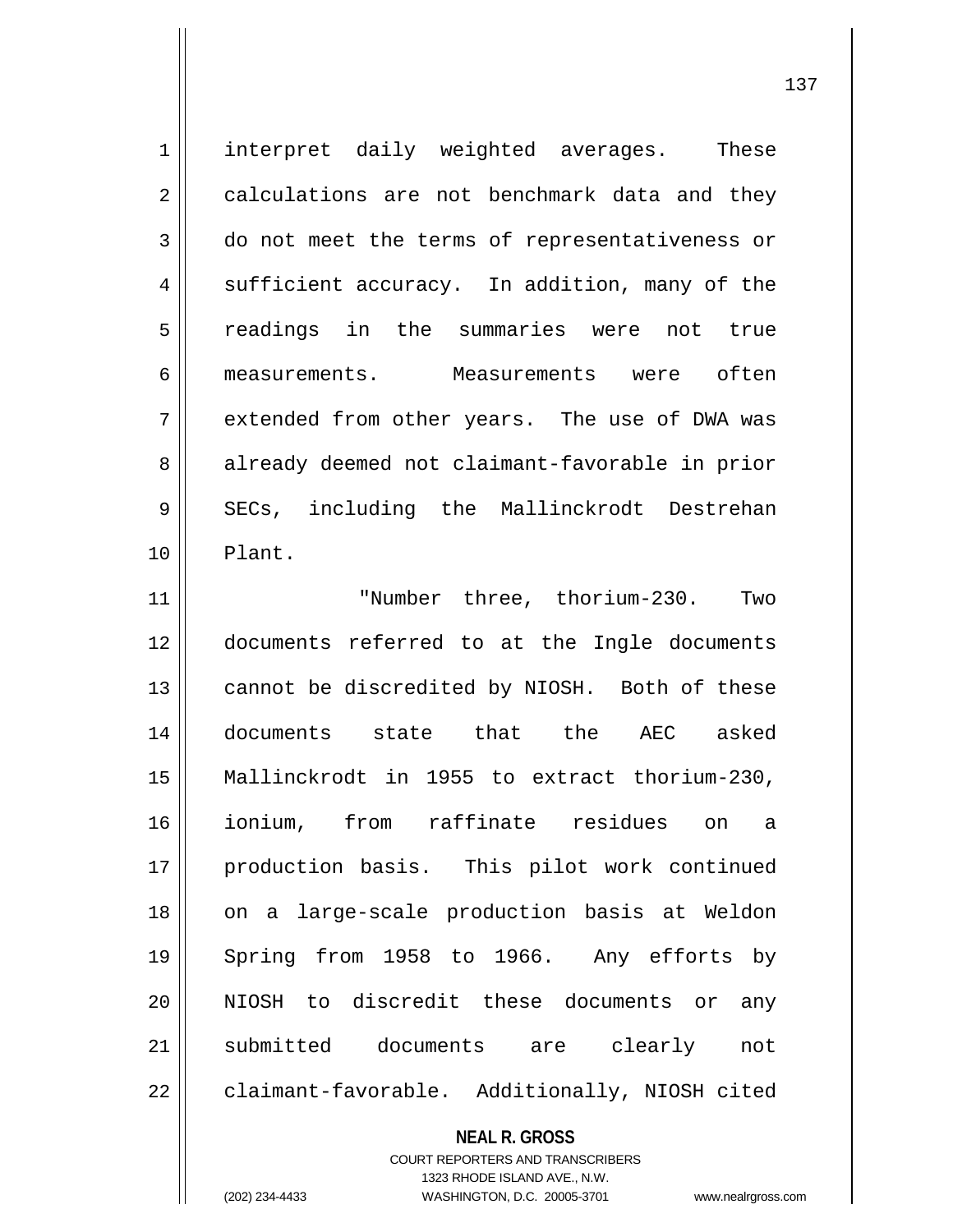1 | these same Ingle documents and misrepresented 2 || the content for dosing thorium using uranium  $3 \parallel$  throughput.

 "Confusion and disagreement sets  $5 \parallel$  in on the concept of utilizing a thorium ratio intake to a uranium ratio intake. Are there not different uranium compounds in different 8 classes of solubility? Don't uranium and 9 || thorium behave chemically in different ways? Don't the compositions change rapidly? Is there a state of equilibrium? What about enriched, depleted, and recycled uranium implications? Doesn't thorium result in larger doses than uranium per unit radioactive contamination in the air?

 "It appears that Weldon Spring workers may be dosed on inaccurate or insufficient data. Additionally, stated on page 43 of NIOSH's Site Profile for the Weldon 20 || Spring Plant, `Measurement technologies for urinalysis did not provide sufficient 22 || information to have a reliable dose assessment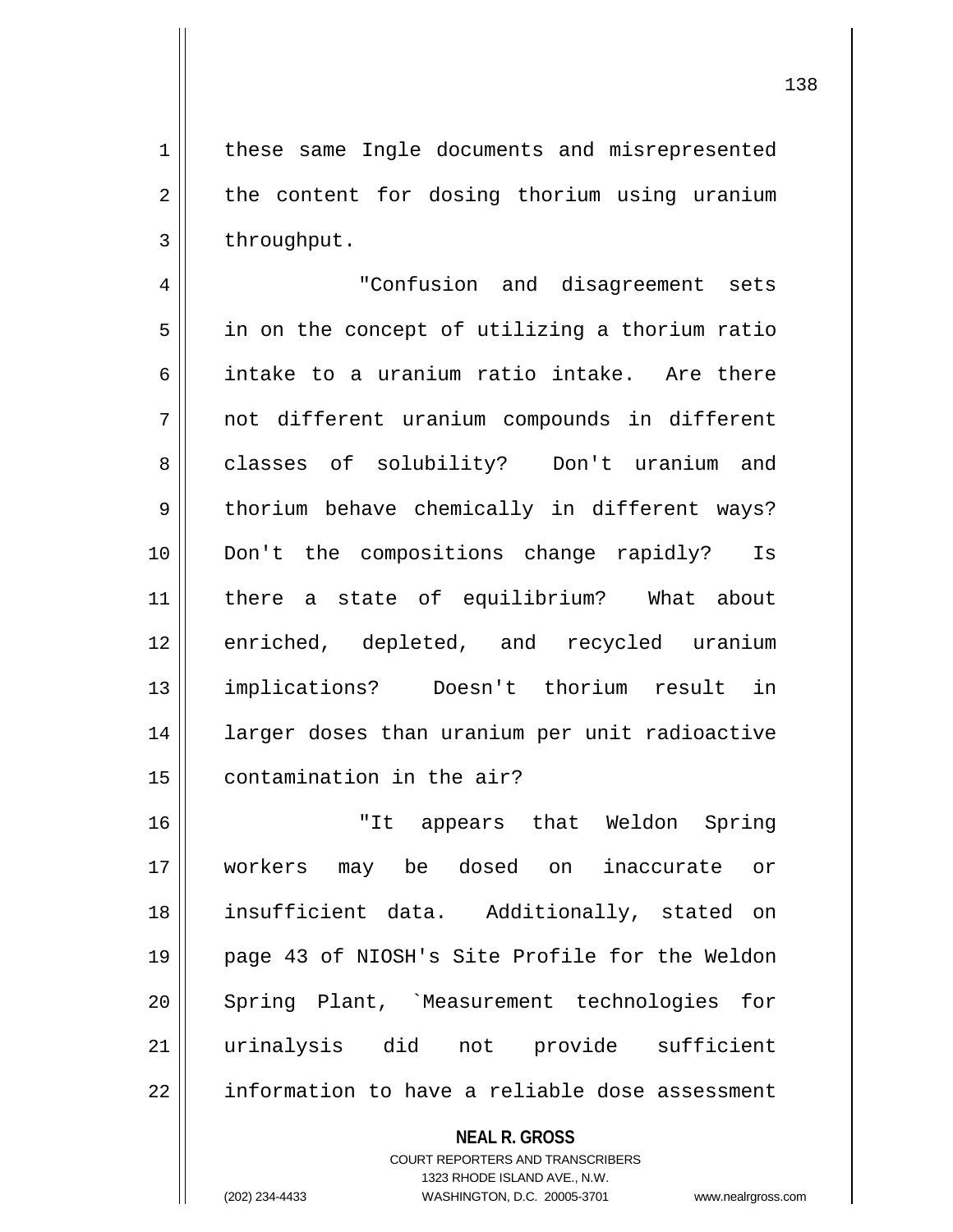1 when there was a mixture of uranium compounds 2 || and uranium isotopes.' And NIOSH is going to 3 || use this unreliable information to attempt to 4 dose thorium intake? There are so many 5 | unanswered questions.

6 "Furthermore, this proposal has  $7 \parallel$  never been validated to be accurate, feasible, 8 or claimant-favorable. It appears like a 9 | last-ditch effort to deny compensation.

 "Thorium is more toxic to the body than uranium. As stated in a Fernald document, solubility changes from outside the body versus inside the body. Insoluble compounds inhaled into the lungs, where they would remain for long periods of time, 16 || apparently present the greatest hazard. 17 || Thorium compounds are not readily excreted in the urine, which prevents urinalysis from being nearly as good an indicator for thorium inhalation and ingestion as for uranium 21 || inhalation and ingestion. Apparently this is 22 || because thorium compounds are generally more

#### **NEAL R. GROSS**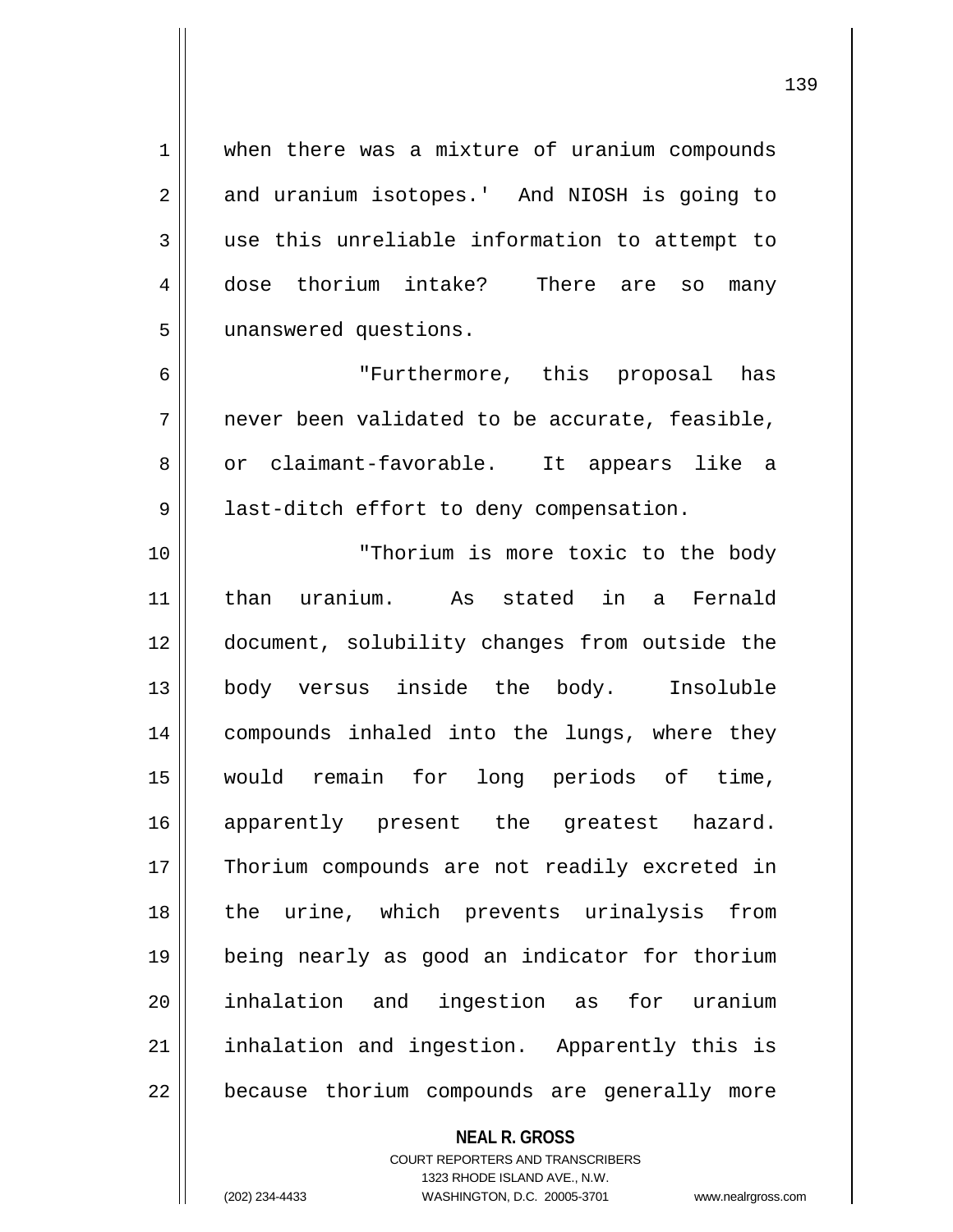insoluble and because soluble thorium compounds are converted into insoluble compounds in the body after ingestion or inhalation.

5 "How can this attempted approach  $6 \parallel$  be feasible or sufficiently accurate,  $7 \parallel$  especially since there is a lack of adequate 8 air concentration for the Mallinckrodt Weldon 9 || Spring Plant? Prior SEC cohorts have been 10 passed on NIOSH's inability to dose internal 11 | thorium and we request the same consideration. 12 || NIOSH's proposal is just not acceptable.

 "Radon. There was no radon monitoring performed at the Mallinckrodt Weldon Spring Plant. Monitoring ceased in 1955. NIOSH's suggested radon model appears 17 || to have uncertainty, too many assumptions, and does not demonstrate sufficient accuracy. First, NIOSH proposed no ventilation rate. And 20 || now they are going to incorporate a ventilation rate? How can anyone keep things 22 || straight? How many chances does NIOSH get to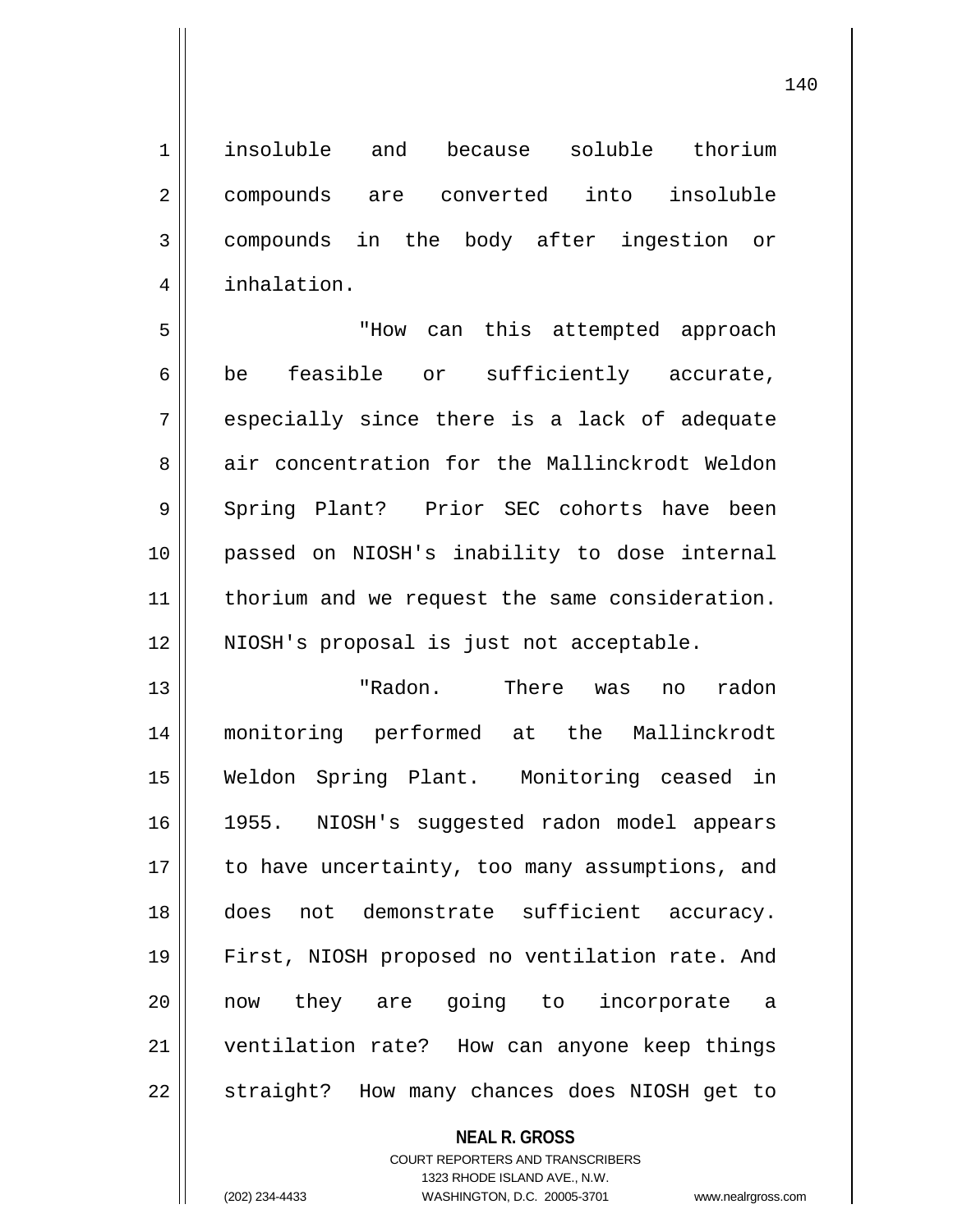1 || make things right? Where is the guarantee 2 | that every single Weldon Spring worker would 3 have accurate dose reconstruction? This is 4 | basically a model with no benchmark data. 5 "Six, destruction of records, 6 V2161. As mentioned numerous times before,  $7 \parallel$  the V2161 shelf list that contains incomplete 8 sets of medical files for Weldon Spring 9 employees in dust studies has never been 10 located. NIOSH claims these documents were 11 || not destroyed. However, we have requested 12 || them to be brought forward, and NIOSH fails to  $13$   $\parallel$  do so. The reality is that these records were 14 destroyed because a scheduled destruction date 15 had already lapsed. This was already 16 established during the Mallinckrodt Weldon 17 | Spring SEC. 18 "Weldon Spring site visit. A 19 Weldon Spring site visit during May of 1988 20 demonstrated that prior attempts to locate 21 || records during operations at Weldon Spring 22 Were unsuccessful. Many records retained had

**NEAL R. GROSS**

COURT REPORTERS AND TRANSCRIBERS 1323 RHODE ISLAND AVE., N.W. (202) 234-4433 WASHINGTON, D.C. 20005-3701 www.nealrgross.com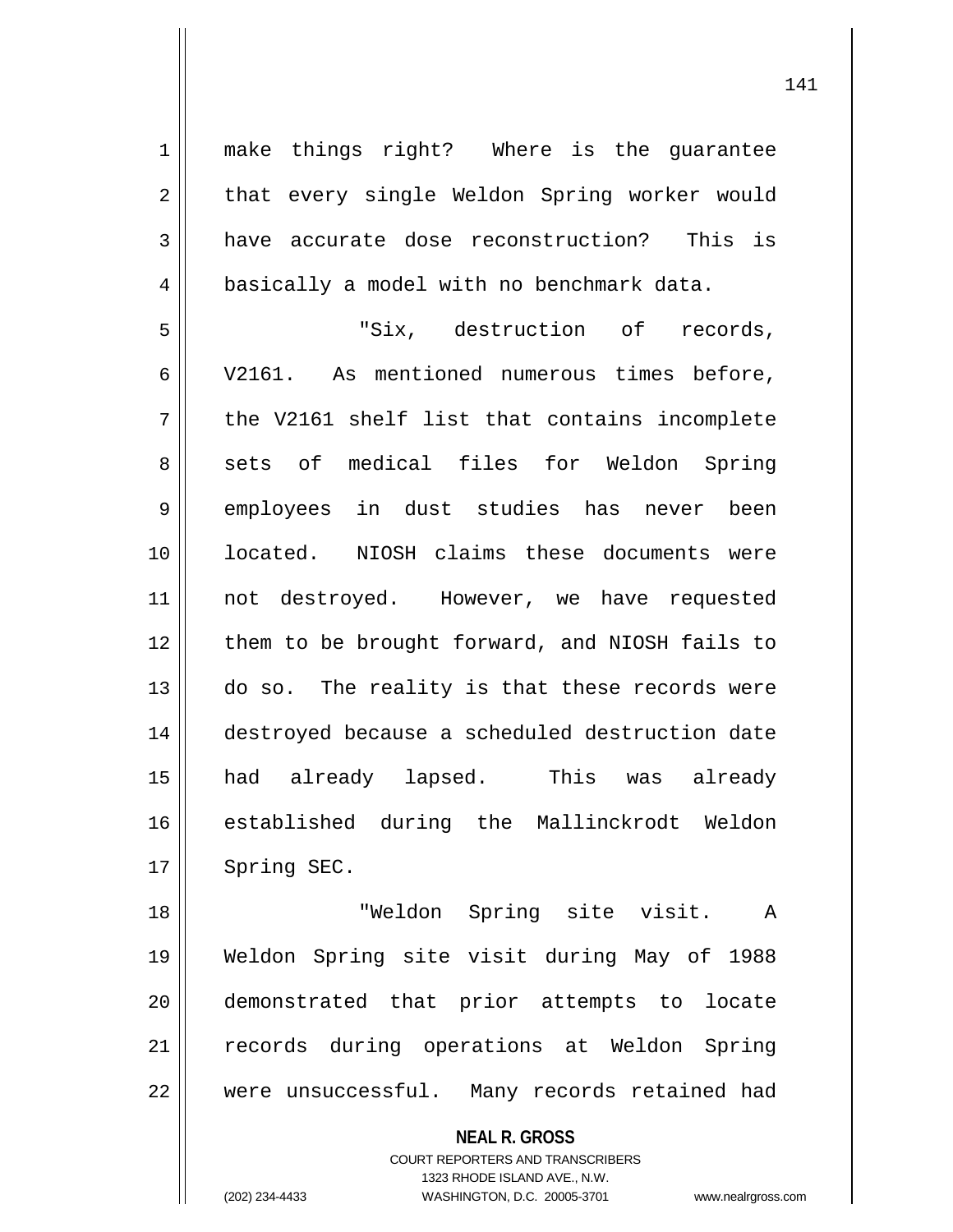142

1 | been exposed to the elements. Documents were 2 || wet, showed signs of decay, and were 3 illegible.

4 "Hard copy records. In September 5 || 1979, Elizabeth Dupree evaluated the 6 comparison of work history records versus hard 7 copy records that were available at CER. 8 Dupree discovered that the computerized work 9 history records did not compare well with the 10 hard copy records that were available.

 "Dupree advised that one of the deficiencies found in the computerized work history data is that they do not contain 14 || sufficient detail to match jobs that a worker held to the dust exposure studies that exist 16 || for jobs in the Uranium Division.

17 || "It was known that types of work history records available changed over the period of operation of the Uranium Division. 20 The computerized work history did not appear to be adequate for linking a worker's job to || dust exposure he/she received while doing a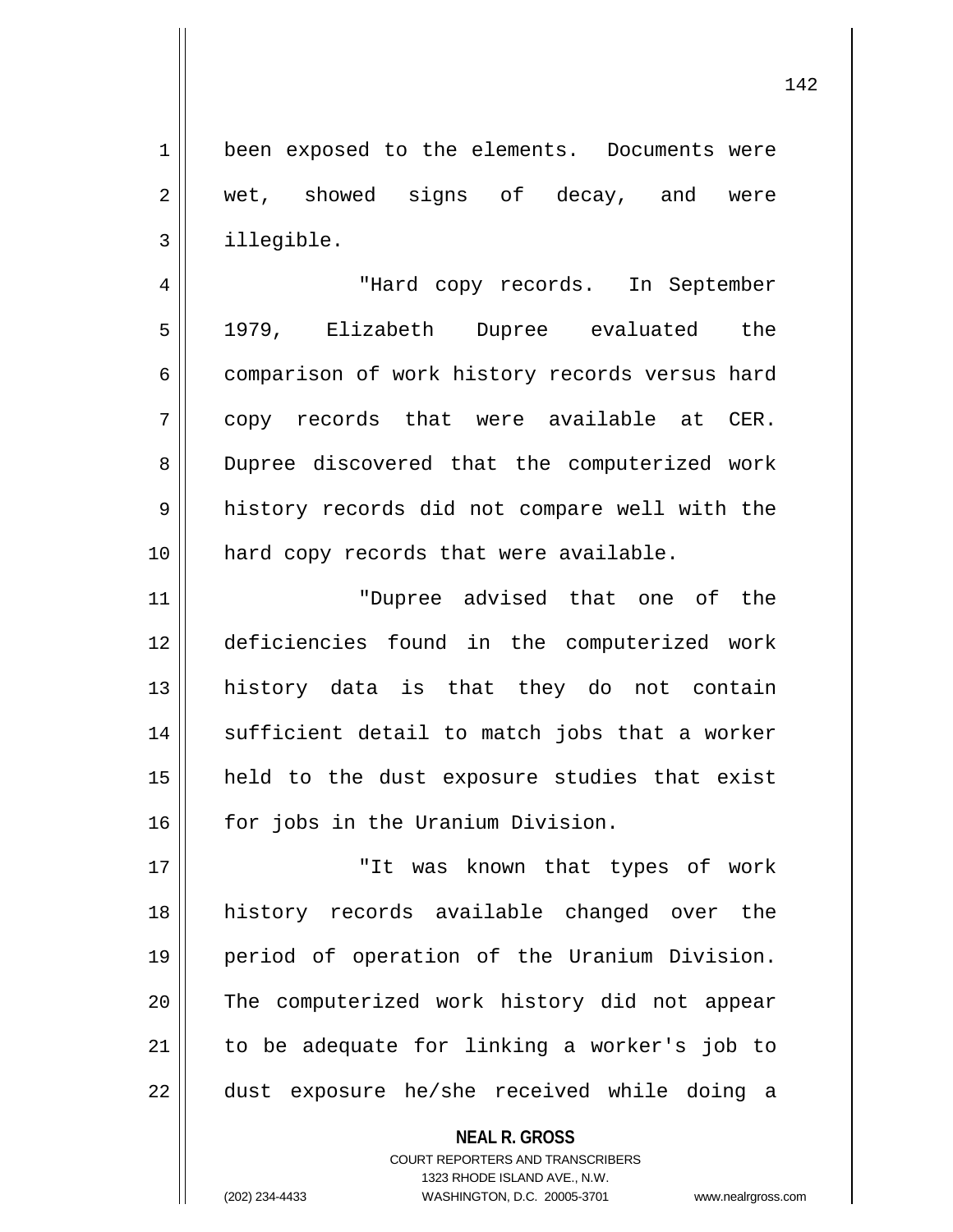1 | iob. No one document contained all of the 2 || work history information. In addition, the 3 | linkage to dust exposures was less successful 4 || for Weldon Spring since dust exposure studies 5 only covered jobs being held in the 6 manufacturing area.

 "Building 1415. History documents 8 show building 415 contained an incinerator which was used to burn trash and classified documents.

11 || The Post Terror Seven, surrogate data. I am 12 || still perplexed that Mr. Rolfes continues to 13 deny the use of surrogate data for Weldon 14 Spring. NIOSH has alluded to claims that no 15 || surrogate data is being used for the Weldon 16 || Spring Plant. However, NIOSH actually states  $17$  || that they are not using surrogate data for the 18 || proposed model.

19 "Previous email correspondence 20 || from NIOSH clearly indicates surrogate data 21 from Fernald is being utilized for the Weldon  $22 \parallel$  Spring Plant. In fact, emails indicate NIOSH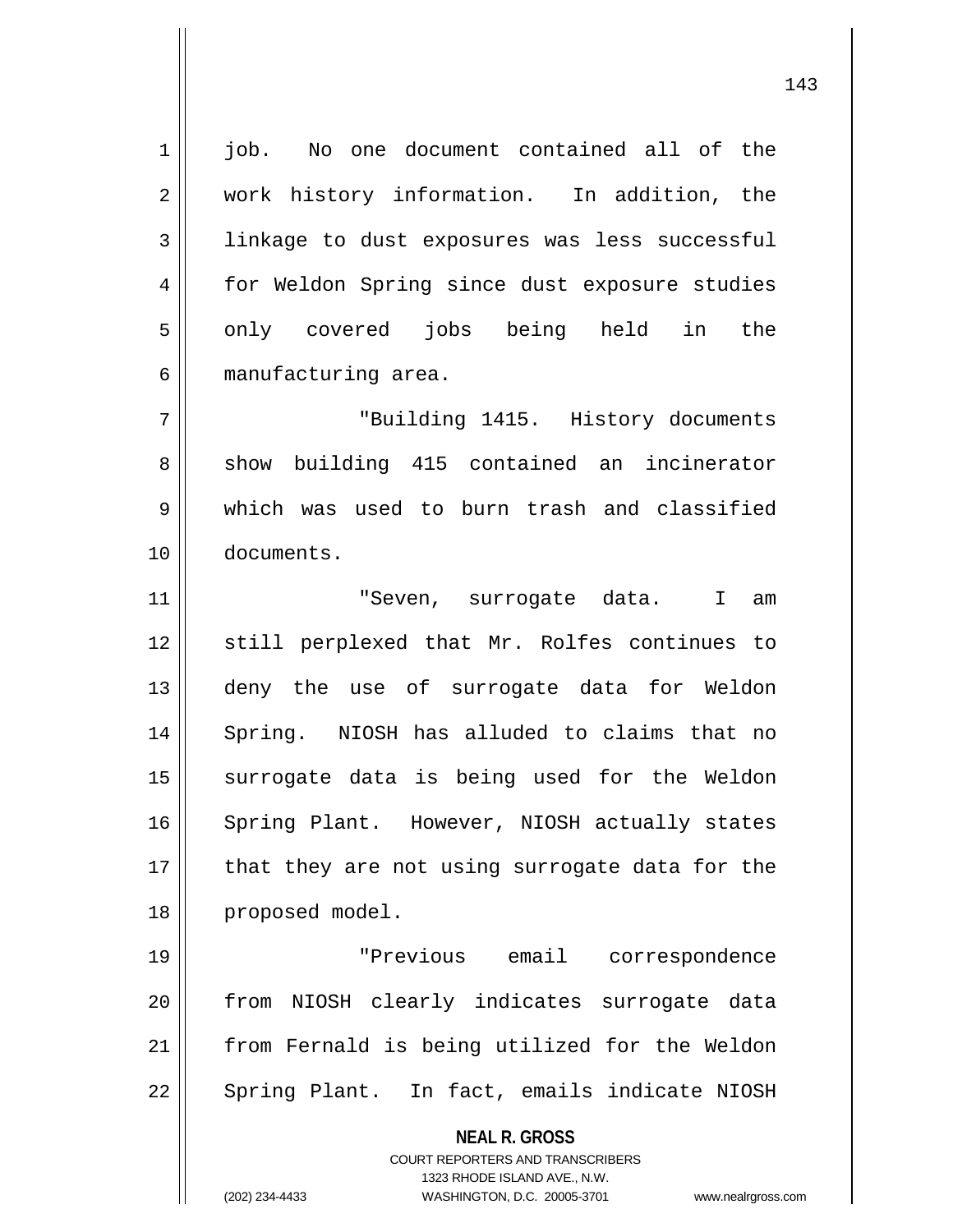1 admitted that if they use any actual data from 2 || Weldon Spring, the data would be less 3 | claimant-friendly.

4 "So which is it? Why does NIOSH  $5$  | constantly waver on what is being utilized for  $6 \parallel$  this plant? NIOSH's integrity with addressing 7 || the Mallinckrodt Weldon Spring Plant case is 8 || often questioned and unreliable. Countless 9 discrepancies repeatedly reveal themselves, 10 || and it does not go unnoticed.

11 || THE SEC petition requirement conclusion. The above-mentioned examples demonstrate the necessity for a Special Exposure Cohort for Mallinckrodt Weldon 15 || Spring. The Weldon Spring Plant has an 16 || extremely complicated and hazardous history. The lack of data for Weldon Spring is irrefutable. Any attempts for NIOSH to fill these gaps just make dose reconstruction more imprecise.

21 "Documentation. Reiteration is 22 || essential to demonstrate that every piece of

#### **NEAL R. GROSS** COURT REPORTERS AND TRANSCRIBERS

1323 RHODE ISLAND AVE., N.W. (202) 234-4433 WASHINGTON, D.C. 20005-3701 www.nealrgross.com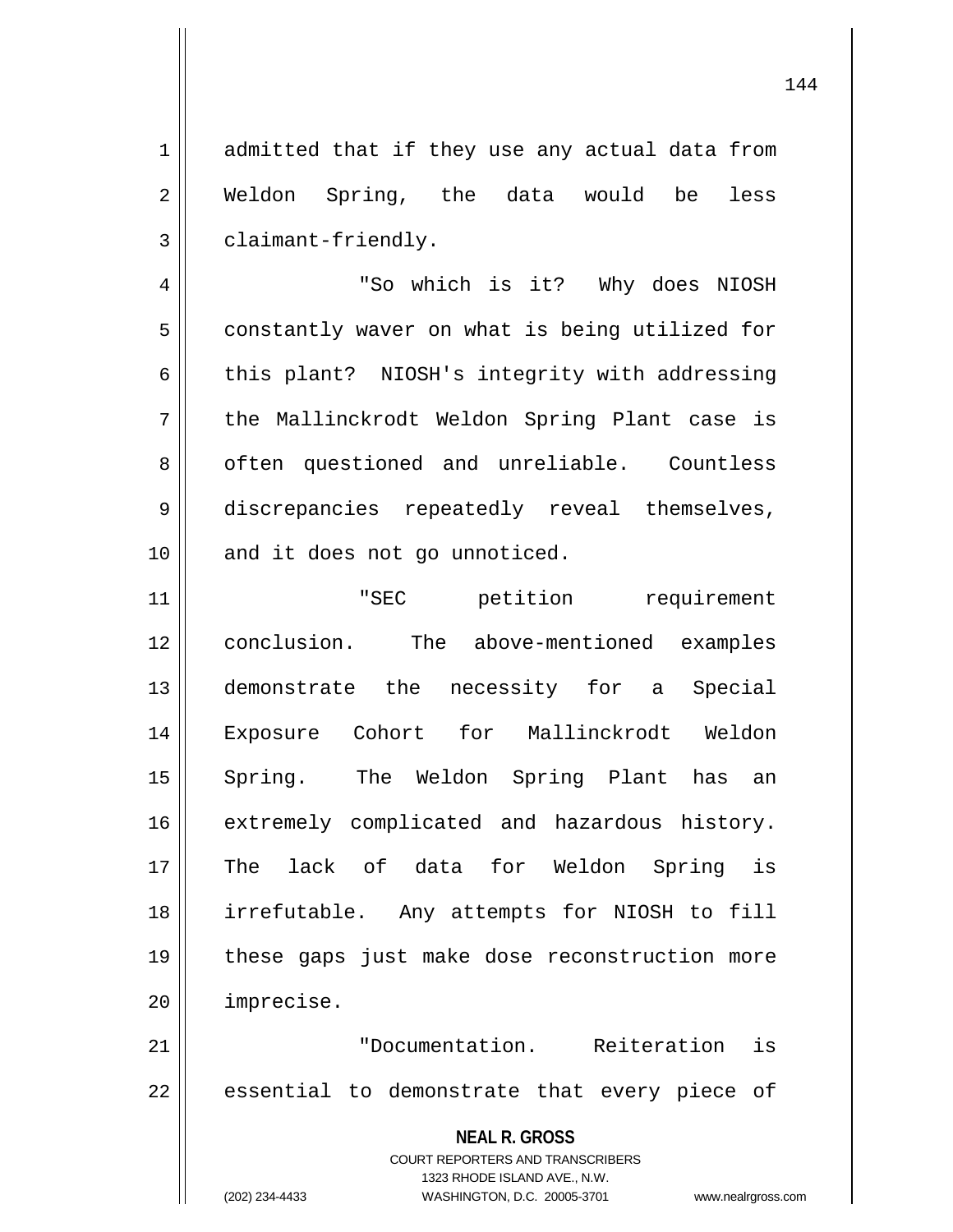1 | evidence that has been submitted by the 2 petitioners or claimants is ignored or 3 discredited by NIOSH. If the findings are not 4 | ignored, the information is twisted. NIOSH 5 always provides its own interpretation of 6 || presented documents, which will never be 7 claimant-favorable/friendly.

8 "Any claimant-favorable documents  $9 \parallel$  are tossed aside every time as if they have no 10 merit. Petitioners and claimants have to 11 || prove and back up everything. However, NIOSH 12 is not held to the same standards and no one 13 holds them accountable. Who gave NIOSH the 14 authority to decide the intent or the content 15 | of any of these documents?

 "Furthermore, it has been well-established and acknowledged by NIOSH that Mallinckrodt lacked the integrity of handling and reporting of monitoring data. Those circumstances did not provide NIOSH with a reasonable means to validate dose estimates 22 || based on monitoring data. Mallinckrodt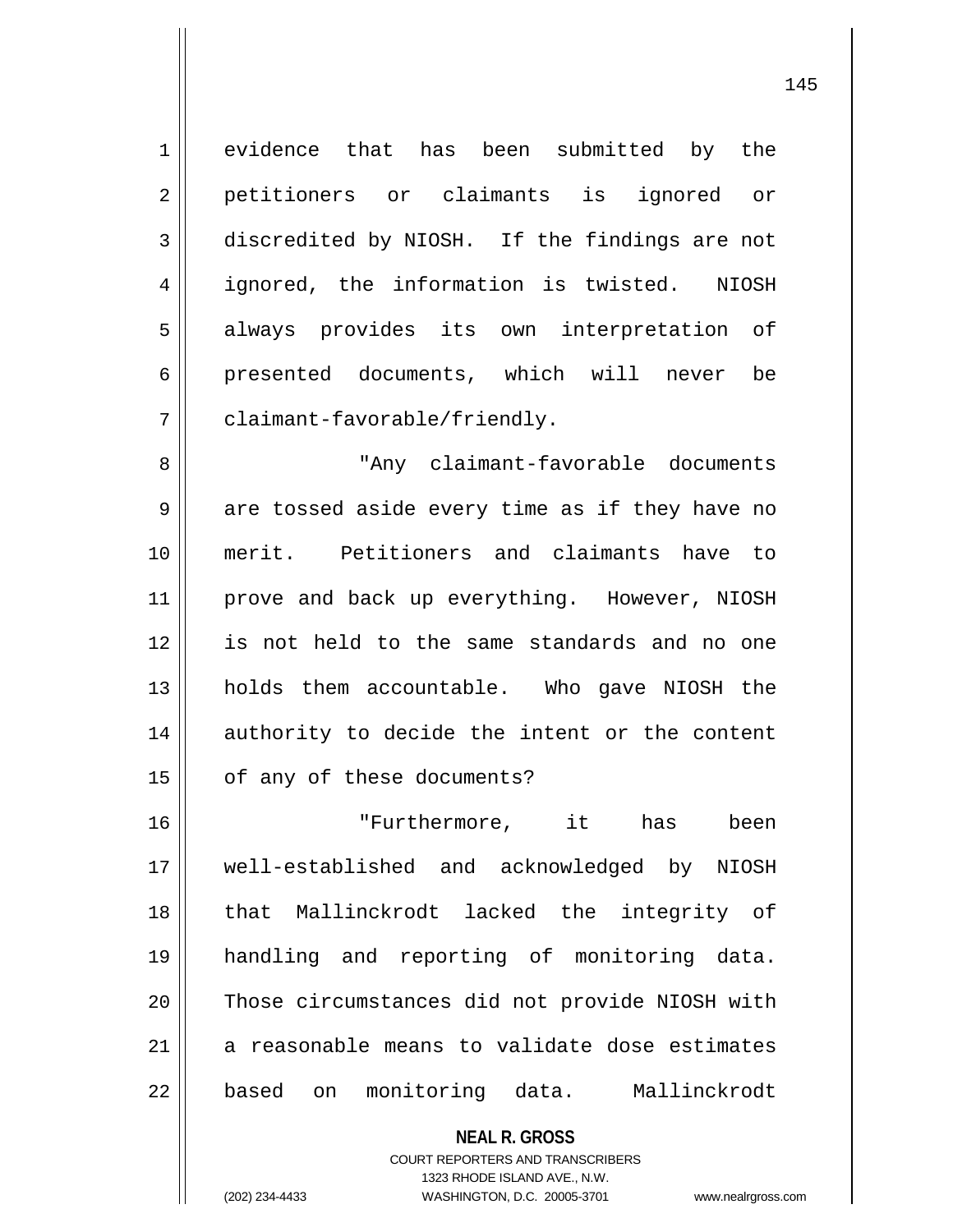1 || knowingly placed its employees at risk and 2 this last chapter of Mallinckrodt's 3 || indiscretions needs to be closed. 4 "Burden. This entire process has 5 **b**een an emotional roller coaster for claimants 6 || and petitioners and their families. This 7 || process repeatedly victimizes these 8 individuals. When does discovery end? How 9 || long do we have to be patient while NIOSH 10 waits for the evolution of science to dose 11 individuals? How long does NIOSH get to push 12 || off closure while attempting to locate reasons 13 | to deny compensation? 14 "The bottom line is Weldon Spring 15 Plant dose reconstructions are flawed and 16 inaccurate due to lack of data that exists for 17 || the facility. As discovered in the Work Group 18 discussions, Weldon Spring dose 19 reconstructions were in need of constant 20 | corrections. This serious predicament would 21 not have been identified if a petition hadn't  $22$  | been submitted. Any effort to dose these

> **NEAL R. GROSS** COURT REPORTERS AND TRANSCRIBERS 1323 RHODE ISLAND AVE., N.W.

(202) 234-4433 WASHINGTON, D.C. 20005-3701 www.nealrgross.com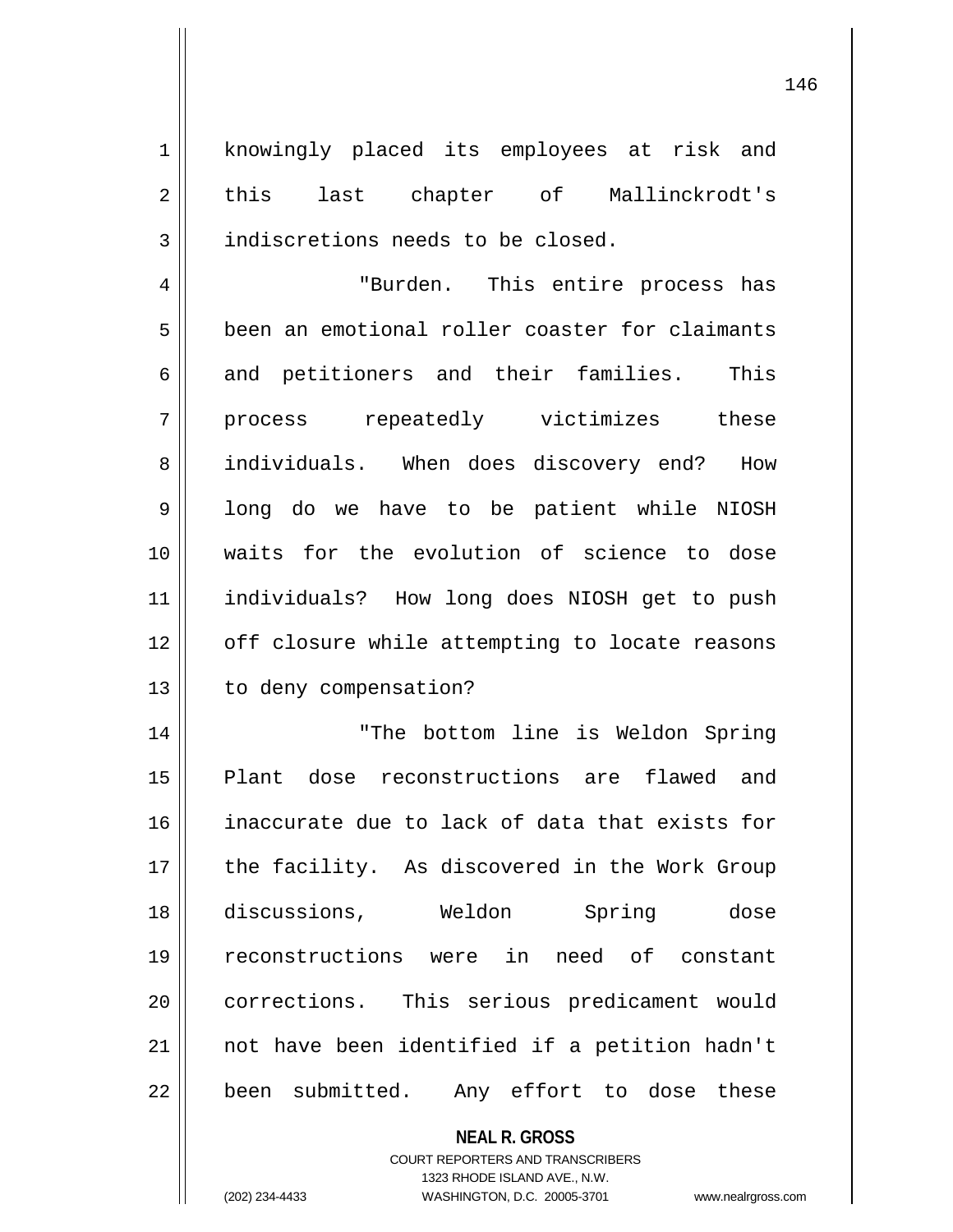1 | individuals from operations over 60 years ago  $2 \parallel$  are just offensive.

3 "NIOSH has made too many 4 assumptions due to data deficiencies, which  $5 \parallel$  lead to uncertainty and a lack of confidence. 6 || How are these assumptions sufficiently 7 accurate or plausible? NIOSH cannot guarantee 8 || that they can accurately dose every single 9 Worker from the Weldon Spring Plant.

10 "The benefit of the doubt is 11 || supposed to go to the claimants. Yet, anyone 12 requesting compensation has to fight 13 | overwhelming odds for adjudication.

14 || Wy father filed for compensation in 2002. And this was my seventh year without 16 || him. Watching him lose his dignity because of the sacrifices he made for this country will 18 || be with our family forever. He was entitled to live a long live. And, yet, he was unknowingly cheated out of valuable time with his friends and loved ones. There is no mistake that his service at Mallinckrodt

# **NEAL R. GROSS**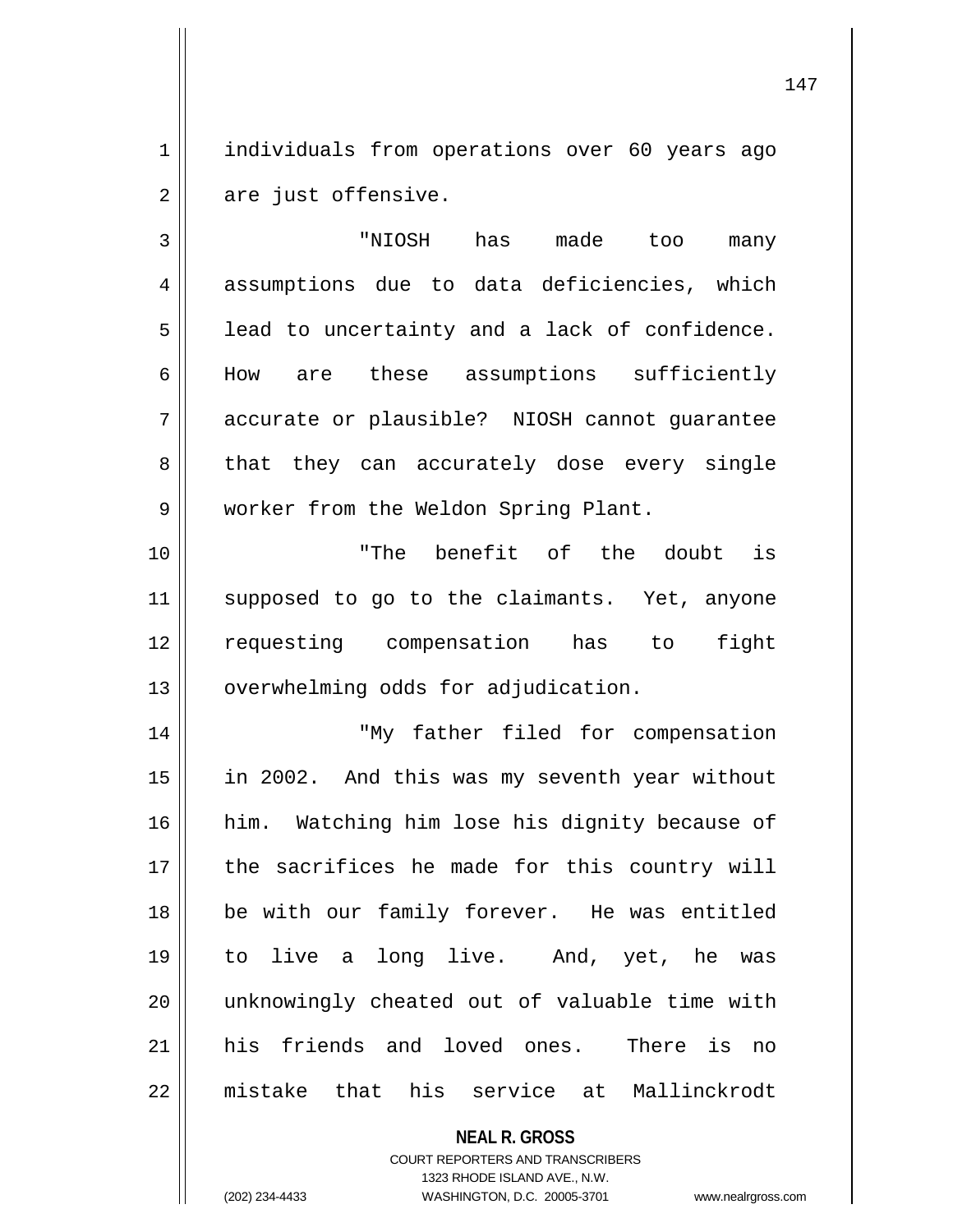1 || Weldon Spring Plant is responsible for our 2<sup>l</sup> heartache."

3 | We're almost finished.

4 "There has been nothing fair or 5 | timely about this process. We will never get  $6 \parallel$  back the blood, sweat, and tears that have 7 been devoted to this campaign to compensate 8 those individuals who sacrificed everything 9 for the nuclear defense program. We will 10 never get back the lost time with our loved  $11$  ones.

12 "The petitioners for Weldon Spring 13 || have never seen this much science and detail 14 go into any other SEC petitioner. The 15 Congressional intent of the compensation 16 program has been manipulated long enough. 17 || Today I am requesting the Advisory Board not 18 || allow these Mallinckrodt Weldon Spring workers 19 and their families to be victimized any 20 | longer.

21 "Evidence and discussions prove 22 || that NIOSH makes too many assumptions and

> **NEAL R. GROSS** COURT REPORTERS AND TRANSCRIBERS 1323 RHODE ISLAND AVE., N.W.

(202) 234-4433 WASHINGTON, D.C. 20005-3701 www.nealrgross.com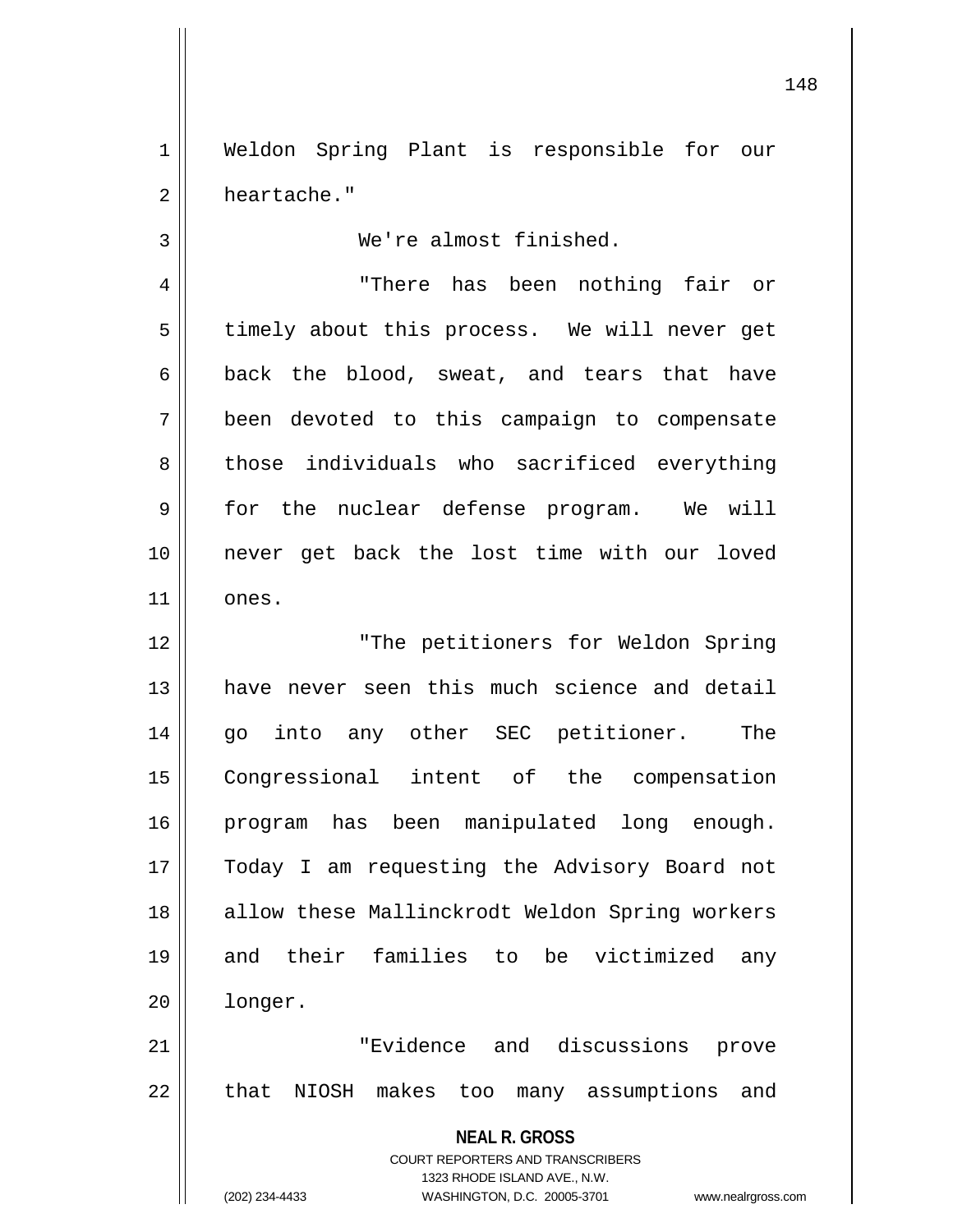| $\mathbf 1$    | lacks the ability to perform accurate dose                                                          |
|----------------|-----------------------------------------------------------------------------------------------------|
| $\overline{2}$ | reconstructions. We request recognition of                                                          |
| 3              | the numerous deficiencies in NIOSH's                                                                |
| $\overline{4}$ | proposals. NIOSH's claims are<br>not                                                                |
| 5              | sufficiently supported and not sufficiently                                                         |
| 6              | accurate or plausible. Weldon Spring claims                                                         |
| 7              | necessitate adjudication for the price that                                                         |
| 8              | these workers paid for this country                                                                 |
| 9              | unknowingly under hazardous conditions.                                                             |
| 10             | "Whatever the outcome is today, we                                                                  |
| 11             | will pursue every avenue until Weldon Spring                                                        |
| 12             | Plant employee is justly compensated.<br>The                                                        |
| 13             | intent of this program was timeliness.<br>And                                                       |
| 14             | time ran out long ago. We are respectfully                                                          |
| 15             | requesting the Advisory Board grant a Special                                                       |
| 16             | Exposure Cohort for the Mallinckrodt Weldon                                                         |
| 17             | Spring Plant.                                                                                       |
| 18             | "Thank you, Tina Triplett."                                                                         |
| 19             | Okay. Thank<br>CHAIRMAN MELIUS:                                                                     |
| 20             | you, Ted.                                                                                           |
| 21             | Any other questions? Sorry, we                                                                      |
| 22             | are not taking public comment at the present                                                        |
|                | <b>NEAL R. GROSS</b>                                                                                |
|                | COURT REPORTERS AND TRANSCRIBERS                                                                    |
|                | 1323 RHODE ISLAND AVE., N.W.<br>(202) 234-4433<br>WASHINGTON, D.C. 20005-3701<br>www.nealrgross.com |
|                |                                                                                                     |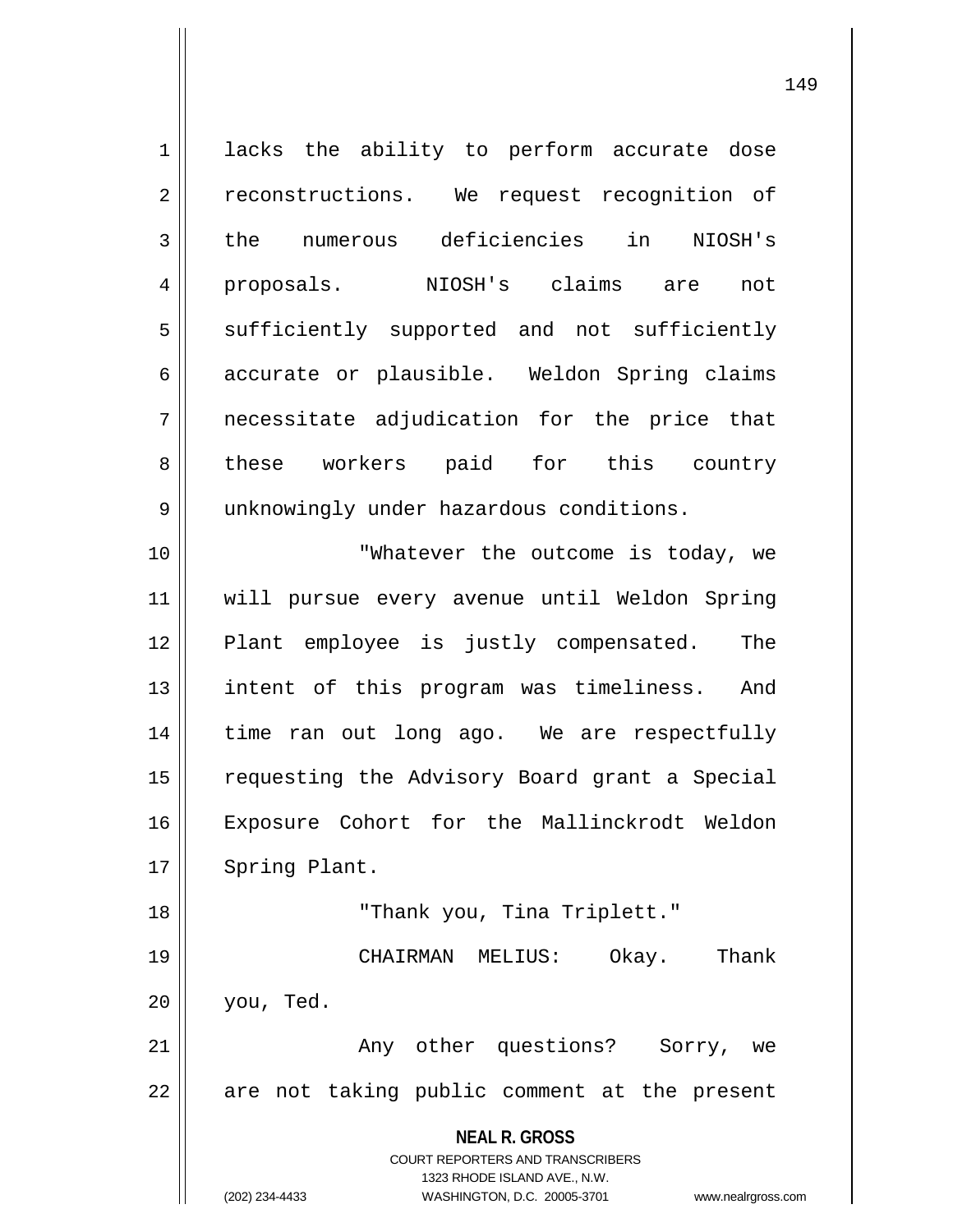| 1  | time. Any other Board Member, questions?                                                                                                                               |
|----|------------------------------------------------------------------------------------------------------------------------------------------------------------------------|
| 2  | (No response.)                                                                                                                                                         |
| 3  | CHAIRMAN MELIUS: I will remind                                                                                                                                         |
| 4  | you that the -- I think we have gone through                                                                                                                           |
| 5  | this history before, but the Work Group and                                                                                                                            |
| 6  | SC&A have done extensive reviews and had                                                                                                                               |
| 7  | concluded that dose reconstruction was                                                                                                                                 |
| 8  | feasible, that the methods that NIOSH had and                                                                                                                          |
| 9  | were in place were appropriate. There were,                                                                                                                            |
| 10 | as I said, three issues left to be determined.                                                                                                                         |
| 11 | We had a Work Group meeting last                                                                                                                                       |
| 12 | week. When I joined the Work Group for this                                                                                                                            |
| 13 | meeting, I spent a significant amount of time                                                                                                                          |
| 14 | going through the old transcripts and old                                                                                                                              |
| 15 | reports, trying to keep a record of all of the                                                                                                                         |
| 16 | issues that had come up and so forth.<br>And                                                                                                                           |
| 17 | there was ample discussion and response to                                                                                                                             |
| 18 | those past issues.                                                                                                                                                     |
| 19 | We had the three remaining issues.                                                                                                                                     |
| 20 | I think Stu has given us a good review on                                                                                                                              |
| 21 | those. And although I think the Work Group in                                                                                                                          |
| 22 | our meeting last week did not make<br>any                                                                                                                              |
|    | <b>NEAL R. GROSS</b><br><b>COURT REPORTERS AND TRANSCRIBERS</b><br>1323 RHODE ISLAND AVE., N.W.<br>(202) 234-4433<br>WASHINGTON, D.C. 20005-3701<br>www.nealrgross.com |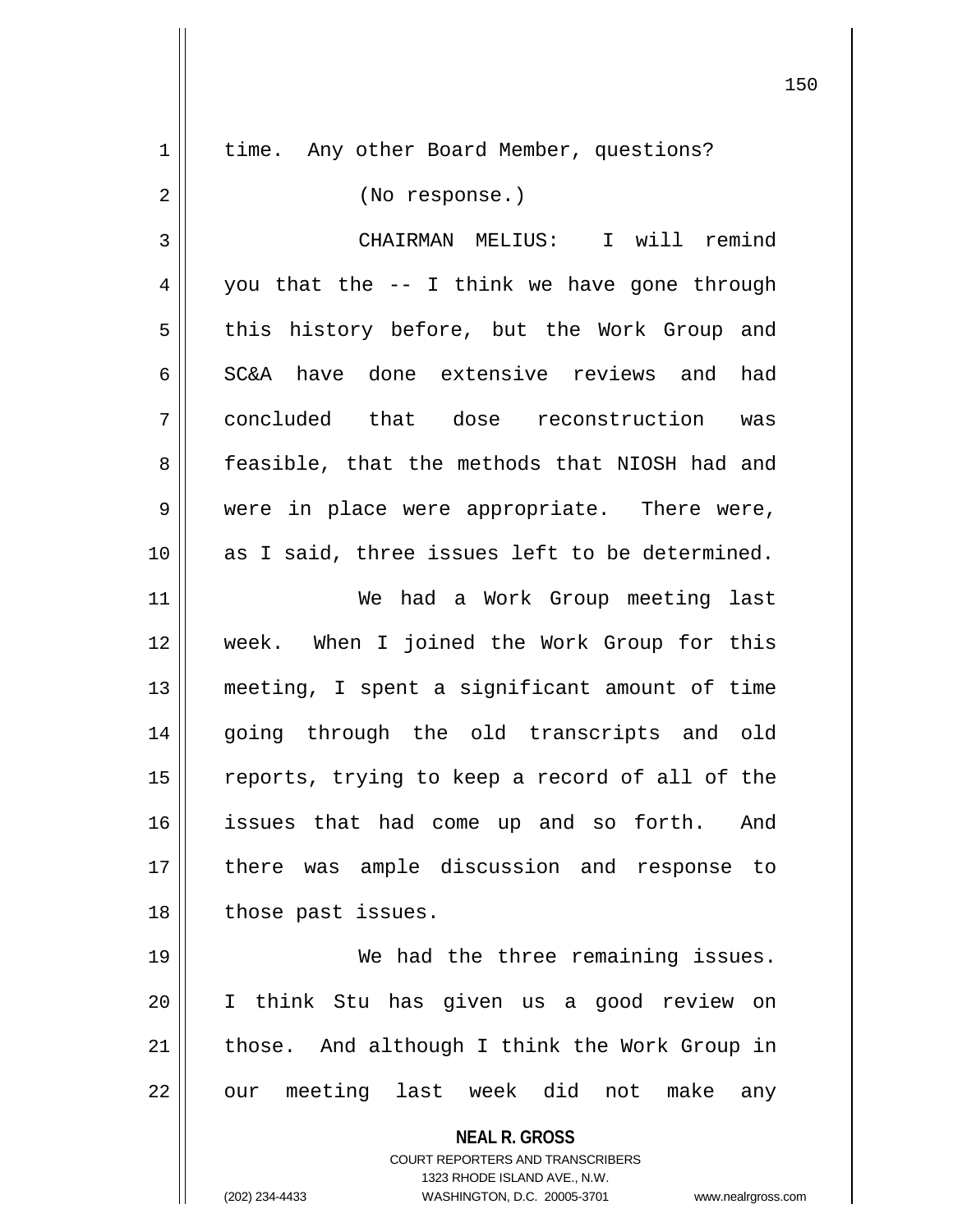**NEAL R. GROSS** COURT REPORTERS AND TRANSCRIBERS 1323 RHODE ISLAND AVE., N.W. (202) 234-4433 WASHINGTON, D.C. 20005-3701 www.nealrgross.com 1 | specific recommendation, I think we have taken  $2 \parallel$  this, really, as far as we can at this point  $3 \parallel$  and need to try to bring closure here today. 4 I don't know. Dick, do you want  $5 \parallel$  to add anything to that? 6 MEMBER LEMEN: No. 7 CHAIRMAN MELIUS: Yes, Dave? 8 MEMBER RICHARDSON: The statement 9 || that was just read raised a large number of 10 points. And so I was just hoping you might 11 | comment on a couple of them. 12 || From the presentation, I thought, 13 || okay, the thorium issue is nailed down. And 14 || then one of the points in the statement was 15 that NIOSH had discredited counter evidence 16 regarding thorium-230. I wasn't clear. What 17 was the context for that assertion within the 18 || statement? 19 CHAIRMAN MELIUS: Stu, do you want  $20 \parallel$  to  $-$ 21 MR. HINNEFELD: There was a 22 || document, or maybe two documents written by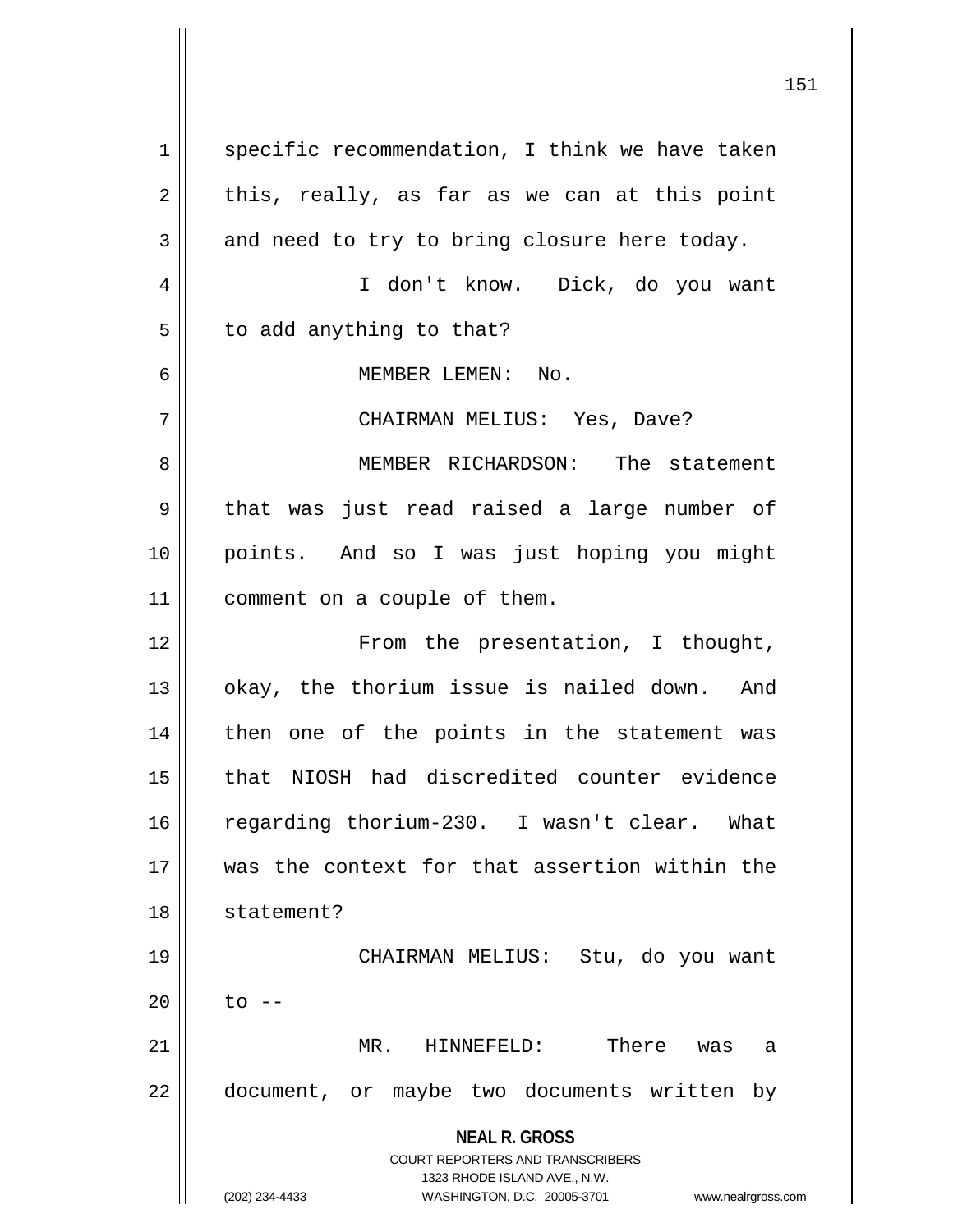$1 \parallel$  the same people at close to the same time, in  $2 \parallel$  the '80s, that made the statement that the  $3$  individual read in the letter, saying that DOE 4 asked Mallinckrodt to extract thorium-230 from 5 || raffinates in 1955. And this work continued  $6 \parallel$  at Weldon Spring.

7 We managed to contact one of the 8 authors. We tried to contact the second 9 author and got no response. The author that 10 we spoke to allowed our contractor to look at 11 || records that had been collected. This was the 12 ORAU -- it was the ORAU Epidemiology search 13 || study. They were describing thorium 14 || exposures, potential thorium exposures. And 15 they kind of grouped thorium-230 and  $16$  | thorium-232 exposures as a thorium exposure.

17 || Certainly there is description of 18 || this extraction occurring at Destrehan Street, 19 at the Mallinckrodt Chemical Works on 20 || Destrehan Street. And there were discussions 21 about building a plant for the purposes of 22 || doing this extraction. And they recognized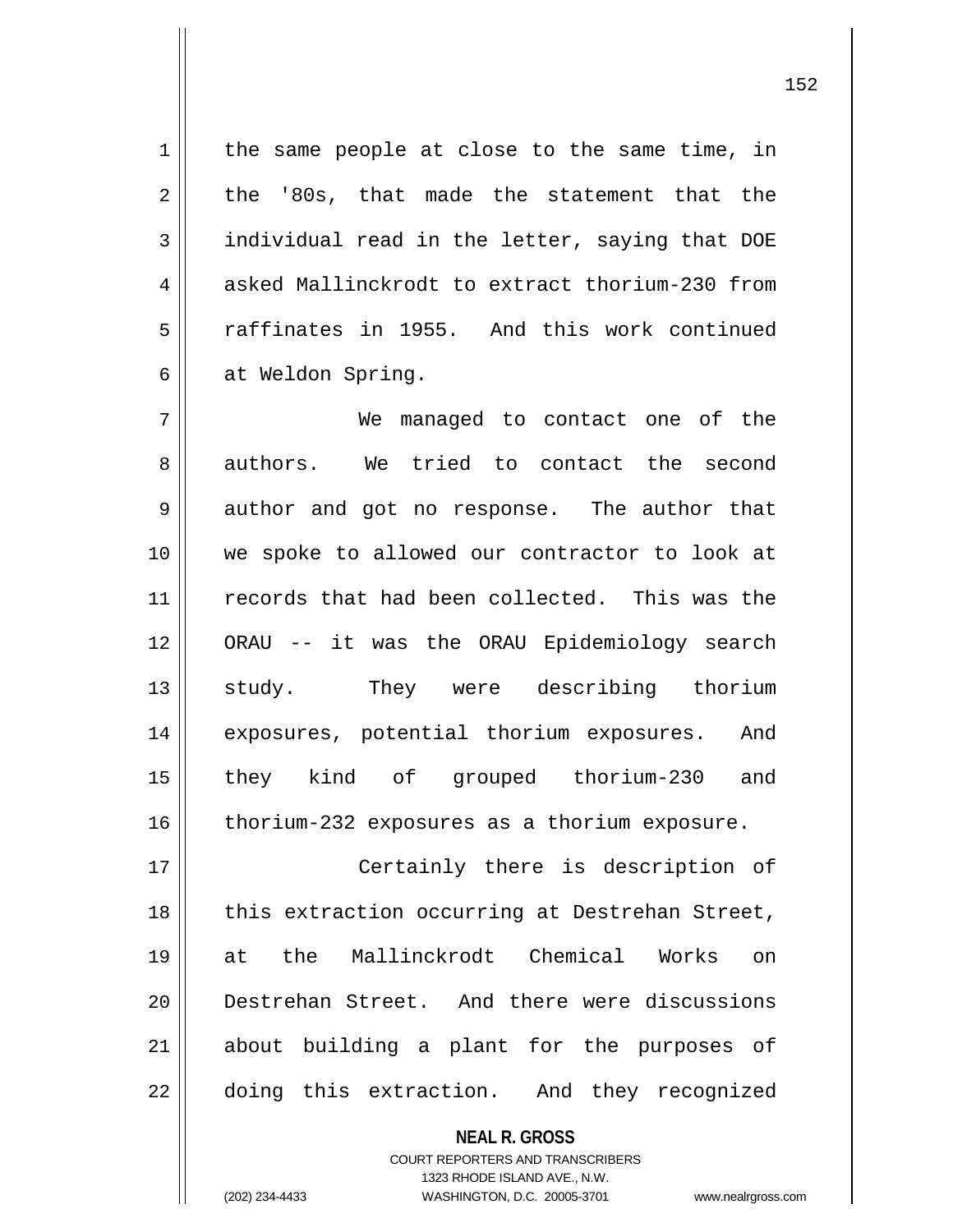$1$  that this would be built pretty much like a 2 plutonium plant because the  $3$  | thorium-230-specific activities on the order - $4 \parallel$  - plutonium, you have an alpha emitter with a 5 || pretty high specific activity, certainly far 6 higher than uranium.

7 || They seemed to have been done --8 the extractions that were done at Destrehan  $9 \parallel$  Street seemed to have been done in a glove box 10 type of environment. And we had seen a report 11 || of some four bottles of this extract being at 12 Destrehan Street. And I believe they were 13 moved to Weldon Spring for storage, stored in 14 a storage area there when Destrehan Street 15 closed. I don't know their ultimate 16 disposition, but I did see a letter about  $17 \parallel$  that.

18 || There was a plant called the Minor 19 Elements Plant, which is kind of a pilot plant 20 Sort of thing where they did these  $21$  extractions, and apparently in a glove box at 22 Destrehan Street.

# **NEAL R. GROSS**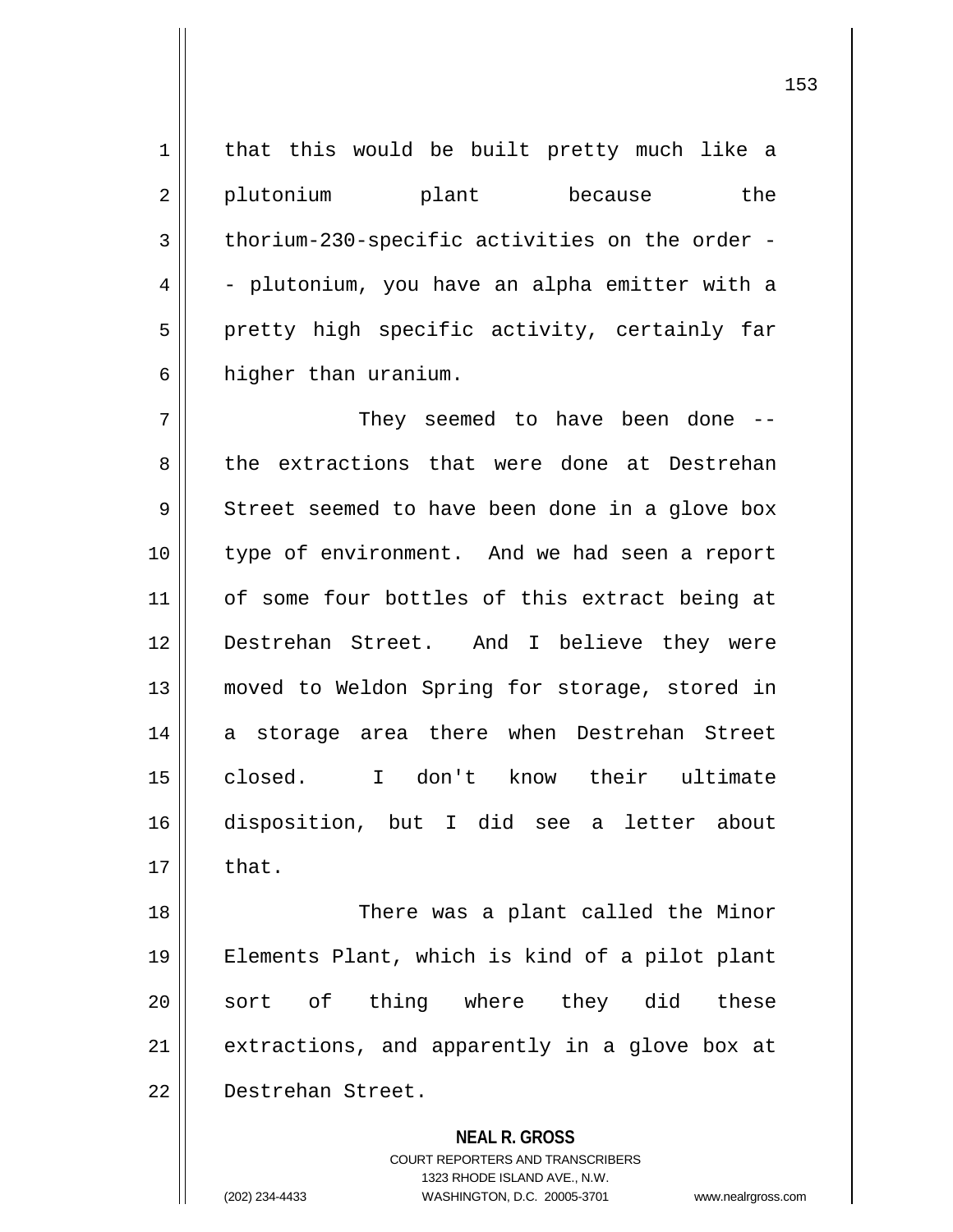1 We have not found anything else 2 || other than this epidemiology document that 3 describes the thorium-232 extractions from 4 || raffinate in the period for Weldon Spring.

 In the mid '50s, there was some 6 || DOE interest in thorium-230, which was colloquially known as ionium. So if you 8 Search for ionium in our Site Research Database, you will get a number of hits. But these don't seem to extend, you know, really much past '55. There is a document from 1960. It is written by Mound. Mound was involved in  $\parallel$  this a little bit, but they were just sort of proposing, "Gee, what if?"

 There is also another document from about that -- from the late '50s period, 17 || that describes -- I forget which site wrote this, but I don't believe it was one of the Mallinckrodt sites -- describes the available 20 || amount of the extracted thorium-230, of ionium, that was around. And said, "well, no || one wants it, so we think we have got enough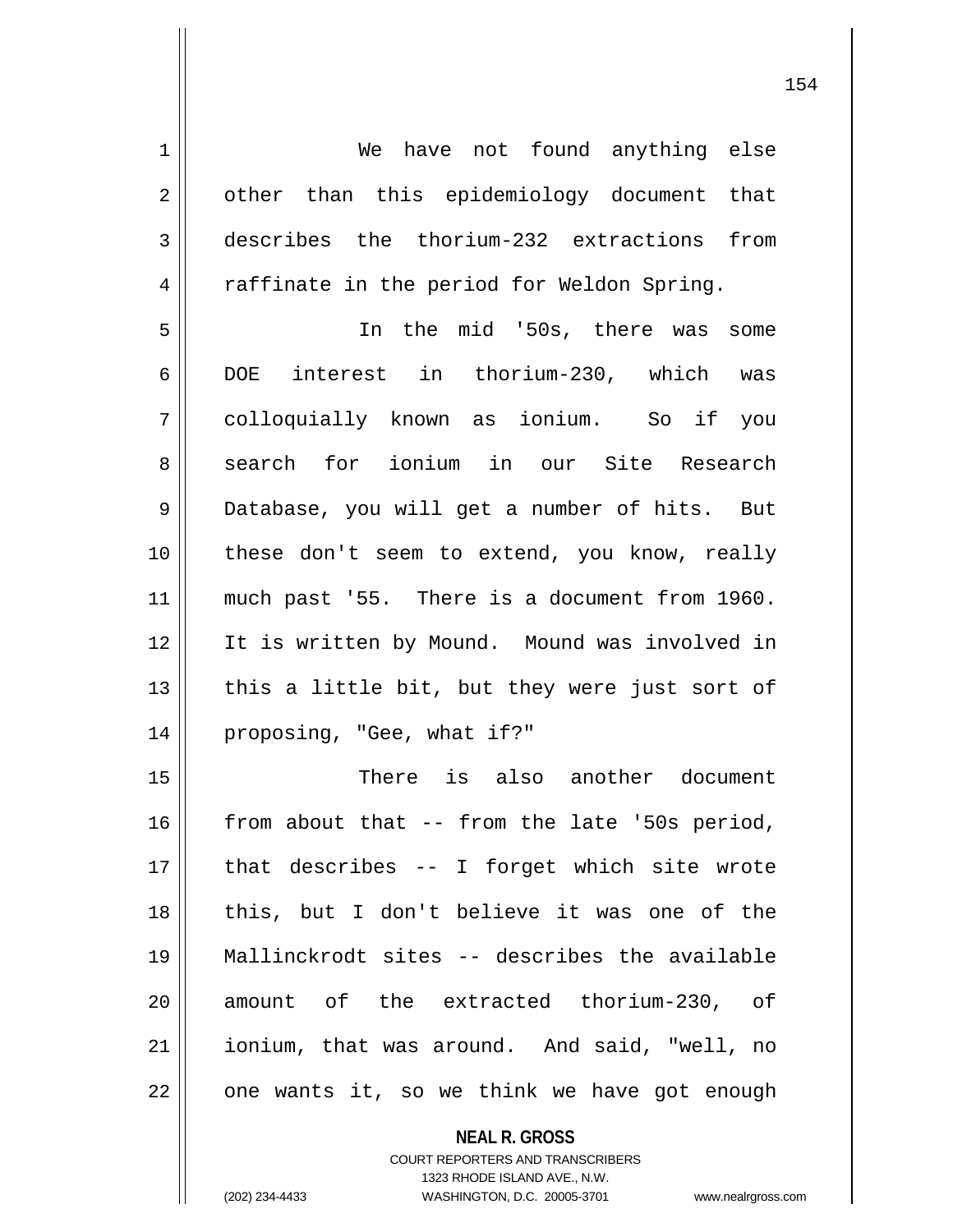$1$  to last for a while," essentially is what it  $2 \parallel$  said.

3 || So the interest in ionium kind of 4 || came up and went away relatively quickly, 5 probably because people at Destrehan Street 6  $\parallel$  recognized that this is bad, nasty stuff to  $7 \parallel$  deal with, this is not a trivial thing to try 8 || to extract and stuff.

 Try as we might, we have not found other definitive information. There could be some more definitive information at the CER 12 || records holdings, because that is where the 13 || records that our contractor did see were the CER records holdings. There might be some additional definitive information there. We have not found anything else about the 17 l thorium-230 extractions.

18 || The material, when it was 19 || extracted, by the way, when they extracted the 20 || thorium-230, they would inevitably end up with 21 thorium-232 as well because all these 22 | raffinates have some. You know, thorium-232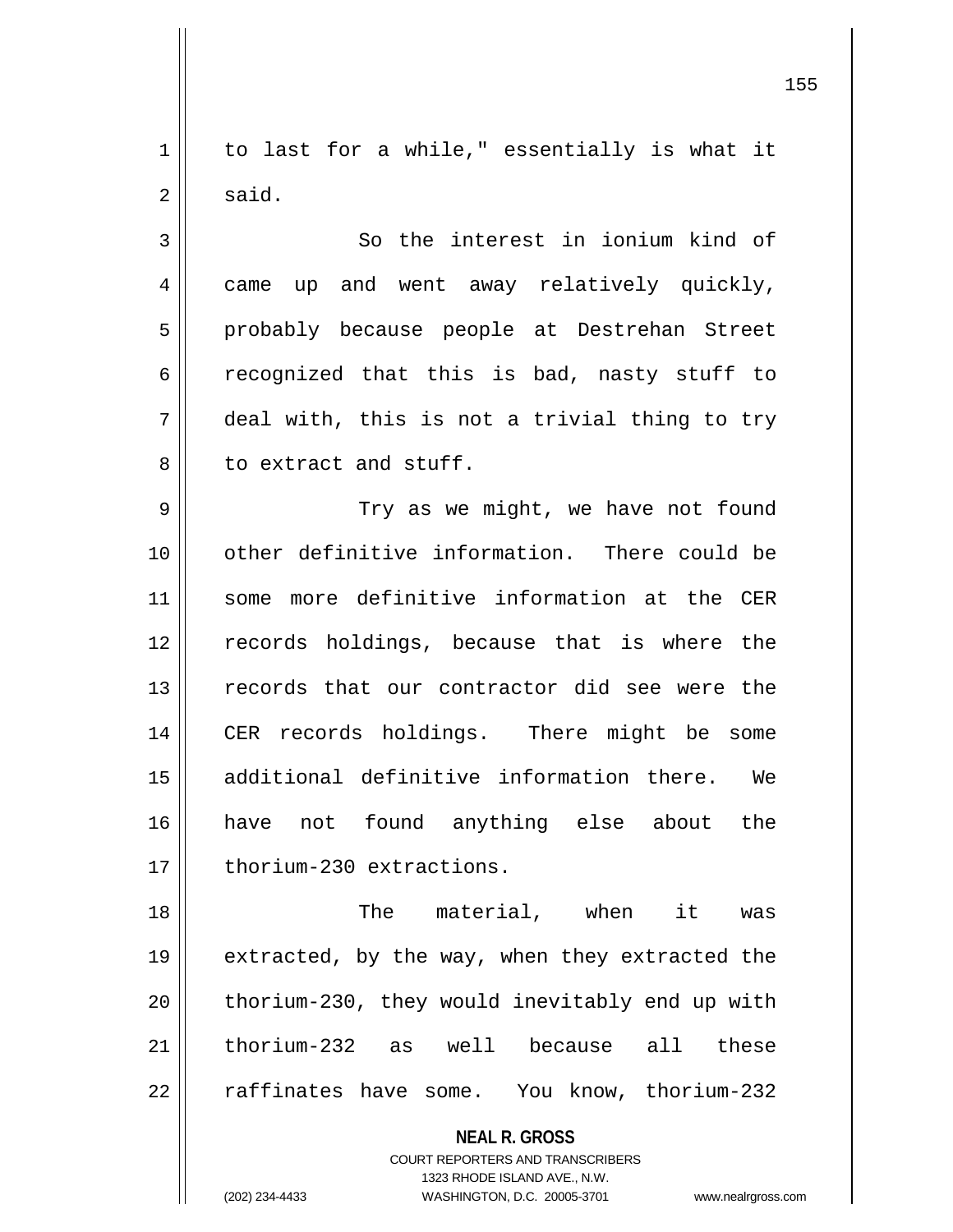1 || is sort of ubiquitous in soil or anything. And  $2 \parallel$  so in terms of a mass basis, the thorium-230  $3 \parallel$  was actually the majority of the thorium, by 4 | quite a good margin.

5 So the follow-on step from the 6 extraction, whether these had to be fed 7 through like a calutron or something in order 8 to do this isotopic separation of the 9 thorium-230 from the thorium-232. And it 10 appears to us that DOE just said, you know, 11 "This is going to be too complicated. There 12 are other alternatives to ionium."

13 || But I can't find anything that 14 || says it was done at Weldon Spring. We have 15 looked, the places where we know where to  $16 \parallel$   $100k$ .

17 CHAIRMAN MELIUS: You said you had 18 || another question.

19 MEMBER RICHARDSON: Oh. Just one 20 || other, another point that was raised was 21 | concerning blowouts and the difference between  $22$  | chronic versus acute exposures.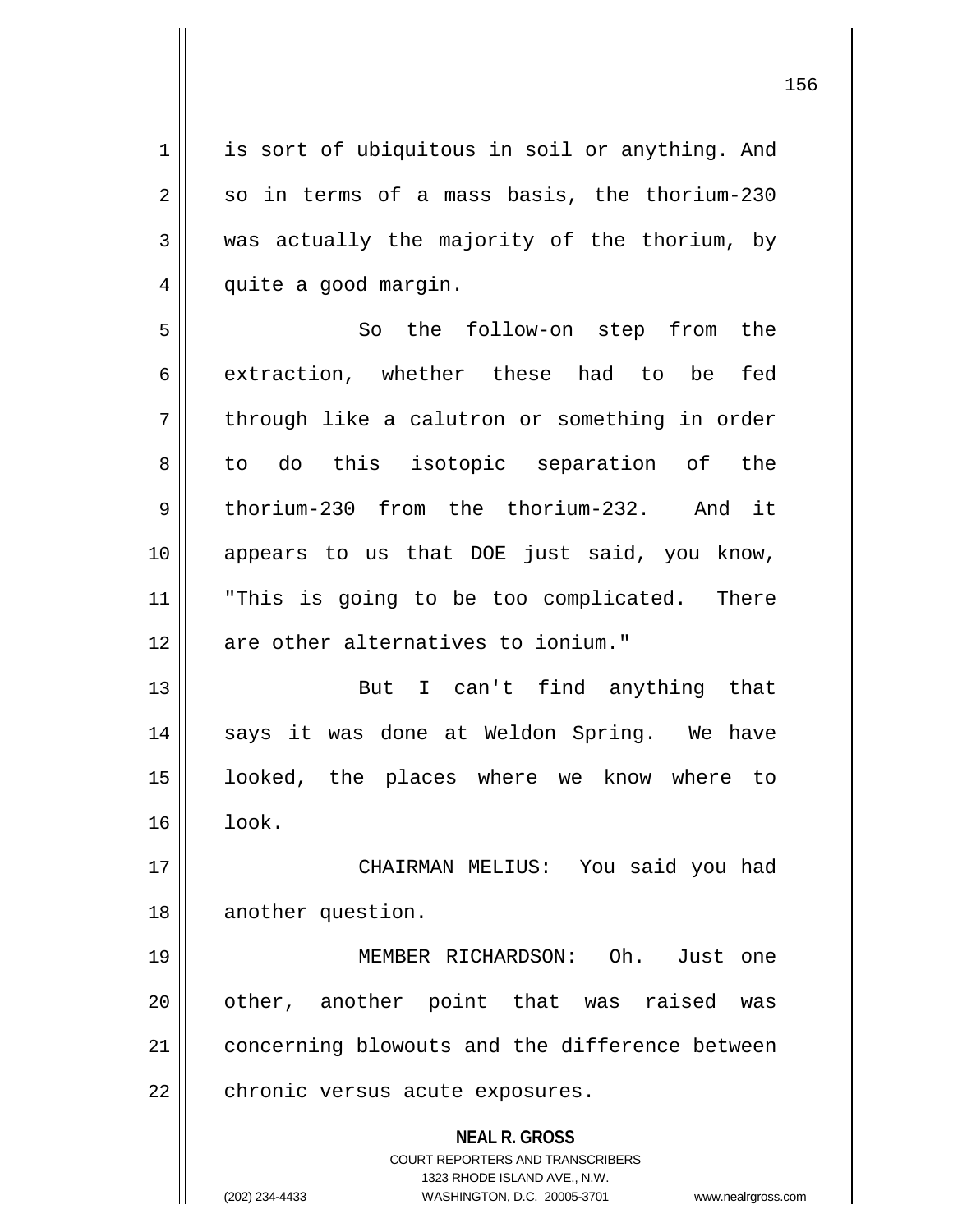| 1  | MR. HINNEFELD: That question is                                   |
|----|-------------------------------------------------------------------|
| 2  | similar to what we addressed most places. A                       |
| 3  | repetitive event or episodic event, episodic                      |
| 4  | exposure, like a blowout, is in our mind akin                     |
| 5  | and can be modeled as a chronic, part of the                      |
| 6  | chronic exposure because you would have                           |
| 7  | bioassay data from the exposure event.                            |
| 8  | And so by interpreting the                                        |
| 9  | bioassay data over a person's exposure history                    |
| 10 | as chronic, our analysis would indicate that                      |
| 11 | that actually covers a series of episodic                         |
| 12 | exposures in the dose assessment.                                 |
| 13 | MEMBER RICHARDSON: Okay.                                          |
| 14 | CHAIRMAN MELIUS: Any another                                      |
| 15 | questions? Yes, Bill?                                             |
| 16 | MEMBER FIELD: Being on the Work                                   |
| 17 | Group, I think there were a good number of                        |
| 18 | issues. But it turned out as we went on, that                     |
| 19 | I think a lot of these were Site Profile                          |
| 20 | issues, drying of raffinate pits, and then                        |
| 21 | bounding of the radon model. You know, I                          |
| 22 | think there was a time when ventilation was                       |
|    | <b>NEAL R. GROSS</b>                                              |
|    | <b>COURT REPORTERS AND TRANSCRIBERS</b>                           |
|    | 1323 RHODE ISLAND AVE., N.W.                                      |
|    | (202) 234-4433<br>WASHINGTON, D.C. 20005-3701<br>www.nealrgross.c |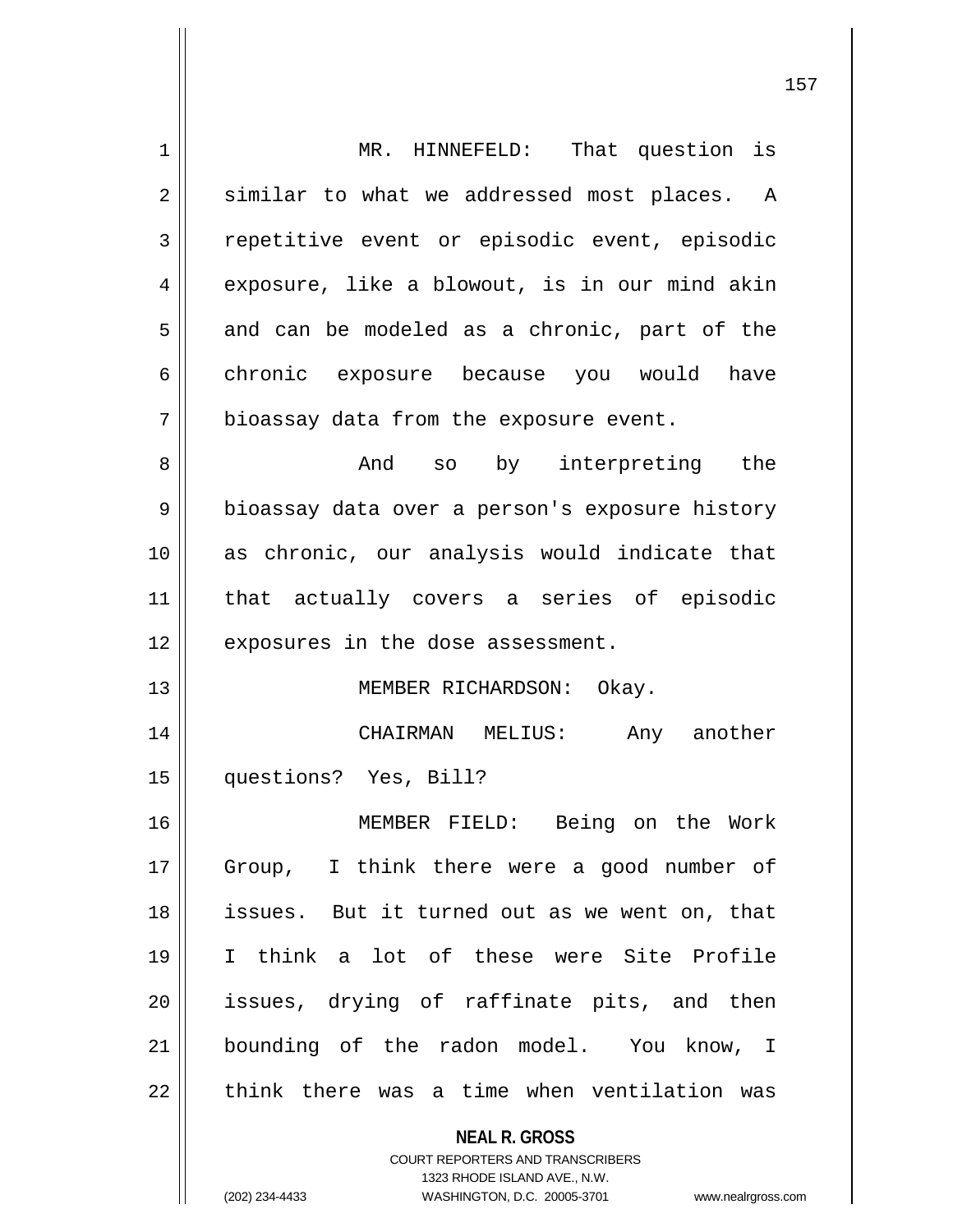supposed to be no air exchange.

| $\overline{2}$ | MR. HINNEFELD: It was described                                                                                                                                        |
|----------------|------------------------------------------------------------------------------------------------------------------------------------------------------------------------|
| 3              | that way in a meeting, that there was supposed                                                                                                                         |
| 4              | to be no air exchange, but it's not. The                                                                                                                               |
| 5              | model did not include no exchange.                                                                                                                                     |
| 6              | MEMBER FIELD: Yes, right.                                                                                                                                              |
| 7              | MR. HINNEFELD: There was<br>an                                                                                                                                         |
| 8              | implied one change per hour, which wasn't                                                                                                                              |
| 9              | described in the document.                                                                                                                                             |
| 10             | Right.<br>So<br>MEMBER FIELD:                                                                                                                                          |
| 11             | certainly I think a higher equilibrium ratio                                                                                                                           |
| 12             | is needed for bounding, but I think most of                                                                                                                            |
| 13             | the issues that we discussed turned out to be                                                                                                                          |
| 14             | Site Profile issues.                                                                                                                                                   |
| 15             | CHAIRMAN MELIUS: Okay. So I                                                                                                                                            |
| 16             | would entertain, if there are no further                                                                                                                               |
| 17             | questions, a motion on the Weldon --                                                                                                                                   |
| 18             | MEMBER RICHARDSON: Does the Work                                                                                                                                       |
| 19             | Group have a recommendation?                                                                                                                                           |
| 20             | CHAIRMAN MELIUS: The Work Group                                                                                                                                        |
| 21             | did not make a formal recommendation.                                                                                                                                  |
| 22             | This is Dr. Lemen<br>MEMBER LEMEN:                                                                                                                                     |
|                | <b>NEAL R. GROSS</b><br><b>COURT REPORTERS AND TRANSCRIBERS</b><br>1323 RHODE ISLAND AVE., N.W.<br>(202) 234-4433<br>WASHINGTON, D.C. 20005-3701<br>www.nealrgross.com |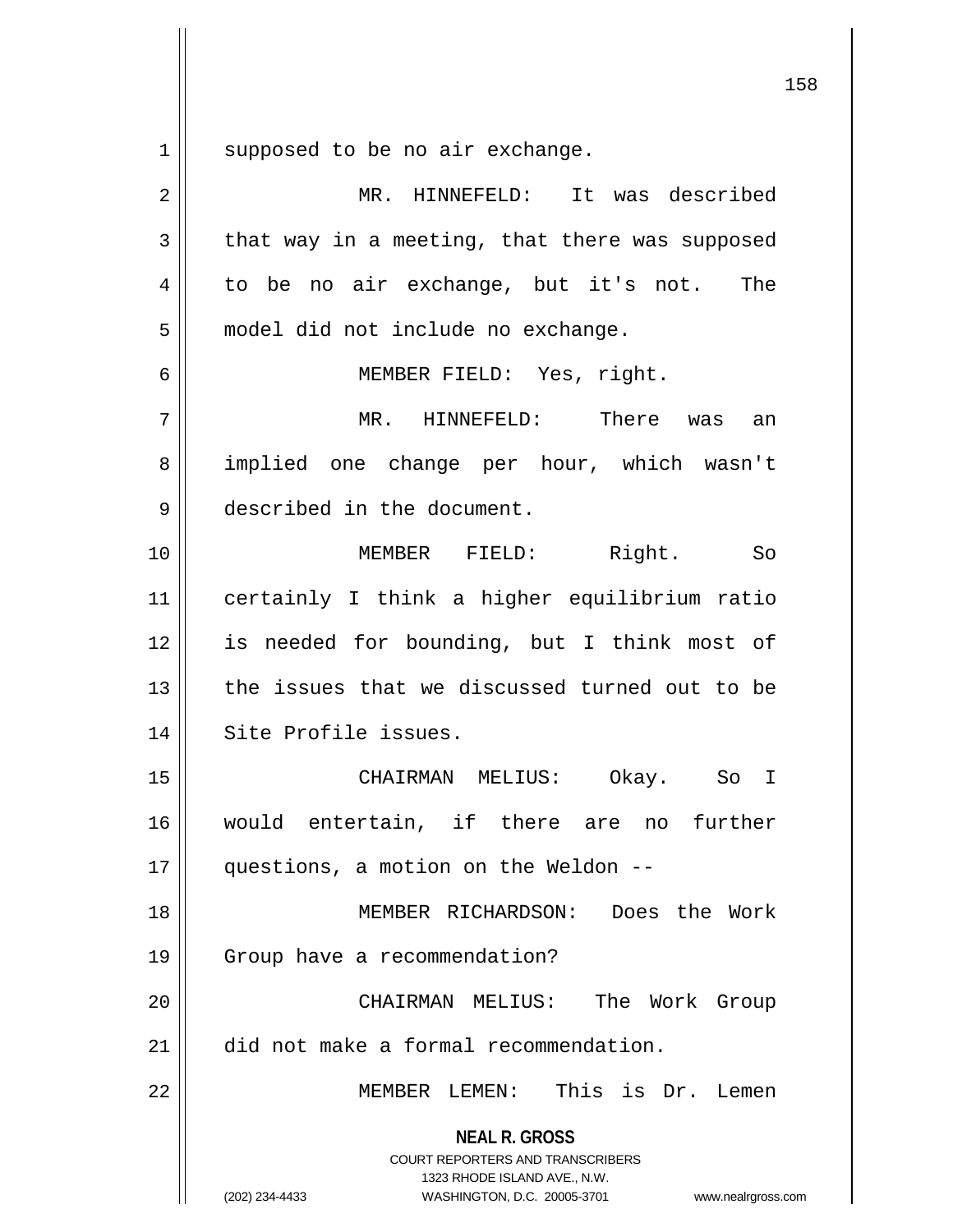**NEAL R. GROSS** COURT REPORTERS AND TRANSCRIBERS 1323 RHODE ISLAND AVE., N.W. (202) 234-4433 WASHINGTON, D.C. 20005-3701 www.nealrgross.com 1 again. We didn't make a formal 2 recommendation, I don't think. I am still  $3 \parallel$  having a little trouble with the model, but we 4 wanted the Board to hear where we were at at  $5 \parallel$  this point in time and let them make some 6 decisions. I think Bill summarized what we  $7 \parallel$  found, but I think this is a decision that the 8 Work Group wants to pass on to the Board to 9 consider. 10 || CHAIRMAN MELIUS: Yes, I think  $11$  that it is fair to say that the three of us 12 || agreed on the other two issues, that NIOSH had 13 || adequately addressed them. And I think -- at  $14$  | least the opinion I have expressed before here  $15$  and I think Bill has also  $-$  is that the radon 16 || model for this situation is appropriate. And 17 I'm comfortable with it, and I think Dick 18 || still has some questions on that. And I think 19  $\parallel$  that is why we are bringing it -- brought it 20 | back to the Board and so forth. 21 Yes, Wanda? 22 MEMBER MUNN: I would recommend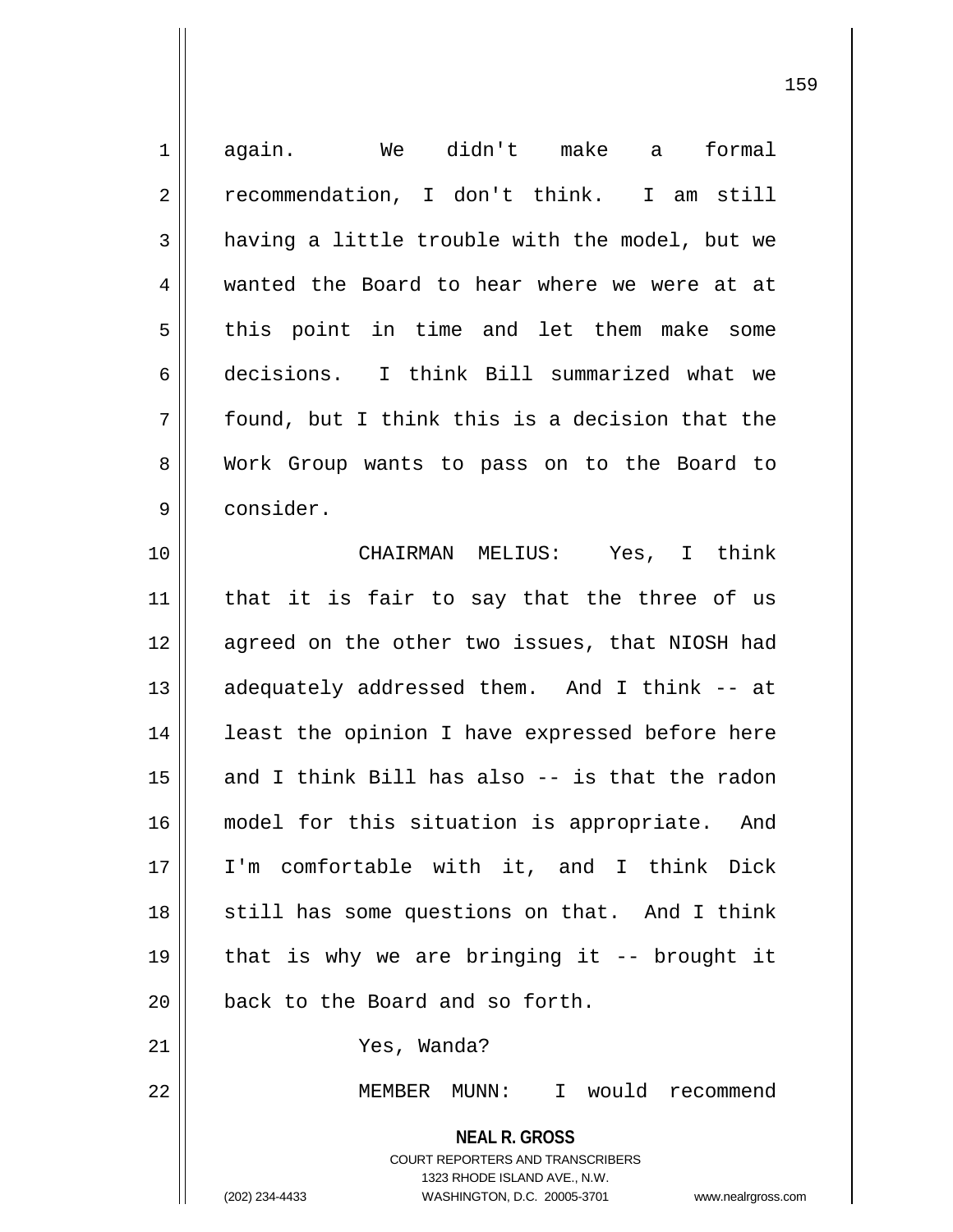**NEAL R. GROSS** COURT REPORTERS AND TRANSCRIBERS 1323 RHODE ISLAND AVE., N.W. (202) 234-4433 WASHINGTON, D.C. 20005-3701 www.nealrgross.com  $1 \parallel$  that we accept the agency's position that they  $2 \parallel$  can, in fact, complete adequately the dose 3 reconstructions that are necessary for the 4 | claimants at Weldon Spring. 5 CHAIRMAN MELIUS: Can I have a 6 second to that? 7 MEMBER FIELD: I will second it. 8 CHAIRMAN MELIUS: Thank you, Bill. 9 Any further discussion? 10 MEMBER ZIEMER: Just for clarity, 11 SC&A has also indicated that they are in 12 || agreement with these approaches. 13 CHAIRMAN MELIUS: Yes, correct. 14 || And at the last Work Group meeting, they 15 indicated that they were satisfied with 16 NIOSH's responses on the other two issues, 17 which were to some extent new information. 18 || Certainly the raffinate was more extensively 19 discussed there. 20 The thorium issue was as Stu 21 described. He presented it before the Board. 22 || And we have asked them at the Board meeting to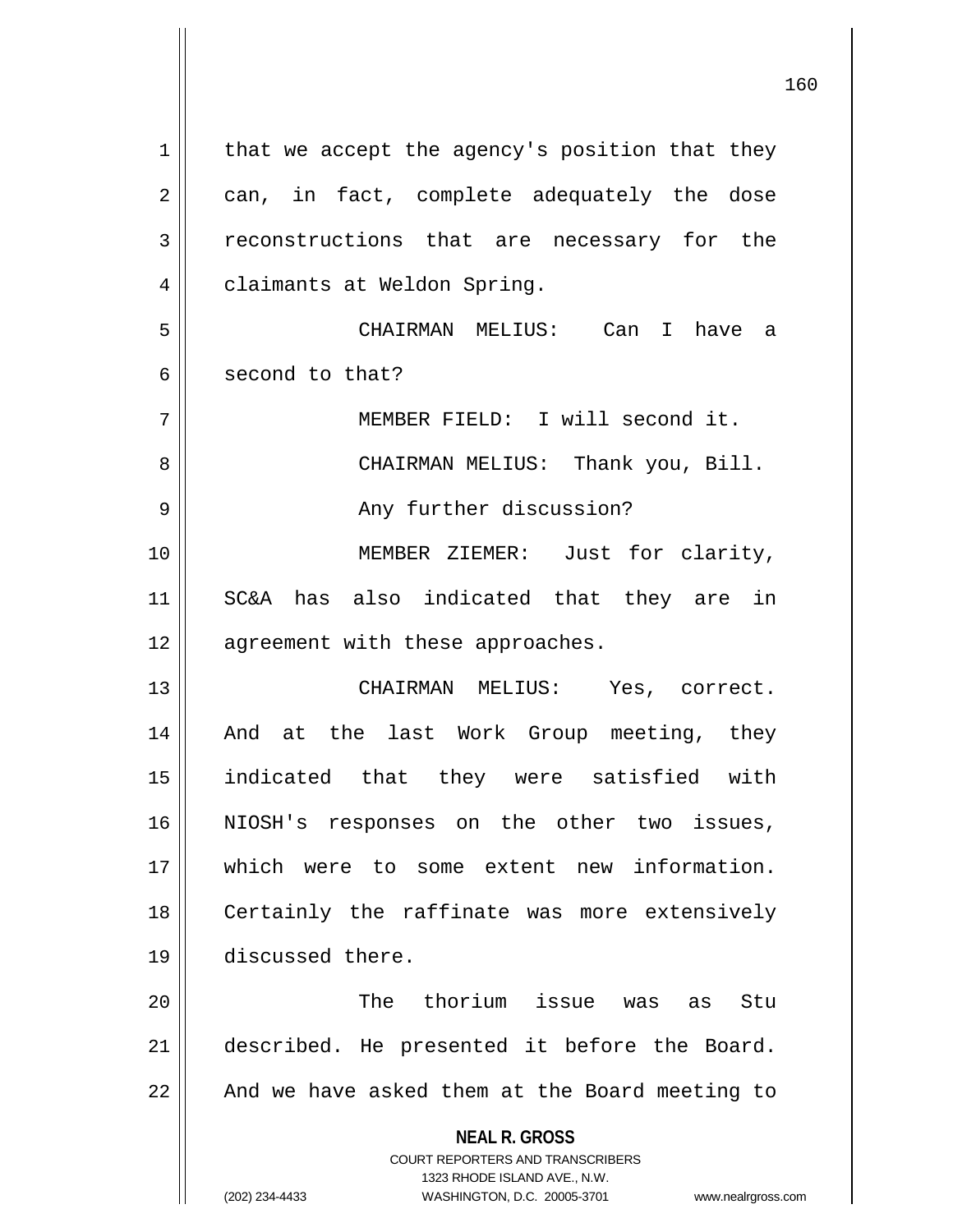**NEAL R. GROSS** COURT REPORTERS AND TRANSCRIBERS 1323 RHODE ISLAND AVE., N.W. 1 || put out a report on it so that it was clear 2 what the exchange of information was and so  $3 \parallel$  forth. 4 || Yes, Dave? 5 MEMBER KOTELCHUCK: So, as I 6 understand it, formally, this effectively  $7 \parallel$  rejects the SEC petition that was filed and 8 || that will go back to NIOSH to deal with the 9 dose reconstruction and then dealing with 10 compensation in individual cases depending on 11 | the Probability of Causation. 12 CHAIRMAN MELIUS: Correct. And 13 there are some Site Profile issues we have 14 || thought that the Work Group would continue to 15 work with NIOSH on. NIOSH generally tends to 16 address those once the SEC has been settled in 17 || terms of efficiency and so forth. 18 I don't know if there's that much 19 that needs to be adjusted, maybe the radon 20 model, but that might want to be discussed,  $21$  | that parameter. 22 Okay. I'll let Ted go ahead.

(202) 234-4433 WASHINGTON, D.C. 20005-3701 www.nealrgross.com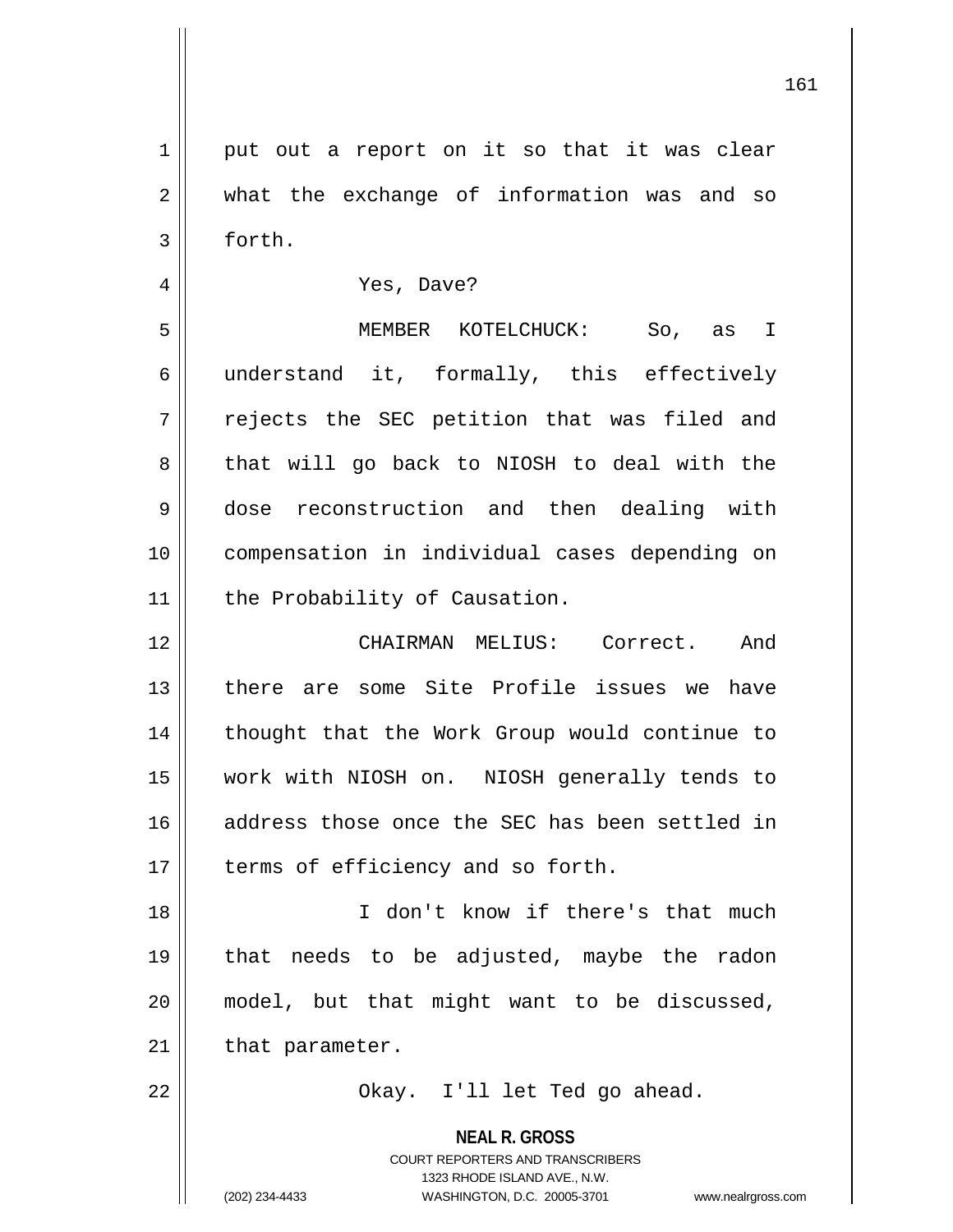**NEAL R. GROSS** COURT REPORTERS AND TRANSCRIBERS 1323 RHODE ISLAND AVE., N.W. (202) 234-4433 WASHINGTON, D.C. 20005-3701 www.nealrgross.com 1 MR. KATZ: Okay, I think I'll go 2 || in reverse alphabetical order. Change things 3 || up, variety. Dr. Ziemer? 4 MEMBER ZIEMER: Yes. 5 MR. KATZ: Okay, and Ms. Valerio is 6 absent. Mr. Schofield? 7 | MEMBER SCHOFIELD: Yes. 8 MR. KATZ: Dr. Roessler? 9 MEMBER ROESSLER: Yes. 10 || MR. KATZ: Dr. Richardson? 11 || MEMBER RICHARDSON: Yes. 12 MR. KATZ: Dr. Poston's absent; 13 || I'll collect his vote after this. Ms. Munn? 14 || MEMBER MUNN: Yes. 15 || MR. KATZ: Dr. Melius? 16 CHAIRMAN MELIUS: Yes. 17 || MR. KATZ: Dr. Lockey? 18 MEMBER LOCKEY: Yes. 19 || MR. KATZ: Dr. Lemen? 20 MEMBER LEMEN: I have to say no. 21 MR. KATZ: Dr. Kotelchuck? 22 MEMBER KOTELCHUCK: Yes.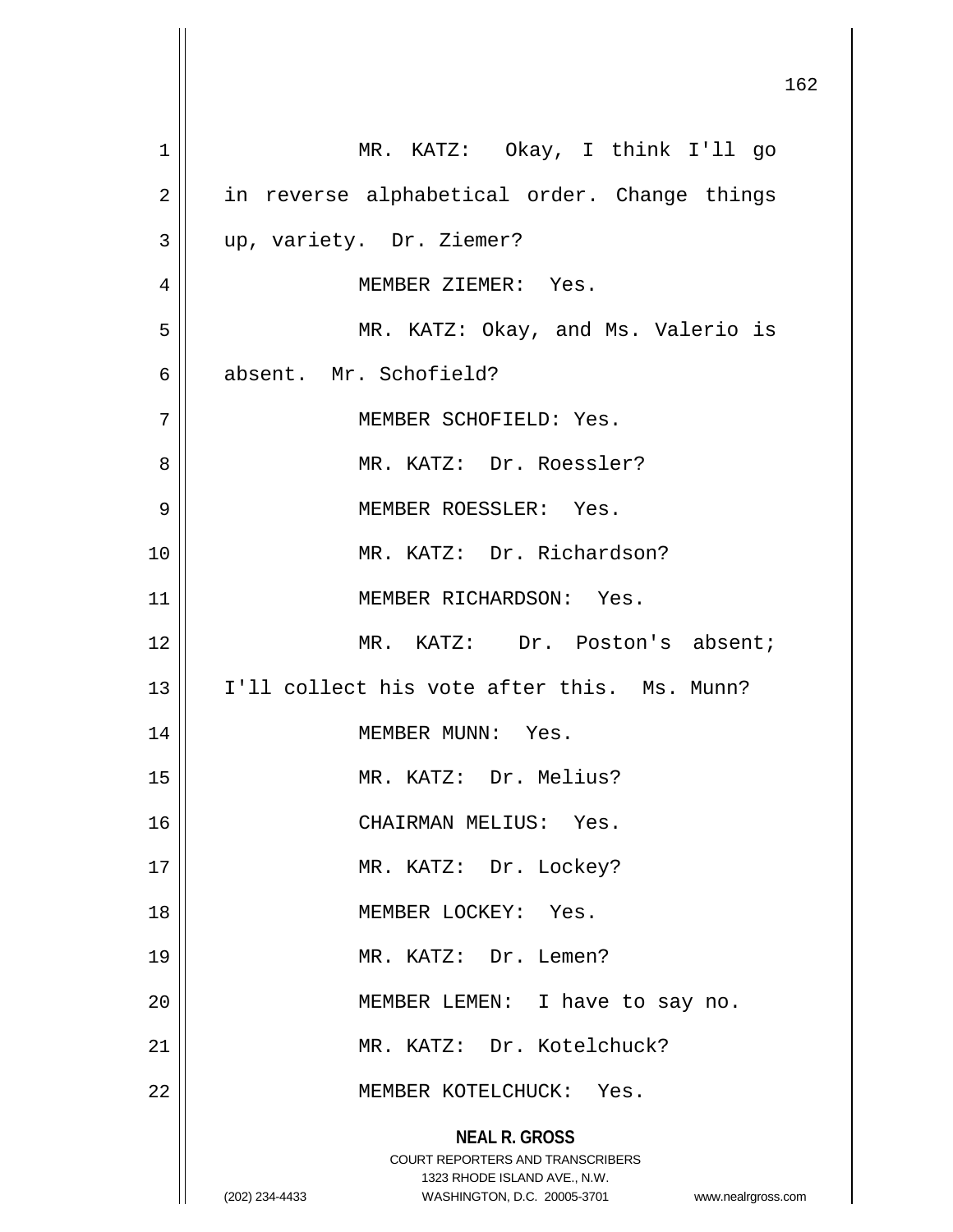**NEAL R. GROSS** COURT REPORTERS AND TRANSCRIBERS 1323 RHODE ISLAND AVE., N.W. (202) 234-4433 WASHINGTON, D.C. 20005-3701 www.nealrgross.com 1 MR. KATZ: Mr. Griffon's vote I'll  $2 \parallel$  collect after. He's absent. And Mr. Gibson,  $3 \parallel$  are you on the line? 4 || (No response.) 5 MR. KATZ: Absent. Dr. Field? 6 MEMBER FIELD: Yes. 7 || MR. KATZ: Mr. Clawson? 8 MEMBER CLAWSON: No. 9 MR. KATZ: Ms. Beach? 10 MEMBER BEACH: No. 11 || MR. KATZ: Dr. Anderson? 12 MEMBER ANDERSON: Yes. 13 MR. KATZ: Okay. The motion 14 passes. It's ten in favor, three nos, and 15 || some absentee votes to collect, too. 16 CHAIRMAN MELIUS: Okay. Thank 17 you. We will now break for lunch and 18 || reconvene at 1:30 promptly. We have Mound 19 || petitions to deal with. Thank you. 20 (Whereupon, the above-entitled 21 matter went off the record at 12:03 p.m. and  $22$  | resumed at 1:36 p.m.)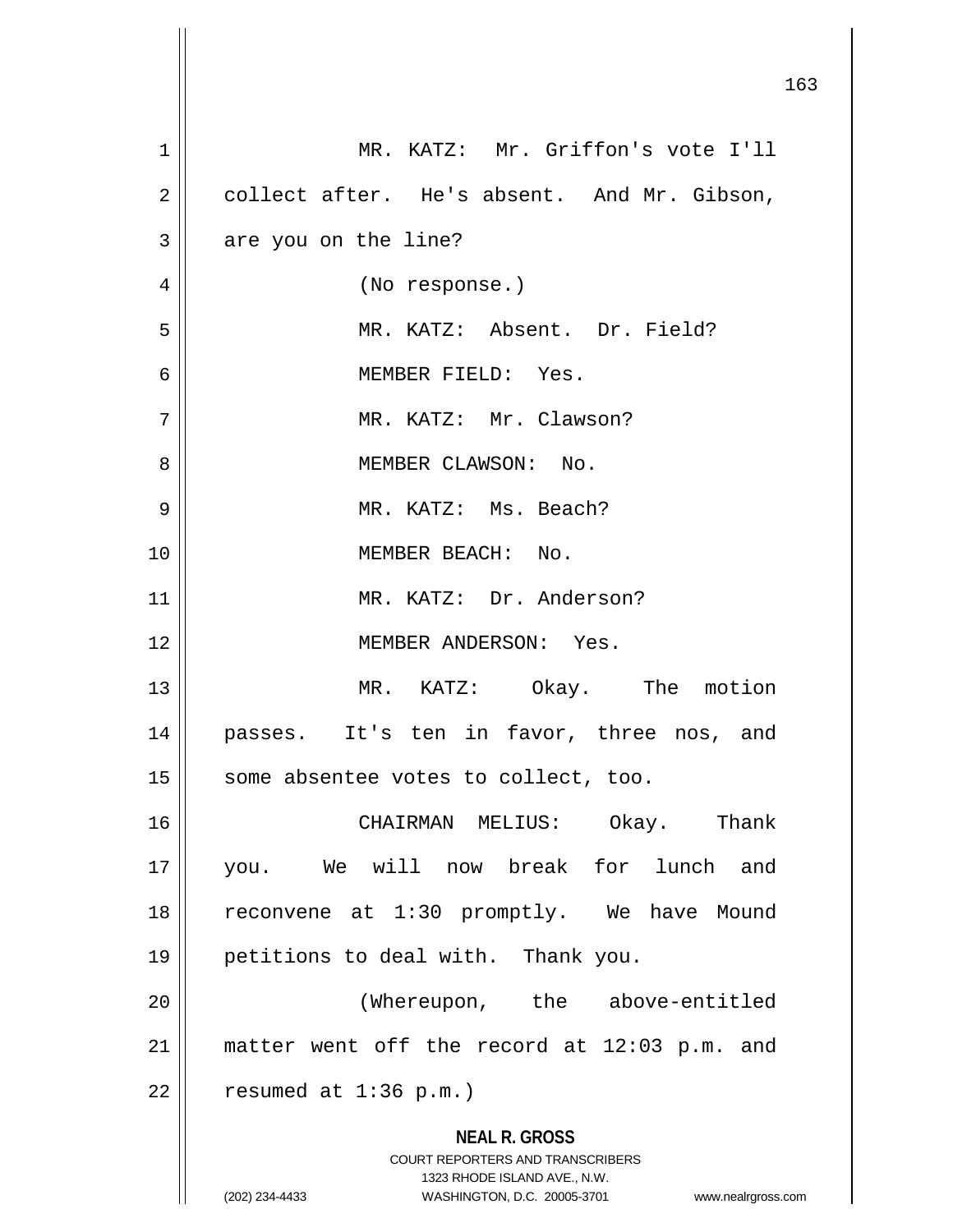1 2 3

4

**NEAL R. GROSS**

COURT REPORTERS AND TRANSCRIBERS 1323 RHODE ISLAND AVE., N.W. (202) 234-4433 WASHINGTON, D.C. 20005-3701 www.nealrgross.com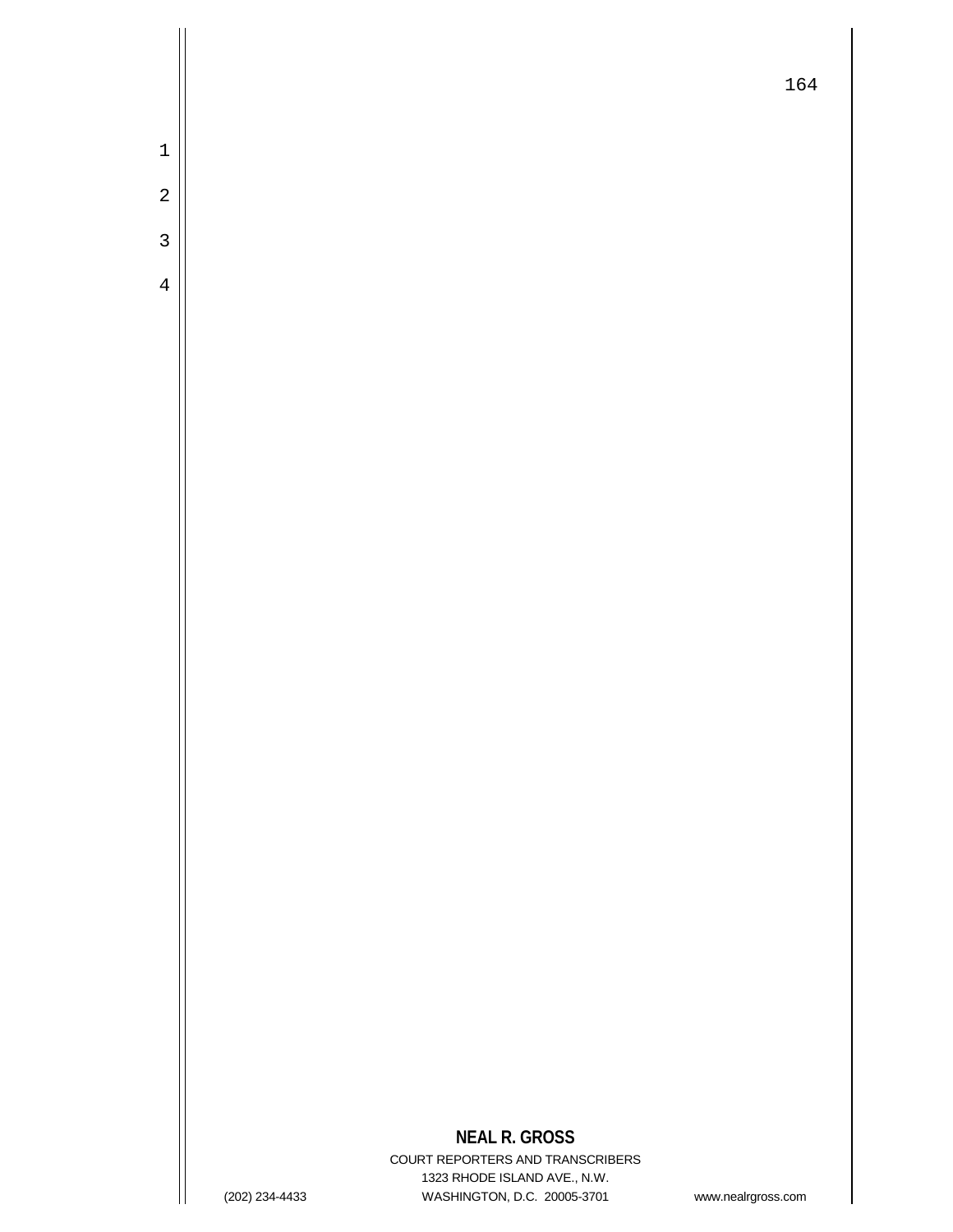**NEAL R. GROSS** COURT REPORTERS AND TRANSCRIBERS 1323 RHODE ISLAND AVE., N.W. (202) 234-4433 WASHINGTON, D.C. 20005-3701 www.nealrgross.com  $1 \parallel$   $A-F-T-E-R-N-O-O-N$   $S-E-S-S-I-O-N$  $2 \parallel$  (1:36 p.m.) 3 CHAIRMAN MELIUS: If everyone will  $4 \parallel$  get seated, we will get started, please. 5 MR. KATZ: So let me just check on 6 the line and see if we have Mike Gibson on the  $7 \parallel$  line, by any chance. 8 || (No response.) 9 MR. KATZ: All right, then. And 10 I'll otherwise just remind everyone on the 11 || line, please mute your phones, press star-6 if 12 || you don't have a mute button, and please don't  $13$  || put the call on hold at any point. But dial 14 back in if you need to leave the call for a 15 piece. And, oh, yes. I'm sorry. Thank you. 16 I should also note Loretta Valerio 17 is absent this afternoon. She actually was 18 absent for the morning sessions, too. She's 19 not well. Thank you. 20 CHAIRMAN MELIUS: Okay. This  $21$  afternoon we'll start -- we have, actually, 22 || two different Mound petitions to consider. So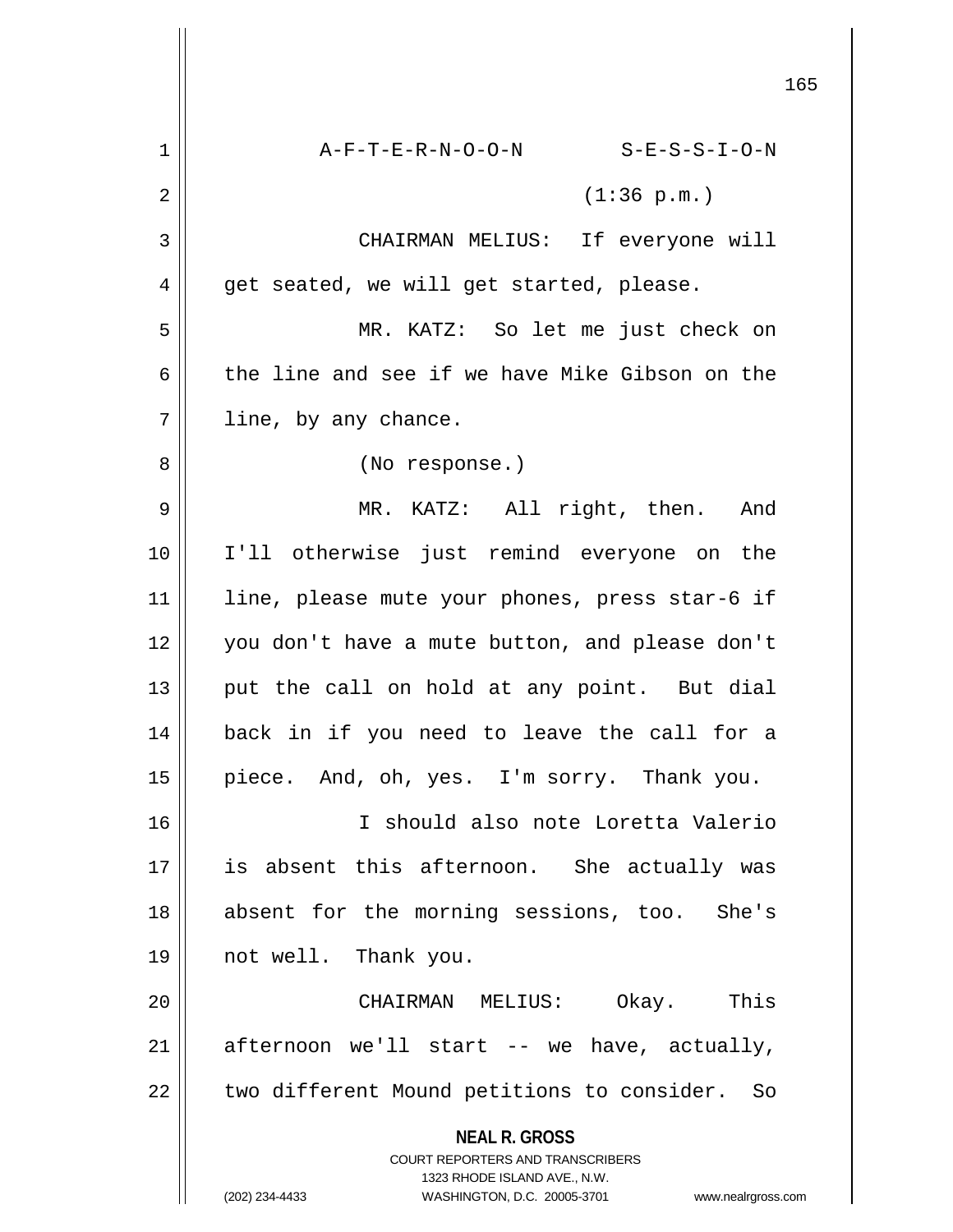**NEAL R. GROSS** COURT REPORTERS AND TRANSCRIBERS 1323 RHODE ISLAND AVE., N.W. (202) 234-4433 WASHINGTON, D.C. 20005-3701 www.nealrgross.com 1 || we'll start with a presentation on the first  $2 \parallel$  one, the 83.14. Jim Neton, in from the 3 bullpen to relieve Stu Hinnefeld, whose voice 4 was going. No, no. We have LaVon as the 5 closer. 6 (Laughter.) 7 MR. KATZ: Also, just to note for 8 the record, Dr. Lockey is recused from this 9 || session and the next one, which also deals 10 with Mound. 11 DR. NETON: Okay. I am not Stu 12 Hinnefeld, for the record. This is Jim Neton. 13 I am here to present the Mound Special 14 Exposure Cohort Petition Evaluation Report 15 for, I think it's petition number 207, which 16 is an 83.14 petition that was submitted, as 17 83.14s go, by someone whose dose 18 || reconstruction could not be completed. We 19 notified them of that. And they submitted the 20 claim form. 21 And it was our determination we 22 were unable to complete the dose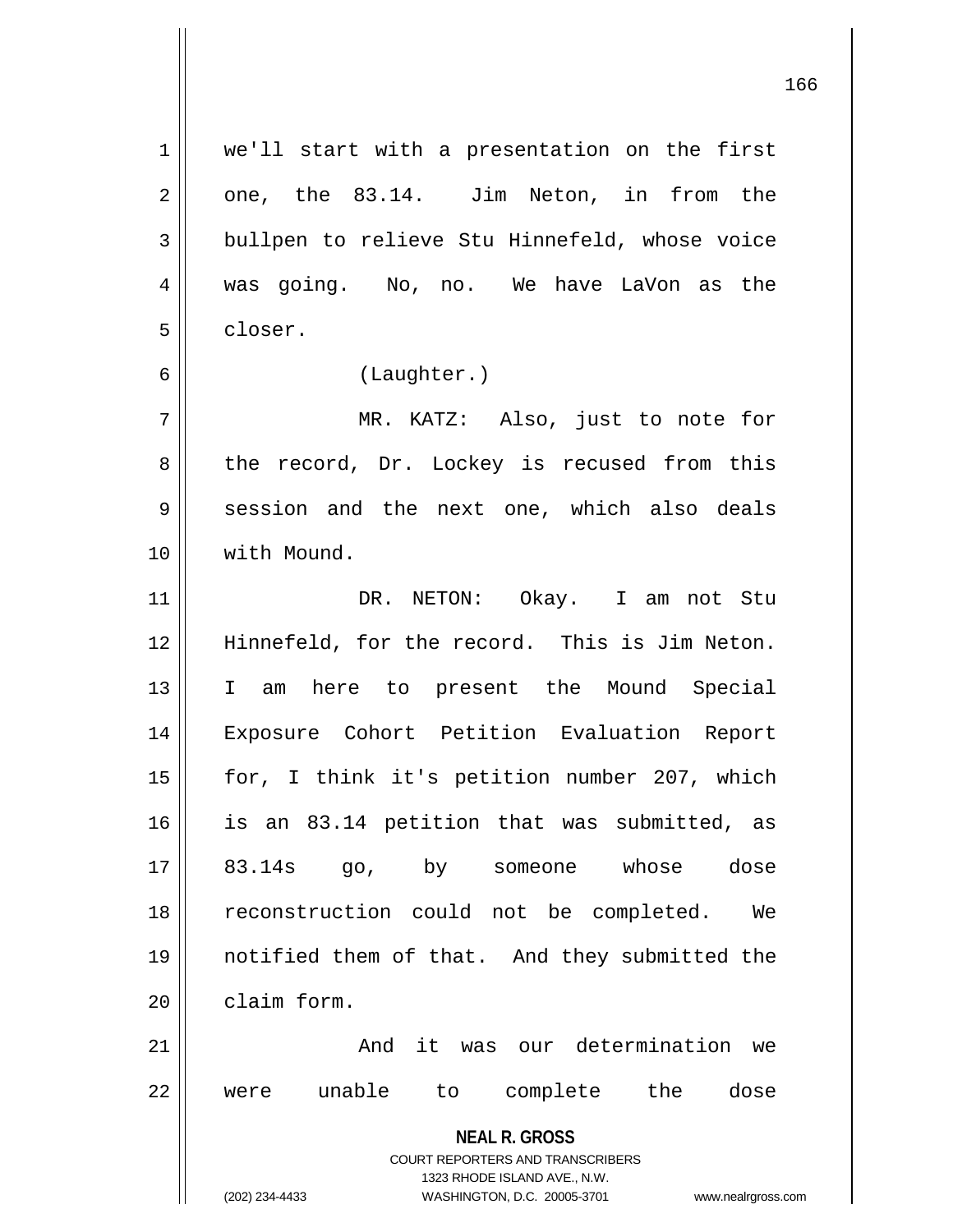1 | reconstruction. So, therefore, it qualified 2 | on that basis.

3 The claimant was employed at the 4 Mound laboratory during the period when the 5 | tritium logbook data are unavailable. And 6 | that will become a very key part of this 83.14 7 || process. The petition was received not too 8 || long ago, August of 2010. That can't be 9 right. That has got to be August 2012. We 10 || proofread these things, and you think we would 11 || not have that. Yes, August 15th, 2012.

12 So, to understand the basis of  $13$  || this petition, we have to go back and look at 14 || the SEC petition that was established under 15 171, which was that we couldn't reconstruct 16 radon exposures in a certain portion of a 17 || building or two buildings in the Mound plant. 18 || That's the R and SW buildings, also known as 19 | the Mound Tritium Complex.

20 || And we had established in that SEC 21 | Class that from March 1st, 1959 through March 22 | 5th, 1980, we could not reconstruct exposures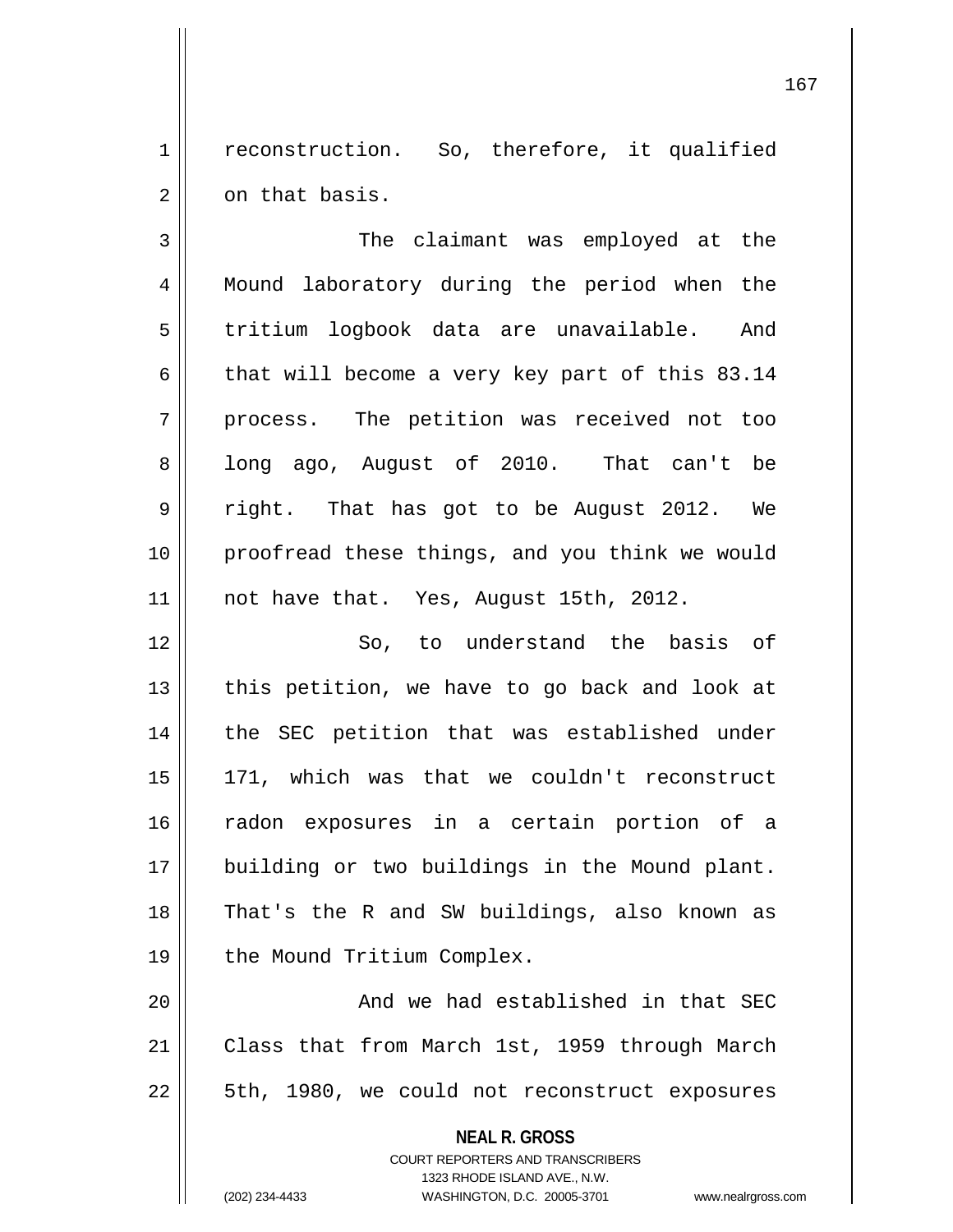1 to radon. And it's not just radon-222 but 2 | radon-220 and radon-219 that was emanating  $3 \parallel$  through a crack in a floor in the R building - $4 \parallel -$  or the SW building.

5 The Class Definition was kind of 6 || unique as Class Definitions go. And the way 7 || the Class is administered is all workers in 8 | the Mound Tritium Complex who were monitored 9 for tritium. That was a way to establish who 10 actually frequented the R and SW buildings. 11 And since all workers who worked in the Mound 12 Tritium Complex were required to leave a 13 bioassay sample, then the thought process for 14 || the SEC was that would capture all people who 15 had the potential for exposure to radon. So 16 it was kind of unique. If you are monitored 17 || for tritium, then you are potentially exposed 18 || for radon, is the way that Class worked if you 19 remember.

20 The way the Department of Labor 21 administers the Classes, we provided them 22 Mound tritium urinalysis logbooks. We had the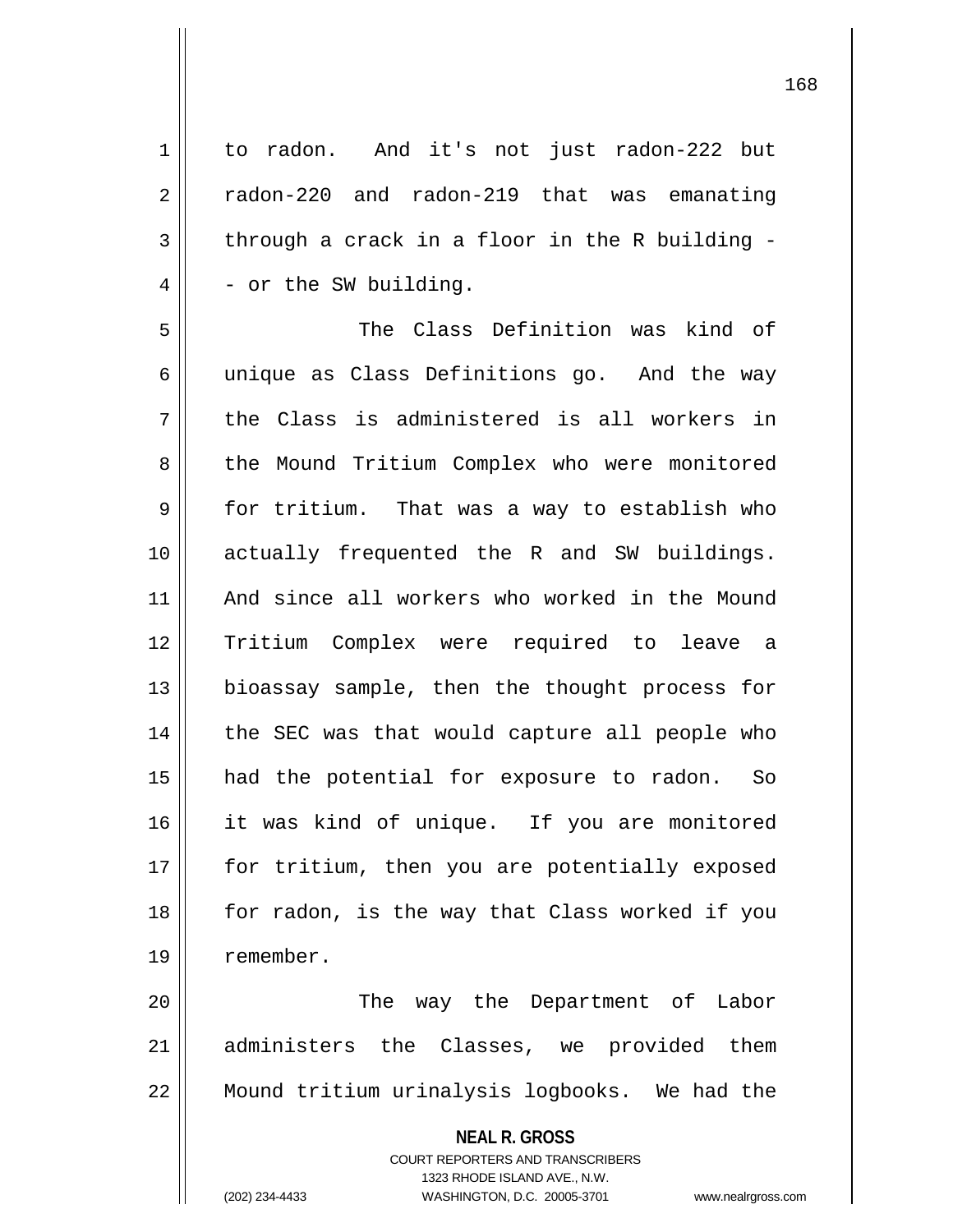1 || logbooks for the entire -- we thought so -- $2 \parallel$  for the entire duration of the Class period,  $3 \parallel$  but after the Class was being administered for  $4 \parallel$  a while, it became known to us that there are  $5 \parallel$  gaps in the collection of the logbooks.  $6 \parallel$  Notably, that we do not have the logbooks from 7 September 1st, 1972 through December 31st, 8 1972 and from January 1st, 1975 through 9 December 31st, 1976. So for those two 10 discrete time periods, we have no way of 11 || establishing which workers actually could have 12 frequented the R and SW buildings, or the 13 || Tritium Complex, as it's called. 14 This is basically what I just  $15$  said. So the default assumption, then, would 16 have to be, since we have no way of 17 determining who actually entered those 18 buildings during those years, that all workers 19 could have been in those buildings on the 20 || Site. So the Class would have to become all 21 workers who worked on the Mound Site during

 $22$  | those years.

**NEAL R. GROSS**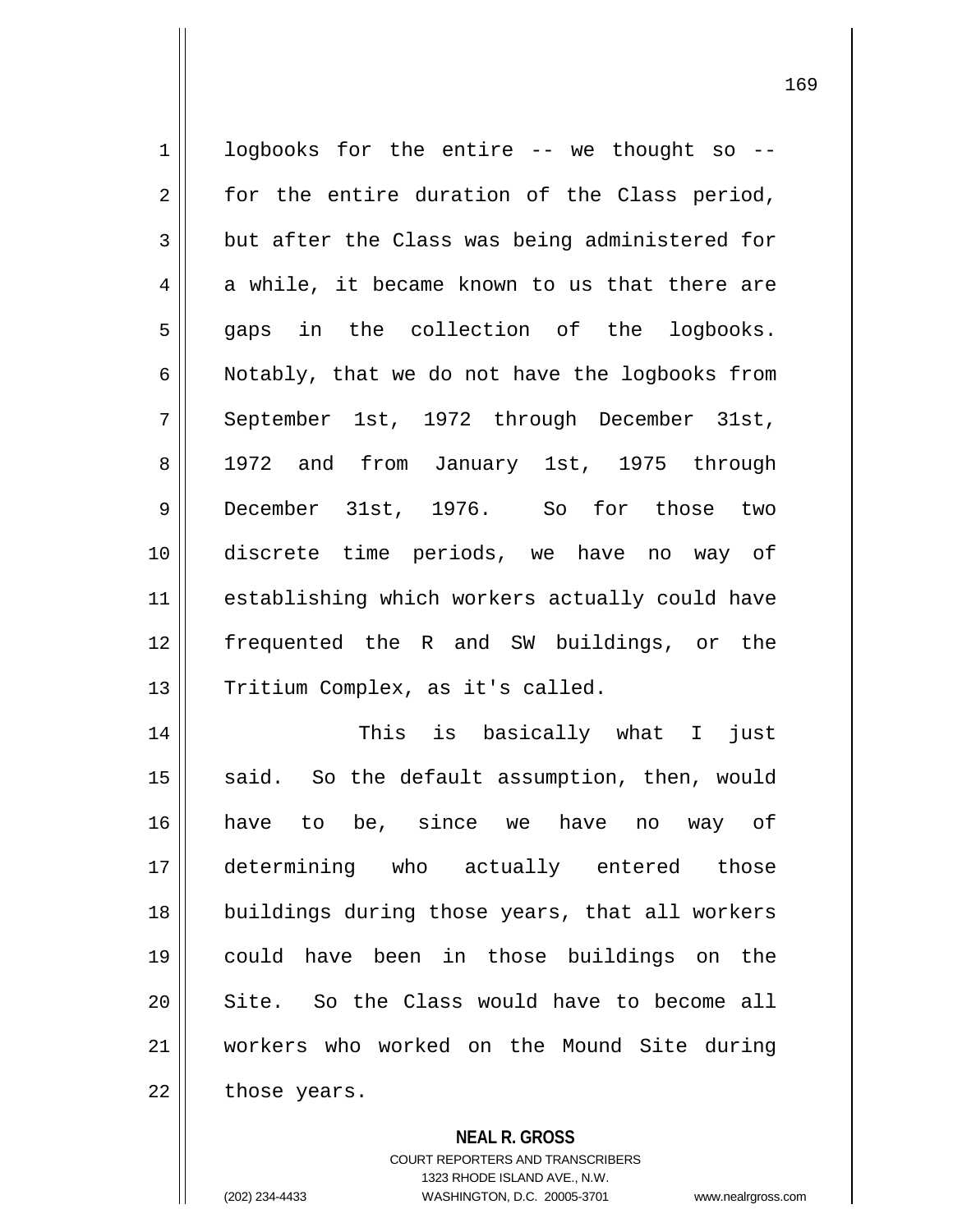1 So, based on that information, we 2 | don't have any way to establish an upper bound 3 of radon exposures for any worker on the site 4 during those periods. So there is 5 || insufficient information to estimate the upper 6 bound. 7 As far as health endangerment

8 || goes, this is very much parallel to what was 9 decided in SEC Class 171, that we couldn't 10 || reconstruct dose, so health was endangered. 11 And the exposure, though, was via chronic 12 exposure to the radon gas and progeny that 13 || existed throughout, or potentially existed,  $14$  | throughout the R and SW complex.

 So here is the definition: all 16 employees of the Department of Energy, its predecessor agencies, and contractors who worked at Mound in Miamisburg from September 1st, 1972 through December 31st, 1972, or from January 1st, '75 through December 31st, '76 for a number of work-days aggregating 250 22 days. And that can be combined with other

# **NEAL R. GROSS**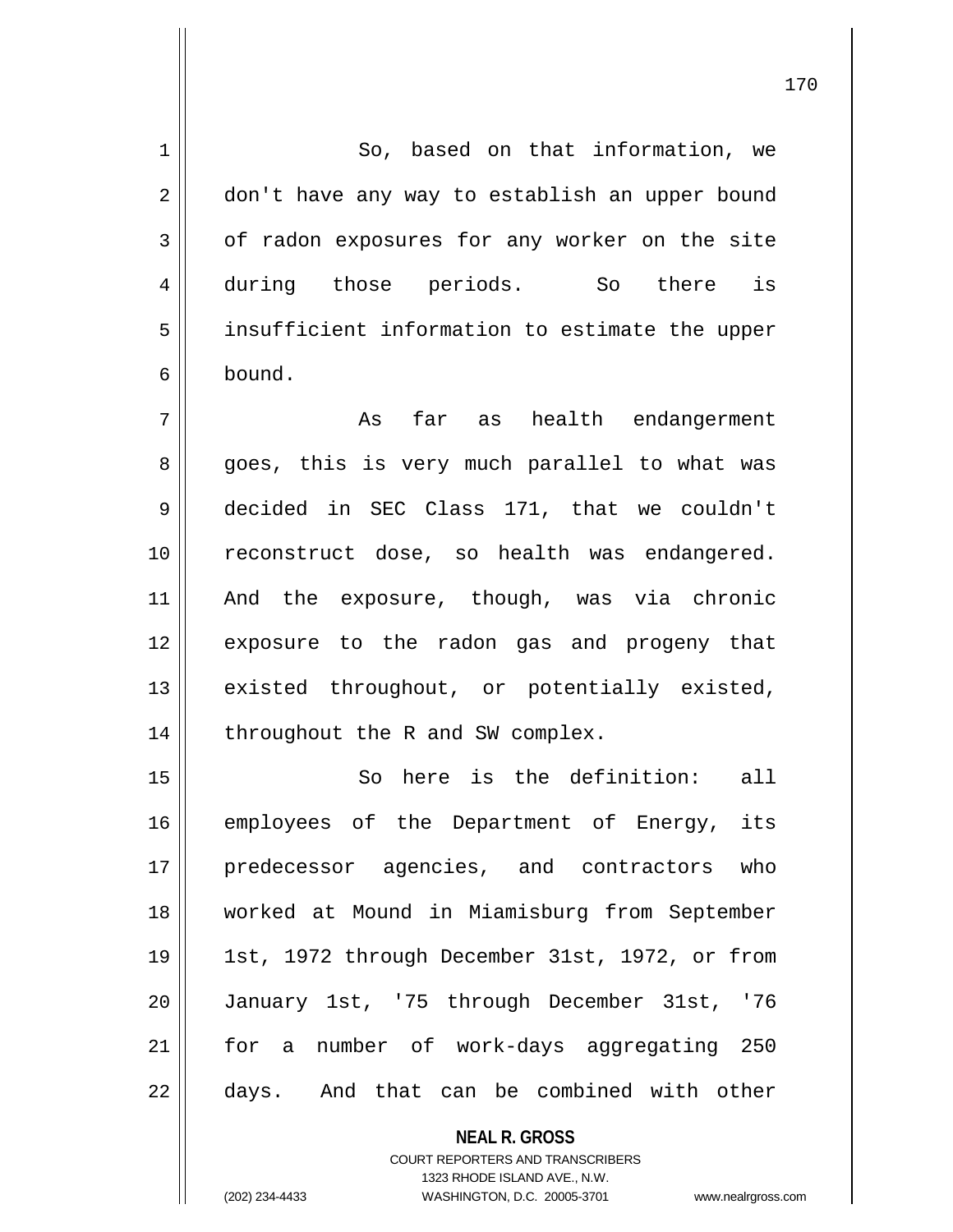Classes that are in existence.

| 2               | And this is just a brief synopsis              |
|-----------------|------------------------------------------------|
| 3               | of that recommendation. So it's a pretty       |
| 4               | simple, straightforward Class I hope.<br>And   |
| 5               | I'll be happy to answer any questions.         |
| 6               | CHAIRMAN MELIUS: Anyone<br>have                |
| 7               | questions? For those of you who are new to     |
| 8               | the Board, this was sort of a difficult Class  |
| 9               | Definition to come up with. I think the SEC    |
| 10              | part of it was relatively straightforward, but |
| 11              | it was trying to figure a way that was -- the  |
| 12              | appropriate way of putting it down. We worked  |
| 13              | with Department of Labor and so forth on that, |
| 14              | but did find this gap and so forth with it.    |
| 15              | Josie, do you want to comment?                 |
| 16              | MEMBER BEACH:<br>Yes.<br>We've                 |
| 17 <sub>1</sub> | discussed radon many times over the years in   |
| 18              | reviewing Mound - - we were presented with the |
| 19              | 83.14, knew it was coming at the last meeting. |
| 20              | And the Work Group unanimously agreed to       |
| 21              | support NIOSH's decision with this 83.14 to    |
| 22              | recommend this new Class.                      |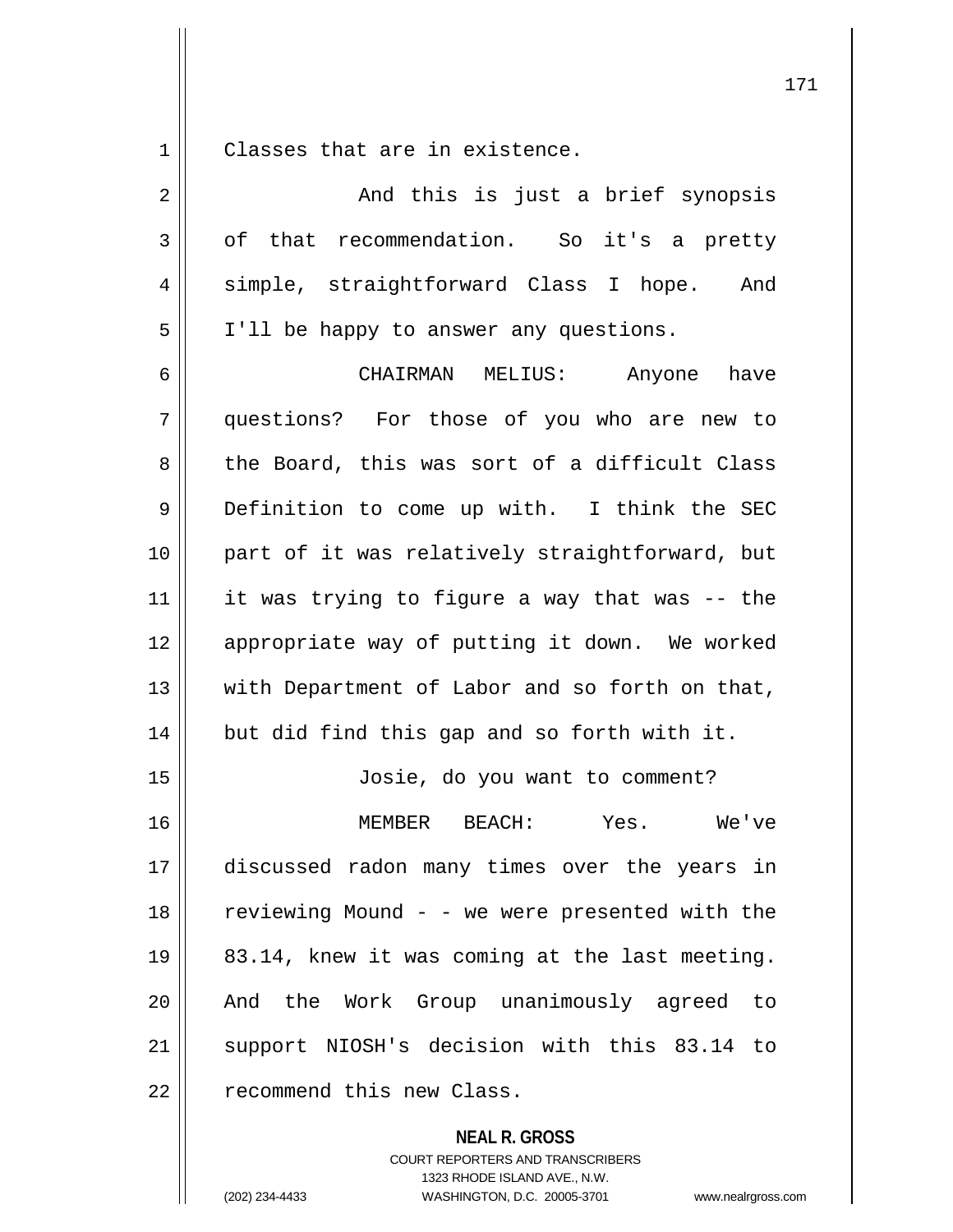**NEAL R. GROSS** COURT REPORTERS AND TRANSCRIBERS 1323 RHODE ISLAND AVE., N.W. (202) 234-4433 WASHINGTON, D.C. 20005-3701 www.nealrgross.com 1 DR. NETON: And I would add that  $2 \parallel$  we had to work hard to find a claimant that 3 was affected by this. I mean, it was delayed 4 for that reason, until we found someone who  $5 \parallel$  was affected by --6 MEMBER BEACH: Right. 7 DR. NETON: -- who wasn't already 8 | in the Class and didn't happen to work during  $9 \parallel$  the years where we didn't have the logbooks in 10 the R/SW buildings. So I don't know if there  $11$  are any other ones out there at this point, 12 || but certainly if the Class is added as they  $13$  | come available, they will be eligible. 14 CHAIRMAN MELIUS: Okay. My 15 understanding is that the petitioner does not 16 wish to speak to that. So I believe we then 17 || have a motion from the Work Group and a second 18 to that. So we can go ahead. Any further 19 discussion/comment? 20 (No response.) 21 CHAIRMAN MELIUS: If not, then,  $22$  || Ted, do the roll call.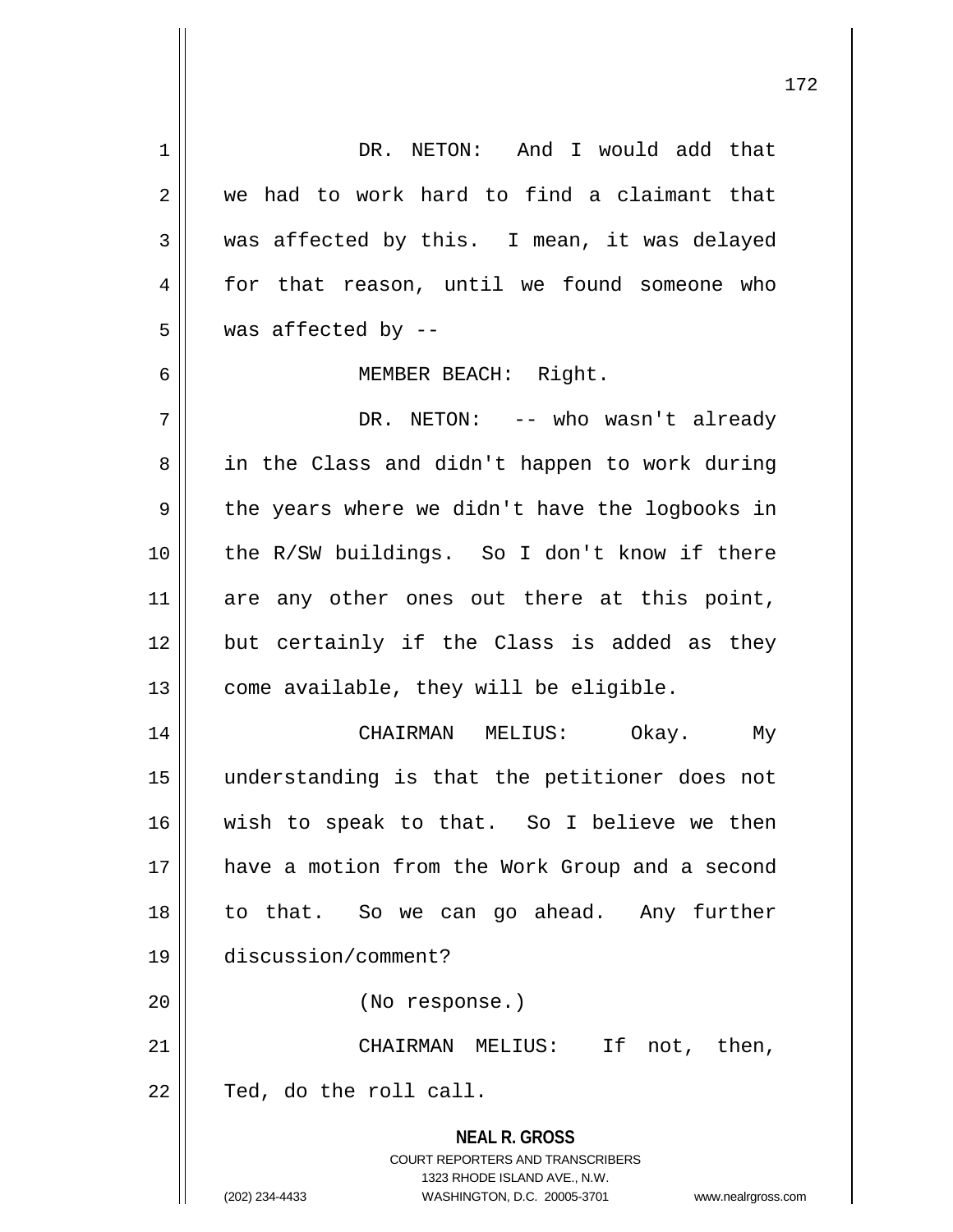**NEAL R. GROSS** COURT REPORTERS AND TRANSCRIBERS 1323 RHODE ISLAND AVE., N.W. (202) 234-4433 WASHINGTON, D.C. 20005-3701 www.nealrgross.com 173 1 || MR. KATZ: Sure. Dr. Ziemer? 2 | NEMBER ZIEMER: Yes. 3 MR. KATZ: I'll collect Ms. 4 || Valerio's vote. Mr. Schofield? 5 MEMBER SCHOFIELD: Yes. 6 MR. KATZ: Dr. Roessler? 7 || MEMBER ROESSLER: Yes. 8 NR. KATZ: Dr. Richardson? 9 MEMBER RICHARDSON: Yes. 10 MR. KATZ: I'll collect Dr. 11 | Poston's vote. 12 MEMBER MUNN: Yes. 13 MR. KATZ: That was Ms. Munn, 14 saying yes ahead of me. Thank you. Dr. 15 Melius? 16 CHAIRMAN MELIUS: Yes. 17 || MR. KATZ: Dr. Lockey's recused. 18 Dr. Lemen? 19 MEMBER LEMEN: Yes. 20 MR. KATZ: Dr. Kotelchuck? 21 MEMBER KOTELCHUCK: Yes. 22 MR. KATZ: I'll collect Mr.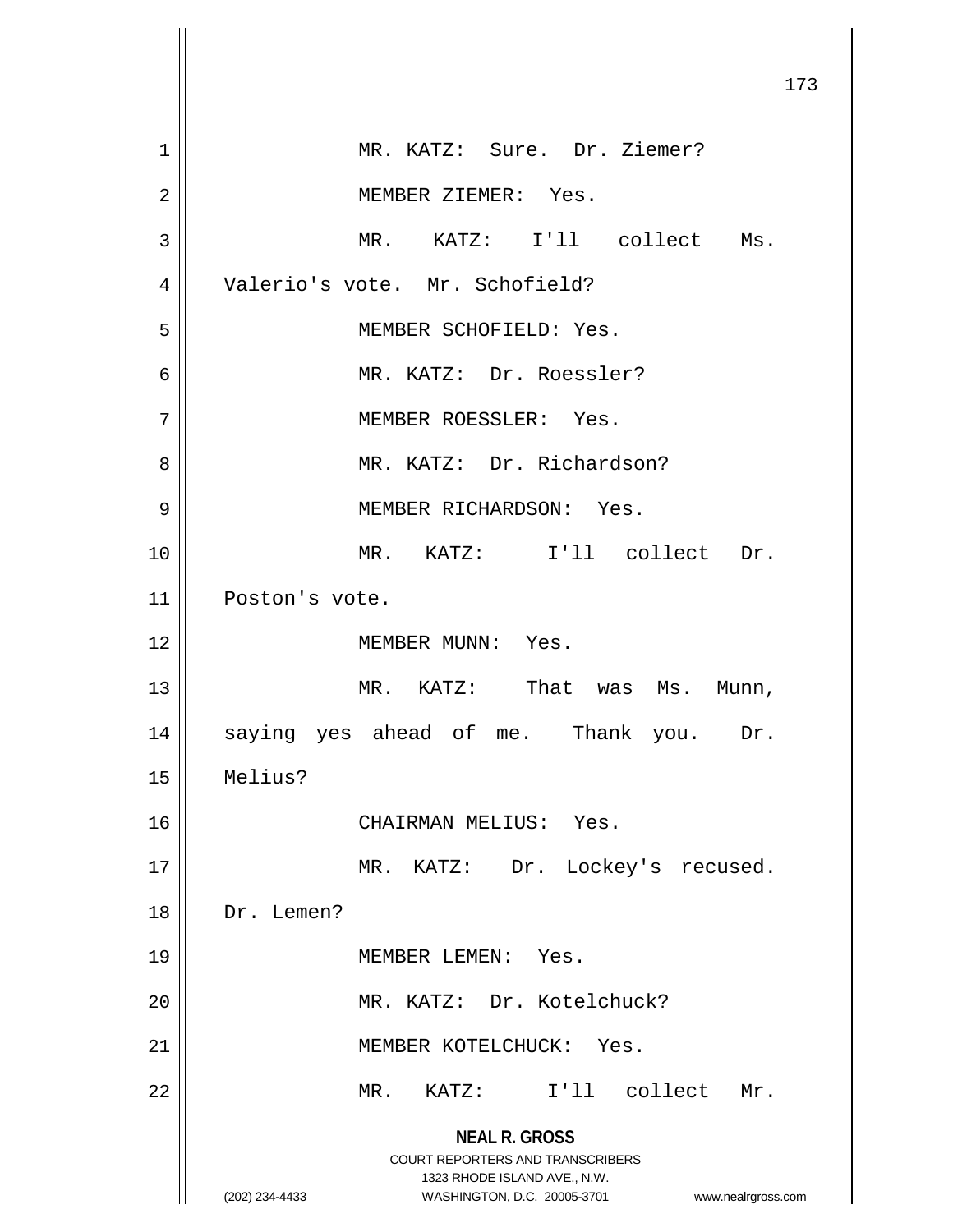|                | 17                                                                  |
|----------------|---------------------------------------------------------------------|
| $\mathbf 1$    | Griffon's vote. And Mr. Gibson is recused.                          |
| $\overline{2}$ | Dr. Field?                                                          |
| 3              | MEMBER FIELD: Yes.                                                  |
| $\overline{4}$ | MR. KATZ: Mr. Clawson?                                              |
| 5              | MEMBER CLAWSON: Yes.                                                |
| 6              | MR. KATZ: Ms. Beach?                                                |
| 7              | MEMBER BEACH: Yes.                                                  |
| 8              | MR. KATZ: And Dr. Anderson?                                         |
| 9              | MEMBER ANDERSON: Yes.                                               |
| 10             | MR. KATZ: So it is 12 in favor,                                     |
| 11             | no against, some votes to collect, and the                          |
| 12             | motion passes.                                                      |
| 13             | CHAIRMAN MELIUS: That has to be                                     |
| 14             | the quickest SEC approval I can recall. I                           |
| 15             | will therefore add for the record that there                        |
| 16             | is an extensive record and discussion of the                        |
| 17             | original SEC and full documentation on that                         |
| 18             | that I am sure will be forwarded up to the                          |
| 19             | Secretary at the time to go back a little bit.                      |
| 20             | So we have done our due diligence in the past                       |
| 21             | on this.                                                            |
| 22             | Okay. We will now move on to the                                    |
|                | <b>NEAL R. GROSS</b>                                                |
|                | COURT REPORTERS AND TRANSCRIBERS<br>1323 RHODE ISLAND AVE., N.W.    |
|                | (202) 234-4433<br>WASHINGTON, D.C. 20005-3701<br>www.nealrgross.com |

 $\mathbf{I}$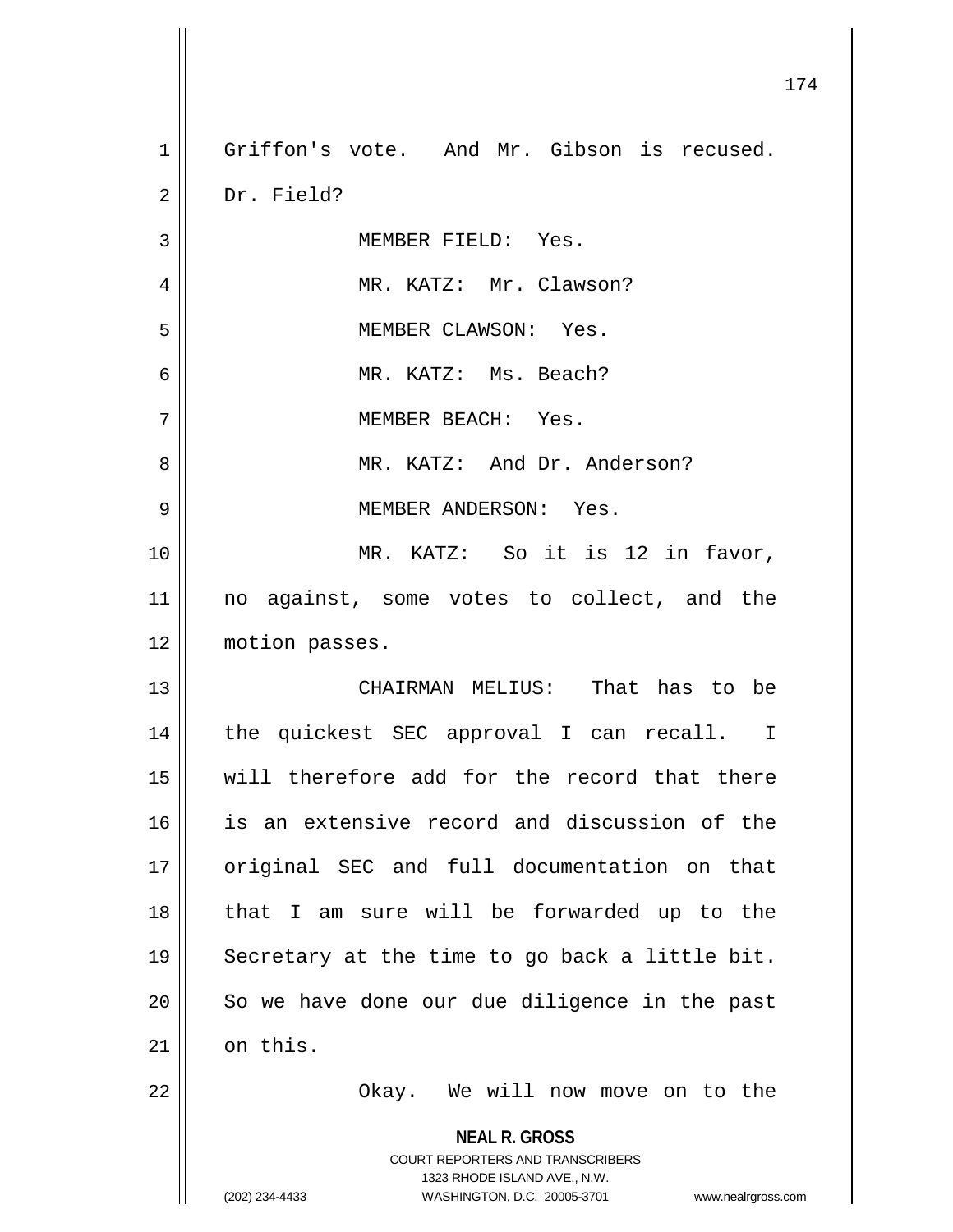$1 \parallel$  -- I guess, a remaining issue from the older 2 || SECs. And Jim Neton again?

3 MEMBER BEACH: While Jim is 4 looking for that, I will just say the Work 5 Group had one item left and it was the  $6 \parallel$  tritides, if you remember, from the last Work  $7 \parallel$  Group meeting. My report stated that we still 8 and some work to do. And there were four 9 questions that we asked NIOSH to answer. And 10 this is what you are going to hear at this  $11$  point.

 DR. NETON: Thanks to Josie for 13 || setting me up, because I was really just prepared to talk about the last issue that remained on the SEC at Mound that has been under discussion, the 83.13 SEC that has been under discussion for quite some time. And the final issue had to do with how one might put an upper limit or upper bound on exposure to | stable metal tritides at the Mound complex.  $\parallel$  These stable metal tritides are,  $22 \parallel$  of course, metallically -- an element, a

**NEAL R. GROSS**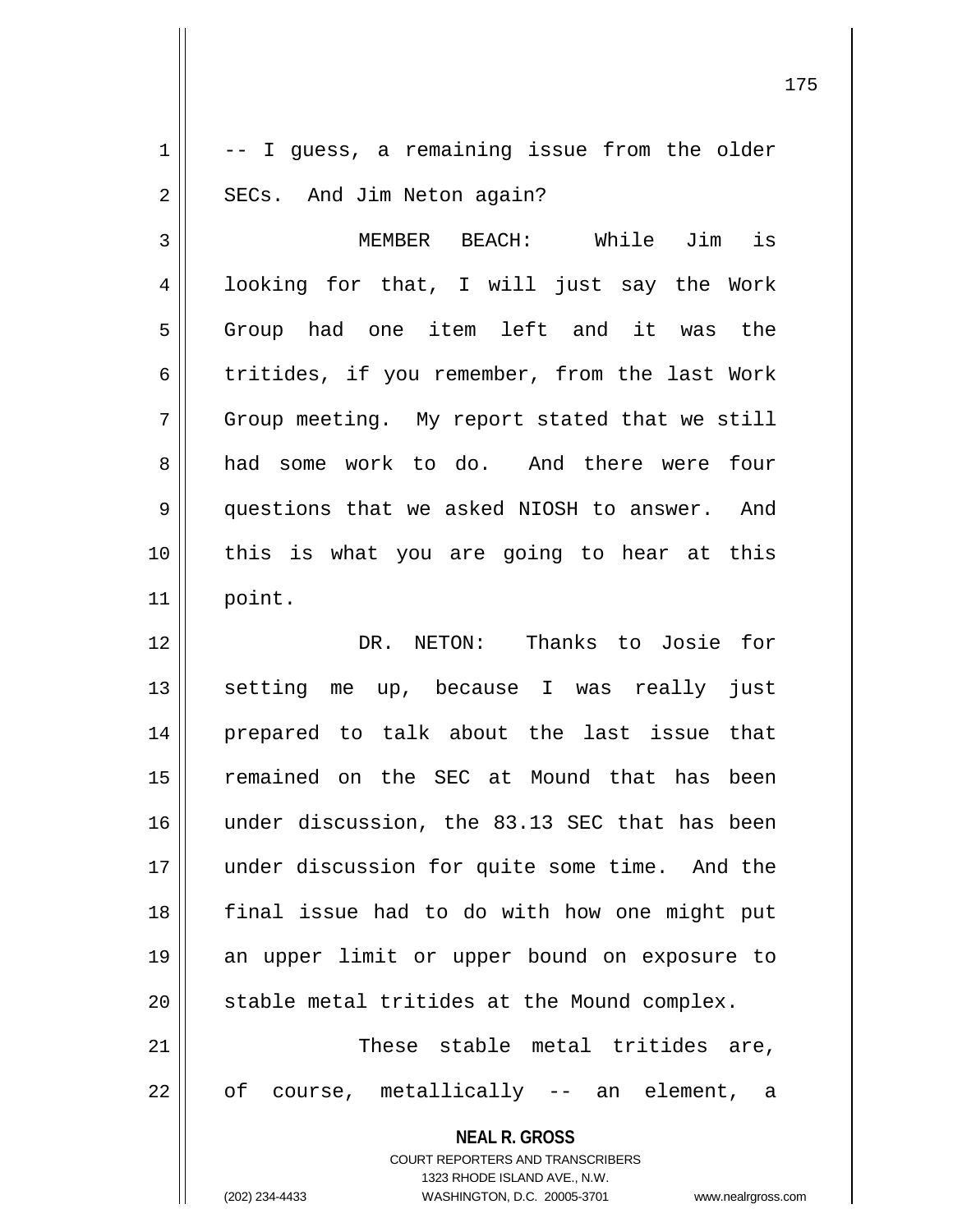1 metallic element, that is compounded somehow  $2 \parallel$  to a tritium atom to create a molecule that is  $3 \parallel$  fairly stable. Most forms of tritium, as we 4 || know, are fairly readily soluble in the body  $5 \parallel$  and clear with a biological half-life of about 6 ten days early on, but there is also 7 organically bound tritium that behaves a 8 || little differently, but it is still also 9 || pretty soluble. So there's not much challenge 10 in an internal dosimetry program for 11 monitoring for exposure of that type of a 12 radionuclide because it readily shows up in 13 || the urine and not much dose per unit intake as 14 it goes. 15 || But stable metal tritides or metal 16 tritides or metal tritides in general are a 17 different beast. It's a metal bound to a 18 tritium atom. And they have various degrees

176

19 of chemical reactivity and solubility. There  $20$   $\parallel$  are various forms out there.

21 This term "stable metal tritide"  $22$  || refers specifically, tough, to a vary tightly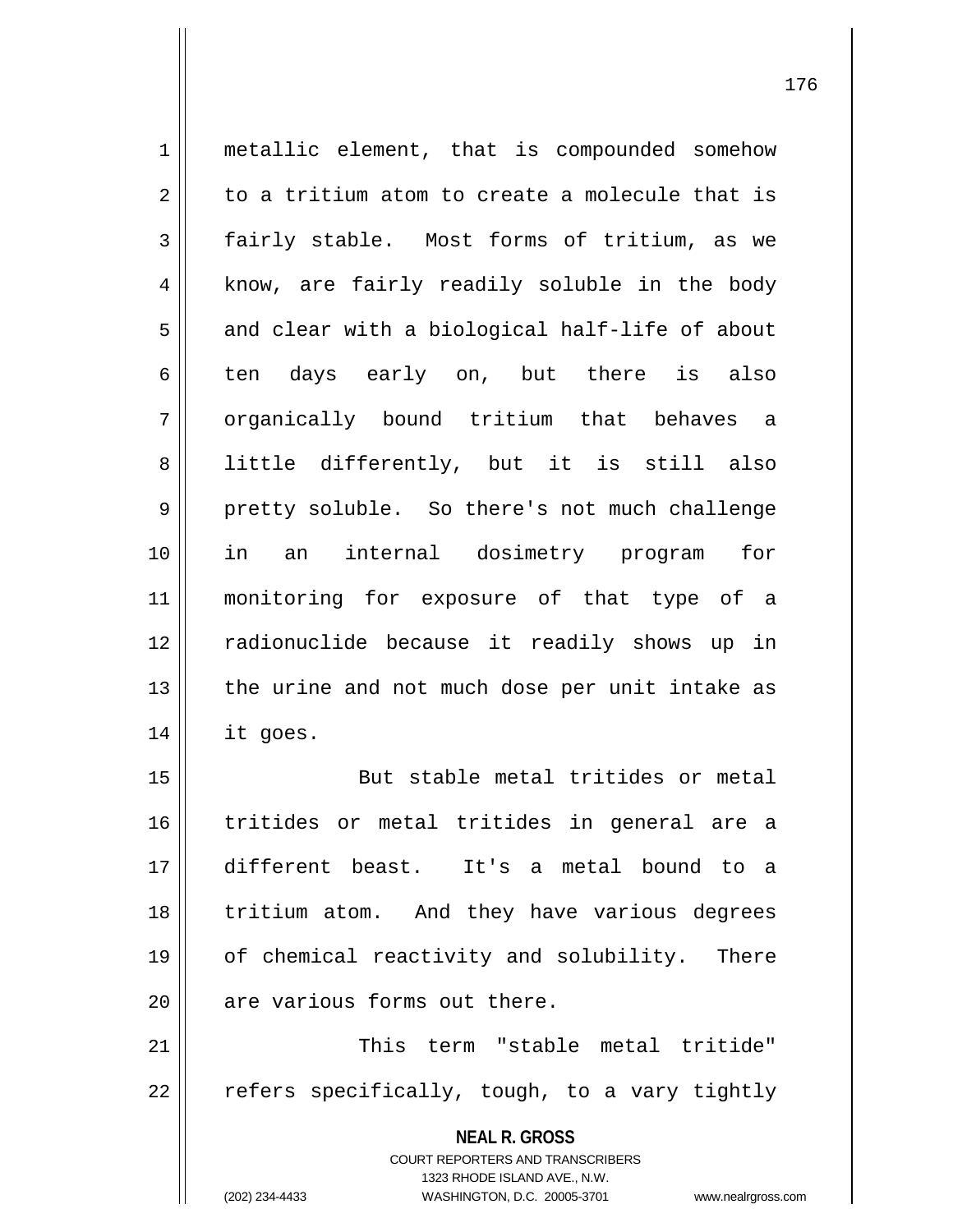1 bound complex. And there are some elements, 2 || particularly at least one chemical form that  $3 \parallel$  was handled at Mound, that does not dissolve 4 very readily in body tissues. So, again, the 5 | most unreactive forms, for example, a hafnium 6 tritide molecule, have very long biological 7 clearance times in the body. Once they're 8 || inhaled, they deposit in the lung. They 9 actually behave like they are type S 10 compounds, "S" meaning very slowly clearing 11 compounds. 12 || So a urinary excretion monitoring 13 program is of little value in establishing 14 || exposure of those nuclides. And because they 15 don't dissolve very readily in the lung, they 16 || can indeed deliver fairly large doses to the 17 || lungs relative to the unbound types. 18 || So that's a problem at Mound. It 19 happened in the SWR tritium research complex, 20 which is exactly the area of the plant that we  $21$  || just discussed and added the 83.14. Most of

 $22$   $\parallel$  the tritium work at Mound went on in this SW

**NEAL R. GROSS**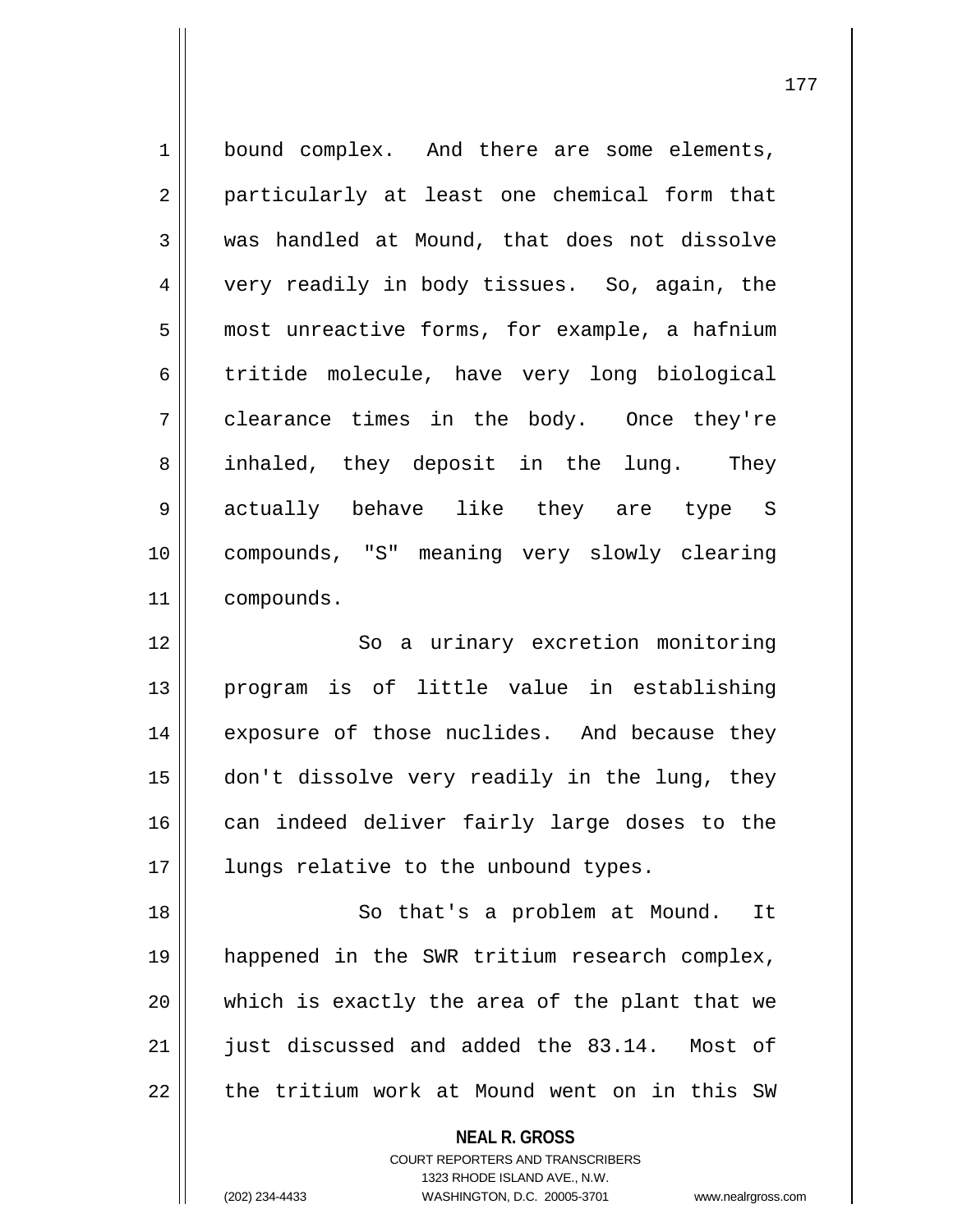1 | building/R building tritium complex.

2 || Operation started in the 1960s and  $3 \parallel$  continued beyond the '90s. So it had a fairly 4 || long period of time, although most active 5 | operations, you know, physically working with  $6 \parallel$  the compounds, stopped in the '70s sometimes, 7 but there were some scrap recovery operations 8 || in later periods. 9 The thing about Mound, though, is 10 that workers -- well, workers at Mound could 11 have handled both the soluble and insoluble 12 forms. So, again, you have a fairly robust 13 urinary excretion monitoring program, but you 14 don't know how much of the tritium coming out  $15$  of the urine could be soluble or insoluble. 16 || As we discussed on the 83.14 just 17 a few minutes ago, all workers who worked in 18 this tritium complex were on a routine 19 bioassay program. They were required to leave 20 || routine samples.

21 And the other thing that is 22 || important to know is workers who directly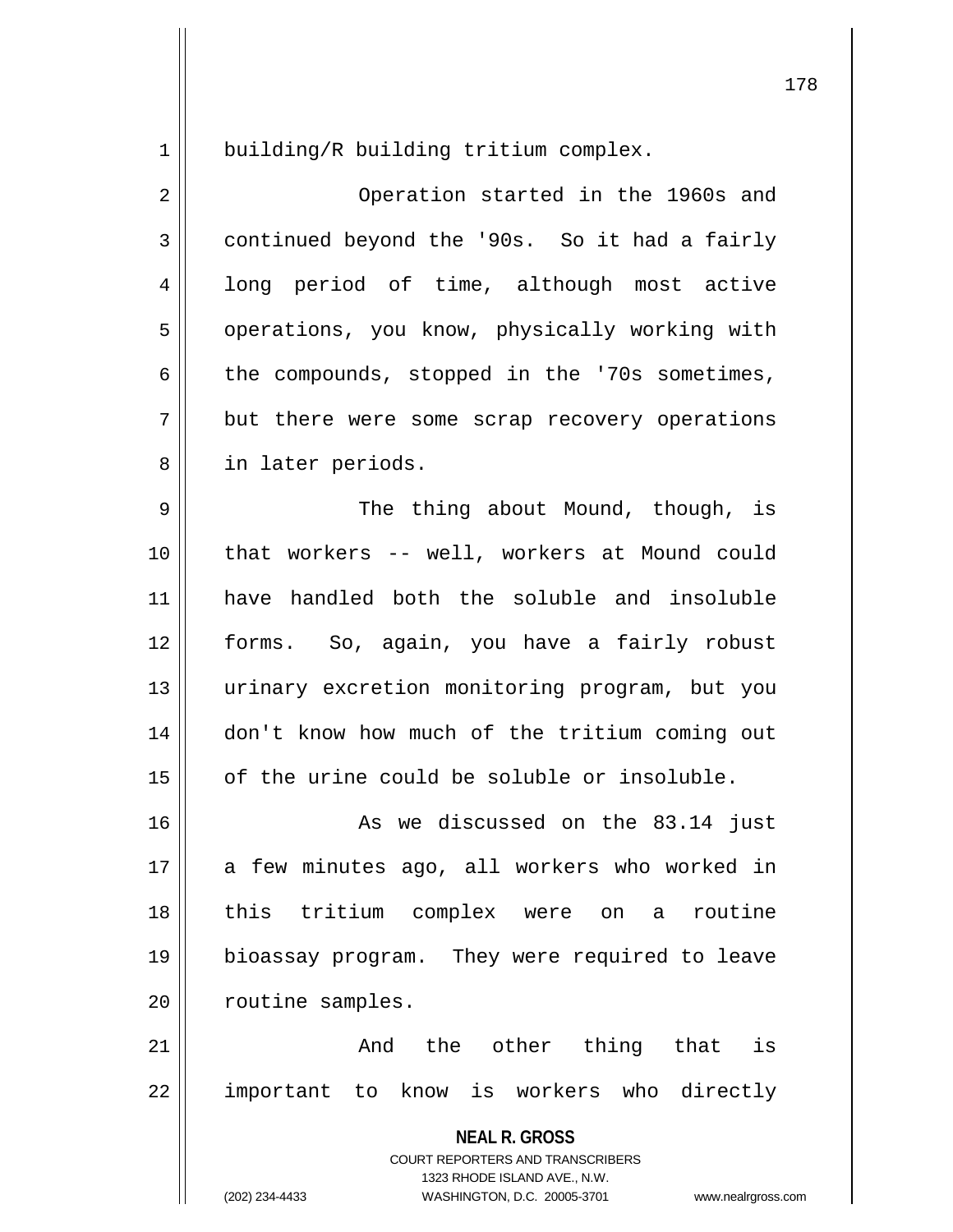1 handled these special or stable metal  $2 \parallel$  tritides, the hafnium-type tritides, were 3 || relatively few. It was a special program.  $4 \parallel$  And, in fact, NIOSH has established identity 5 || of those workers. We know who were in the  $6 \parallel$  areas physically working with these compounds.  $7 \parallel$  And we also know in the later period who was 8 || involved in the scrap recovery operations of 9 || these programs. We have spent some effort, 10 and Brant Ulsh, who was leading this early on, 11 || spent some effort tracking down those workers, 12 interviewing workers to establish their 13 || identity. And we are pretty confident that we 14 || know of these workers.

 In fact, that was one of the issues that SC&A had raised in their review is 17 are you really sure you know all of these workers? In particular, have you nailed down the scrap recovery workers? And just last week, we had a teleconference with the person who was in charge of the scrap recovery 22 | operation. And he confirmed that we actually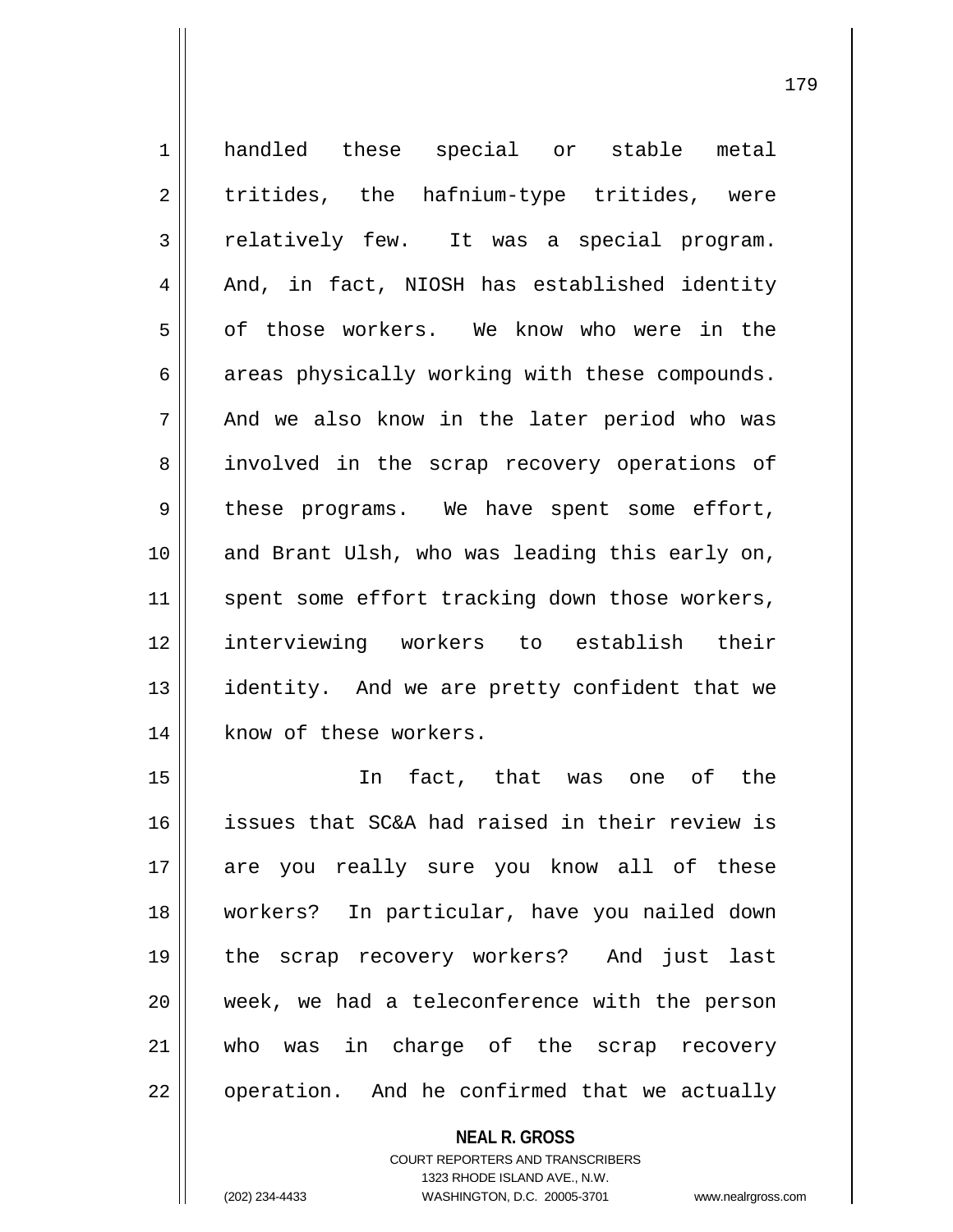1 did know the people that were working in that  $2 \parallel$  operation. He is retired now, but he is still 3 | very active and was very helpful.

4 | So we need a method, then, though,  $5 \parallel$  to establish exposures for support workers. If  $6 \parallel$  we know that workers were handling the stable 7 metal tritides directly, then we can make some 8 assumptions that they were exposed to very 9 insoluble tritides and used a urinalysis 10 bioassay to bound their exposures because they 11 indeed have potentially direct contact with 12 || the stable metal tritides. So we will rely on 13 | their bioassay program to estimate doses.

14 || But then you have a problem with 15 || the support workers, people who are in and 16 about the area. This stuff was done under 17 very enclosed circumstances with glove box 18 || operations, that type of thing. But nothing 19 is perfect. And there is evidence of some, 20 || albeit fairly limited, amount of material of 21  $\parallel$  the stable metal tritides could have come and 22 || contaminated the environment outside of the

## **NEAL R. GROSS**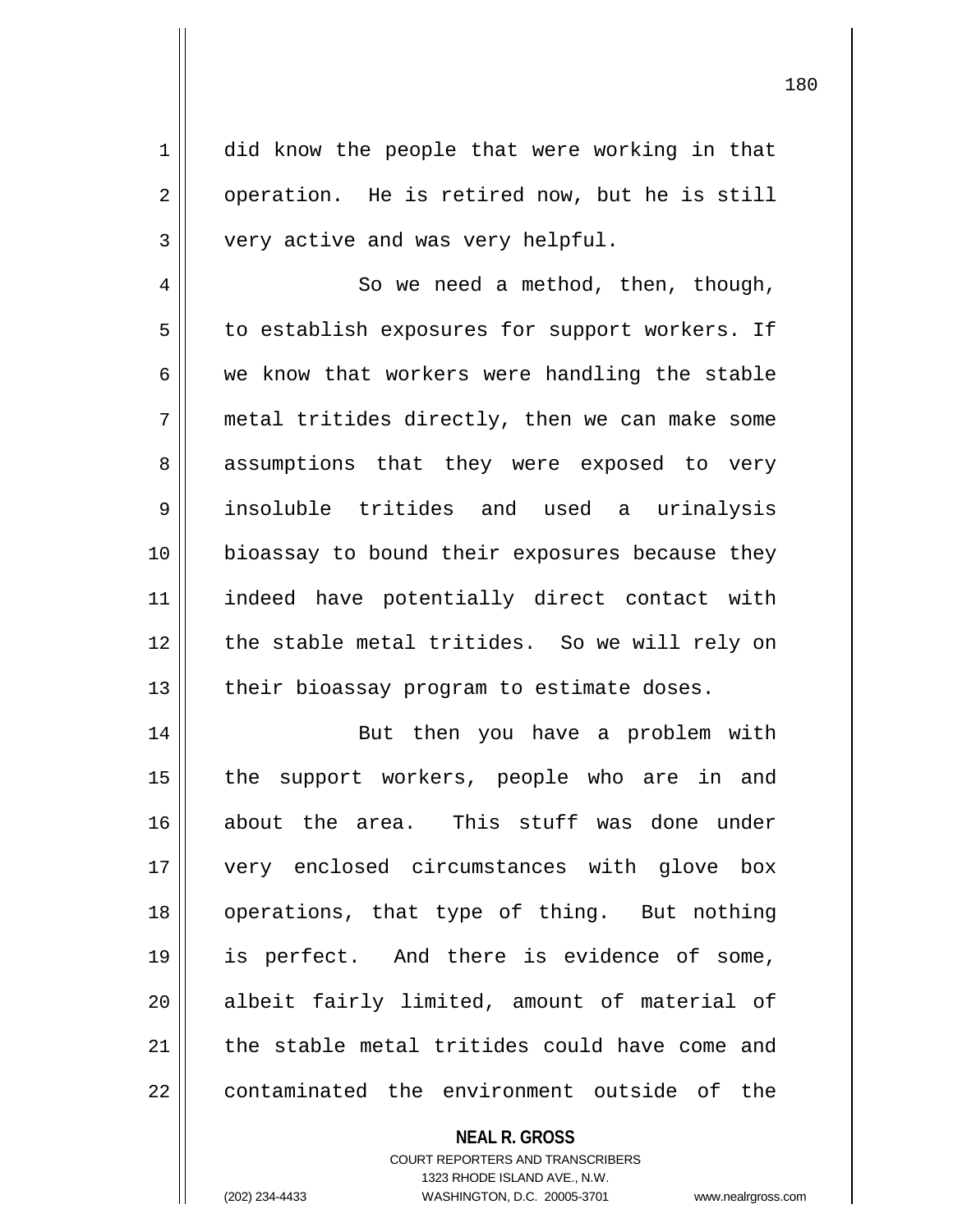1 controlled areas.

| $\overline{2}$ | So then what do you do? You have                                                                                                                                       |
|----------------|------------------------------------------------------------------------------------------------------------------------------------------------------------------------|
| 3              | a urinary excretion model that is good for                                                                                                                             |
| 4              | soluble. But how do you estimate what the                                                                                                                              |
| 5              | potential intake would be for workers to these                                                                                                                         |
| 6              | stable metal tritides? And this would be for                                                                                                                           |
| 7              | what we call ancillary support staff.                                                                                                                                  |
| 8              | I mentioned that there -- a good                                                                                                                                       |
| 9              | thing is at Mound, there were routine tritium                                                                                                                          |
| 10             | contamination surveys taken in the tritium                                                                                                                             |
| 11             | complex. We collected -- and I use that word                                                                                                                           |
| 12             | loosely -- our contractor and a lot of folks                                                                                                                           |
| 13             | behind the scenes collected and reviewed                                                                                                                               |
| 14             | survey data from about 10,000 documents and                                                                                                                            |
| 15             | eventually resulted in a collection of 69,000                                                                                                                          |
| 16             | smears that were taken in 4 rooms between 1968                                                                                                                         |
| 17             | and 1989. So there is a lot of data out there                                                                                                                          |
| 18             | to how much tritium contamination<br>as<br>was                                                                                                                         |
| 19             | present on the surfaces in the rooms adjacent                                                                                                                          |
| 20             | to where the materials were being handled.                                                                                                                             |
| 21             | One issue that SC&A had raised in                                                                                                                                      |
| 22             | their reviews was the data that we had had                                                                                                                             |
|                | <b>NEAL R. GROSS</b><br><b>COURT REPORTERS AND TRANSCRIBERS</b><br>1323 RHODE ISLAND AVE., N.W.<br>(202) 234-4433<br>WASHINGTON, D.C. 20005-3701<br>www.nealrgross.com |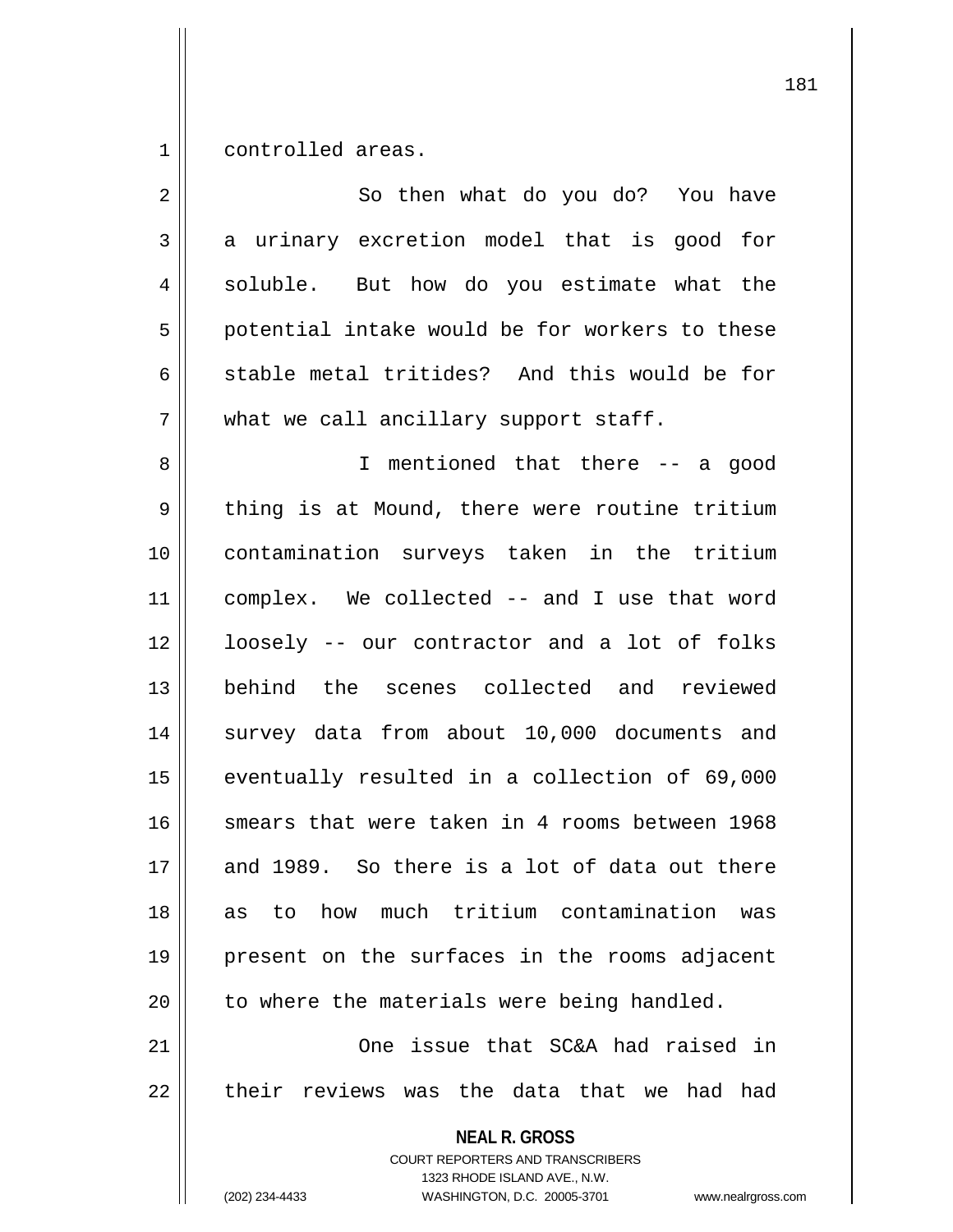1 || some gaps. And specifically there were a 2 || couple year gaps in the '80s, almost a 3-year  $3 \parallel$  gap in the data collection. And that kind of 4 || raised a red flag. So we went back and 5 || interviewed some people that were 6 | knowledgeable about tritium operations, trying  $7 \parallel$  to establish why those data weren't there. And  $8 \parallel$  no one could tell us why they weren't there.  $9 \parallel$  They were certain that the samples were taken, 10 || but they just weren't available. 11 || But we did quiz them about the 12 || type of ongoing operations. Were there any 13 unique increases or decreases in the 14 || operations during that time period? And based 15 || on those interviews, it appeared to us that 16 || not much different was going on. So there 17 weren't any huge increases in activity. So we 18 felt pretty comfortable that we should be able 19 to bound or extrapolate in those interim years  $20$  | of the data that we have to bound exposures in  $21$  | those time periods.

22 || Contop of that, we did an analysis

**NEAL R. GROSS** COURT REPORTERS AND TRANSCRIBERS 1323 RHODE ISLAND AVE., N.W. (202) 234-4433 WASHINGTON, D.C. 20005-3701 www.nealrgross.com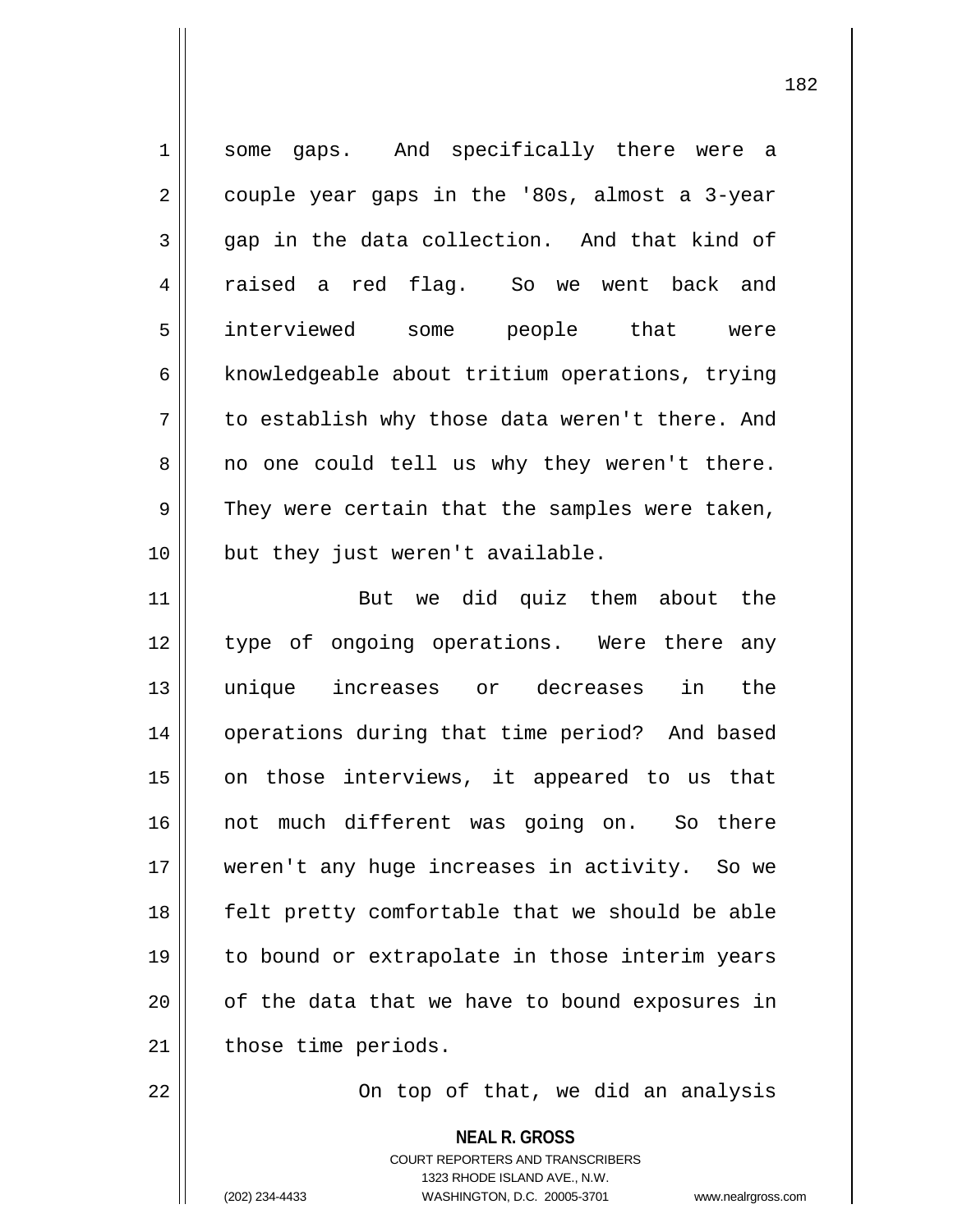1 looking at the bioassay data that were  $2 \parallel$  collected in those years compared to the other 3 years. And there's very little difference 4 | between the bioassay excretion values in those

5 | years versus the adjacent years.

6 Now, having said that, you are 7 || qoinq to say, "Well, but if there were stable 8 || metal tritides, it wouldn't come with the 9 || urine," but you are rarely exposed to just one 10 or the other. There would be some 11 combination. So fluctuation and rapid 12 increase in the bioassay excretion during 13 those years might give you some indication 14 || that something different was going on. And we 15 didn't see that. So we're pretty comfortable 16 | about extrapolating in those gap years.

 I would also remind the Board that prior to 1980, there was already a Class established at Mound for all workers who were monitored for tritium. So it is sort of an  $\parallel$  artifact of how that definition was created.

22 The Class was added because of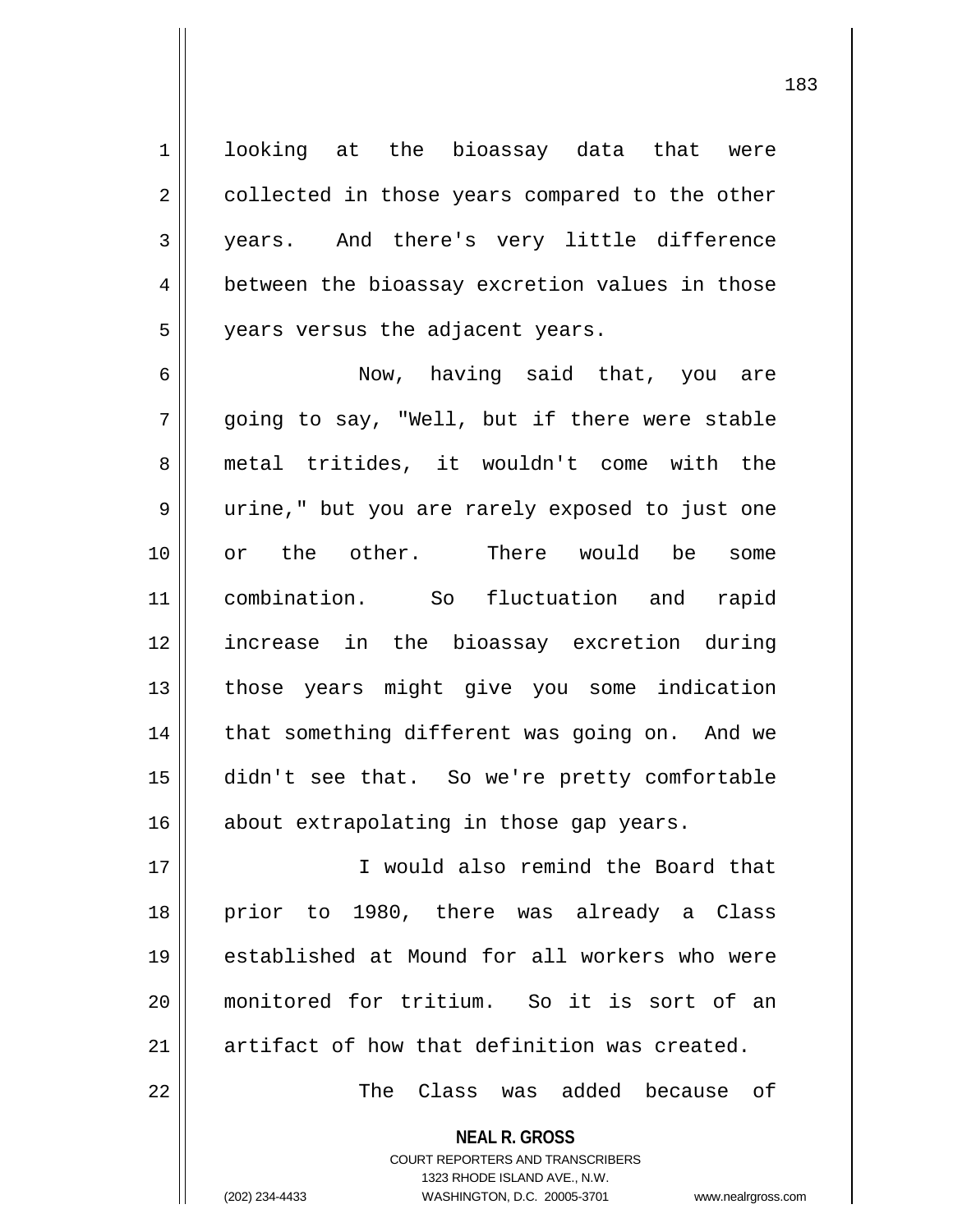| $1\,$          | radium, but if you have a tritium bioassay,                                                                                                                          |
|----------------|----------------------------------------------------------------------------------------------------------------------------------------------------------------------|
| $\overline{2}$ | it's the same workers, then, that we're                                                                                                                              |
| 3              | talking about here. So, effectively,                                                                                                                                 |
| $\overline{4}$ | everyone that could have been exposed to                                                                                                                             |
| 5              | stable metal tritides prior to 1980 is already                                                                                                                       |
| 6              | in the Class by default from the previous                                                                                                                            |
| 7              | Class. So, really, this only affects people                                                                                                                          |
| 8              | that were employed after 1980.                                                                                                                                       |
| 9              | So we took these 69,000 smears and                                                                                                                                   |
| 10             | developed a probability distribution, which,                                                                                                                         |
| 11             | as usual, is a log-normal probability                                                                                                                                |
| 12             | distribution of the contamination levels in                                                                                                                          |
| 13             | the rooms, and used that to figure out what                                                                                                                          |
| 14             | the levels of exposures could have been.                                                                                                                             |
| 15             | We took the 95th percentile value                                                                                                                                    |
| 16             | of that distribution of contamination values                                                                                                                         |
| 17             | that were measured and used<br>a                                                                                                                                     |
| 18             | claimant-favorable -- and SC&A agreed with                                                                                                                           |
| 19             | this -- resuspension factor of 5 times 10-5                                                                                                                          |
| 20             | per meter. And we would use that to calculate                                                                                                                        |
| 21             | the intake for a support worker.                                                                                                                                     |
| 22             | So you have the 95th percentile                                                                                                                                      |
|                | <b>NEAL R. GROSS</b><br><b>COURT REPORTERS AND TRANSCRIBERS</b><br>1323 RHODE ISLAND AVE., N.W.<br>WASHINGTON, D.C. 20005-3701<br>(202) 234-4433<br>www.nealrgross.c |
|                |                                                                                                                                                                      |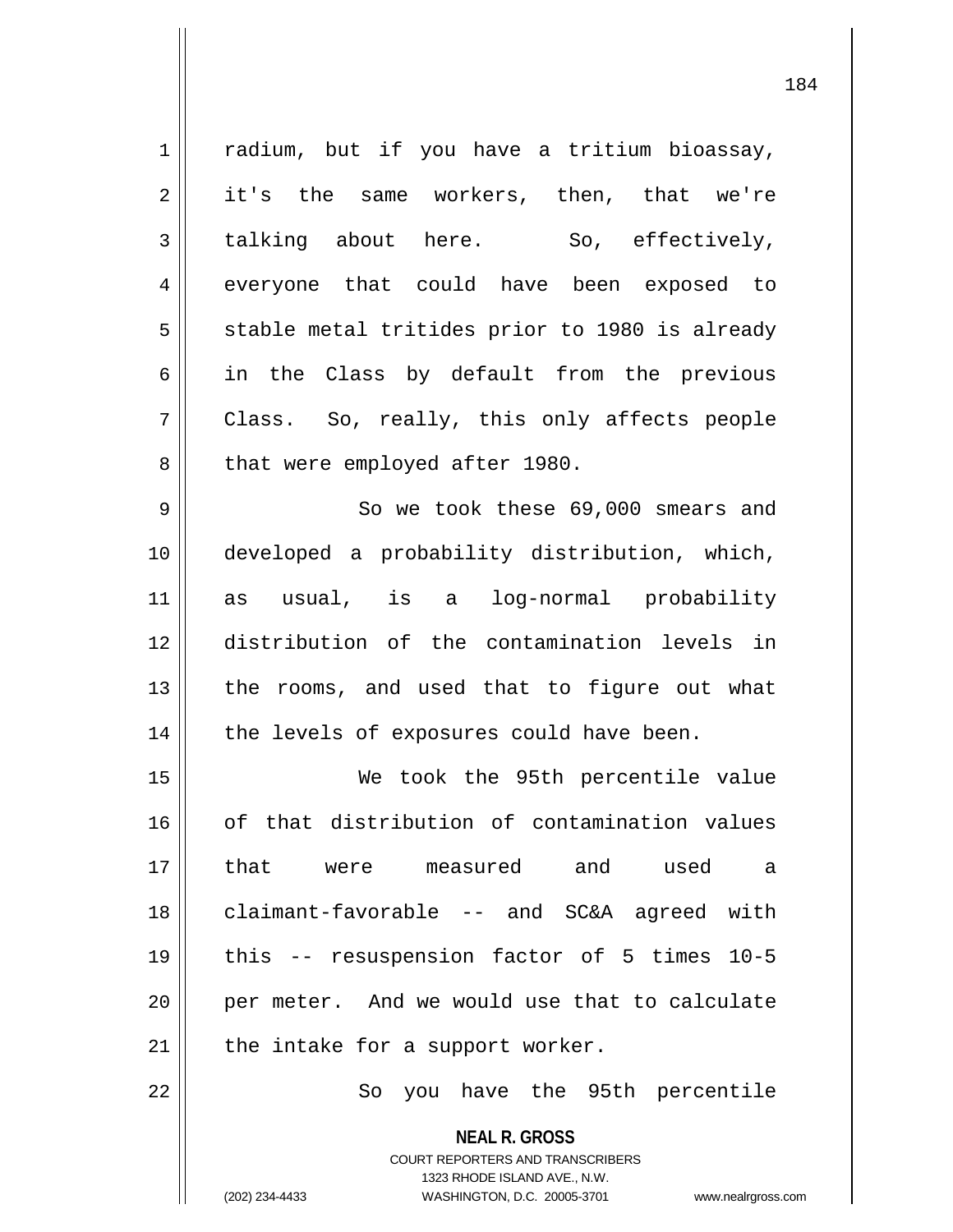1 contamination. You resuspend it with a 5 2 times 10-5 resuspension factor. And you can 3 generate air concentration data from that. And 4 || we'll assume that the worker was breathing  $5 \parallel$  that air concentration that entire year that  $6 \parallel$  they were exposed, or all the years that they 7 were exposed.

8 We are also assuming fairly 9 || conservatively that all the intake was to 10 || stable metal tritides. Now, we know that that 11 is probably not the case, but there is no 12 other way to triage that any better or 13 || partition that.

14 || So what we will use for the dose calculations, we would use the urine data that we have to estimate systemic organ doses because if it's systemic and it gets into these systemic organs, then we can estimate what the doses are. But if a person has a || lung cancer, for example, we would use that 95th percentile value to calculate the lung 22 || dose because it's obviously not coming out in

## **NEAL R. GROSS**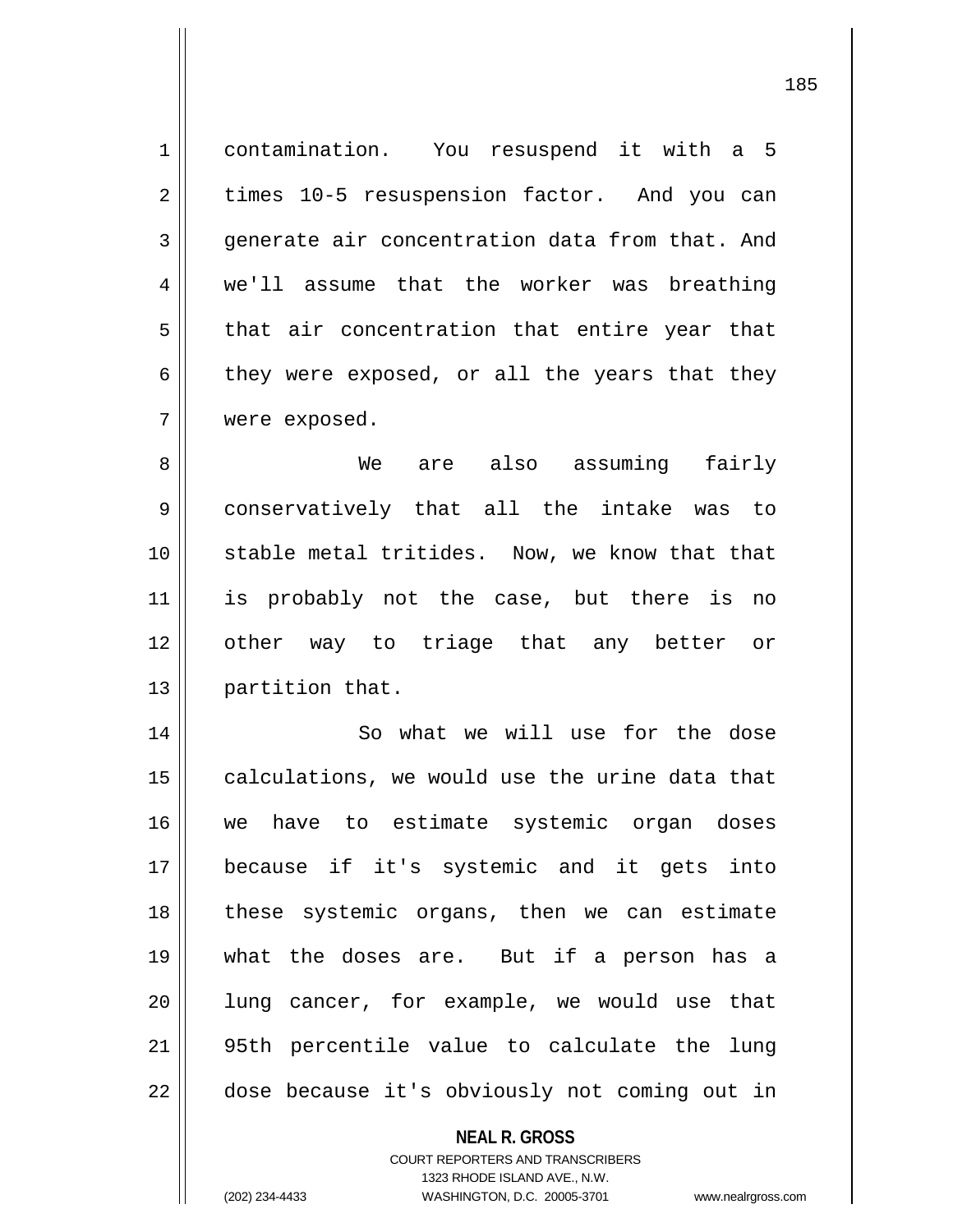1 | the urine. It's irradiating the lung. So  $2 \parallel$  sort of a two-prong test there for doing the 3 dose calculation.

4 Interestingly enough, applying 5 || this bounding approach to support workers 6 cass 6 results in fairly small doses. They're not 7 very large at all because 5 times 10-5 8 || resuspension factor is pretty small. It's 9 pretty generous, but it's also a pretty small 10 value. And if you combine that with the 11 || values that we're measuring in the workplace, 12 you really don't get a lot of airborne intake.

 The scenario, of course, would depend on what year a person worked and how many years you have to reconstruct their doses, but in general, the doses that are 17 || calculated in this manner end up being in the millirem ranges, you know, several millirems, five millirem, up to ten millirem per year 20 || maybe, but not much more than that. So | they're pretty small doses that are estimated || for these ancillary support workers.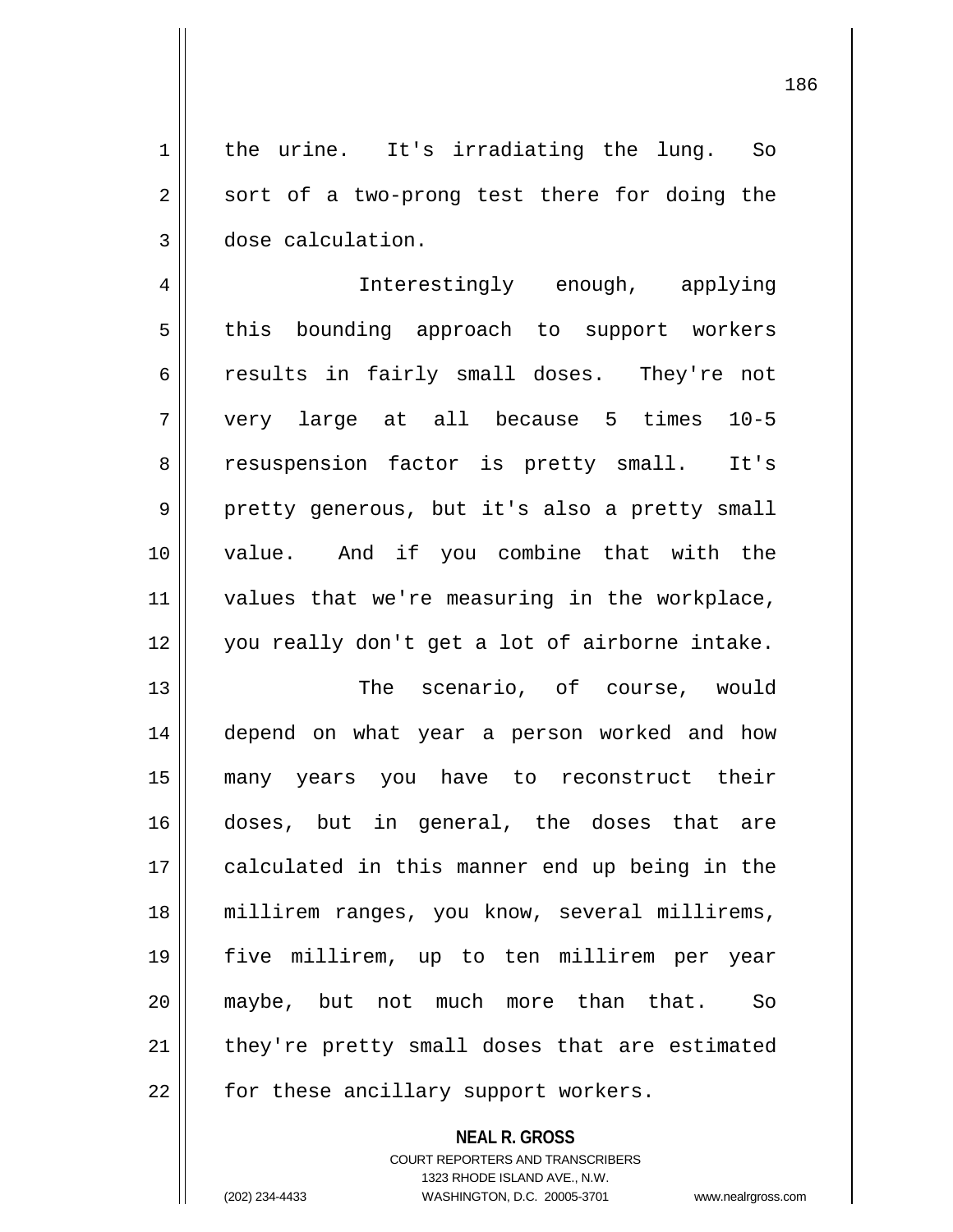| 1  | I will say that one of the<br>So               |
|----|------------------------------------------------|
| 2  | other issues that SC&A had raised was<br>how   |
| 3  | NIOSH would address uncertainty in the model.  |
| 4  | And this was before we had proposed to use the |
| 5  | 95th percentile. Once you go up to the 95th    |
| 6  | percentile, you take away a<br>lot of the      |
| 7  | uncertainty. You're bounding it at that        |
| 8  | level.                                         |
| 9  | There was one other thing I was                |
| 10 | going to say about that. So we're using the    |
| 11 | 95th percentile. So that addressed that        |
| 12 | issue.                                         |
| 13 | we believe that using this<br>So               |
| 14 | methodology -- and it's only applicable to     |
| 15 | Mound because of the unique collection of      |
| 16 | -- it can<br>had<br>survey measurements we     |
| 17 | demonstrate the potential doses to support     |
| 18 | workers are low and they could be bounded      |
| 19 | using this method. And that's what we intend   |
| 20 | to do for that first exposure to stable metal  |
|    |                                                |
| 21 | tritides. That answered, I think that is all   |
|    |                                                |

**NEAL R. GROSS** COURT REPORTERS AND TRANSCRIBERS 1323 RHODE ISLAND AVE., N.W. (202) 234-4433 WASHINGTON, D.C. 20005-3701 www.nealrgross.com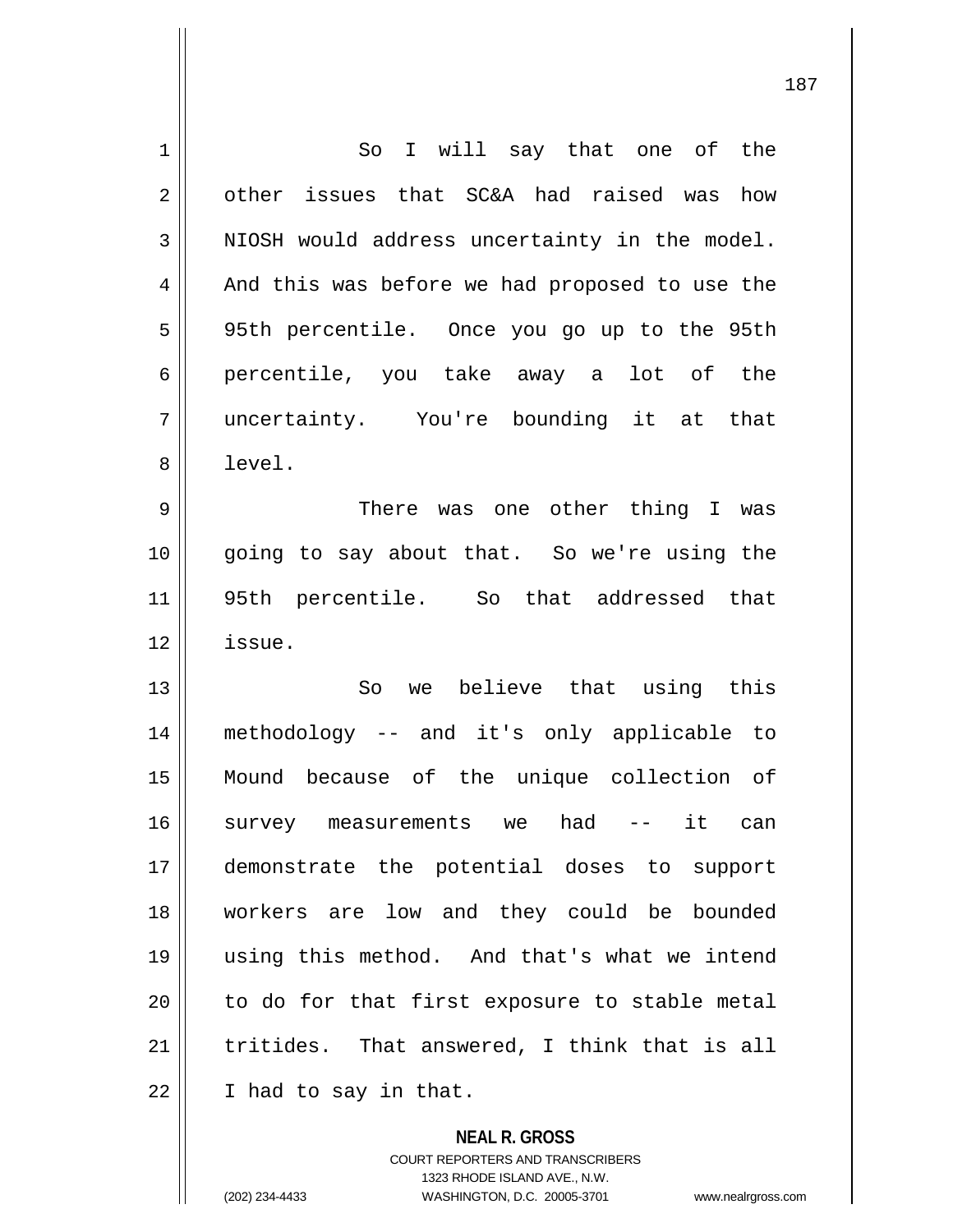**NEAL R. GROSS** COURT REPORTERS AND TRANSCRIBERS 1323 RHODE ISLAND AVE., N.W. (202) 234-4433 WASHINGTON, D.C. 20005-3701 www.nealrgross.com 1 I did not cover one other issue  $2 \parallel$  that SC&A had raised. And that was how we  $3 \parallel$  were going to handle exposures in the D&D era. 4 Remember, the exposures went on for a while. 5 | And we produced I think some pretty convincing 6 documentation that the D&D era, which didn't 7 happen until the mid to late '80s -- they were 8 pretty well-aware of the problem by then and 9 addressed it using breathing zone air samples 10 that actually had scanning electron microscopy 11 || done and then look at the particulate that was 12 || collected and the particle size. And the 13 || breathing zone air samples were measured using 14 liquid scintillation counters. So they had a 15 || pretty good handle on what the exposures were  $16$  to stable metal tritides by that time frame. 17 || And I believe that's all I have to  $18 \parallel$  say now. 19 CHAIRMAN MELIUS: Okay. Thank  $20$  |  $you$ , Jim. 21 Board Members, questions? Don't 22 || go away yet. Josie, do you want to make some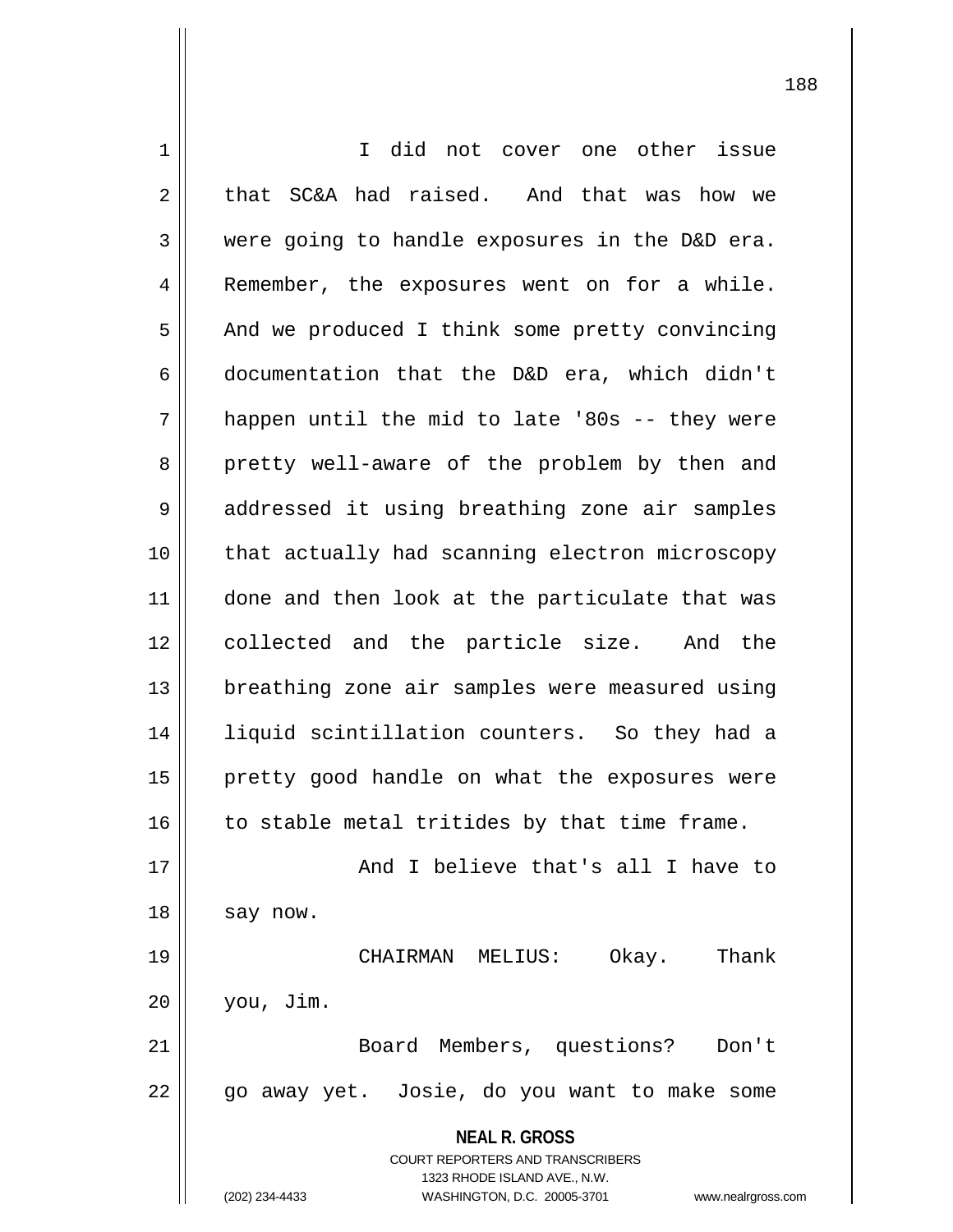| $\overline{c}$ | I didn't<br>MEMBER BEACH:<br>Yes.                                                                                                                                      |
|----------------|------------------------------------------------------------------------------------------------------------------------------------------------------------------------|
| 3              | create a slide program because there were just                                                                                                                         |
| 4              | the four questions. So I am going to go over                                                                                                                           |
| 5              | one of them and the<br>each<br>Work Group                                                                                                                              |
| 6              | recommendations. So the first one addressed                                                                                                                            |
| 7              | the treatment of uncertainties in the tritide                                                                                                                          |
| 8              | model, the 50th versus the 95th.                                                                                                                                       |
| 9              | The Work Group agreed with NIOSH's                                                                                                                                     |
| 10             | approach to bound the internal dose to                                                                                                                                 |
| 11             | individuals who might have been exposed to the                                                                                                                         |
| 12             | special metal tritides using the site-specific                                                                                                                         |
| 13             | data. SC&A questioned why the approach is to                                                                                                                           |
| 14             | compare the two values, rather than adding the                                                                                                                         |
| 15             | 95th percentile tritide complement to the                                                                                                                              |
| 16             | bioassay-based tritium results and the higher                                                                                                                          |
| 17             | with the two of these doses used in dose                                                                                                                               |
| 18             | reconstruction.                                                                                                                                                        |
| 19             | I apologize for reading this, but                                                                                                                                      |
| 20             | a lot of this, if I don't get it down<br>on.                                                                                                                           |
| 21             | paper, it won't all come out.                                                                                                                                          |
| 22             | Okay. So we did question that.                                                                                                                                         |
|                | <b>NEAL R. GROSS</b><br><b>COURT REPORTERS AND TRANSCRIBERS</b><br>1323 RHODE ISLAND AVE., N.W.<br>(202) 234-4433<br>WASHINGTON, D.C. 20005-3701<br>www.nealrgross.com |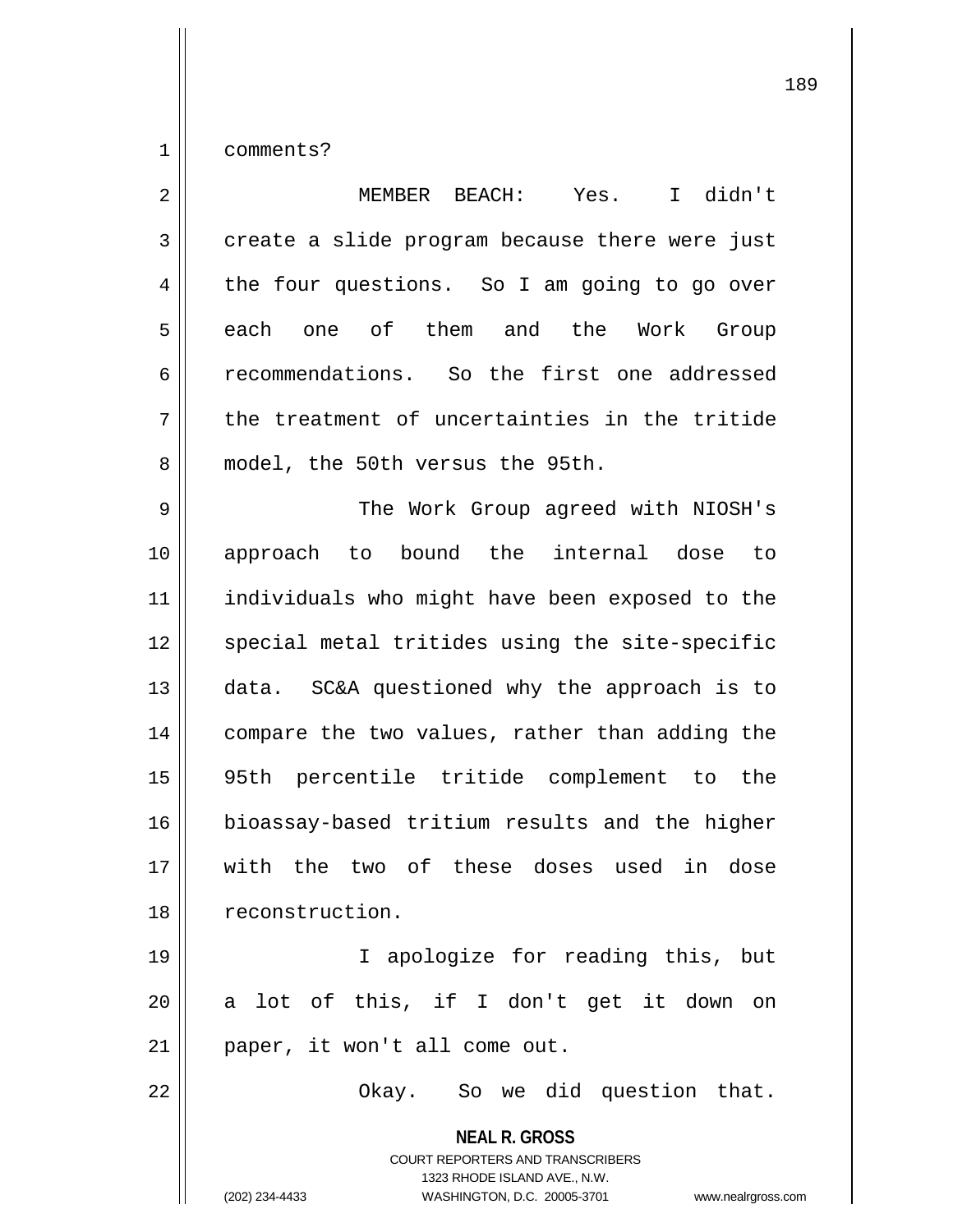1 || While we agree that this was an important 2 implementation detail and becomes a Site  $3 \parallel$  Profile issue, the remaining question is not 4 || trivial. NIOSH did agree to give it review 5 | and report back to the Work Group. So we will  $6 \parallel$  be continuing to look at that in the Site  $7$  || Profile aspect.

8 The second one was to ascertain  $9 \parallel$  the identity of the small number of operators 10 || and the scrap metal recovery workers 11 post-1980, and under what conditions the 12 || special metal tritides of interest were used 13  $\parallel$  after the '80s.

14 || Like Jim said, we had a Work Group meeting on the 31st. We did have an interview with one of the individuals. SC&A and the Work Group questioned NIOSH's ability to identify the operators who ran the scrap recovery. This was an important point 20 || throughout our discussions of Mound. And it 21 || was the topic of many, many discussions.

22 || So we held the interview on the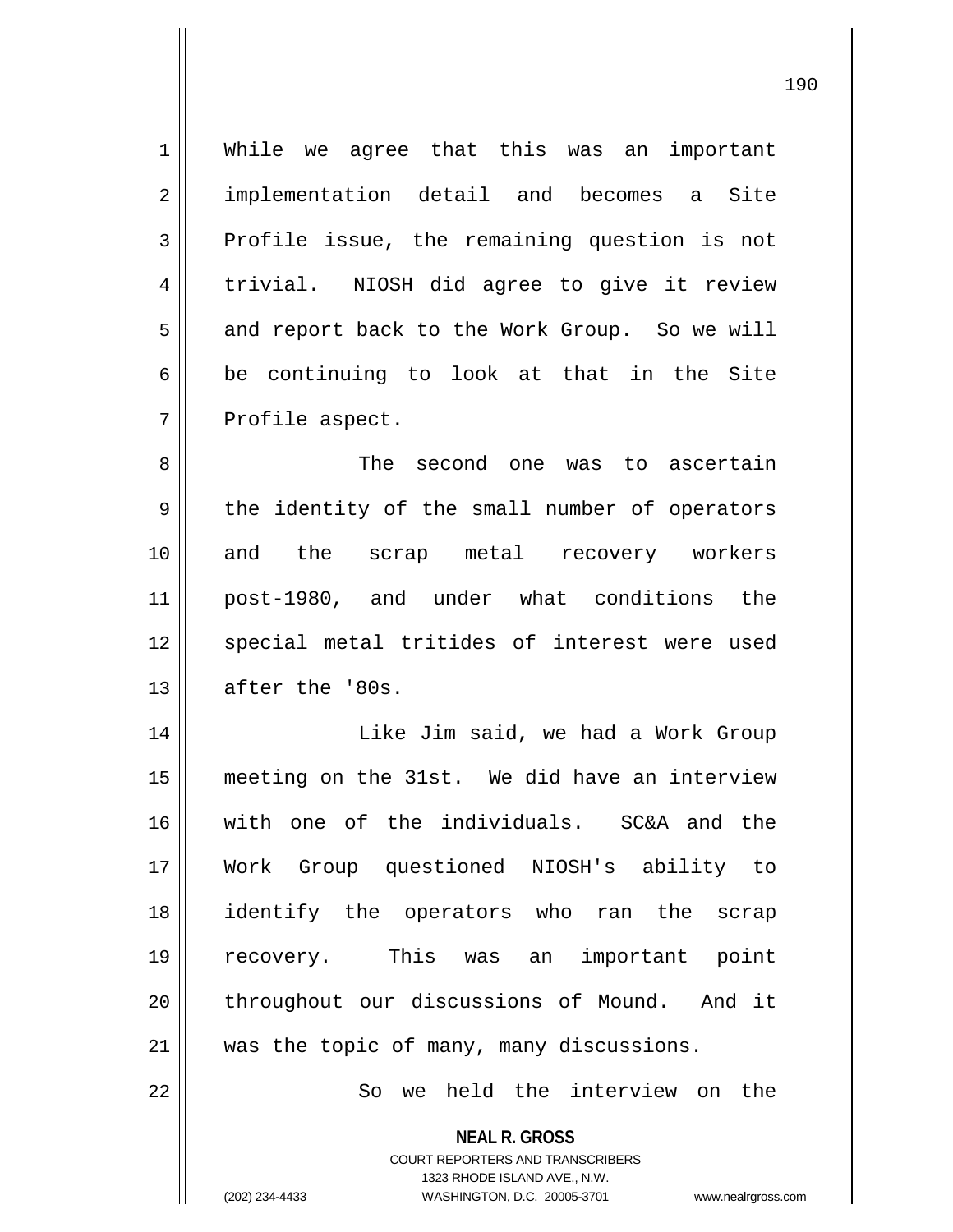1 || 12th. It was a success, and it helped to  $2 \parallel$  confirm the identity of the operators, two of 3 whom were misidentified in the previous 4 || interviews as being technicians for the scrap 5 recovery operation. So we were pleased to 6 update that list, and we agreed with the 7 conclusion on that.

 The third one was identifying the 9 gaps in the available swipe data. NIOSH's analysis using the air sample data and the bioassay data on either side of the gap year 12 || showed that they can estimate doses using the  $\parallel$  swipe results. We agreed with that after much discussion.

15 The fourth discussed dose 16 reconstruction during decommissioning and 17 decontamination periods. The Work Group 18 || acknowledged there is no hard evidence of 19 exposure during D&D but decided to have SC&A 20 || continue reviewing that as a Site Profile 21 issue.

22 These four recommendations were

**NEAL R. GROSS**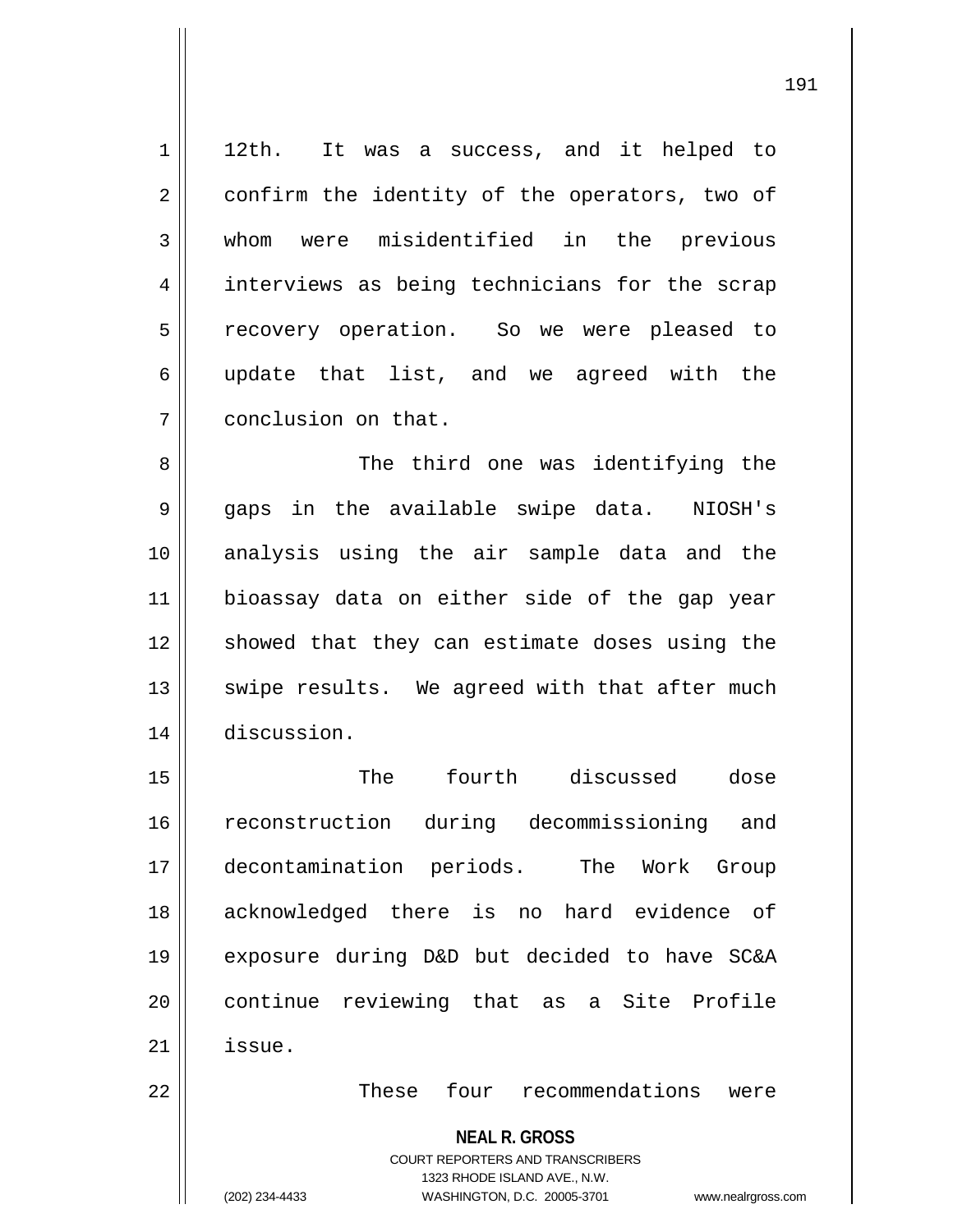1 all agreed upon unanimously again with the 2 Work Group. So we don't have a recommendation  $3 \parallel$  that I can say, other than we agree with 4 || NIOSH. And pretty much, that does -- it 5 || doesn't pretty much, it closes out our SEC 6 discussions for Mound at this time. 7 || So ongoing review, I will just go 8 through those. We still have Site Profile 9 issues remaining. We have met on those, 10 discussed them. We have a matrix for those  $11$  | that has been updated by SC&A.

12 And there is also one other 13 || period. It is the front time period, gap 14 || years between the Monsanto and the Mound. And 15 I reported on that at the last Work Group 16 meeting. That is from February 1st, 1949 17 || through September 30th, 1949. That's the 18 || extension of the existing SEC. It remains to 19 be addressed. I know that that is another one 20 || of the difficult time periods. It is very  $21$  early. But SC&A -- we will track that as 22 well. And I don't think I have heard from

## **NEAL R. GROSS**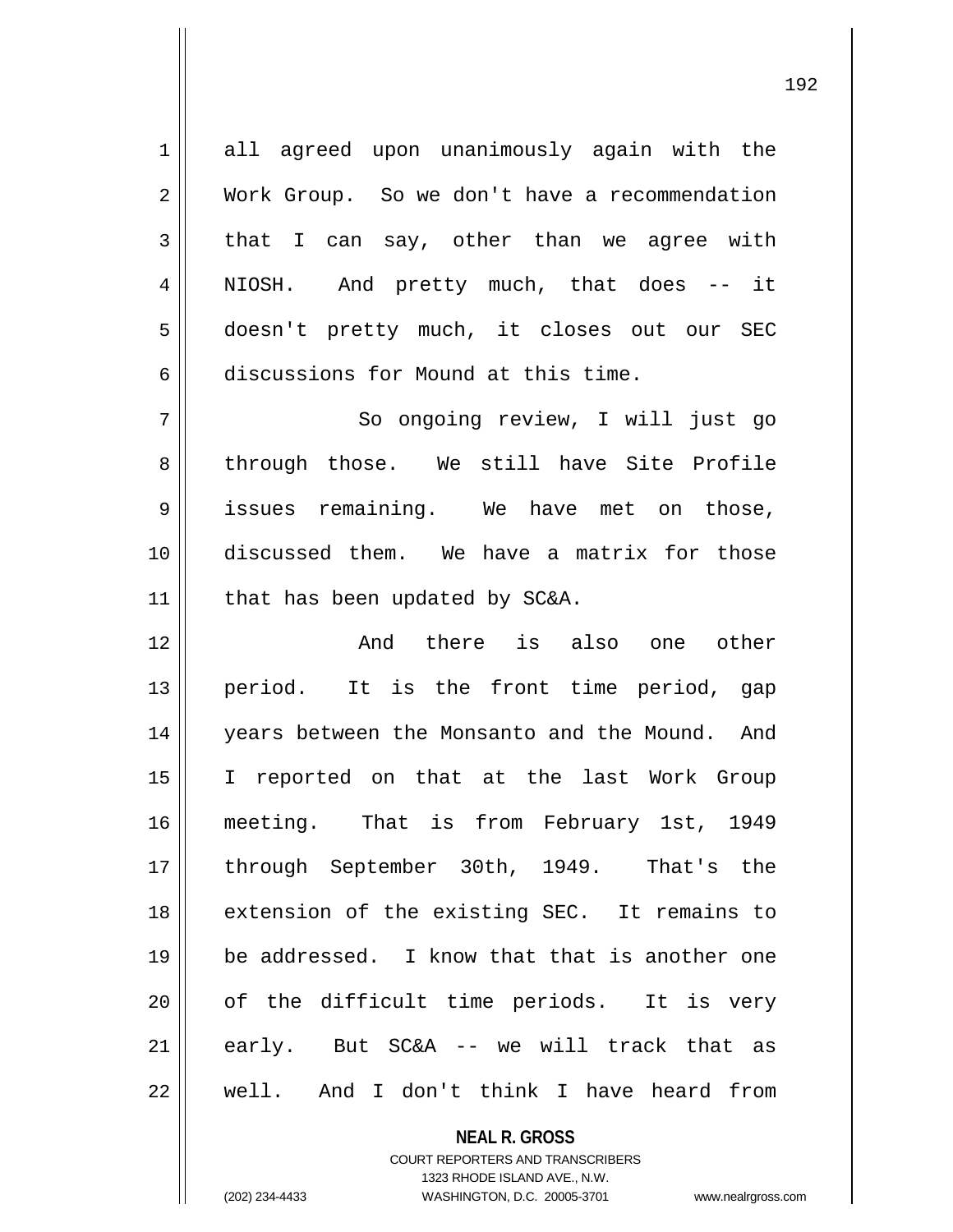NIOSH on that one.

| $\overline{2}$ | DR. NETON: Yes. We have looked,                                                                                                                                        |
|----------------|------------------------------------------------------------------------------------------------------------------------------------------------------------------------|
| 3              | and there are no claimants that are affected                                                                                                                           |
| 4              | by that issue or that gap at this point. But                                                                                                                           |
| 5              | we continue to look in the claims that come in                                                                                                                         |
| 6              | on a periodic basis. And once we find one, we                                                                                                                          |
| 7              | can use that as our so-called litmus case to                                                                                                                           |
| 8              | establish an 83.14. But right now there is no                                                                                                                          |
| 9              | one that it has affected.                                                                                                                                              |
| 10             | MEMBER BEACH: Yes. And<br>the                                                                                                                                          |
| 11             | reason I bring it up, it just closes up what                                                                                                                           |
| 12             | we were doing with Mound. So that concludes                                                                                                                            |
| 13             | our work other than continuing with Site                                                                                                                               |
| 14             | Profiles.                                                                                                                                                              |
| 15             | Thank<br>CHAIRMAN MELIUS:<br>Okay.                                                                                                                                     |
| 16             | you.                                                                                                                                                                   |
| 17             | Any other Board Member questions?                                                                                                                                      |
| 18             | I have one.  Sorry you sat down, Jim.<br>I                                                                                                                             |
| 19             | waited until you sat down. What were the                                                                                                                               |
| 20             | years for the gaps?                                                                                                                                                    |
| 21             | DR. NETON: The one that is most                                                                                                                                        |
| 22             | prominent that I can think of $-$ - remember,                                                                                                                          |
|                | <b>NEAL R. GROSS</b><br><b>COURT REPORTERS AND TRANSCRIBERS</b><br>1323 RHODE ISLAND AVE., N.W.<br>WASHINGTON, D.C. 20005-3701<br>(202) 234-4433<br>www.nealrgross.com |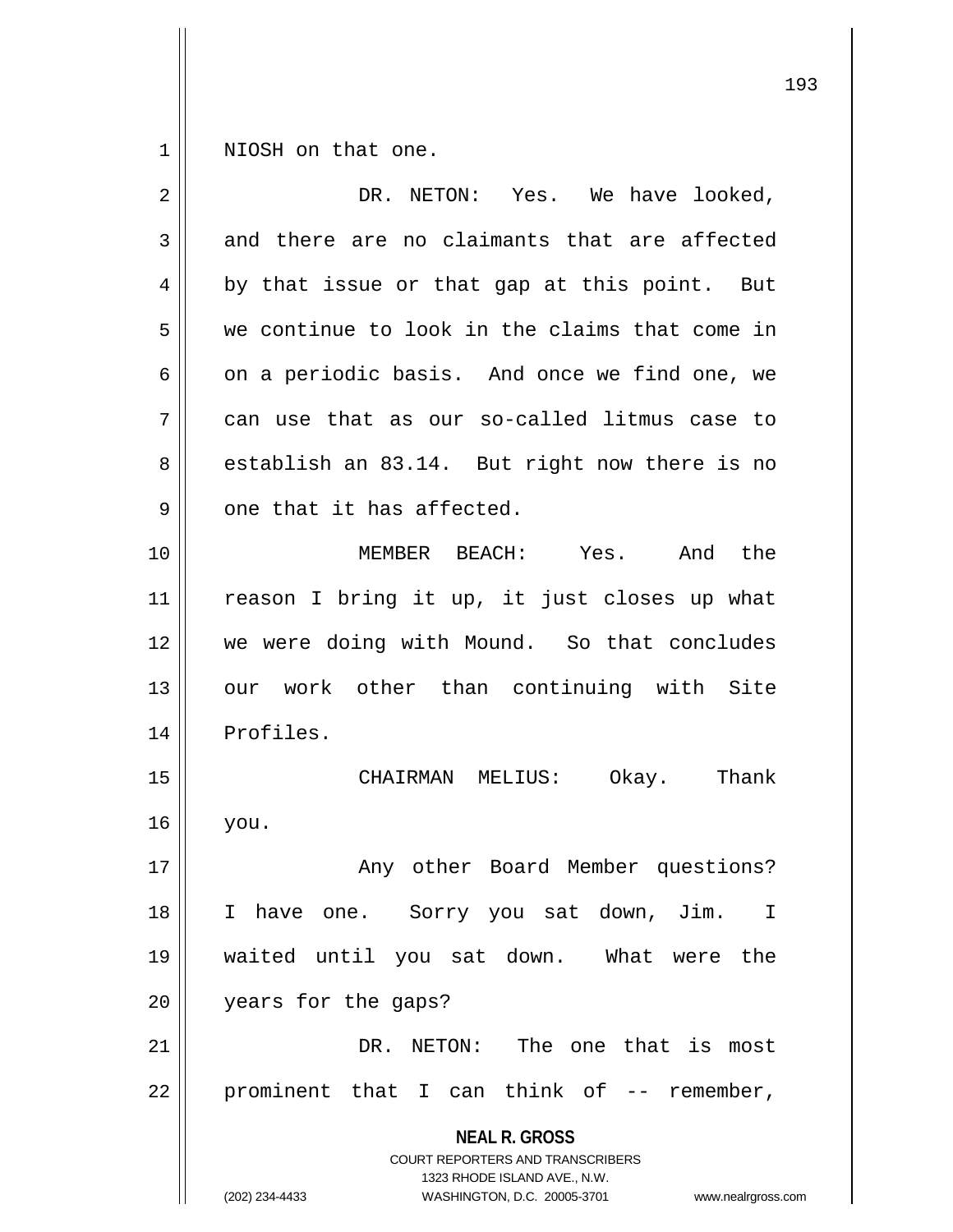**NEAL R. GROSS** COURT REPORTERS AND TRANSCRIBERS 1323 RHODE ISLAND AVE., N.W. (202) 234-4433 WASHINGTON, D.C. 20005-3701 www.nealrgross.com 1 | before '80, it kind of doesn't matter because  $2 \parallel$  that's  $-$ 3 CHAIRMAN MELIUS: That's why I was  $4 \parallel - - \text{yes}.$ 5 DR. NETON: But the gap, I think  $6 \parallel$  it was '84 or '85 time frame -- '86, through  $7 \parallel$  early '86. 8 CHAIRMAN MELIUS: Okay. 9 || DR. NETON: So it's mid '80s. 10 MEMBER BEACH: It was a two-year 11 period, wasn't it? 12 CHAIRMAN MELIUS: It is a  $13$  | two-year. 14 DR. NETON: I think it's a little 15 -- two plus, you know, maybe a couple of 16 || months on either side, but yeah, in that. 17 MEMBER BEACH: Yes. 18 DR. NETON: And we interviewed 19 several people that were knowledgeable about  $20$  | the spike program and everything. And most of 21 them couldn't believe that we wouldn't have 22 || the data. For some reason, it's just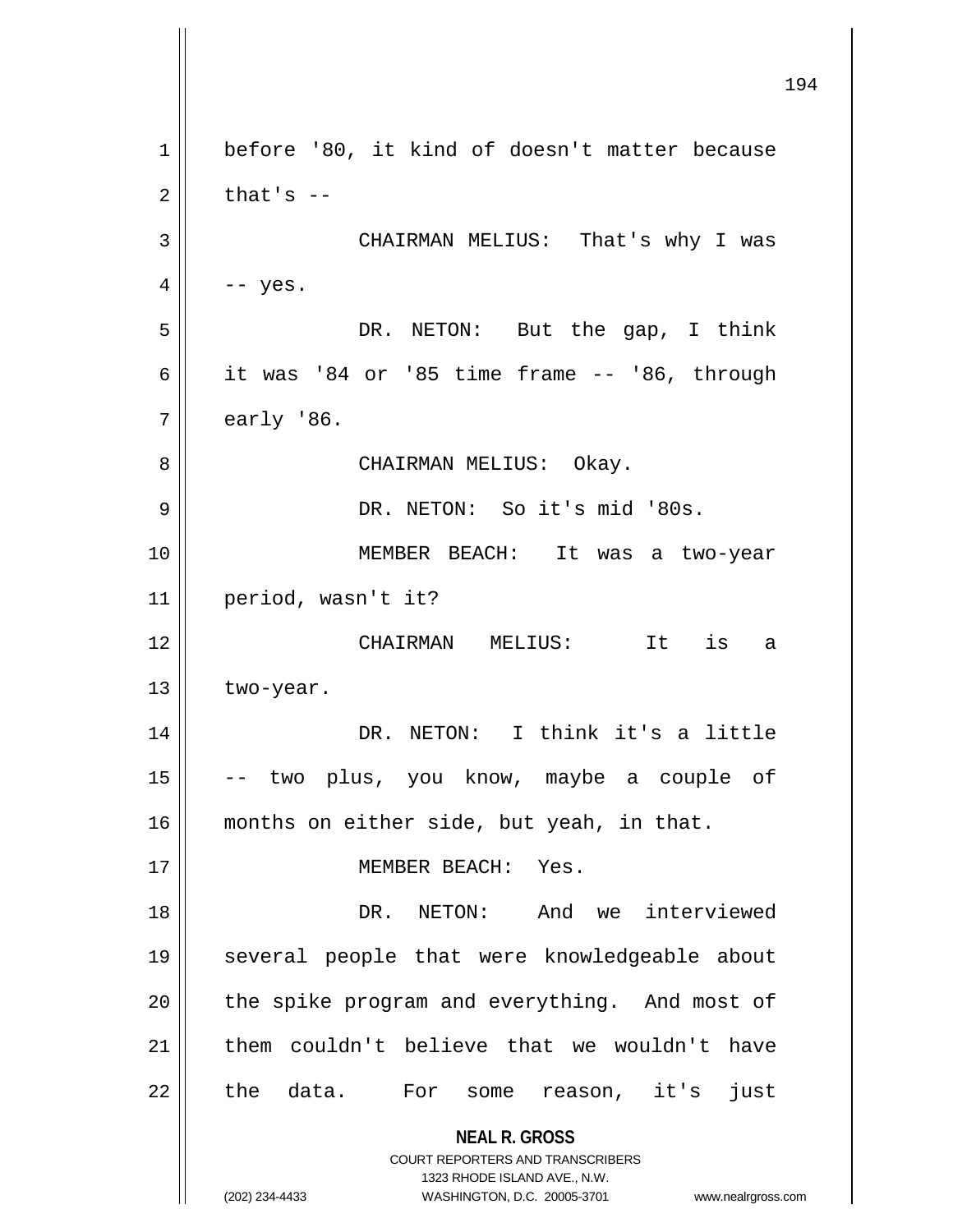**NEAL R. GROSS** COURT REPORTERS AND TRANSCRIBERS 1323 RHODE ISLAND AVE., N.W. 1 disappeared. But, again, we spent some time  $2 \parallel$  trying to determine if there was anything 3 unusual that happened in those years. And  $4 \parallel$  there doesn't appear to be. 5 CHAIRMAN MELIUS: Okay. 6 DR. NETON: One other thing I 7 forgot to mention -- it had to do with 8 uncertainty analysis -- is there was some 9 initial confusion -- and correctly so -- on 10 SC&A's part on how we intend to apply this 11 model. At first it appeared -- and I could 12 || see how they could read it. It looked like we 13 were just saying that the doses were so low 14 || that we weren't even going to include them in 15 dose reconstructions. 16 CHAIRMAN MELIUS: Yes. 17 || DR. NETON: And we went back and 18 made very clear, as I presented today, that  $19 \parallel$  this is a model that we applied to all workers  $20$  | in that R and SW tritium complex. 21 || CHAIRMAN MELIUS: Thank you. 22 || **Bill Fitzgerald, do you have** 

(202) 234-4433 WASHINGTON, D.C. 20005-3701 www.nealrgross.com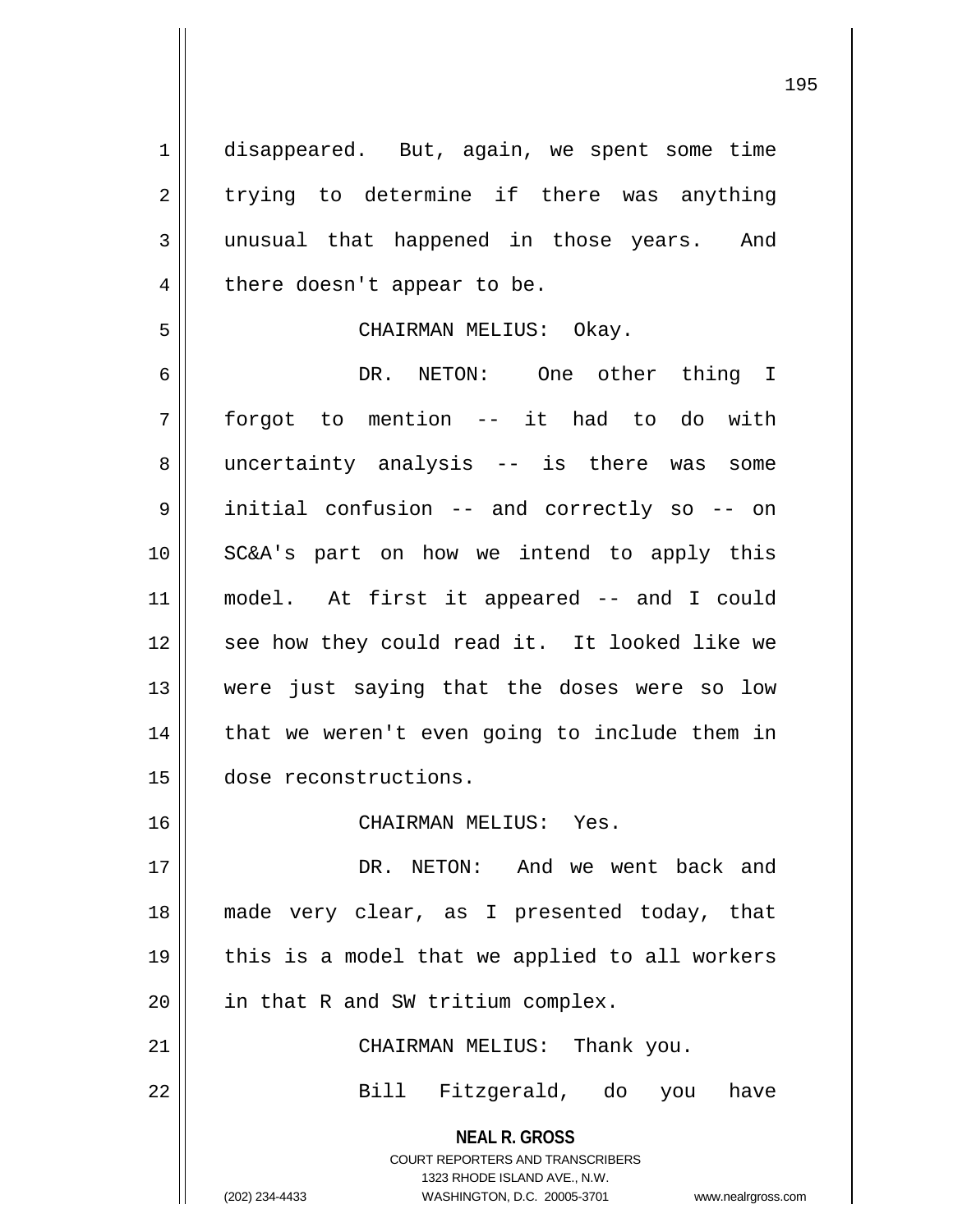1 anything to add? I know you had presented to  $2 \parallel$  us, had presented to the Board on this issue.  $3 \parallel$  I didn't --

4 | MR. FITZGERALD: Actually, no. You 5 || know, I think at this point I think the 6 approach is pretty comprehensive. And we have 7 been, the Work Group certainly has been 8 || pushing this for two or three years. This is 9 || really the place where we want it to be, in 10 terms of identifying the workers, identifying 11 || the method, and dealing with uncertainties in 12 || that method. So I think we are pretty  $13$  confident this is appropriate.

14 CHAIRMAN MELIUS: Okay. Great. 15 | Thanks.

16 Yes, Wanda?

 MEMBER MUNN: So if the Work Group has finished its work on the SEC -- I think I heard that, right? -- and SC&A is confident of || this method, is the issue before us whether to approve a recommendation that the SEC not be || granted because it is possible to calculate

**NEAL R. GROSS**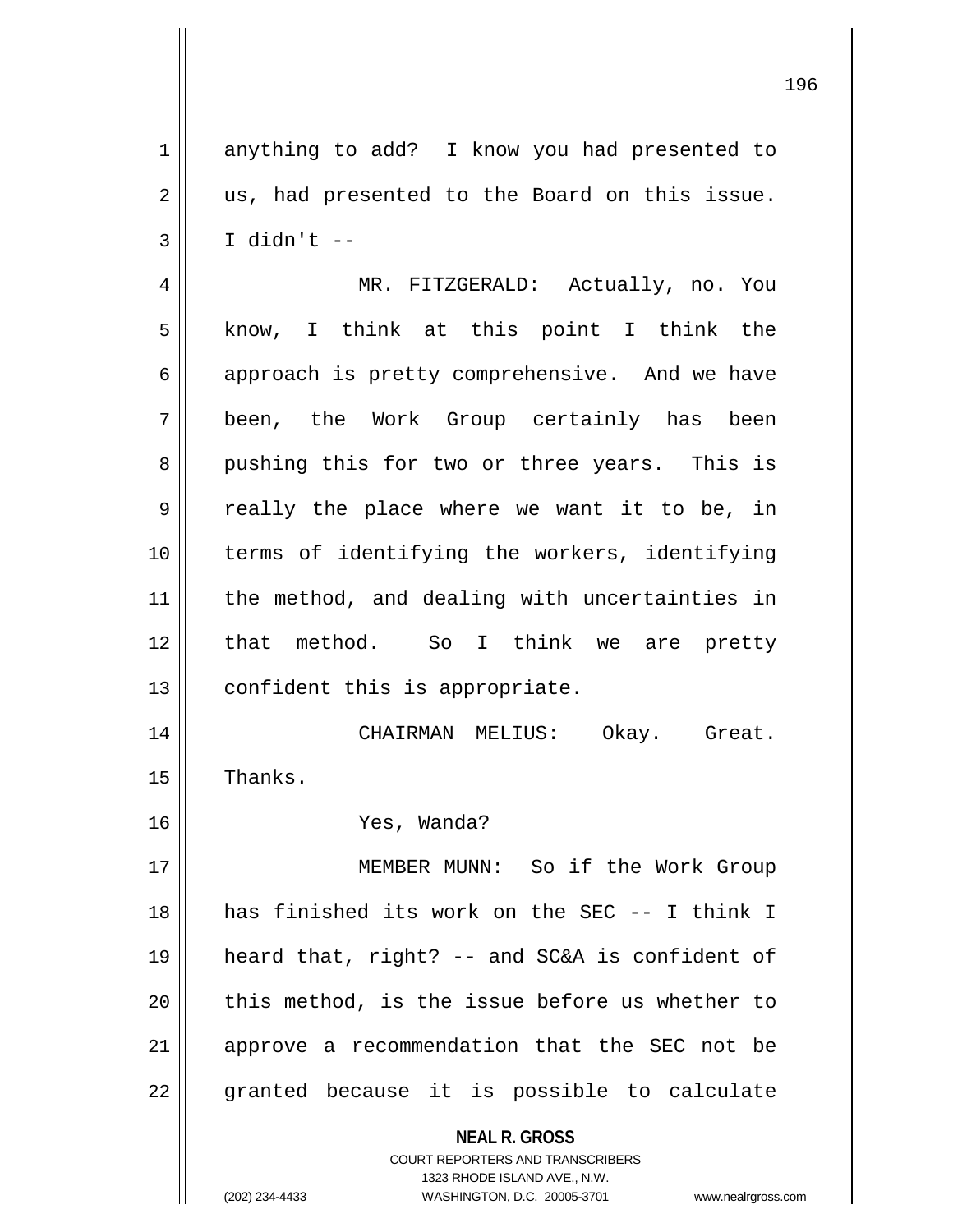|                | 197                                                      |
|----------------|----------------------------------------------------------|
| $\mathbf 1$    | doses for the individuals covered?                       |
| $\overline{2}$ | CHAIRMAN MELIUS: Yes. I believe                          |
| 3              | that is in order, though my question, I can't            |
| 4              | recall the --                                            |
| 5              | MEMBER BEACH: Last date?                                 |
| 6              | CHAIRMAN MELIUS: No. The SEC.                            |
| 7              | And is this a separate SEC or is this an SEC             |
| 8              | that we have already approved parts of?                  |
| 9              | MEMBER BEACH: This goes back to                          |
| 10             | 71, and we have approved parts of it. In                 |
| 11             | fact, through 1980 -- oh, it's '90. Sorry.               |
| 12             | CHAIRMAN MELIUS: Yes.                                    |
| 13             | MEMBER BEACH: Sorry. '90.                                |
| 14             | CHAIRMAN MELIUS: Yes.                                    |
| 15             | DR. NETON: There were several                            |
| 16             | actions taken under SEC '90. The first one               |
| 17             | was to add the years 1949 through '59.<br>And            |
| 18             | that had to do with the caves and the residual           |
| 19             | material in the caves. And then in the                   |
| 20             | ensuing discussion over SEC '90, the radon               |
| 21             | issue emerged. And then that was added on top            |
| 22             | of that.                                                 |
|                | <b>NEAL R. GROSS</b><br>COURT REPORTERS AND TRANSCRIBERS |

1323 RHODE ISLAND AVE., N.W.

 $\mathop{\text{||}}$ 

(202) 234-4433 WASHINGTON, D.C. 20005-3701 www.nealrgross.com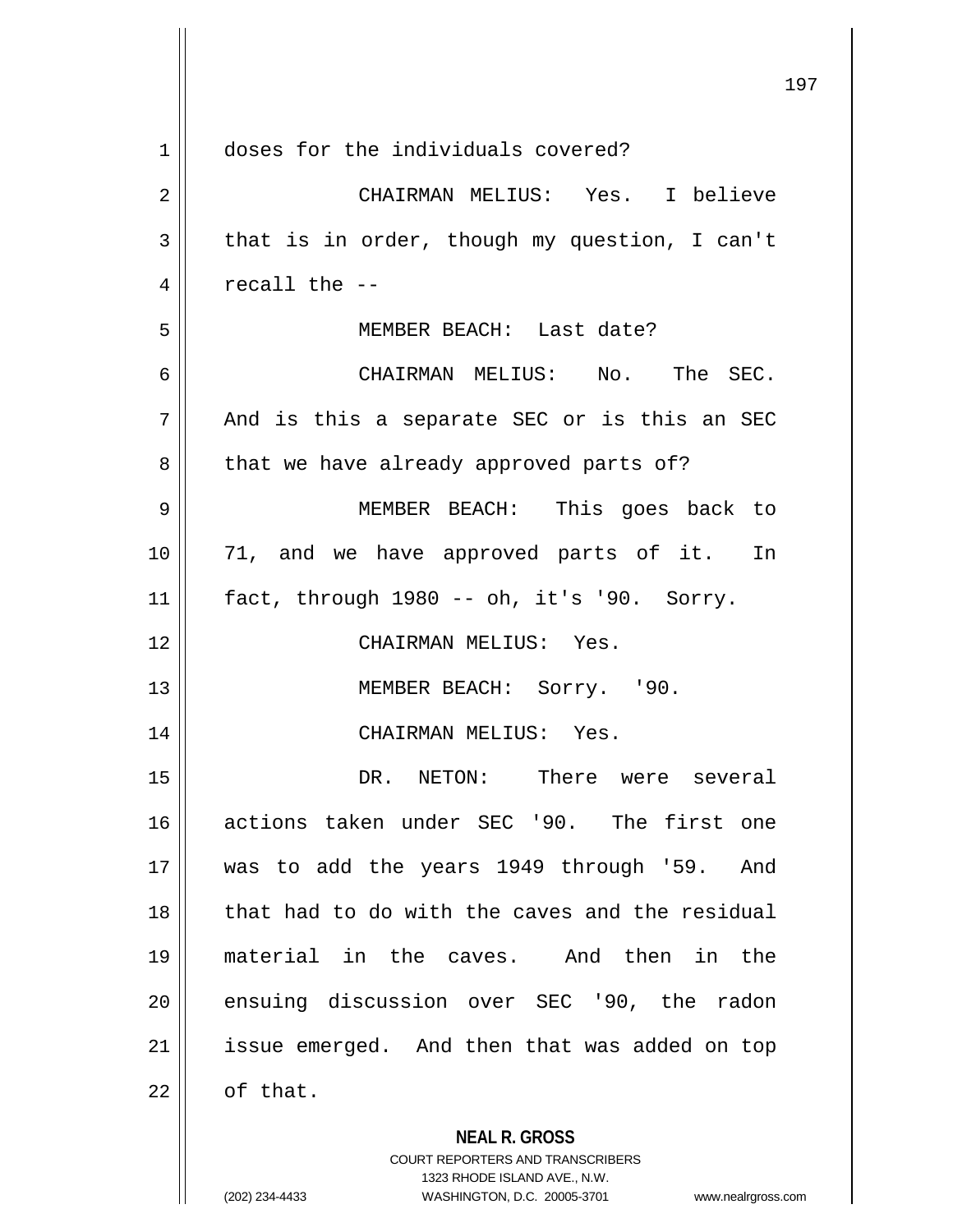**NEAL R. GROSS** COURT REPORTERS AND TRANSCRIBERS 1323 RHODE ISLAND AVE., N.W. (202) 234-4433 WASHINGTON, D.C. 20005-3701 www.nealrgross.com 1 So then the Class went through 2 || 1980 for radon in the R and SW buildings. So 3 || there were two classes that were established  $4 \parallel$  there. And now what is left is the remainder  $5 \parallel$  of the Class that would be essentially denied 6 || if the Board so voted. 7 CHAIRMAN MELIUS: And essentially 8 the correction that you have made to the  $9$  | earlier actions was the 83.14 --10 || DR. NETON: Correct. 11 || CHAIRMAN MELIUS: -- that we just 12 || approved. And there may be another 83.14, but 13  $\parallel$  that would be a new --14 || DR. NETON: Correct. 15 CHAIRMAN MELIUS: I just don't 16 want to have us close out something where  $17$  | there is something still pending. 18 DR. NETON: Yes. 19 CHAIRMAN MELIUS: We would want to  $20$  | take it. 21 DR. NETON: This would close out  $22$   $\parallel$  SEC 90, which petitioned for all employees who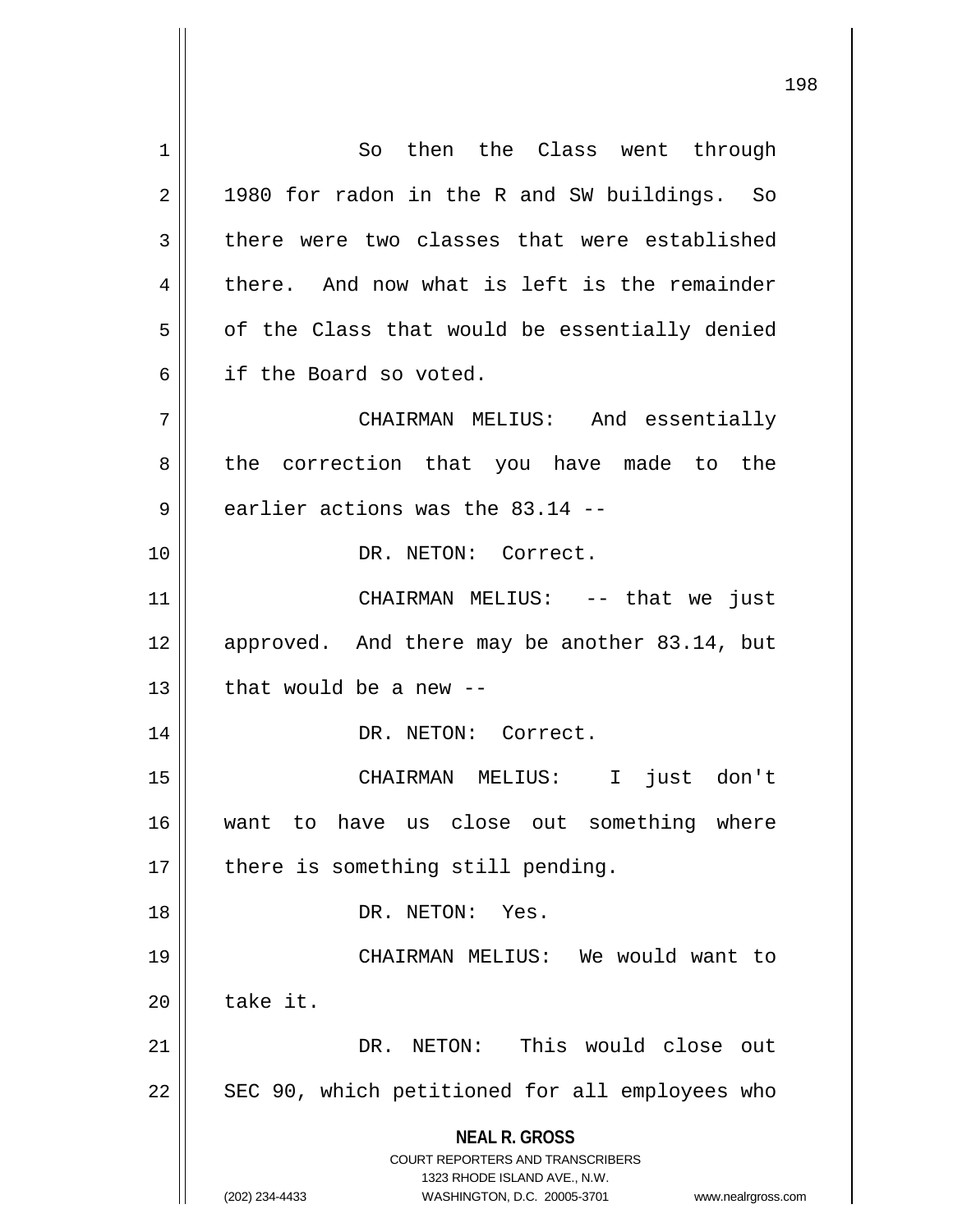**NEAL R. GROSS** COURT REPORTERS AND TRANSCRIBERS 1323 RHODE ISLAND AVE., N.W. (202) 234-4433 WASHINGTON, D.C. 20005-3701 www.nealrgross.com 1 | worked from February 1949 to the present. 2 CHAIRMAN MELIUS: Yes. 3 || DR. NETON: And right now there 4 || are Classes up through 1980. And so it would 5 | effectively close out any additional Classes  $6 \parallel$  to be added after 1980. 7 CHAIRMAN MELIUS: So, Josie, 8 || essentially that's the Work Group's 9 conclusion? 10 MEMBER BEACH: Yes. 11 CHAIRMAN MELIUS: So we  $12$  || essentially have a -- I hate to take away a 13 motion from you, Wanda, but -- well, we will 14 || give you another chance later, but I think it 15 would be a motion from the Work Group for our 16 action on SEC CC-0090 from '80 to 2007 -- 17 MEMBER BEACH: Correct. 18 || CHAIRMAN MELIUS: -- and to accept 19 NIOSH's recommendation. 20 MEMBER RICHARDSON: Can I ask if  $21$  | we're moving ahead before we do that  $-$ 22 CHAIRMAN MELIUS: Sure. You sure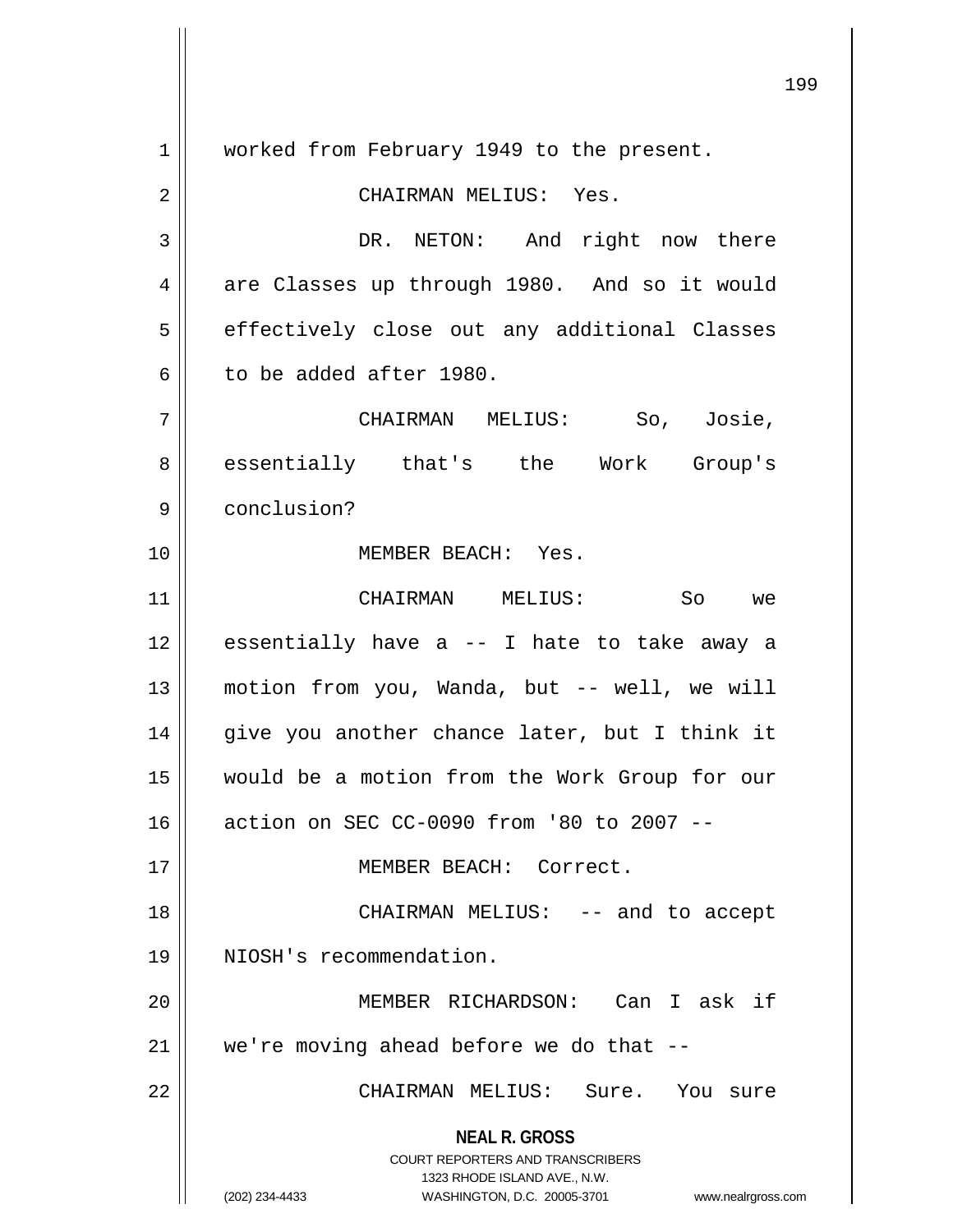$1 \parallel$  can, yes.

| $\overline{2}$ | MEMBER RICHARDSON: I'm not sure.                                                                                                                               |
|----------------|----------------------------------------------------------------------------------------------------------------------------------------------------------------|
| 3              | I don't want to cut you off.                                                                                                                                   |
| 4              | CHAIRMAN MELIUS: Oh, no, no. I                                                                                                                                 |
| 5              | just wanted to make sure we all knew -- got on                                                                                                                 |
| 6              | the record what the motion was and what it                                                                                                                     |
| 7              | referred to and so forth.                                                                                                                                      |
| 8              | MEMBER BEACH: Yes.                                                                                                                                             |
| 9              | CHAIRMAN MELIUS: So now we have a                                                                                                                              |
| 10             | motion, second on the floor. And any further                                                                                                                   |
| 11             | questions? Dave, go ahead.                                                                                                                                     |
| 12             | MEMBER RICHARDSON: I'm sorry                                                                                                                                   |
| 13             | because I know you sat down again, Jim. And I                                                                                                                  |
| 14             | waited for that, too.                                                                                                                                          |
| 15             | (Laughter.)                                                                                                                                                    |
| 16             | MEMBER RICHARDSON: So, I mean, I                                                                                                                               |
| 17             | think my question's turn around. You pointed                                                                                                                   |
| 18             | out as being the reason that the doses which                                                                                                                   |
| 19             | will be reconstructed for workers are as low                                                                                                                   |
| 20             | as they are is because this 5 times 10-5                                                                                                                       |
| 21             | resuspension factor, which is described<br>as                                                                                                                  |
| 22             | claimant-favorable?                                                                                                                                            |
|                | <b>NEAL R. GROSS</b><br>COURT REPORTERS AND TRANSCRIBERS<br>1323 RHODE ISLAND AVE., N.W.<br>WASHINGTON, D.C. 20005-3701<br>(202) 234-4433<br>www.nealrgross.co |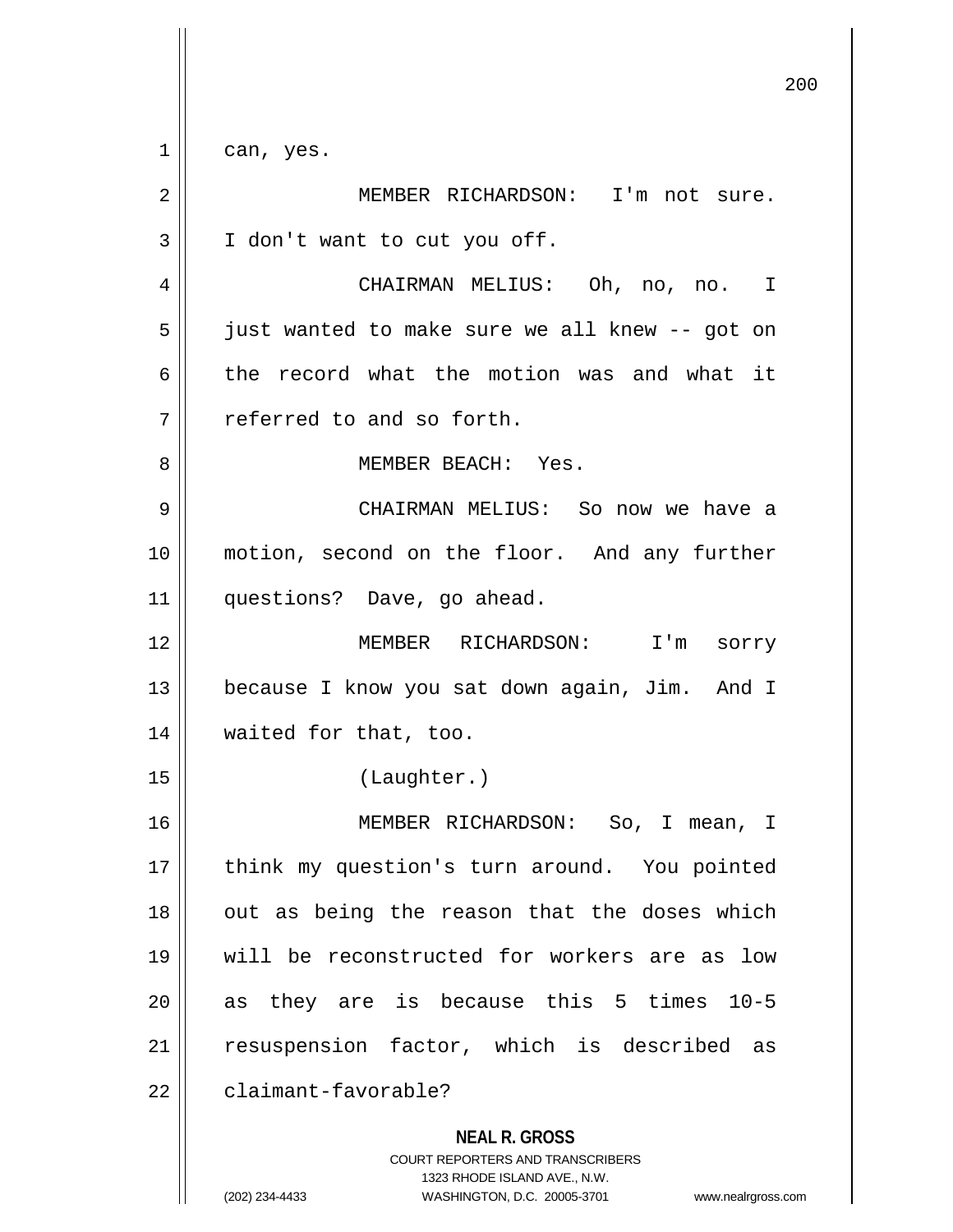| $\mathbf 1$ | mean, I guess I am trying to<br>I.                                                       |
|-------------|------------------------------------------------------------------------------------------|
| 2           | wrap my head around that a little bit. So                                                |
| 3           | could I start by asking -- because I think                                               |
| 4           | part of this is my thinking about tritium is                                             |
| 5           | often about tritium vapor. And this is not                                               |
| 6           | tritium vapor. Are these stable metal                                                    |
| 7           | tritides -- they're in particle form?                                                    |
| 8           | DR. NETON: Yes.                                                                          |
| 9           | MEMBER RICHARDSON: And the                                                               |
| 10          | particles would be characterized as what size?                                           |
| 11          | Are they nanoparticles? Are they particles of                                            |
| 12          | larger size?                                                                             |
| 13          | DR. NETON: No. They would be in                                                          |
| 14          | the micron range. I think Mound characterized                                            |
| 15          | them as about one micron particles. They did                                             |
| 16          | scanning electron microscopy work<br>on<br>some                                          |
| 17          | them.                                                                                    |
| 18          | MEMBER RICHARDSON:<br>And<br>so when                                                     |
| 19          | you swipe a surface --                                                                   |
| 20          | NETON: Yes, but, remember,<br>DR.                                                        |
| 21          | though, that the surface smears are<br>а                                                 |
| 22          | combination of probably tritium vapor, water,                                            |
|             | <b>NEAL R. GROSS</b><br>COURT REPORTERS AND TRANSCRIBERS<br>1323 RHODE ISLAND AVE., N.W. |
|             | (202) 234-4433<br>WASHINGTON, D.C. 20005-3701<br>www.nealrgross.com                      |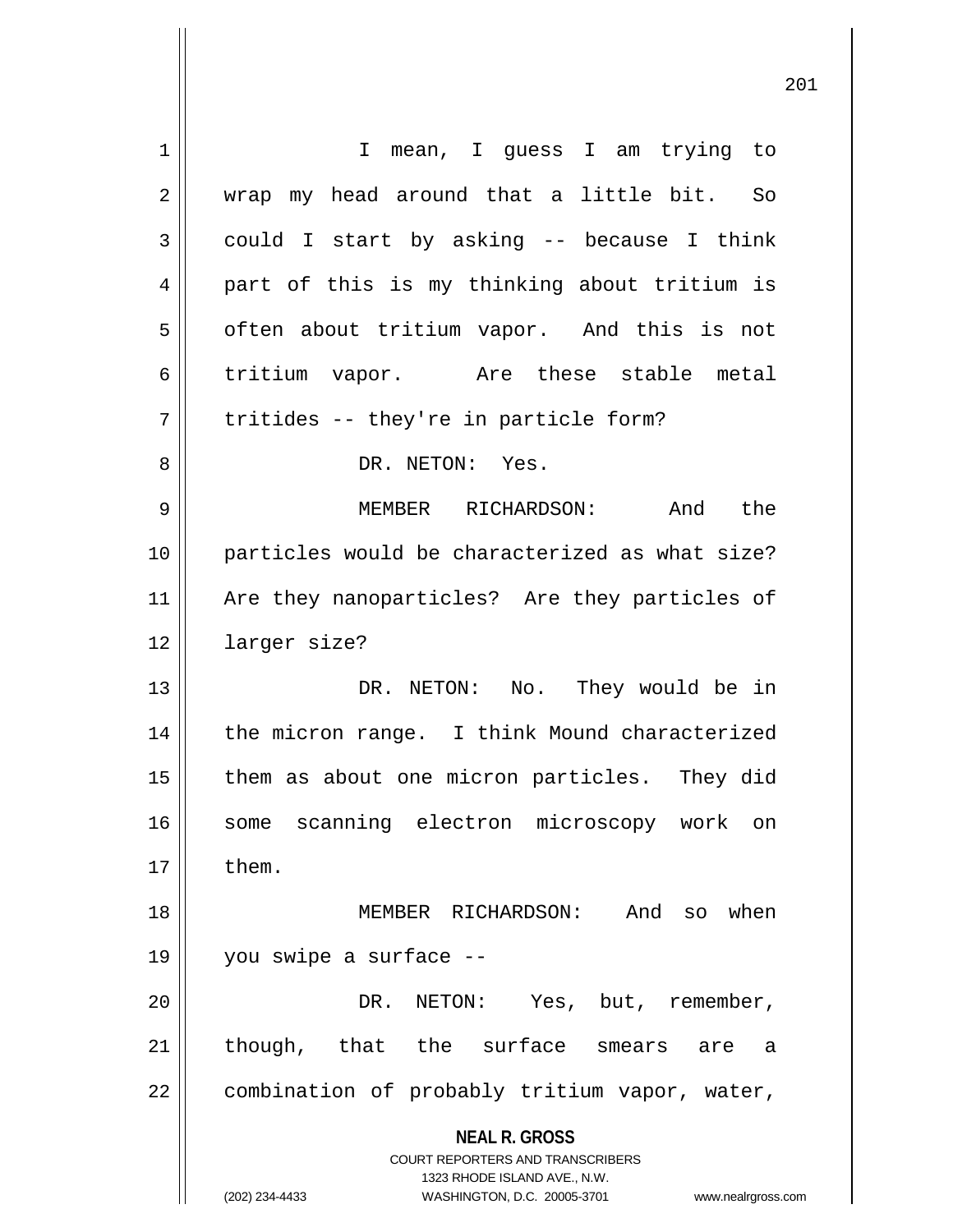|    | 202                                                                                                 |
|----|-----------------------------------------------------------------------------------------------------|
| 1  | HTO, and some potential stable metal tritides.                                                      |
| 2  | MEMBER RICHARDSON: Right.                                                                           |
| 3  | DR. NETON: Probably the                                                                             |
| 4  | overwhelming majority of the swipe is going to                                                      |
| 5  | be tritium, you know, HTO.                                                                          |
| 6  | MEMBER RICHARDSON: And that would                                                                   |
| 7  | be -- because I am imagining usually tritium                                                        |
| 8  | doesn't settle out. It comes into equilibrium                                                       |
| 9  | $with --$                                                                                           |
| 10 | DR. NETON: Well --                                                                                  |
| 11 | MEMBER RICHARDSON: -- the water                                                                     |
| 12 | vapor around.                                                                                       |
| 13 | DR. NETON: Yes. You would have                                                                      |
| 14 | some sort of equilibrium between the humidity                                                       |
| 15 | in the room and the water vapor.                                                                    |
| 16 | MEMBER RICHARDSON: So if you were                                                                   |
| 17 | swiping it and counting it, that would mean                                                         |
| 18 | that the majority of the tritium in the air                                                         |
| 19 | was also -- see, I was picturing these as --                                                        |
| 20 | DR. NETON: But, see --                                                                              |
| 21 | MEMBER RICHARDSON: -- non-soluble                                                                   |
| 22 | things, which may settle out as particles and                                                       |
|    | <b>NEAL R. GROSS</b><br>COURT REPORTERS AND TRANSCRIBERS                                            |
|    | 1323 RHODE ISLAND AVE., N.W.<br>(202) 234-4433<br>WASHINGTON, D.C. 20005-3701<br>www.nealrgross.com |

 $\mathsf{I}$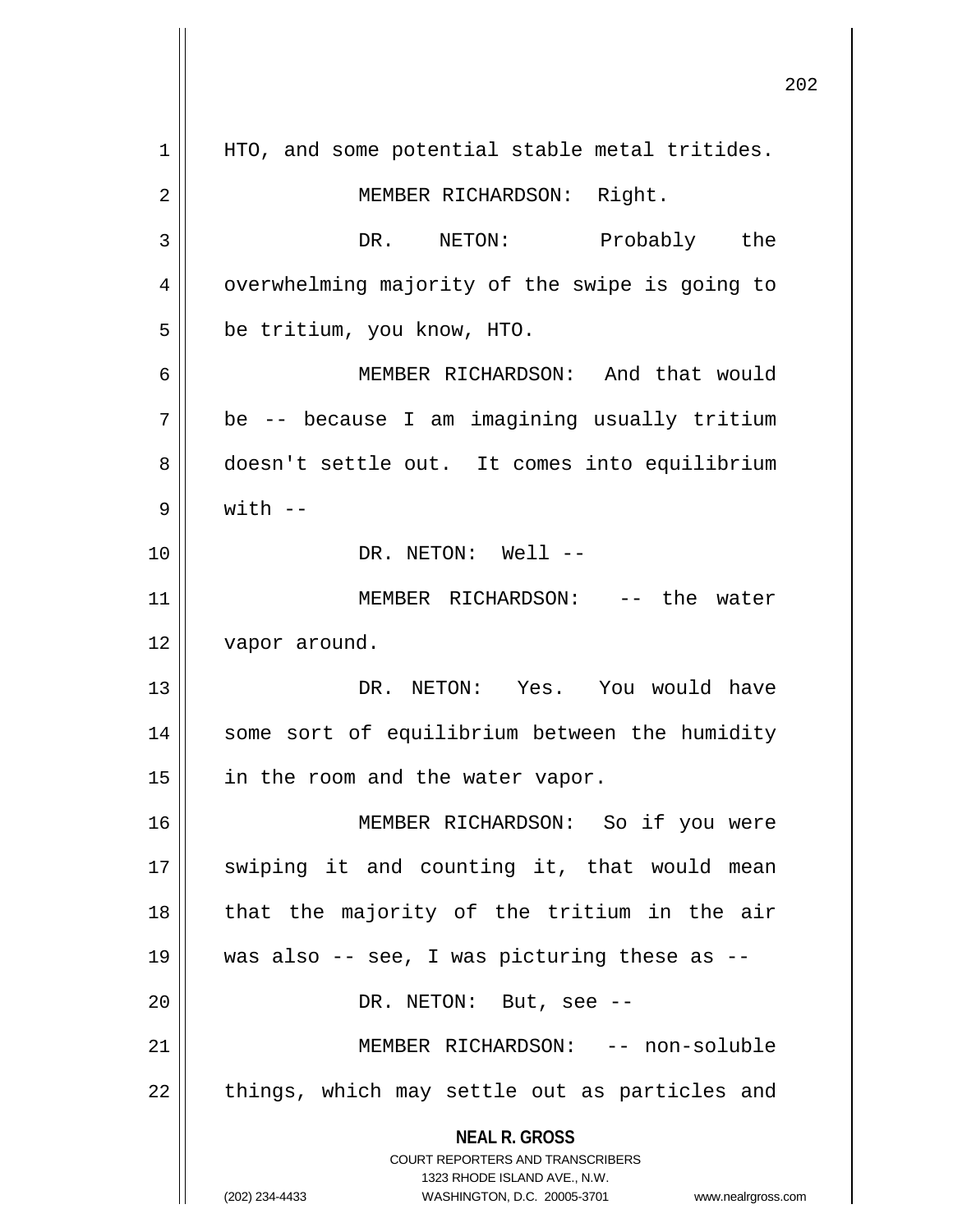$1 \parallel$  the other tritium as being --

| $\sqrt{2}$     | DR. NETON: Well, we assumed that                                                                                                                                       |
|----------------|------------------------------------------------------------------------------------------------------------------------------------------------------------------------|
| 3              | they were all particulate. When we took the                                                                                                                            |
| $\overline{4}$ | smear, whatever value was measured on the                                                                                                                              |
| 5              | smear, we assumed that it was all stable metal                                                                                                                         |
| 6              | tritide particulate.                                                                                                                                                   |
| 7              | It could have very well been a                                                                                                                                         |
| 8              | large percentage of that being HTO, tritium                                                                                                                            |
| 9              | water vapor.                                                                                                                                                           |
| 10             | MEMBER RICHARDSON: Okay. So that                                                                                                                                       |
| 11             | is one issue. I mean, I am having a hard time                                                                                                                          |
| 12             | picturing why there would be most of what you                                                                                                                          |
| 13             | would swipe off of the surface of a desk would                                                                                                                         |
| 14             | be that. But leaving that aside, these are                                                                                                                             |
| 15             | very small particles, and you are saying that                                                                                                                          |
| 16             | for one, given one unit of that material, 5                                                                                                                            |
| 17             | times 10 <sup>-5</sup> percent of those particles are                                                                                                                  |
| 18             | resuspended in the complement of that.<br>The                                                                                                                          |
| 19             | remainder all remains there.                                                                                                                                           |
| 20             | DR. NETON: Yes.                                                                                                                                                        |
| 21             | MEMBER RICHARDSON: Why is that?                                                                                                                                        |
| 22             | DR. NETON: That's sort of your                                                                                                                                         |
|                | <b>NEAL R. GROSS</b><br><b>COURT REPORTERS AND TRANSCRIBERS</b><br>1323 RHODE ISLAND AVE., N.W.<br>(202) 234-4433<br>WASHINGTON, D.C. 20005-3701<br>www.nealrgross.com |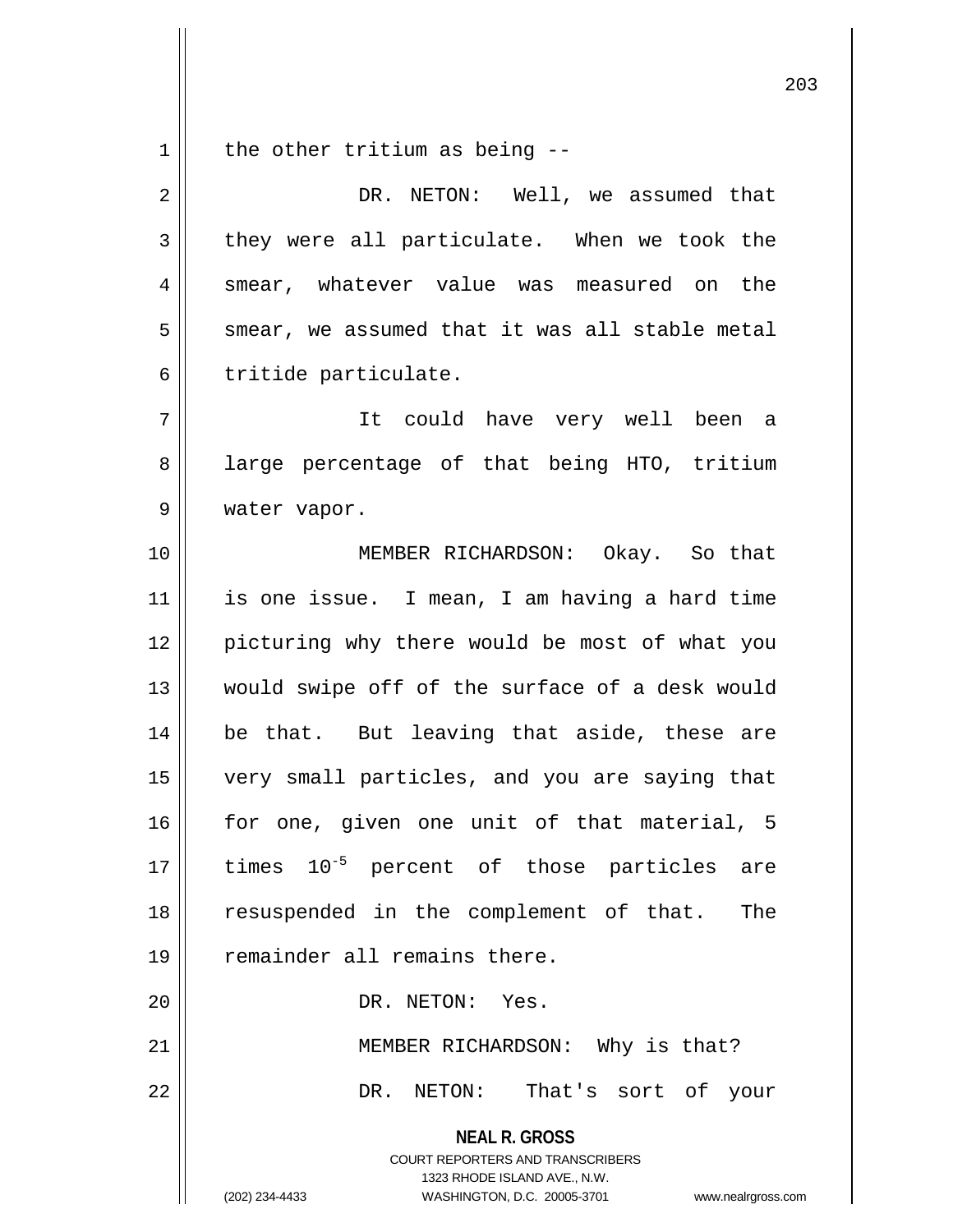| 1           | standard resuspension factors that are applied          |
|-------------|---------------------------------------------------------|
| 2           | for surface contamination values.<br>You                |
| 3           | remember there has been a lot of discussion at          |
| 4           | the Board level about what is a<br>good                 |
| 5           | resuspension factor to use. And we<br>have              |
| 6           | adopted in many cases 1 times $10^{-6}$ , which we      |
| 7           | have been criticized some by SC&A for it being          |
| 8           | a little too low. One times 10 <sup>-6</sup> is sort of |
| $\mathsf 9$ | for a quiescent situation where the material            |
| 10          | has been sort of already cleaned up and fixed           |
| 11          | in place, is sort of the way SC&A presents              |
| 12          | that.                                                   |
| 13          | So maybe that's a little too low,                       |
| 14          | but 5 times $10^{-5}$ -- and there is a lot of          |
| 15          | literature on this -- is sort of routine                |
| 16          | activities ongoing in a room but not doing              |
| 17          | anything mechanical to the room,<br>like                |
| 18          | grinding, shoveling, doing things to the                |
| 19          | surfaces to disrupt the surface. So it is               |
| 20          | just sort of a situation where routine                  |
| 21          | activities in a room, people walking around,            |
| 22          | emptying trash cans, doing stuff like that, is          |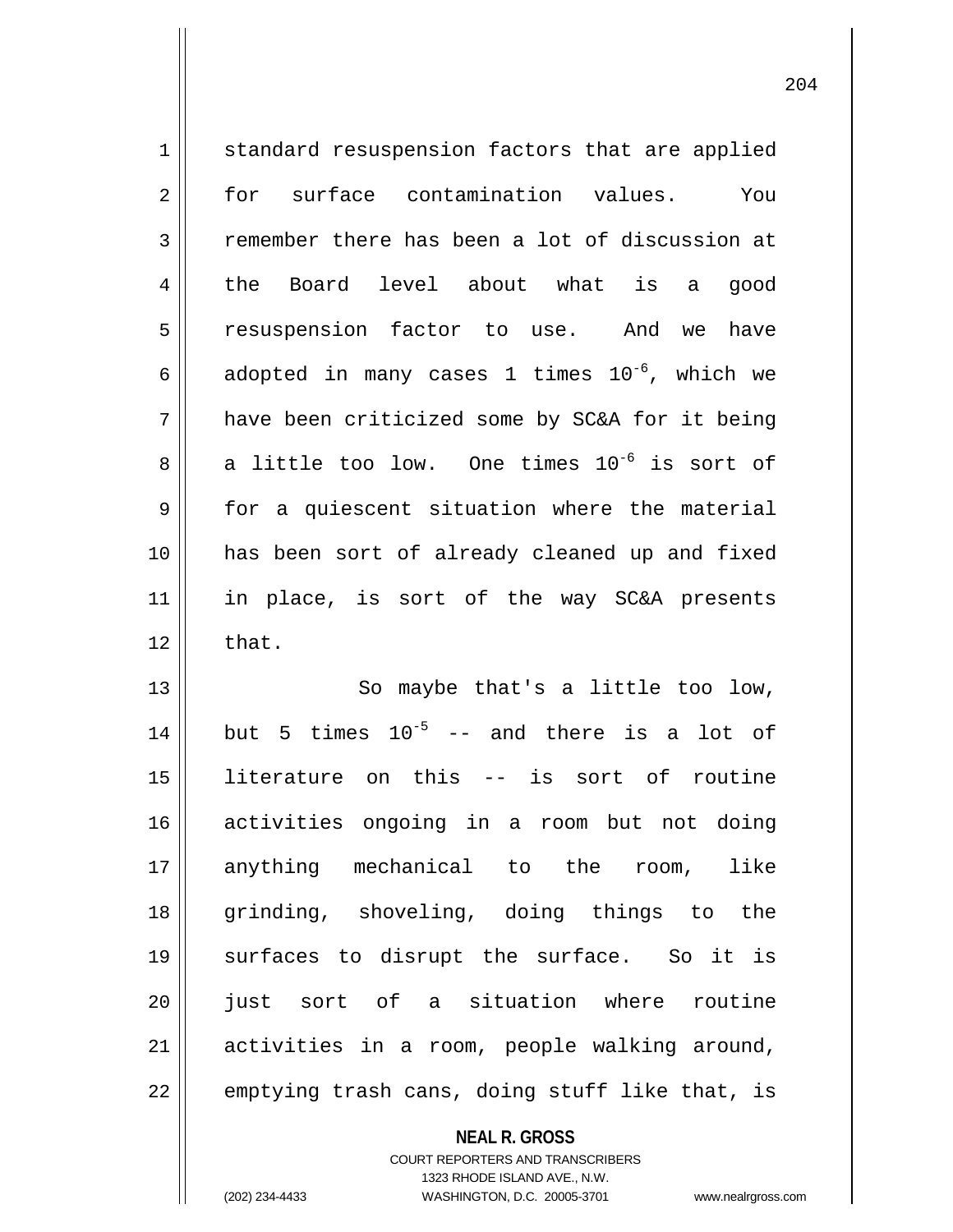$1$  about that ratio, the material on the ground  $2 \parallel$  that gets suspended in the air. And it is a  $3 \parallel$  fairly reasonable, I think, claimant-favorable 4 | value.

5 You know, stuff that is deposited  $6 \parallel$  on surfaces doesn't tend to just pop into the  $7 \parallel$  air without some reason. They usually require 8 || some sort of mechanical agitation to get it 9 airborne. And we have allowed for some 10 mechanical agitation, short of somebody 11 grinding or cutting or doing something on the 12 surfaces, because this is only applied to 13 || support workers who are in the areas outside 14 || of the rooms where the tritium was contained, 15 || the tritides were contained.

 So there could have been some out-leakage of material into the room, deposited on the surfaces. Someone goes in  $\parallel$  there to empty the trash, do something, clean, you know, clean the sinks, whatever it || requires them to do, that's what we would use.  $22 \parallel$  It's a fairly standard --

## **NEAL R. GROSS**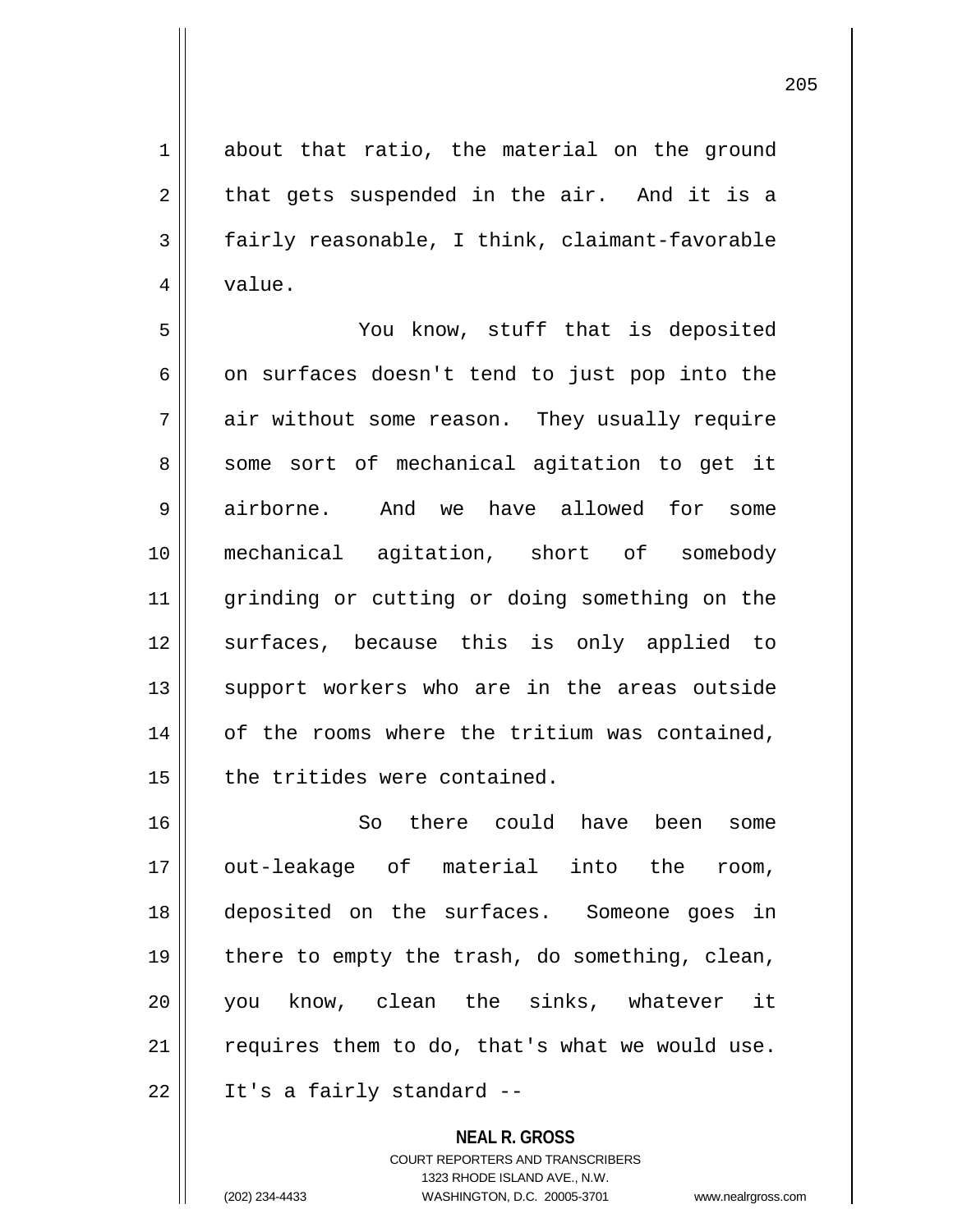| 1  | MEMBER RICHARDSON: Well, maybe it              |
|----|------------------------------------------------|
| 2  | is. Yes. I mean, I am not talking about that   |
| 3  | as being standard. I am still talking about    |
| 4  | my imagination of stable metal tritides, which |
| 5  | I have not encountered before --               |
| 6  | DR. NETON: Yes.                                |
| 7  | MEMBER RICHARDSON: -- and trying               |
| 8  | to understand.                                 |
| 9  | DR. NETON: Yes. Think of it as a               |
| 10 | metal particle that happens to have a tritium  |
| 11 | atom bound to it. So if you have a hafnium     |
| 12 | particle or a palladium particle or a uranium  |
| 13 | particle, it happens to have a tritium         |
| 14 | physically bound to it.                        |
| 15 | not exactly sure what the<br>$I'$ m            |
| 16 | chemical reaction is there, but, for some      |
| 17 | reason, when you get something like a hafnium, |
| 18 | it's a pretty tightly bound particulate. And   |
| 19 | so if you inhale a one-micron hafnium          |
| 20 | particle, it's pretty insoluble. And that is   |
| 21 | why it is insoluble. The tritium is just       |
| 22 | bound to it. It doesn't leech off the          |
|    | <b>NEAL R. GROSS</b>                           |

COURT REPORTERS AND TRANSCRIBERS 1323 RHODE ISLAND AVE., N.W. (202) 234-4433 WASHINGTON, D.C. 20005-3701 www.nealrgross.com

 $\mathsf{II}$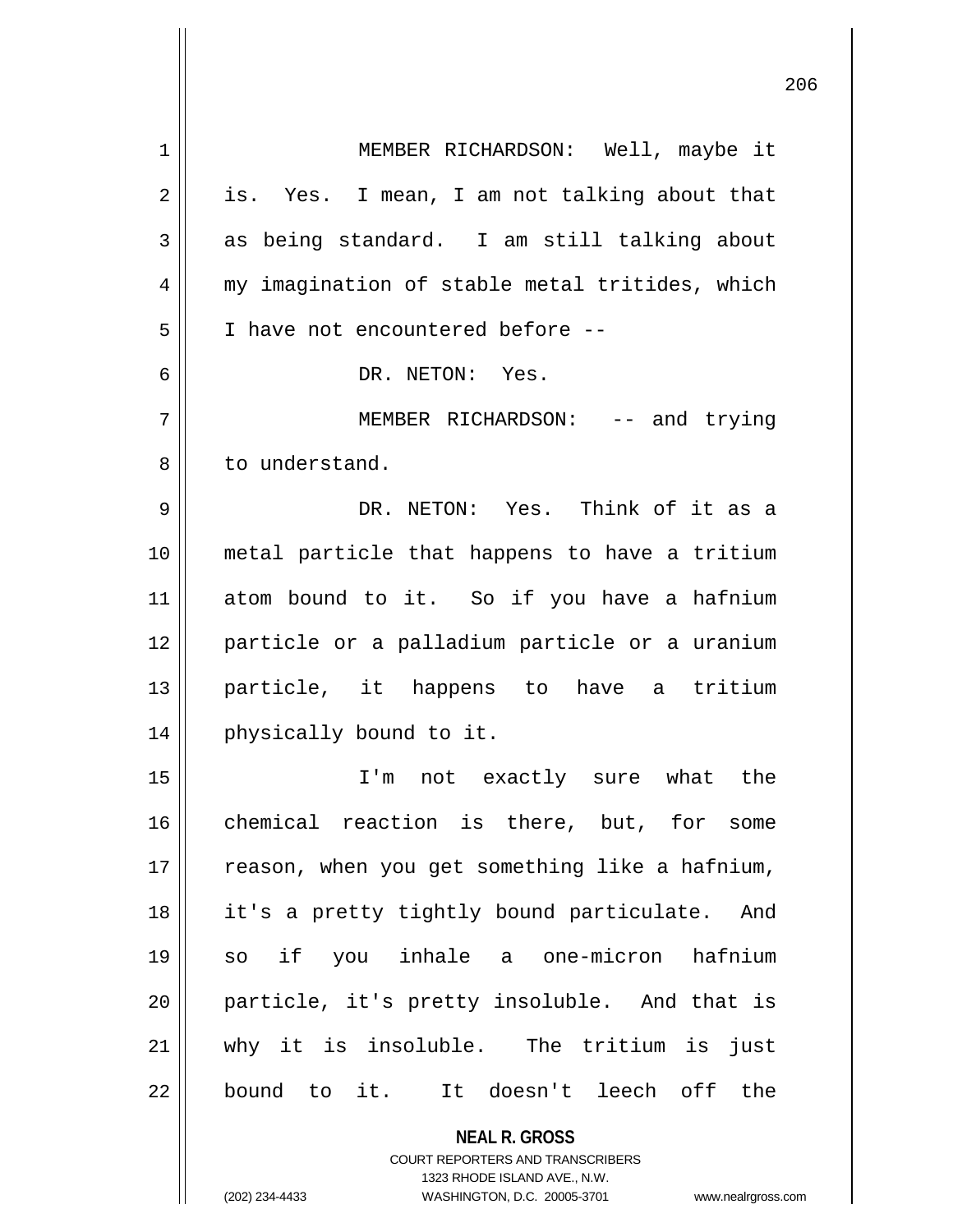$1 \parallel$  surface.

| $\overline{2}$ | MEMBER RICHARDSON: Yes.                                                                                                                                                |
|----------------|------------------------------------------------------------------------------------------------------------------------------------------------------------------------|
| 3              | DR. NETON: So it's really sort of                                                                                                                                      |
| 4              | a metal contamination issue, stable metal                                                                                                                              |
| 5              | contamination issue, that happens to have                                                                                                                              |
| 6              | tritium, a radioactive particle attached to                                                                                                                            |
| 7              | it. That might be a little too simplistic. I                                                                                                                           |
| 8              | don't think so.                                                                                                                                                        |
| 9              | I think there is some discussion                                                                                                                                       |
| 10             | in the response that we provided, too. SC&A's                                                                                                                          |
| 11             | review, actually, went through the different                                                                                                                           |
| 12             | resuspension factors that could be applied.                                                                                                                            |
| 13             | And, again, they felt fairly comfortable with                                                                                                                          |
| 14             | the 5 times 10-5 value, as we do.                                                                                                                                      |
| 15             | MEMBER RICHARDSON: Thank you.                                                                                                                                          |
| 16             | CHAIRMAN MELIUS: Thank you, Dave.                                                                                                                                      |
| 17             | Any other -- we'll wait until Jim sits down                                                                                                                            |
| 18             | before I ask for any more questions.                                                                                                                                   |
| 19             | (Laughter.)                                                                                                                                                            |
| 20             | CHAIRMAN MELIUS: Okay. Any more                                                                                                                                        |
| 21             | questions from Board Members?                                                                                                                                          |
| 22             | (No response.)                                                                                                                                                         |
|                | <b>NEAL R. GROSS</b><br><b>COURT REPORTERS AND TRANSCRIBERS</b><br>1323 RHODE ISLAND AVE., N.W.<br>WASHINGTON, D.C. 20005-3701<br>(202) 234-4433<br>www.nealrgross.com |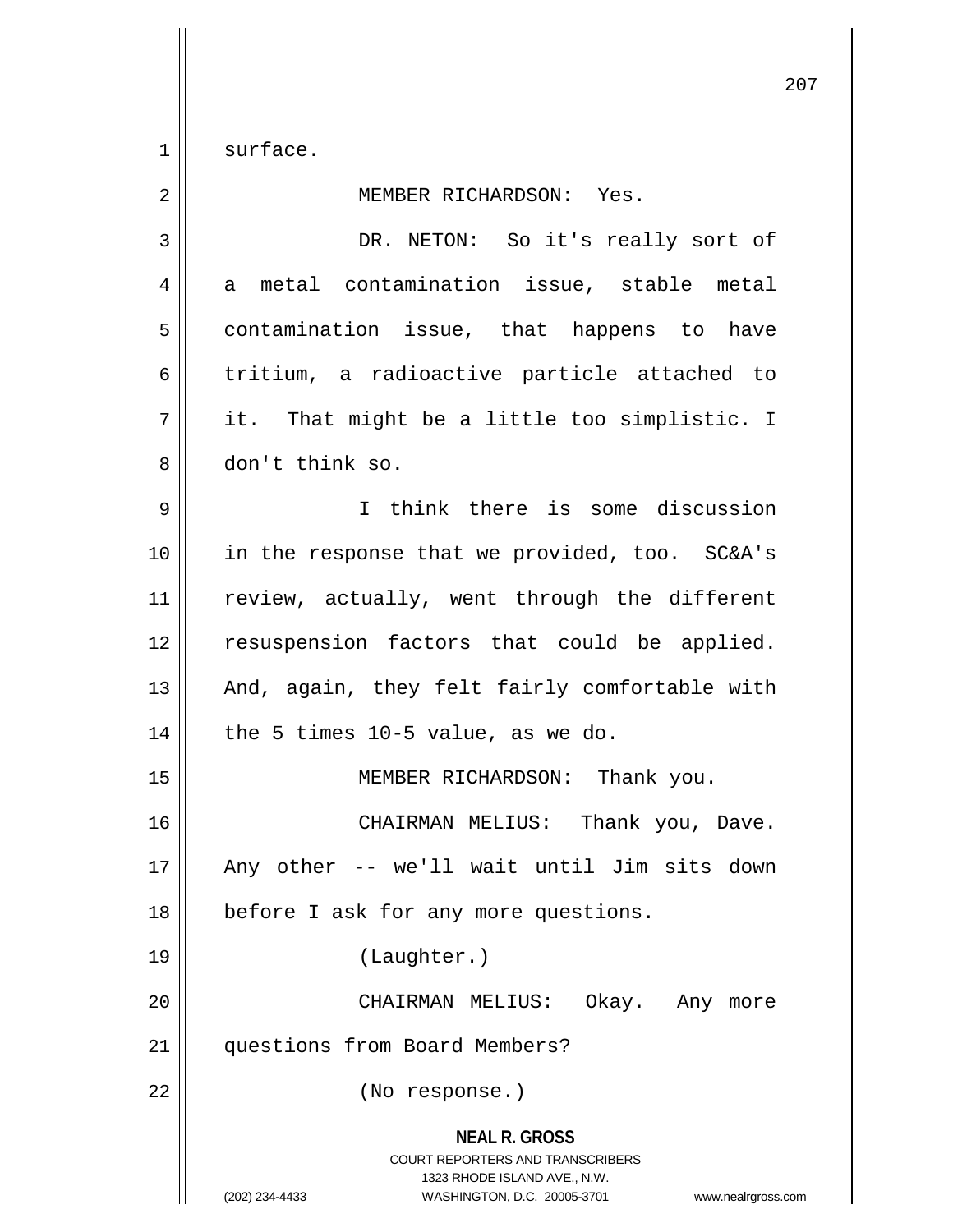**NEAL R. GROSS** COURT REPORTERS AND TRANSCRIBERS 1323 RHODE ISLAND AVE., N.W. (202) 234-4433 WASHINGTON, D.C. 20005-3701 www.nealrgross.com 1 CHAIRMAN MELIUS: If not, I will  $2 \parallel$  ask Ted to do the vote. Jenny, are we okay on  $3 \parallel$  this? You were asking Jim something there or 4 || going over something. 5 MS. LIN: That's between me and  $6 \parallel$  Jim. 7 (Laughter.) 8 CHAIRMAN MELIUS: Oh, okay. 9 MEMBER FIELD: Ted, could you 10 || restate what we are voting on? 11 MR. KATZ: Yes, I think I can. So 12 || you are voting to concur with the agency, with 13 || NIOSH, that doses can be reconstructed for the 14 | period from 1980 to 2007 for Mound. Okay? 15 MEMBER KOTELCHUCK: And,  $16$  | therefore, reject the SEC --17 MR. KATZ: Right, this element. I 18 mean, there have been many Classes added under 19 || this SEC petition. 20 MEMBER BEACH: I just need to make  $21$  sure I understand this. So right now we have  $22 \parallel$  a Class for radon, but the Class Definition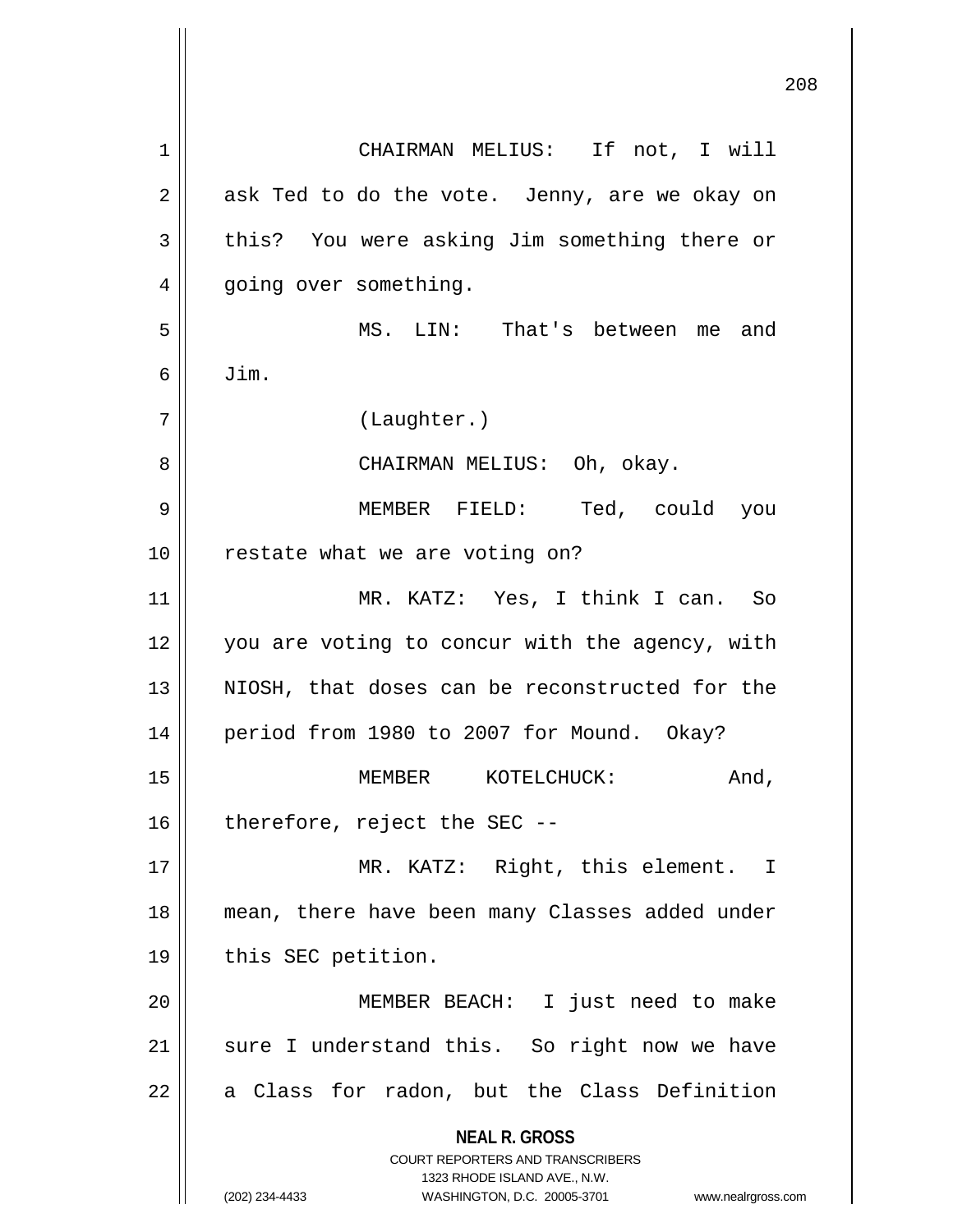**NEAL R. GROSS** COURT REPORTERS AND TRANSCRIBERS 1323 RHODE ISLAND AVE., N.W. (202) 234-4433 WASHINGTON, D.C. 20005-3701 www.nealrgross.com 1 || covered radon, actinium, thorium. So you  $2 \parallel$  don't really -- so I just wanted to make sure 3 we didn't go back to the earlier days. So 4 || it's all covered regardless? 5 MR. KATZ: Right. 6 MEMBER BEACH: Okay. 7 MR. KATZ: So this would close out  $8 \parallel - -$ 9 MEMBER BEACH: I think I answered 10 my own question as I was asking it. Thank 11 you. 12 MR. KATZ: Yes. This would close  $13$  | out consideration of petition 90, I think. 14 DR. NETON: Not really. Well, 15  $\parallel$  this is a little confusing because --16 MEMBER BEACH: It is. 17 || DR. NETON: -- you have pieces and 18 || parts of Classes. You have the radon Class 19 goes from March 1st, 1959 through March 5th, 20 1980, but it does not cover all workers on  $21$  site. 22 MEMBER BEACH: Right.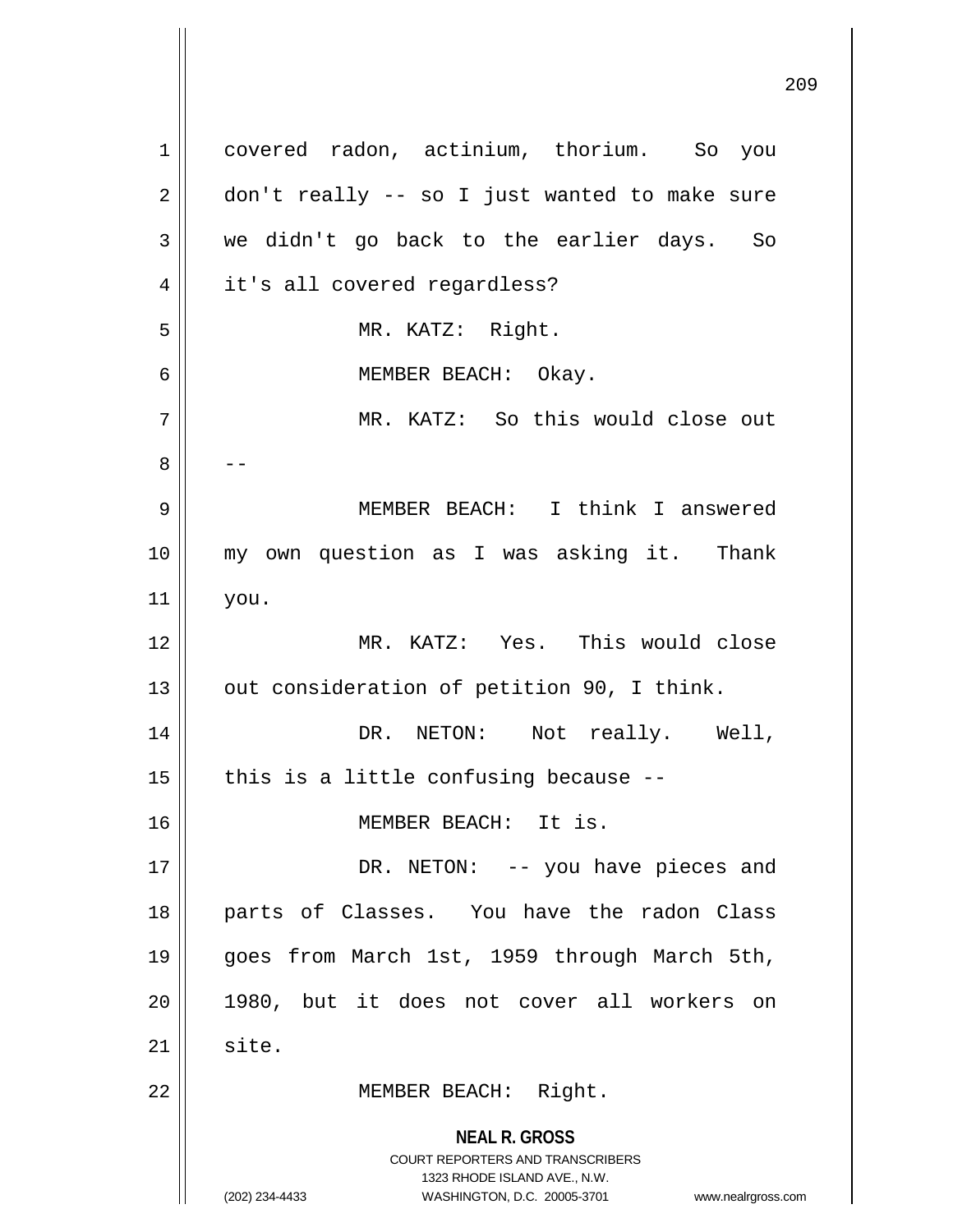| 1  | DR. NETON: It only covers people                                                                                                                                |
|----|-----------------------------------------------------------------------------------------------------------------------------------------------------------------|
| 2  | in the tritium complex. So, really, what you                                                                                                                    |
| 3  | are saying is, except for those Classes that                                                                                                                    |
| 4  | have already been added, NIOSH can reconstruct                                                                                                                  |
| 5  | all doses at the Mound site. I think is what                                                                                                                    |
| 6  | you are saying. And I think the one from '49                                                                                                                    |
| 7  | was all workers, the --                                                                                                                                         |
| 8  | MEMBER BEACH: Yes, that's true.                                                                                                                                 |
| 9  | DR. NETON: Right. So except for                                                                                                                                 |
| 10 | those in the radon Class that was established                                                                                                                   |
| 11 | between '59 and '80, NIOSH can reconstruct all                                                                                                                  |
| 12 | doses up through 2007. I think that is kind                                                                                                                     |
| 13 | of what we are saying here.                                                                                                                                     |
| 14 | CHAIRMAN MELIUS: Okay?                                                                                                                                          |
| 15 | MEMBER BEACH: Yes. Thanks, Jim.                                                                                                                                 |
| 16 | MR. KATZ: Okay. Dr. Anderson?                                                                                                                                   |
| 17 | but<br>MEMBER<br>ANDERSON:<br>Yes,                                                                                                                              |
| 18 | confused. Yes.                                                                                                                                                  |
| 19 | MR. KATZ: Ms. Beach?                                                                                                                                            |
| 20 | MEMBER BEACH: Yes.                                                                                                                                              |
| 21 | MR. KATZ: Mr. Clawson?                                                                                                                                          |
| 22 | MEMBER CLAWSON: Yes.                                                                                                                                            |
|    | <b>NEAL R. GROSS</b><br>COURT REPORTERS AND TRANSCRIBERS<br>1323 RHODE ISLAND AVE., N.W.<br>WASHINGTON, D.C. 20005-3701<br>(202) 234-4433<br>www.nealrgross.com |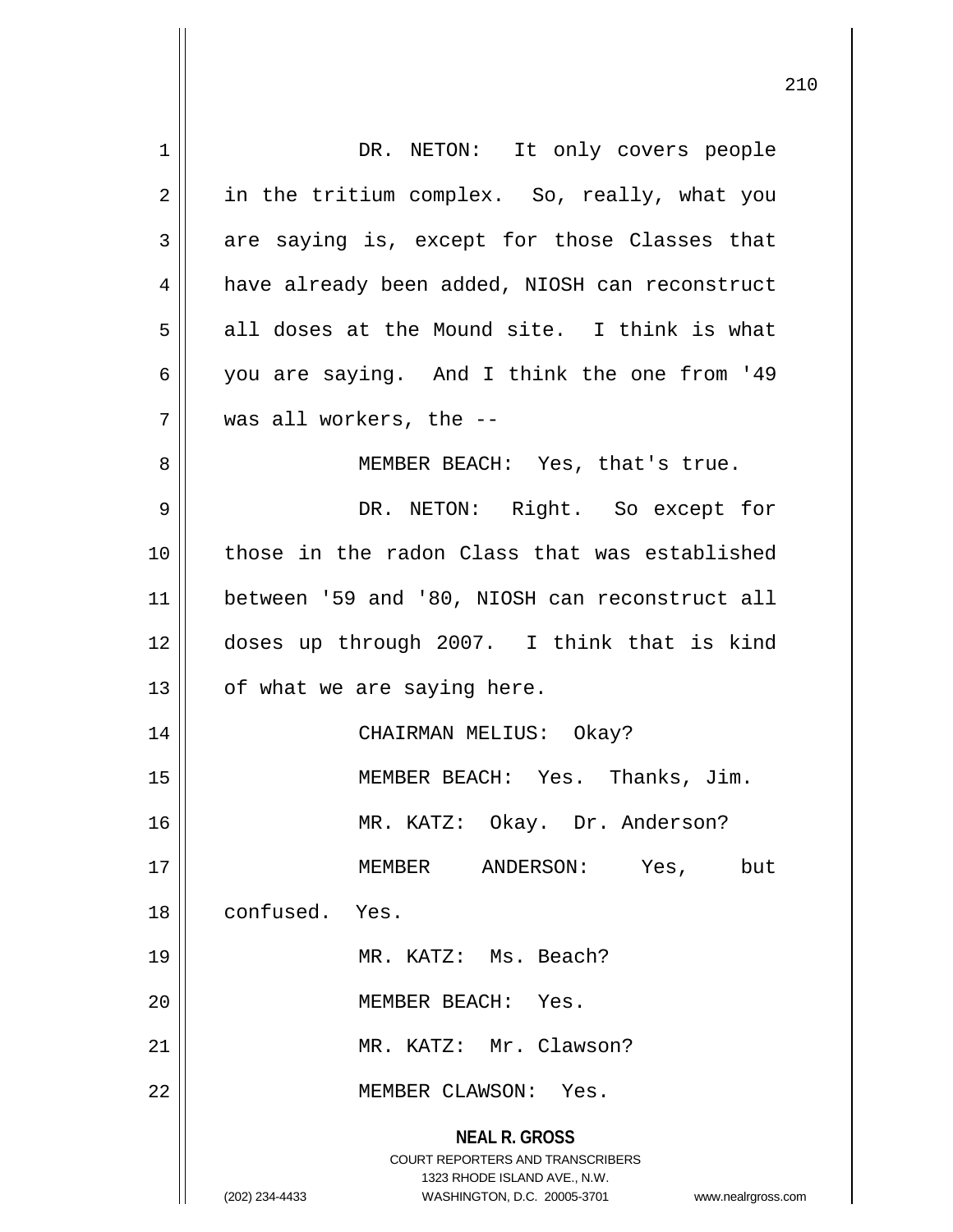|    | 21                                                                                                  |
|----|-----------------------------------------------------------------------------------------------------|
| 1  | MR. KATZ: Dr. Field?                                                                                |
| 2  | MEMBER FIELD: Yes.                                                                                  |
| 3  | MR. KATZ: And Gibson is recused.                                                                    |
| 4  | And Griffon is absent, we'll collect his vote.                                                      |
| 5  | Dr. Kotelchuck?                                                                                     |
| 6  | MEMBER KOTELCHUCK: Yes.                                                                             |
| 7  | MR. KATZ: Dr. Lemen?                                                                                |
| 8  | MEMBER LEMEN: Yes.                                                                                  |
| 9  | MR. KATZ: And Lockey is recused.                                                                    |
| 10 | Dr. Melius?                                                                                         |
| 11 | CHAIRMAN MELIUS: Yes.                                                                               |
| 12 | MR. KATZ: Munn?                                                                                     |
| 13 | MEMBER MUNN: Yes.                                                                                   |
| 14 | MR. KATZ: And Poston's vote will                                                                    |
| 15 | be collected afterwards. Dr. Richardson?                                                            |
| 16 | MEMBER RICHARDSON: Yes.                                                                             |
| 17 | MR. KATZ: And Dr. Roessler?                                                                         |
| 18 | MEMBER ROESSLER: Yes.                                                                               |
| 19 | MR. KATZ: And Mr. Schofield?                                                                        |
| 20 | MEMBER SCHOFIELD: Yes.                                                                              |
| 21 | MR. KATZ: And I'll collect<br>Ms.                                                                   |
| 22 | Valerio's vote afterwards. And Dr. Ziemer?                                                          |
|    | <b>NEAL R. GROSS</b><br>COURT REPORTERS AND TRANSCRIBERS                                            |
|    | 1323 RHODE ISLAND AVE., N.W.<br>(202) 234-4433<br>WASHINGTON, D.C. 20005-3701<br>www.nealrgross.com |

 $\overline{1}$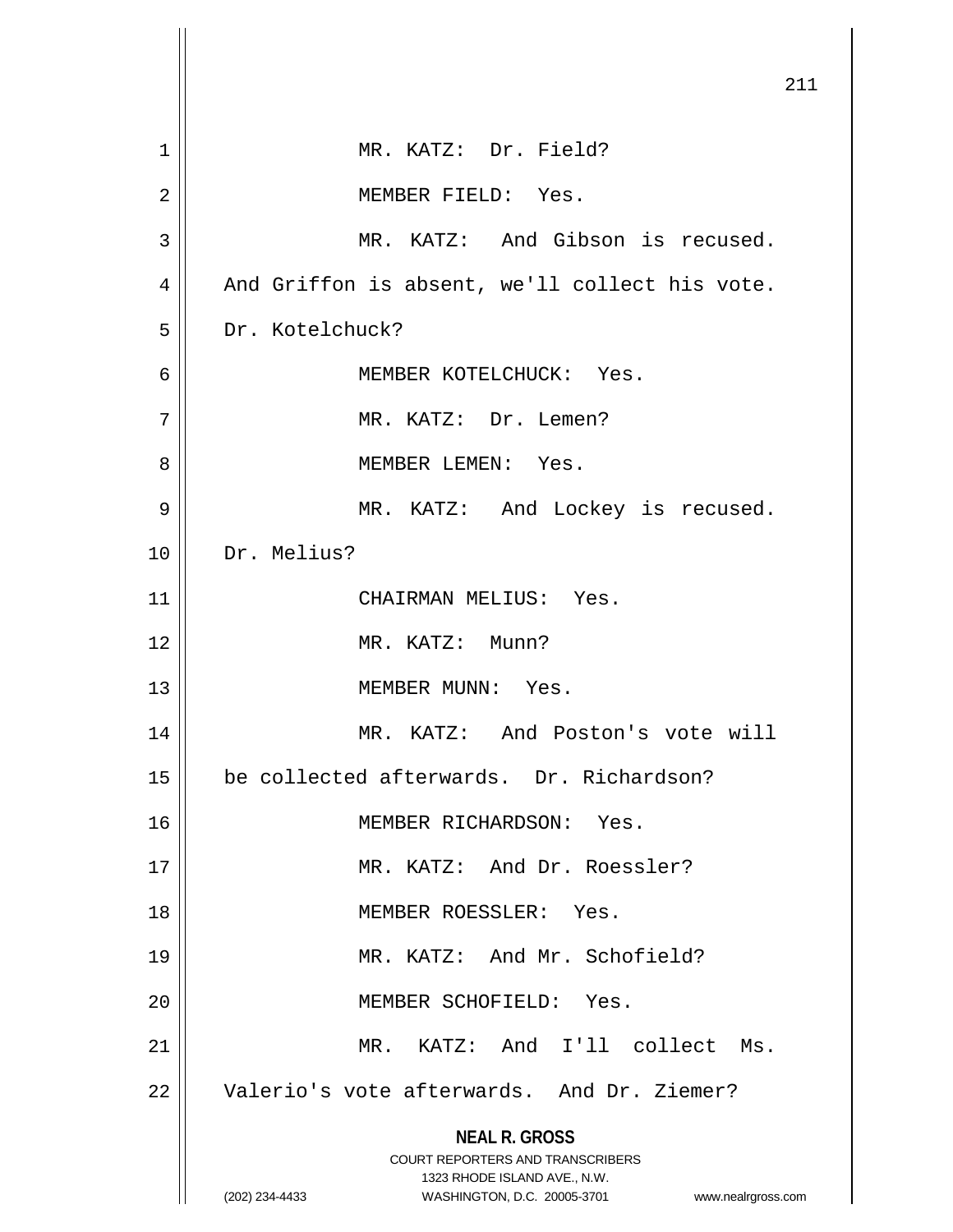| $\mathbf 1$    | MEMBER ZIEMER: Yes.                                      |
|----------------|----------------------------------------------------------|
| $\overline{2}$ | MR. KATZ: And that is 12 in                              |
| 3              | favor, none opposed, some absentee votes. The            |
| 4              | motion passes.                                           |
| 5              | CHAIRMAN MELIUS: Okay. We will                           |
| 6              | get this in writing, certainly. Okay. We                 |
| 7              | have a few minutes. At 3:00 o'clock, we will             |
| 8              | deal with United Nuclear. The petitioner will            |
| 9              | be on the line. And so I don't want to start             |
| 10             | until 3:00 o'clock on that. So I thought we              |
| 11             | would do some Board work for about, oh, 20               |
| 12             | minutes or so and then give you a break, if              |
| 13             | you are willing. I guess if you are not, you             |
| 14             | can just sit here.<br>BOARD WORK                         |
| 15             | SESSION                                                  |
| 16             | CHAIRMAN MELIUS: So if everyone                          |
| 17             | can go try now to find your Board -- the                 |
| 18             | comments, the public comments from the earlier           |
| 19             | thing? And meanwhile I am going to also go               |
| 20             | over a couple of these letters here. But the             |
| 21             | next item on the agenda will be to look at               |
| 22             | those Board public comments.                             |
|                | <b>NEAL R. GROSS</b><br>COURT REPORTERS AND TRANSCRIBERS |

1323 RHODE ISLAND AVE., N.W.

 $\mathsf{II}$ 

(202) 234-4433 WASHINGTON, D.C. 20005-3701 www.nealrgross.com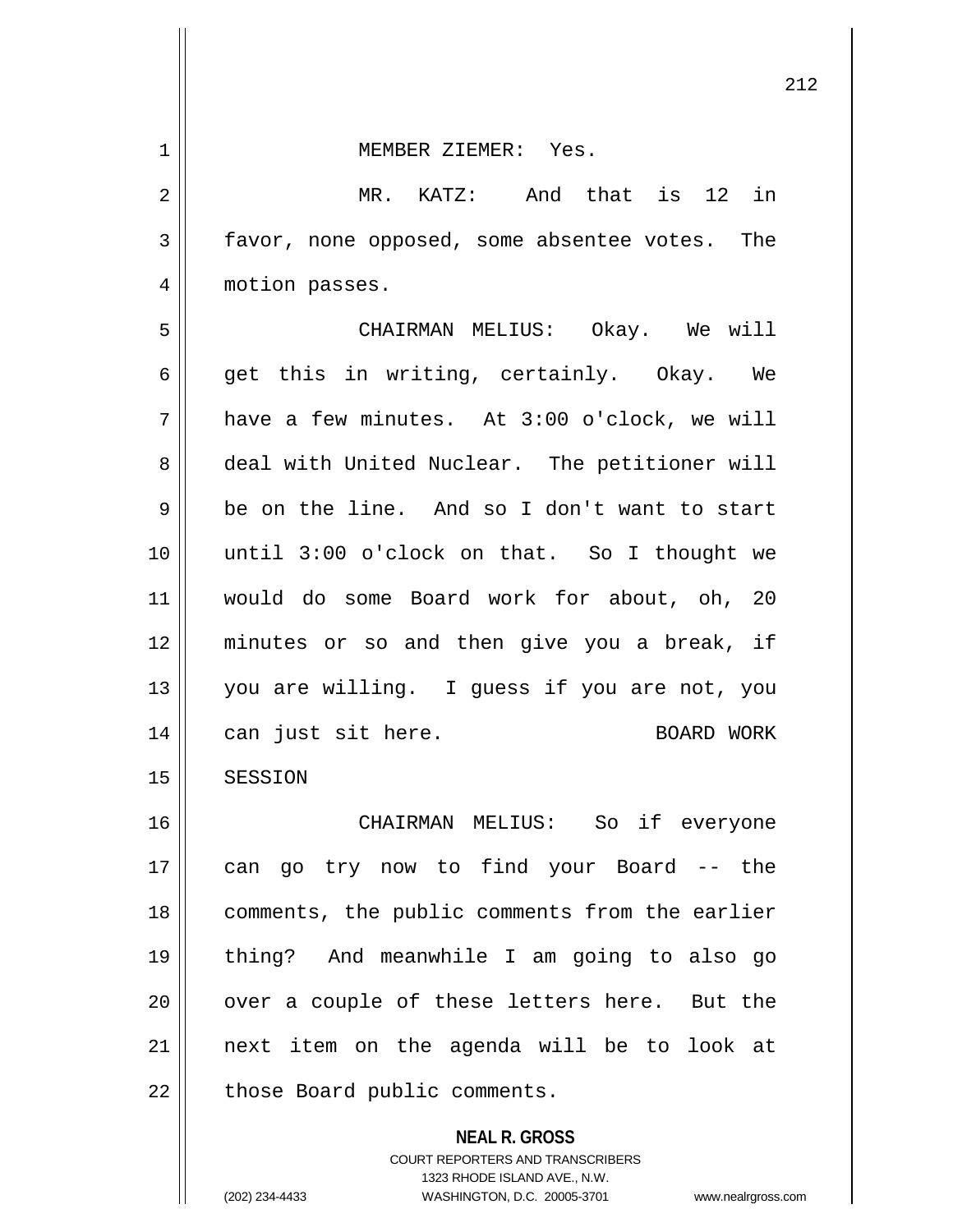| 1  | So we have two letters that I                                                                                                                                   |
|----|-----------------------------------------------------------------------------------------------------------------------------------------------------------------|
| 2  | believe have been distributed to everybody.                                                                                                                     |
| 3  | And I will start with the first one, the Oak                                                                                                                    |
| 4  | Ridge. "Advisory Board on Radiation Worker                                                                                                                      |
| 5  | Health. The Board has evaluated Special                                                                                                                         |
| 6  | Exposure Cohort 0019 concerning workers of the                                                                                                                  |
| 7  | Oak Ridge National Laboratory, X-10, in Oak                                                                                                                     |
| 8  | Ridge, Tennessee under the statutory                                                                                                                            |
| 9  | requirements established by the Energy                                                                                                                          |
| 10 | Employees Occupational" --                                                                                                                                      |
| 11 | MEMBER ZIEMER: You have already                                                                                                                                 |
| 12 | acted on this.                                                                                                                                                  |
| 13 | CHAIRMAN MELIUS: Already acted                                                                                                                                  |
| 14 | on, yes. This is just reviewing the letter.                                                                                                                     |
| 15 | Yes. You're right, yes. That's okay.                                                                                                                            |
| 16 | "Energy Employees Occupational                                                                                                                                  |
| 17 | Illness Compensation Program Act of 2000,                                                                                                                       |
| 18 | EEOICPA, and incorporated into 42 CFR 83.13.                                                                                                                    |
| 19 | "The Board respectfully recommends                                                                                                                              |
| 20 | that SEC status be accorded to 'All employees                                                                                                                   |
| 21 | of the Department of Energy, its predecessor                                                                                                                    |
| 22 | agencies, and their contractors<br>and                                                                                                                          |
|    | <b>NEAL R. GROSS</b><br>COURT REPORTERS AND TRANSCRIBERS<br>1323 RHODE ISLAND AVE., N.W.<br>(202) 234-4433<br>WASHINGTON, D.C. 20005-3701<br>www.nealrgross.com |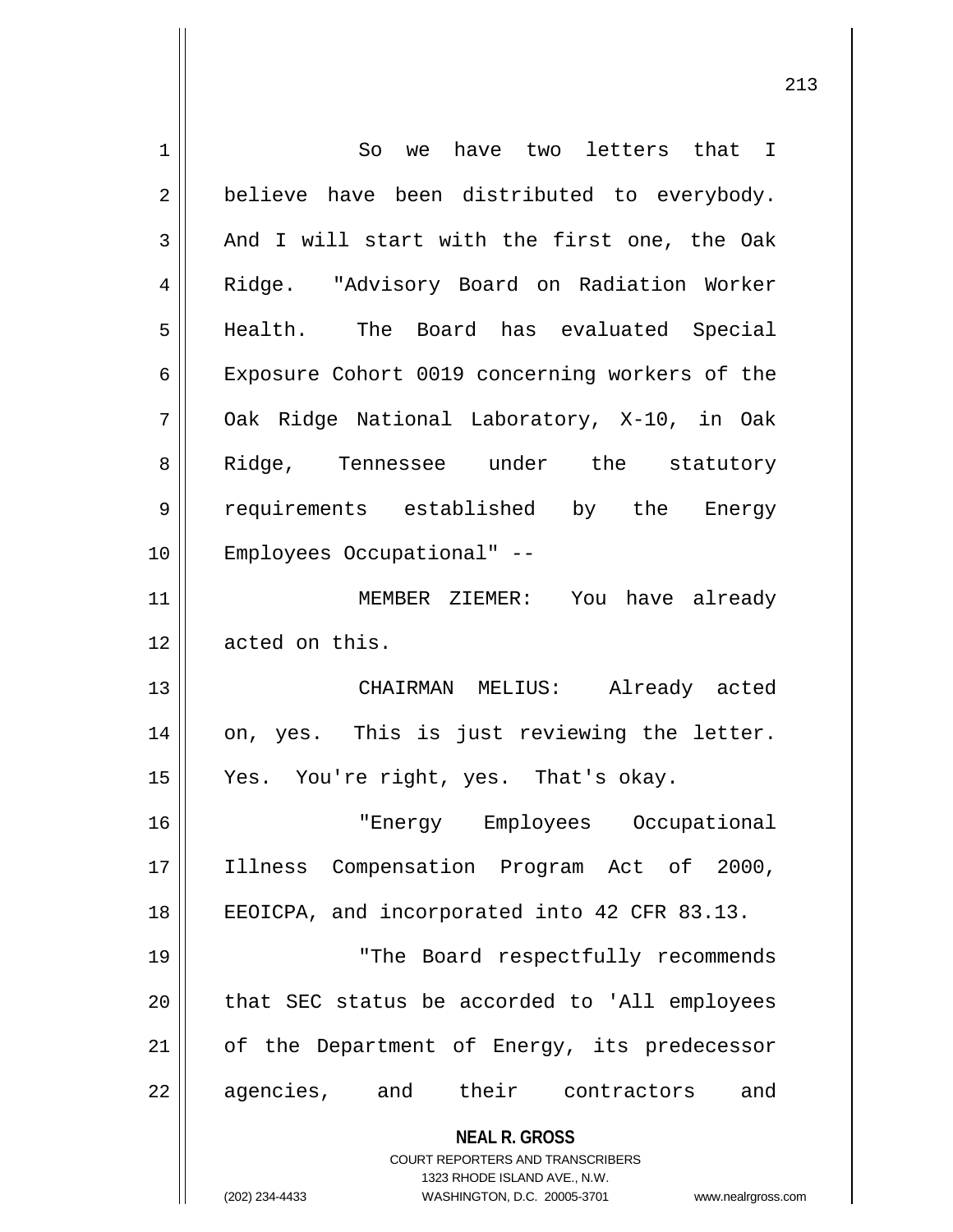1 subcontractors who worked in any area at the 2 | Oak Ridge National Laboratory, X-10, in Oak 3 | Ridge, Tennessee from June 17th, 1943 through 4 July 31st, 1955, number of work-days 5 | aggregating at least 250 work-days occurring 6 either solely under this employment or in 7 combination with work-days within the 8 parameters established for one or more other 9 Classes of employees included in the Special 10 || Exposure Cohort.' 11 "The recommendation is based on

12 the following factors. Individuals employed 13 || at the Oak Ridge National Laboratory facility 14 during the time period in question worked on 15 the development and production of nuclear 16 weapons.

17 || Two, the National Institute for 18 || Occupational Safety and Health, NIOSH, review 19 of available monitoring data as well as 20 || available process and source term information 21 for this facility found that NIOSH lacked the  $22$   $\parallel$  sufficient information necessary to complete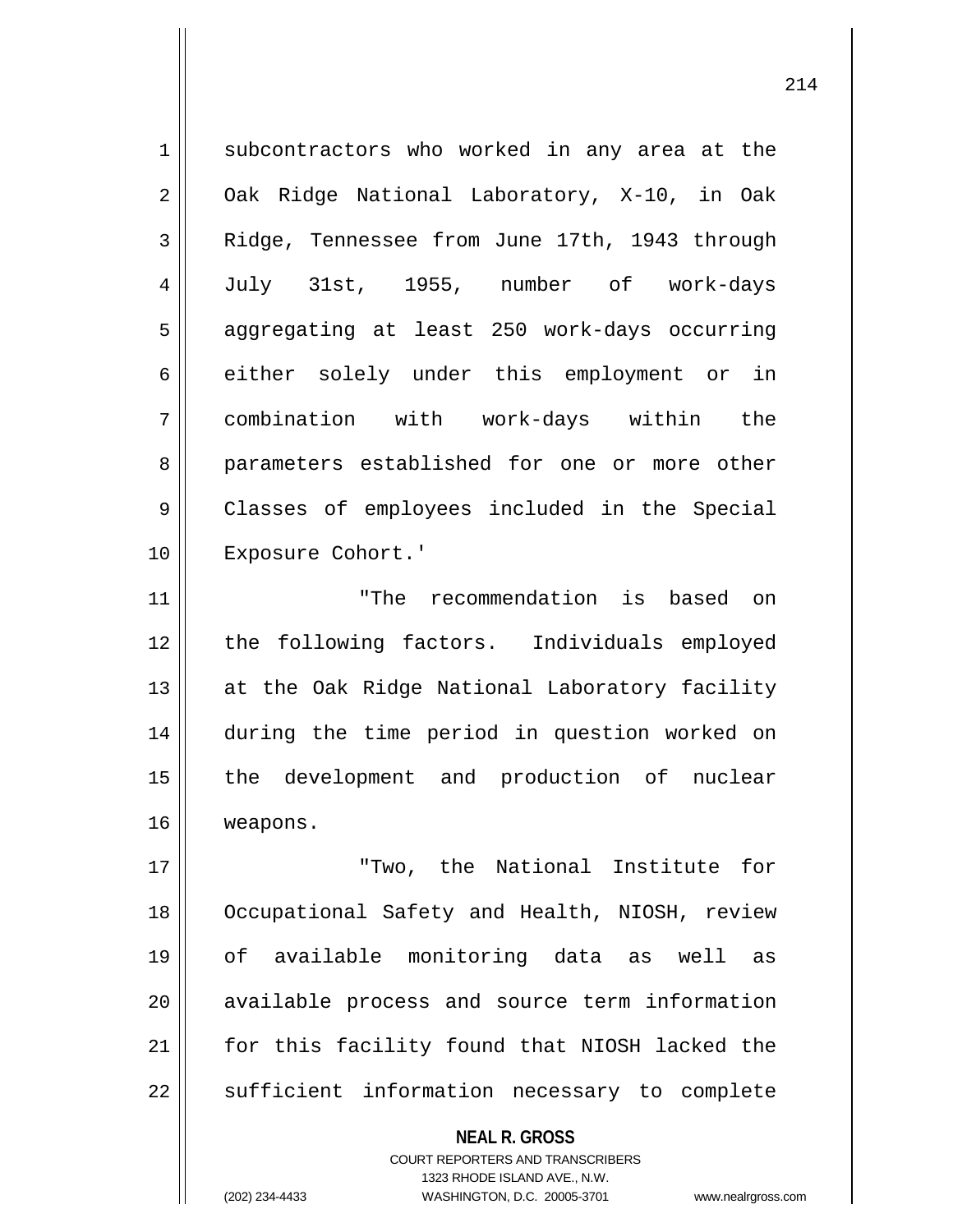individual dose reconstructions with 2 || sufficient accuracy for internal radiological exposures for all principal sources of 4 | internal radiation dose during the time period in question. The Board concurs with this determination.

7 "Three, NIOSH determined that 8 || health may have been endangered for these Oak 9 || Ridge National Laboratory employees during the 10 time period in question. The Board also 11 | concurs with this determination.

 "Based on these considerations and  $\parallel$  the discussion at the September 18th to 20th, 14 || 2012 Board meeting held in Denver, Colorado, the Board recommends that this Class be added to the SEC.

 "Enclosed is the documentation from the Board meeting where this SEC Class was discussed. Documentation includes copies 20 || of the petition, the NIOSH review thereof, and  $\parallel$  related materials. If any of these materials  $\parallel$  are unavailable at this time, they will follow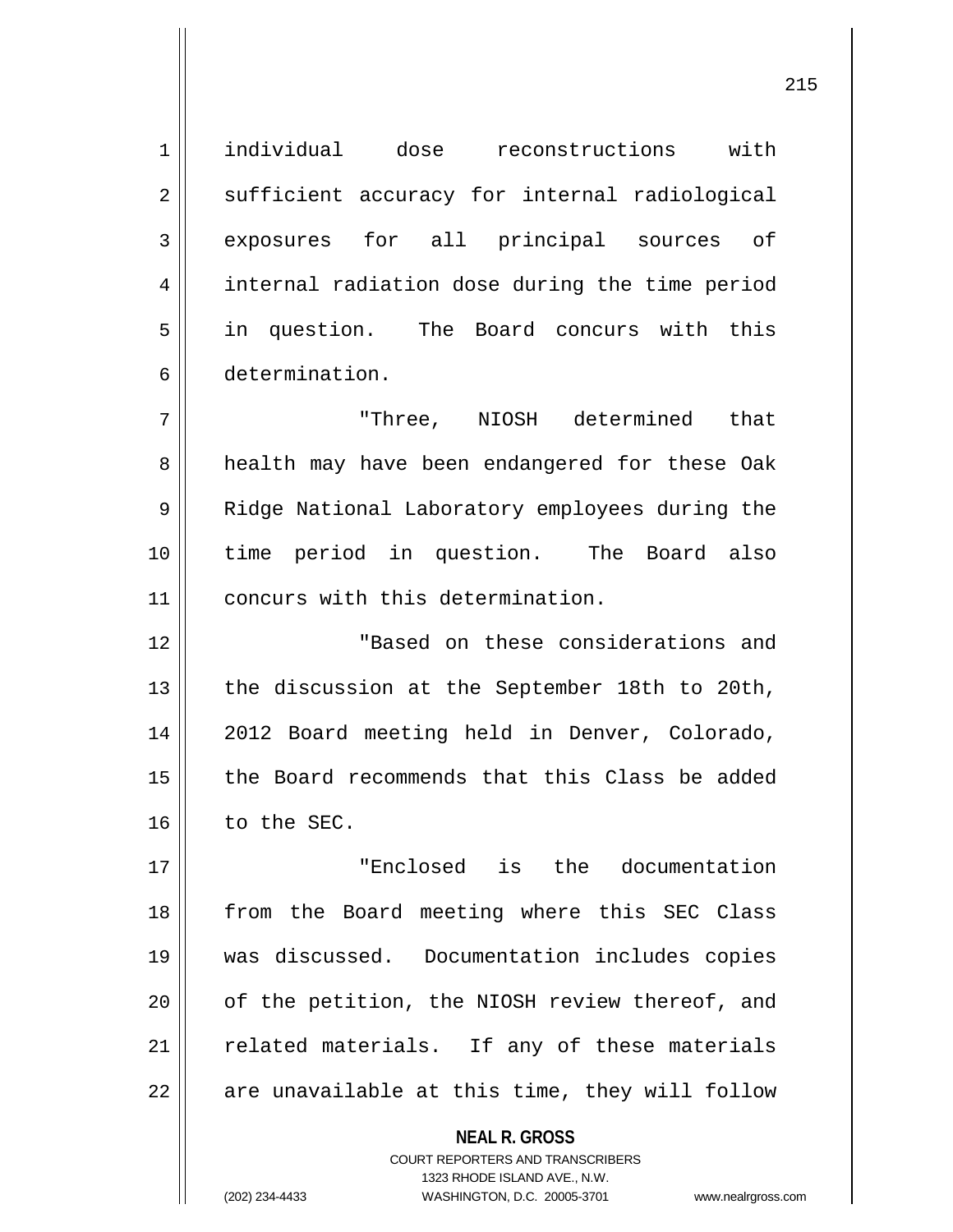$1 \parallel$  shortly."

2 MEMBER RICHARDSON: I have one 3 | question.

## 4 CHAIRMAN MELIUS: Yes?

5 MEMBER RICHARDSON: The basis for  $6 \parallel$  the recommendation is saying there is not an 7 ability to reconstruct internal exposures for 8 all sources of radiation, which would mean  $9 \parallel$  that for somebody who wasn't covered by the 10 SEC, would NIOSH then not reconstruct any 11 internal dose?

12 CHAIRMAN MELIUS: Yes, it is sort 13 || of a question. Remember, that was the one 14 where they can do some during some periods -- 15 || MEMBER RICHARDSON: Right.

 CHAIRMAN MELIUS: Right? But not 17 || all exposures during the period of the Class. So it is a question, yes, how to exactly word that to capture that particular situation without repeating it all.

21 MEMBER ZIEMER: I think we always  $22$  || have the possibility that individual cases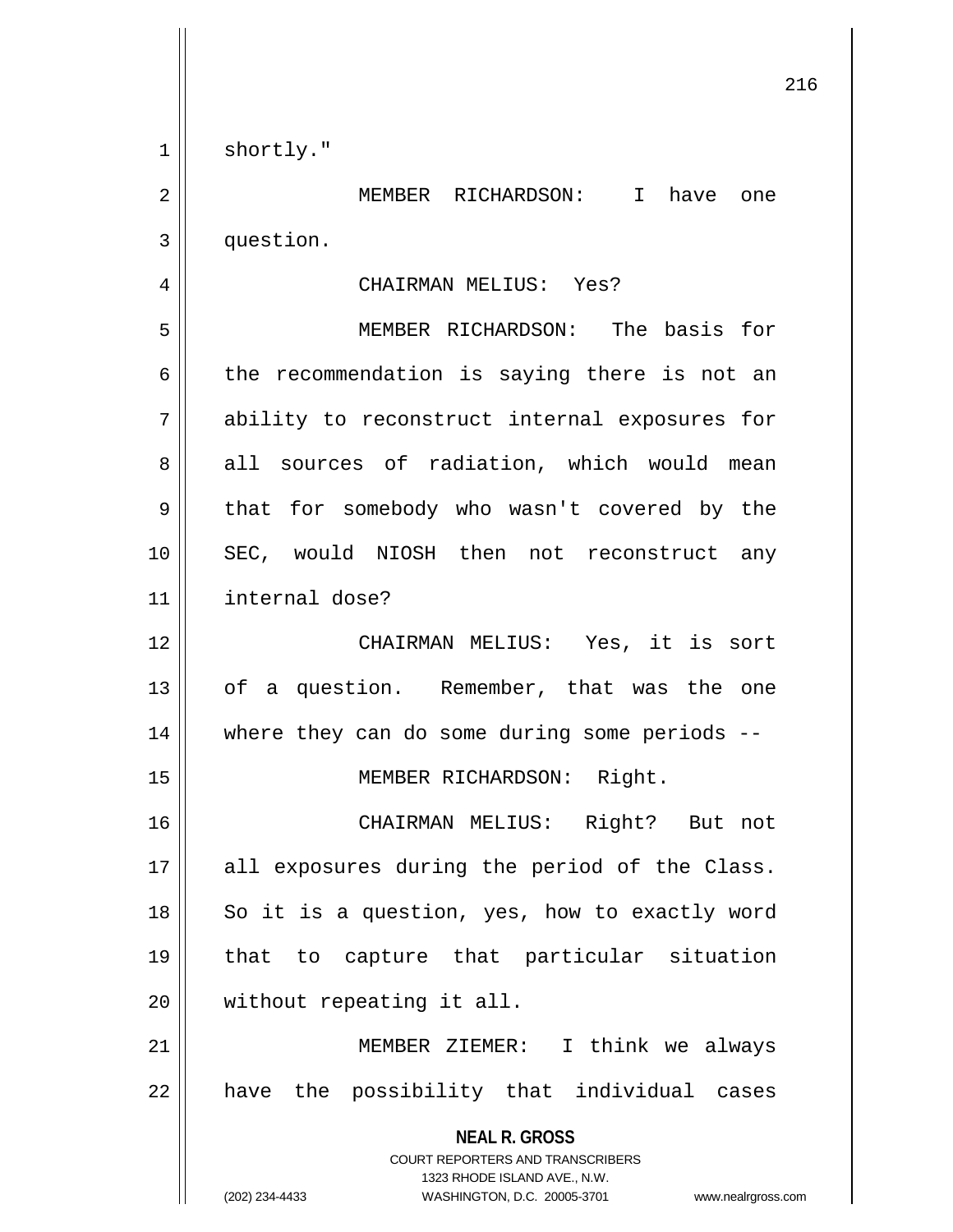might be partially constructed.

| $\overline{2}$ | CHAIRMAN MELIUS: And so when I                                                                                                                                         |
|----------------|------------------------------------------------------------------------------------------------------------------------------------------------------------------------|
| 3              | sent this to NIOSH -- another attorney for                                                                                                                             |
| 4              | review. I actually sort of asked that                                                                                                                                  |
| 5              | question.                                                                                                                                                              |
| 6              | MS. LIN: And this one letter is                                                                                                                                        |
| 7              | not the only recommendation going up to the                                                                                                                            |
| 8              | Secretary. So we do have a more thorough                                                                                                                               |
| 9              | discussion about what can be reconstructed                                                                                                                             |
| 10             | during what period and for whom. So we can                                                                                                                             |
| 11             | take care of that --                                                                                                                                                   |
| 12             | CHAIRMAN MELIUS: Yes.                                                                                                                                                  |
| 13             | MS. LIN: -- somewhere else.                                                                                                                                            |
| 14             | CHAIRMAN MELIUS: Okay. Any other                                                                                                                                       |
| 15             | comments, questions?                                                                                                                                                   |
| 16             | (No response.)                                                                                                                                                         |
| 17             | CHAIRMAN MELIUS: Okay. The other                                                                                                                                       |
| 18             | letter is LANL.                                                                                                                                                        |
| 19             | Radiation<br>"Advisory Board<br>on                                                                                                                                     |
| 20             | Worker Health. The Board<br>has evaluated                                                                                                                              |
| 21             | Special Exposure Cohort SEC petition 00109                                                                                                                             |
| 22             | concerning workers at the Los Alamos National                                                                                                                          |
|                | <b>NEAL R. GROSS</b><br><b>COURT REPORTERS AND TRANSCRIBERS</b><br>1323 RHODE ISLAND AVE., N.W.<br>(202) 234-4433<br>WASHINGTON, D.C. 20005-3701<br>www.nealrgross.com |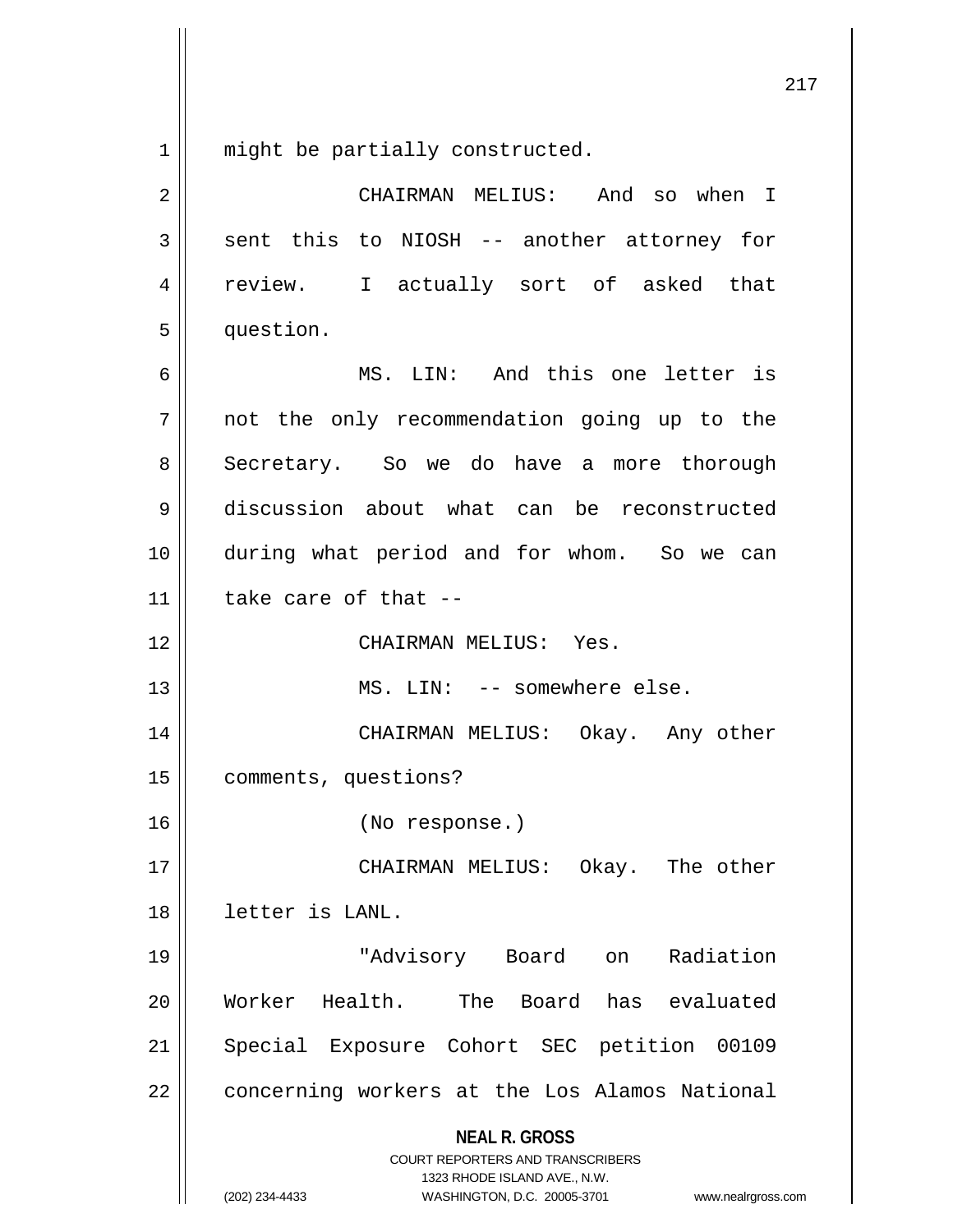1 || Laboratory, LANL, in Los Alamos, New Mexico, 2 || under the statutory requirements established 3 by the Energy Employees Occupational Illness 4 Compensation Program Act of 2000, EEOICPA, and 5 | incorporated into 42 CFR section 83.13.

 "The Board respectfully recommends  $7 \parallel$  that SEC status be accorded to 'All employees 8 || of the Department of Energy, its predecessor 9 agencies, and their contractors and subcontractors who worked at the Los Alamos National Laboratory, LANL, in Los Alamos, New Mexico from January 1st, 1976 through December 13 31st, 1995 for a number of work-days aggregating at least 250 work-days occurring either solely under this employment or in combination with work-days within the parameters established for one or more other Classes of employees included in the Special Exposure Cohort.'

20 "The recommendation is based on 21 the following factors. Individuals working at  $22$  || the Los Alamos National Laboratory, LANL, in

#### **NEAL R. GROSS**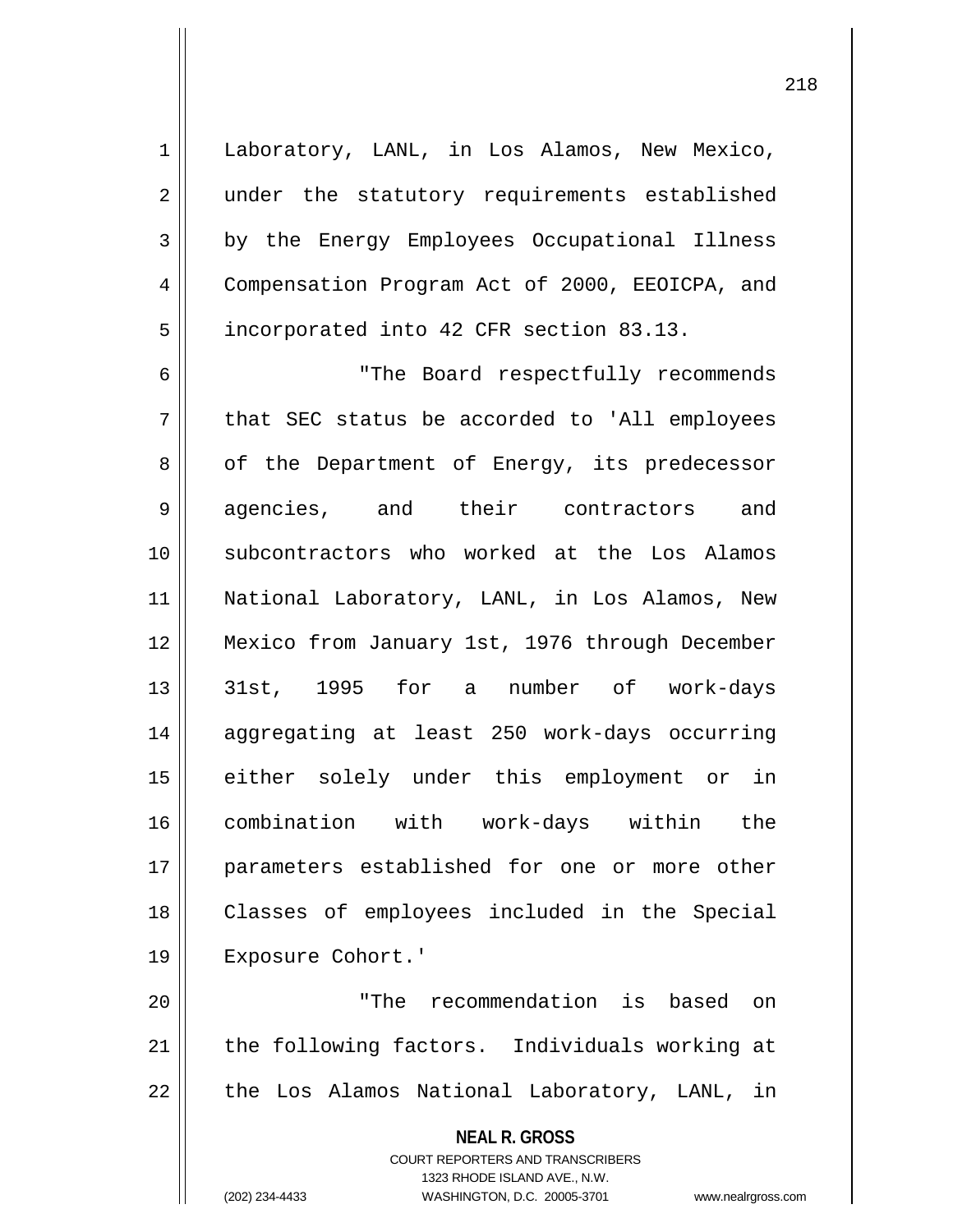1 || Los Alamos, New Mexico during the time period 2 || in question, worked on the development and 3 | production of nuclear weapons.

4 "The National Institute for 5 | Occupational Safety and Health, NIOSH, review  $6 \parallel$  of available monitoring data as well as 7 available process and source term information 8 for this facility found that NIOSH lacked the 9 || sufficient information necessary to complete 10 individual dose reconstructions with 11 sufficient accuracy for internal radiological 12 exposures to fission and activation products 13 and various other radionuclides of concern to 14 which these workers may have been subjected 15 during the time period in question. The Board 16 concurs with this determination.

17 "NIOSH determined that health may 18 have been endangered for these Los Alamos 19 National Laboratory, LANL, employees during 20 || the time period in question. The Board also 21 concurs with this determination.

22 "Based on these considerations and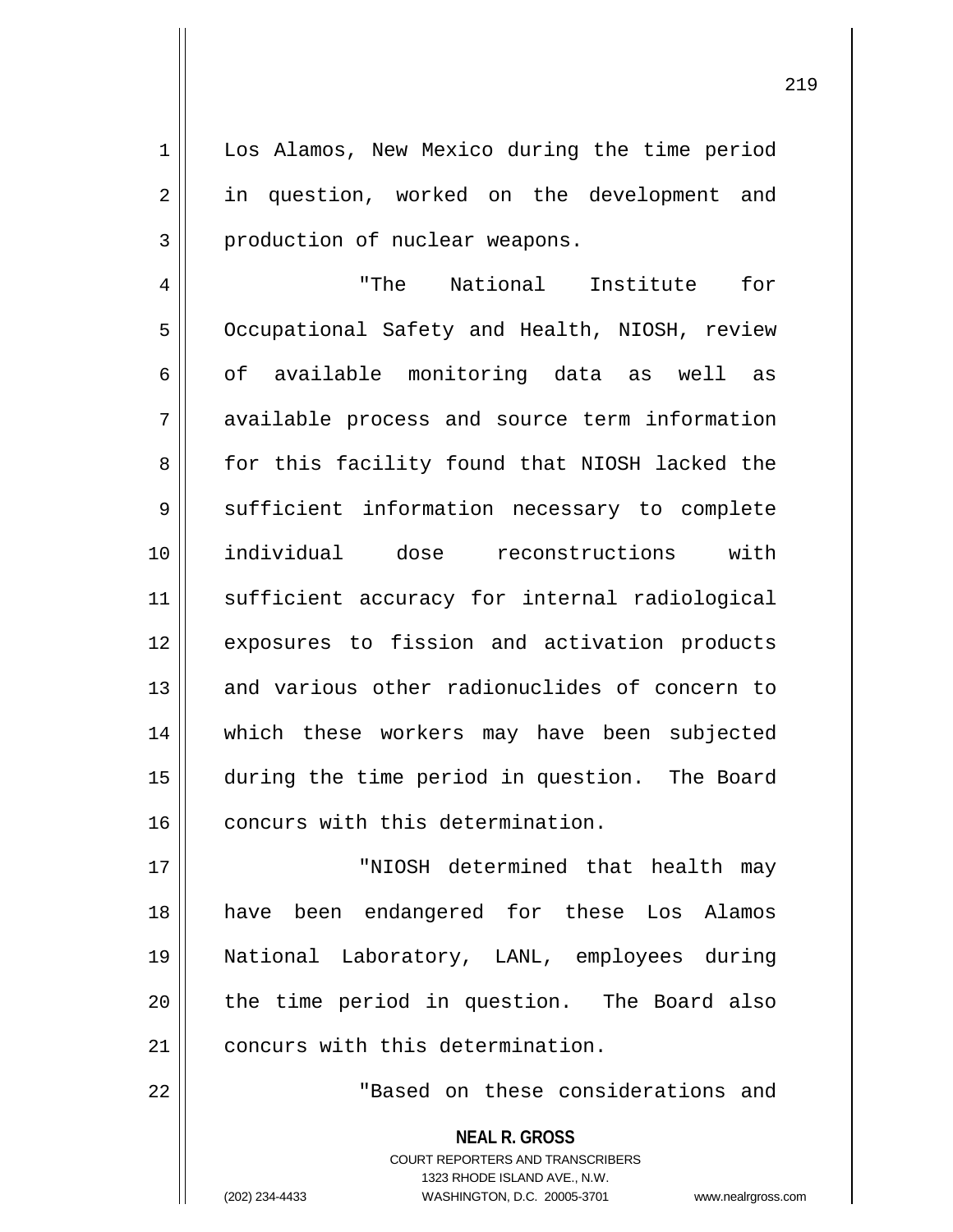1 discussion at the September 18th to 20th, 2012 2 || Board meeting held in Denver, Colorado, the 3 Board recommends that this Class be added to 4 | the SEC.

5 "Enclosed is the documentation  $6$  from the Board meeting where this SEC Class 7 was discussed. Documentation includes copies 8 || of the petition, the NIOSH review thereof, and 9 || related materials. If any of these materials 10 || are unavailable at this time, they will follow  $11$  shortly."

12 || The Rand, again, that wording, the 13 || second bullet, is taken from the Evaluation 14 || Report. And it will sort of be elaborated on 15 in terms of what goes up. It's a little 16 | complicated.

17 || **Any comments on that?** 

18 (No response.)

19 CHAIRMAN MELIUS: Okay. Two down. 20 We will have a few more to do tomorrow 21 morning.

22 Okay. If you can then turn -- I'm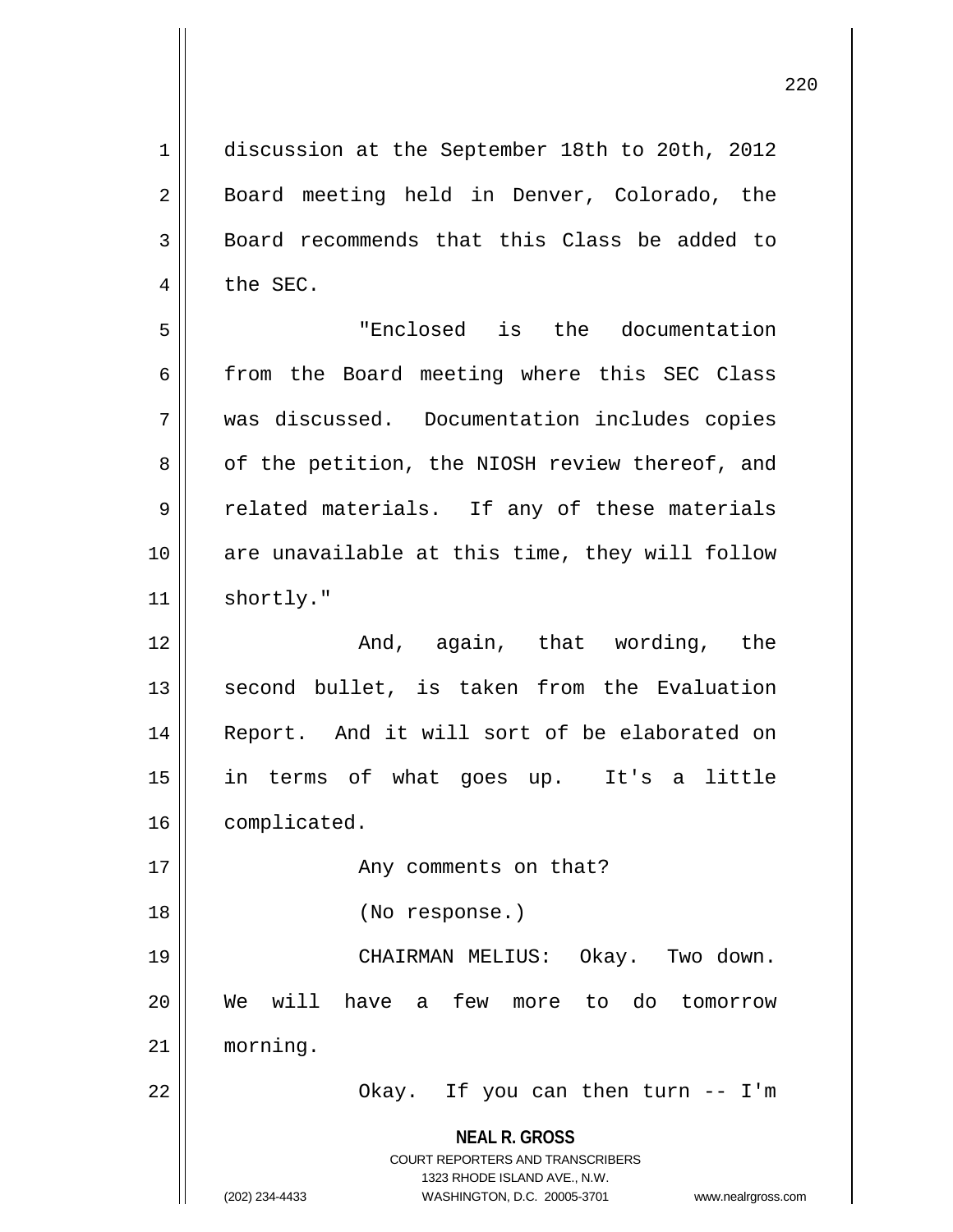| $\mathbf 1$ | going to work off the spreadsheet for the --                                             |
|-------------|------------------------------------------------------------------------------------------|
| 2           | from the June meeting and transcript from --                                             |
| 3           | we'll start with June 19th. And, again, you                                              |
| 4           | will see that they are set up with the                                                   |
| 5           | speaker, the site, significant issue, and how                                            |
| 6           | they have been -- sort of a description of the                                           |
| 7           | response, and so forth. The first one was a                                              |
| 8           | public comment relating to the Weldon Spring                                             |
| 9           | and pointing out that material could have                                                |
| 10          | gotten dried in the raffinate pits. I think                                              |
| 11          | we actually discussed and responded to that --                                           |
| 12          | MEMBER BEACH: Yes.                                                                       |
| 13          | CHAIRMAN MELIUS: -- today and in                                                         |
| 14          | Work Group meetings and so forth.                                                        |
| 15          | Another petitioner comment related                                                       |
| 16          | Weldon Spring, complaining that it<br>to<br>was                                          |
| 17          | delayed and there was no vote. I think we                                                |
| 18          | responded to that today also. There<br>was a                                             |
| 19          | problem with attendance at the meeting. And I                                            |
| 20          | think that has been addressed.                                                           |
| 21          | The<br>down<br>is<br>next comment<br>a                                                   |
| 22          | petitioner related to the Los Alamos site.                                               |
|             | <b>NEAL R. GROSS</b><br>COURT REPORTERS AND TRANSCRIBERS<br>1323 RHODE ISLAND AVE., N.W. |
|             | (202) 234-4433<br>WASHINGTON, D.C. 20005-3701<br>www.nealrgross.com                      |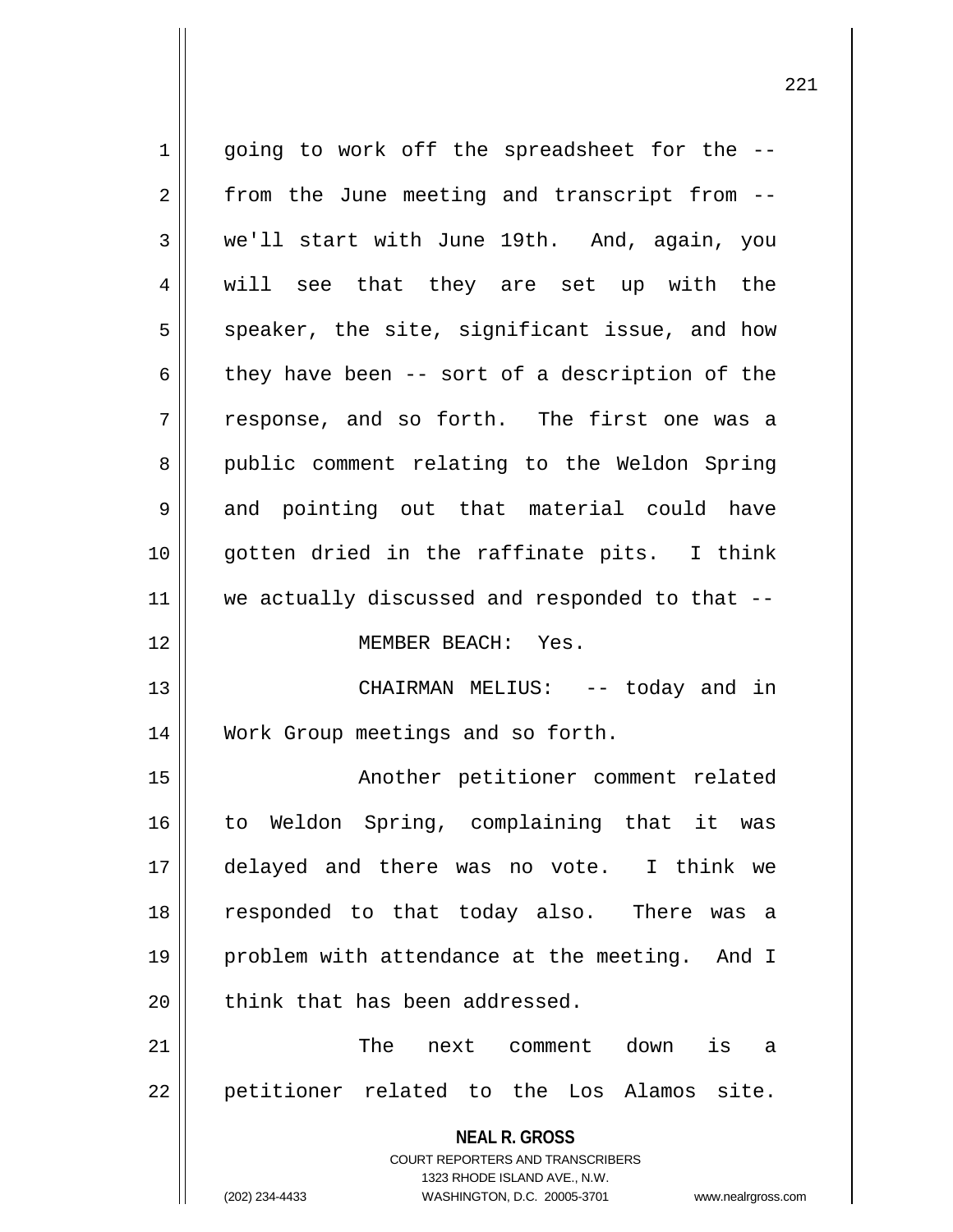222

**NEAL R. GROSS** 1 | There is a series of comments there. Again, I 2 think those have all been appropriately 3 addressed or forwarded. 4 MR. KATZ: Yes. So what's done  $5 \parallel$  for that is the Work Group discussed briefly 6 those. Most of those have been addressed. And 7 if there is anything outstanding on those 8 comments, they will be addressed at the next 9 Work Group meeting. 10 CHAIRMAN MELIUS: The next comment 11 || was the public comments from the Congressman, 12 who was, again, here yesterday and had a 13 number of comments related to the Los Alamos 14 petition and questions for NIOSH and the 15 Board. 16 We actually decided NIOSH should 17 || respond to both his comments and his letter, 18 || since by the time we got around to responding 19 NIOSH was ready to prepare a new SEC 20 || Evaluation Report, which we've acted on today.  $21$  | And so that was followed up on. And I just 22 || actually sent a separate letter to the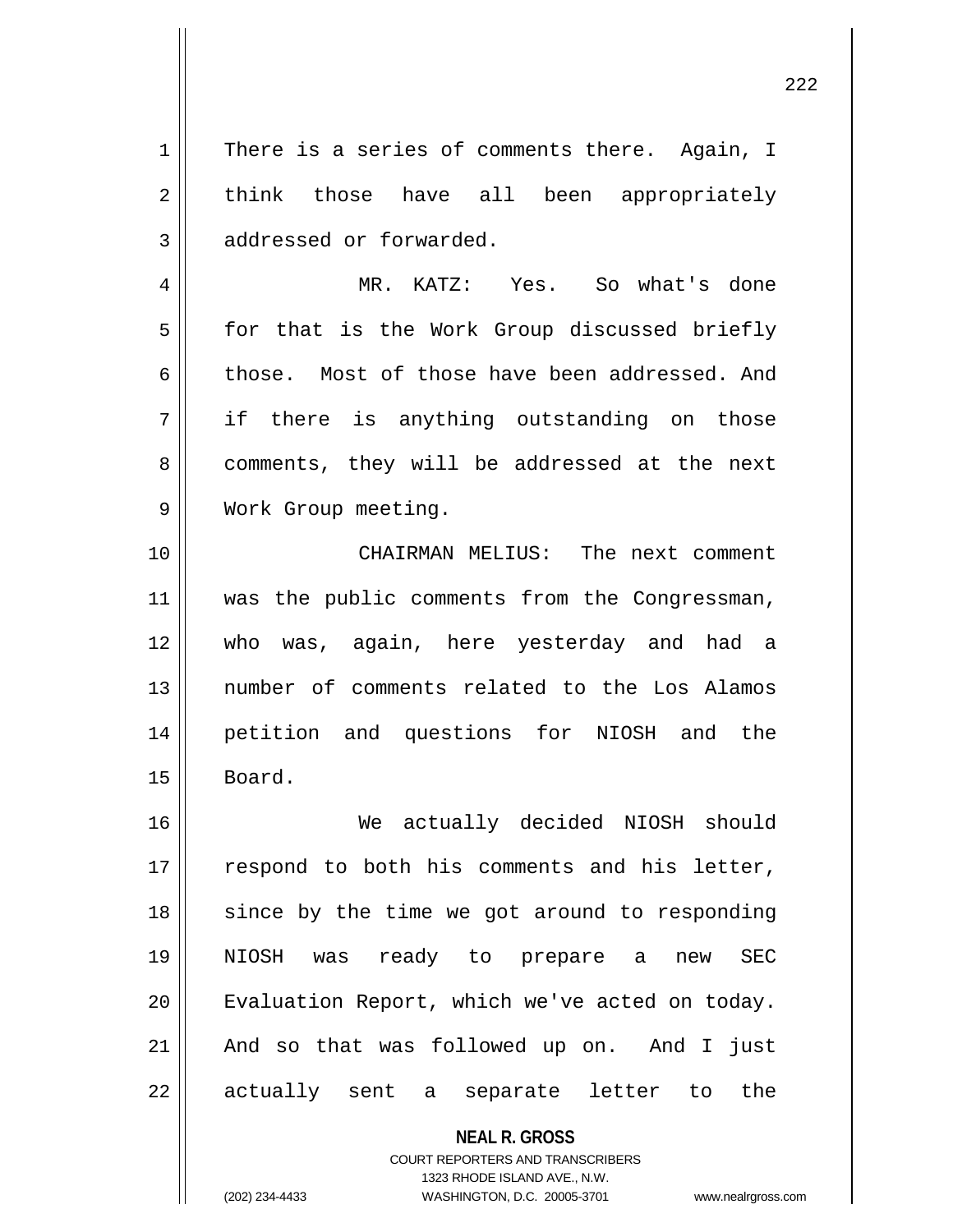1 || Congressman, just thanking him for his 2 || attention and saying that NIOSH had responded  $3$  | to the questions there.

4 Again, comments related to the 5 LANL petition. There is a whole series of 6 these. Going down, a lot of it was just 7 || providing information to the Work Group for 8 consideration. I think these are all pretty 9 | straightforward.

 Moving to June 20th, a series of comments from petitioner related to the General Steel Industries and were really just informational. At least I don't think any 14 || response beyond taking them into consideration 15 | was necessary.

 We had another comment related to the Los Alamos person that had submitted information to us, remember, brought in a number of CDs of various information monitoring, environmental monitoring that had || gone out there.

22 We have comments related to Linde.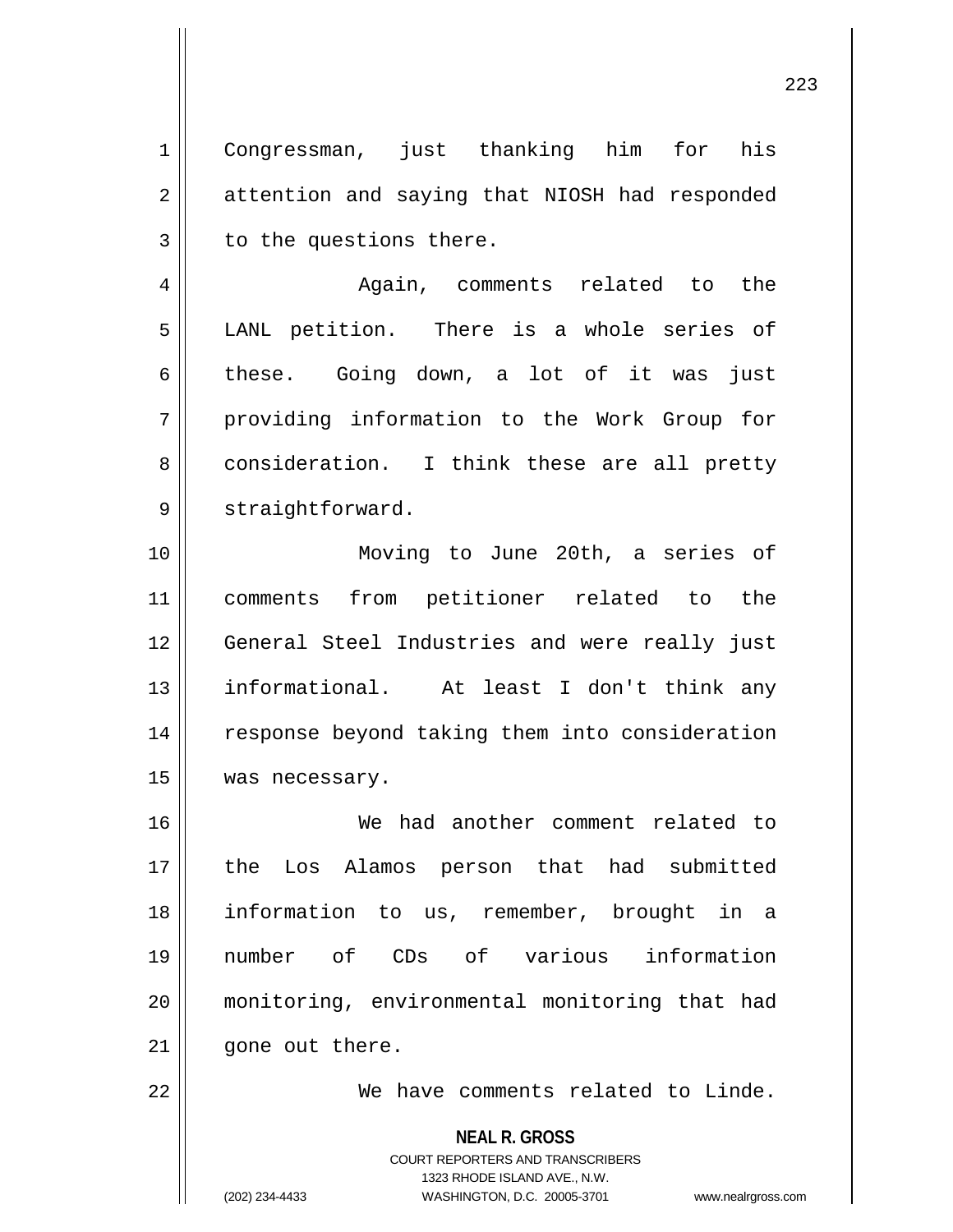**NEAL R. GROSS** COURT REPORTERS AND TRANSCRIBERS 1 || Again, I think these have been addressed in  $2 \parallel$  the actions of the Board and so forth. 3 and, then, finally, another 4 comment related to the Weldon Spring petition, 5 | related to delays and so forth. And, again, I  $6$  || believe those have been addressed. 7 So I think we have at least 8 documented everything related to these, unless 9 || as you look through them you have questions or 10 comments. 11 || T actually recently reviewed the 12 || transcript. So all of this is fairly fresh in  $13$  || my mind, maybe fresher than it is in yours. 14 MEMBER MUNN: It's a lot of work, 15 but it is very helpful to have those 16 | concentrated pieces of information together. 17 CHAIRMAN MELIUS: Yes. And I 18 think it is very important that we document 19 that this is going on so that people making 20 || public comment understand that there is a 21 follow-up process and so forth. It's 22 || inhibited a little bit about privacy concerns

1323 RHODE ISLAND AVE., N.W.

(202) 234-4433 WASHINGTON, D.C. 20005-3701 www.nealrgross.com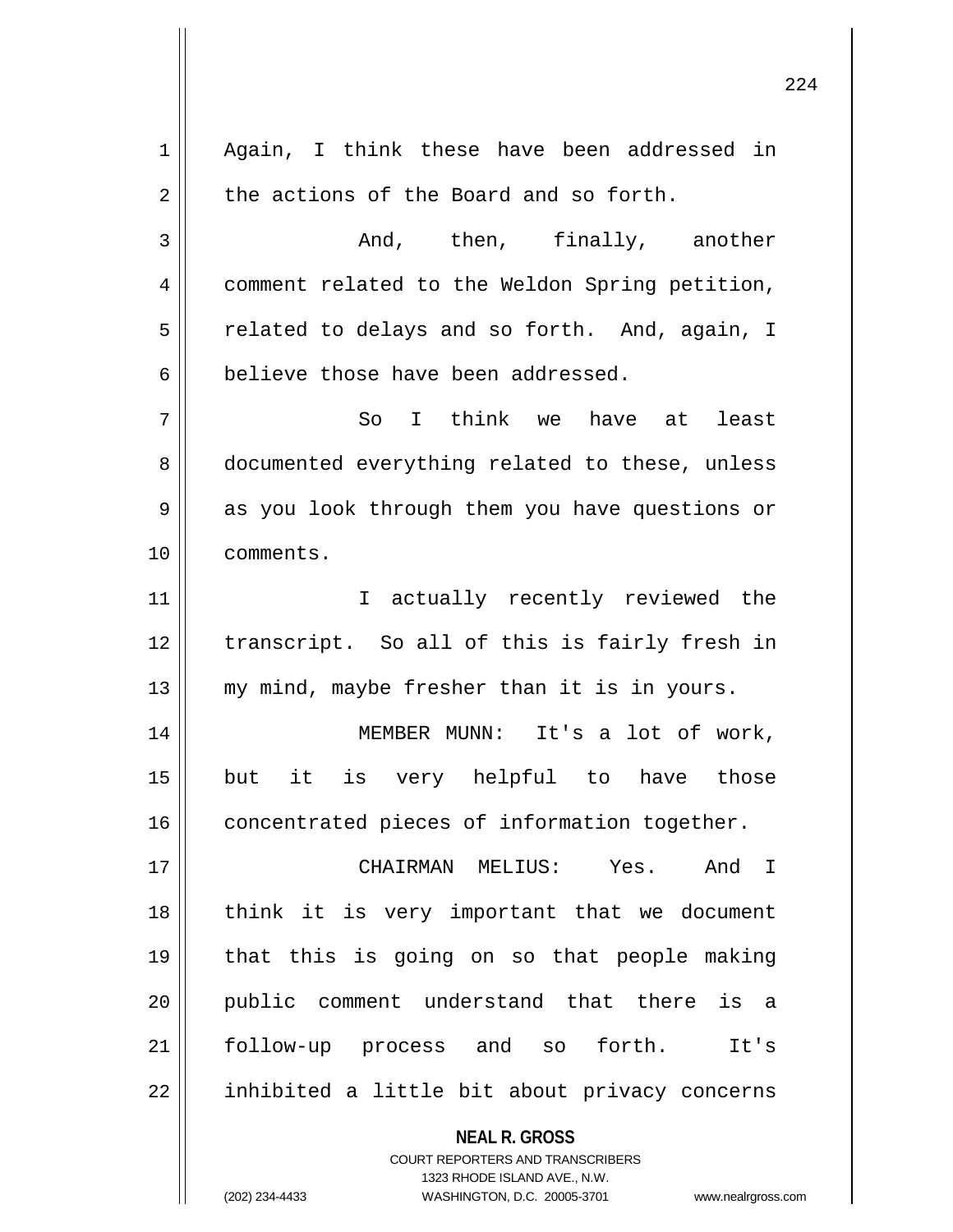1 and so forth, but we're doing that.

2 || Chay. I want to maybe do one or 3 two Work Group updates. And I'll start with  $4 \parallel$  Paul and TBD-6000.

 MEMBER ZIEMER: Well, TBD-6000 is **6** focused on General Steel. And you heard the report earlier today. We will meet again as 8 || soon as we have the follow-up information from 9 || NIOSH and the review by SC&A on the surrogate data issue. And our TBD-6000 Group still has the Appendix BB Matrix for General Steel, which is separate from the petition and which we will be dealing with. And then we need to  $\parallel$  -- I think we are basically closed on all of | the TBD-6000, the main issues.

 So it will be important to close 17 || the Appendix B Matrix because there are some revisions that will affect existing dose reconstruction, such as the increased time in || the working day, as an example of one. And | those don't get implemented until the revision 22 || is in place. And then we have a couple of

### **NEAL R. GROSS** COURT REPORTERS AND TRANSCRIBERS 1323 RHODE ISLAND AVE., N.W.

(202) 234-4433 WASHINGTON, D.C. 20005-3701 www.nealrgross.com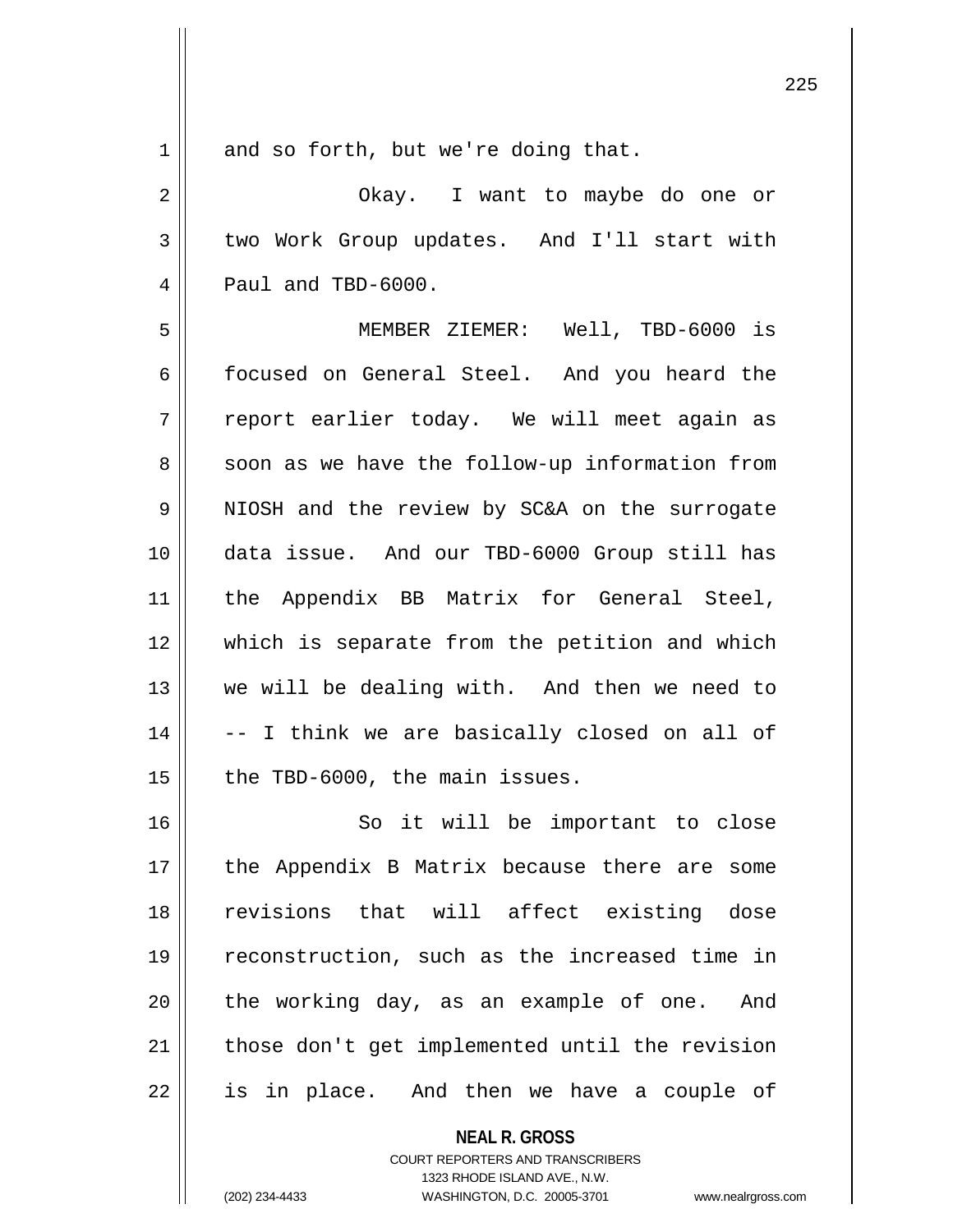**NEAL R. GROSS** COURT REPORTERS AND TRANSCRIBERS 1323 RHODE ISLAND AVE., N.W. (202) 234-4433 WASHINGTON, D.C. 20005-3701 www.nealrgross.com 1 | other facilities now that we will be looking  $2 \parallel$  at. 3 CHAIRMAN MELIUS: Okay. Thank 4 | you. Questions for Paul? 5 (No response.) 6 CHAIRMAN MELIUS: Henry, the 7 uranium refining AWEs you're giving us? You  $8 \parallel$  have one more report to go and  $-$ 9 MEMBER ANDERSON: I've got one to 10 || go. Are you ready? 11 CHAIRMAN MELIUS: No, no. We're 12 || going to -- any other Work Group updates? 13 MEMBER ANDERSON: No. We have one 14 item with Dupont, is it? Deepwater, that I 15 || think the Procedures Committee is going to be 16 dealing with on November 1. It has to do with  $17$  || the amount of dirt that people eat. 18 || The Mand there was a note we noticed in 19 our Committee that the amount used in the 20 ingestion model in the document was 21 considerably lower than what the EPA Factors 22 Handbook and other sources are. So our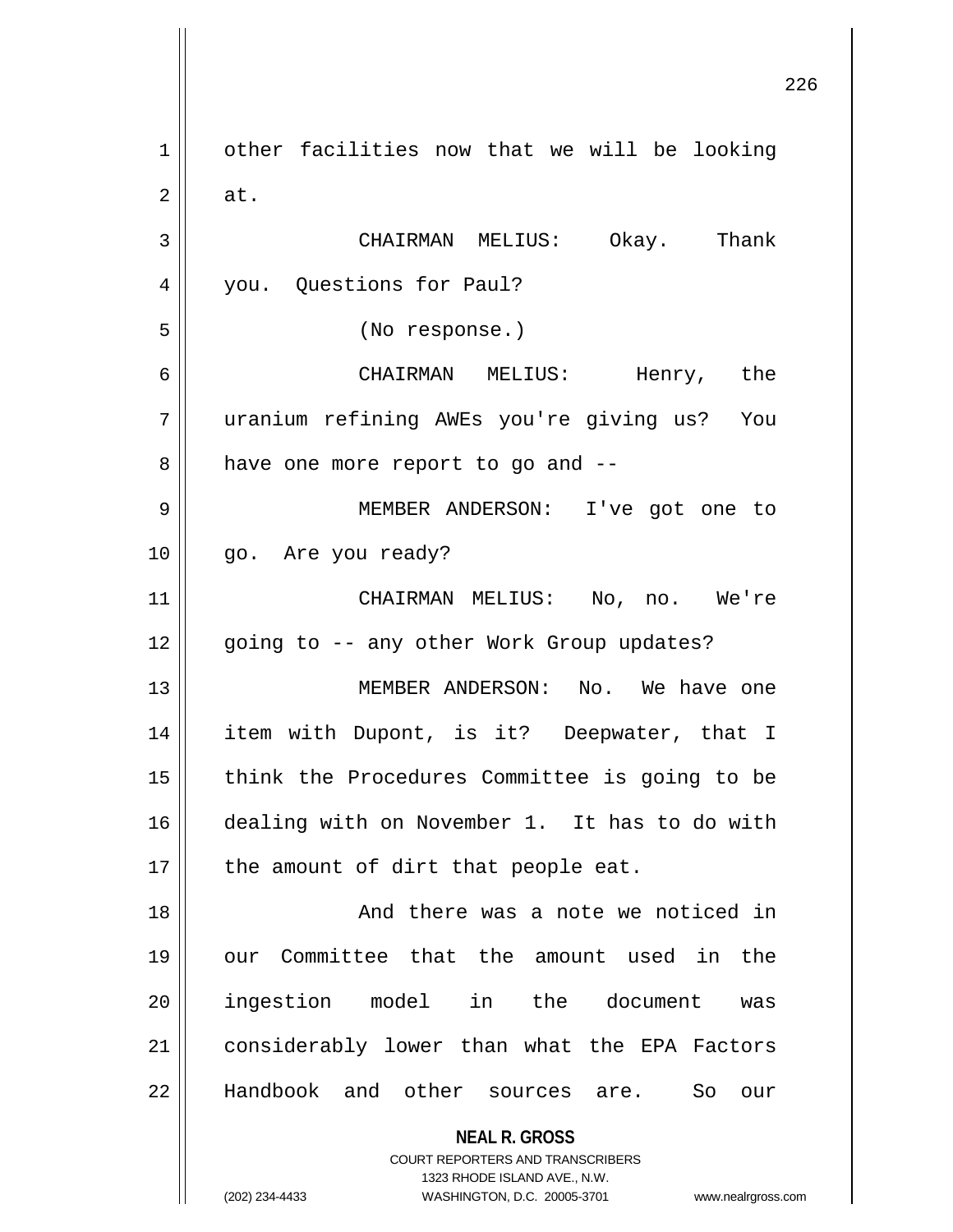**NEAL R. GROSS** COURT REPORTERS AND TRANSCRIBERS 1323 RHODE ISLAND AVE., N.W. (202) 234-4433 WASHINGTON, D.C. 20005-3701 www.nealrgross.com 1 question was, is that the appropriate basis in  $2 \parallel$  this particular site? So it's part of the  $3 \parallel$  DVD. 4 CHAIRMAN MELIUS: Thank you. Any 5 questions for Henry? 6 (No response.) 7 CHAIRMAN MELIUS: No? Thank you 8 || for all of your hard work. 9 And Worker Outreach? 10 MEMBER BEACH: Okay. I want to 11 point out that Worker Outreach doesn't make 12 DCAS' work coordination schedule, but that's 13 | just a minor point. 14 The last meeting was held on 15 August 29th. Our focus was -- 16 CHAIRMAN MELIUS: LaVon, do you 17 have that? 18 || MR. RUTHERFORD: What's that? 19 MEMBER BEACH: Did you miss that? 20 CHAIRMAN MELIUS: I think you need  $21$  | to repeat that. 22 MEMBER BEACH: I said Worker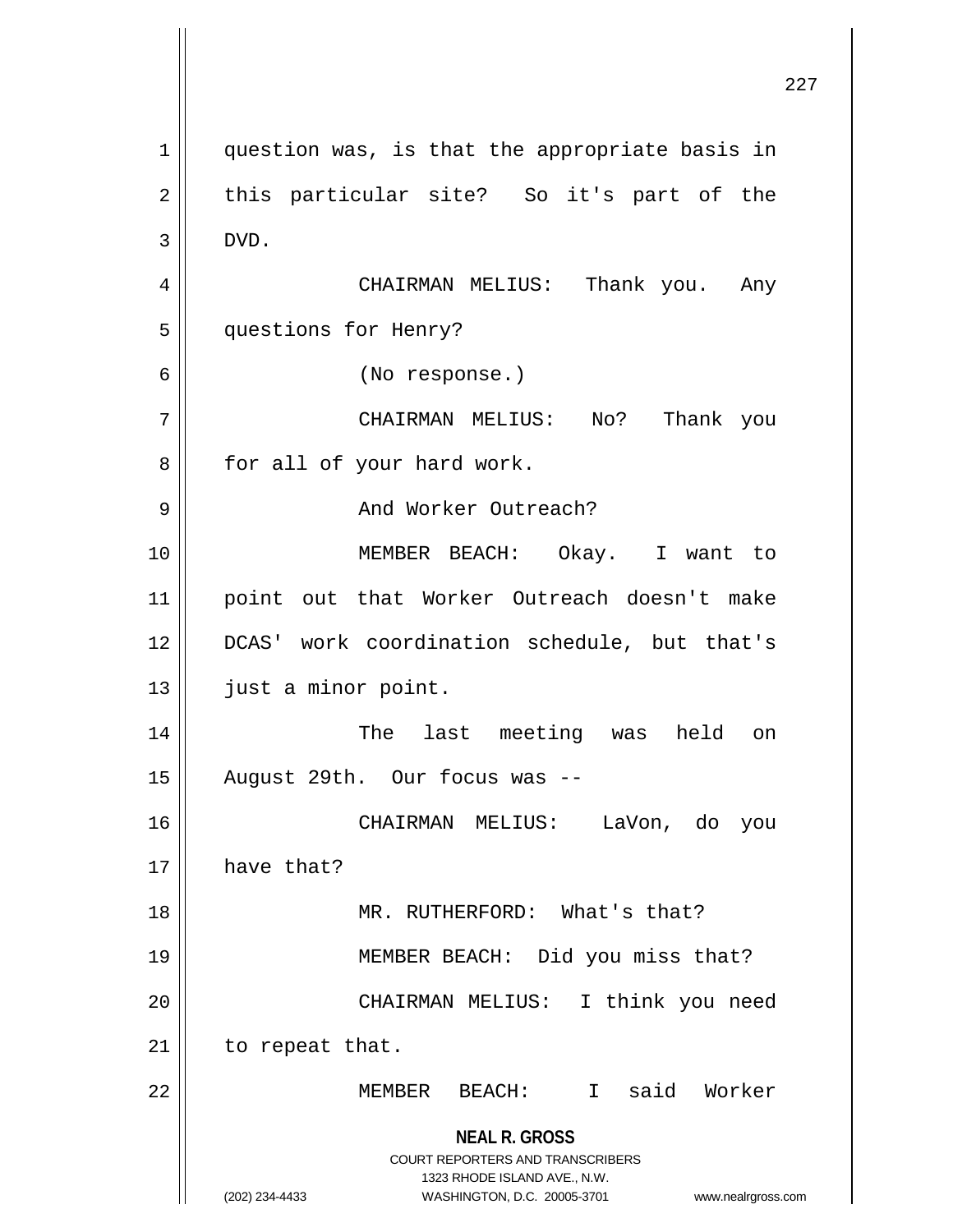1 | Outreach doesn't make DCAS' work coordination  $2 \parallel$  list.

3 Okay. So we had our last meeting 4 on August 29th. Our focus was on the OCAS 5 || PR-12 procedure, Rocky Flats review, and the 6 0 10-year review items that were assigned to our 7 Work Group. I am just going to go briefly 8 || over each one of those.

 Rocky Flats review of the 101 randomly selected worker comments has been completed. SC&A's report outlined findings 12 and made recommendations for both the Work Group and NIOSH to consider. The next Work Group meeting we scheduled for November 8th. In addition to reviewing NIOSH's responses to the findings and recommendations, the Work Group will consider doing a follow-up review 18 || of a more recent site-specific worker outreach experience to gauge in communications and 20 || responsiveness over the past four or five years since the Rocky Flats experience and 22 | review.

**NEAL R. GROSS**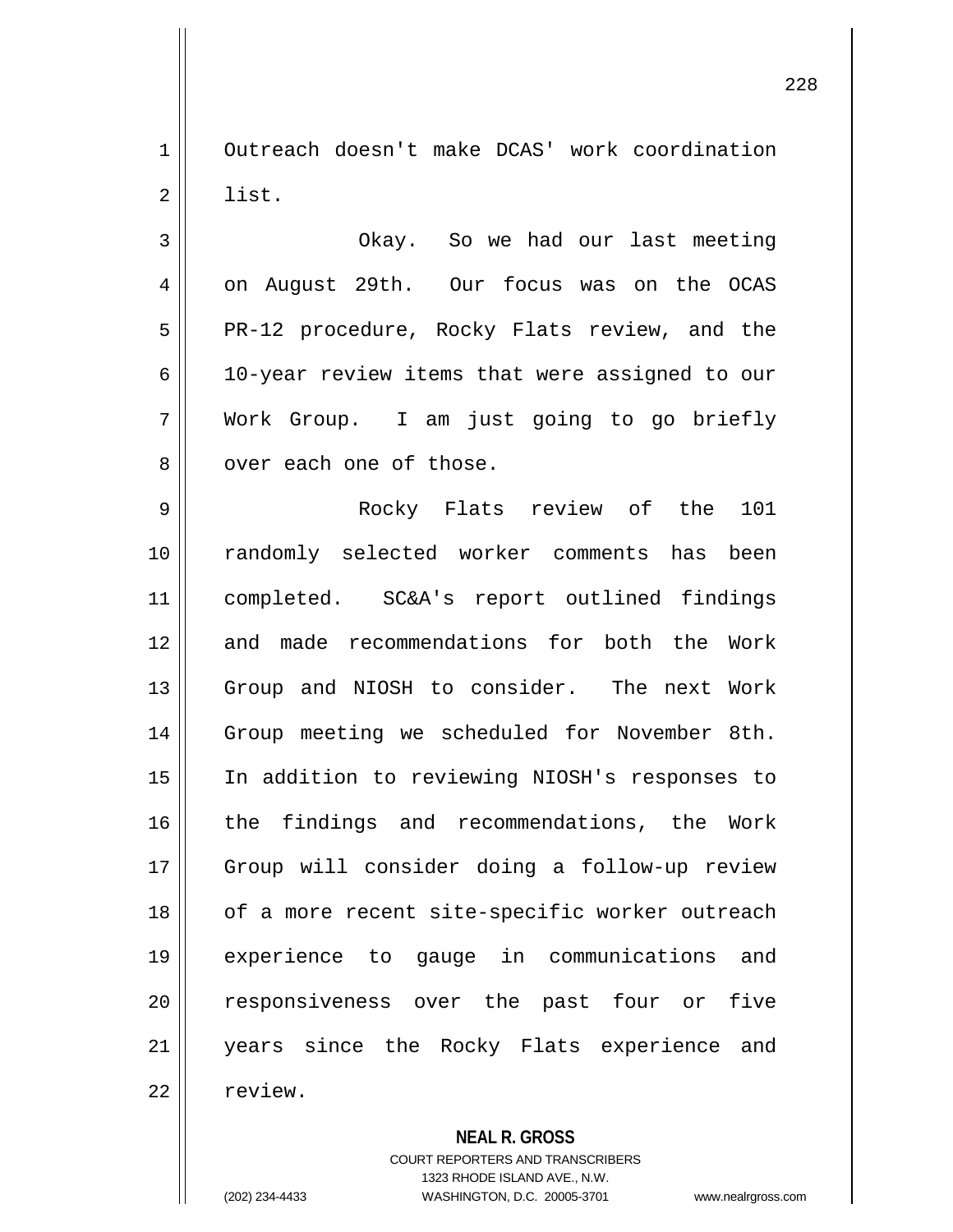1 Remember, Rocky Flats was a site  $2 \parallel$  that we did, a fairly old site. And we know  $3 \parallel$  that there have been a lot of improvements 4 || over the years. So we would like to gauge  $5$  || that with one of the newer sites. 6 The latest draft of OCAS PR-12 was 7 || sent to the Work Group for review on August  $8 \parallel$  30th, the day after our meeting. Essentially, 9 comments have been sent back to NIOSH. Work 10 Group Members, I will remind you if you 11 haven't got your comments in, do that quickly. 12 || I believe they have got everything they need 13 || to issue that procedure now. And I would like 14 || an update on that if anybody knows if that is 15 | going to be issued or not, or how soon. 16 DCAS also outlined issues and 17 action items for the ten-year review report. 18 Regarding quality of service, that was

**NEAL R. GROSS** assigned to us. The next steps will be for | the Work Group to review all of the changes, starting with the samples of changes that were sent out at the end of last month. We

> COURT REPORTERS AND TRANSCRIBERS 1323 RHODE ISLAND AVE., N.W. (202) 234-4433 WASHINGTON, D.C. 20005-3701 www.nealrgross.com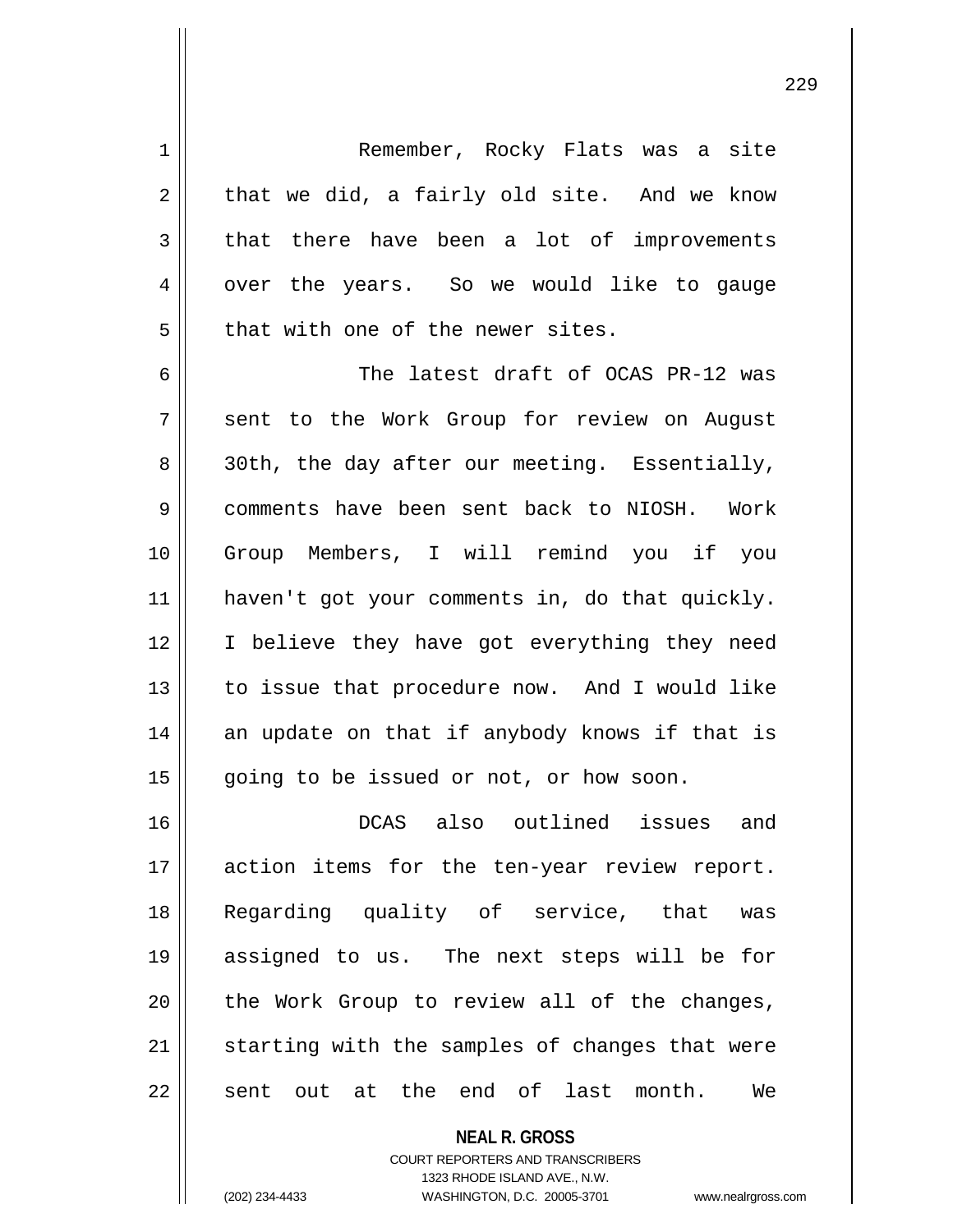$1 \parallel$  actually got those the morning of our meeting,  $2 \parallel$  a couple of the different samples. So we  $3 \parallel$  haven't had a chance to really discuss those. 4 || It's clear that a number of 5 initiatives have been taken by NIOSH in 6 contarge to the ten-year review to streamline 7 and expand worker outreach and to facilitate 8 || worker involvement. The Work Group will focus  $9 \parallel$  on whether these actions are fully responsive 10 and how they are being implemented. Of 11 | course, ongoing. 12 And then SC&A outlined a process 13 || improvement on how interviews are documented 14 and reviewed by the interviewees. The 15 || proposed change to the Board's PROC-10 policy 16 has been circulated to NIOSH and the Board for 17 comment. 18 || This was something SC&A brought up 19 during our last Work Group meeting, gave the  $20$   $\vert$  changes to us after the Work Group meeting. So 21  $\parallel$  it will be a focus of our attention the next 22 Work Group meeting.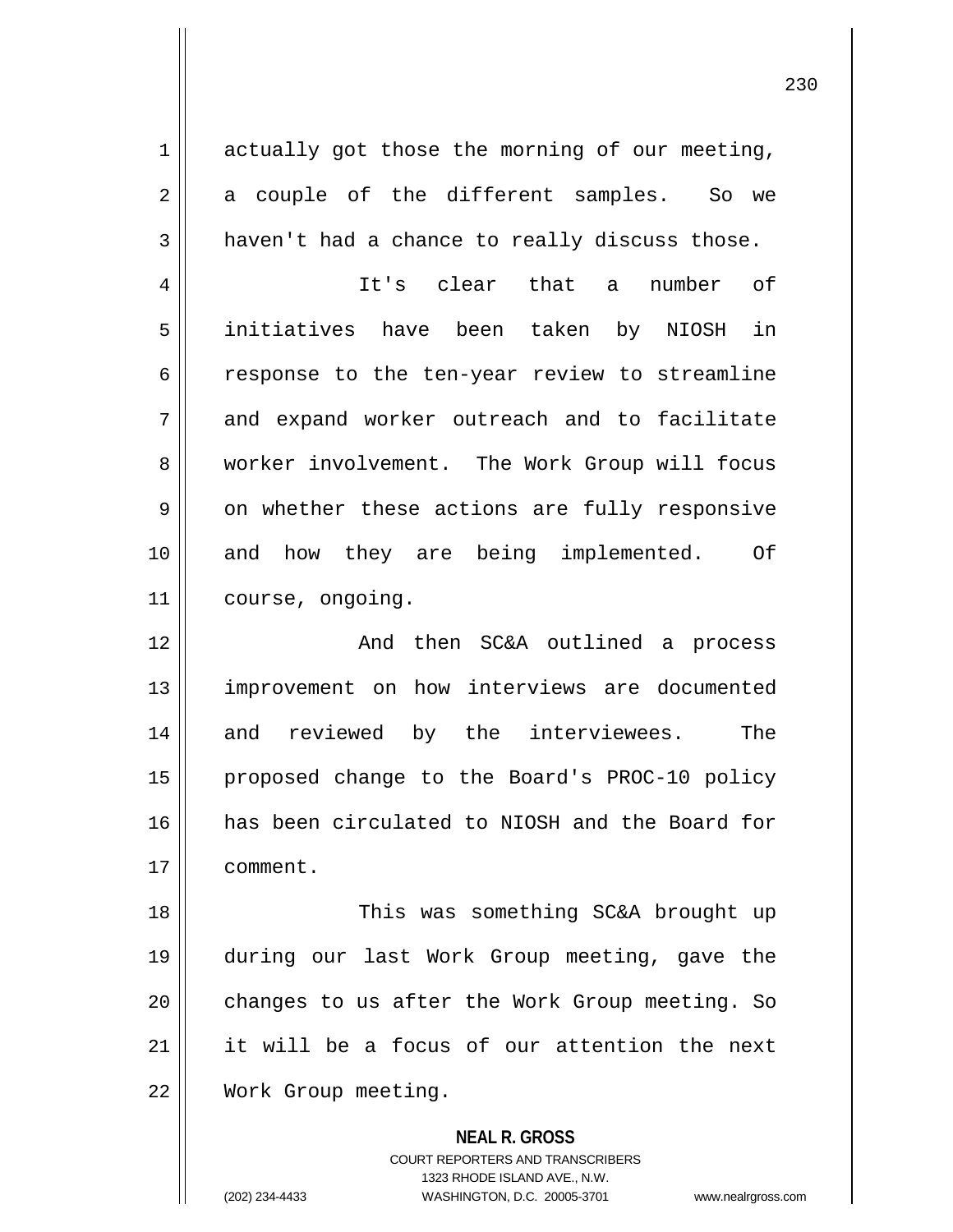**NEAL R. GROSS** COURT REPORTERS AND TRANSCRIBERS 1323 RHODE ISLAND AVE., N.W. 231 1 CHAIRMAN MELIUS: Okay. Questions 2 | for Josie? Yes, Dave? 3 || MEMBER KOTELCHUCK: You mentioned 4 | a ten-year report. 5 MEMBER BEACH: Ten-year review,  $6 \mid$  yes. 7 MEMBER KOTELCHUCK: Which one was  $8 \parallel$  that? 9 MEMBER BEACH: We were given 10 quality of service. There were four action 11 || items within that ten-year report. 12 MEMBER KOTELCHUCK: And that's  $13 \parallel$  online? 14 MEMBER BEACH: That's online, yes. 15 CHAIRMAN MELIUS: Okay. So Ted  $16$  said he has provided those to you, Dave. Okay. 17 || Yes. I think it was before your time, then we 18 had distributed the follow-up to those in 19 conjunction with NIOSH to various Work Groups, 20 for the most part. And so we will be 21 following up and reporting on them from the 22 || various Work Groups. So they are in various

(202) 234-4433 WASHINGTON, D.C. 20005-3701 www.nealrgross.com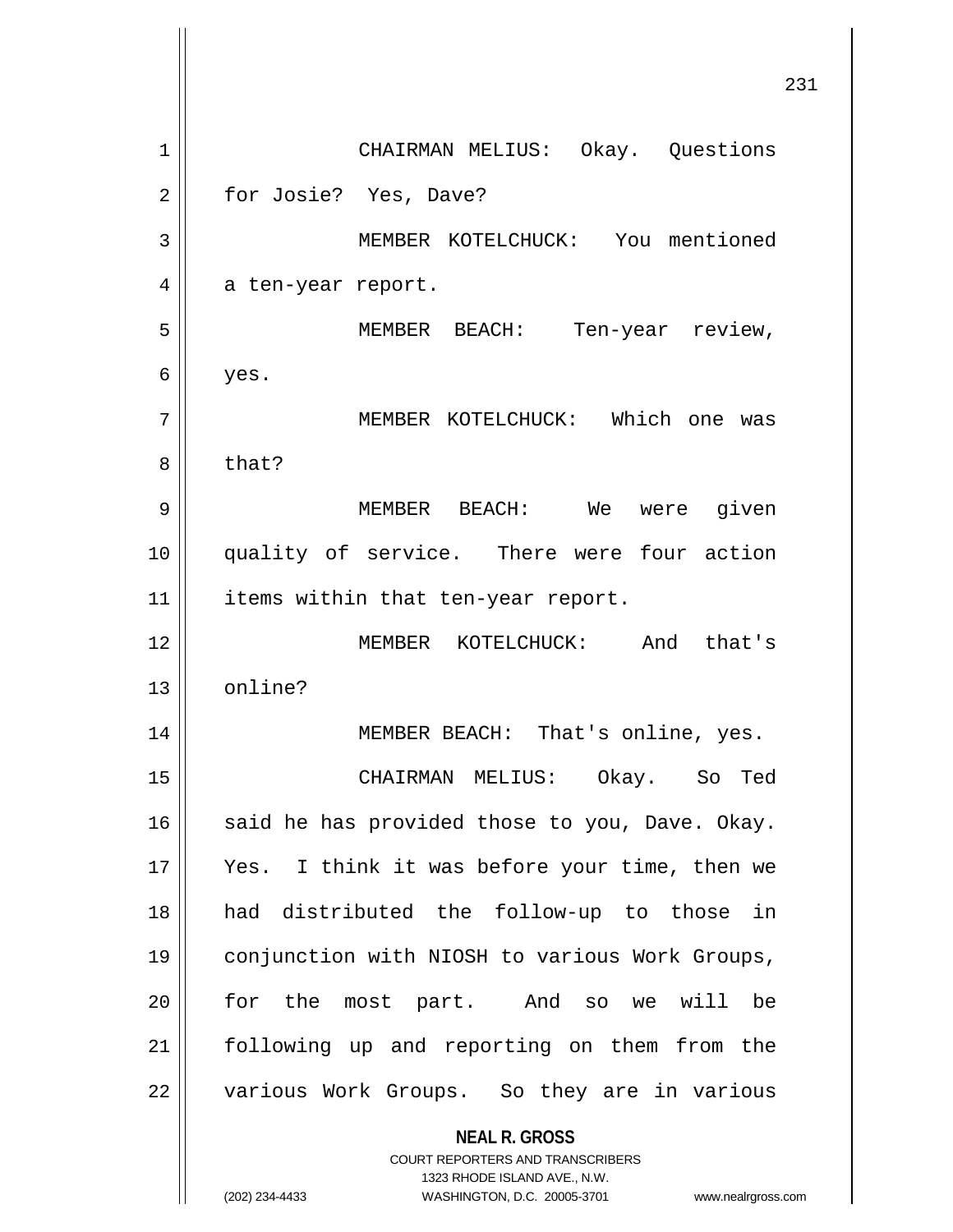$1 \parallel$  stages of follow-up.

| $\overline{2}$ | MEMBER BEACH: Pretty early stages                                                                                                                                      |
|----------------|------------------------------------------------------------------------------------------------------------------------------------------------------------------------|
| 3              | for us. We just asked DCAS to give us a list                                                                                                                           |
| 4              | of kind of where they are at. And we                                                                                                                                   |
| 5              | discussed that. We haven't gotten into any                                                                                                                             |
| 6              | real details.                                                                                                                                                          |
| 7              | CHAIRMAN MELIUS: Good. Okay.                                                                                                                                           |
| 8              | Thank you. Why don't we take a break? We                                                                                                                               |
| 9              | will reconvene at 3:00 o'clock here.                                                                                                                                   |
| 10             | (Whereupon, the above-entitled                                                                                                                                         |
| 11             | matter went off the record at 2:44 p.m. and                                                                                                                            |
| 12             | resumed at $3:08$ p.m.)                                                                                                                                                |
| 13             | CHAIRMAN MELIUS: If everyone gets                                                                                                                                      |
| 14             | seated, we'll get started. The item of                                                                                                                                 |
| 15             | business on the agenda is the United Nuclear                                                                                                                           |
| 16             | Corporation petition and SEC petition and                                                                                                                              |
| 17             | Henry Anderson.                                                                                                                                                        |
| 18             | MEMBER ANDERSON: Is John Mauro on                                                                                                                                      |
| 19             | the phone?                                                                                                                                                             |
| 20             | CHAIRMAN MELIUS:<br>John, John                                                                                                                                         |
| 21             | Mauro, are you on the phone?                                                                                                                                           |
| 22             | DR. MAURO: Yes, I am.                                                                                                                                                  |
|                | <b>NEAL R. GROSS</b><br><b>COURT REPORTERS AND TRANSCRIBERS</b><br>1323 RHODE ISLAND AVE., N.W.<br>(202) 234-4433<br>WASHINGTON, D.C. 20005-3701<br>www.nealrgross.com |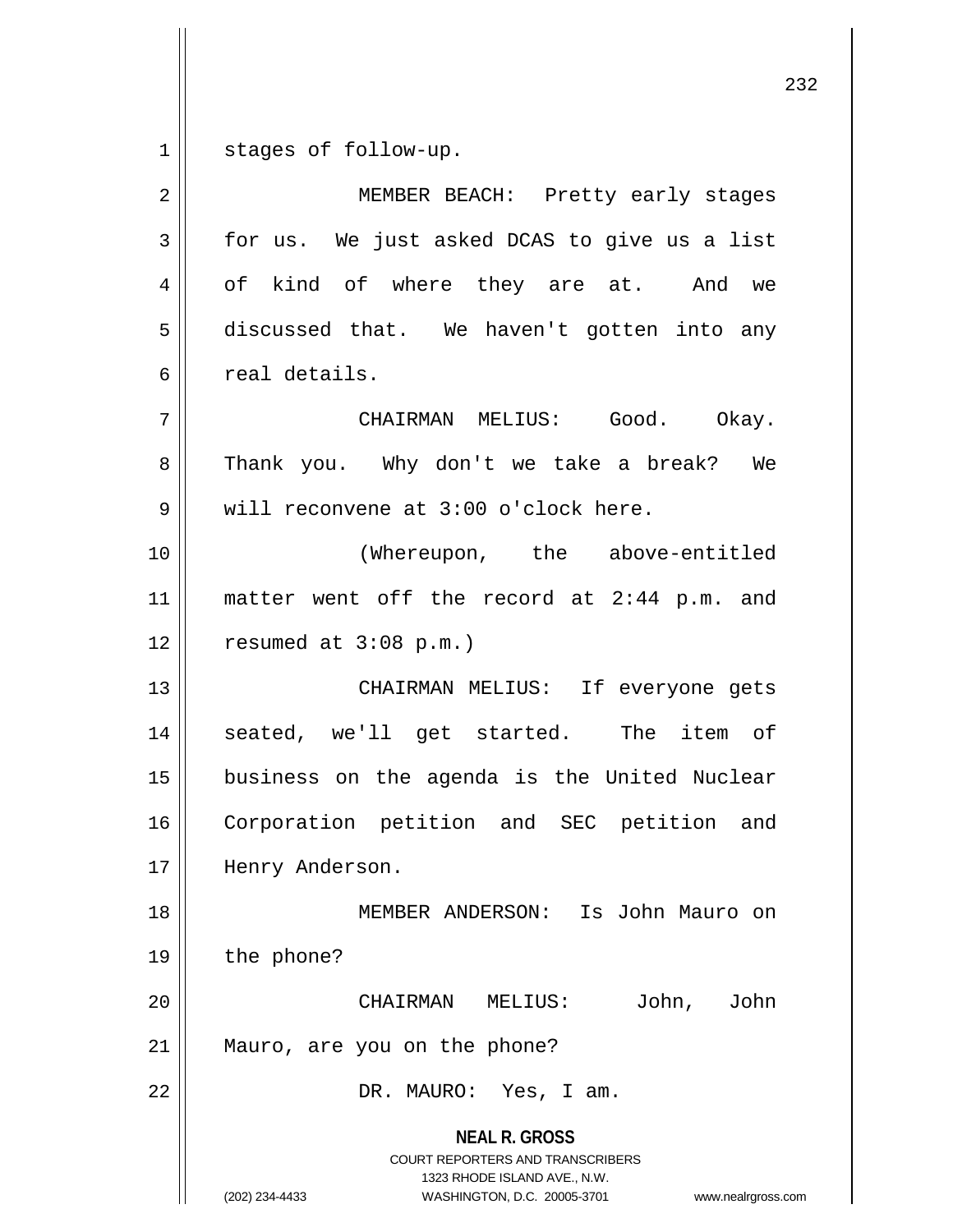**NEAL R. GROSS** COURT REPORTERS AND TRANSCRIBERS 1323 RHODE ISLAND AVE., N.W. (202) 234-4433 WASHINGTON, D.C. 20005-3701 www.nealrgross.com 1 CHAIRMAN MELIUS: Okay. Thank  $2 \parallel$  you. 3 MEMBER ANDERSON: Okay. Here we  $4 \parallel$  go. This is the United Nuclear. And to start  $5 \parallel$  out while I've got everybody's attention, our 6 Work Group is recommending that Petition 116 7 be denied. And what I am going to go through 8 as is the basis for our recommendation and the 9 || actions that our Group has taken. 10 || The Rand, as part of this, there are 11 both Site Profile issues but many of them 12 overlapped with an SEC Petition Evaluation 13 || Report. And some of the issues are closely 14 intertwined. So while there are still some  $15$  | open issues as it relates to the Site Profile, 16 we have really closed out all of those that 17 are relevant to the SEC petition and dose 18 | reconstruction. 19 || Just to give you some background, 20 United Nuclear is located in Hematite, 21 Missouri. They manufactured -- this again is 22 || the UAR, Uranium Work Group. So this is one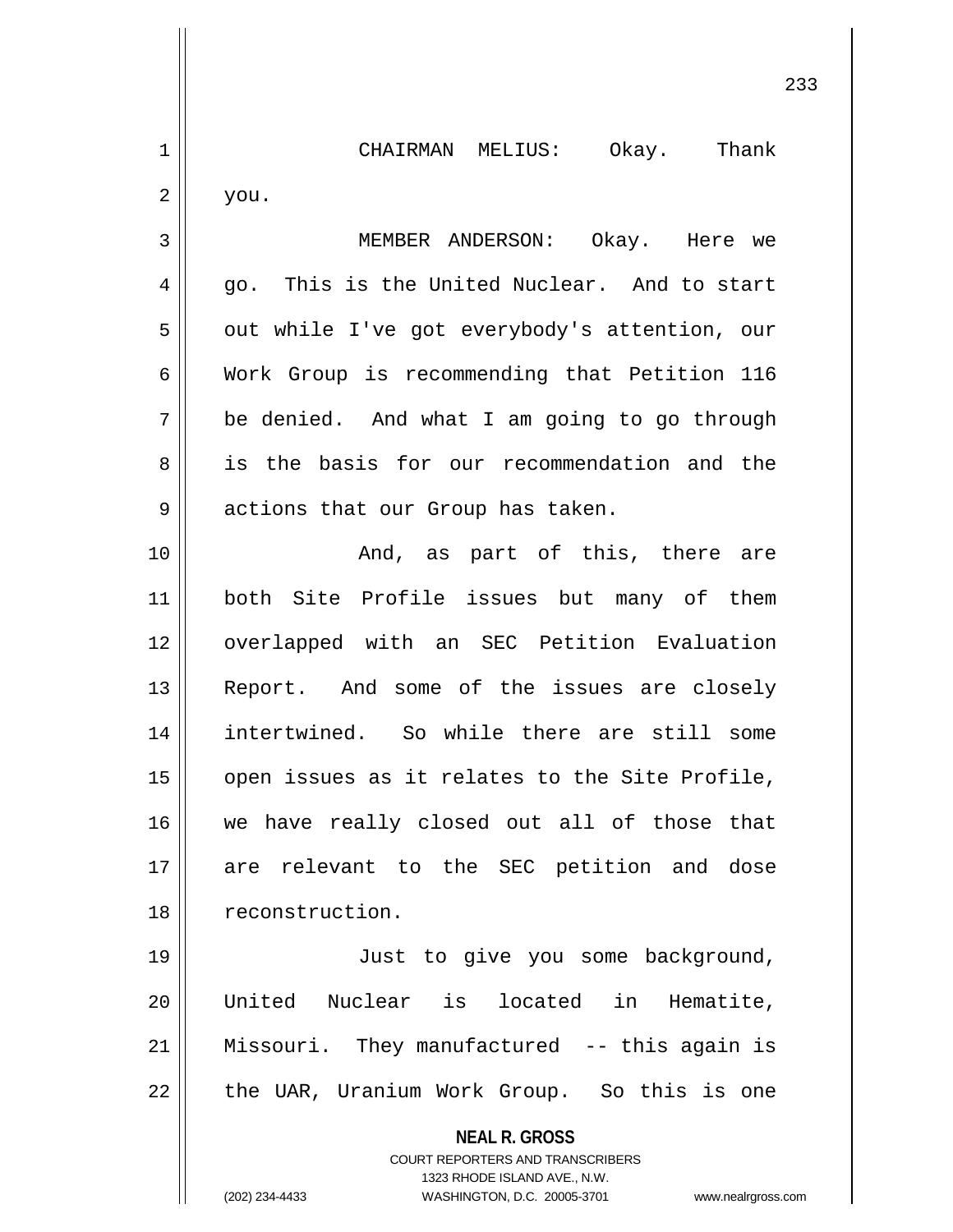**NEAL R. GROSS** COURT REPORTERS AND TRANSCRIBERS 1323 RHODE ISLAND AVE., N.W. (202) 234-4433 WASHINGTON, D.C. 20005-3701 www.nealrgross.com 1 of the facilities that manufactured uranium 2 || metal and uranium compounds from natural and 3 enriched uranium. And it was almost 4 || exclusively manufacturing fuel for use by the 5 U.S. Navy as well as a few commercial 6 customers. 7 They manufactured thorium oxide 8 || pellets in 1964 for a short period of time. 9 || And the operation, full operation, period is 10 1958 to '73. And there is a residual period 11 of '74 to 2009. 12 || The chronology, most of these 13 dates are quite accurate. It was pointed out  $14$  to us that one of our meetings, the dates are  $15$  | off a little, but this is just to show you, 16 || kind of get a sense of what happened since the 17 || process began in March of 2008. Again, this  $18 \parallel \text{was --}$ 19 PUBLIC PARTICIPANT: It is hard to  $20 \parallel$  hear. 21 MEMBER ANDERSON: I don't know  $22$  || what more I can do for the phone.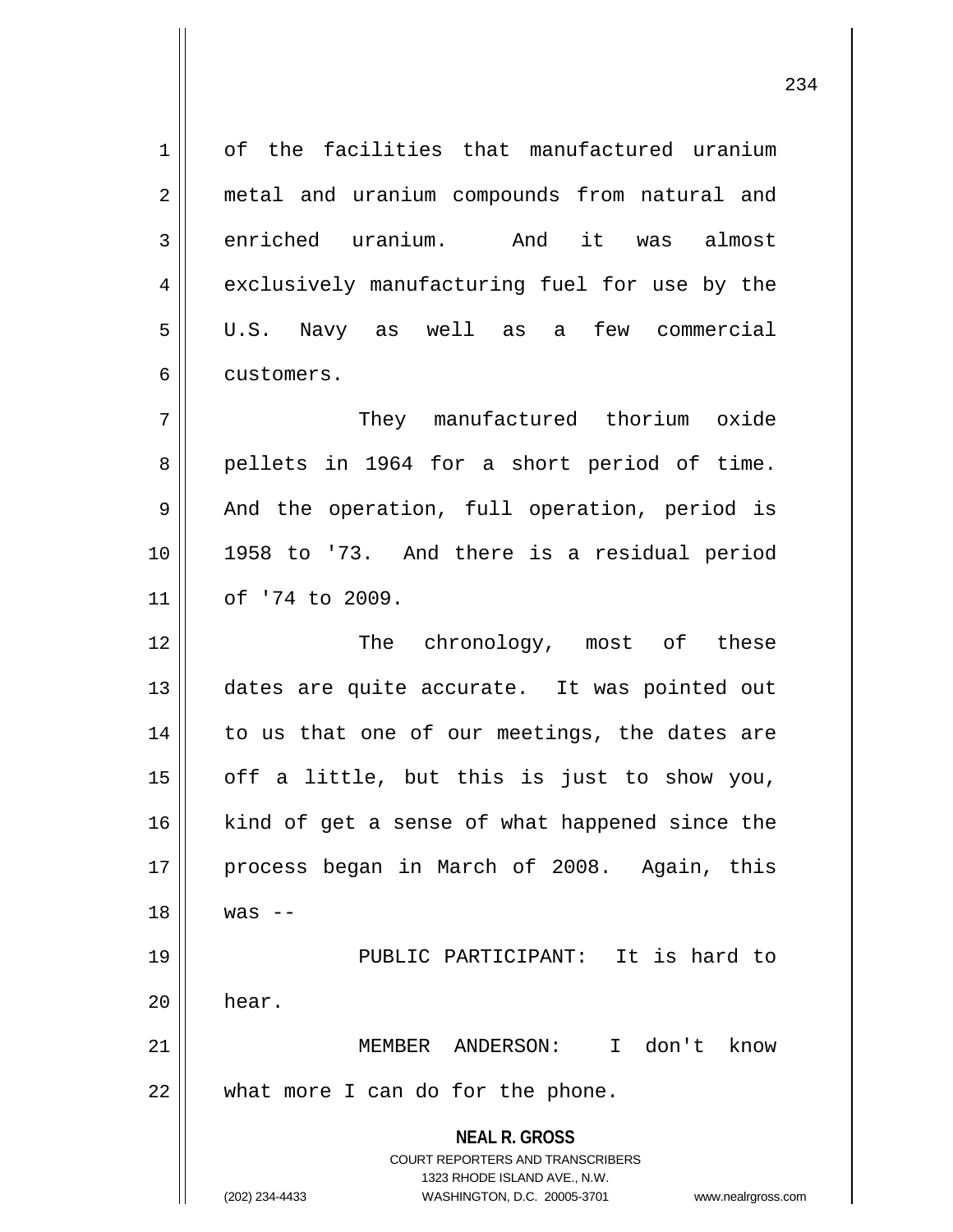**NEAL R. GROSS** COURT REPORTERS AND TRANSCRIBERS 1 PUBLIC PARTICIPANT: Maybe 2 | somebody needs to mute their phone. 3 MR. KATZ: Hello? Yes. Thank you 4 for whoever said that. Folks on the phone, 5 || part of the problem hearing is probably 6 because it's  $-$  actually, I think he's 7 || speaking quite clearly, is problems with 8 || interference on the phone. So if you would 9 mute your phones? If you don't have a MUTE 10 button on your phone, press \*6. That will 11 || mute your phone. If everybody does that, that 12 will improve the audio quality for people 13 listening. Thank you. 14 MEMBER ANDERSON: Can you hear 15 better now? 16 PUBLIC PARTICIPANT: Yes. 17 MEMBER ANDERSON: Okay. In March 18 || of 2008, this was part of the TBD-6000 group 19 of sites. And this particular facility was in 20 || Appendix D. And then in June 2008, after the  $21$  | first Site Profile was released, they received  $22$  | this SEC petition.

1323 RHODE ISLAND AVE., N.W.

(202) 234-4433 WASHINGTON, D.C. 20005-3701 www.nealrgross.com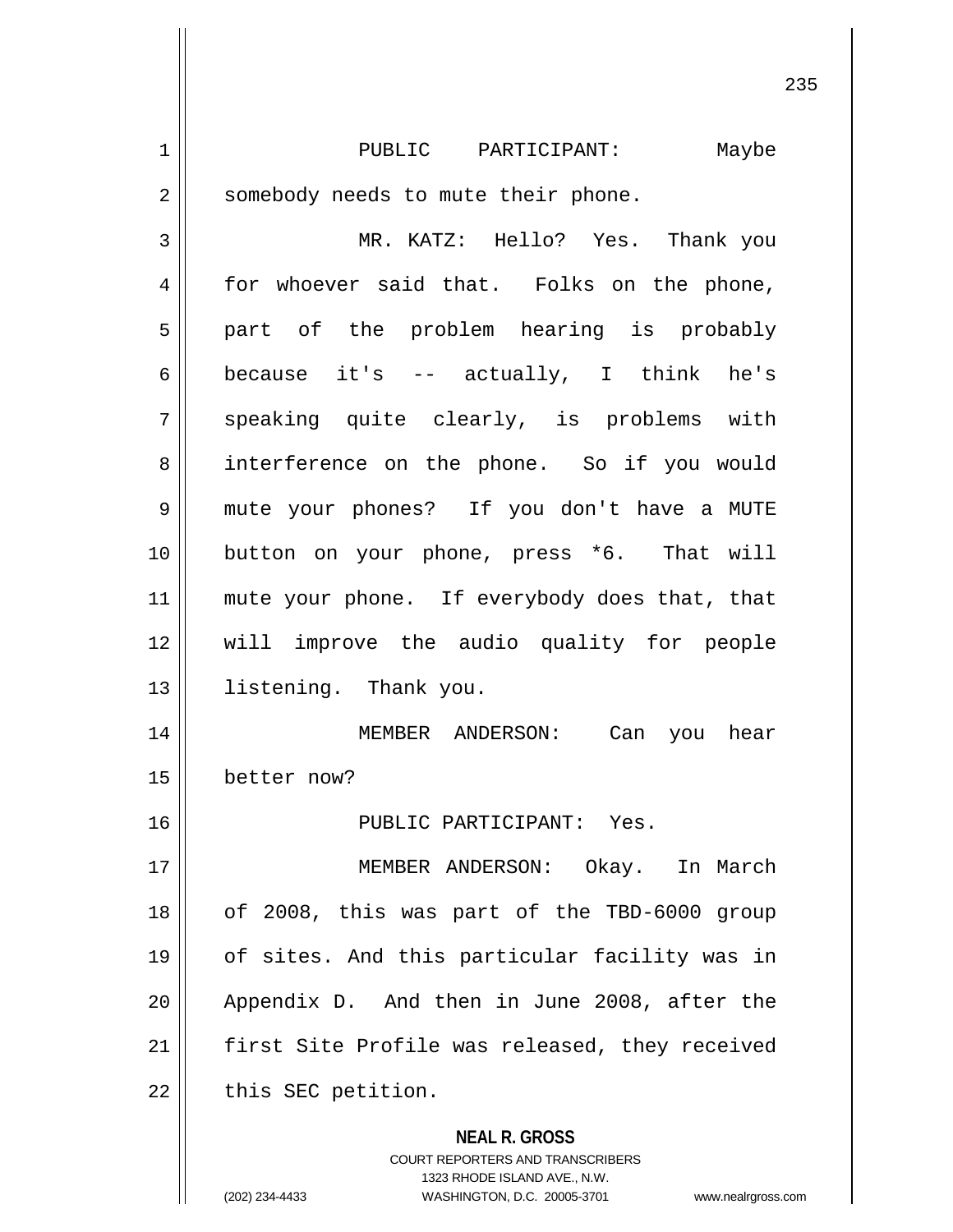| $\mathbf 1$ | So this process began for the site             |
|-------------|------------------------------------------------|
| 2           | in June 2008 as it relates to the SEC.<br>The  |
| 3           | petition was qualified in November 2008. And   |
| 4           | in August 2009, they, NIOSH issued their SEC   |
| 5           | Petition Evaluation Report. And that's when    |
| 6           | our Work Group began with this site. And SC&A  |
| 7           | provided a review of the Site Profile only and |
| 8           | had six review findings. And I will go over    |
| 9           | those since many of them also relate to the    |
| 10          | SEC.                                           |
| 11          | In February 2010, there was a                  |
| 12          | revision of the Petition Evaluation Report. In |
| 13          | April 2010, there was Rev. 1 to Appendix D,    |
| 14          | the Site Profile. And it was revised to        |
| 15          | include considerable more additional           |
| 16          | site-specific data. June 2010, SC&A delivered  |
| 17          | to us their review of Rev. 1 to Appendix D.    |
| 18          | And all of these documents are now in our      |
| 19          | file. September 2010, they focused a review    |
| 20          | on a Petition Evaluation Report specifically   |
| 21          | for our Committee and had eight specific       |
| 22          | findings related to the SC&A Petition          |
|             | <b>NEAL R. GROSS</b>                           |

COURT REPORTERS AND TRANSCRIBERS 1323 RHODE ISLAND AVE., N.W.

 $\mathsf{II}$ 

(202) 234-4433 WASHINGTON, D.C. 20005-3701 www.nealrgross.com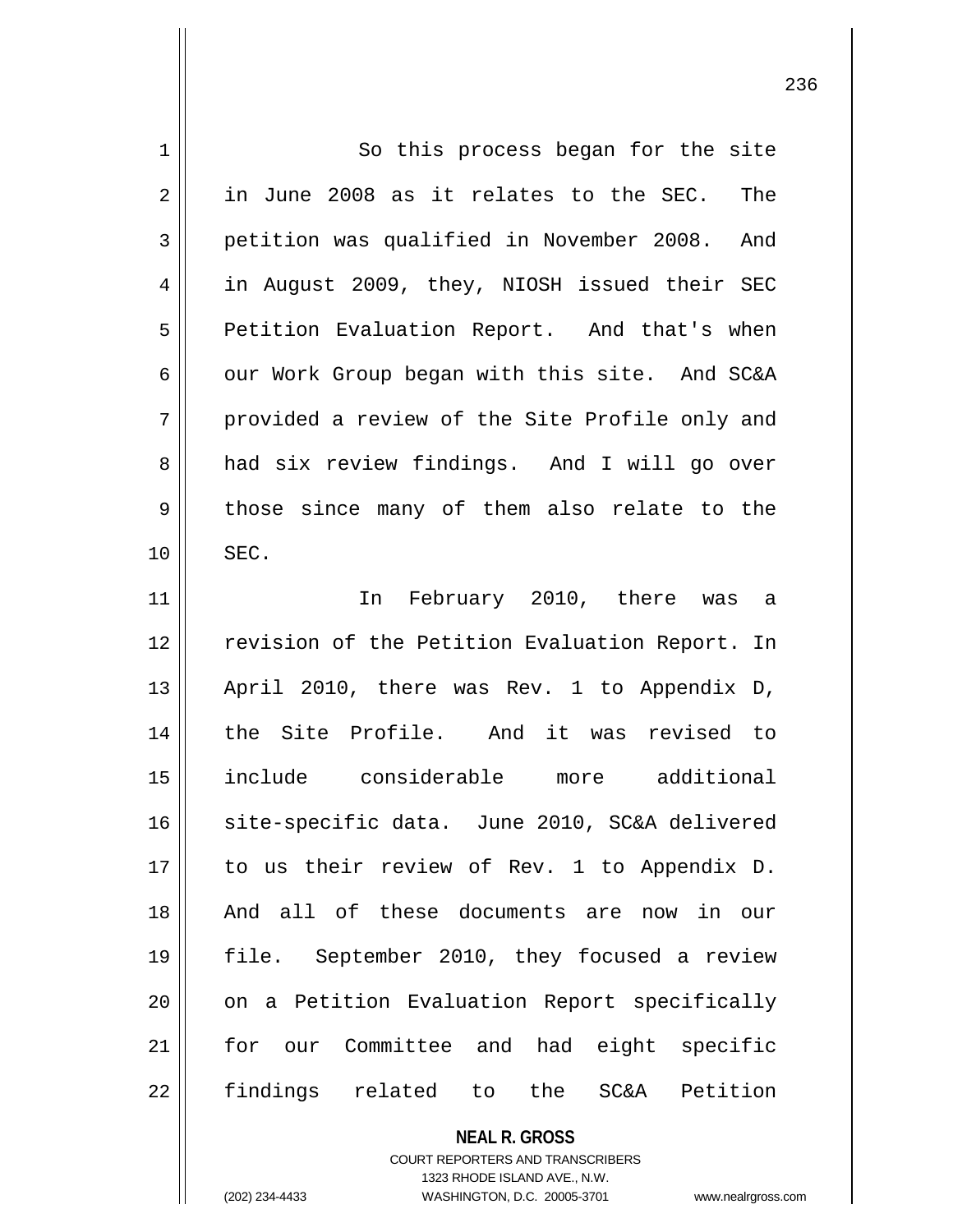Evaluation, the PER.

| $\overline{2}$ | In March 2011, that is when NIOSH              |
|----------------|------------------------------------------------|
| 3              | shifted from having the appendices to TBD-6001 |
| 4              | to a stand-alone Profile and issued their Site |
| 5              | Profile, their stand-alone Site Profile. In    |
| 6              | November, in response to SC&A's review of the  |
| 7              | PER, they issued several White Papers that     |
| 8              | were explaining their -- responding to our     |
| 9              | issues.                                        |
| 10             | September -- and I think that's                |
| 11             | just recently -- the Work Group proposed after |
| 12             | considerable review and discussion and going   |
| 13             | through everything that it was feasible to do  |
| 14             | dose reconstructions. And, therefore, the      |
| 15             | Work Group unanimously voted to deny the SEC   |
| 16             | petition.                                      |
| 17             | Here are our Work Group                        |
| 18             | activities. These are the dates that there     |
| 19             | may be -- I think the February 1 may be off,   |
| 20             | but this just gives you a sense that we were   |
| 21             | quite active meeting multiple times from July  |
| 22             | 7th, 2010 through this September, keeping      |
|                | <b>NEAL R. GROSS</b>                           |

COURT REPORTERS AND TRANSCRIBERS 1323 RHODE ISLAND AVE., N.W.

 $\mathsf{I}$ 

(202) 234-4433 WASHINGTON, D.C. 20005-3701 www.nealrgross.com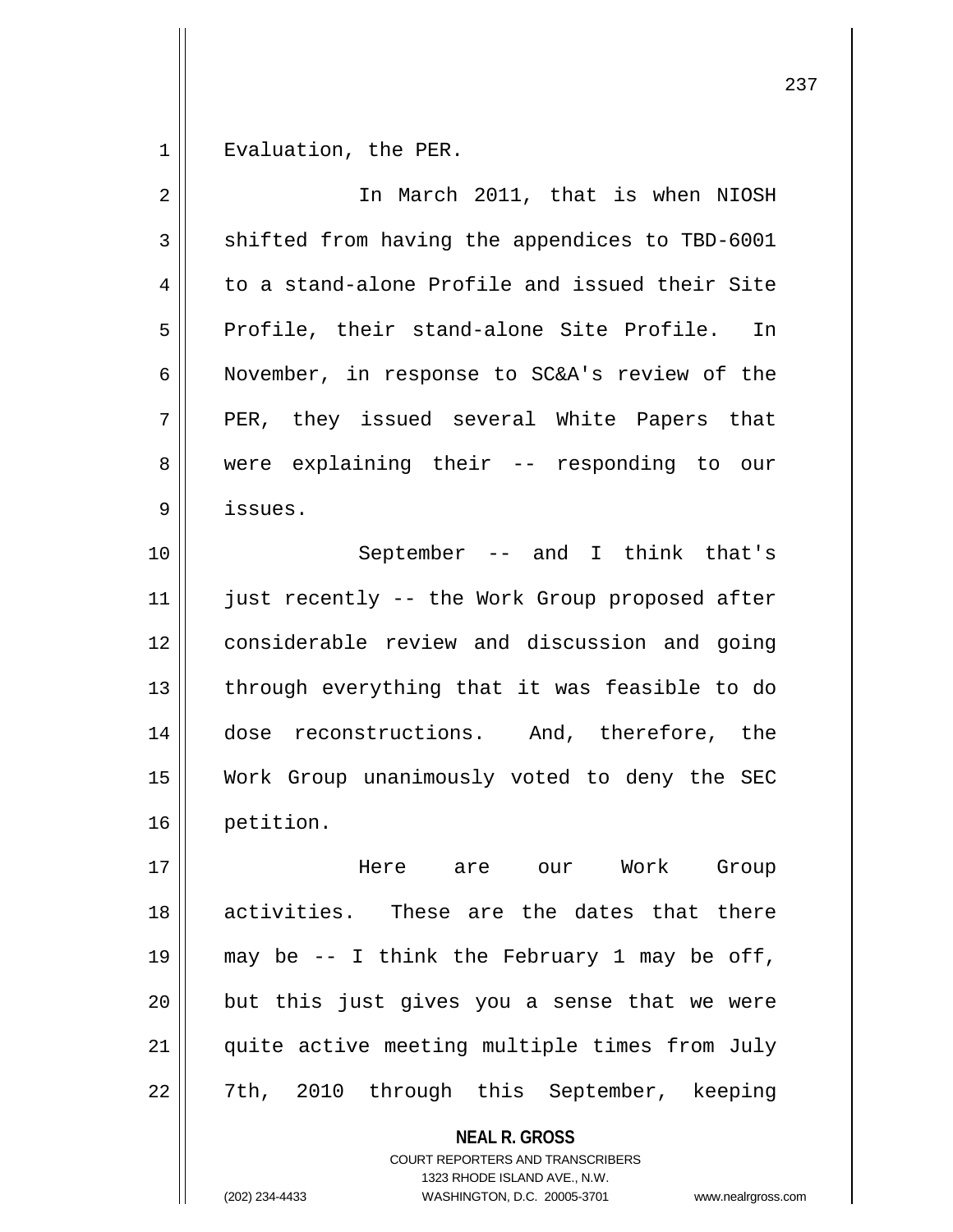after the issues that were raised.

| $\overline{2}$ | And<br>just to give you a quick                 |
|----------------|-------------------------------------------------|
| 3              | update on the monitoring data, there was quite  |
| 4              | extensive bioassay data available for the       |
| 5              | facility. And NIOSH proposed and developed a    |
| 6              | model for the operators<br>coworker<br>and      |
| 7              | supervisors for two specific periods, the       |
| 8              | period prior to June '63, then after June '63,  |
| 9              | when it was at that point in time<br>when       |
| 10             | significant process improvements were made at   |
| 11             | the site.                                       |
| 12             | we spent considerable time<br>And               |
| 13             | because there's a gap in bioassay data.<br>As I |
| 14             | said earlier, there was extensive<br>data       |
| 15             | available, but for a period of '61 to '62,      |
| 16             | just before this switchover in the process      |
| 17             | improvements that were made, the only thing     |
| 18             | that was available was air sampling data. And   |
| 19             | there then need to be a means and a process to  |
| 20             | utilize existing data to assign exposures       |
| 21             | during those years. And it was then quite a     |
| 22             | bit of work was done to look at during the      |

**NEAL R. GROSS** COURT REPORTERS AND TRANSCRIBERS

1323 RHODE ISLAND AVE., N.W.

(202) 234-4433 WASHINGTON, D.C. 20005-3701 www.nealrgross.com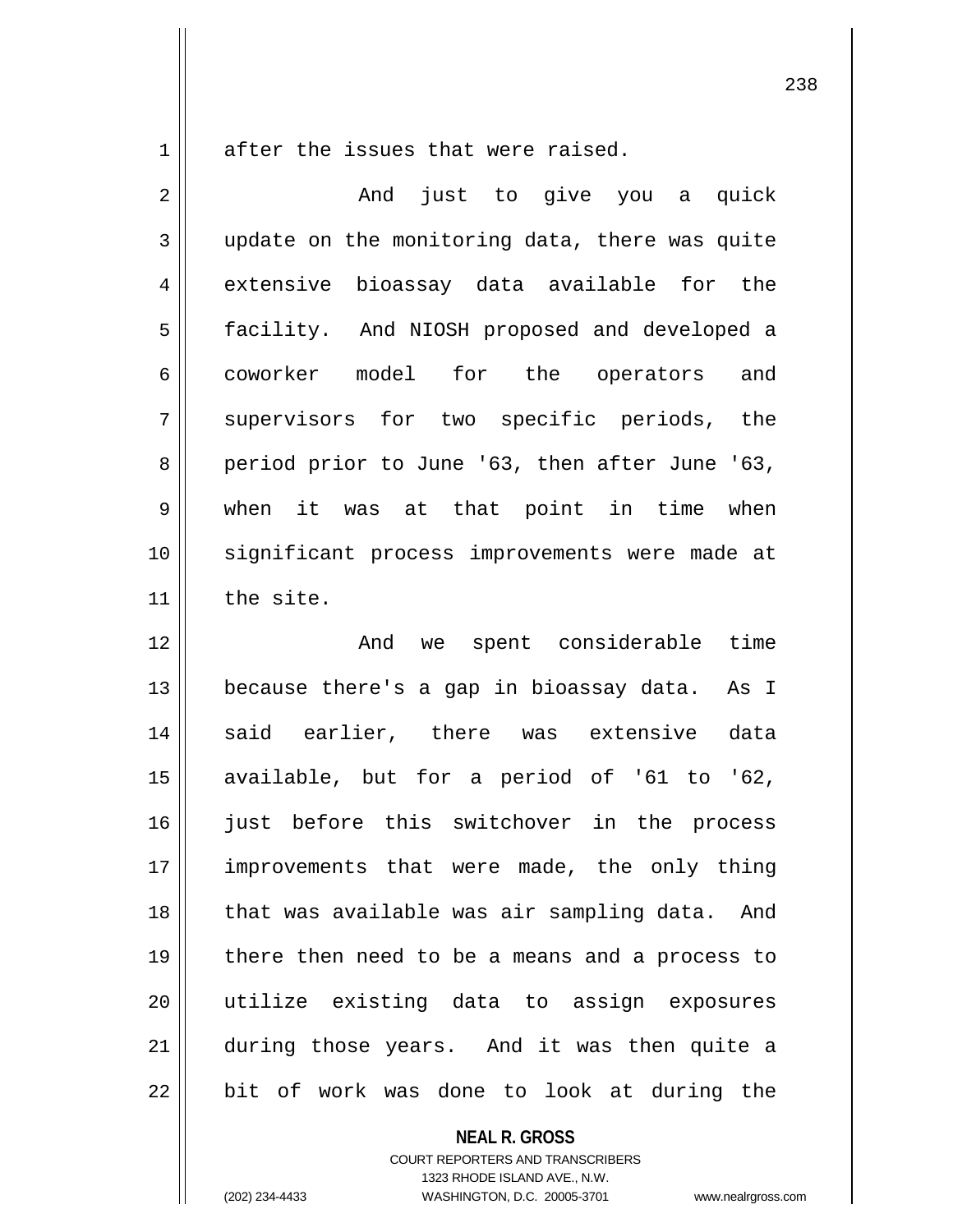period when both bioassay and air data, air  $2 \parallel$  sampling data, were available to look at,  $3 \parallel$  could the air sampling data be used to predict  $4 \parallel$  what the bioassay data is so that we could use  $5 \parallel$  that during this two-year period to assign doses. And NIOSH did that and worked with || SC&A. And we believe that that can now be done.

 And coworker model intakes it was felt are more claimant-favorable than intakes based on air sampling for that particular period. So that is now the NIOSH proposal. 13 || Changes in 2011 were made.

 NIOSH modified the coworker model to use to fix 95th percentile for the gap period and the full distribution in the traditional way that the coworker model has been used elsewhere for the other years. But for this period, we wanted to be sure. And so, rather than use 50th percentile or the distribution for the other years, we felt that || the 95th percentile would be unlikely to miss

### **NEAL R. GROSS**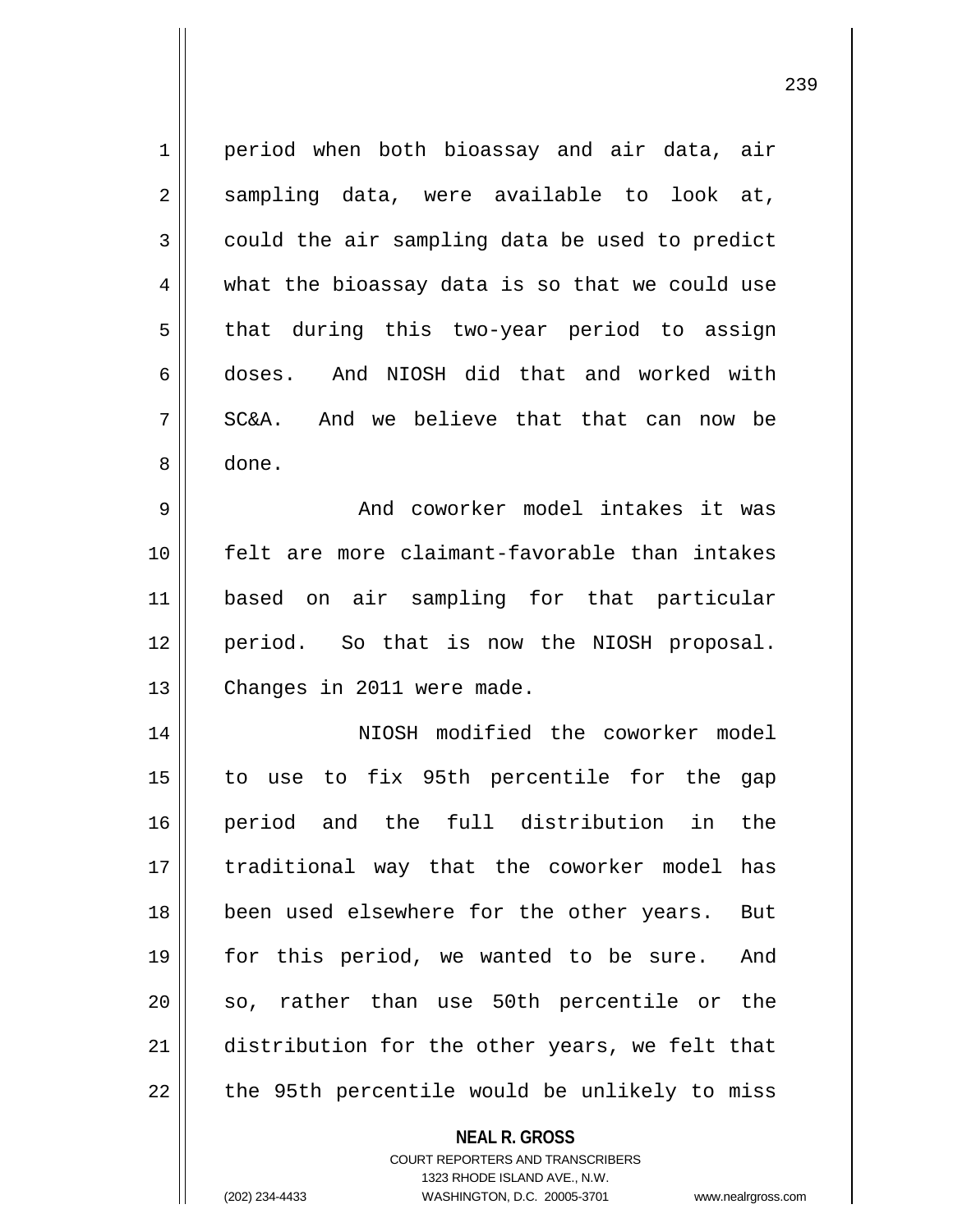1 || significant exposure in some of the 2 individuals.

3 This just here is the urinalysis 4 biomonitoring data. So it gives you a sense. 5 You'll see 1961 there. There are no samples. 6  $\parallel$  And then you can see after '63, the testing  $7 \parallel$  really ramped up. And there is considerable 8 bioassay data available for dose 9 || reconstruction. And after '71 to '73, there 10 is data, but NIOSH felt that that data was not 11 reliable.

 So here are the Site Profile 13 || findings, the six findings. Some, as I say, are interrelated. But I am going to go | through since there are not that many of them, both the six findings here for the Site Profile and the eight findings specific to the 18 || SEC. And all of the Site Profile findings have been resolved in principle, but there are 20 || still some minor issues. At least we felt | that they were solvable. And cleanups remain.  $\parallel$  So that the actual document itself has not

# **NEAL R. GROSS**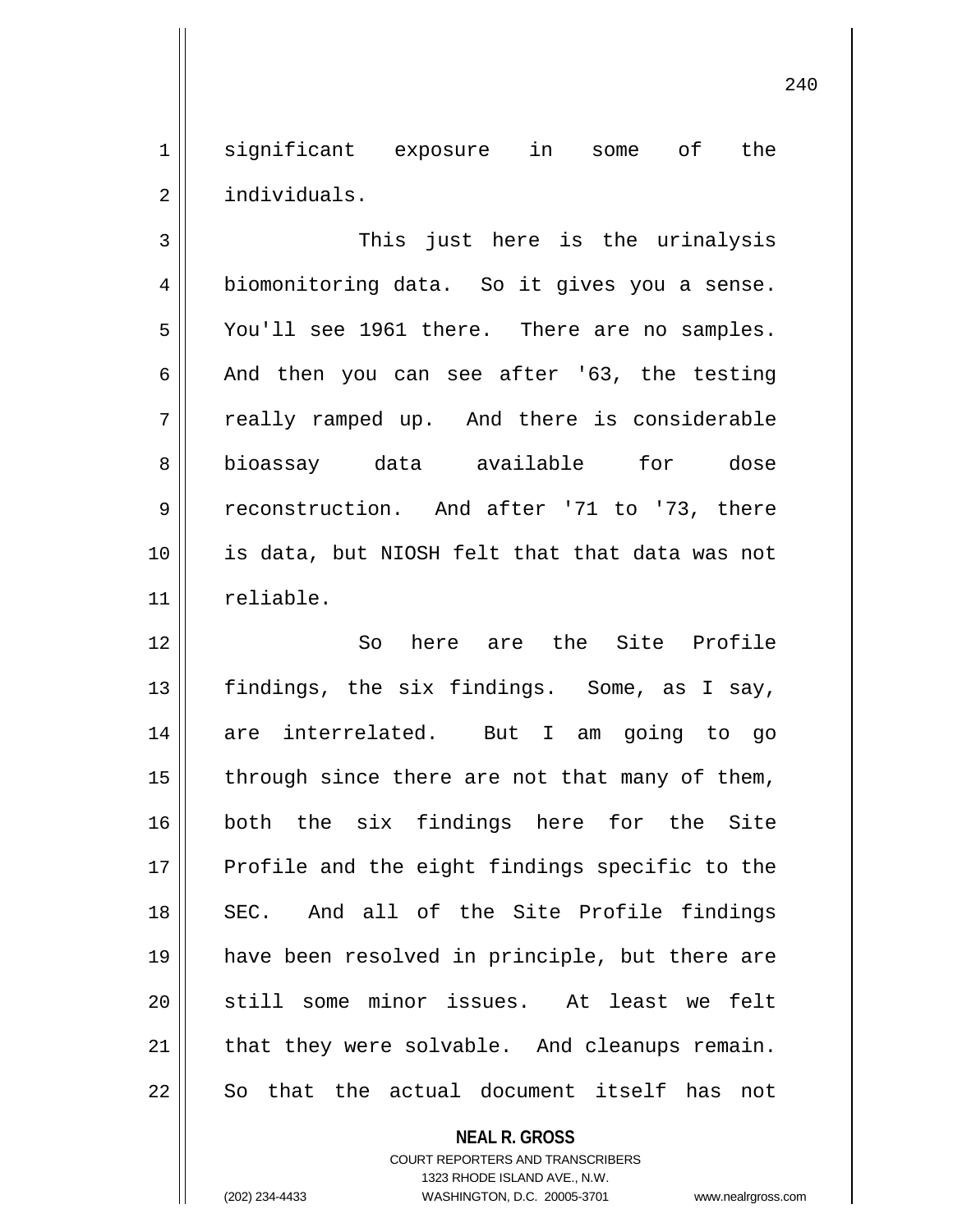1 || been revised yet but is underway. And what 2 remains really does not impact the dose 3 | reconstruction for the SEC.

4 The number one finding was 5 || assigning occupational medical dose was not 6 sufficiently prescriptive. And we closed 7 || that. There really were no occupational 8 exposures specifically at the site. And the 9 medical monitoring exposures were utilized in 10 || a standard manner that has been done before. 11 That really was not terribly critical to the 12 SEC but did need to be addressed in the Site 13 || Profile.

 Finding number two was that both doses from Appendix D for external whole body and skin doses are based exclusively on summary statements of a 1960 AEC inspection 18 || report. We felt that may not be appropriate. And, lo and behold, new dosimetry data was uncovered that covered the period '58 to '73. 21 || And those were subsequently incorporated into || the TBD Appendix D now in the stand-alone.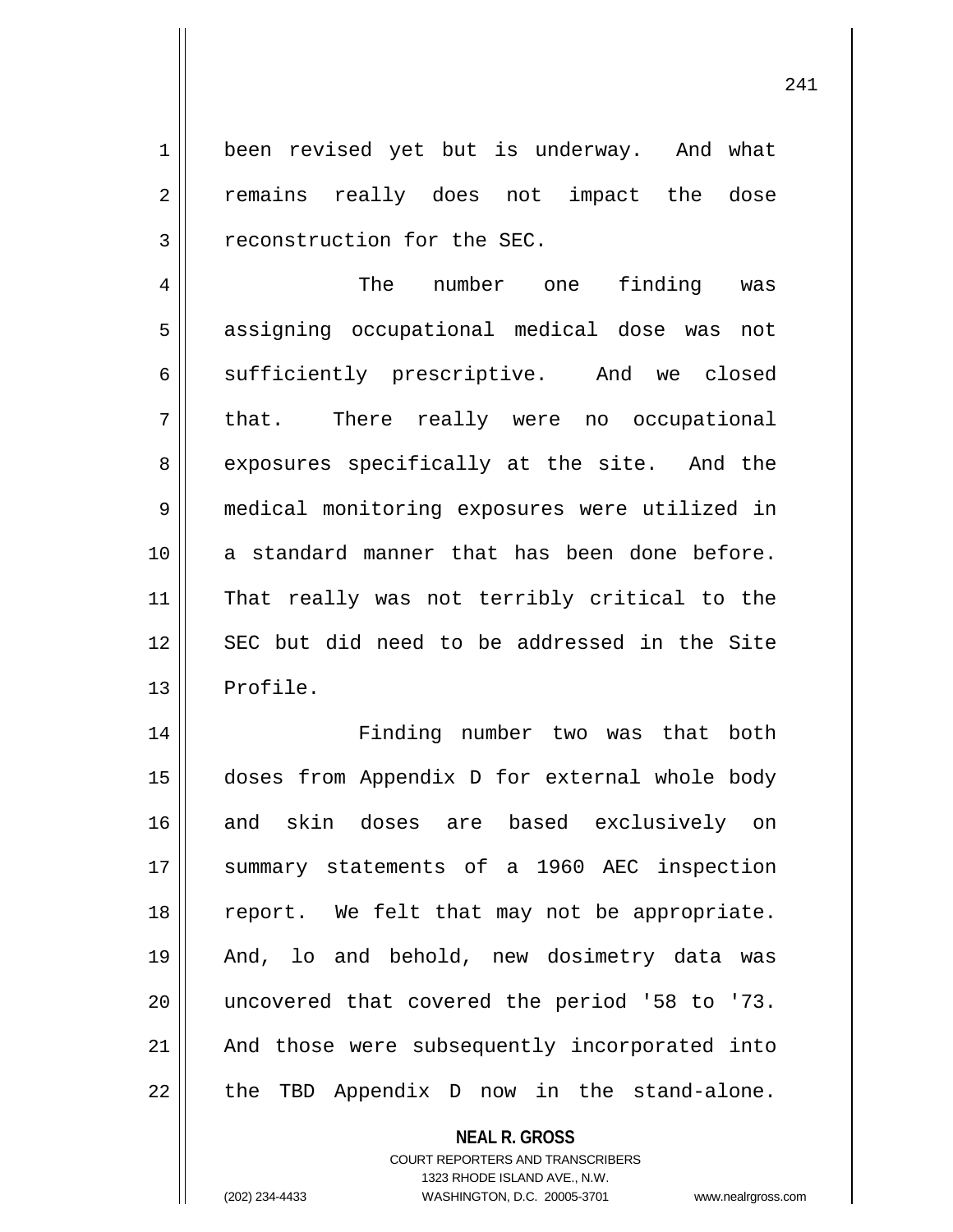1 || And, therefore, our concern that there would  $2 \parallel$  seem to be not that much data or reliance on a 3 very limited inspection report and time 4 || period. This really opened that up  $5$  | considerably. And so we felt that that issue 6 was closed.

7 || The third issue was potential 8 || exposures to neutrons were not being addressed 9 in the original TBD. That again NIOSH 10 introduced modeled neutron doses for three job 11 || categories that employed assumptions that SC&A 12 and we felt were favorable assumptions and 13 model parameters that could address our 14 concerns about neutron exposures. And 15 therefore, that we felt was also largely 16 resolved.

17 Finding number four. And you 18 heard a little bit about the 95th and 50th 19 percentile issues in the previous report I 20 || gave. We really felt that in specific 21 || instances, the 95th percentile was a better 22 || value and more claimant-favorable under

**NEAL R. GROSS**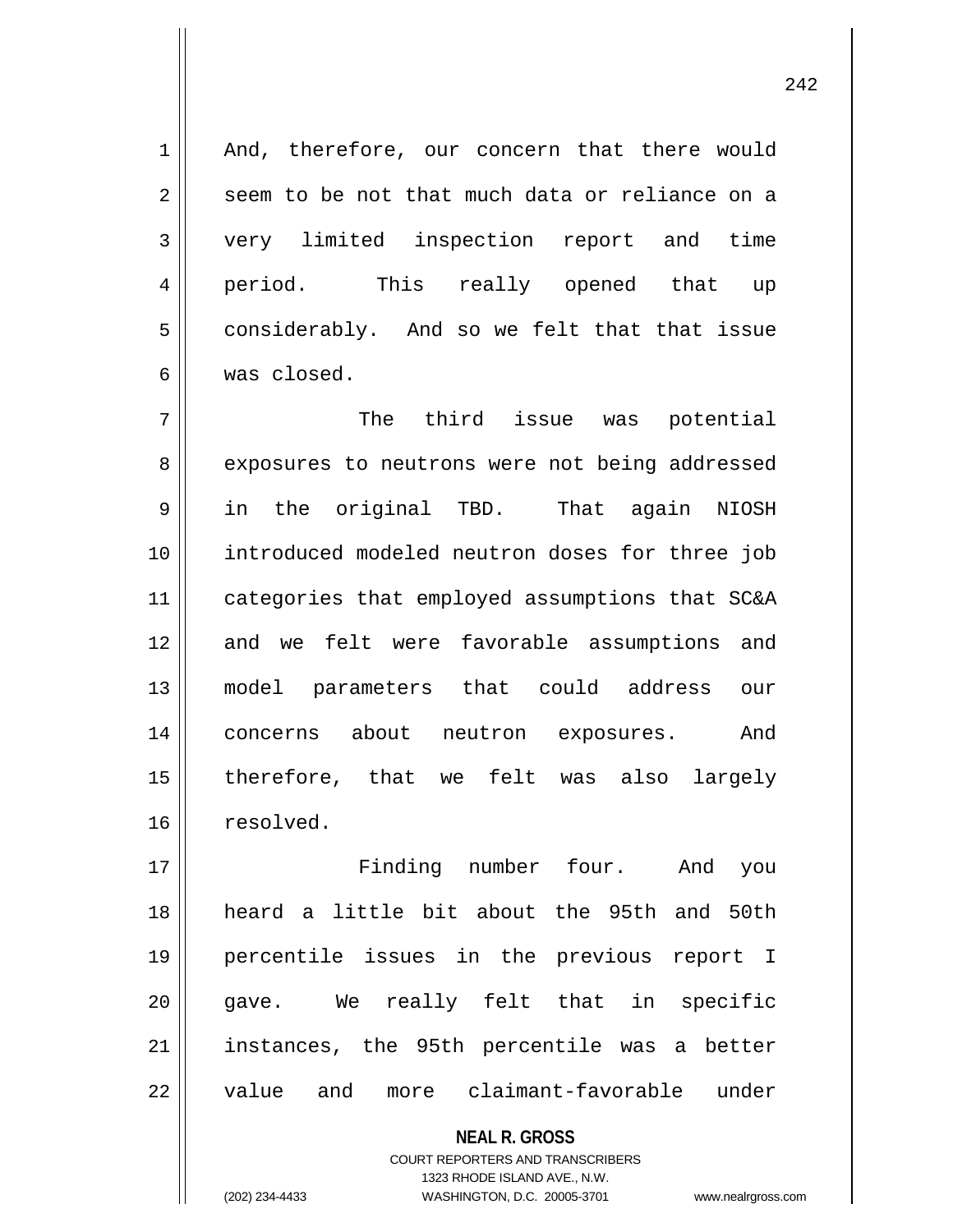1 certain circumstances. So the geometric mean  $2 \parallel$  of the coworker intakes is recommended by 3 || NIOSH for all workers.

4 We felt initially, SC&A, that they 5 || may not correlate with empirical urinalysis 6 data for specific years. And SC&A did some  $7 \parallel$  analyses that looked at that. And in response 8 to that, NIOSH restricted the use of table D-1 9 to workers for whom bioassay data was 10 || inadequate. And in our recent discussion, 11 NIOSH has agreed to use the, for those 12 || specific individuals, 95th percentiles of the 13 coworker intakes from that table for the '61 14 to '62 period, when no bioassay data are 15 available.

 So there's a little modification 17 || in the modeling, as you can see and as doses are constructed to take into account this period of time when bioassay data were not || available and an alternative model was needed. Finding number five. Again, the methods used to derive inhalation intakes from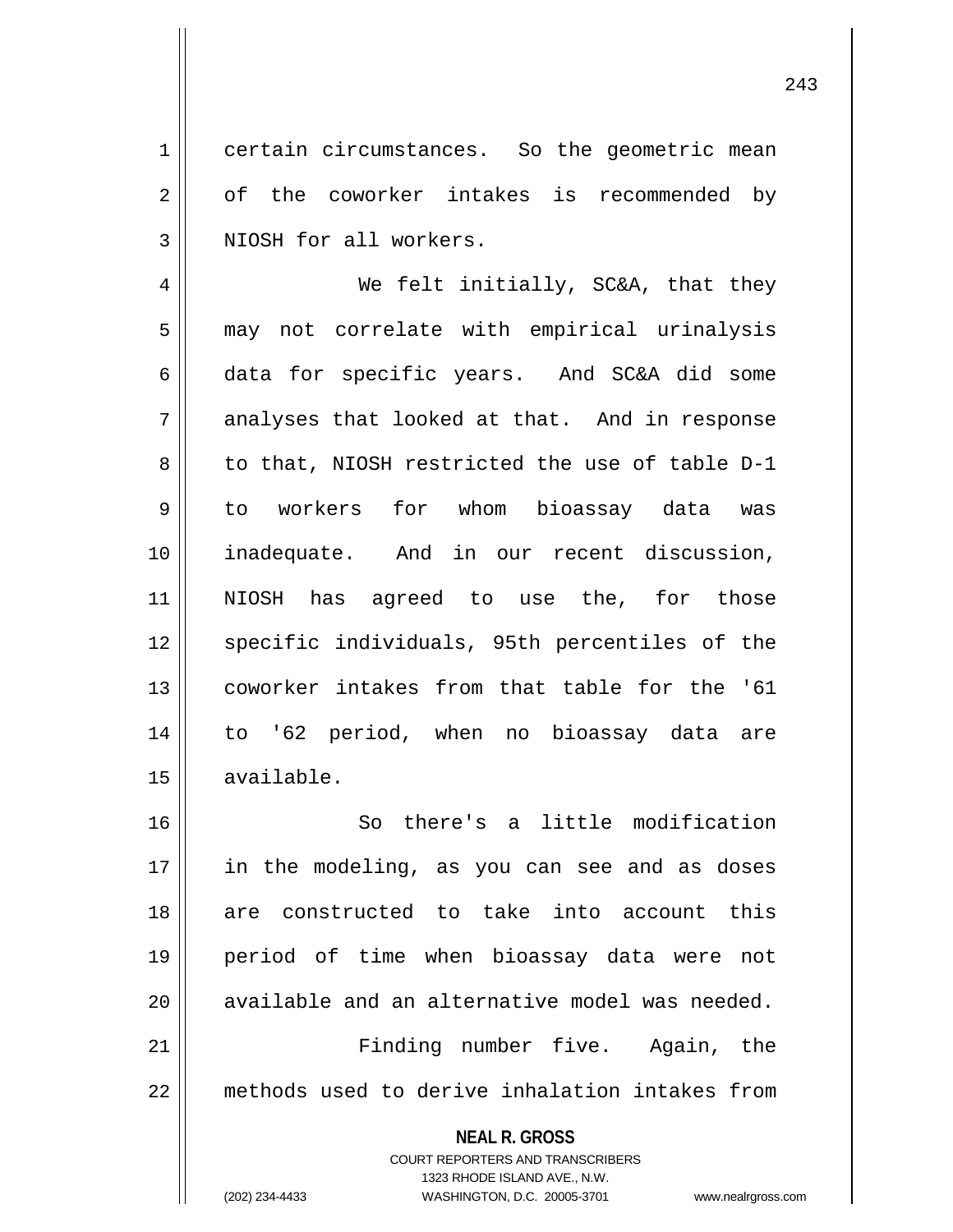1 | residual contamination was a bit vaque in the 2 first report. And we have had some  $3 \parallel$  conditional resolution to that in our last or 4 || early on in one of our meetings. NIOSH agreed || that there was a mathematical error in their  $6 \parallel$  calculation that SC&A had pointed out and that they will address this error when the independent Site Profile was issued. And  $9 \parallel$  subsequently that still needs to be done. So some of the errors in this finding now have been addressed and will be corrected. And the TKBS-008 has been corrected. So we consider  $\parallel$  this to be resolved. The last issue for the Site  $\parallel$  Profile again was -- we felt that there was a paucity of information in the original report that would allow validation of default

18 || external dose estimates again to the residual 19 contamination period. And in an attempt to 20 validate NIOSH's default external dose 21 | estimates from residual, SC&A had difficulty. 22 || It failed to include the dose contributions of

> **NEAL R. GROSS** COURT REPORTERS AND TRANSCRIBERS 1323 RHODE ISLAND AVE., N.W.

(202) 234-4433 WASHINGTON, D.C. 20005-3701 www.nealrgross.com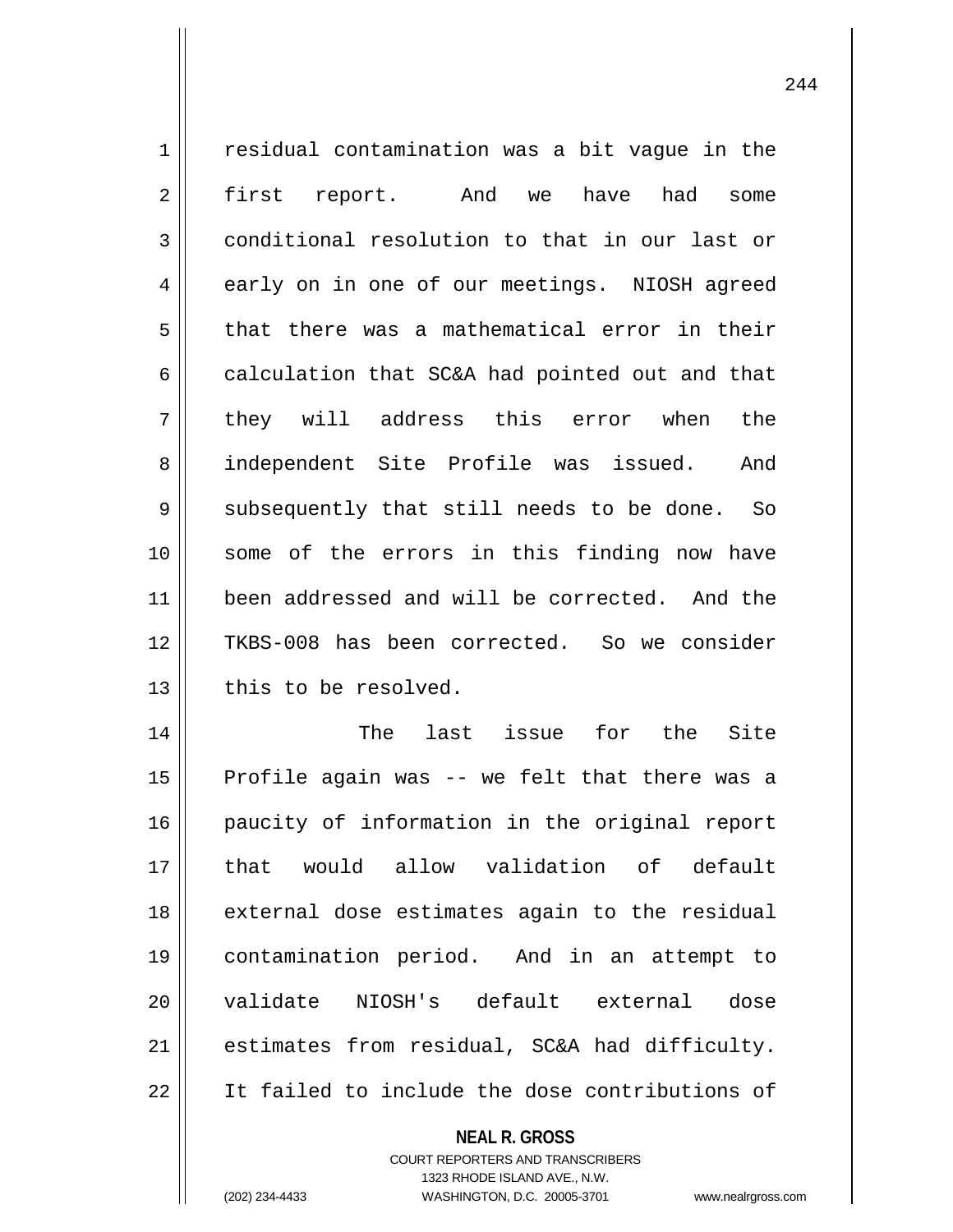**NEAL R. GROSS** COURT REPORTERS AND TRANSCRIBERS  $1 \parallel$  short-lived daughters with U-234 and 5. When  $2 \parallel$  that error was accounted for, then everything  $3 \parallel$  fell into line. And the calculations of NIOSH  $4 \parallel$  and SC&A were comparable and identical. 5 || So we withdrew finding number six 6 because it was an error on our behalf. But  $7 \parallel$  the good news is we took a careful look at the 8 calculations, and it has all now been 9 resolved. 10 || So, as far as the PER findings, 11 || some of the findings, as I say, were 12 interrelated. And I will quickly go through 13  $\parallel$  these. Finding A -- rather than number them 1 14 to 6, we're now using the alphabet so you 15 don't confuse one of one with one of the 16 other. 17 The first finding was there was a 18 need for better documentation of the 19 beta-gamma ratios used to reconstruct the 20 || external doses. And then finding B was how 21 were these ratios derived and how will they be 22 used in a claimant-favorable way for

1323 RHODE ISLAND AVE., N.W.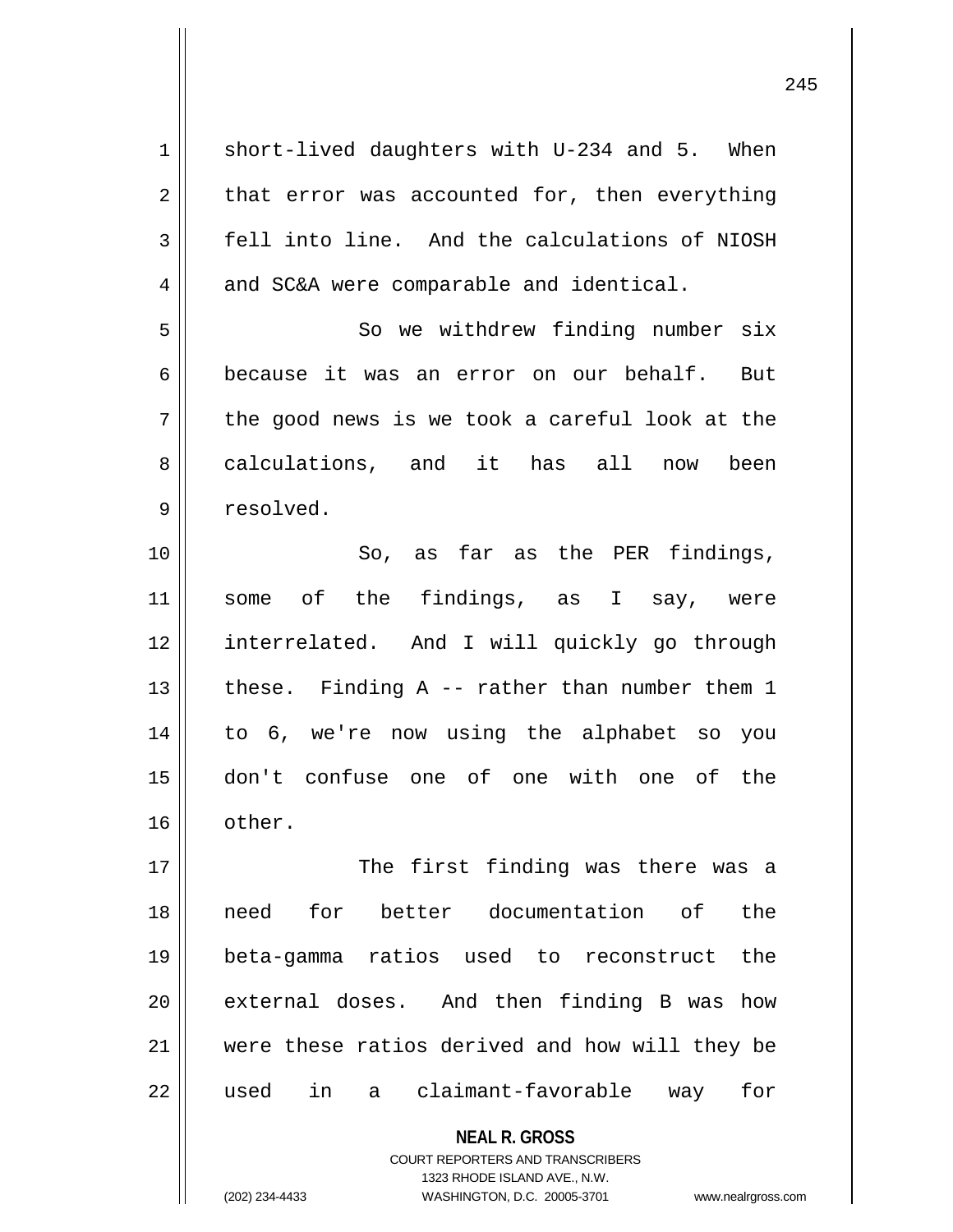1 | reconstructing external doses for '61 through  $2 \parallel$  '65?

3 and in response to that,  $4 \parallel$  additional data were included in the Site 5 Profile, as I mentioned earlier. And that 6 helped resolve these concerns about the 7 || adequacy of the documentation in the PER.

 Finding C was the model used to reconstruct the neutron doses. It was felt to likely overestimate the doses significantly 11 and needed to be based on assumptions that can be related to the actual operations at UNC. 13 || And here worker interviews came in. And it was determined that the assumption of 2,000 hours per year was bounding. And NIOSH convinced SC&A and us that it was a plausible bounding. And, therefore, we closed this 18 || issue as well, that it did now seem to be not 19 || a gross overestimate.

20 Finding D, if the dose estimates 21 || are based in some cases on air sample data  $22 \parallel$  alone, it was necessary to consider the

> **NEAL R. GROSS** COURT REPORTERS AND TRANSCRIBERS 1323 RHODE ISLAND AVE., N.W. (202) 234-4433 WASHINGTON, D.C. 20005-3701 www.nealrgross.com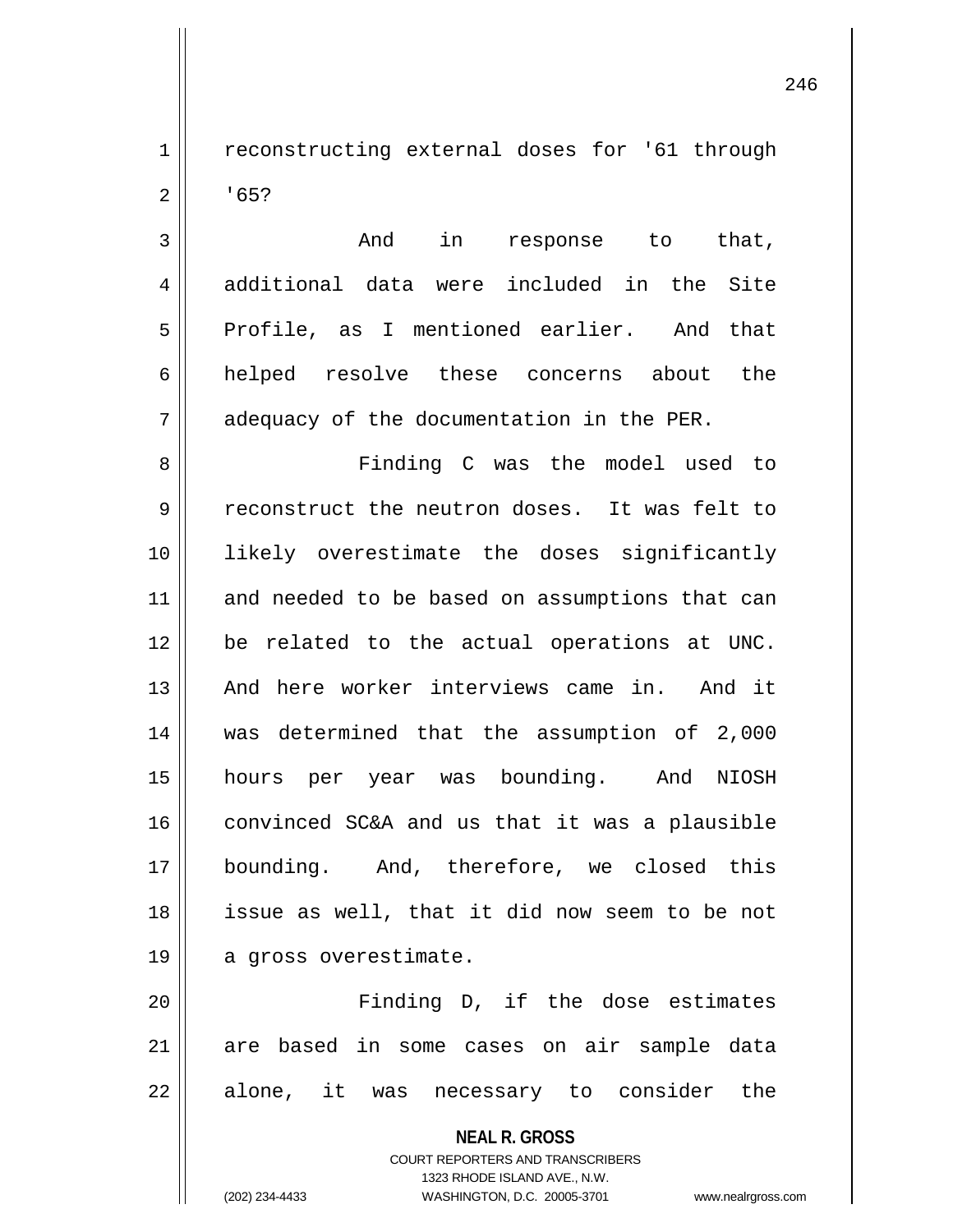**NEAL R. GROSS** COURT REPORTERS AND TRANSCRIBERS 1323 RHODE ISLAND AVE., N.W. (202) 234-4433 WASHINGTON, D.C. 20005-3701 www.nealrgross.com

247

1 | possibility of inhalation of type F material  $2 \parallel$  to avoid underestimates of doses to systemic 3 tissues. The coworker model now is based on  $4 \parallel$  the bioassay results, and air sampling is used  $5 \parallel$  secondarily in -- to validate the bioassay 6 model but is not used now in the coworker 7 model, as it was previously proposed to do.

 E might have been again the 9 exposure to type F uranium. Frequency of air sampling, bioassay sampling, and/or chest counting does not appear sufficient to provide adequate data for dose reconstruction. This issue is discussed several times. It is NIOSH's position that chronic exposures 15 || currently calculated as type M or type S, are bounding for reasonable scenarios. After much discussion and back and forth, SC&A agreed 18 || that the scenario, bounding scenarios, were reasonable. And our Group when we looked at it really did not find any firm arguments against that, so found that was acceptable. 22 || Frequency of the air samples really is not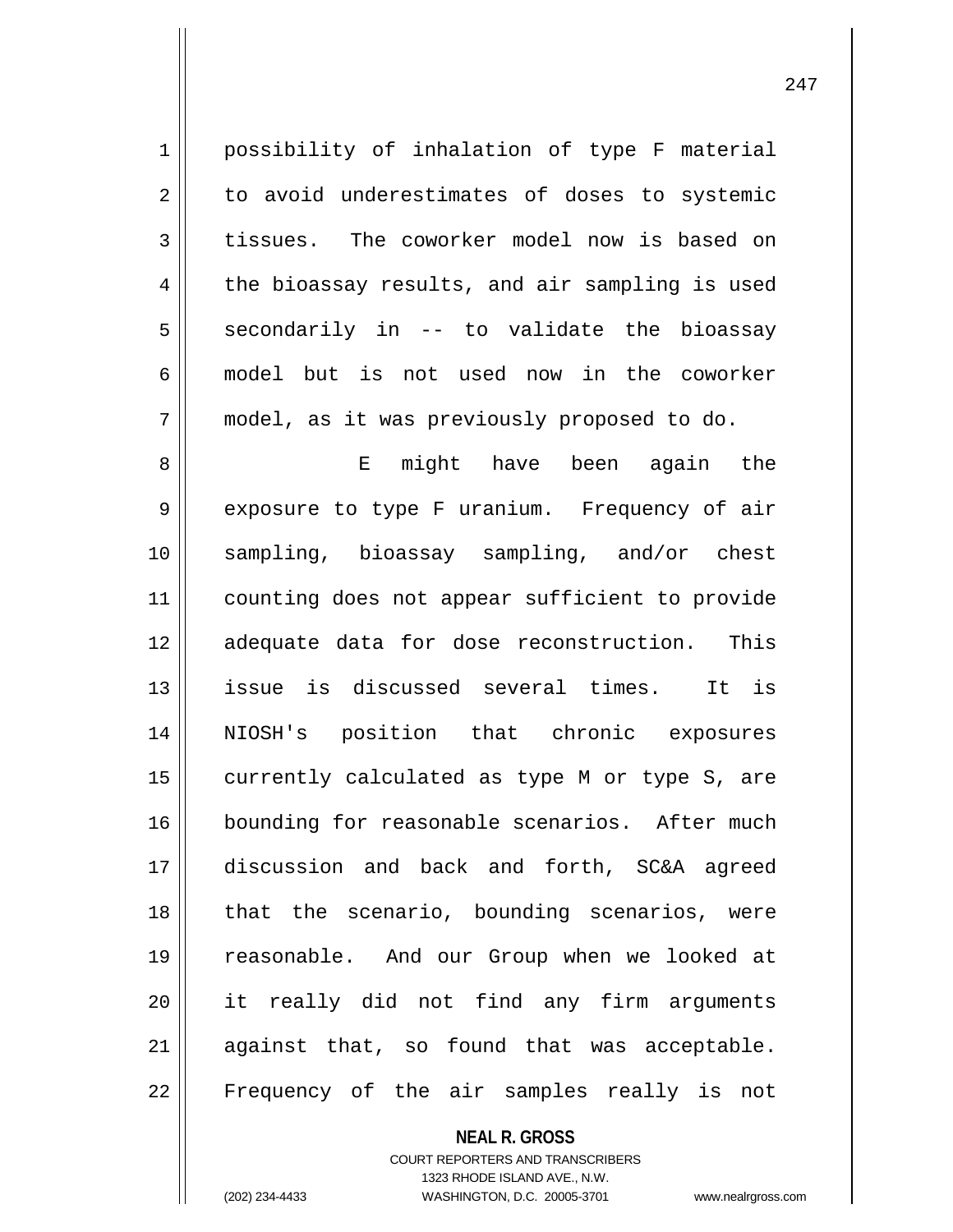1 || relevant since the air sampling now is not 2 || being used for the dose reconstruction. So  $3 \parallel$  the concerns about using the air sampling data 4 fell out when we went with the coworker  $5 \parallel$  bioassay dose reconstruction modeling.

6 And there are, as you saw, 7 || significant bioassay samples available except 8 for that short period of time. And we did  $9 \parallel$  feel that a method that is appropriate is now 10 being applied for that period and that doses 11 || can be reconstructed for those two periods of  $12 \parallel$  time.

 Again, air sampling data is not reliable. And, again, now that it is no longer being used in the model, the reliability issue, while it has to be addressed in the Site Profile, really is not 18 || part of the SEC dose reconstruction set of 19 issues.

20 || G, discussion of why the internal 21 exposures can be reliably constructed, a 22 || written description given the limited bioassay

## **NEAL R. GROSS**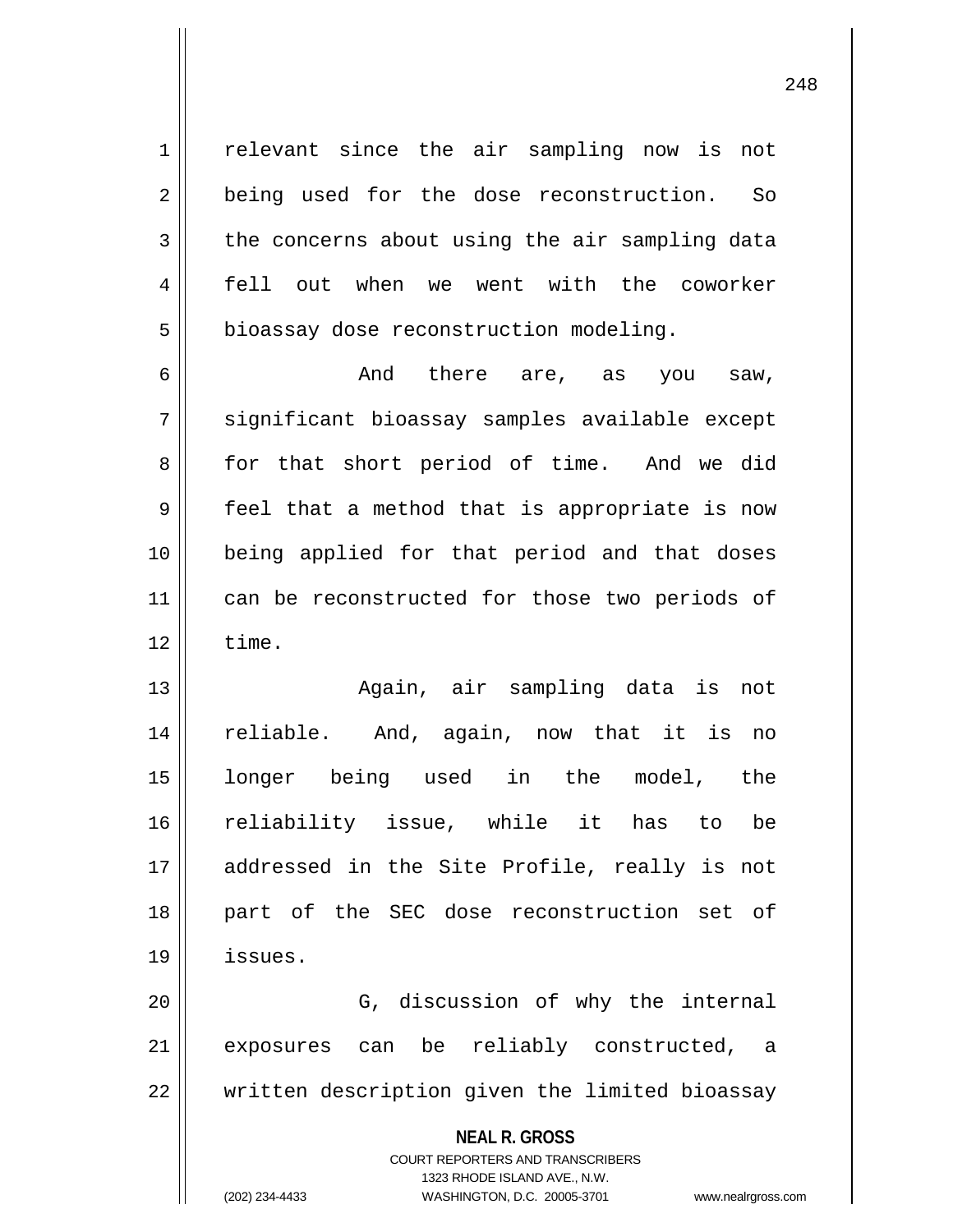1 data available from '61 through '62 in what 2 || appears to be the unreliability of the air  $3 \parallel$  sampling data really was the major sticking 4 || point in our review of that period when 5 | sampling and biomonitoring was not available.

6 and the resolution of that was  $7 \parallel$  that the air sampling results were only used  $8 \parallel$  to validate the assumptions that exposures in 9 || 161 and 162 were similar to the years before  $10$  | and after the data gap period.

11 || So we really didn't see anything 12  $\parallel$  that suggested at that period of time, '61-'62, 13 || that there was something unusual going on 14 || where exposures would not have been compared. 15 || The process was pretty much similar. It was 16 more the administrative program changed at  $17 \parallel$  that time.

 And then in '63, everything was revamped again and greater emphasis placed on | the biomonitoring. And, again, NIOSH is going 21 || to use the 95th percentile of the bioassay  $\parallel$  coworker model for that period of time where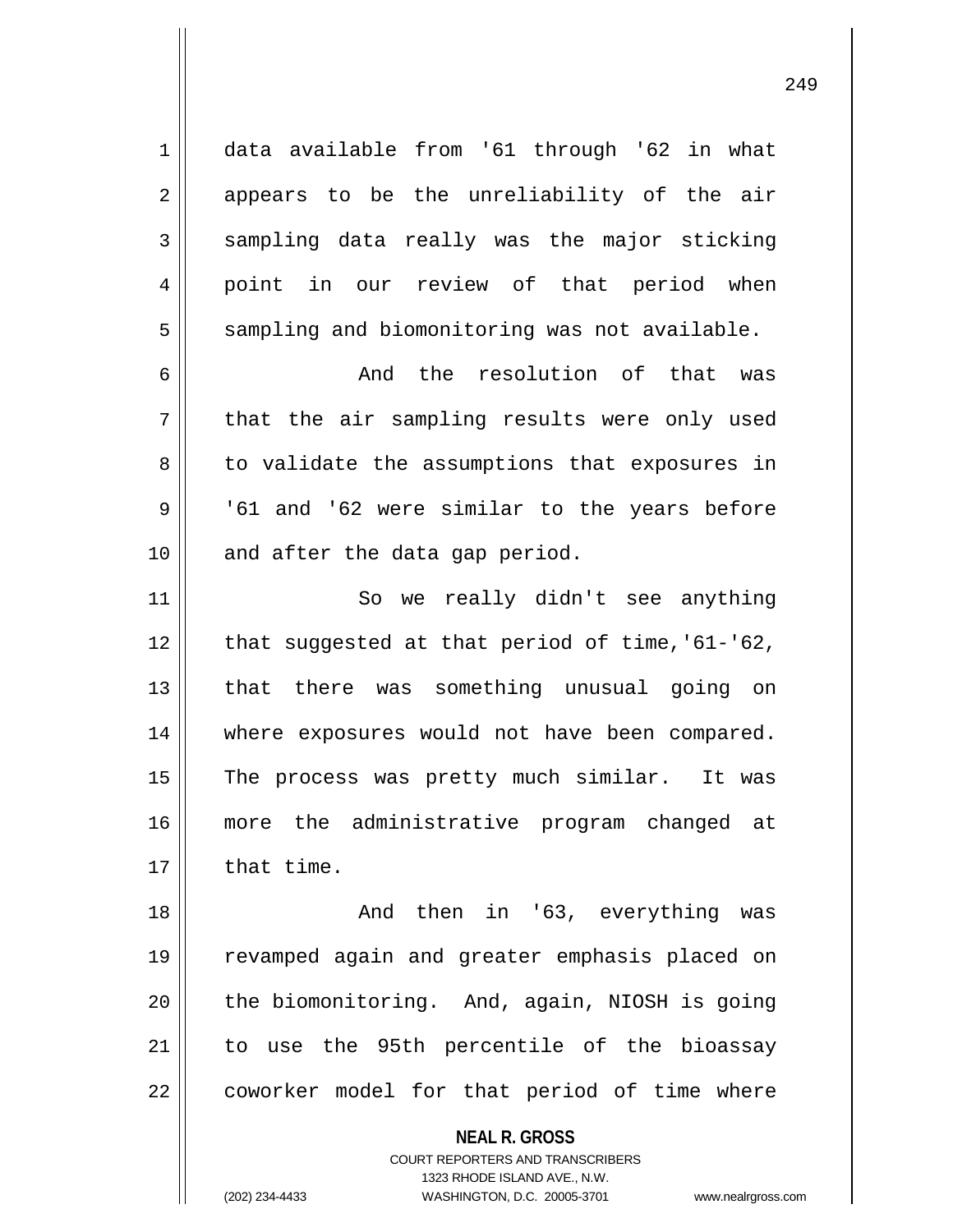| $\mathbf 1$ | the other period of time, the coworker model,  |
|-------------|------------------------------------------------|
| 2           | we'll use the full distribution of the values. |
| 3           | H is needing more information on               |
| 4           | the feasibility of reconstructing doses for    |
| 5           | the period where there was thorium workers.    |
| 6           | Even upper bound doses could be made.          |
| 7           | NIOSH put together a very nice                 |
| 8           | White Paper that -- you have a copy of that    |
| 9           | provided evidence to the Work Group that the   |
| 10          | upper bound doses could be plausibly           |
| 11          | estimated. And we agreed, and SC&A agreed      |
| 12          | with that. And, therefore, we closed that      |
| 13          | issue as well.                                 |
| 14          | So the naval fuel operations,                  |
| 15          | initially we had concerns about classified     |
| 16          | activities might not have been adequately      |
| 17          | reflected in the NIOSH assessments.<br>And, to |
| 18          | that end, a number of or a item plant worker,  |
| 19          | which is the specific facility component that  |
| 20          | we were most interested in, there was a plant  |
| 21          | worker, very experienced, knowledgeable that   |
| 22          | needed to be interviewed.                      |
|             |                                                |

**NEAL R. GROSS**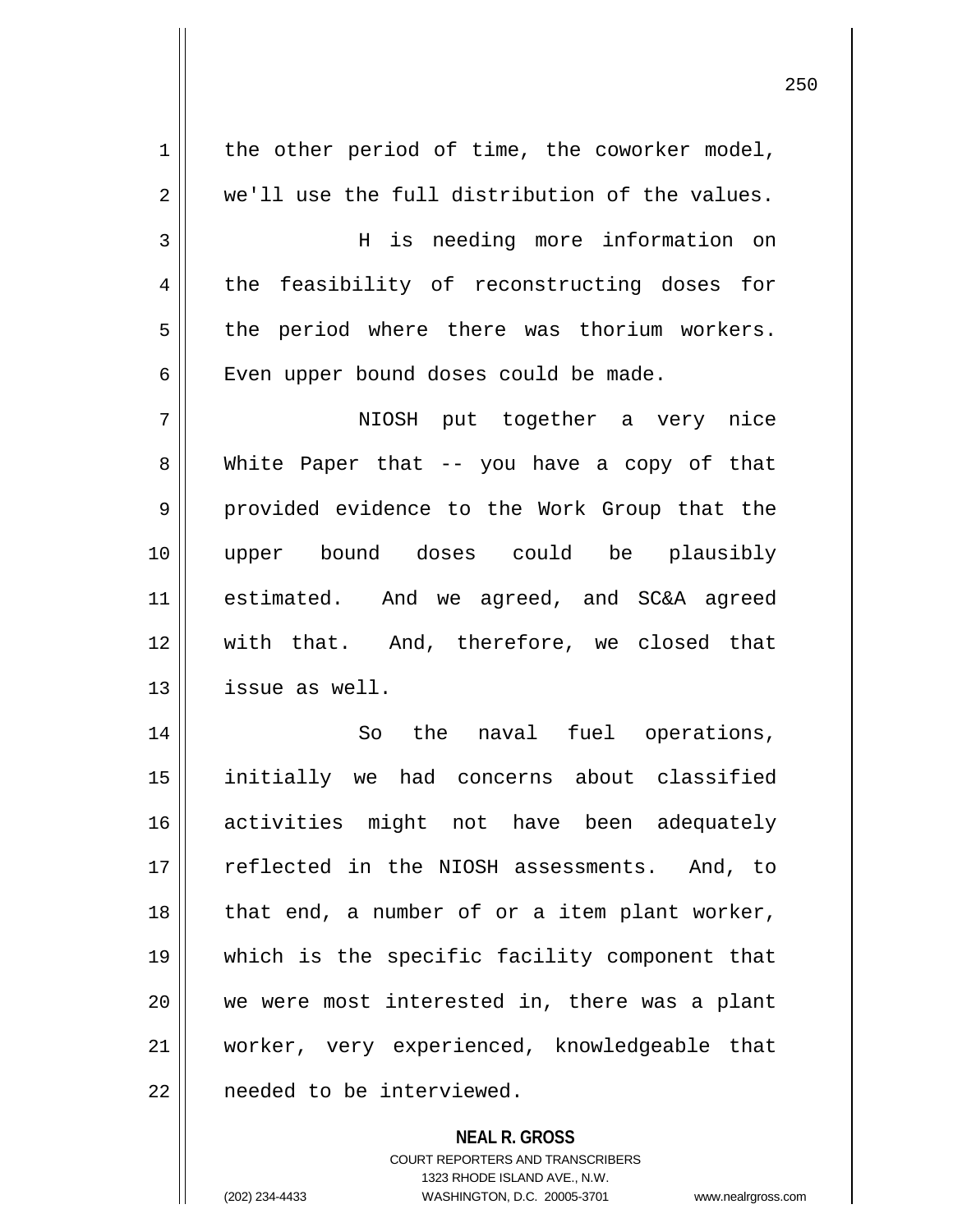| 1           | And much of our delay in                                                                                                                                             |
|-------------|----------------------------------------------------------------------------------------------------------------------------------------------------------------------|
| 2           | finalizing this SEC review was waiting for the                                                                                                                       |
| 3           | interview of that worker because it was<br>a                                                                                                                         |
| 4           | classified interview, it had to go through the                                                                                                                       |
| 5           | redacting process, and provision of that to be                                                                                                                       |
| 6           | released publicly. So that added time, but                                                                                                                           |
| 7           | ultimately it was released. And we were able                                                                                                                         |
| 8           | to review that.                                                                                                                                                      |
| $\mathsf 9$ | And it just underscored to us on                                                                                                                                     |
| 10          | the Work Group the importance of getting the                                                                                                                         |
| 11          | worker interviews to be included, even if it                                                                                                                         |
| 12          | is a challenge and frustrating to get it done                                                                                                                        |
| 13          | in a timely fashion, but he really provided                                                                                                                          |
| 14          | very good information on what went on in the                                                                                                                         |
| 15          | facility. And so we got new detail that                                                                                                                              |
| 16          | confirmed NIOSH's documented understanding of                                                                                                                        |
| 17          | what really went on at the operations.                                                                                                                               |
| 18          | So, in conclusion, if you have                                                                                                                                       |
| 19          | questions, you can ask questions, but here is                                                                                                                        |
| 20          | our recommendation, that the petition covered                                                                                                                        |
| 21          | all site employees that worked in any area of                                                                                                                        |
| 22          | the United Nuclear Corporation Hematite,                                                                                                                             |
|             | <b>NEAL R. GROSS</b><br><b>COURT REPORTERS AND TRANSCRIBERS</b><br>1323 RHODE ISLAND AVE., N.W.<br>(202) 234-4433<br>WASHINGTON, D.C. 20005-3701<br>www.nealrgross.c |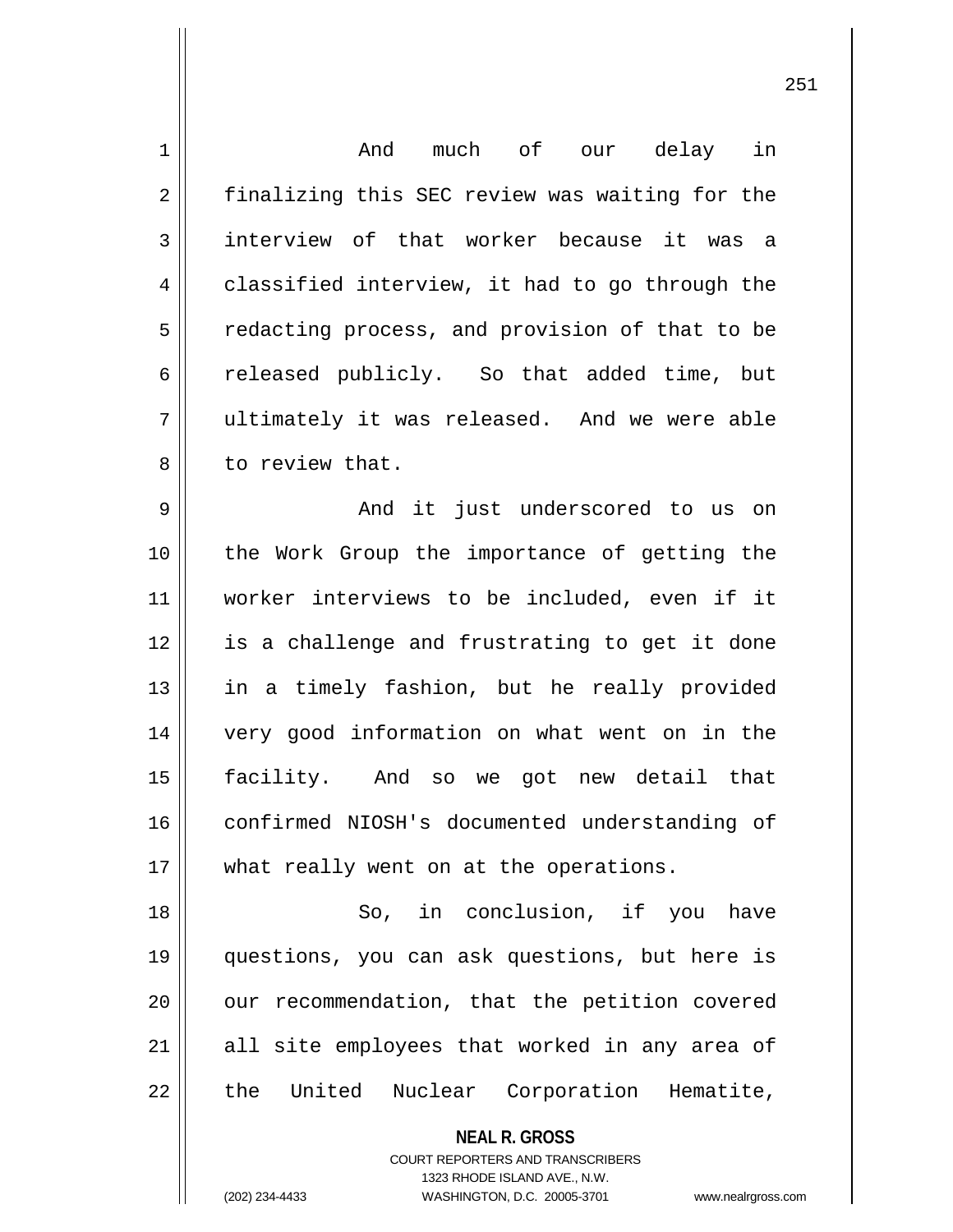252

1 || Missouri site from January 1, '58 through 2 December 31, '73 and the residual radiation  $3 \parallel$  period, January 1, '74 through July 31, 2006.

4 And our conclusion was that that  $5 \parallel$  should be denied, that analysis of the 6 available resources, that there is no part of 7 || the Class under evaluation for which doses 8 could not be bounded under plausible 9 circumstances. And for most of the 10 individuals, those could be quite reasonably 11 || done. And it was really that short period of 12 time where we had some concerns, but we do 13 || believe now the modeling and the work has been 14 || put together. So it is plausible and bounding 15 | for exposures throughout the full time period.

 Last, here are just a series of 17 || references for those of you who may want to do more reading, which I doubt. If you are, this just lists all of the documentation so we have it here in the file.

 $21$   $\parallel$  So, with that, John, did I miss  $22$  | anything?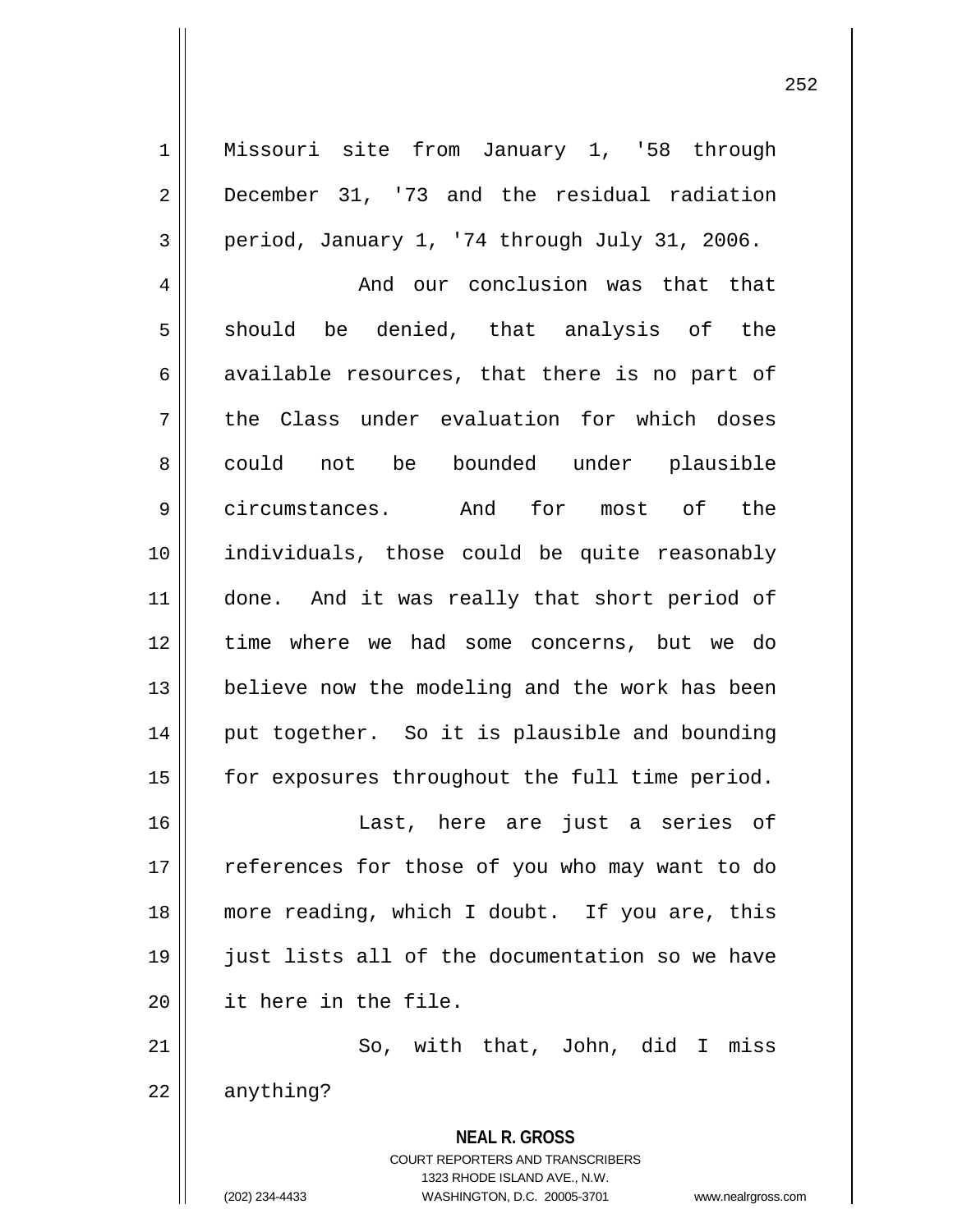1 DR. MAURO: No. I think you 2 covered it very well. And Bill Thurber is on  $3 \parallel$  the line, too, I am hoping. Perhaps he is 4 || not. Bill was very much a contributor to this  $5 \parallel$  also. No. You covered everything that I am 6 aware of. 7 CHAIRMAN MELIUS: Okay. Board 8 Members with questions for Henry? I thought 9 || it was a very thorough review. I feel like I 10 || was there. Either of the other two Work Group 11 Members: Bill or Dave? 12 || MEMBER ANDERSON: Dave did a great  $13$  job getting up to speed in a fast order, lot 14 || of minutes of meetings to read through. And 15 we really appreciate the assistance and the 16 || participation of the petitioners as well. They 17 || really contributed, and they really helped 18 identify the individual to be interviewed. And 19 that really, as they say, has provided some 20 || confidence in what had been gleaned from the 21 || various records to actually talk to somebody  $22$  || who was there through the whole period.

> COURT REPORTERS AND TRANSCRIBERS 1323 RHODE ISLAND AVE., N.W. (202) 234-4433 WASHINGTON, D.C. 20005-3701 www.nealrgross.com

**NEAL R. GROSS**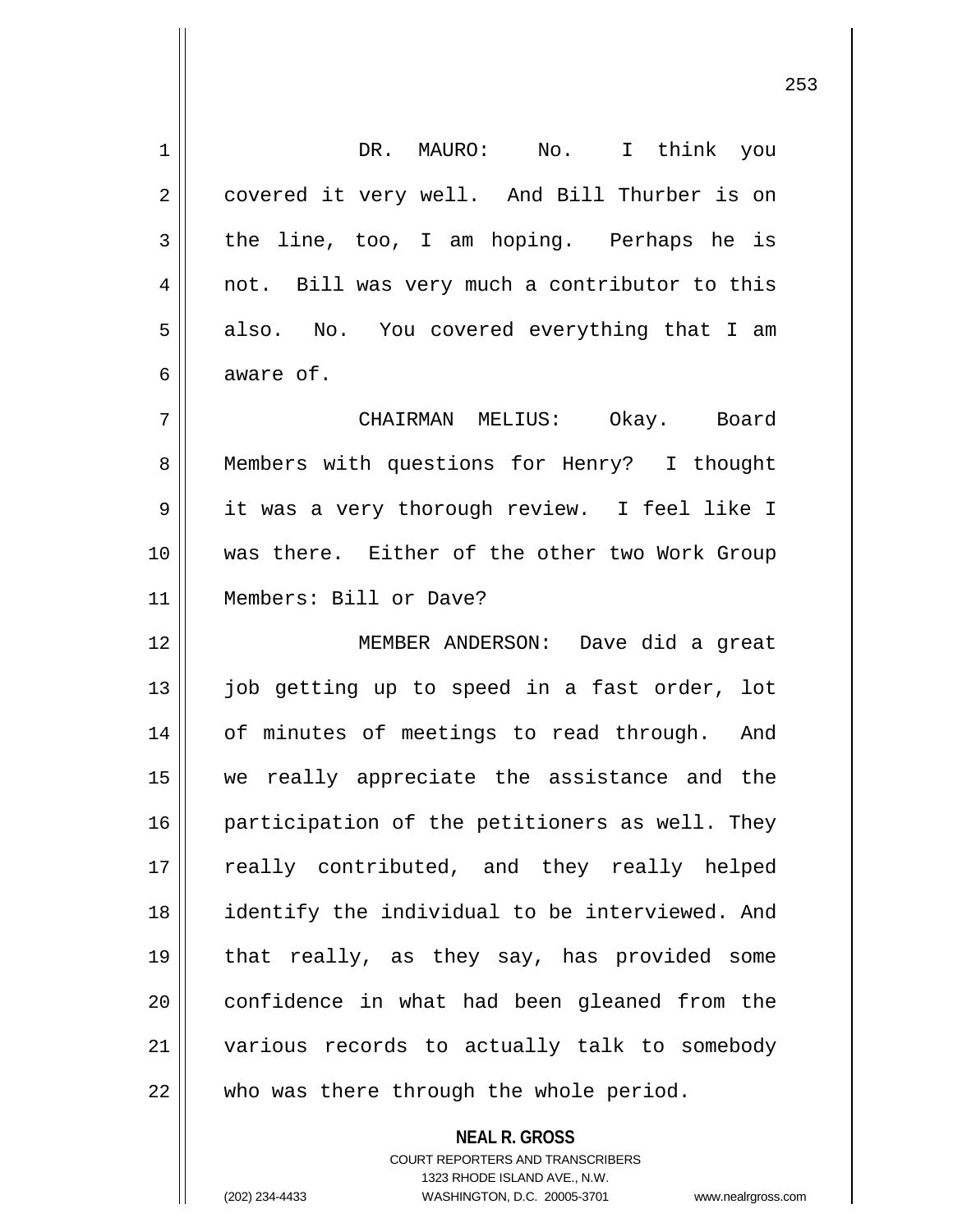| 1  | David<br>CHAIRMAN MELIUS:                      |
|----|------------------------------------------------|
| 2  | Richardson, you had a question?                |
| 3  | MEMBER RICHARDSON: One question                |
| 4  | was on slide 9.                                |
| 5  | MEMBER ANDERSON: This one?                     |
| 6  | MEMBER RICHARDSON: Yes.                        |
| 7  | MEMBER ANDERSON: Yes.                          |
| 8  | MEMBER RICHARDSON: The footnote.               |
| 9  | Can you explain why the more recent data are   |
| 10 | not reliable?                                  |
| 11 | MEMBER ANDERSON: Yes. We didn't                |
| 12 |                                                |
| 13 | MR. RUTHERFORD: This is LaVon                  |
| 14 | Rutherford. Actually, the '71 to '73 period    |
| 15 | bioassay was done by CEP. CEP we had already   |
| 16 | determined at another site that their          |
| 17 | activities with urinalysis was possibly        |
| 18 | fraudulent. And so we had decided a long time  |
| 19 | ago that we would not accept CEP data.         |
| 20 | However, we do have whole body counting during |
| 21 | that period as well as we continued with the   |
| 22 | air sampling as well during that period to     |
|    | <b>NEAL R. GROSS</b>                           |

COURT REPORTERS AND TRANSCRIBERS 1323 RHODE ISLAND AVE., N.W. (202) 234-4433 WASHINGTON, D.C. 20005-3701 www.nealrgross.com

 $\mathsf{II}$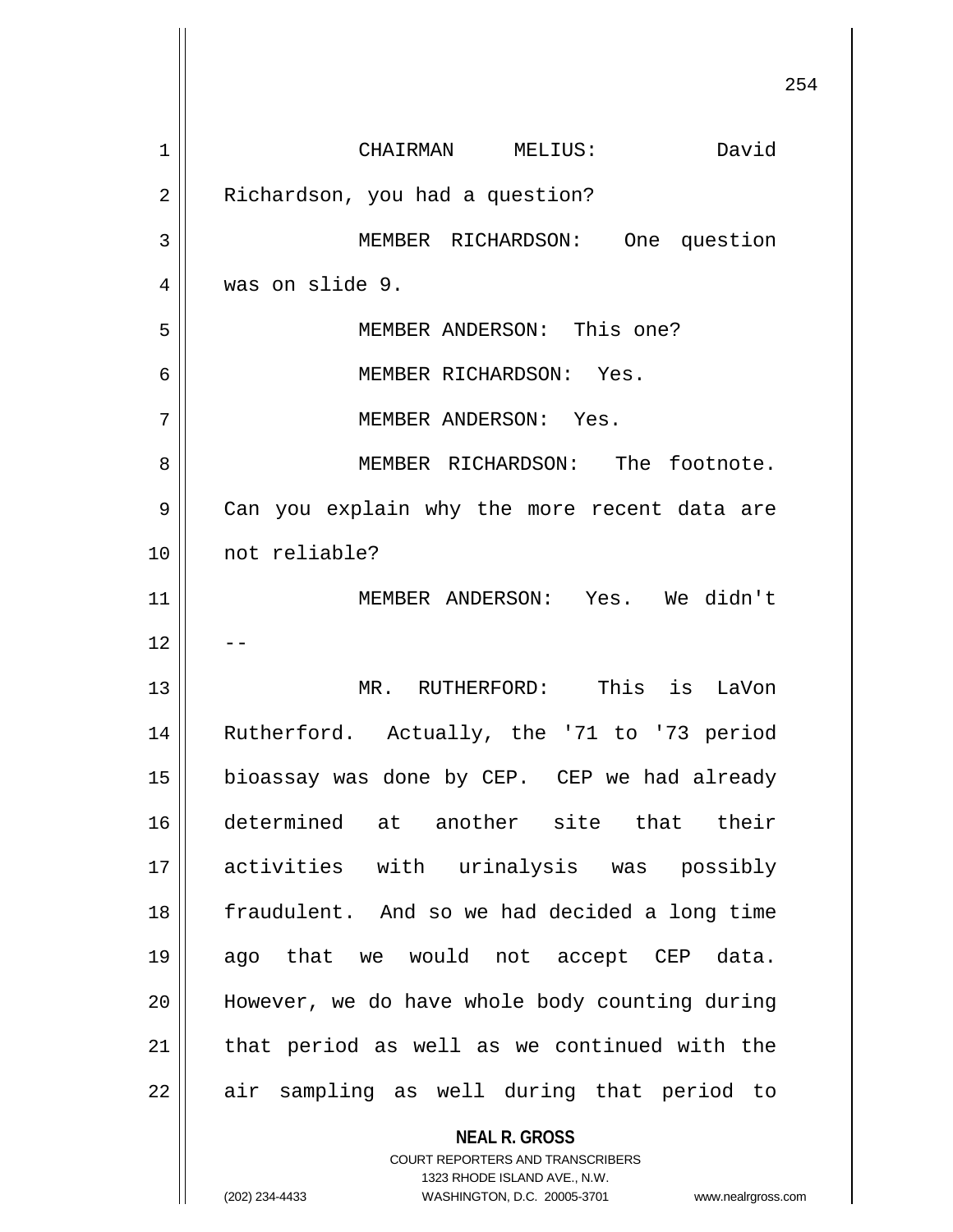| $\mathbf 1$    | reconstruct the internal dose from uranium.                                                     |
|----------------|-------------------------------------------------------------------------------------------------|
| $\sqrt{2}$     | MEMBER RICHARDSON: So during that                                                               |
| $\mathfrak{Z}$ | period, you proposed to use the whole body                                                      |
| 4              | counting?                                                                                       |
| 5              | MR. RUTHERFORD: We<br>have whole                                                                |
| 6              | body counting during that period. We do have                                                    |
| 7              | other bioassay data from another vendor, but                                                    |
| 8              | the majority of the bioassay data from '71 to                                                   |
| 9              | '73 was done by CEP. And we do have a                                                           |
| 10             | significant amount of whole body counting.                                                      |
| 11             | Whole body counting picked up,                                                                  |
| 12             | actually, in the late '60s at UNC. And there                                                    |
| 13             | is a significant amount of whole body                                                           |
| 14             | counting. If you had the Evaluation Report                                                      |
| 15             | available, you can actually see the numbers.                                                    |
| 16             | There is a table inside there. It identifies                                                    |
| 17             | the numbers of whole body counts that were                                                      |
| 18             | done during that period.                                                                        |
| 19             | MEMBER RICHARDSON: Could I ask                                                                  |
| 20             | one other question?                                                                             |
| 21             | MR. RUTHERFORD: Sure.                                                                           |
| 22             | MEMBER RICHARDSON:<br>Why in 1970                                                               |
|                | <b>NEAL R. GROSS</b><br><b>COURT REPORTERS AND TRANSCRIBERS</b><br>1323 RHODE ISLAND AVE., N.W. |
|                | (202) 234-4433<br>WASHINGTON, D.C. 20005-3701<br>www.nealrgross.c                               |

w.nealrgross.com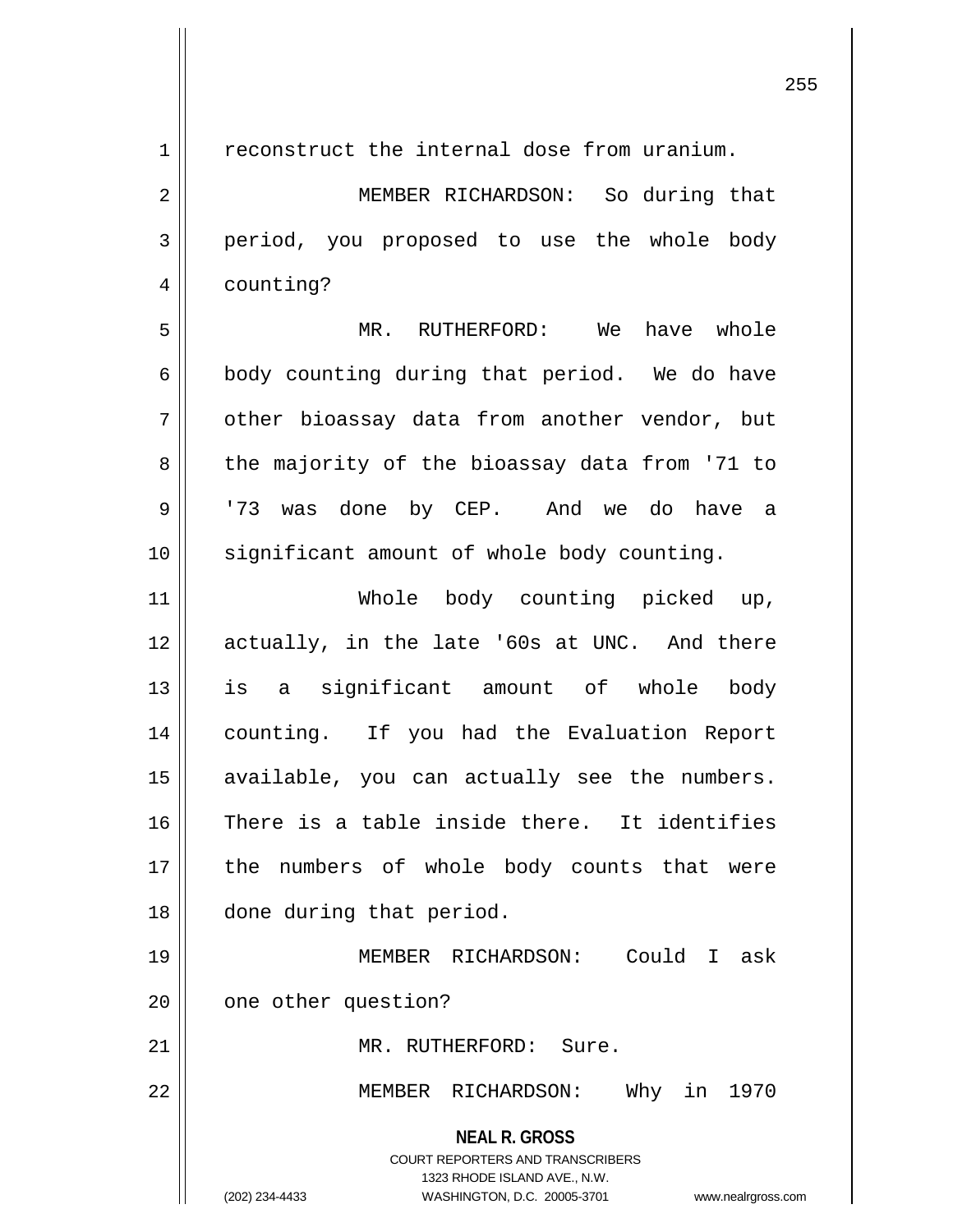1 did the number of samples drop off? Does that  $2 \parallel$  appear at a contract change, where this is the  $3$  || number of available samples or  $-$ -4 MR. RUTHERFORD: There was a 5 || contract change in 1970. Actually, a new 6 contractor took over, not a new contractor 7 doing the bioassay. There was actually a 8 change in ownership of who was running the 9 Site at that time in 1970. I can't remember 10 the name. I am not sure if it's indicative of 11 || production activities, why they dropped off 12 the change in ownership that reduced 13 || production activities. 14 There was some change in the 15 actual types of work that were conducted at 16 that period. So I can't be definitive on  $17 \parallel$  that. 18 MEMBER RICHARDSON: Can I ask you

19 now about the column headings? 20 MR. RUTHERFORD: Okay.

21 MEMBER RICHARDSON: The number of

 $22$  | employees  $-$ 

## **NEAL R. GROSS**

COURT REPORTERS AND TRANSCRIBERS 1323 RHODE ISLAND AVE., N.W. (202) 234-4433 WASHINGTON, D.C. 20005-3701 www.nealrgross.com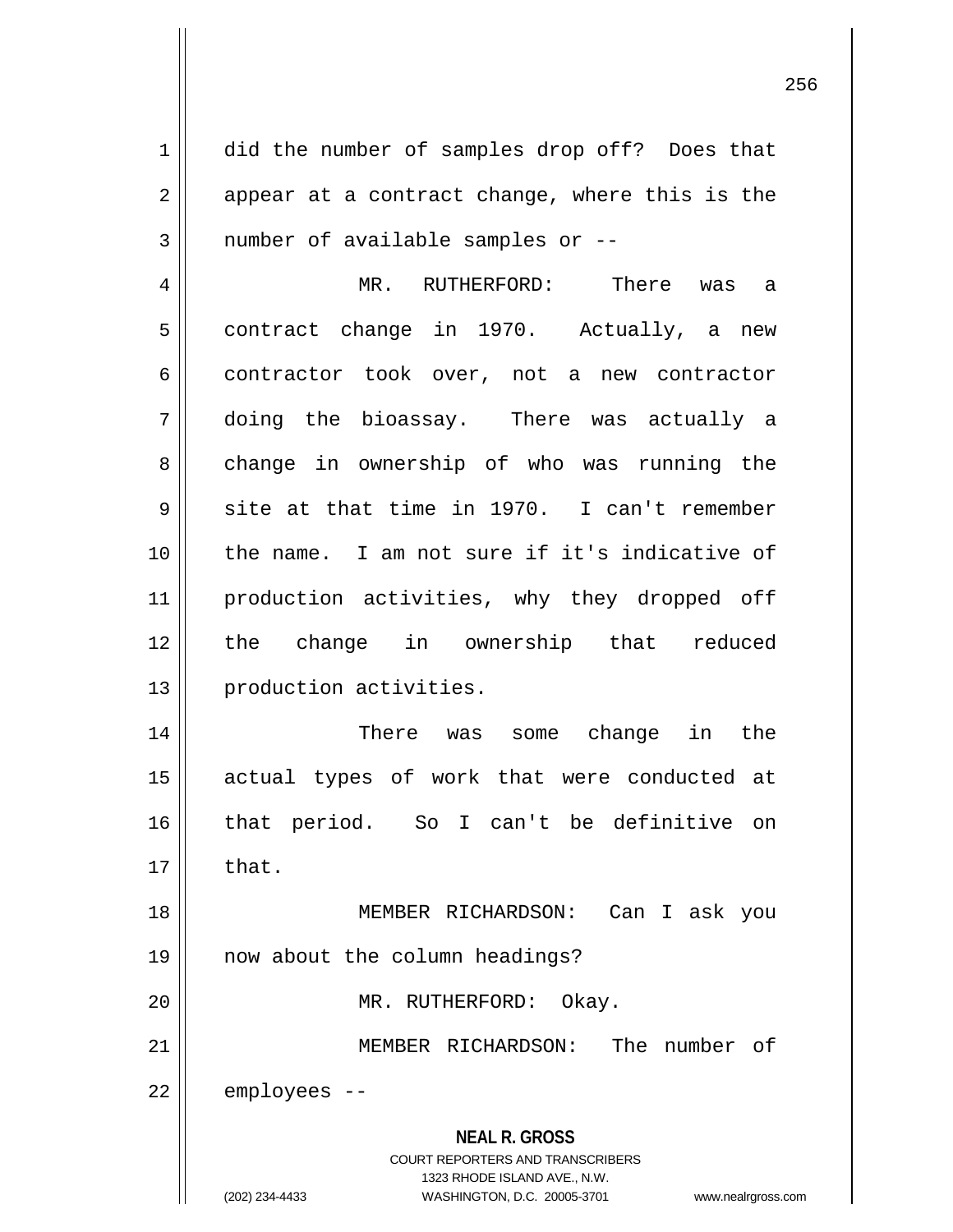| $\mathbf 1$ | MR. RUTHERFORD: Yes.                                                                                                                                                   |
|-------------|------------------------------------------------------------------------------------------------------------------------------------------------------------------------|
| 2           | MEMBER RICHARDSON: -- I am taking                                                                                                                                      |
| 3           | to be the number of people for whom there was                                                                                                                          |
| 4           | a bioassay and the second column to be the                                                                                                                             |
| 5           | number of samples taken. That is not the                                                                                                                               |
| 6           | number of employees on site.                                                                                                                                           |
| 7           | MR. RUTHERFORD: That's correct.                                                                                                                                        |
| 8           | That's correct. Actually, and, you know, I                                                                                                                             |
| 9           | knew this was going to come up again. And I                                                                                                                            |
| 10          | can't remember, but when I originally                                                                                                                                  |
| 11          | presented the petition, I knew how many people                                                                                                                         |
| 12          | were on site.                                                                                                                                                          |
| 13          | I know that the site, the number                                                                                                                                       |
| 14          | of employees at the site increased over time                                                                                                                           |
| 15          | from 1958, from the initial operations. And                                                                                                                            |
| 16          | from my recollection, it's around a couple of                                                                                                                          |
| 17          | hundred.<br>It got up to around a couple of                                                                                                                            |
| 18          | hundred people.                                                                                                                                                        |
| 19          | And I am sure that if I am                                                                                                                                             |
| 20          | incorrect, that the petitioner will correct                                                                                                                            |
| 21          | me.                                                                                                                                                                    |
| 22          | So<br>when you<br>MEMBER RICHARDSON:                                                                                                                                   |
|             | <b>NEAL R. GROSS</b><br><b>COURT REPORTERS AND TRANSCRIBERS</b><br>1323 RHODE ISLAND AVE., N.W.<br>(202) 234-4433<br>WASHINGTON, D.C. 20005-3701<br>www.nealrgross.com |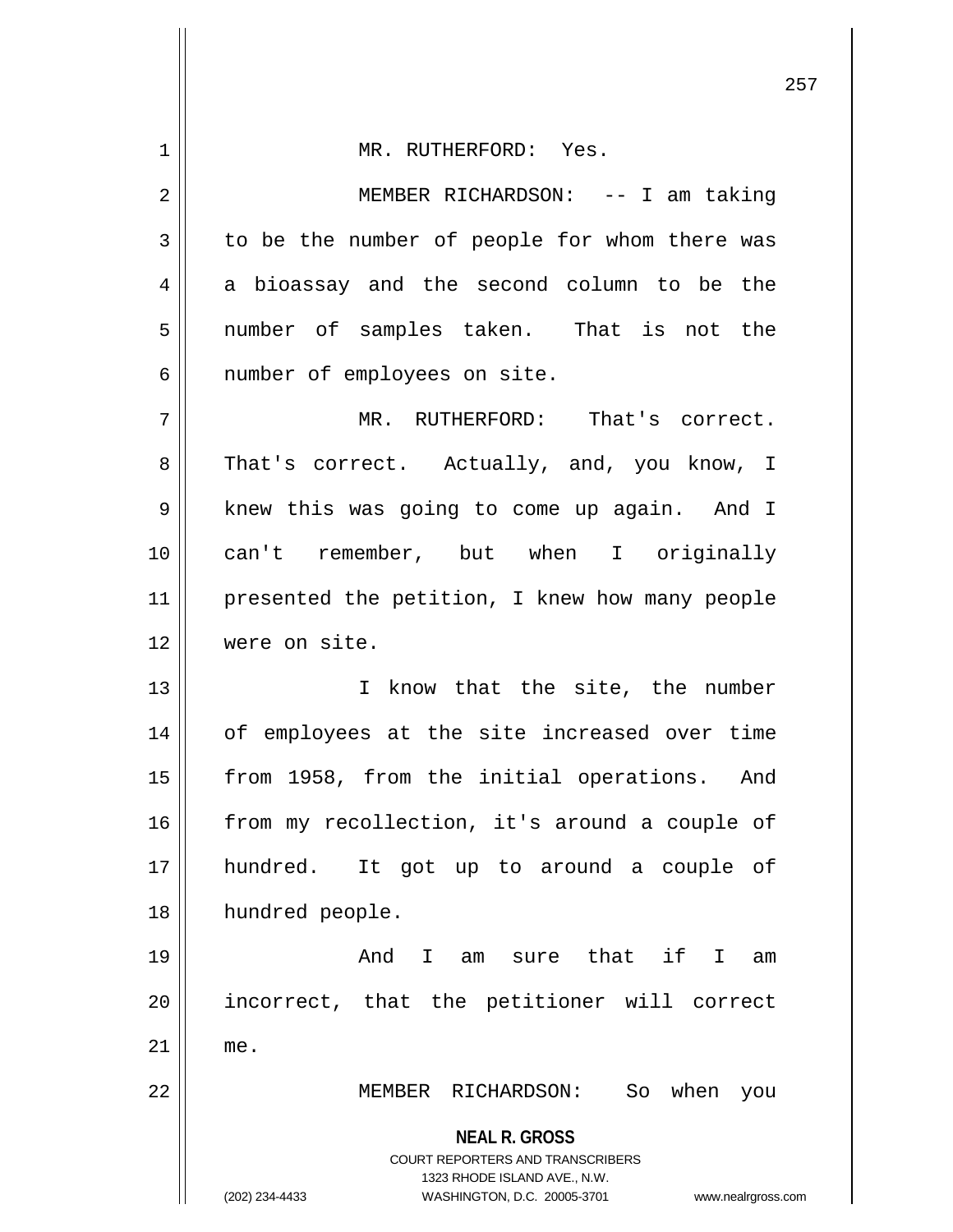| $\mathbf 1$    | want to look at -- I mean, there was a good              |
|----------------|----------------------------------------------------------|
| $\overline{2}$ | deal of discussion about what was called 1961            |
| 3              | to '62 --                                                |
| 4              | MR. RUTHERFORD: Yes.                                     |
| 5              | MEMBER RICHARDSON: -- and I am                           |
| 6              | guessing is referring to the row of 1961,                |
| 7              | where there is no information from bioassay.             |
| 8              | But for lots of the neighboring years, the               |
| 9              | number of people who have any bioassay                   |
| 10             | information is relatively low.                           |
| 11             | MR. RUTHERFORD: Well, that is                            |
| 12             | because there is a relatively low amount of              |
| 13             | workforce. I mean, if you look at the                    |
| 14             | workforce size, the operators, the operators             |
| 15             | that were there, it is actually a fairly small           |
| 16             | workforce.                                               |
| 17             | MEMBER RICHARDSON: So when you                           |
| 18             | said that the, let's say, 1963 was going to be           |
| 19             | a comparable year that you wanted to                     |
| 20             | extrapolate to, I was taking the 110 number to           |
| 21             | be some representative number of the number of           |
| 22             | workers who are potentially exposed. And if              |
|                | <b>NEAL R. GROSS</b><br>COURT REPORTERS AND TRANSCRIBERS |

1323 RHODE ISLAND AVE., N.W.

 $\mathsf{II}$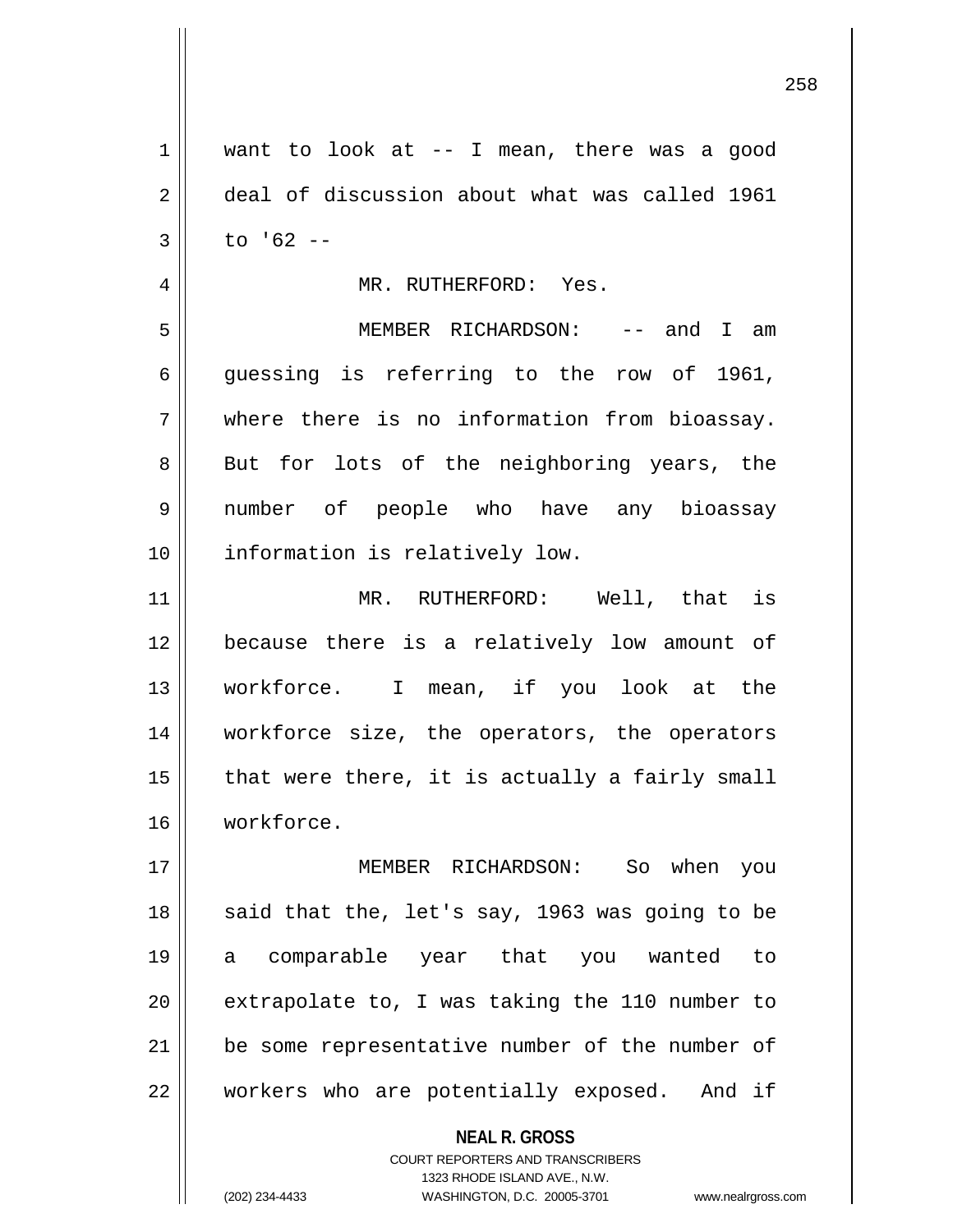**NEAL R. GROSS** COURT REPORTERS AND TRANSCRIBERS 1323 RHODE ISLAND AVE., N.W. 1 || we look at 1960, there are 37 people who have 2 been monitored. So are you saying the 3 workforce is one-third? 4 MR. RUTHERFORD: No. I am  $5 ||$  actually saying what -- we had the number of 6 employees. The number of employees we have  $7 \parallel$  samples for, they may have four samples. They 8 || may have six samples. They may have ten 9 || samples. 10 MEMBER RICHARDSON: Right. 11 MR. RUTHERFORD: Okay. So what we 12 did in the actual 1960 -- I can't remember the 13 || month. They stopped doing bioassay. All 14 || right? We had a period of roughly 18 months, 15 I believe, 18-19 months up to the end of 1962 16 where sampling commenced, where it kicked back  $17 \parallel \quad in.$ 18 What we did, actually, to validate 19 that our coworker model was correct was we 20 || actually took air sample data from 1960 where 21 we were looking to see. We wanted to see if  $22$  | there was a change, as Dr. Anderson mentioned.

(202) 234-4433 WASHINGTON, D.C. 20005-3701 www.nealrgross.com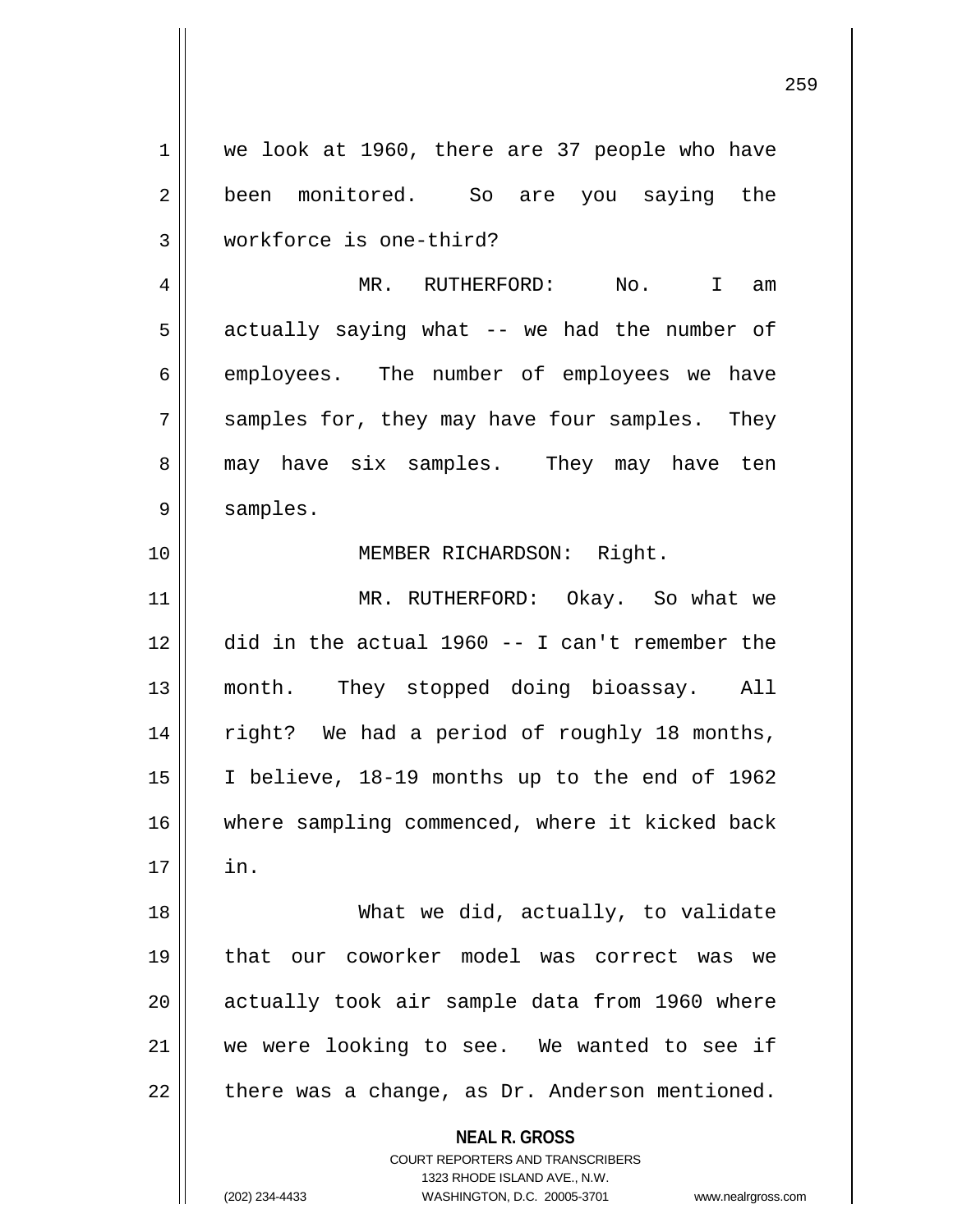1 || Was there a change in operations? Was there  $2 \parallel$  any indication in operations that we had an 3 || increased airborne activity where we had an 4 | increase in intakes that would have adjusted 5 | | our distribution.

6 MEMBER RICHARDSON: Right. Yes. I 7 understood that part of the extrapolation. I 8 || was wondering about the -- maybe I am not 9 | completely understanding. The coworker model 10 || I can see as being applied in 1961, when there 11 is not monitoring data. But for a claimant  $12 \parallel$  who was employed in 1960 --13 || MR. RUTHERFORD: Okay. 14 MEMBER RICHARDSON: -- who is not 15 || one of the 37 workers for whom there is 16 bioassay data -- 17 || MR. RUTHERFORD: Okay. 18 MEMBER RICHARDSON: -- is the 19 coworker model also applied -- 20 || MR. RUTHERFORD: Yes, it is.

21 MEMBER RICHARDSON: -- to that

22 worker?

## **NEAL R. GROSS**

COURT REPORTERS AND TRANSCRIBERS 1323 RHODE ISLAND AVE., N.W. (202) 234-4433 WASHINGTON, D.C. 20005-3701 www.nealrgross.com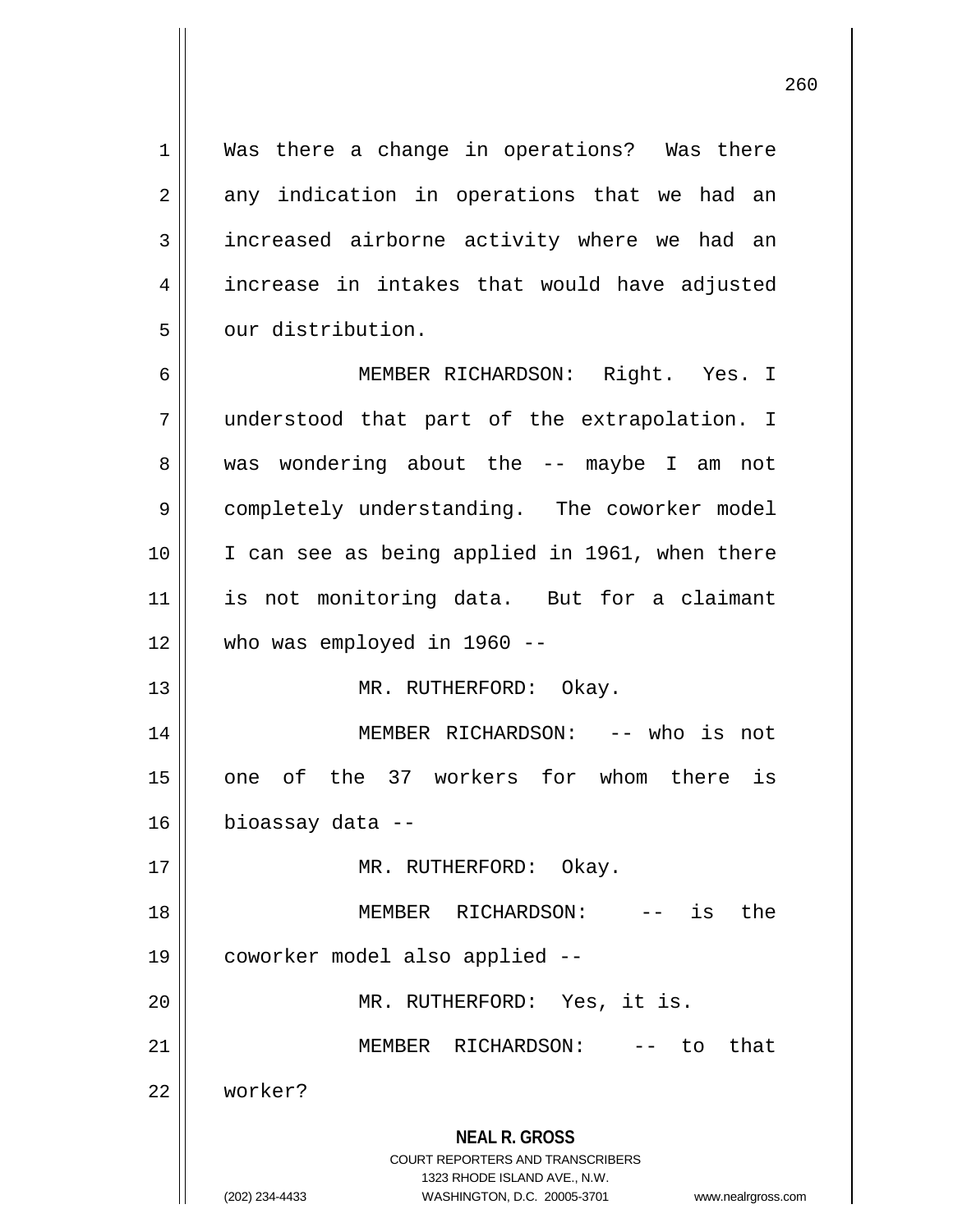|                | ∠ ∪                                                                                                                                                                    |
|----------------|------------------------------------------------------------------------------------------------------------------------------------------------------------------------|
| $\mathbf 1$    | MR. RUTHERFORD: Yes, it is.                                                                                                                                            |
| $\overline{a}$ | MEMBER RICHARDSON: So the issue                                                                                                                                        |
| 3              | is not simply the comparability of the                                                                                                                                 |
| $\overline{4}$ | coworker model --                                                                                                                                                      |
| 5              | MR. RUTHERFORD: Right, right.                                                                                                                                          |
| 6              | MEMBER RICHARDSON: -- spanning                                                                                                                                         |
| 7              | the period 1960 through '62? It's the                                                                                                                                  |
| 8              | comparability of the coworker model for any                                                                                                                            |
| 9              | given year for which there is a claimant who                                                                                                                           |
| 10             | is potentially exposed but who doesn't have                                                                                                                            |
| 11             | bioassay data. So we have to believe the                                                                                                                               |
| 12             | plausibility of the coworker model, not just                                                                                                                           |
| 13             | for the comparability of --                                                                                                                                            |
| 14             | MR. RUTHERFORD: Right.                                                                                                                                                 |
| 15             | MEMBER RICHARDSON: -- looking at                                                                                                                                       |
| 16             | the air monitoring data, spanning that short                                                                                                                           |
| 17             | period, but any place in which a coworker                                                                                                                              |
| 18             | model is going to be applied?                                                                                                                                          |
| 19             | MR. RUTHERFORD: That is<br>true.                                                                                                                                       |
| 20             | Yes.                                                                                                                                                                   |
| 21             | MEMBER RICHARDSON: Okay.                                                                                                                                               |
| 22             | DR. MAURO: Bomber, this is John                                                                                                                                        |
|                | <b>NEAL R. GROSS</b><br><b>COURT REPORTERS AND TRANSCRIBERS</b><br>1323 RHODE ISLAND AVE., N.W.<br>(202) 234-4433<br>WASHINGTON, D.C. 20005-3701<br>www.nealrgross.com |
|                |                                                                                                                                                                        |

 $\mathsf{l}$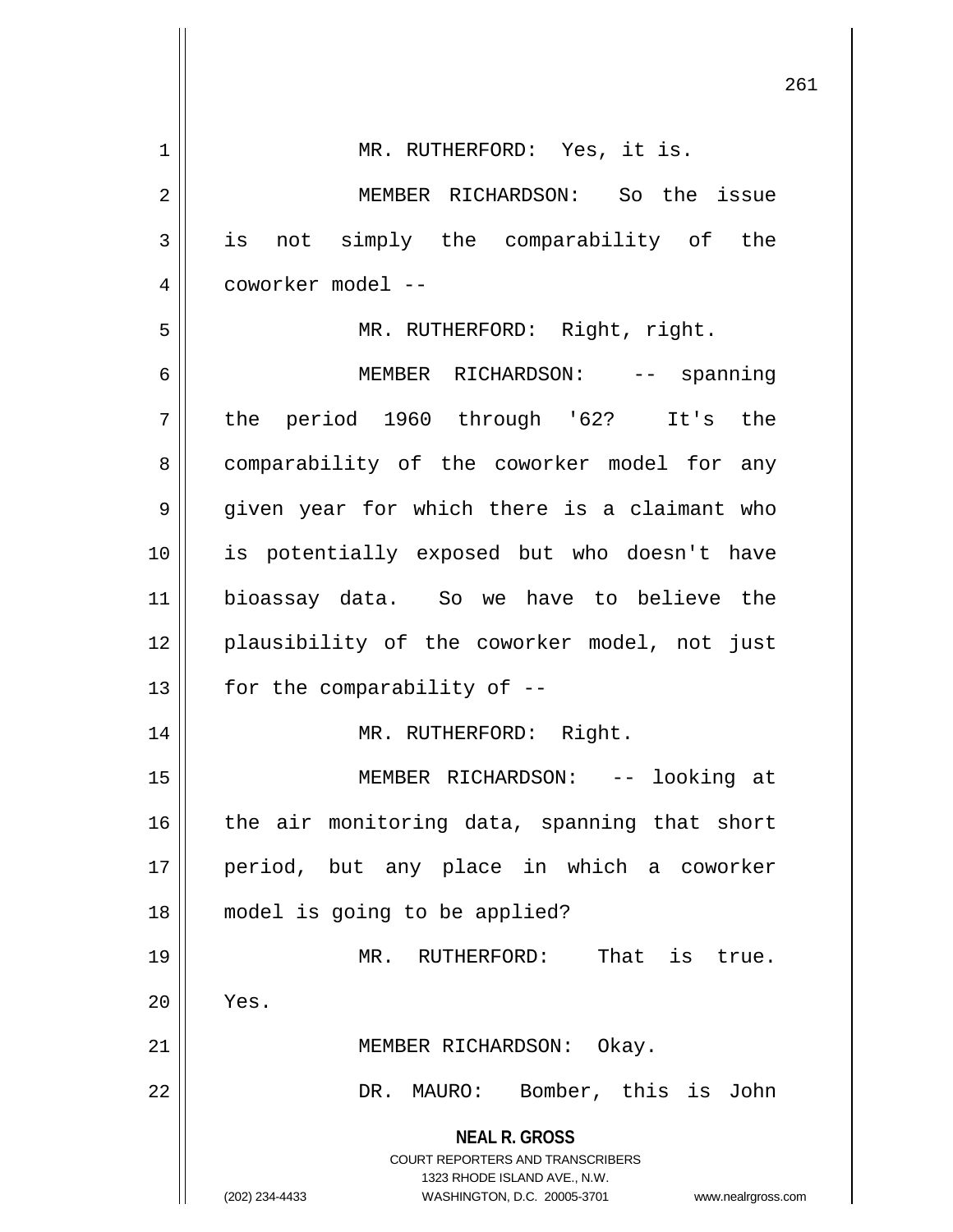**NEAL R. GROSS** COURT REPORTERS AND TRANSCRIBERS 1 || Mauro. A point of clarification to make sure. 2 When you develop the coworker model, let's say 3 you were going to use it from, let's say, 4 || 1960. Then you do have data. There is a 5 difference between the coworker model and how 6 you apply it for the workers in 1960, then 7 '61. And this was a subject of some 8 discussion that I know that Jim was very much 9 involved in. 10 When you have real data for a 11 || given year, we have a bunch of workers. The 12 || premise that we are operating under is those 13 || 37 employees in the 106 samples, these were 14 || the employees that were bioassayed because the 15 || sense was they had the greater potential for 16 exposure. 17 || Now, given that premise, when you 18 || say, "Okay. Well, along comes a worker in 19 1960 that could have been exposed but was not  $20$  || part of the bioassay program, in that case, 21 || the coworker model you would use, the full 22 | distribution, rather than a 95th percentile,

1323 RHODE ISLAND AVE., N.W.

(202) 234-4433 WASHINGTON, D.C. 20005-3701 www.nealrgross.com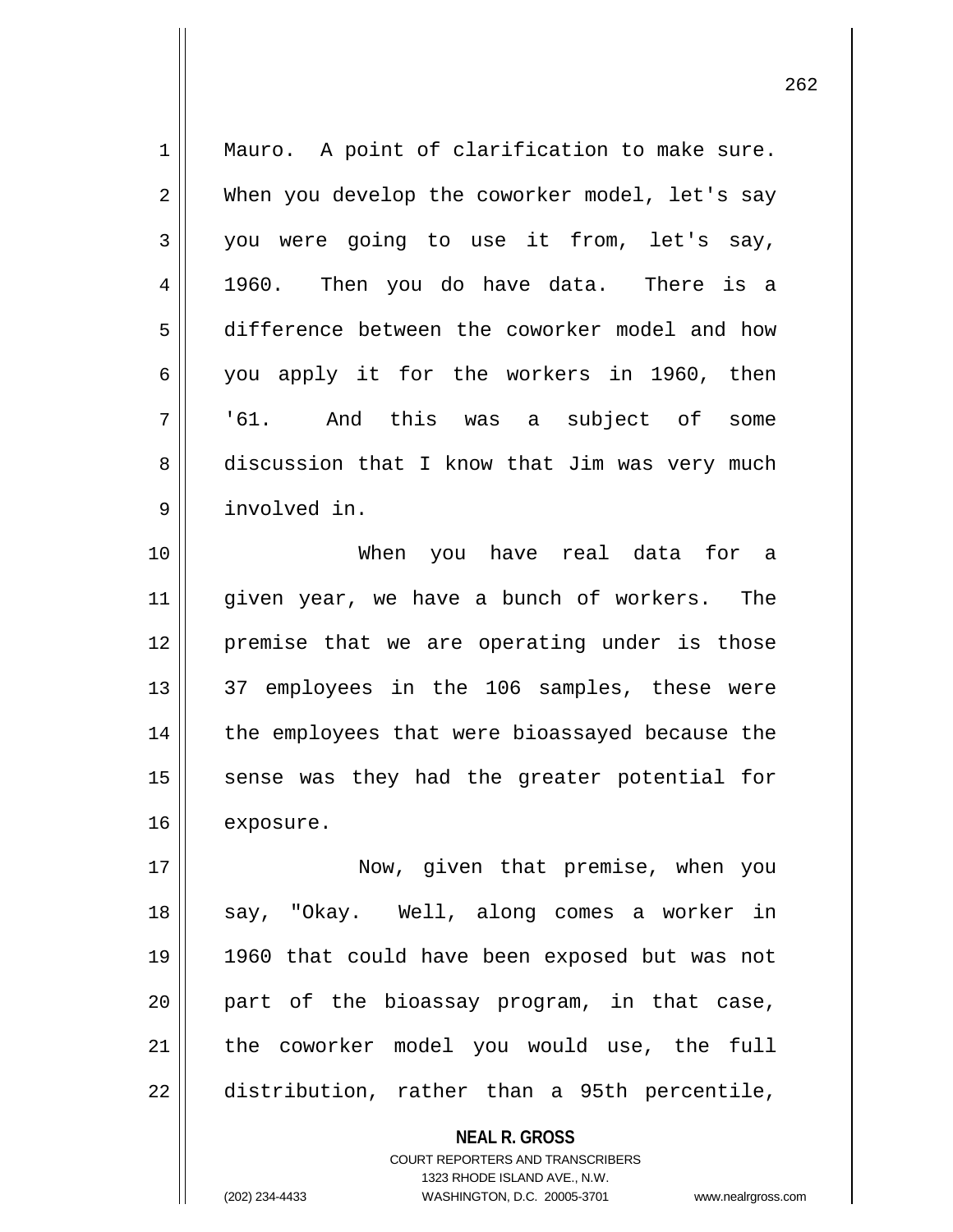**NEAL R. GROSS** COURT REPORTERS AND TRANSCRIBERS 1323 RHODE ISLAND AVE., N.W. (202) 234-4433 WASHINGTON, D.C. 20005-3701 www.nealrgross.com 1 in order to reconstruct his intake" for 1960. 2 || However, in '61, you are using the upper 95th 3 percentile of the year by data from the other 4 years. So there is a fundamental difference  $5 \parallel$  in the strategy that is used for a coworker 6 model when you actually have data for people  $7 \parallel$  in that year, as opposed to this 1961 special 8 | year. 9 Is that a fair characterization? 10 SC&A is comfortable with that. I think it is 11 important that the Board understand that 12 distinction. 13 MR. RUTHERFORD: That's correct. 14 || That's absolutely correct. 15 CHAIRMAN MELIUS: Yes, Dave? 16 MEMBER KOTELCHUCK: Just a small 17 || matter. Is there a typo on the first line, 19 18 employees and 7 samples, or is it that some 19 samples were lost but you know the people got 20 | sampled? 21 MR. RUTHERFORD: You know, that is  $22 \parallel$  a good question. Honestly, I think that is a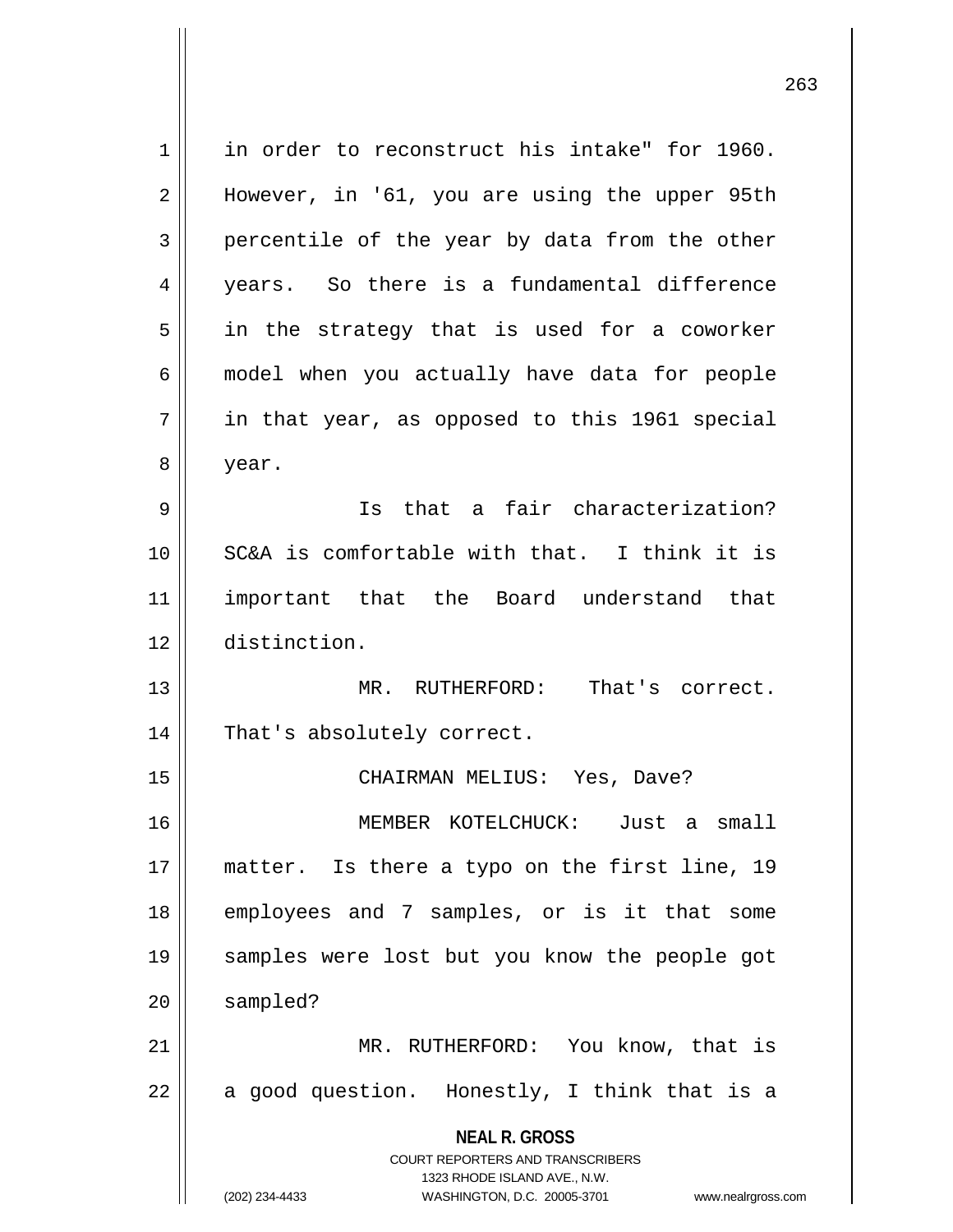|             | 26                                                                  |
|-------------|---------------------------------------------------------------------|
| $\mathbf 1$ | typo, but I would have to go look.                                  |
| 2           | MEMBER KOTELCHUCK: Yes. I didn't                                    |
| 3           | notice it before.                                                   |
| 4           | MR. RUTHERFORD: I never noticed                                     |
| 5           | it either.                                                          |
| 6           | MEMBER KOTELCHUCK: Yes.                                             |
| 7           | CHAIRMAN MELIUS: So it's a typo                                     |
| 8           | from the Evaluation Report because it is in                         |
| 9           | the Evaluation Report also.                                         |
| 10          | MR. RUTHERFORD: Yes. I will have                                    |
| 11          | to look at that. Right. I can find that out,                        |
| 12          | though.                                                             |
| 13          | MEMBER ANDERSON: Other comments?                                    |
| 14          | MEMBER BEACH:<br>So, Jim, you're not                                |
| 15          | going to call on me?                                                |
| 16          | (Laughter.)                                                         |
| 17          | CHAIRMAN MELIUS: I'm sorry.                                         |
| 18          | MEMBER BEACH: I'll just go ahead.                                   |
| 19          | CHAIRMAN MELIUS: Please?                                            |
| 20          | MEMBER BEACH: I<br>know you are                                     |
| 21          | probably reviewing.                                                 |
| 22          | I was trying to<br>CHAIRMAN MELIUS:                                 |
|             | <b>NEAL R. GROSS</b>                                                |
|             | COURT REPORTERS AND TRANSCRIBERS<br>1323 RHODE ISLAND AVE., N.W.    |
|             | (202) 234-4433<br>WASHINGTON, D.C. 20005-3701<br>www.nealrgross.com |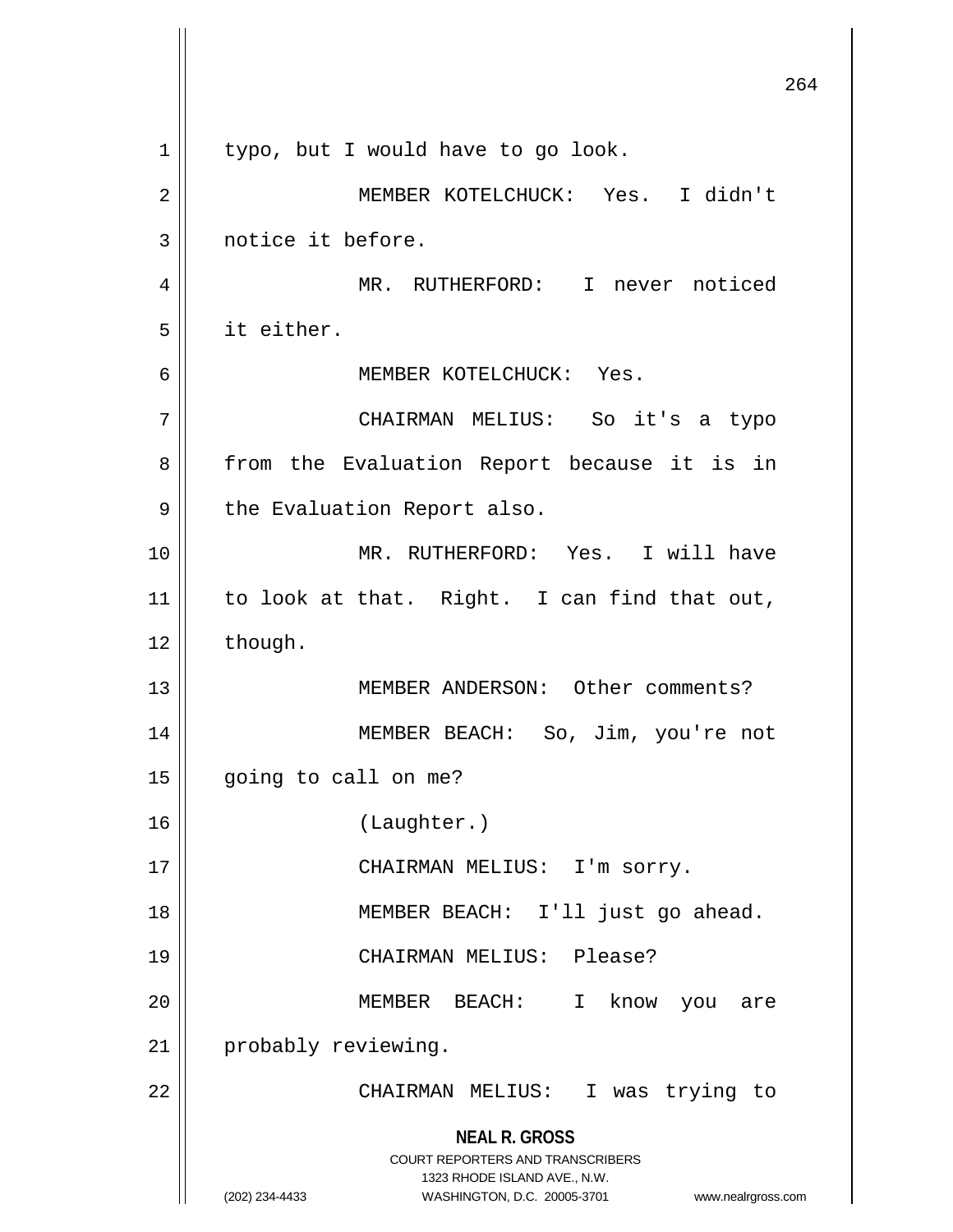| $\mathbf 1$    | find some of the information back in the                                                        |
|----------------|-------------------------------------------------------------------------------------------------|
| $\overline{2}$ | Evaluation Report that David was asking about.                                                  |
| 3              | MEMBER BEACH: Yes.                                                                              |
| 4              | CHAIRMAN MELIUS: So I was                                                                       |
| 5              | distracted. I found the table, but it didn't                                                    |
| 6              | help.                                                                                           |
| 7              | MEMBER BEACH: I was reviewing the                                                               |
| 8              | table, too. Some of the questions I had were                                                    |
| 9              | on the air sampling data. The table is very                                                     |
| 10             | helpful. It is very explanatory. But for                                                        |
| 11             | number 3 under the 1961 data to 1962, it                                                        |
| 12             | talked about that management agreed and                                                         |
| 13             | decided when to do the air sampling. Some of                                                    |
| 14             | the sampling was breathing zone, and some of                                                    |
| 15             | it was general area. And I was wondering if                                                     |
| 16             | you had a sense of how much, what percentage                                                    |
| 17             | was the breathing zone versus the general                                                       |
| 18             | area, LaVon.                                                                                    |
| 19             | And then the other one while you                                                                |
| 20             | are at it is the -- there are a couple of                                                       |
| 21             | hears that you said you have data under X, but                                                  |
| 22             | you didn't list like you listed out all of the                                                  |
|                | <b>NEAL R. GROSS</b><br><b>COURT REPORTERS AND TRANSCRIBERS</b><br>1323 RHODE ISLAND AVE., N.W. |
|                | (202) 234-4433<br>WASHINGTON, D.C. 20005-3701<br>www.nealrgross.c                               |

 $\mathsf{I}$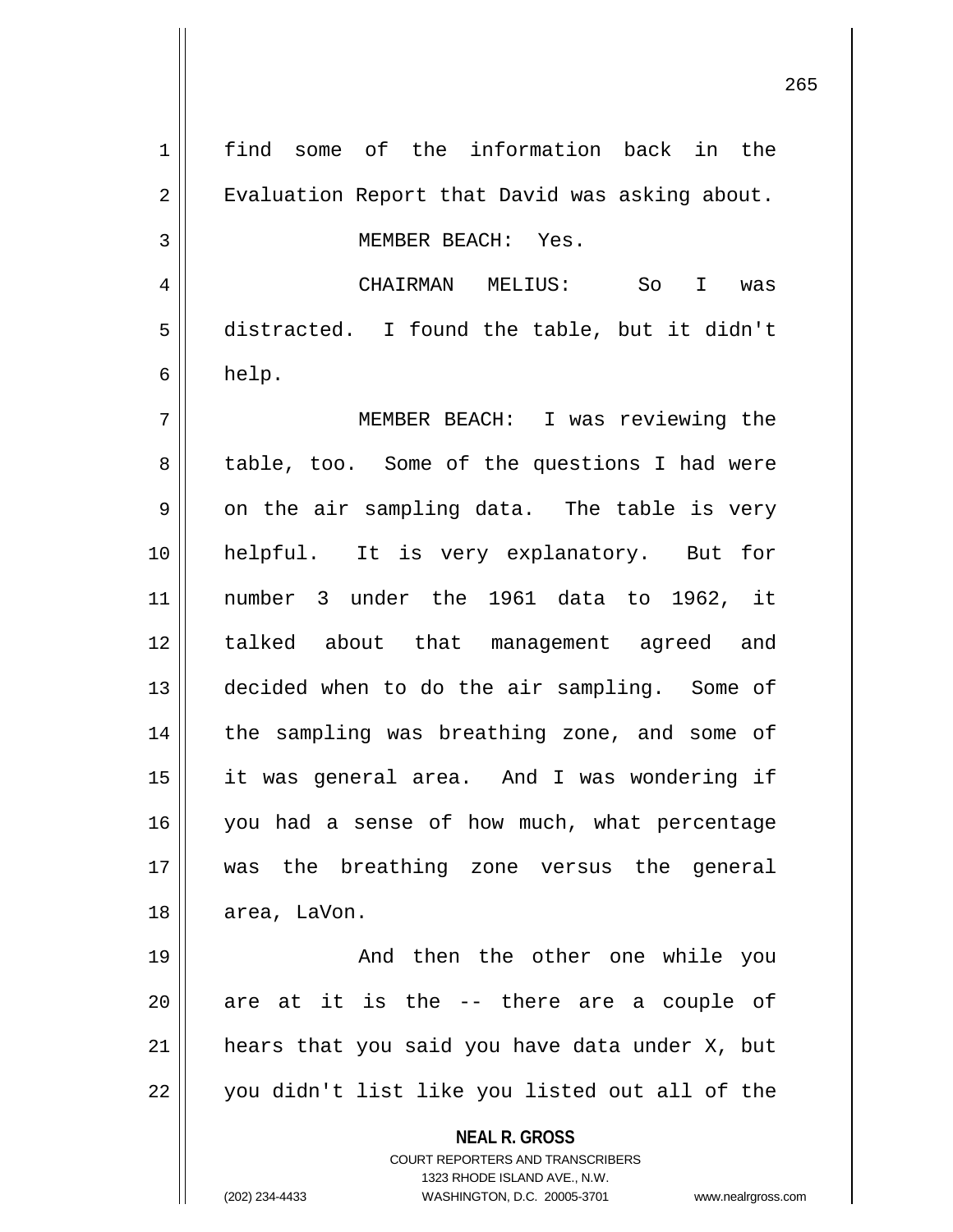$1 \parallel$  rest of them.

| $\overline{2}$ | MR. RUTHERFORD: I know the X                                                                                                                                           |
|----------------|------------------------------------------------------------------------------------------------------------------------------------------------------------------------|
| 3              | you're talking about, where the film badge                                                                                                                             |
| 4              | data is listed?                                                                                                                                                        |
| 5              | MEMBER BEACH: No. It is under                                                                                                                                          |
| 6              | breathing air, too. How about if you do --                                                                                                                             |
| 7              | the X's under number 2 indicates that data                                                                                                                             |
| 8              | exists, but the specific number of samples --                                                                                                                          |
| 9              | I was wondering why it wasn't spelled out like                                                                                                                         |
| 10             | all the rest of the --                                                                                                                                                 |
| 11             | MR. RUTHERFORD: Right. A lot of                                                                                                                                        |
| 12             | those were summary reports. You know, it                                                                                                                               |
| 13             | would summarize what the data was. And so we                                                                                                                           |
| 14             | would not get the specific numbers associated                                                                                                                          |
| 15             | with that.                                                                                                                                                             |
| 16             | Now, your first question --                                                                                                                                            |
| 17             | The breathing zone,<br>MEMBER BEACH:                                                                                                                                   |
| 18             | yes.                                                                                                                                                                   |
| 19             | Okay.<br>Now, I<br>MR. RUTHERFORD:                                                                                                                                     |
| 20             | can't remember the exact percentage, but, I                                                                                                                            |
| 21             | mean, a good portion of the actual air sample                                                                                                                          |
| 22             | data is breathing zone data. I mean, if you                                                                                                                            |
|                | <b>NEAL R. GROSS</b><br><b>COURT REPORTERS AND TRANSCRIBERS</b><br>1323 RHODE ISLAND AVE., N.W.<br>(202) 234-4433<br>WASHINGTON, D.C. 20005-3701<br>www.nealrgross.com |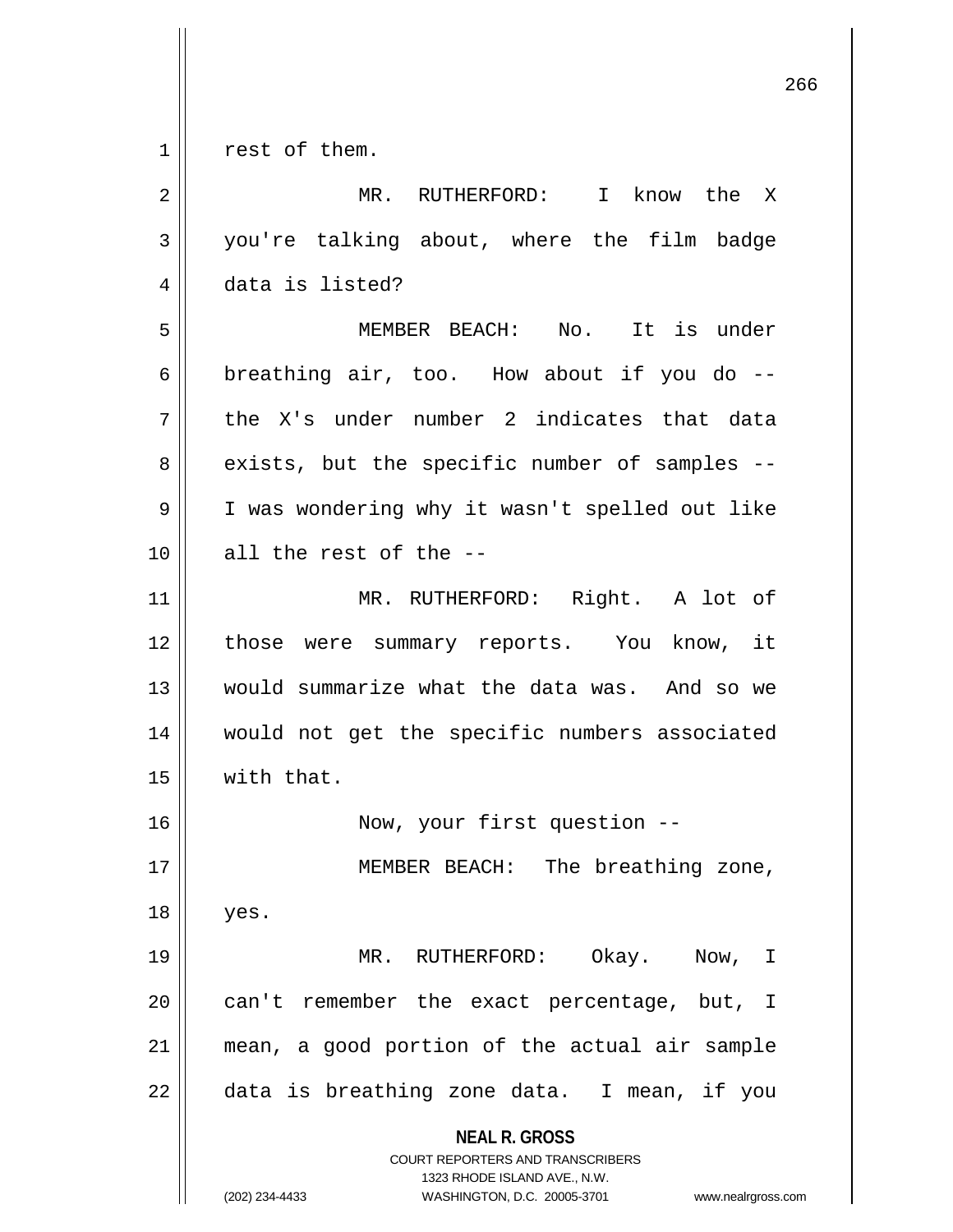1 || want to take a comparison, here is a good  $2 \parallel$  example, actually. The thorium air monitoring  $3 \parallel$  that took place took place. And it was an 4 | operation that was consistent with uranium 5 | pelletizing operation.

**NEAL R. GROSS** COURT REPORTERS AND TRANSCRIBERS 1323 RHODE ISLAND AVE., N.W. 6 There were 210 air samples taken 7 in that 1964 period. Of that 210 samples, I 8 think 167 of those were breathing zone 9 || samples, if I remember correctly. I have to 10 go back and look at the report. A large 11 || portion of those were breathing zone samples. 12 And I don't think that the operations for 13 || uranium would have been any different. 14 CHAIRMAN MELIUS: Okay, Josie? 15 MEMBER BEACH: Yes. Thanks. 16 CHAIRMAN MELIUS: Any other 17 questions right now? I believe the petitioner 18 is on the line and wishes to make comments. 19 MS. EATON: Yes, sir. I am on the 20 line. 21 CHAIRMAN MELIUS: Okay. Do you 22 We wish to make comments now?

(202) 234-4433 WASHINGTON, D.C. 20005-3701 www.nealrgross.com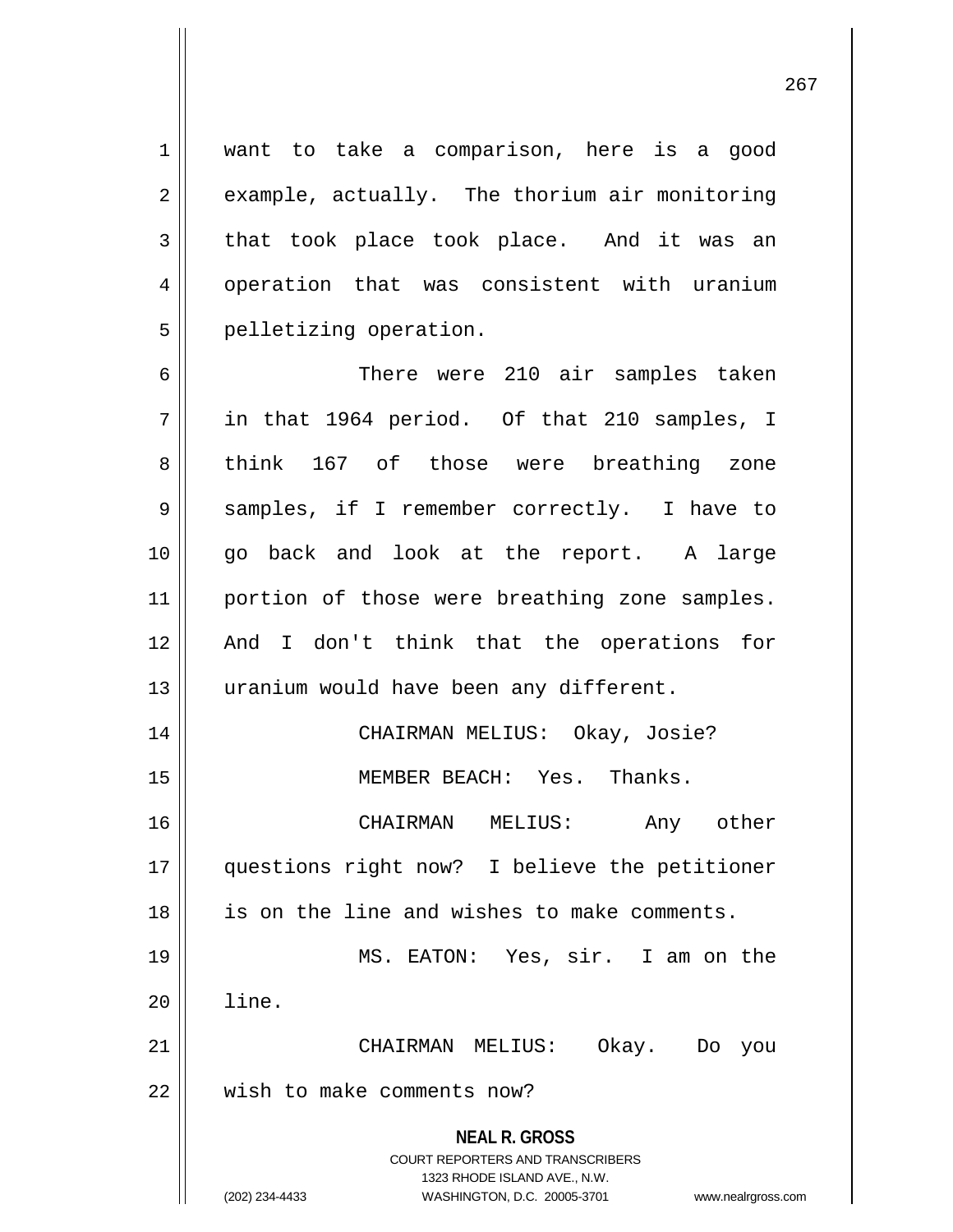| 1  | MS. EATON: Well, it seems to me                |
|----|------------------------------------------------|
| 2  | -- this is Clarissa Eaton, United Nuclear      |
| 3  | representative. We have learned a lot upon     |
| 4  | the sampling, what little sampling done early  |
| 5  | on, with only air samples. And, you know, it   |
| 6  | was the management's decision -- and I believe |
| 7  | it was a monetary decision -- to stop the      |
| 8  | sampling program.                              |
| 9  | And it wasn't, in fact, until Oak              |
| 10 | Ridge noticed excessively high levels on some  |
| 11 | employees I guess that it has taken a trip up  |
| 12 | there. So, you know, so we have got partial    |
| 13 | samples here, air only, lack of monitoring. We |
| 14 | have got an reliable source in the mix.        |
| 15 | mean, it's just very hard to<br>I.             |
| 16 | have a lot of confidence that-- I mean, how    |
| 17 | much of dose reconstruction is an exact        |
| 18 | science? Because, I mean, I am no health       |
| 19 | physicist or nothing of the sort. I am just a  |
| 20 | housewife, but I wondered how exact is the     |
| 21 | science because coming from a lay person, it   |
| 22 | just seems like there are a lot of things in   |
|    | <b>NEAL R. GROSS</b>                           |

COURT REPORTERS AND TRANSCRIBERS 1323 RHODE ISLAND AVE., N.W.

(202) 234-4433 WASHINGTON, D.C. 20005-3701 www.nealrgross.com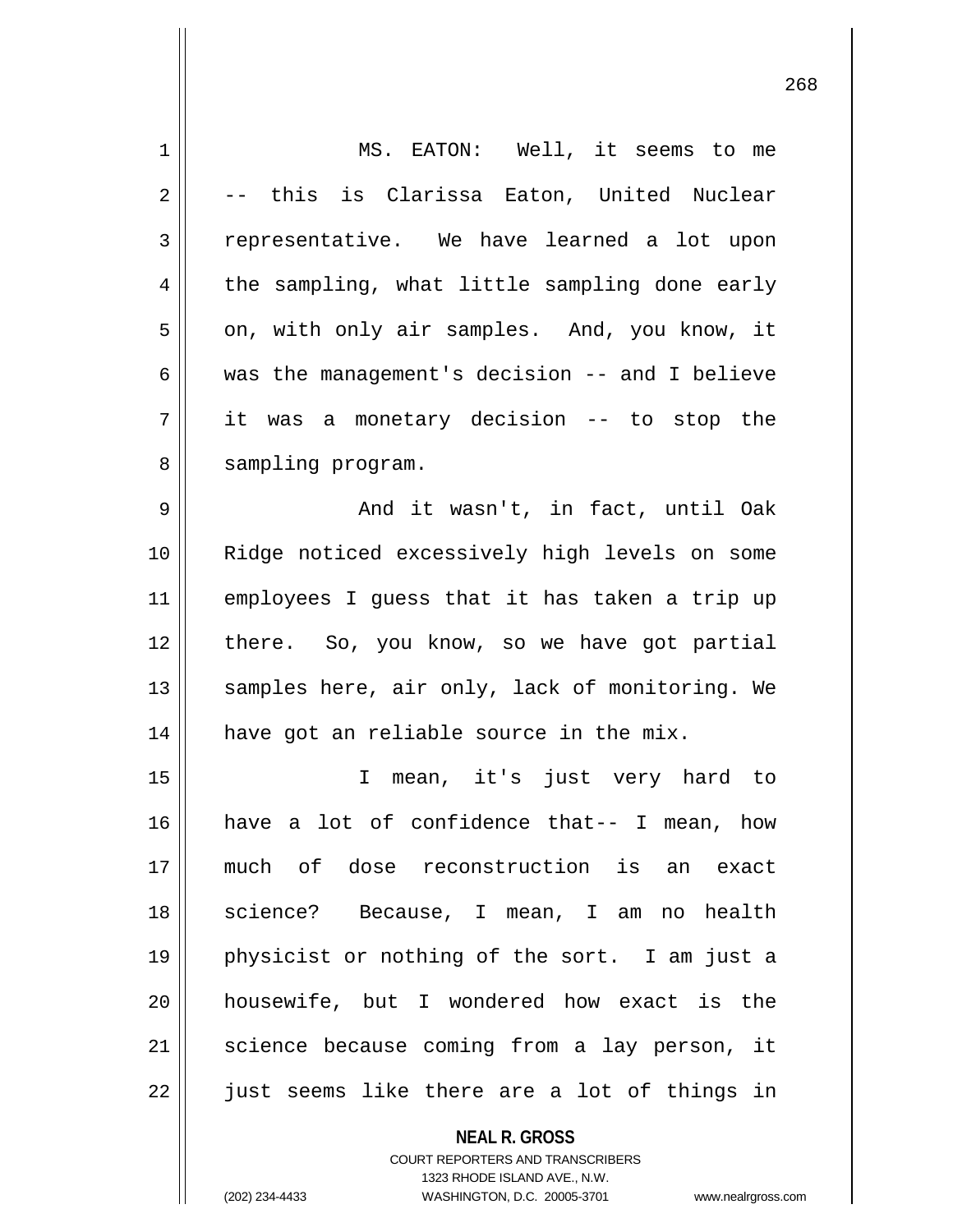|             | 269                                                                 |
|-------------|---------------------------------------------------------------------|
| $\mathbf 1$ | the way.                                                            |
| 2           | CHAIRMAN MELIUS: Any additional                                     |
| 3           | comments or is that --                                              |
| 4           | MS. EATON: Well, that is the only                                   |
| 5           | one I have for now.                                                 |
| 6           | CHAIRMAN MELIUS: Okay. Thank                                        |
| 7           | you. I wasn't sure I understood.                                    |
| 8           | Yes, LaVon?                                                         |
| 9           | MR. RUTHERFORD: I want to clarify                                   |
| 10          | that of the 210 air samples, 133 were                               |
| 11          | breathing zone samples. So if you want to                           |
| 12          | look at it as roughly 65 percent, 70 percent?                       |
| 13          | CHAIRMAN MELIUS: Any other                                          |
| 14          | comments or questions? David, David                                 |
| 15          | Kotelchuck?                                                         |
| 16          | MEMBER KOTELCHUCK: Ms. Eaton, I                                     |
| 17          | taught graduate courses in nuclear physics and                      |
| 18          | occupational health for many years and taught                       |
| 19          | in this area. Of all the areas that I taught                        |
| 20          | in in occupational health, this was always the                      |
| 21          | most difficult. It was the most difficult for                       |
| 22          | our students because there is a lot of exact                        |
|             | <b>NEAL R. GROSS</b><br>COURT REPORTERS AND TRANSCRIBERS            |
|             | 1323 RHODE ISLAND AVE., N.W.                                        |
|             | (202) 234-4433<br>WASHINGTON, D.C. 20005-3701<br>www.nealrgross.com |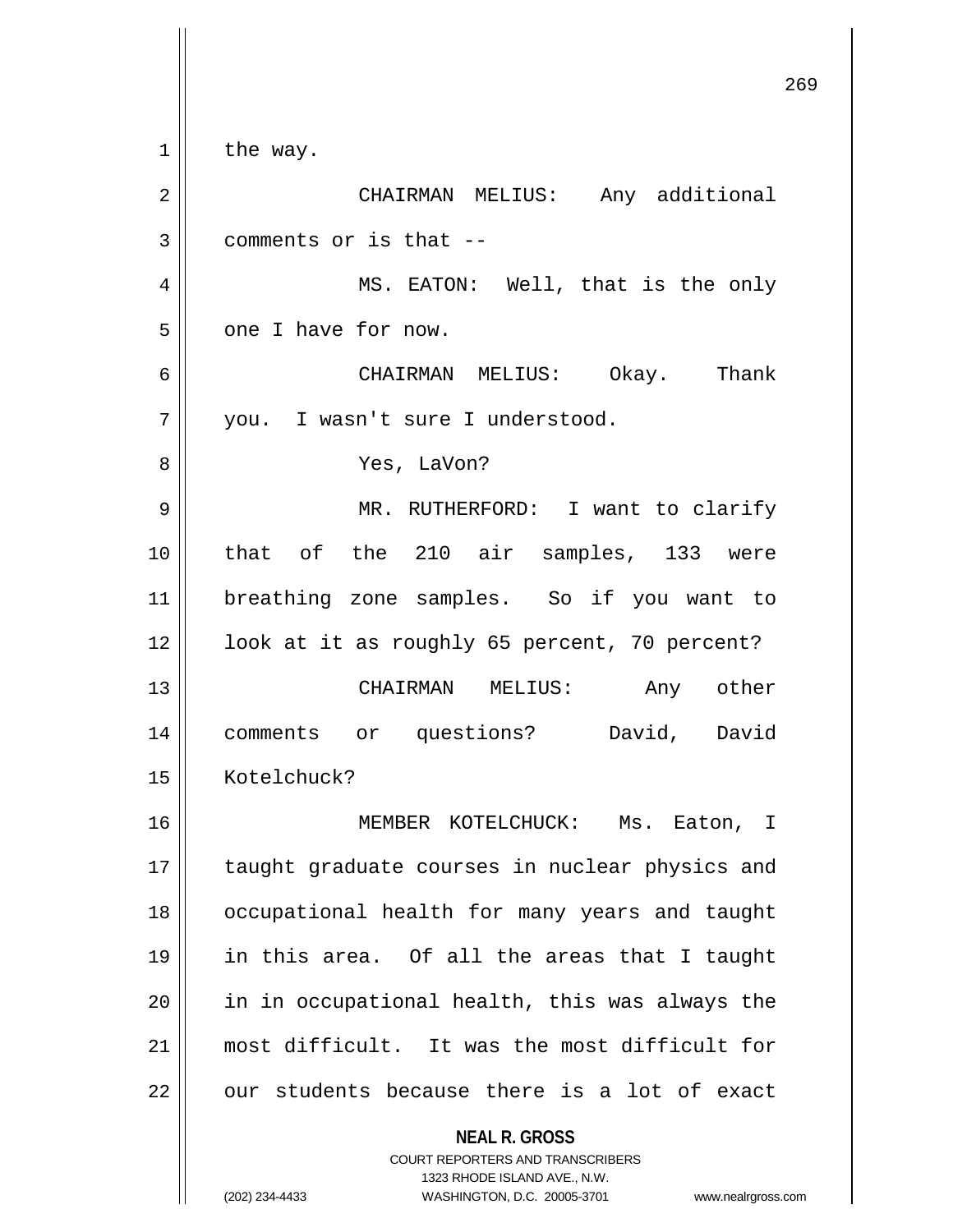knowledge about some particular kind of particle, what the effects of an alpha particle of a certain energy are. These are 4 | very well-known.

5 || The problem is that, first, we are  $6 \parallel$  trying to put together pieces from internal 7 exposure, external exposure, alpha, beta, 8 gamma neutron. And it does become, if you 9 || will, a bit overwhelming to listen to and to 10 || try to follow through.

 Obviously we can't. If we could make an exact measurement or if exact measurements were available on all of these 14 || pieces, that would be fine. Normally that is 15 || not the case. And so you try to put together 16 Something that is the best estimate, being friendly to the claimant, because when in doubt, the claimant should be respected and compensated. So that is what is behind this. It is complicated. The science, if you will, | the pieces, all of the pieces of the science, I think, are pretty well-known and quite

## **NEAL R. GROSS**

COURT REPORTERS AND TRANSCRIBERS 1323 RHODE ISLAND AVE., N.W. (202) 234-4433 WASHINGTON, D.C. 20005-3701 www.nealrgross.com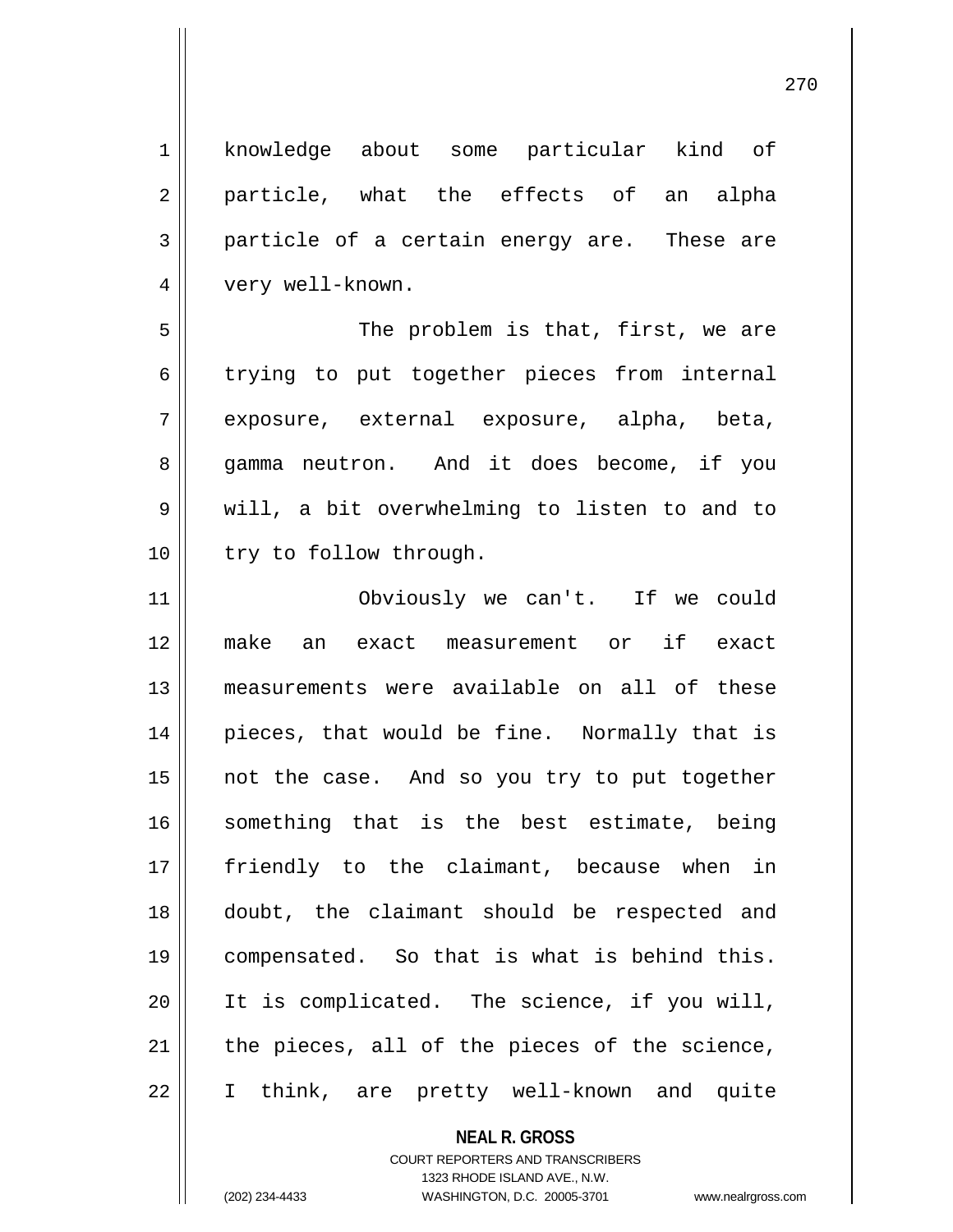|                | 271                                                                                                 |
|----------------|-----------------------------------------------------------------------------------------------------|
| $\mathbf 1$    | exactly known with research for decades.                                                            |
| $\overline{a}$ | CHAIRMAN MELIUS: Any Board                                                                          |
| 3              | comments or questions?                                                                              |
| 4              | (No response.)                                                                                      |
| 5              | CHAIRMAN MELIUS: If not, we have                                                                    |
| 6              | a motion from the --                                                                                |
| 7              | MS. EATON: Well, I guess my --                                                                      |
| 8              | CHAIRMAN MELIUS: Excuse me?                                                                         |
| 9              | MS. EATON: -- of these records                                                                      |
| 10             | that you supposedly got a hold of, a lot of                                                         |
| 11             | records, are you referring to those that                                                            |
| 12             | Westinghouse at first didn't think they had                                                         |
| 13             | any records and then, all of a sudden, they                                                         |
| 14             | had truckloads? Are you relying on the                                                              |
| 15             | records that you received from Westinghouse?                                                        |
| 16             | CHAIRMAN MELIUS: Excuse me? We're                                                                   |
| 17             | just doing comments now. And it really is not                                                       |
| 18             | the time. The Board needs to take action.                                                           |
| 19             | There have been Work Group meetings and other                                                       |
| 20             | meetings where there has been interaction on                                                        |
| 21             | these.                                                                                              |
| 22             | let me go back to the Board.<br>So                                                                  |
|                | <b>NEAL R. GROSS</b>                                                                                |
|                | COURT REPORTERS AND TRANSCRIBERS                                                                    |
|                | 1323 RHODE ISLAND AVE., N.W.<br>(202) 234-4433<br>WASHINGTON, D.C. 20005-3701<br>www.nealrgross.com |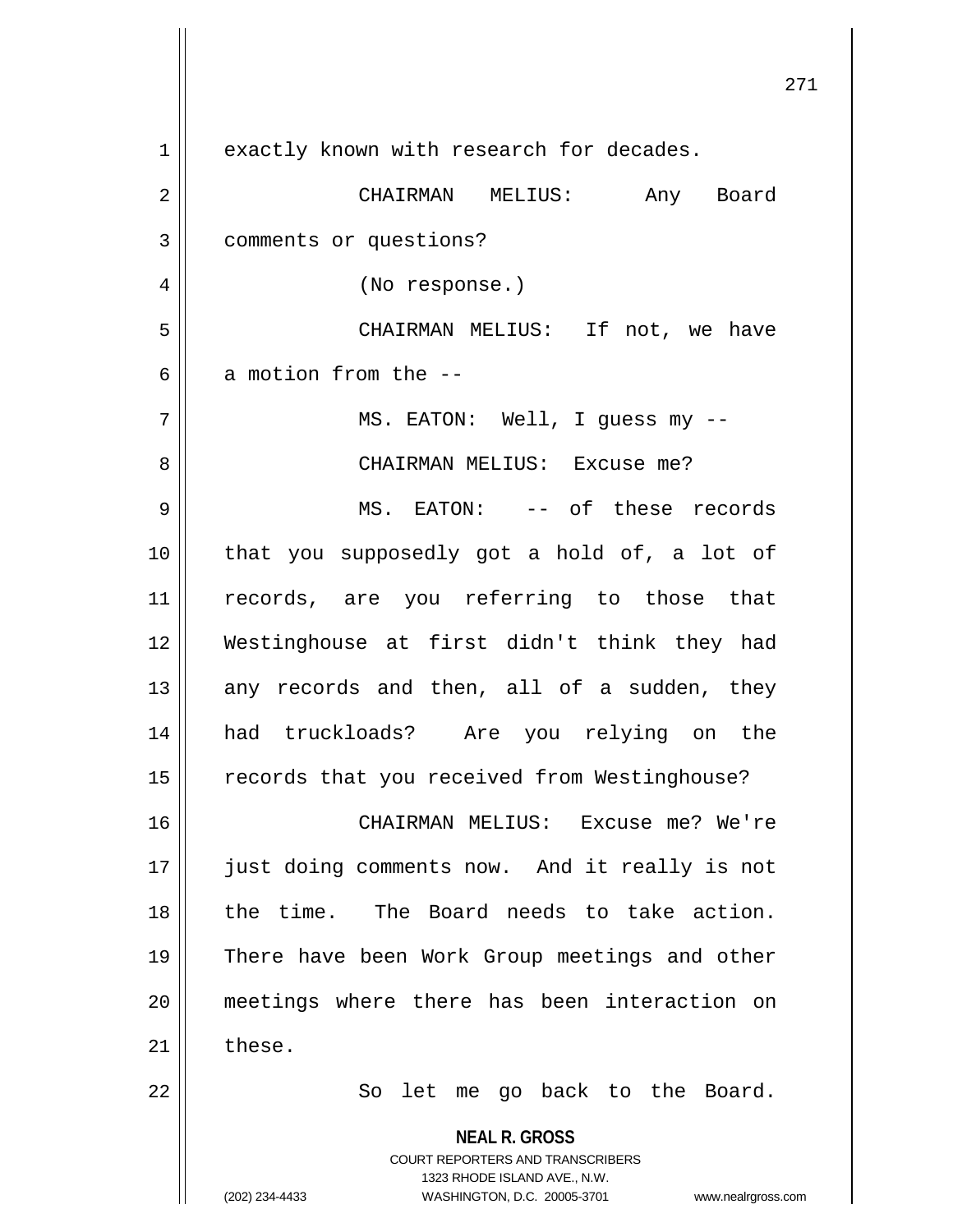**NEAL R. GROSS** COURT REPORTERS AND TRANSCRIBERS 1323 RHODE ISLAND AVE., N.W. 1 || And we have a motion from the Work Group, a 2 | recommendation on that. Is there any further 3 discussion on that recommendation? 4 || (No response.) 5 CHAIRMAN MELIUS: If not, Ted, do 6 you want to do the roll call? 7 (Roll call.) 8 MR. KATZ: It was 12 in favor, a 9 number of absentee votes, but the measure 10 passes. 11 CHAIRMAN MELIUS: Okay. I believe 12 we have done most of our Board business, work 13 || session business, except for some additional 14 letters that will be ready for review 15 tomorrow. 16 || So, LaVon, while you are close? 17 || Let's get back to NIOSH. I thought that was  $18$  | the one that had so many slides it was taking 19 || a long time to load. 20 MR. RUTHERFORD: Okay. After much  $21$  ado, I am going to give the status of all 22 || current SEC petitions. This is LaVon

(202) 234-4433 WASHINGTON, D.C. 20005-3701 www.nealrgross.com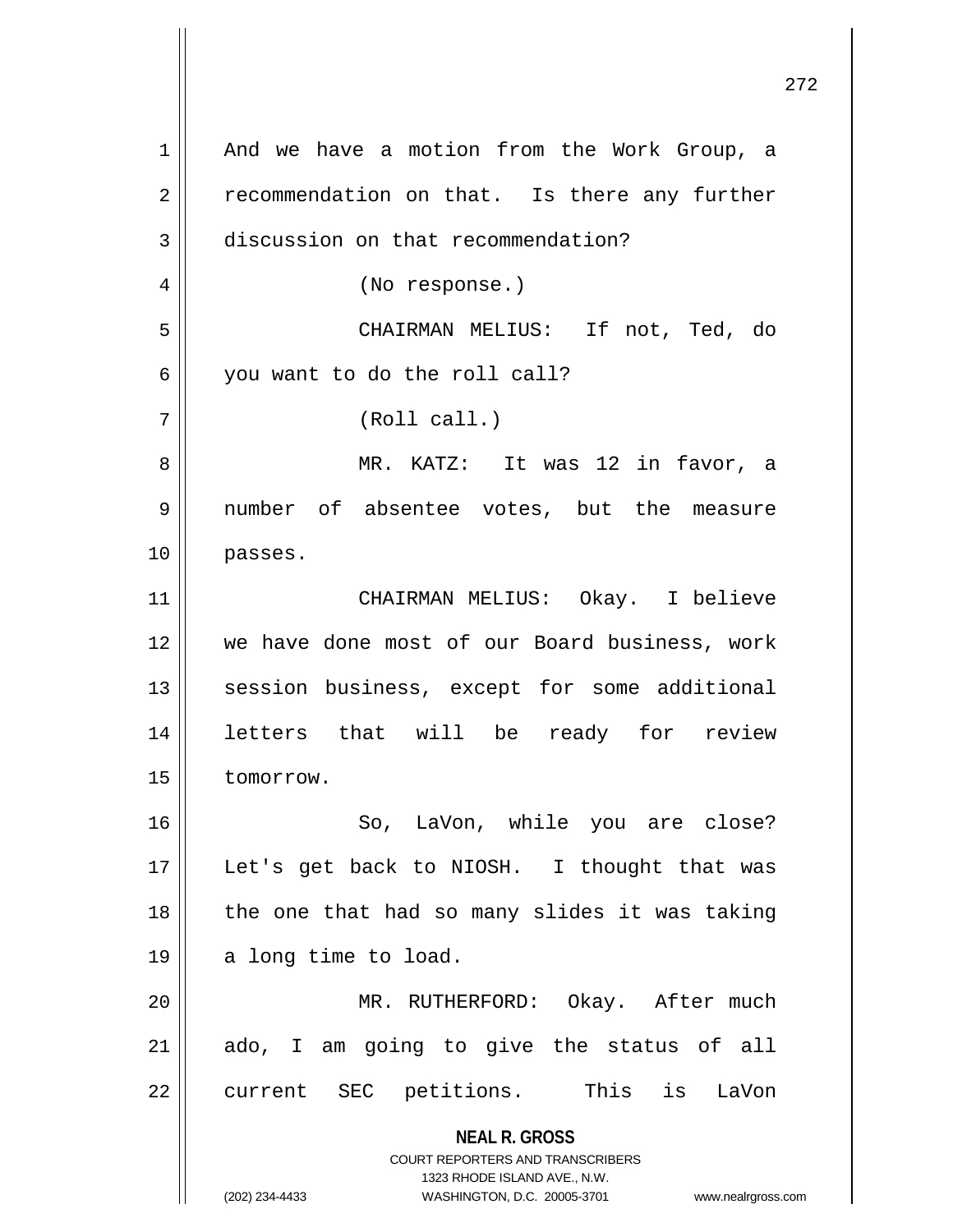**NEAL R. GROSS** COURT REPORTERS AND TRANSCRIBERS 1323 RHODE ISLAND AVE., N.W. 1 | Rutherford for those on the phone. We provide  $2 \parallel$  this update routinely for the Board so that 3 they can prepare for upcoming Work Group 4 meetings, Board meetings. It identifies what  $5 \parallel$  petitions we have got in that are qualified,  $6$  || we are evaluating. Also it identifies the  $7 \parallel$  petitions that are in the 83.14 process as 8 well. 9 As you can see, as of September 10 7th, we have 207 petitions. We had zero in 11 the qualification process at this time. We 12 have 127 petitions that have qualified, 5 13 || petitions that are in the evaluation progress. 14 Actually, this will be adjusted a little bit 15 because some of these reports were completed 16 prior to this Board meeting. And I will 17 discuss that a little bit and so on through  $18$  | the table. 19 || SEC petition evaluations presented 20 at this Board meeting, we had Oak Ridge 21 National Lab, where the Board took action. 22 || There is some additional work that is going on

(202) 234-4433 WASHINGTON, D.C. 20005-3701 www.nealrgross.com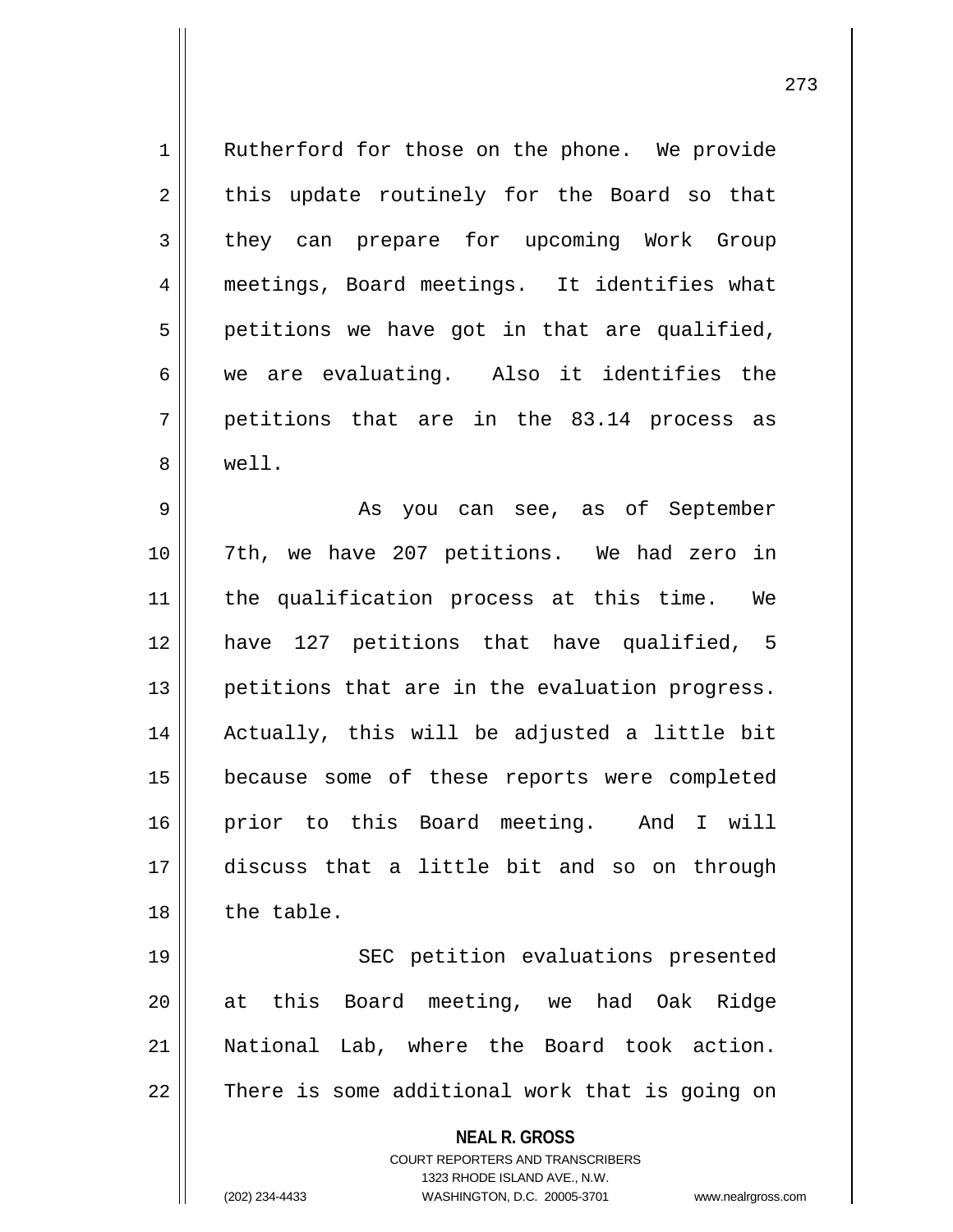at Oak Ridge National Lab associated with 2 | calutrons and cyclotron. Los Alamos National Lab we 4 | presented as well revision 1. Again the Board took action. However, there is still  $6 \parallel$  additional work that has gone on post-1995. 7 || Rocky Flats petition was presented 8 at the Board meeting. The Board has pushed 9 this on to the Work Group and some additional work that is going to be done by us at NIOSH. Mound Plant, an 83.14 was 12 || presented that the Board took action on. Nuclear Metals Inc. will be discussed tomorrow. Currently we have the Joslyn Manufacturing and Supply Company petition that is in the evaluation phase. It was at Fort Wayne, Indiana. All employees who worked at the Joslyn Manufacturing and Supply Company from January 1, 1944 through December 31 of || 1952. This is one of those early year metals 22 || operations. We received this petition on

> **NEAL R. GROSS** COURT REPORTERS AND TRANSCRIBERS 1323 RHODE ISLAND AVE., N.W.

(202) 234-4433 WASHINGTON, D.C. 20005-3701 www.nealrgross.com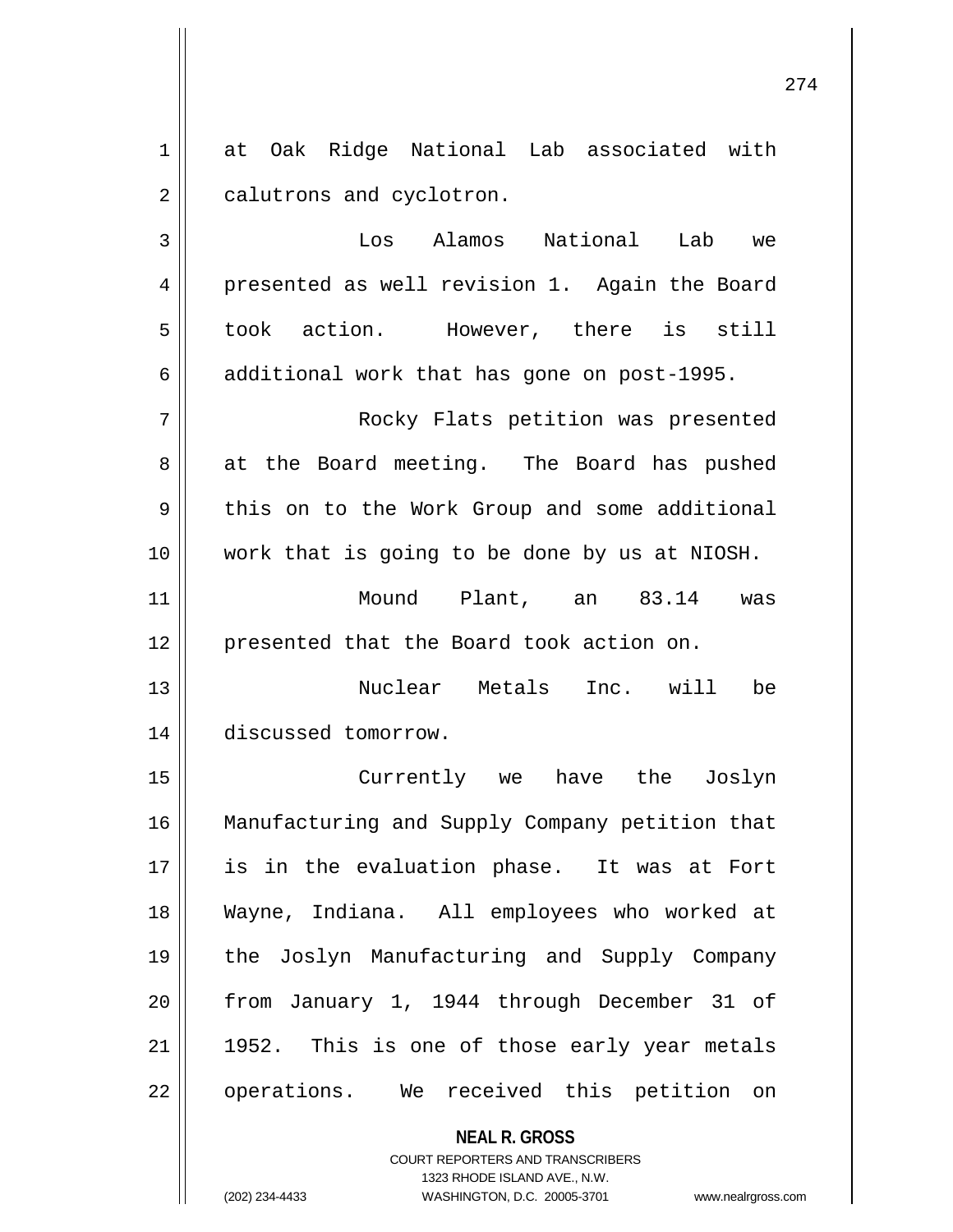1 || March 15th of 2012. We expect to be completed 2 in December of 2012.

 We did have a slight delay on completing this due to some -- we had done, 5 || actually, some classified document review at 6 || OSTI, and had identified some additional records Dr. Glover had and actually some 8 || outreach in interviews that had possibly identified other resources. We wanted to take those and make sure we got those resources before we completed our evaluation. We do expect to be completed in time for the 13 | December Board meeting. CHAIRMAN MELIUS: What do you mean in time for a Board meeting? 16 || MR. RUTHERFORD: We will shoot to have the Evaluation Report to the Board one month prior to the Board meeting. Do you hear 19 || that, Dr. Glover? Where are you? Or sooner, | or sooner. CHAIRMAN MELIUS: Excuse me. The 22 || Board meeting is in December.

> **NEAL R. GROSS** COURT REPORTERS AND TRANSCRIBERS 1323 RHODE ISLAND AVE., N.W. (202) 234-4433 WASHINGTON, D.C. 20005-3701 www.nealrgross.com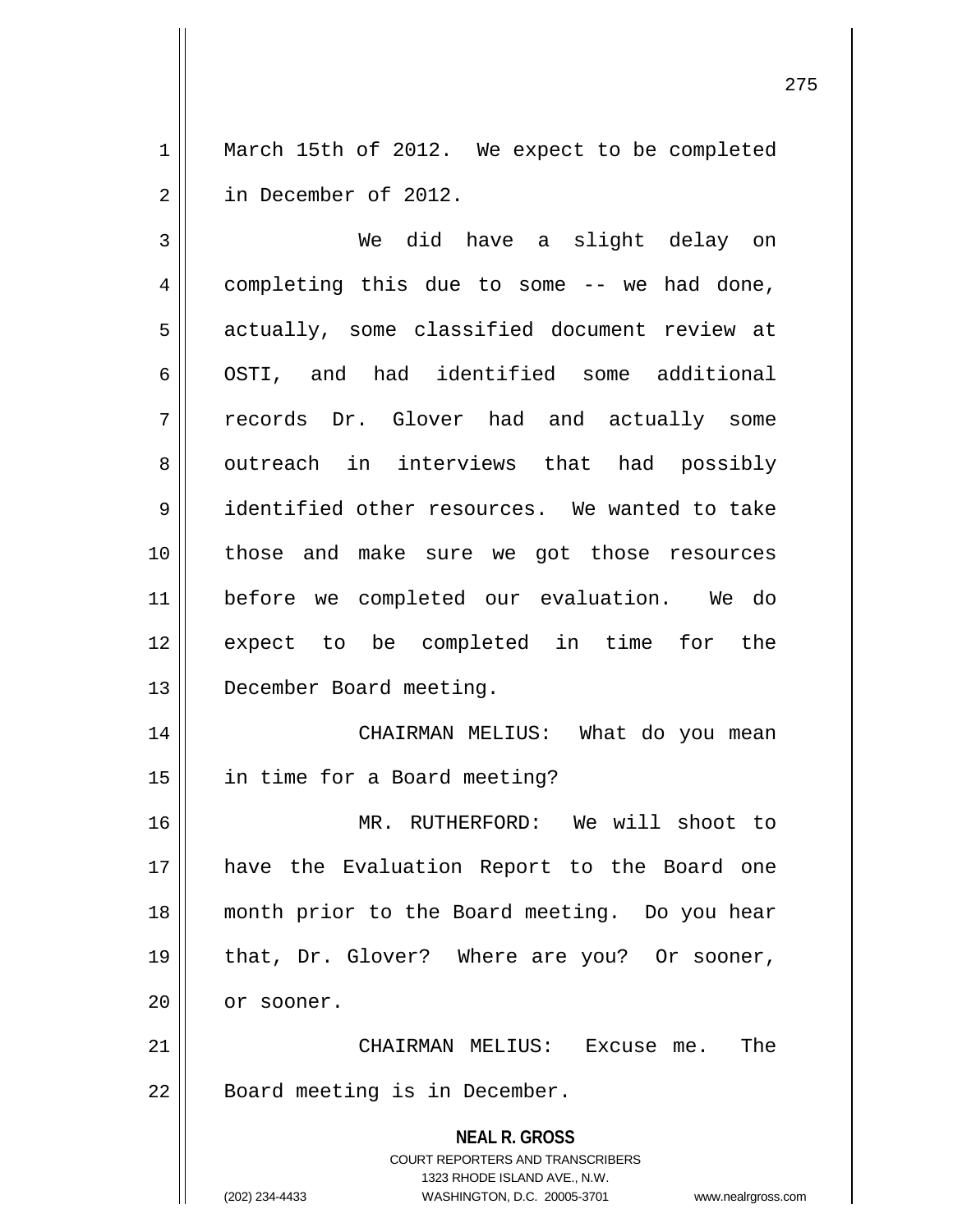|    | 27                                                                      |
|----|-------------------------------------------------------------------------|
| 1  | MR. RUTHERFORD: Yes, yes.                                               |
| 2  | CHAIRMAN MELIUS: The completion                                         |
| 3  | date is December.                                                       |
| 4  | MR. RUTHERFORD: Well, you know,                                         |
| 5  | as they --                                                              |
| 6  | CHAIRMAN MELIUS: Where does the                                         |
| 7  | month come in?                                                          |
| 8  | MR. RUTHERFORD: We will shoot to                                        |
| 9  | have that to you 30 days before the Board                               |
| 10 | meeting.                                                                |
| 11 | CHAIRMAN MELIUS: So in November?                                        |
| 12 | MR. RUTHERFORD: Yes, in November,                                       |
| 13 | November.                                                               |
| 14 | CHAIRMAN MELIUS: Sam?                                                   |
| 15 | (Laughter.)                                                             |
| 16 | MR. RUTHERFORD: This is a short                                         |
| 17 | presentation, but I want to say we are working                          |
| 18 | on a couple of 83.14s at this time. These are                           |
| 19 | 83.14s that we have been working on Site                                |
| 20 | Profiles for a while trying to get information                          |
| 21 | back and forth. I didn't want to put them on                            |
| 22 | here because the details really haven't been                            |
|    | <b>NEAL R. GROSS</b>                                                    |
|    | <b>COURT REPORTERS AND TRANSCRIBERS</b><br>1323 RHODE ISLAND AVE., N.W. |
|    | (202) 234-4433<br>WASHINGTON, D.C. 20005-3701<br>www.nealrgross.com     |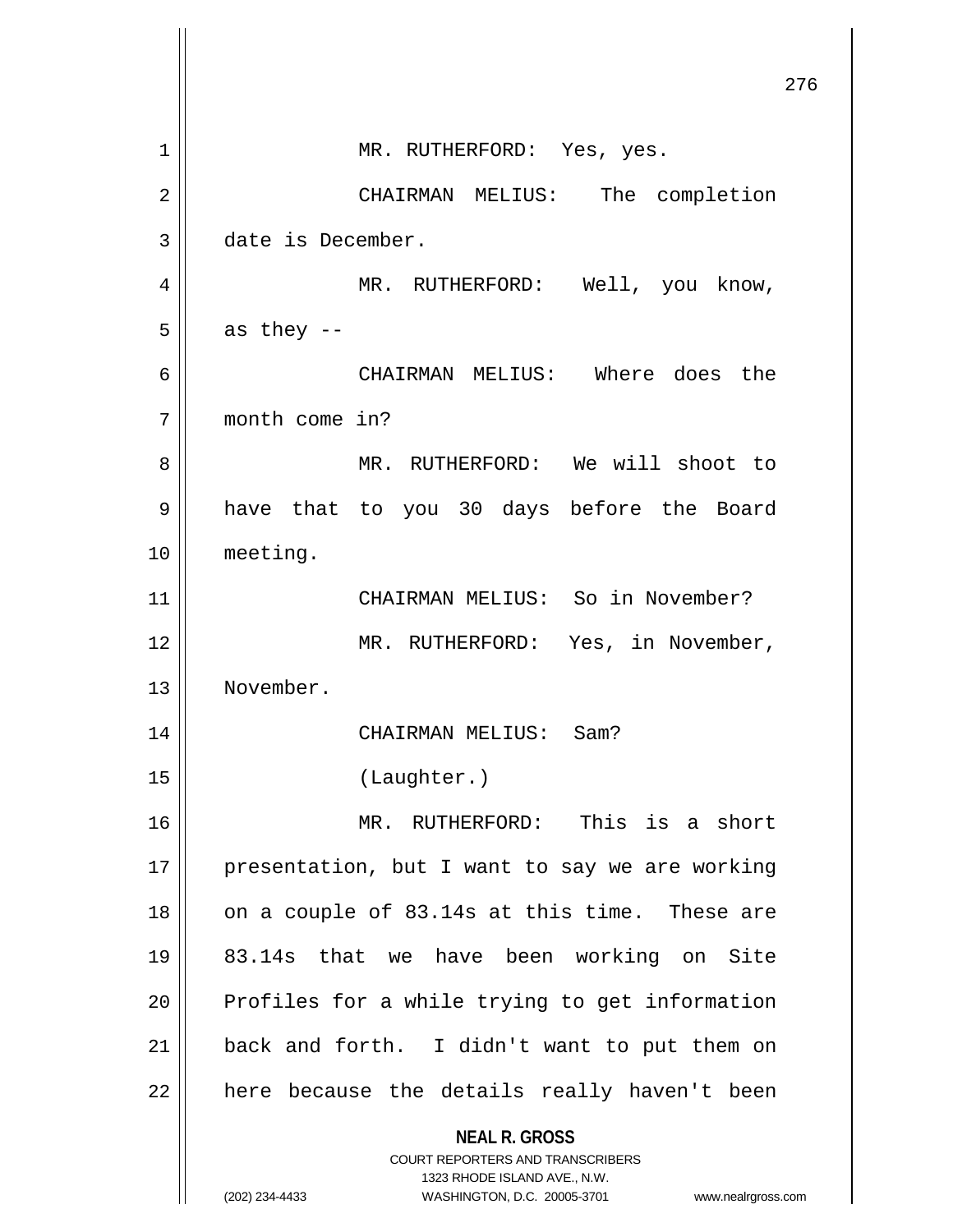**NEAL R. GROSS** COURT REPORTERS AND TRANSCRIBERS 1323 RHODE ISLAND AVE., N.W. (202) 234-4433 WASHINGTON, D.C. 20005-3701 www.nealrgross.com 1 | ironed out on them, but we do anticipate we 2 || will be presenting at least one of those at  $3 \parallel$  the Board meeting in December as well. In 4 fact, we will be presenting at least one of  $5 \parallel$  those at the Board meeting I am just thinking. 6 CHAIRMAN MELIUS: And we will see  $7$  | those 30 days before  $-$ 8 || MR. RUTHERFORD: Yes, you will. 9 CHAIRMAN MELIUS: -- before the 10 December Board meeting, that one that we will 11 be presenting? 12 MR. RUTHERFORD: That's pretty 13 || much it. Any questions on current SEC status? 14 CHAIRMAN MELIUS: Can you read 15 back -- no. Okay. So don't go away. 16 MR. RUTHERFORD: I thought I'd  $17 \parallel$  slip out of there. 18 CHAIRMAN MELIUS: Yes. Two 19 || things. I am just thinking ahead to the Board 20 meeting and timing and so forth on that. And 21 | do we need three days? 22 MR. RUTHERFORD: Well, I know we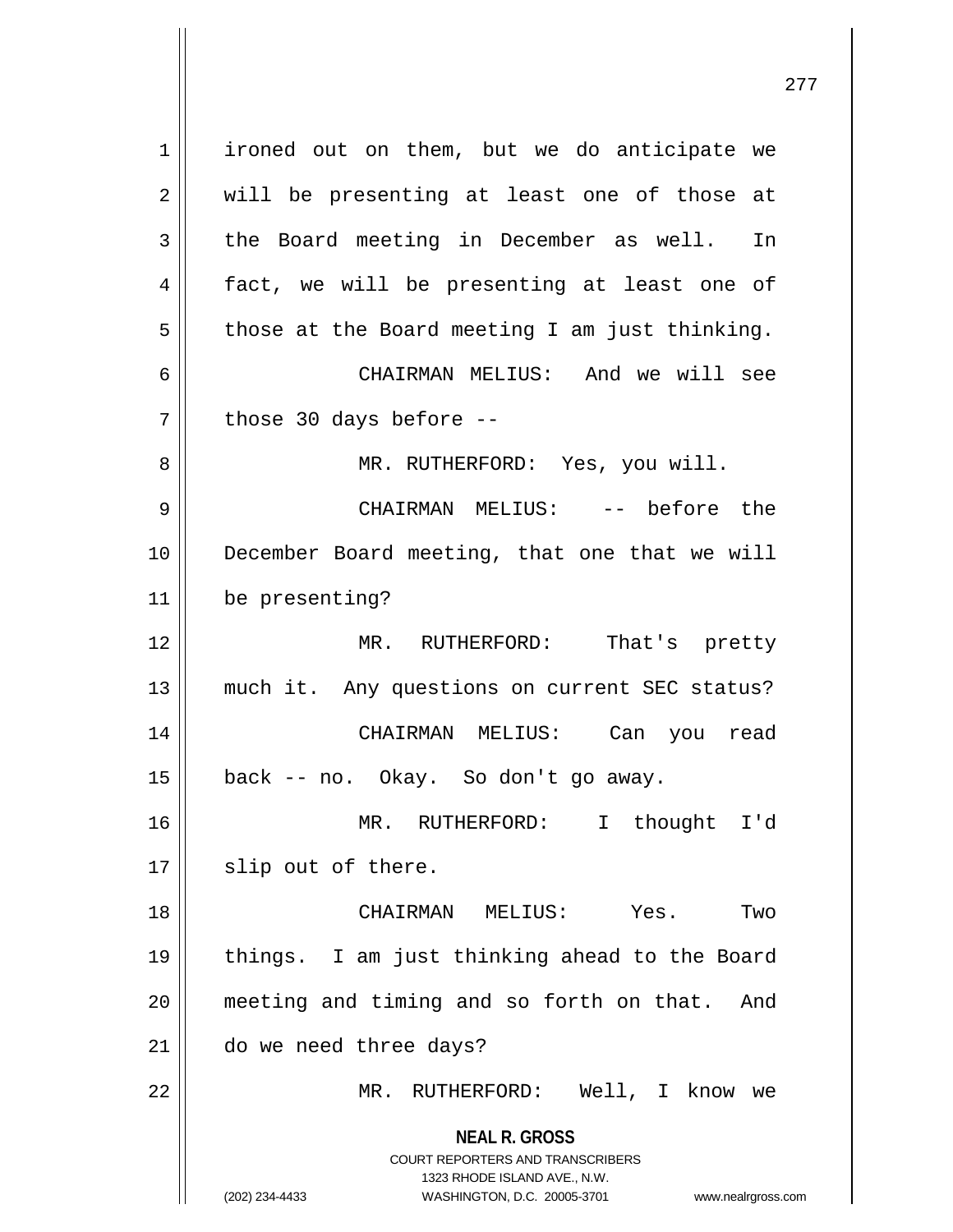**NEAL R. GROSS** COURT REPORTERS AND TRANSCRIBERS 1323 RHODE ISLAND AVE., N.W. (202) 234-4433 WASHINGTON, D.C. 20005-3701 www.nealrgross.com  $1 \parallel$  have -- I think we have an addendum to, if I 2 | remember correctly, SRS addendum that -- and I 3 wish Mark was here, but I am pretty sure we 4 committed to getting an SRS addendum on the 5 | remainder of the thorium period to the Board  $6 \parallel$  for the presentation at that meeting. 7 || MEMBER KOTELCHUCK: That's right, 8 | yes. 9 MR. RUTHERFORD: So that is one 10 additional item. 11 || You know, actually, I apologize. I 12 just missed another -- we do have another 13 petition under evaluation. And that is Baker 14 || Brothers. It will not be ready for the 15 December Board meeting, I do not believe. 16 There is a chance it would, but I don't want 17 | to commit to it right now. 18 However, during a Board conference 19 || call, I am sure I could give you a better date 20 | on completion for Baker Brothers. 21 || MEMBER FIELD: LaVon, what's the  $22$   $\parallel$  site? Where is it --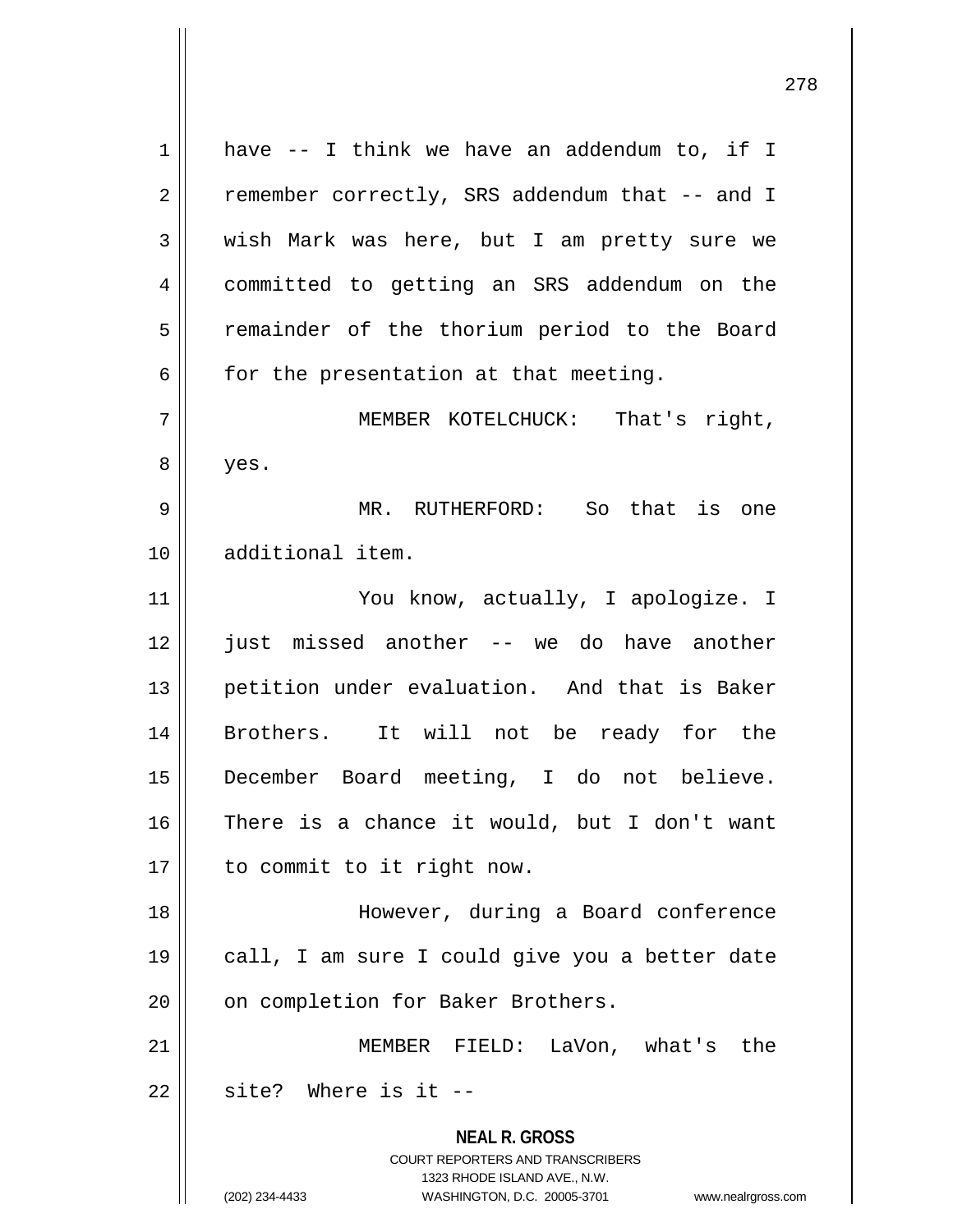**NEAL R. GROSS** COURT REPORTERS AND TRANSCRIBERS 1 || MR. RUTHERFORD: Baker Brothers? I 2 can't remember. Toledo. Correct. Toledo,  $3 \parallel$  Ohio. 4 MR. KATZ: I was thinking there 5 | was another maybe 83.14 that you had intended 6  $\parallel$  for this meeting but didn't make it. Not so? 7 MR. RUTHERFORD: Well, no. The 8 ones that we intended for this meeting made 9 it. The one that we have been working for 10 || some time, I don't believe it was intended for  $11$  | this meeting. 12 || MR. KATZ: Okay. 13 CHAIRMAN MELIUS: So the reason I 14 wanted to bring this up now is, one, we have a 15 little bit of time; but, secondly, if you 16 || remember, right, the December Board meeting 17 || starts on a Monday. And I think that if we 18 are going to plan ahead for it and so forth 19 and we think we can do our Board business in  $20$  || two days, we could come in on the Monday,  $21$  | rather than on the Sunday,  $-$ 22 || MR. RUTHERFORD: Right.

> 1323 RHODE ISLAND AVE., N.W. (202) 234-4433 WASHINGTON, D.C. 20005-3701 www.nealrgross.com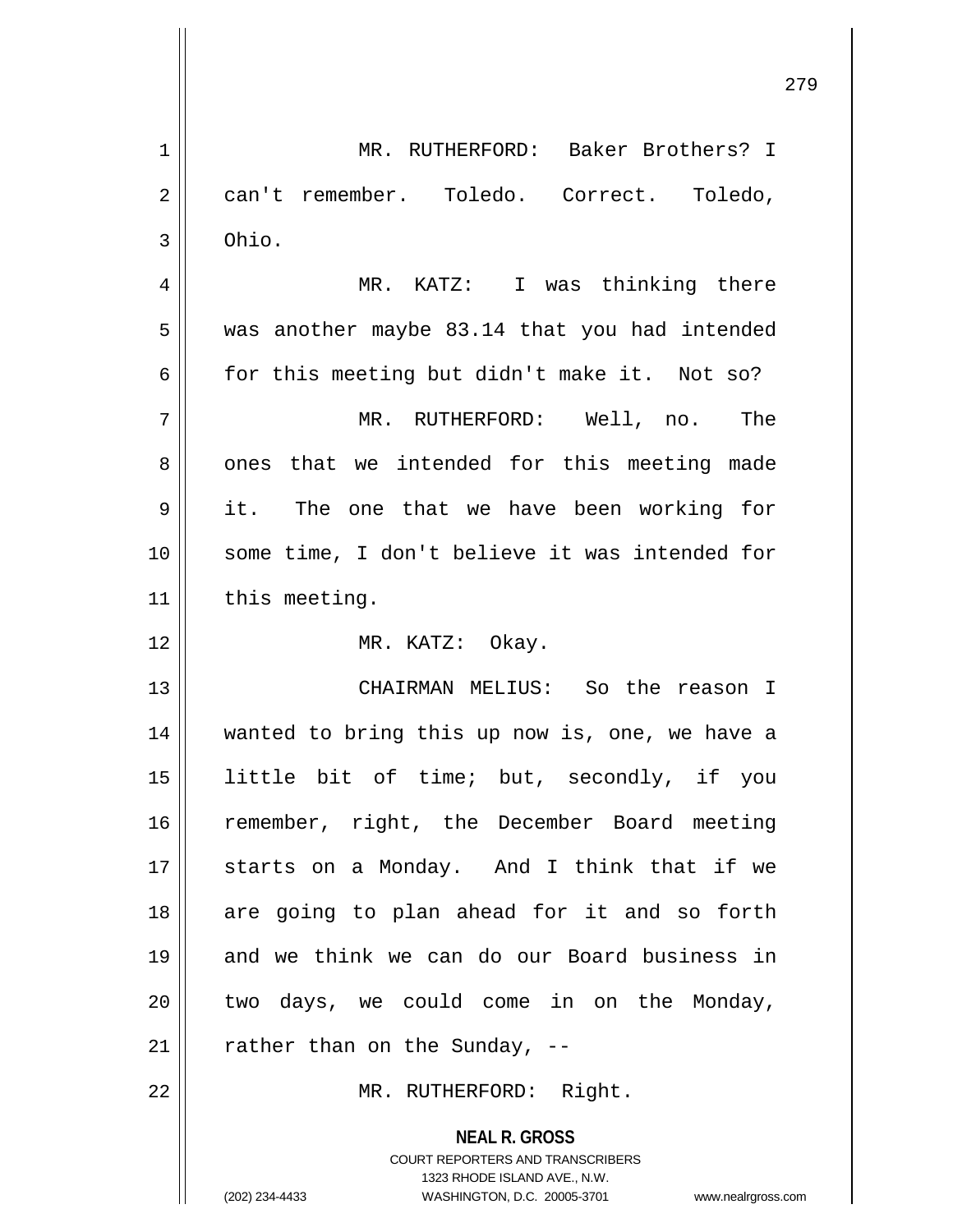**NEAL R. GROSS** 1 CHAIRMAN MELIUS: -- for people  $2 \parallel$  and handle it that way, which would ease 3 travel, at least for some people. For 4 everybody, it should make it easier and so  $5 \parallel$  forth. And I think what I am hearing is that 6 we should be able to do that. 7 || MR. RUTHERFORD: From the new SEC 8 || petitions, very few. 9 CHAIRMAN MELIUS: Yes. 10 || MR. RUTHERFORD: There are only a 11 couple. 12 CHAIRMAN MELIUS: Well, GSI we 13 hope. Rocky Flats I'm not sure that we will  $14$  | be. I think there is enough by that meeting. 15 Pantex we don't know, but we could  $16$   $\vert$  -- I don't think Pantex would necessarily take 17 || a lot of time because we have gone through 18 that. I think we all know the issues. I 19 || think the question is going to be, one, is the 20 data available that we think might be  $21$  available. Is that the term, Brad, that we 22 | heard? Maybe, yes.

> COURT REPORTERS AND TRANSCRIBERS 1323 RHODE ISLAND AVE., N.W.

(202) 234-4433 WASHINGTON, D.C. 20005-3701 www.nealrgross.com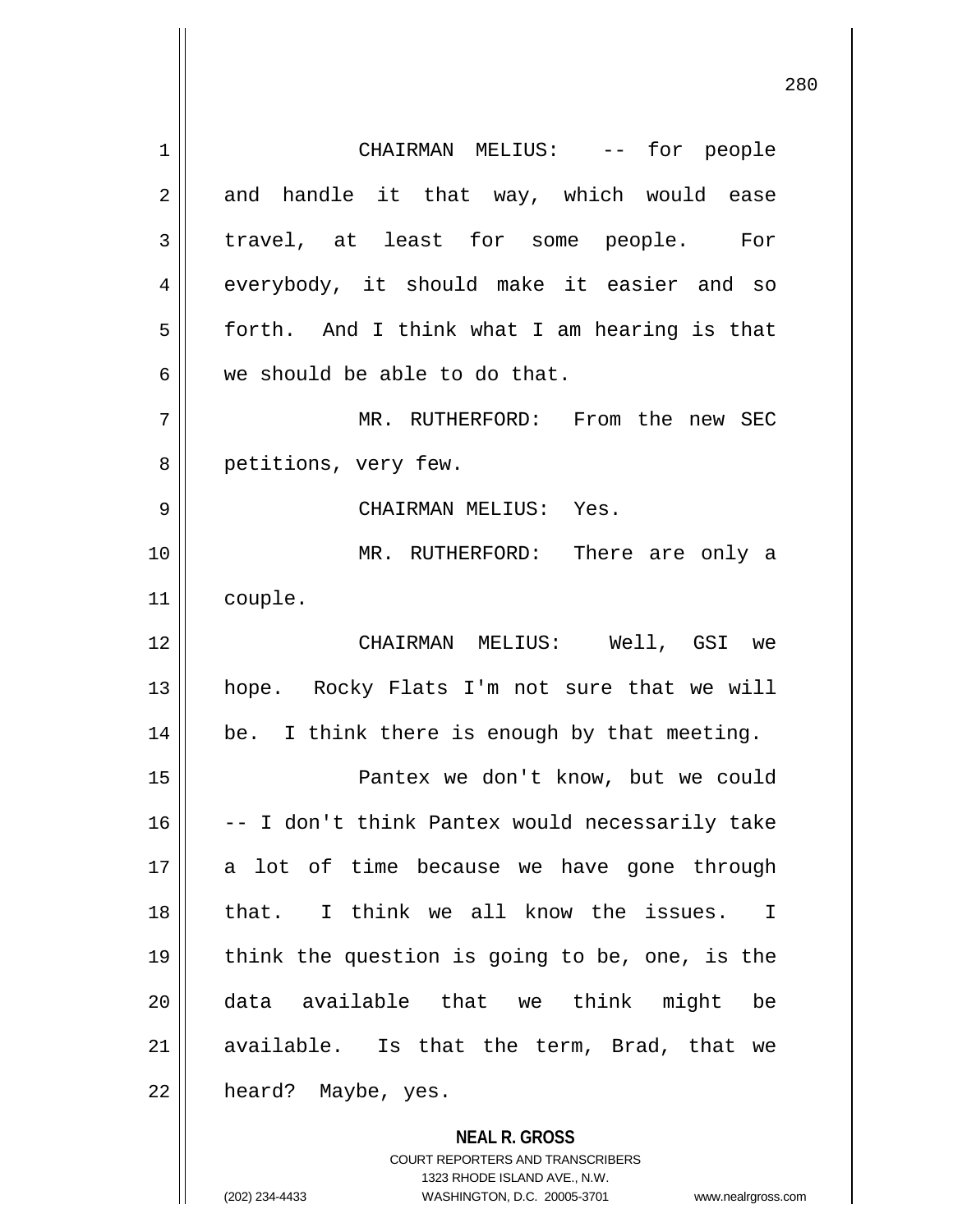|             | 281                                                                                             |
|-------------|-------------------------------------------------------------------------------------------------|
| $\mathbf 1$ | MEMBER CLAWSON: Yes.                                                                            |
| 2           | CHAIRMAN MELIUS: The right                                                                      |
| 3           | material. And either way I think we are going                                                   |
| 4           | to know. No. But if we do have to deal with                                                     |
| 5           | that, I don't think it is something that is                                                     |
| 6           | going to take necessarily an extended period                                                    |
| 7           | of time for discussion.                                                                         |
| 8           | MR. KATZ: So I think we are                                                                     |
| 9           | talking about a two-day meeting.                                                                |
| 10          | CHAIRMAN MELIUS: Okay. Okay.                                                                    |
| 11          | MR. RUTHERFORD: I wonder about                                                                  |
| 12          | Hanford 155. Do you think that the Work Group                                                   |
| 13          | would be ready to act on that?                                                                  |
| 14          | CHAIRMAN MELIUS: I think we will                                                                |
| 15          | be ready for that. And, again, I don't think                                                    |
| 16          | that $--$ it takes some time but not $--$ because                                               |
| 17          | we have done some briefing here. I think the                                                    |
| 18          | issue is usually it's the first time something                                                  |
| 19          | is presented to the Board or it's been a long                                                   |
| 20          | review process from the Work Group and getting                                                  |
| 21          | everybody up to speed. And enough information                                                   |
| 22          | that people feel comfortable in making a                                                        |
|             | <b>NEAL R. GROSS</b><br><b>COURT REPORTERS AND TRANSCRIBERS</b><br>1323 RHODE ISLAND AVE., N.W. |
|             | (202) 234-4433<br>WASHINGTON, D.C. 20005-3701<br>www.nealrgross.com                             |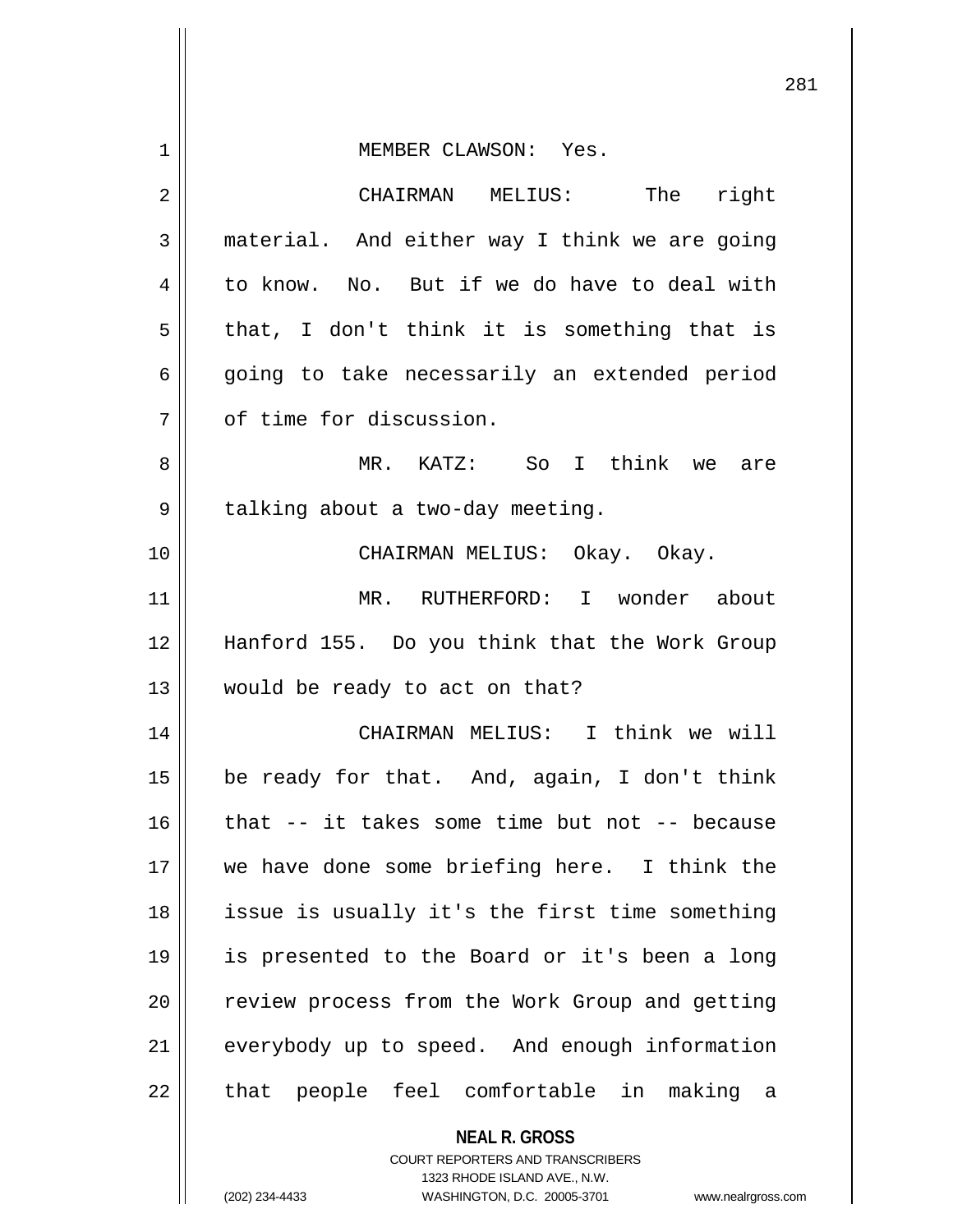**NEAL R. GROSS** COURT REPORTERS AND TRANSCRIBERS 1323 RHODE ISLAND AVE., N.W. (202) 234-4433 WASHINGTON, D.C. 20005-3701 www.nealrgross.com 1 | decision I think is usually what takes more  $2 \parallel$  time. 3 So let's plan on meeting on the 4 || 11th and the 12th of December in Oak Ridge and 5 | coming in on the Monday. 6 MEMBER BEACH: And it is Henry's 7 birthday on Monday. So he would probably  $8 \parallel$  rather travel that day than be in a meeting. 9 MEMBER ANDERSON: Oh, yes, 10 absolutely, yes. I'll party on the plane. 11 || CHAIRMAN MELIUS: Well, maybe we 12 || should all greet him at the airport with the  $13$   $\vert$  champagne  $-$ 14 | MEMBER ANDERSON: Yes, right. 15 || CHAIRMAN MELIUS: -- and the cake  $16$  and that. 17 MEMBER ANDERSON: December is Oak 18 Ridge. 19 CHAIRMAN MELIUS: Oak Right, yes.  $20$  | Do we have a hotel? 21 || MR. KATZ: Not yet. 22 CHAIRMAN MELIUS: I didn't think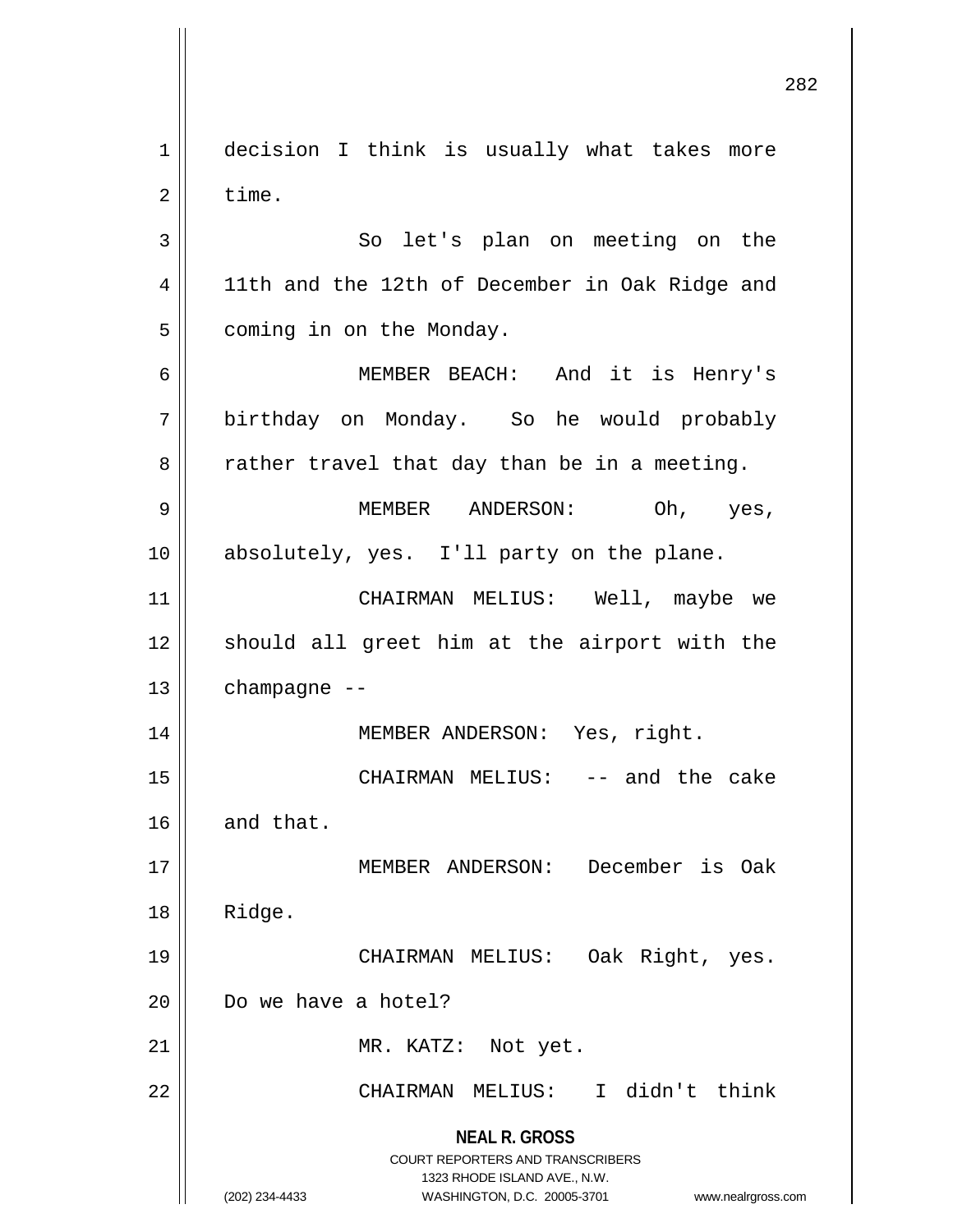**NEAL R. GROSS** COURT REPORTERS AND TRANSCRIBERS 1323 RHODE ISLAND AVE., N.W. (202) 234-4433 WASHINGTON, D.C. 20005-3701 www.nealrgross.com  $1 \parallel$  so. I just wanted to get practice asking that 2 | question. Yes. Okay. 3 We have one more item remaining. 4 || And, LaVon or Stu, do you want to try to get 5 up Wanda's demonstration -- 6 MEMBER MUNN: We can do that, no 7 | problem. 8 CHAIRMAN MELIUS: -- while we have  $9 \parallel$  a little bit of time here? And then while we 10 are getting that ready, I'll just remind for 11 tomorrow morning, that would then leave 12 Nuclear Metals to be presented. And I think 13  $\parallel$  that will be pretty much it. And then we will 14 || have some letters to go over. 15 || So I am expecting that we can 16 finish by 10:00-10:30, something in that 17 || range. I don't know how long Nuclear Metals 18 will take, but if that helps people with 19 planning and so forth for travel and so forth. 20 I don't know. It doesn't help me. 21 MEMBER MUNN: All right, ladies 22 || and gentlemen. Come and play along with me.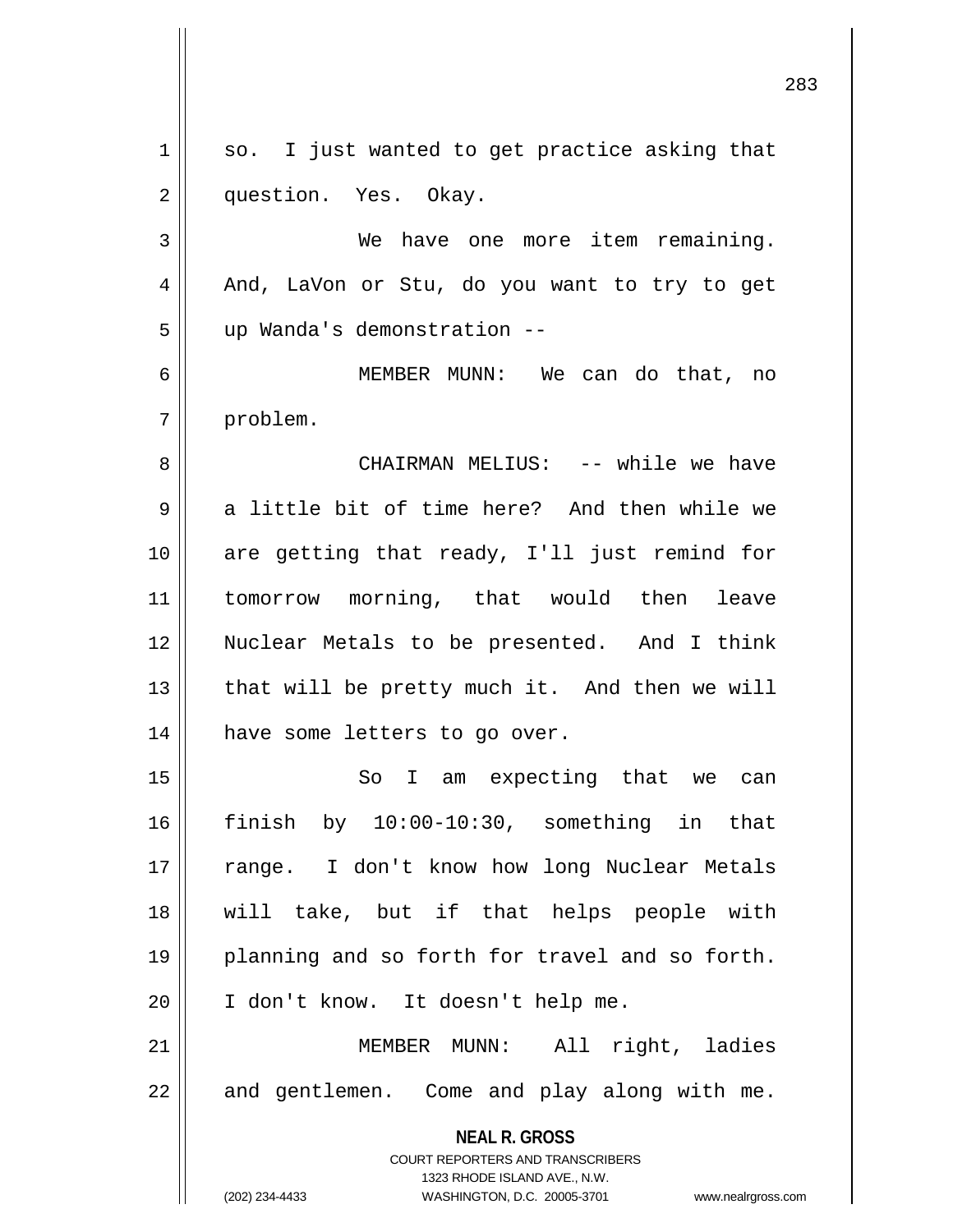1 | You see what I have got on my screen. If you  $2 \parallel$  can get yours there, too, if you are not  $3 \parallel$  already there? In case you are, for those of 4 you who are not ready to go onto your screen? Once we get the virtual desktop up, we need to go to Explorer since we are going to take you to Tools. However you are 8 || accustomed to getting to Staff Tools is fine. 9 || I have on my screen book marked the site as a favorite because it is a long-winded URL to get there. And I find this much simpler for myself. You probably will, | too, if you have not already book marked this. We are going to Explorer, as I 15 || said. Explorer will take you to the CDC 16 Connects page. Since I have marked this on my favorites, what you are going for is DCAS Internet Staff Tools. And here is the URL you want. At the top of your screen, if you don't || already have that one book marked, then if you are going to use this program, I would suggest || that you do it.

**NEAL R. GROSS**

COURT REPORTERS AND TRANSCRIBERS 1323 RHODE ISLAND AVE., N.W. (202) 234-4433 WASHINGTON, D.C. 20005-3701 www.nealrgross.com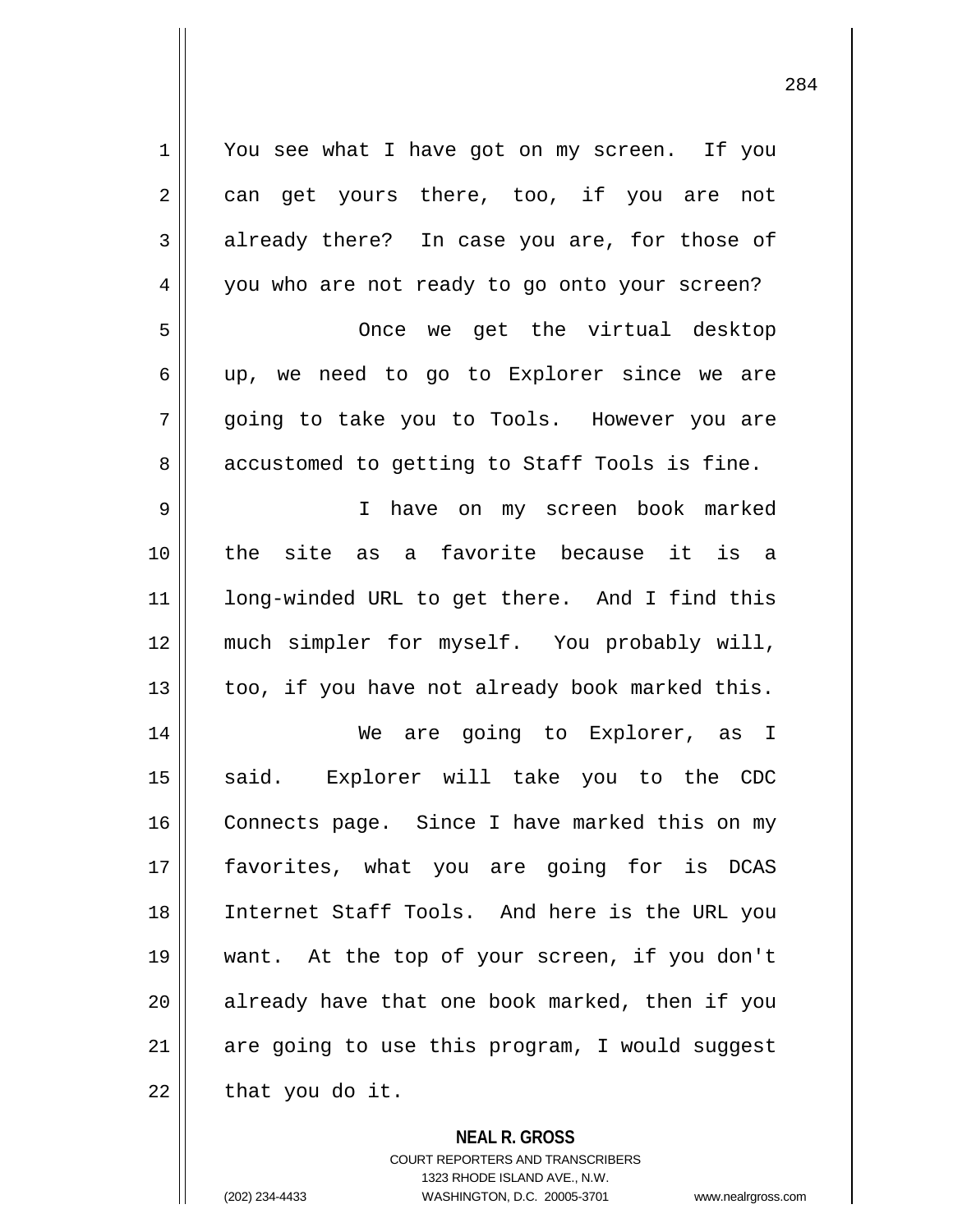1 || That was not where we wanted to 2 || go. And I rather desperately here need a 3 mouse, which I don't have. No. That's okay.  $4 \parallel$  That's okay. I'm just complaining. 5 Here are the Staff Tools. And 6 what you want to see is the Board Review 7 System. When the Board Review System comes 8 up, you get our full Board review database.  $9 \parallel$  And the database itself is very helpful if you 10 want to start searching for documents. If you 11 || don't want to start searching for documents, 12 then what you want to do if you are going to 13  $\parallel$  100k for the report that I am trying to give 14 you today, you ask specifically for the 15 || reports. You will see that a drop-down gives 16 you three options. The first one is the one  $17$  || that will give you the numbers you want. I am 18 trying to get this screen a little larger for 19 you. Probably the best bet if it doesn't go 20 || completely off screen. It goes everywhere  $21$  | except where I want it to go. 22 There are three sets of large

> **NEAL R. GROSS** COURT REPORTERS AND TRANSCRIBERS 1323 RHODE ISLAND AVE., N.W.

(202) 234-4433 WASHINGTON, D.C. 20005-3701 www.nealrgross.com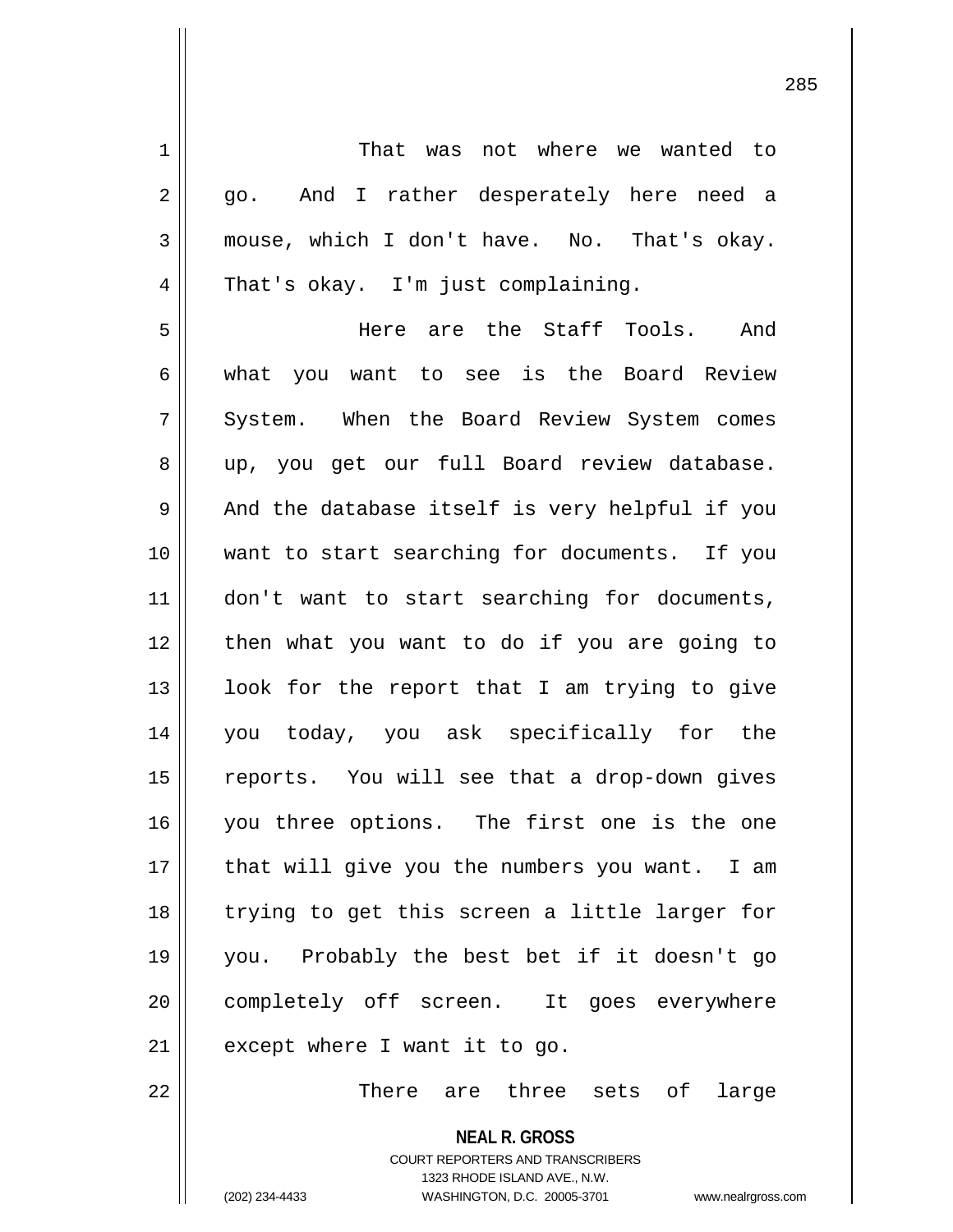1 qroups of procedures that SC&A gave to the 2 Subcommittee at different times. You will see  $3 \parallel$  the finding date on the left, which we have 4 || kept in this format primarily because it is  $5 \parallel$  easier for us to track it and make sure when  $6 \parallel$  we report to other groups or to the Secretary  $7$  | exactly what we had at what time. 8 || In between those sets, we have 9 || been given the task of identifying findings 10 for individual procedures. At various times 11 through our history, you will see the dates 12 || that those individual procedures were given to 13 us. And in the first column, you will see the 14 total number of findings that we have from  $15$  | each of those groups or individual procedures. 16 Now, when you are looking at these 17 and looking at the totals to see where we are 18 || at any given time, you need to keep in mind 19 very clearly what the headings of those 20 findings mean. Open means we have not 21 dadressed them at all. They are exactly what  $22$  || the heading says. Those are open findings

> COURT REPORTERS AND TRANSCRIBERS 1323 RHODE ISLAND AVE., N.W. (202) 234-4433 WASHINGTON, D.C. 20005-3701 www.nealrgross.com

**NEAL R. GROSS**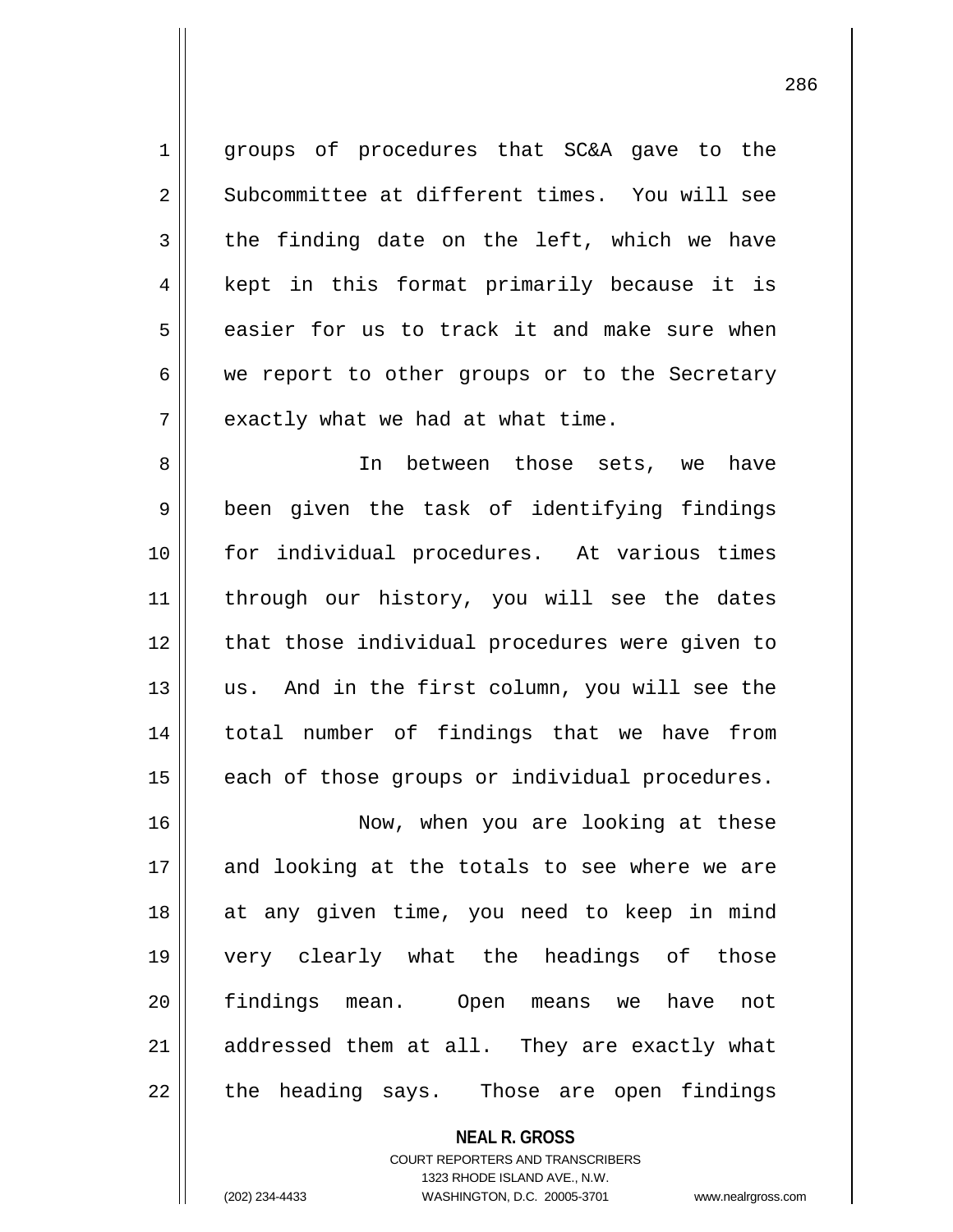that we haven't addressed.

| $\overline{2}$ | In progress means we have looked                                                                                                                                     |
|----------------|----------------------------------------------------------------------------------------------------------------------------------------------------------------------|
| 3              | at them and that there is work going on to                                                                                                                           |
| 4              | resolve those specific issues. When you get                                                                                                                          |
| 5              | to abeyance, that is for our Subcommittee                                                                                                                            |
| $\epsilon$     | already a closed issue. Any finding that is                                                                                                                          |
| 7              | listed as in abeyance is a finding that we                                                                                                                           |
| 8              | have looked at, have addressed, have resolved,                                                                                                                       |
| 9              | and is<br>now in the hands of NIOSH to                                                                                                                               |
| 10             | is<br>incorporate into the next document that                                                                                                                        |
| 11             | applicable to that particular finding.                                                                                                                               |
| 12             | In most cases, things that are in                                                                                                                                    |
| 13             | abeyance are findings that have been resolved                                                                                                                        |
| 14             | with respect to procedures which either were                                                                                                                         |
| 15             | very early procedures and<br>have<br>been                                                                                                                            |
| 16             | subsequently overridden by or canceled or they                                                                                                                       |
| 17             | for procedures that are<br>awaiting<br>are<br>a                                                                                                                      |
| 18             | revision and will be updated as time allows us                                                                                                                       |
| 19             | to do that.                                                                                                                                                          |
| 20             | Addressed in finding in the next                                                                                                                                     |
| 21             | column simply means that this finding was at                                                                                                                         |
| 22             | some other time, perhaps at the time of the                                                                                                                          |
|                | <b>NEAL R. GROSS</b><br><b>COURT REPORTERS AND TRANSCRIBERS</b><br>1323 RHODE ISLAND AVE., N.W.<br>(202) 234-4433<br>WASHINGTON, D.C. 20005-3701<br>www.nealrgross.c |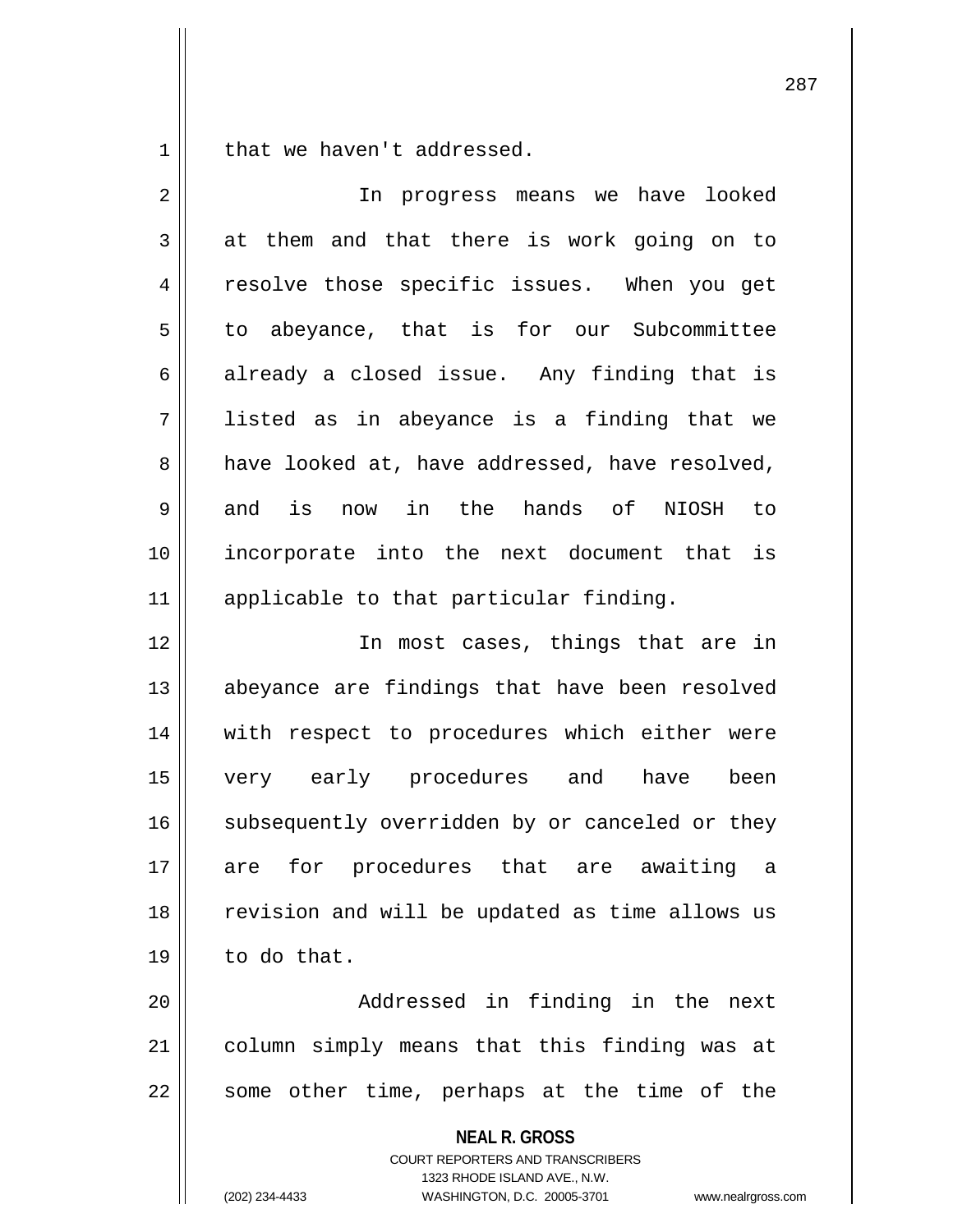1 || issuing of the original SC&A report or perhaps 2 || later, the finding was duplicated somewhere  $3 \parallel$  else. And addressed in finding simply means  $4 \parallel$  this is closed to us because we are addressing  $5 \parallel$  it in some other finding, some other place.

 Transferred simply means it has gone out to a Work Group somewhere and some 8 | other Work Group is in the process of dealing with that particular issue. When that issue has been closed by the Work Group, hopefully the Work Group Chair will call to our attention the fact that that issue is now 13 || closed so that we can accommodate that on our database.

15 || Closed means, for whatever reason, 16 whether we resolved it, whether somebody else 17 has resolved it, we have closed that finding 18 || or that set of findings.

 If we go down to our totals, then 20 || you can see that we have in our Subcommittee been dealing with 561 different findings. We | have currently open only 4 and a half percent

> **NEAL R. GROSS** COURT REPORTERS AND TRANSCRIBERS 1323 RHODE ISLAND AVE., N.W. (202) 234-4433 WASHINGTON, D.C. 20005-3701 www.nealrgross.com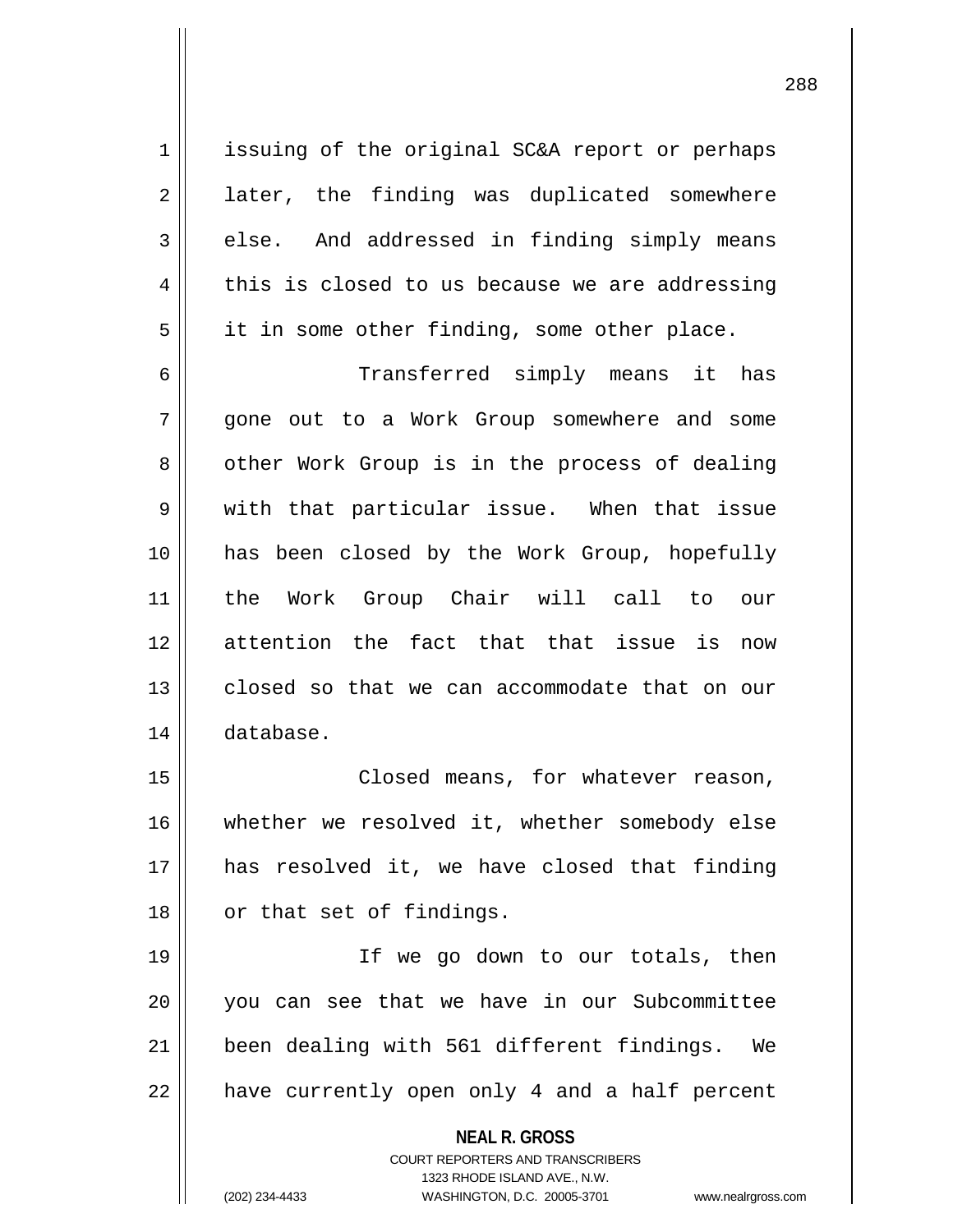| 1  | of those, or 25 are open. We have not yet     |
|----|-----------------------------------------------|
| 2  | dealt with them. We have 47 that are in       |
| 3  | progress. We have 81 that are in abeyance. We |
| 4  | have 23 that were addressed in a different    |
| 5  | finding.<br>We have 45 that have been         |
| 6  | transferred. And we have over 60 percent of   |
| 7  | all of the findings that have been handed to  |
| 8  | us to deal with have been closed.             |
| 9  | In the event that you like color              |
| 10 | and would prefer to see something in graph    |
| 11 | form, then we can choose one of the other     |
| 12 | reporting formats that you saw up at the top  |
| 13 | of the list. We can go there if you want.     |
| 14 | They are very nice. They are very colorful    |
| 15 | documents. But, to all intents and purposes,  |
| 16 | the information you want to see I think is    |
| 17 | here.                                         |
| 18 | We have put together that basic               |
| 19 | database from which we draw this information  |
| 20 | with the expectation that this kind of        |
| 21 | tracking system would be useful for those of  |
| 22 | you who have a fair-sized matrix to deal with |

**NEAL R. GROSS** COURT REPORTERS AND TRANSCRIBERS 1323 RHODE ISLAND AVE., N.W.

(202) 234-4433 WASHINGTON, D.C. 20005-3701 www.nealrgross.com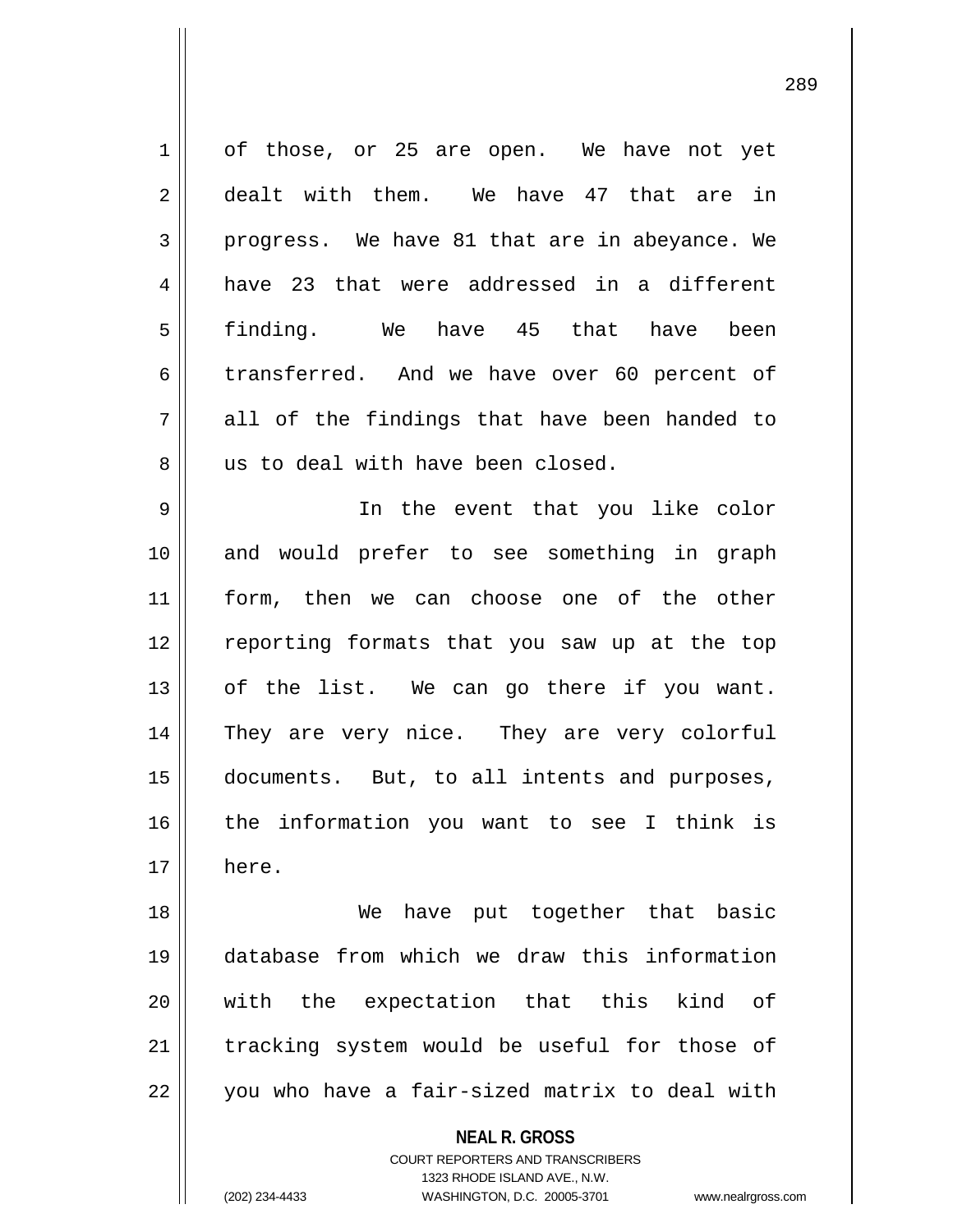1 || when you are given findings that have to be 2 || resolved in your Work Group or if you don't  $3 \parallel$  find it useful, then you can simply continue  $4 \parallel$  to do what we have done in the past and report 5 | your findings closed as they come along. 6 We appreciate hearing from you any

 $7 \parallel$  time. If you have any questions about the 8 database, you may ask me now or inquire of me 9 || later. Anything that you -- any question that 10 you have based on what we have seen already?

11 CHAIRMAN MELIUS: Anybody with 12 questions?

13 || MEMBER MUNN: Yes, Dave?

14 MEMBER KOTELCHUCK: Who puts the 15 numbers in the table?

 MEMBER MUNN: There are two people who put the numbers in. We have designated individuals, one in SC&A and one at OCAS, that handle the whole thing for us. They attend 20 || all of our meetings. And we deal with the database on a real-time basis in our meetings.  $22 \parallel$  As issues are resolved, we revise the database

**NEAL R. GROSS**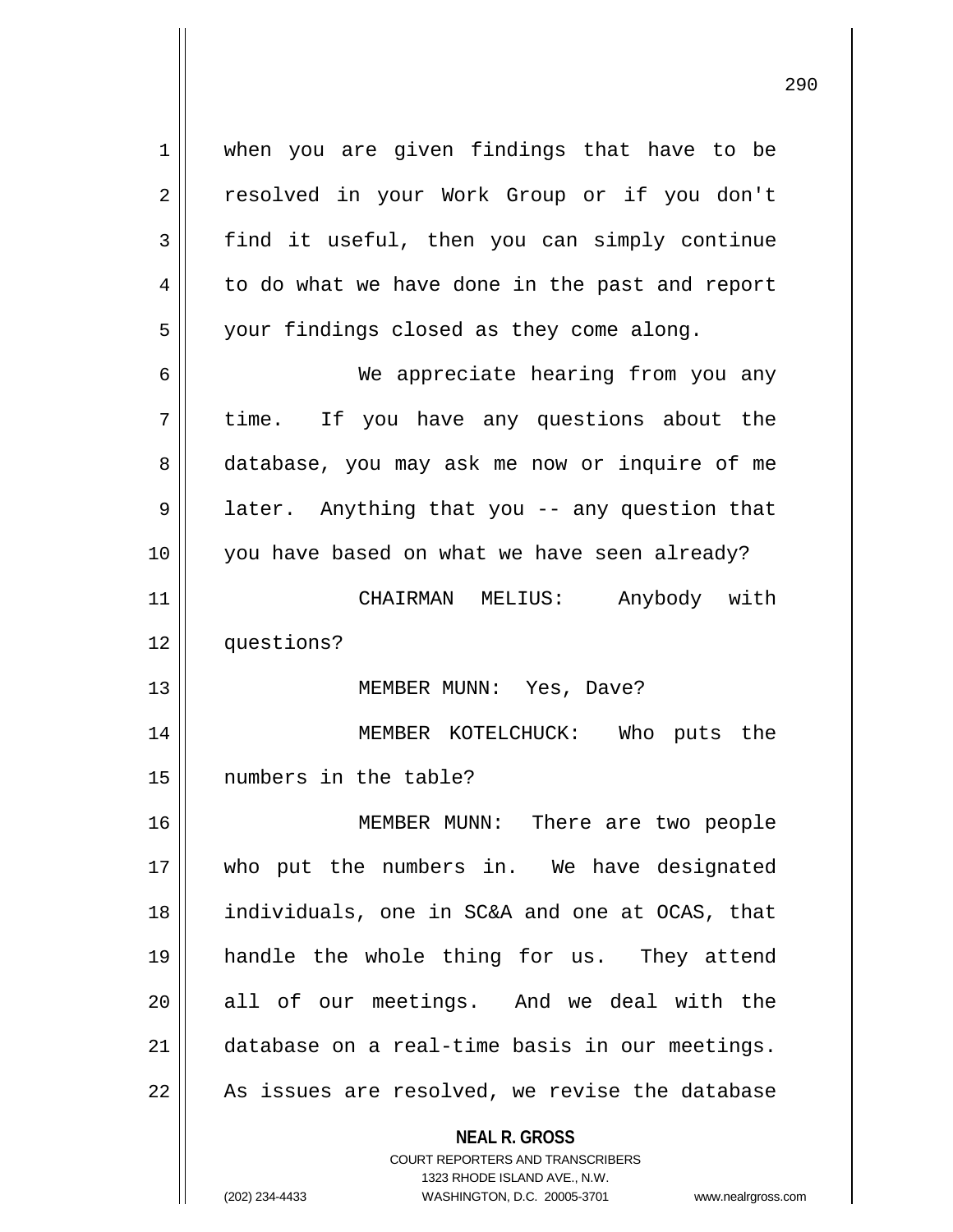1 accordingly. It was very cumbersome to get up  $2 \parallel$  and running, but it is almost where we need it  $3 \parallel$  to be now.

4 Our folks at NIOSH and DCAS have  $5 \parallel$  been working very hard to populate the back 6 end of that database so that the hot links  $7 \parallel$  that we wanted to have, which will make it  $8 \parallel$  easy for you to get to original documents, is 9 || being incorporated a little at a time.

10 The documents themselves are 11 || already up-to-date as are the finding lists.

12 CHAIRMAN MELIUS: Yes, Paul?

 MEMBER ZIEMER: Wanda, I am thinking it might be helpful to the other 15 || Board Members to go back to the main page and maybe just select one of the procedures and illustrate how the findings are actually handled and recorded and so forth if we have  $19 \parallel$  time to do that.

20 CHAIRMAN MELIUS: Yes. From that 21 page, if you were just to select one of those 22 | documents or to even select the category.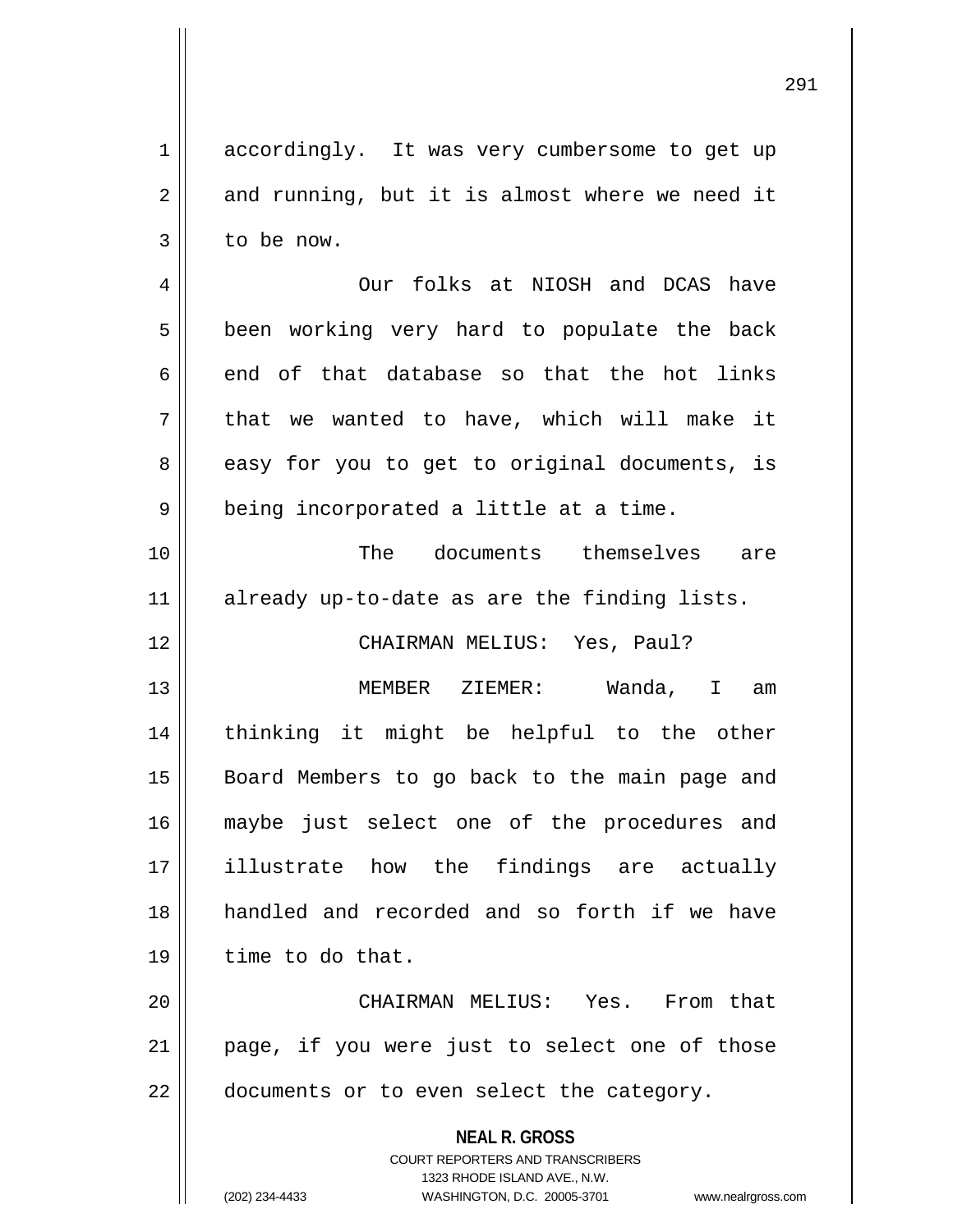| 1           | MEMBER MUNN: I am trying to get                |
|-------------|------------------------------------------------|
| 2           | the page the size I want it. And clearly it    |
| 3           | is not easy to do with my finger. A good one   |
| 4           | might be IG-1. We clicked on it, and it is     |
| 5           | giving us the finding and SC&A pages. There    |
| 6           | are 24 findings on it, it tells us. And the    |
| 7           | first finding gives you first the internal     |
| 8           | review objective showing what the deficiencies |
| $\mathsf 9$ | are. This item has been addressed, and it has  |
| 10          | been closed.                                   |
| 11          | MEMBER ZIEMER: I believe we can                |
| 12          | get the whole history of that, though, if we   |
| 13          | click on the plus.                             |
| 14          | MEMBER MUNN: The plus will expand              |
| 15          | it so that you see the discussions that took   |
| 16          | place and when all the way back to 2005. In    |
| 17          | 2006, 3 different times; 2007, revision of the |
| 18          | implementation guide. Notice it gives you the  |
| 19          | -- when it says "unspecified SC&A user," that  |
| 20          | means our SC&A contact who has responsibility  |
| 21          | for it has made that change during that        |
| 22          | meeting.                                       |
|             | <b>NEAL R. GROSS</b>                           |

COURT REPORTERS AND TRANSCRIBERS 1323 RHODE ISLAND AVE., N.W. (202) 234-4433 WASHINGTON, D.C. 20005-3701 www.nealrgross.com

 $\mathsf{II}$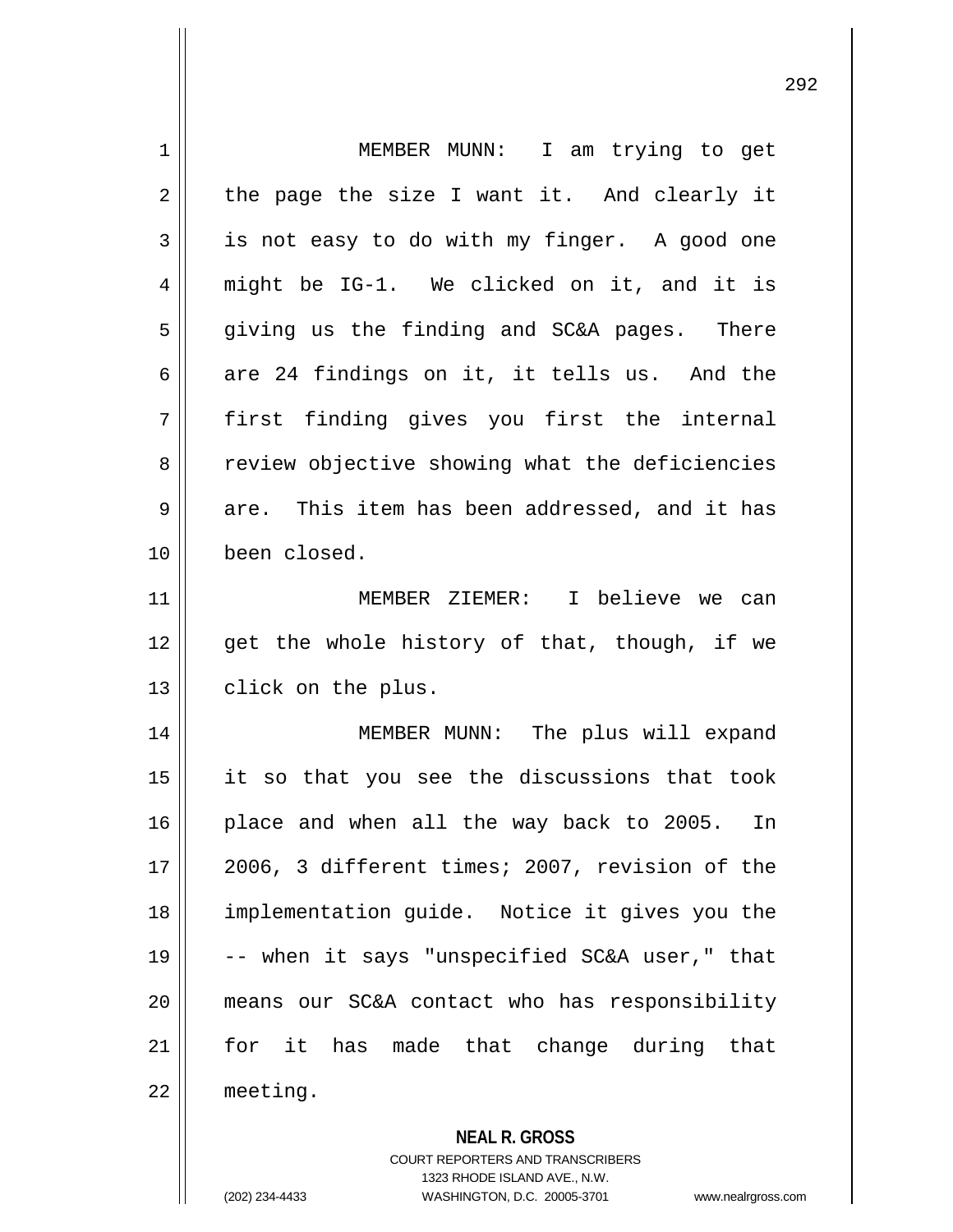| $\mathbf 1$ | And in the next one, Kathy                                                                                                                                      |
|-------------|-----------------------------------------------------------------------------------------------------------------------------------------------------------------|
| 2           | Behling, who was the person who instituted the                                                                                                                  |
| 3           | original finding, asked to review Revision 3                                                                                                                    |
| 4           | to determine whether it was addressed in any                                                                                                                    |
| 5           | of the findings. We debated the issue in July                                                                                                                   |
| 6           | of this year and determined it was closed                                                                                                                       |
| 7           | because it was covered in finding 19 of this                                                                                                                    |
| 8           | same set of findings. So this is one of those                                                                                                                   |
| 9           | things that now shows in our Covered in                                                                                                                         |
| 10          | Findings column for this particular issue. It                                                                                                                   |
| 11          | is closed to us because it is going to be                                                                                                                       |
| 12          | taken care of in finding number 19.                                                                                                                             |
| 13          | If we want to go all the way down                                                                                                                               |
| 14          | to finding 19, if I can just get this to go                                                                                                                     |
| 15          | there without creating any real disasters. As                                                                                                                   |
| 16          | you can see, we are going down the findings                                                                                                                     |
| 17          | one at a time. One more, and we should be                                                                                                                       |
| 18          | down to finding 19.                                                                                                                                             |
| 19          | Finding 19 reads, "Review<br>is                                                                                                                                 |
| 20          | fragmented structure and illogical sequencing                                                                                                                   |
| 21          | of information. During the<br>findings                                                                                                                          |
| 22          | resolutions, NIOSH agreed that SC&A's comments                                                                                                                  |
|             | <b>NEAL R. GROSS</b><br>COURT REPORTERS AND TRANSCRIBERS<br>1323 RHODE ISLAND AVE., N.W.<br>(202) 234-4433<br>WASHINGTON, D.C. 20005-3701<br>www.nealrgross.com |
|             |                                                                                                                                                                 |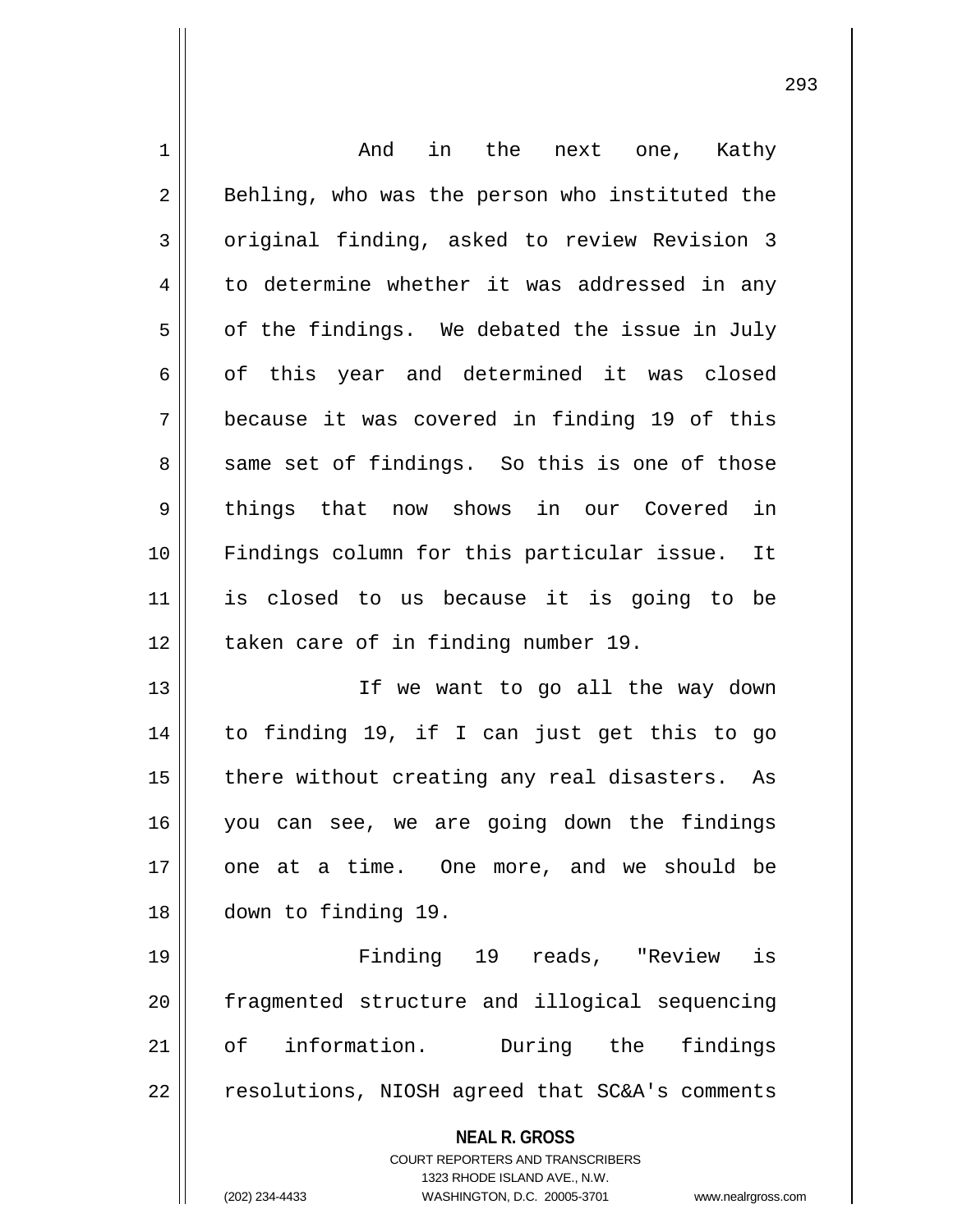were constructive and future revisions would 2 involve a change to the structure of the document, but no such modifications were introduced into Revision 2. So it still needs 5 || yet to be done in Revision 3. You see it is noted as "In progress." So we had closed this concern in the original finding, which 8 essentially was that the language is not well-put-together. And we are covering it in this. We will wait until the next revision comes along, at which time we will be able to 12 close it. 13 || Being able to do these real time,

14 || let's expand another one to see where it might 15 || take us. We'll try expanding 15 and see what discussion had occurred on that before it was closed. We addressed it first in 2005. Non-correction for backscatter only makes the reported film dose higher. Appendix B organ dose correction factors are applied to these numbers. We addressed it again in 2006, at which time it was reported as closed. We

#### **NEAL R. GROSS**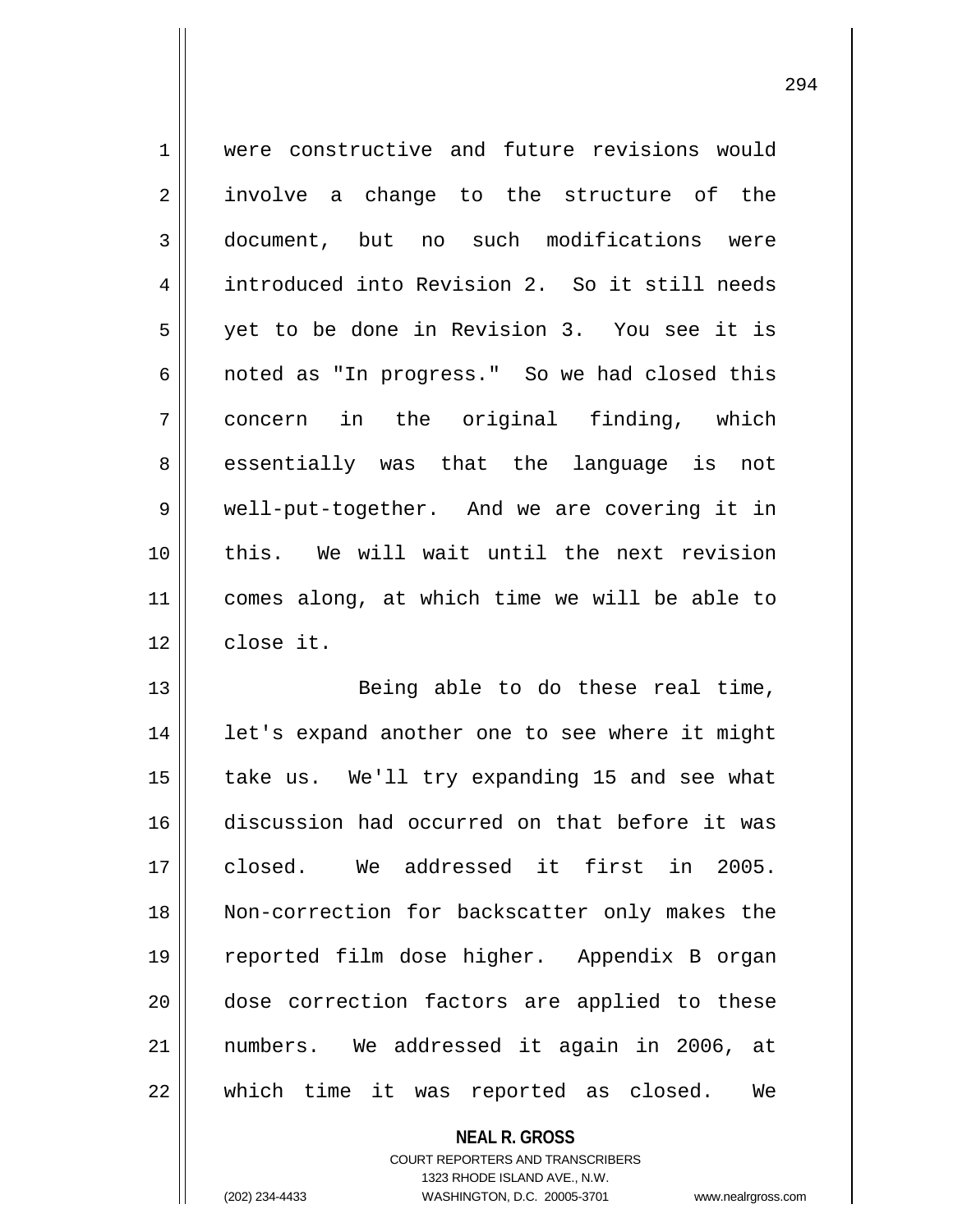1 didn't do anything with it in subsequent 2 findings because we had identified it as 3 closed.

4 Here is one that is in abeyance. 5 | Sixteen is being worked on somewhere. And 16, 6 also addressed first in 2005, an analysis of 7 environmental uncertainty for film badge 8 dosimeters was not done. OCAS will revise the 9 uncertainty language so it reflects the basis 10 || for the uncertainty approaches.

 And in 2006, we asked that NIOSH modify the procedure. Still outstanding, a Revision 2 was issued, but no discussion had 14 || been added that would cover it.

15 || CHAIRMAN MELIUS: Wanda?

16 MEMBER MUNN: Yes?

17 CHAIRMAN MELIUS: I think we got  $18$  | the point. 19 || MEMBER MUNN: I think so, yes.

20 CHAIRMAN MELIUS: It is a little

21 hard to follow from --

22 || MEMBER MUNN: I know. That's why

# **NEAL R. GROSS**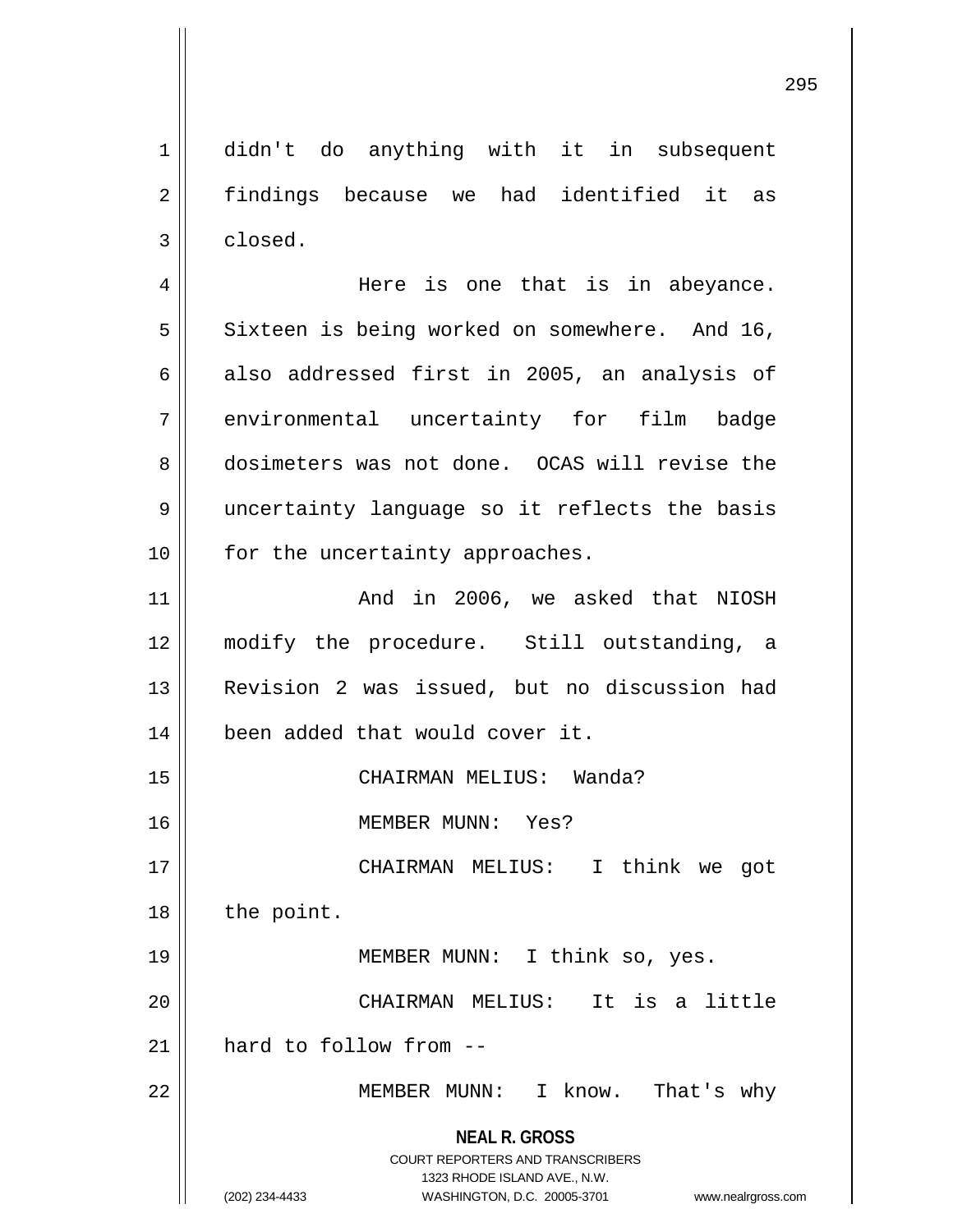**NEAL R. GROSS** COURT REPORTERS AND TRANSCRIBERS 1323 RHODE ISLAND AVE., N.W.  $1 \parallel$  I wanted people to do it themselves. 2 CHAIRMAN MELIUS: I know. Well -- 3 MEMBER MUNN: I see that fell on 4 deaf ears. 5 MEMBER CLAWSON: Wanda, I do have  $6 \parallel$  one question. How do you get to the next  $7 \parallel$  page? You have got all of these, and it will  $8 \parallel$  allow you to go  $-$ 9 MEMBER MUNN: There should be a 10 || tab up at the top that will move you over. 11 My primary purpose was to make 12 || sure that you had the URL in your own little 13 || arsenal of tools so that you knew how to get 14 || to it and that you understood that all you had  $15$  to do to get to the report that gives you the 16 full summary is just to click on the first of  $17$  | the report options that are available to you. 18 Having done that, I have nothing  $19$  || else if we can resolve  $-$ 20 CHAIRMAN MELIUS: Well, I don't 21 think we want to resolve this in a Board 22 meeting.

(202) 234-4433 WASHINGTON, D.C. 20005-3701 www.nealrgross.com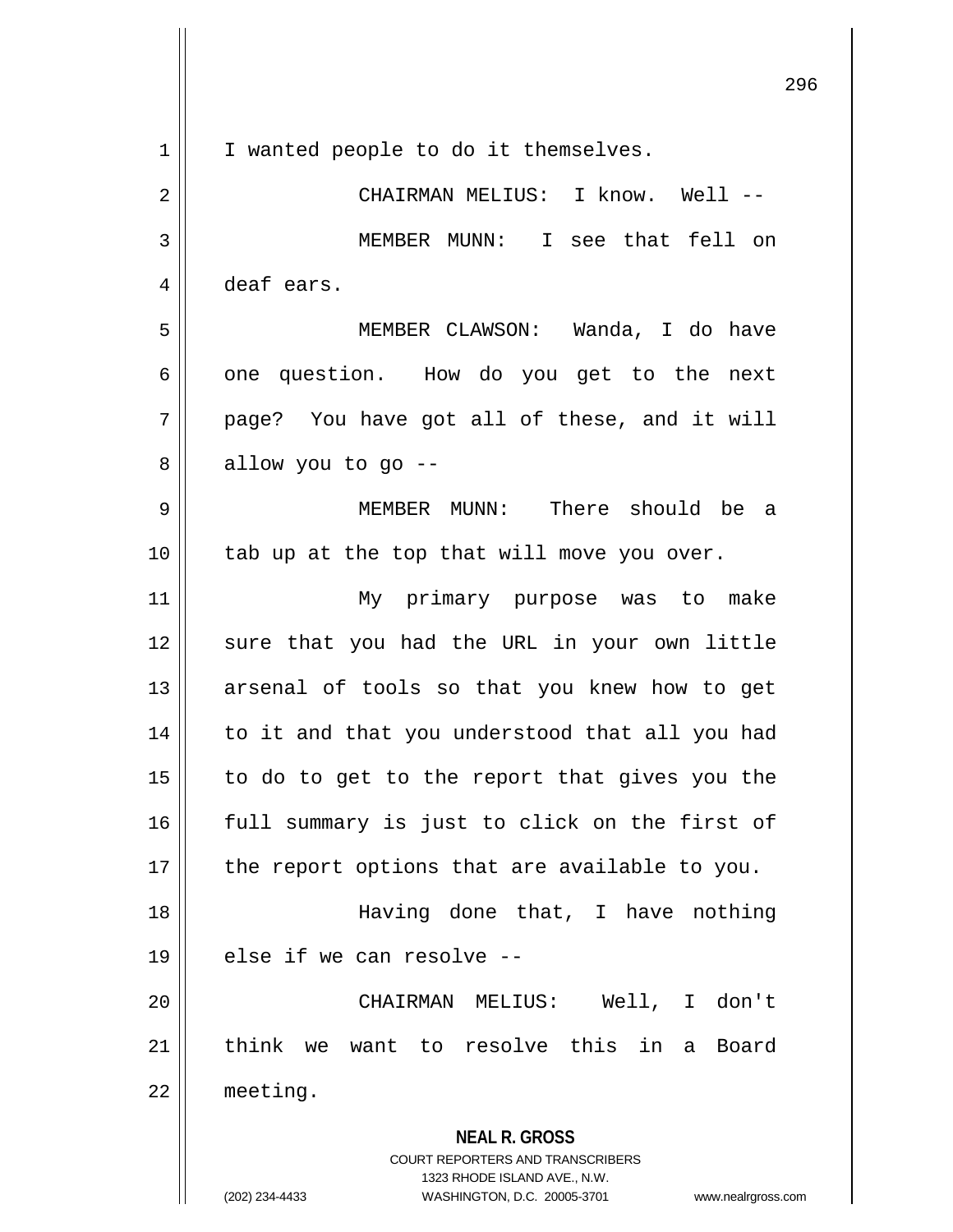**NEAL R. GROSS** COURT REPORTERS AND TRANSCRIBERS 1323 RHODE ISLAND AVE., N.W. (202) 234-4433 WASHINGTON, D.C. 20005-3701 www.nealrgross.com 297 1 MEMBER MUNN: Okay. 2 CHAIRMAN MELIUS: Okay? Individual  $3 \parallel - -$ 4 || MEMBER MUNN: We'll do this. 5 CHAIRMAN MELIUS: No individual 6 instructions to -- 7 MEMBER MUNN: Yes. 8 MR. HINNEFELD: We built this with  $9 \parallel$  the idea that it could be broadly used by 10 || site-specific groups and things like that and 11 it could maintain the discussion of the 12 findings on various documents like on a Site 13 || Profile review, they would be entered, the 14 || findings would be entered here. And rather 15 || than keeping it on Word matrices, you would 16 || have the history of it all in one place. There 17 is an authorizations table. Who you 18 authorized, who's able to write, change 19 | statuses. 20 || The Mond, David, to your question, the  $21$  || numbers in the table are actually generated by  $22$  || the software from the statuses. You know,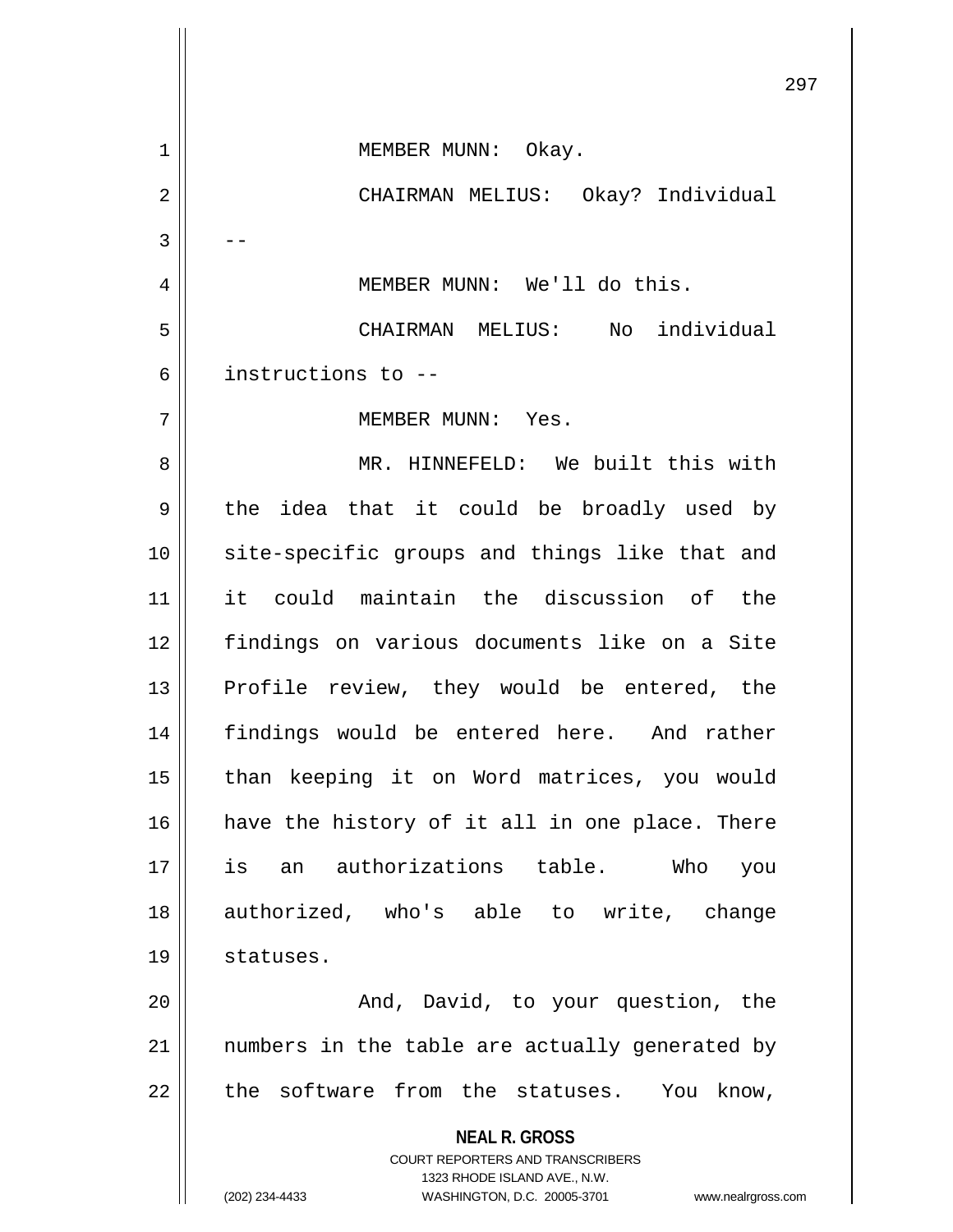| 1  | each of those categories of opened, in                   |
|----|----------------------------------------------------------|
| 2  | abeyance, closed, transferred, those are the             |
| 3  | options on the drop-down table for the status            |
| 4  | of a particular finding. And so when you                 |
| 5  | generate that report, the application                    |
| 6  | generates those numbers based on the statuses            |
| 7  | of the various findings.                                 |
| 8  | MEMBER MUNN: So you don't                                |
| 9  | actually plug in the report. It does it for              |
| 10 | you automatically. That is why I said you can            |
| 11 | always get the current status because no one             |
| 12 | has to do it. It has been done in Committee.             |
| 13 | Thank you,<br>CHAIRMAN MELIUS:                           |
| 14 | Wanda.                                                   |
| 15 | MEMBER MUNN: Thank you.                                  |
| 16 | CHAIRMAN MELIUS: I believe we are                        |
| 17 | all set. And we now have a period of time for            |
| 18 | a break, a couple of quick announcements. One            |
| 19 | is just an update. The Rocky Flats Work                  |
| 20 | Group, I have added Phil and Dave Kotelchuck             |
| 21 | to that. So they will be joining. And, in                |
| 22 | response, Stu has appointed LaVon as the DCAS            |
|    | <b>NEAL R. GROSS</b><br>COURT REPORTERS AND TRANSCRIBERS |

1323 RHODE ISLAND AVE., N.W.

 $\prod$ 

(202) 234-4433 WASHINGTON, D.C. 20005-3701 www.nealrgross.com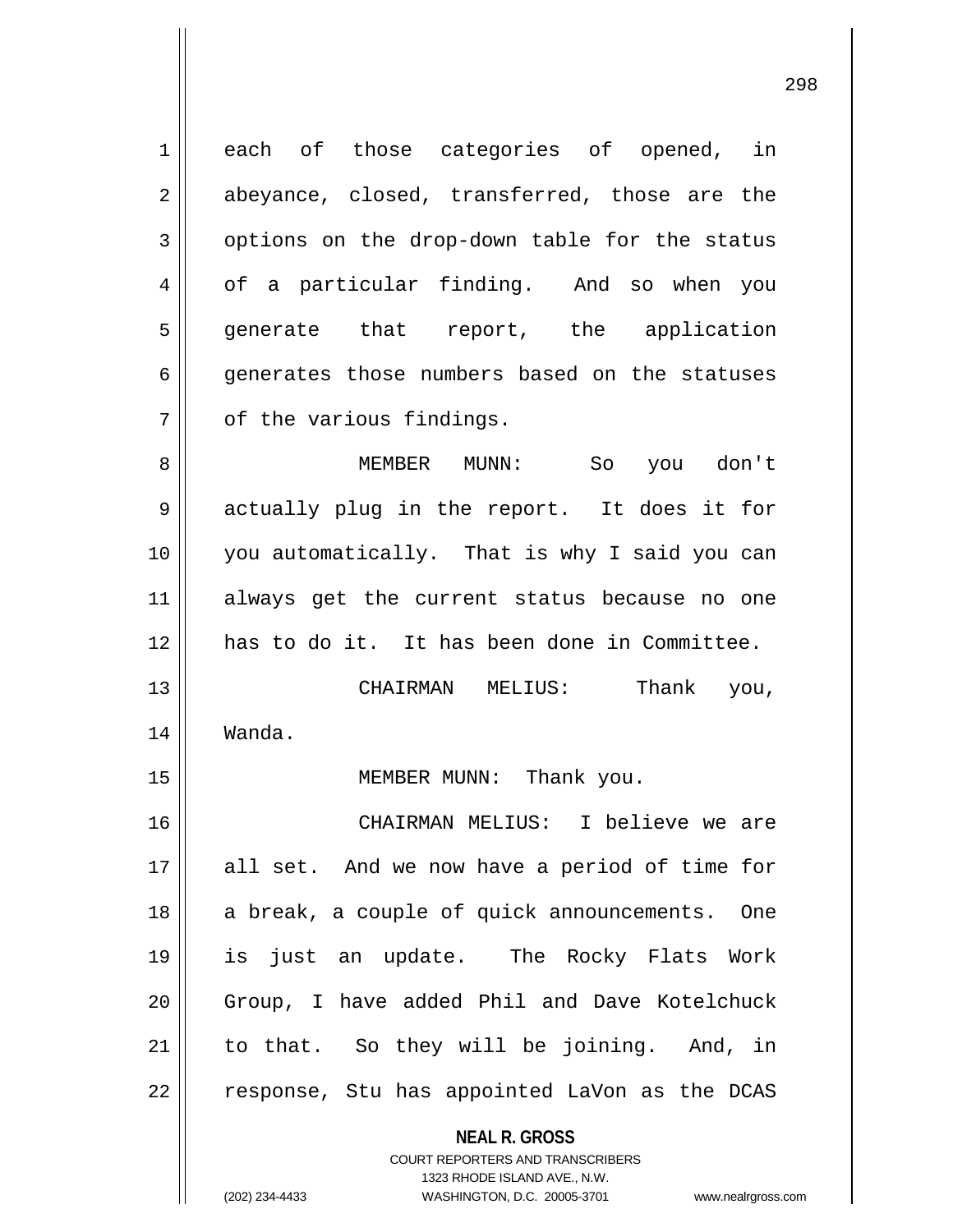1 coordinator contact on that. So we are set on  $2 \parallel$  that.

3 Also, Josie has agreed to chair 4 the Kansas City Site Work Group. And I 5 believe I convinced Gen to chair the Oak  $6 \parallel$  Ridge, though she is still going to look it 7 | over tonight.

8 MEMBER ROESSLER: It is Oak Ridge 9 National Lab?

10 || CHAIRMAN MELIUS: Correct, yes. 11 || MEMBER ROESSLER: Yes, I will.

12 CHAIRMAN MELIUS: Okay. Okay. She 13 || has agreed. I have got a few volunteers for 14 || those Work Groups. Those of you who haven't 15 || talked to me yet who are interested in serving  $16$  or want to run the other way, just sort of let 17 me know because I will try to finalize those 18 || by tomorrow before we leave, at least for the 19 most part. I still have to talk to Loretta  $20$   $\parallel$  also.

21 And I think we should adjourn. I  $22$  || have no idea how many people will be here

### **NEAL R. GROSS** COURT REPORTERS AND TRANSCRIBERS 1323 RHODE ISLAND AVE., N.W.

(202) 234-4433 WASHINGTON, D.C. 20005-3701 www.nealrgross.com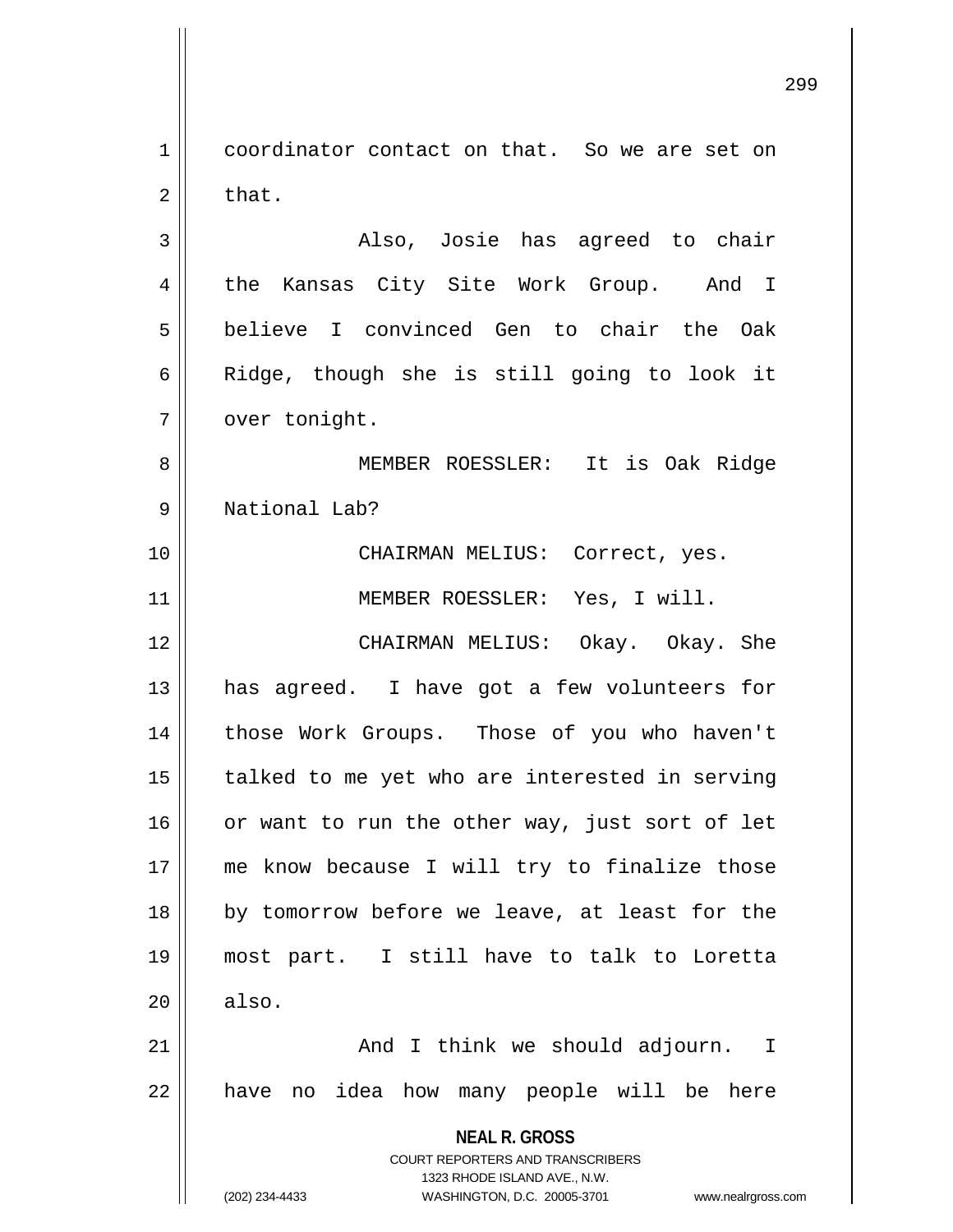**NEAL R. GROSS** COURT REPORTERS AND TRANSCRIBERS 1323 RHODE ISLAND AVE., N.W. 1 | tonight. And so I checked earlier. Nobody 2 || signed up, but one person I believe had signed 3 up. But we won't know. So why don't we try  $4 \parallel$  to get here a little bit before 6:00 anyway, 5 which would be the start of the public comment  $6 \parallel$  period. And we will see how things are. 7 || So you are welcome to rest, 8 whatever, for the next hour and a half. 9 || Practice whether you can recall Wanda's 10 | lessons today. 11 (Whereupon, the above-entitled 12 matter went off the record at 4:33 p.m. and  $13$  | resumed at  $6:01$  p.m.) 14 CHAIRMAN MELIUS: If everyone gets 15 || seated, we will get started, please. LaVon, 16 Jim, will you sit down, please, or move 17 || outside? Okay. We have a public comment 18 period. And I will let Ted go through the 19 | rules. 20 MR. KATZ: So I am not sure there 21 || are any new people for the public comment  $22$  || session, but, as I said last night for public

(202) 234-4433 WASHINGTON, D.C. 20005-3701 www.nealrgross.com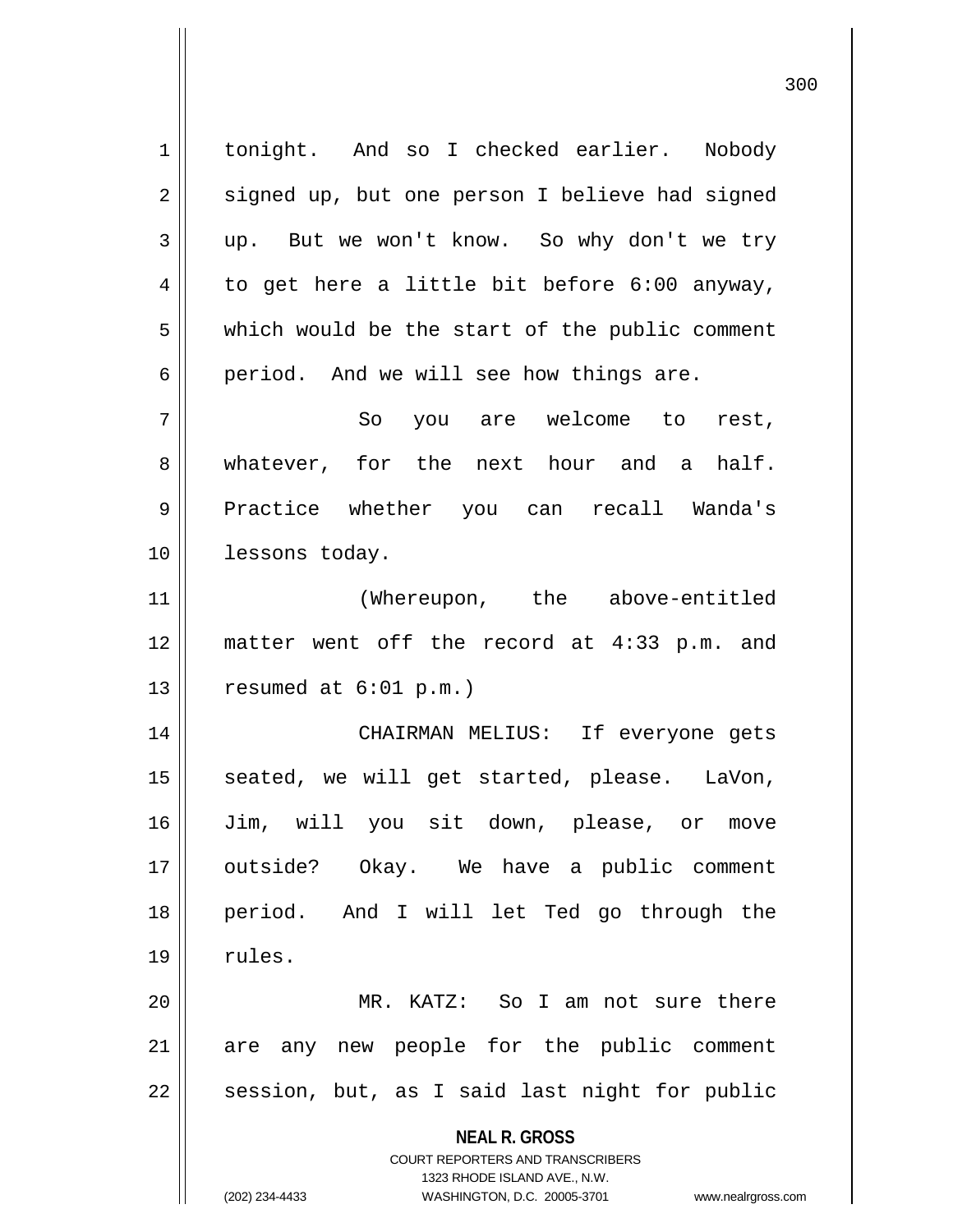1 comment session, there are verbatim  $2 \parallel$  transcripts for all of these Board meetings, 3 including the public comment session. 4 Everything that you say in your public 5 | comments will be captured and transcribed and  $6 \parallel$  available for the public to read, however  $7 \parallel$  private it might be. 8 Anything you might say about

9 || another individual, however, will be redacted 10 to the extent to protect their identity and 11 || their privacy. And that is the basic rule. 12 And more detailed information should be 13 || available on the back table as well as if you 14 || are listening by telephone, it's on the NIOSH 15 Board website. It's sort of on the front end 16 | of that Board page.

17 || Thank you.

 CHAIRMAN MELIUS: Okay. And I am going to start with -- we have two people signed up that are here in the room. I will 21 || start with them. Terrie Barrie, please?

22 MS. BARRIE: Thank you again.

**NEAL R. GROSS**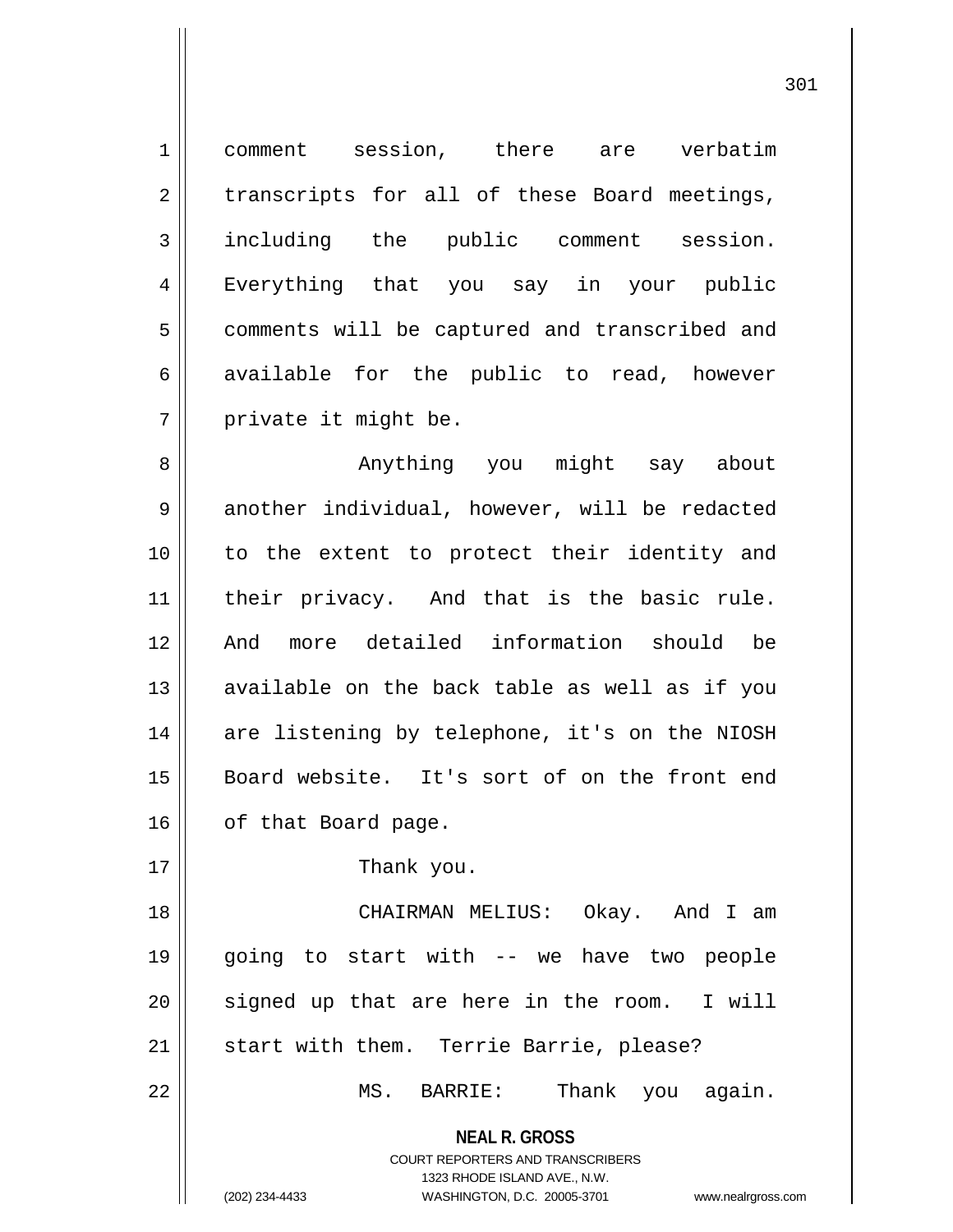1 | PUBLIC COMMENT

| 2  | MS. BARRIE: The reason I am here               |
|----|------------------------------------------------|
| 3  | is because I didn't have a chance to thank you |
| 4  | last night for taking another look at the      |
| 5  | issues with the Rocky Flats Plant.             |
| 6  | And I do understand that there                 |
| 7  | might be like a little issue about you voted   |
| 8  | on them once before, but I do have some new    |
| 9  | information that Stephanie just gave me        |
| 10 | tonight or this afternoon that you might be    |
| 11 | interested in. This is an industrial hygiene   |
| 12 | processing report. And you can have this. She  |
| 13 | has other copies. Tritium is listed almost     |
| 14 | every year on this, but there is also thorium  |
| 15 | listed for waste certification technician. May |
| 16 | 21st, 1984 through 11/15/1990 lists thorium    |
| 17 | here. I don't know if it's the thorium         |
| 18 | welding rods or if it's another process or     |
| 19 | whatever, but I thought that you might be      |
| 20 | interested in that.                            |
| 21 | CHAIRMAN MELIUS: Yes.                          |
| 22 | MS. BARRIE: And the other thing I              |

**NEAL R. GROSS**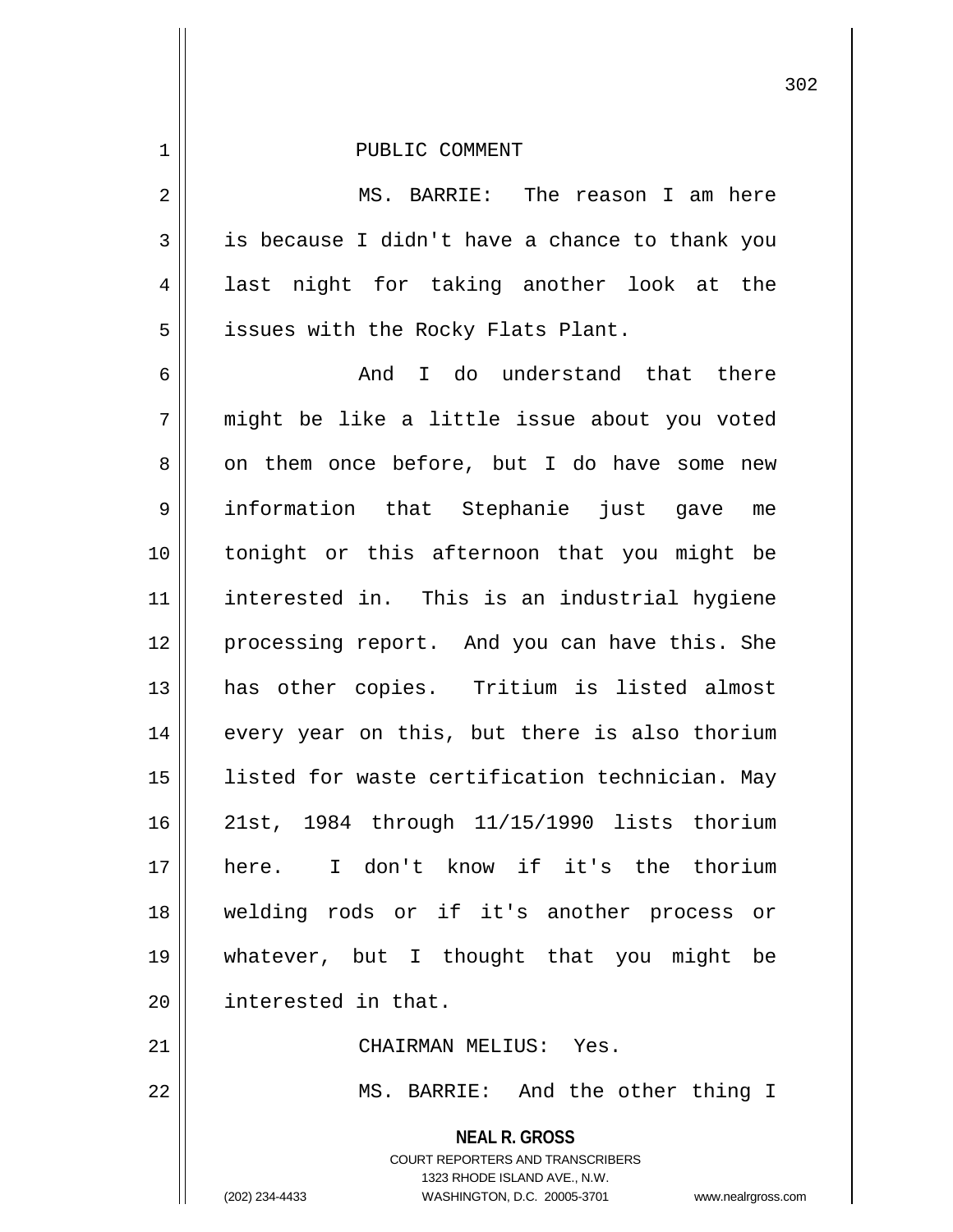**NEAL R. GROSS** COURT REPORTERS AND TRANSCRIBERS 1323 RHODE ISLAND AVE., N.W. 1 || wanted to say is on the Tiger Team report, 2 || there were four volumes published. Okay? I  $3 \parallel$  have two. And that's the environmental and  $4 \parallel$  the criticality assessment. But there is also  $5 \parallel$  one on the legal aspects of the raid or the 6 contract of the Tiger Team and one on worker 7 issue, which I can't locate. So maybe you  $8 \parallel$  might be interested in finding that --9 CHAIRMAN MELIUS: Okay. 10 || MS. BARRIE: -- and sharing with  $11$   $\parallel$  us. 12 || But thank you very much, and I  $13$  |  $\blacksquare$  look forward to working with everyone. 14 CHAIRMAN MELIUS: Okay. Thank  $15$  you. 16 And, just to update you a little  $17$  | bit -- I'm not sure you were in the room when 18 we talked about this -- we have added Phil 19 Schofield and Dave Kotelchuck to the Work 20 | Group along with Wanda Munn and Mark Griffon, 21 Chair. And LaVon Rutherford will be the  $22$  || contact and coordinator for NIOSH --

(202) 234-4433 WASHINGTON, D.C. 20005-3701 www.nealrgross.com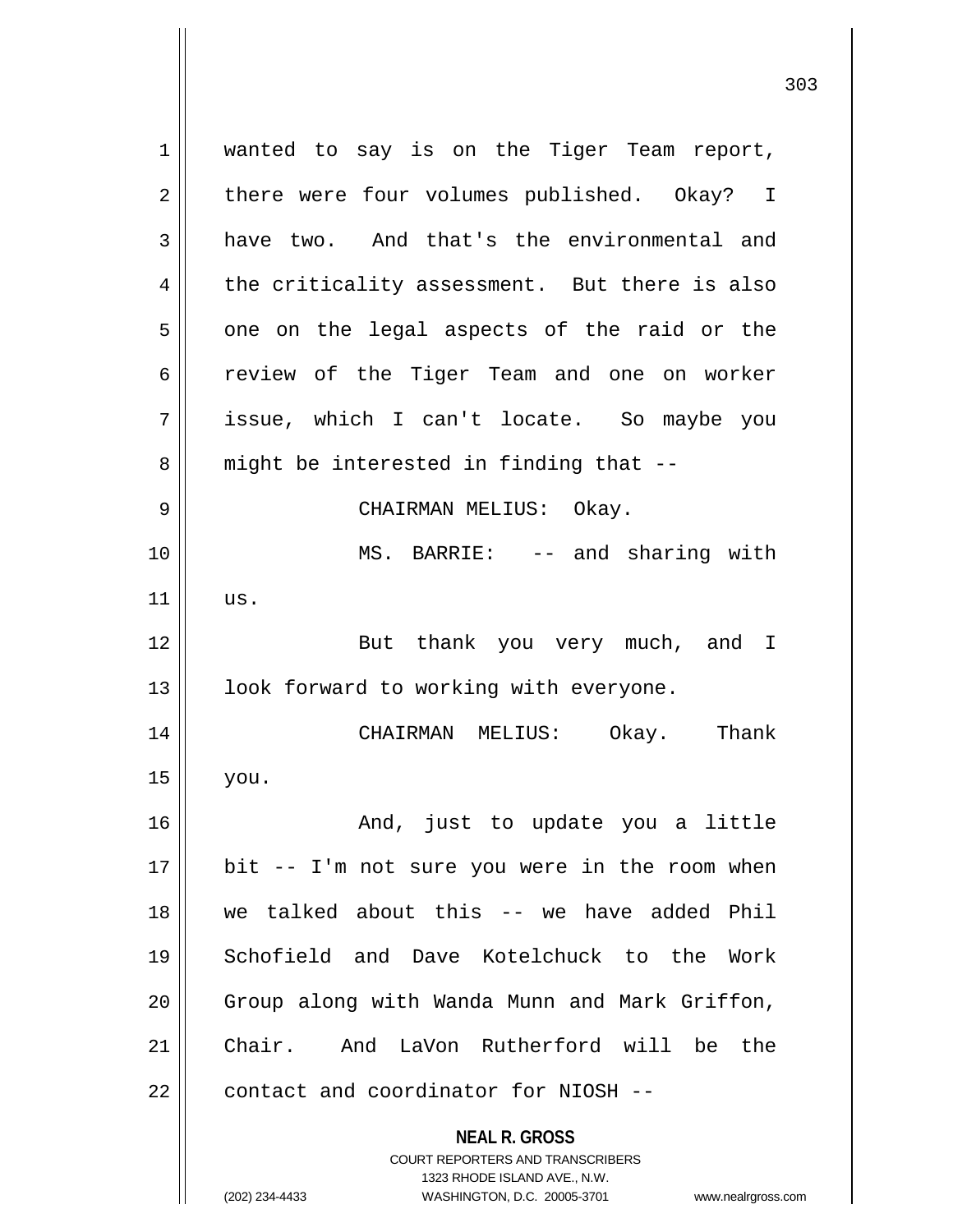**NEAL R. GROSS** COURT REPORTERS AND TRANSCRIBERS 1323 RHODE ISLAND AVE., N.W. (202) 234-4433 WASHINGTON, D.C. 20005-3701 www.nealrgross.com 1 || MS. BARRIE: Okay. Wonderful. 2 CHAIRMAN MELIUS: -- which we were  $3$  just told this afternoon also. 4 MS. BARRIE: Okay. Well, thank  $5 \parallel$  you. 6 CHAIRMAN MELIUS: So you should  $7$  | know also. Okay. Thanks. 8 And the next person I have signed 9 up is Dee Gallagher. 10 MS. GALLAGHER: Probably a little 11 || short for this. 12 CHAIRMAN MELIUS: That way is  $13$  | fine, too. 14 MS. GALLAGHER: I could be a 15 | singer. 16 CHAIRMAN MELIUS: Yes. 17 || MS. GALLAGHER: Good evening, 18 | everybody, Dr. Melius and the Board. 19 I appreciate your time in allowing 20 me this opportunity to speak. I will try to  $21$  keep it short. I know it has been a really  $22 \parallel$  long day.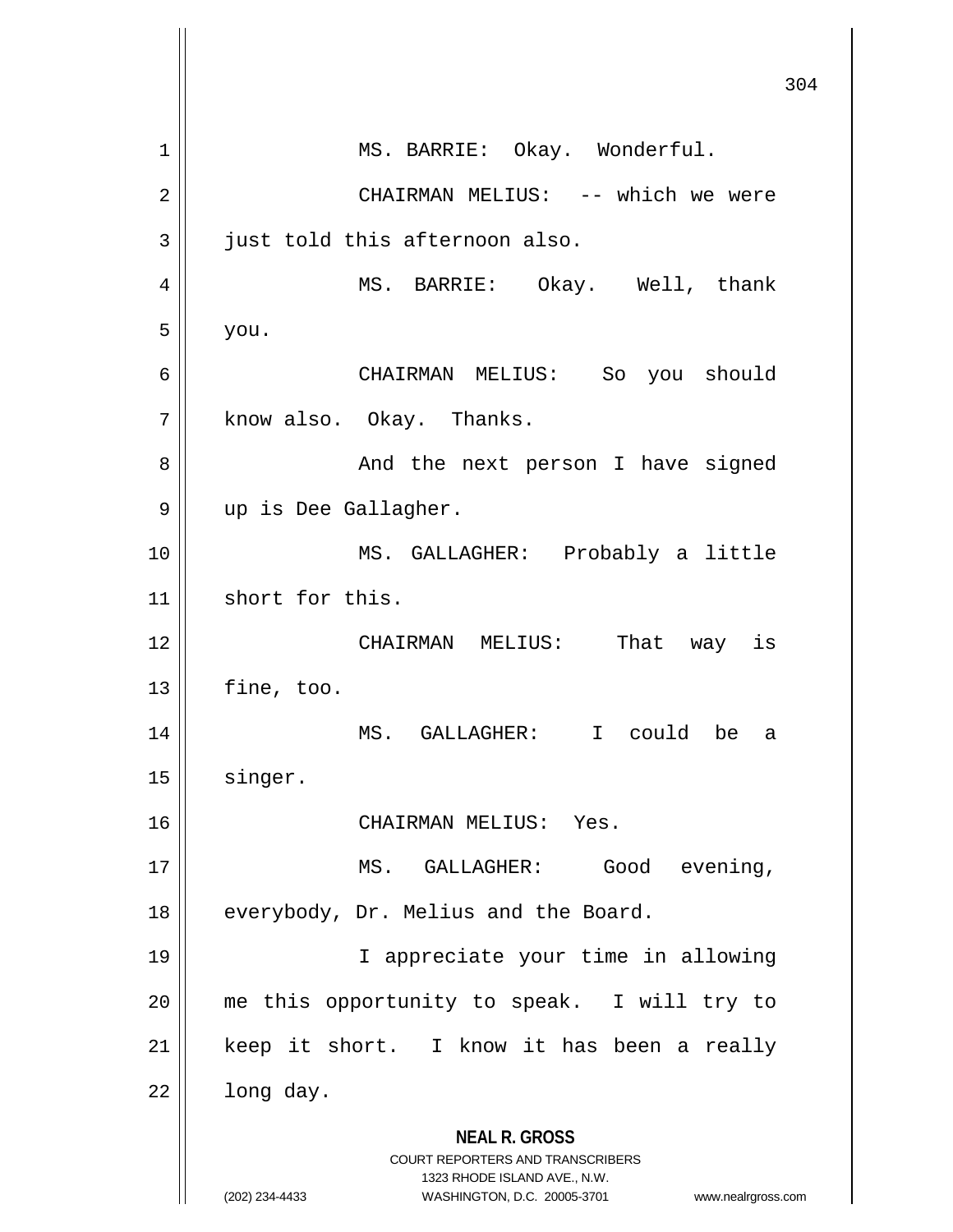| 1  | My name is Dee Gallagher. I was a              |
|----|------------------------------------------------|
| 2  | pilot for Ross Aviation, also known as Hangar  |
| 3  | 481, Kirtland Air Force Base. I have a couple  |
| 4  | of things that I would like to say, but, first |
| 5  | of all, I would like to thank the Board for    |
| 6  | all of the work that you did on our SEC. I     |
| 7  | understand it is in administrative review at   |
| 8  | this point. But I did want to thank everybody  |
| 9  | for the work that they did on our SEC.         |
| 10 | I have a couple of things, though,             |
| 11 | that I would like to discuss. And one is the   |
| 12 | issue of the hot pads in Albuquerque on        |
| 13 | Kirtland Air Force Base.                       |
| 14 | It is my belief, but I don't have              |
| 15 | confirmation at this time, that there is a     |
| 16 | possibility that the hot pads are located on   |
| 17 | Sandia property. And if that is the case,      |
| 18 | then due to the fact that Sandia has had their |
| 19 | SEC approved, then we could be covered under   |
| 20 | the Sandia SEC. It's my understanding that if  |
| 21 | it is Sandia property, then it is something    |
| 22 | that we can look at. Like I said, I don't      |
|    | <b>NEAL R. GROSS</b>                           |

1323 RHODE ISLAND AVE., N.W. (202) 234-4433 WASHINGTON, D.C. 20005-3701 www.nealrgross.com

COURT REPORTERS AND TRANSCRIBERS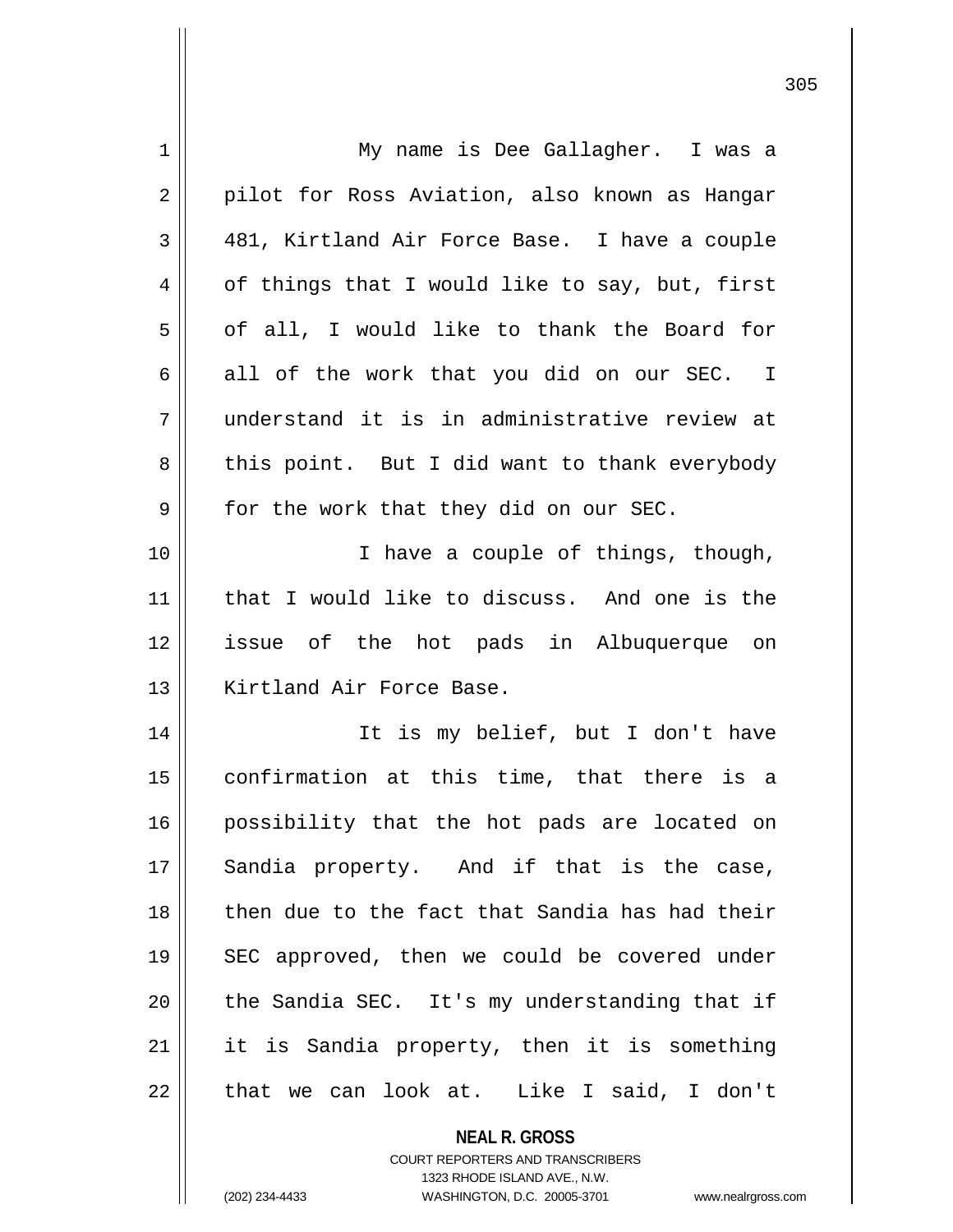| $1\,$          | have confirmation of that at this time.                             |
|----------------|---------------------------------------------------------------------|
| $\overline{2}$ | Also, I flew airplanes for Ross                                     |
| 3              | Aviation. And we typically flew out to --                           |
| 4              | well, we supported all of the sites.                                |
| 5              | CHAIRMAN MELIUS: Right.                                             |
| 6              | MS. GALLAGHER: But I also flew to                                   |
| 7              | Tonopah Test Range, Sandia. So I have 70                            |
| 8              | flights over my 10-year period that could be                        |
| 9              | credited also to the Sandia cohort, I guess.                        |
| 10             | Those issues are very important,                                    |
| 11             | but I believe that one of the most important                        |
| 12             | issues to me -- and I understand that there is                      |
| 13             | a law that says that our airplanes cannot be                        |
| 14             | covered, but those airplanes, those ten                             |
| 15             | airplanes, were owned by DOE. We answered to                        |
| 16             | We were a director contractor of DOE.<br>DOE.                       |
| 17             | Those airplanes that were owned by DOE, we                          |
| 18             | flew and we flew everything. We flew all of                         |
| 19             | the materials and weapons. And, you know, we                        |
| 20             | were at risk.                                                       |
| 21             | And, you know, I just wish that                                     |
| 22             | there was a way that we could reconsider or                         |
|                | <b>NEAL R. GROSS</b>                                                |
|                | <b>COURT REPORTERS AND TRANSCRIBERS</b>                             |
|                | 1323 RHODE ISLAND AVE., N.W.                                        |
|                | (202) 234-4433<br>WASHINGTON, D.C. 20005-3701<br>www.nealrgross.com |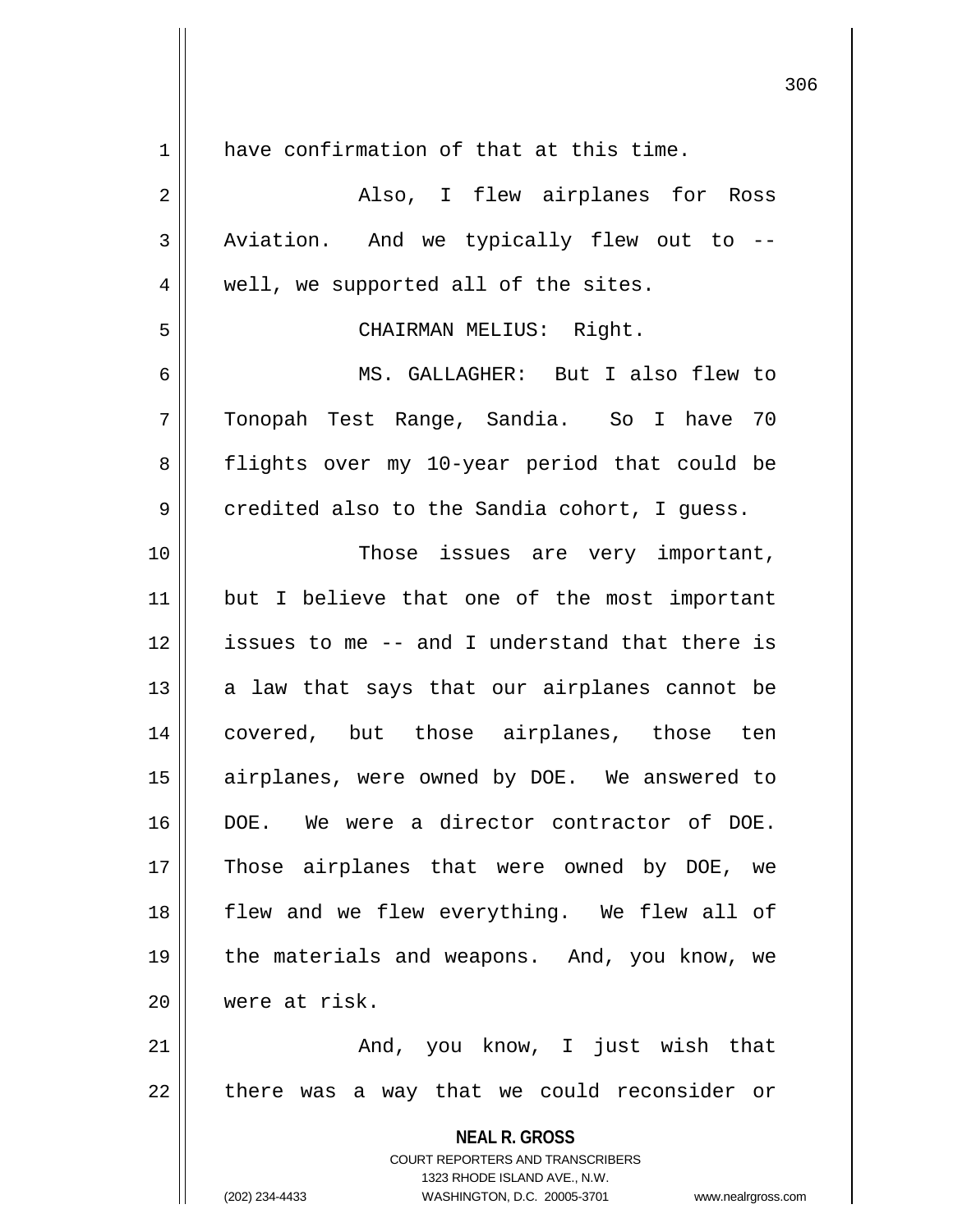**NEAL R. GROSS** COURT REPORTERS AND TRANSCRIBERS 1323 RHODE ISLAND AVE., N.W. (202) 234-4433 WASHINGTON, D.C. 20005-3701 www.nealrgross.com 1 || look at the possibility of including those  $2 \parallel$  aircraft in the facility. I don't quite know  $3 \parallel$  how to go about doing that, but it is very, 4 | very important to me and to our people. 5 || I will say that I am not a victim, 6 and I don't have a victim mentality. I am a  $7 \parallel$  tough little cookie. That is why I am here. 8 and I am just seeking the truth, and I just 9 | want to be recognized. 10 || That is all I have. 11 | CHAIRMAN MELIUS: Thank you. 12 I think you should know sort of 13 facility designation is sort of out of our 14 | hands at NIOSH. 15 || MS. GALLAGHER: I do know that. 16 CHAIRMAN MELIUS: And both DOL and  $17$  | DOE are here --18 MS. GALLAGHER: Yes. 19 CHAIRMAN MELIUS: -- and play some 20 || role in that. And I believe you have had a  $21$  chance to talk to them or follow up with them  $22$  | also. Okay.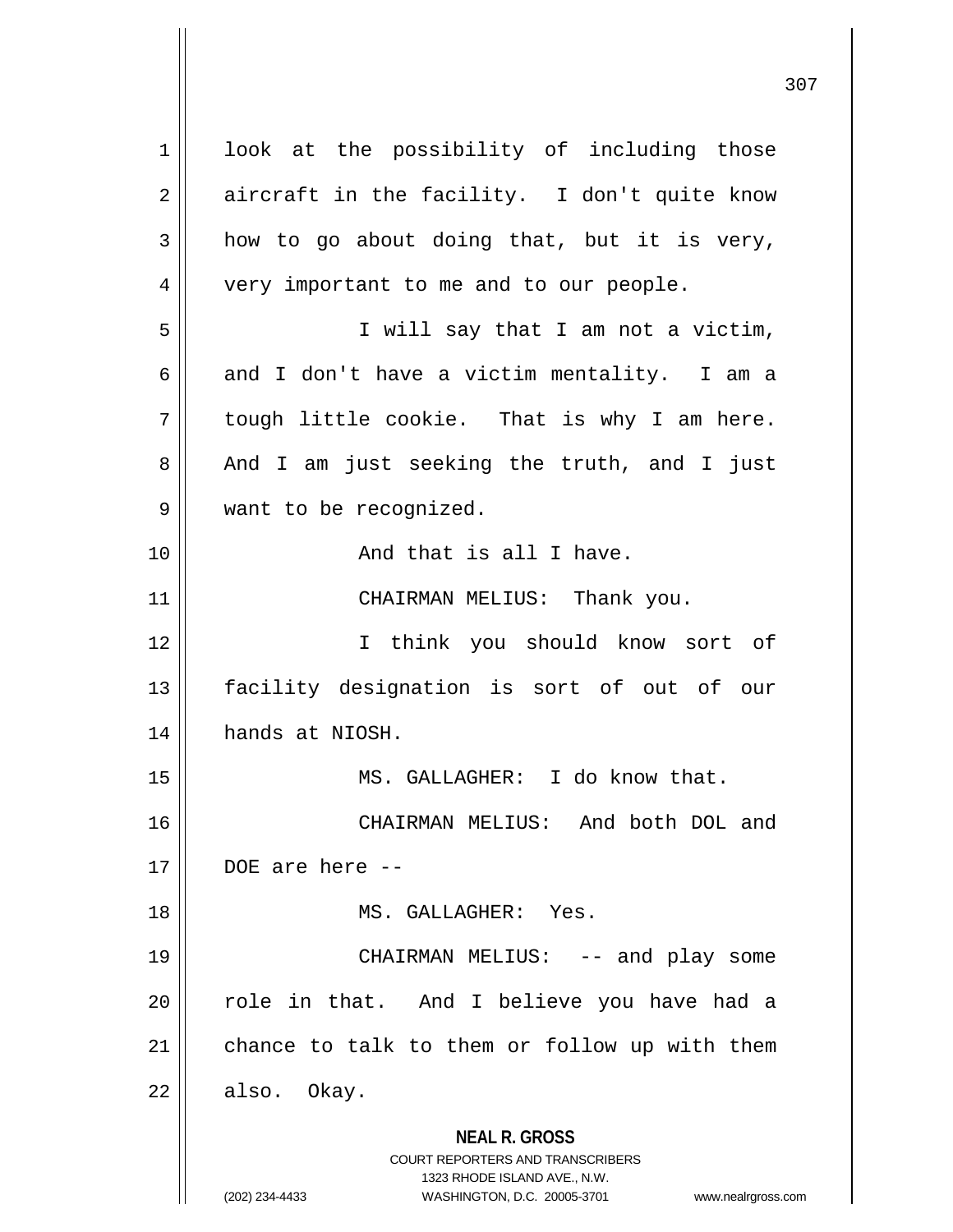|             | 308                                                      |
|-------------|----------------------------------------------------------|
| $\mathbf 1$ | MS. GALLAGHER: Thank you.                                |
| 2           | CHAIRMAN MELIUS: Thank you.                              |
| 3           | Okay. I have at least one person                         |
| 4           | I know that has signed up on the phone to give           |
| 5           | public comment. That is a Terrie Mauser.                 |
| 6           | MS. MAUSER: Yes?                                         |
| 7           | CHAIRMAN MELIUS: You may go                              |
| 8           | ahead.                                                   |
| 9           | MS. MAUSER: Yes. Terrie Mauser.                          |
| 10          | I work for United Nuclear.                               |
| 11          | CHAIRMAN MELIUS: We are having a                         |
| 12          | little trouble -- excuse me a second --                  |
| 13          | hearing you. First, are you using a speaker              |
| 14          | phone or are you using a regular phone?                  |
| 15          | MR. MAUSER: Is that better?                              |
| 16          | CHAIRMAN MELIUS: Yes, that is                            |
| 17          | somewhat better. And then, just for anybody              |
| 18          | else who is listening in on the line, if you             |
| 19          | could, if everyone could, either mute your               |
| 20          | phone or use *6, it really helps our                     |
| 21          | reception. We found that out earlier today               |
| 22          | also. So for the others on the line, if you              |
|             | <b>NEAL R. GROSS</b><br>COURT REPORTERS AND TRANSCRIBERS |

1323 RHODE ISLAND AVE., N.W.

 $\mathsf{II}$ 

 $\mathsf{I}$ 

(202) 234-4433 WASHINGTON, D.C. 20005-3701 www.nealrgross.com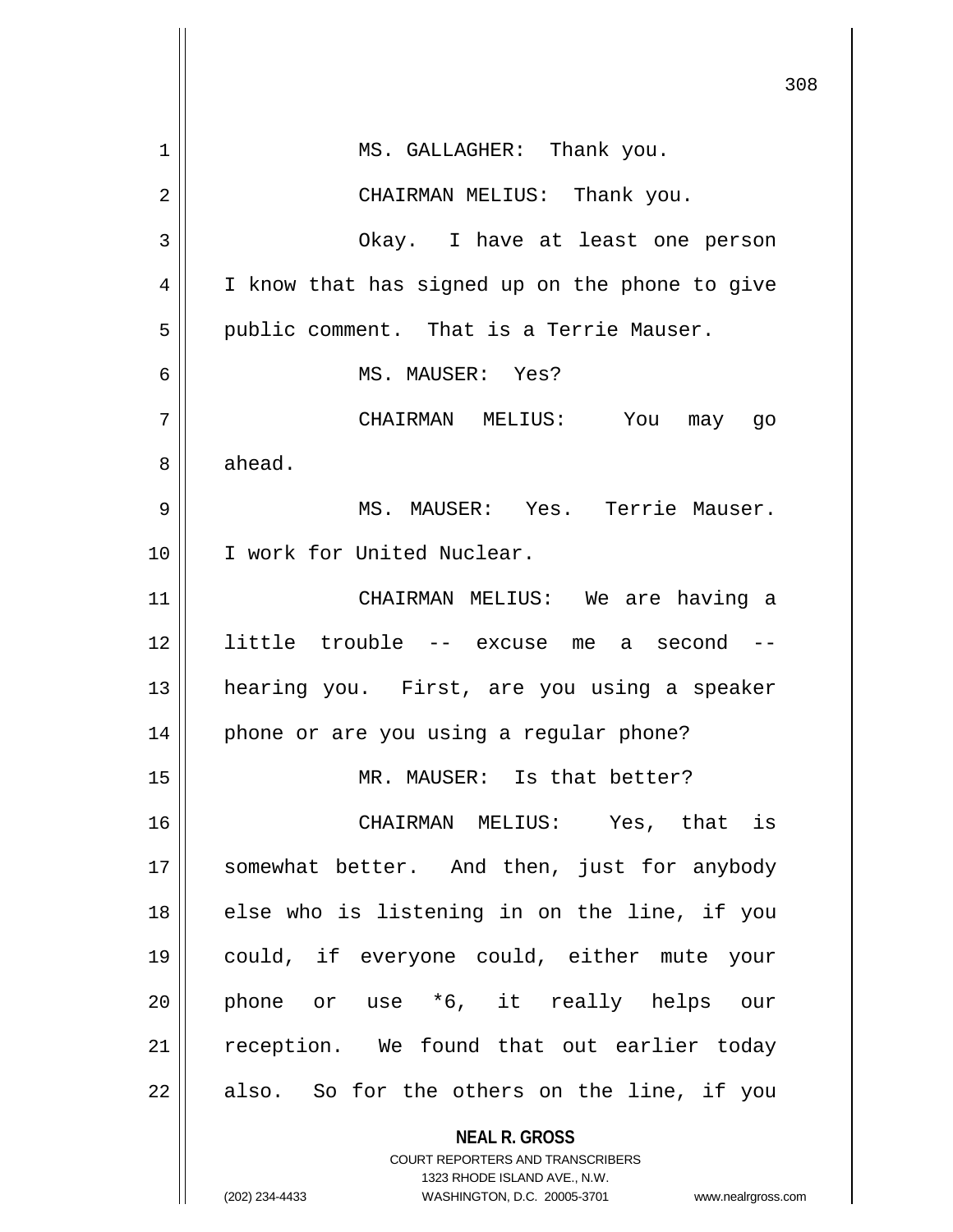**NEAL R. GROSS** COURT REPORTERS AND TRANSCRIBERS 1323 RHODE ISLAND AVE., N.W. (202) 234-4433 WASHINGTON, D.C. 20005-3701 www.nealrgross.com 1 could mute? You will still be able to hear  $2 \parallel$  us, but -- okay. 3 MS. EATON: I'm sorry. I was 4 || unaware of how to sign up on the phone to make  $5 \parallel$  a comment. Am I still going to be able to? 6 CHAIRMAN MELIUS: I don't know. 7 Who is this? 8 MS. EATON: Clarissa Eaton. 9 CHAIRMAN MELIUS: Yes, you can. 10 || First I'm doing people that signed up. 11 || MS. EATON: Sure. Thanks. 12 CHAIRMAN MELIUS: Okay. 13 || MS. MAUSER: Are you ready? 14 CHAIRMAN MELIUS: Terrie Mauser? 15 || MS. MAUSER: I'm ready. 16 CHAIRMAN MELIUS: Go ahead, 17 please. 18 || MS. MAUSER: Yes. Okay. My first 19 question is in regards to the introduction on  $20$  || the White Pages. Basically the question is, 21 what do you mean in the introduction exposures 22 || resulting from non-weapons related work, as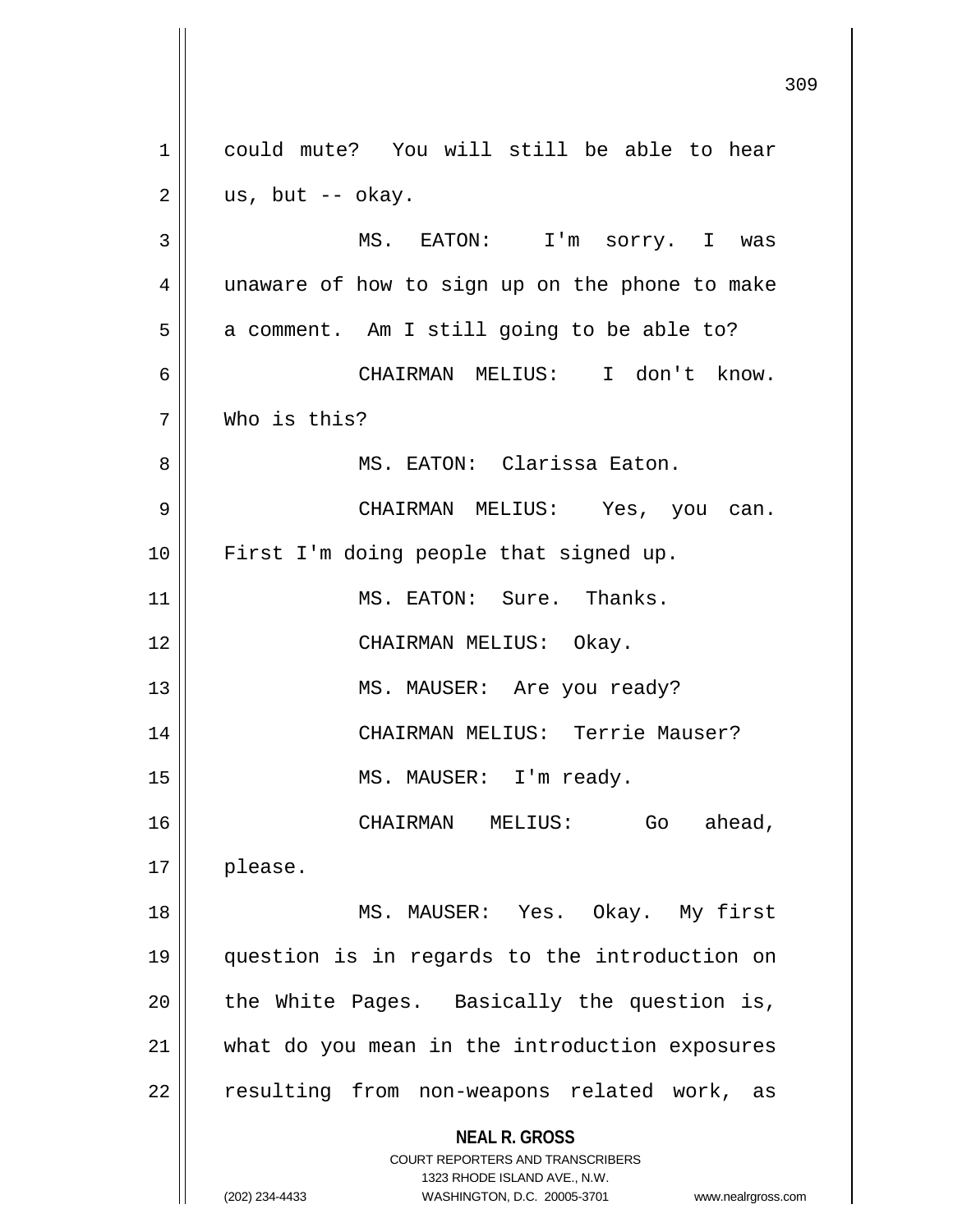**NEAL R. GROSS** COURT REPORTERS AND TRANSCRIBERS 1323 RHODE ISLAND AVE., N.W. 1 applicable, will be covered elsewhere? What 2 do you mean by "elsewhere" and "non-weapons 3 | related work?" 4 CHAIRMAN MELIUS: We are actually 5 | taking public comments. We are not really in  $6 \parallel$  a position here in public comment period to 7 answer all of these questions. I think you 8 can follow up with NIOSH to get answers to 9 || those questions. 10 MS. MAUSER: Okay. Okay. Well, 11 || then, okay. So my other question is this. Let 12 me ask you this one particular question. And 13 || that's the only really important question I  $14 \parallel$  have. 15 It is in regards to me as an 16 individual, I worked in the Recycle Recovery 17 Department -- plutonium and technetium-99. I 18 don't know if I was ever tested for those 19 particular metals. How would I find out that 20 | information, either from your -21 CHAIRMAN MELIUS: So your question 22 || is regarding exposure to particular metals?

(202) 234-4433 WASHINGTON, D.C. 20005-3701 www.nealrgross.com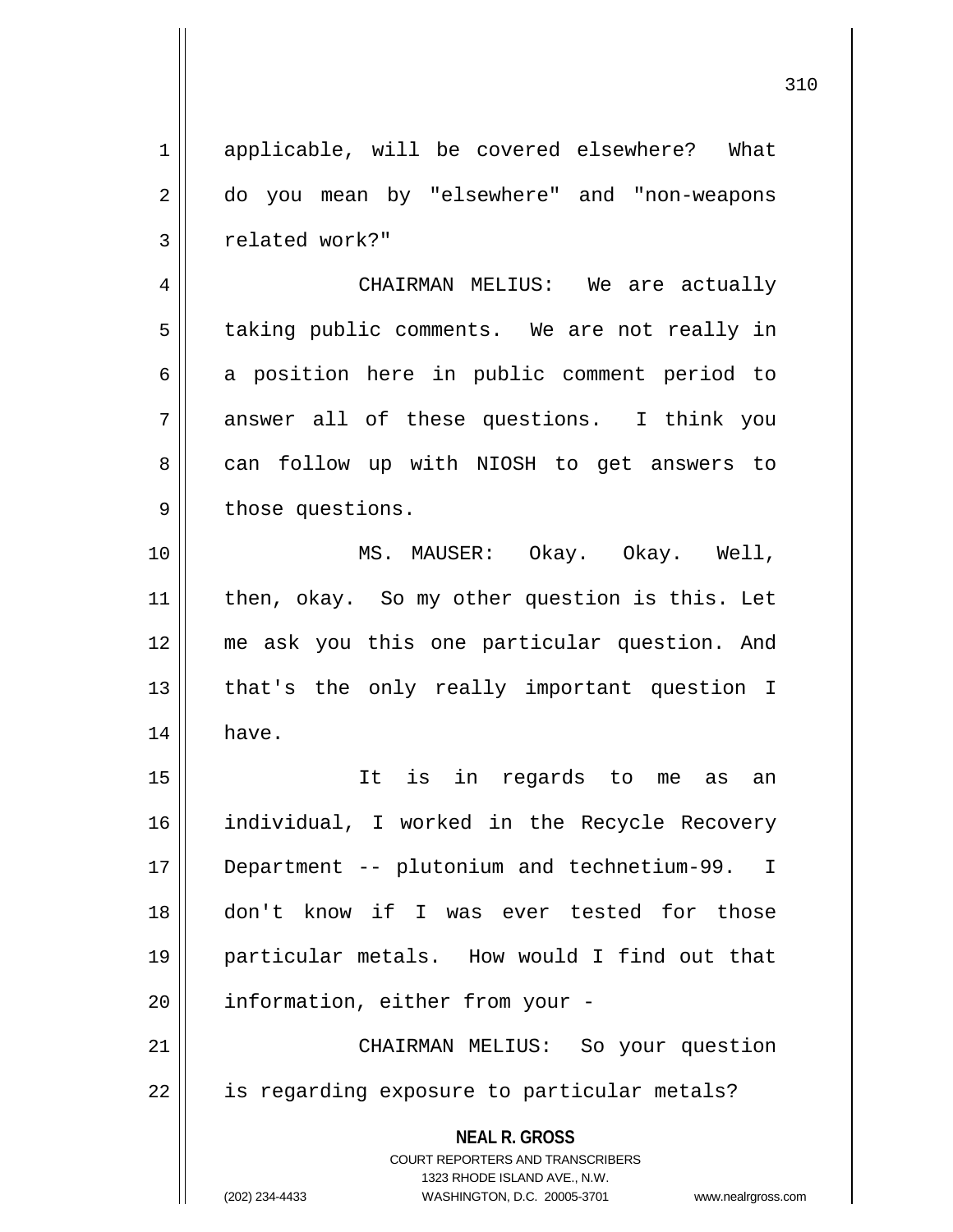**NEAL R. GROSS** COURT REPORTERS AND TRANSCRIBERS 1323 RHODE ISLAND AVE., N.W. (202) 234-4433 WASHINGTON, D.C. 20005-3701 www.nealrgross.com 1 MS. MAUSER: Yes, to the heavy 2 | metals, to uranium, technetium. 3 CHAIRMAN MELIUS: Yes. If you're 4 || talking non-radioactive exposures, again,  $5 \parallel$  that's outside the scope of this part of the  $6 \parallel$  program. In terms of filing claims, there is 7 || a process within the Department of Labor for  $8 \parallel$  that. 9 || But, again, we're taking public 10 comment. We're not here to answer questions 11 | over the phone. 12 || MS. MAUSER: Okay. 13 || CHAIRMAN MELIUS: Okay? 14 || MS. MAUSER: Okay. 15 CHAIRMAN MELIUS: Thank you. But 16 || follow up with NIOSH, they will be able to, 17 || maybe can help you more directly. 18 MS. MAUSER: Okay. And can you 19 answer one more? Who was the person that 20 || spoke as the spokesperson for the Hematite 21 | plant on your end? 22 CHAIRMAN MELIUS: I couldn't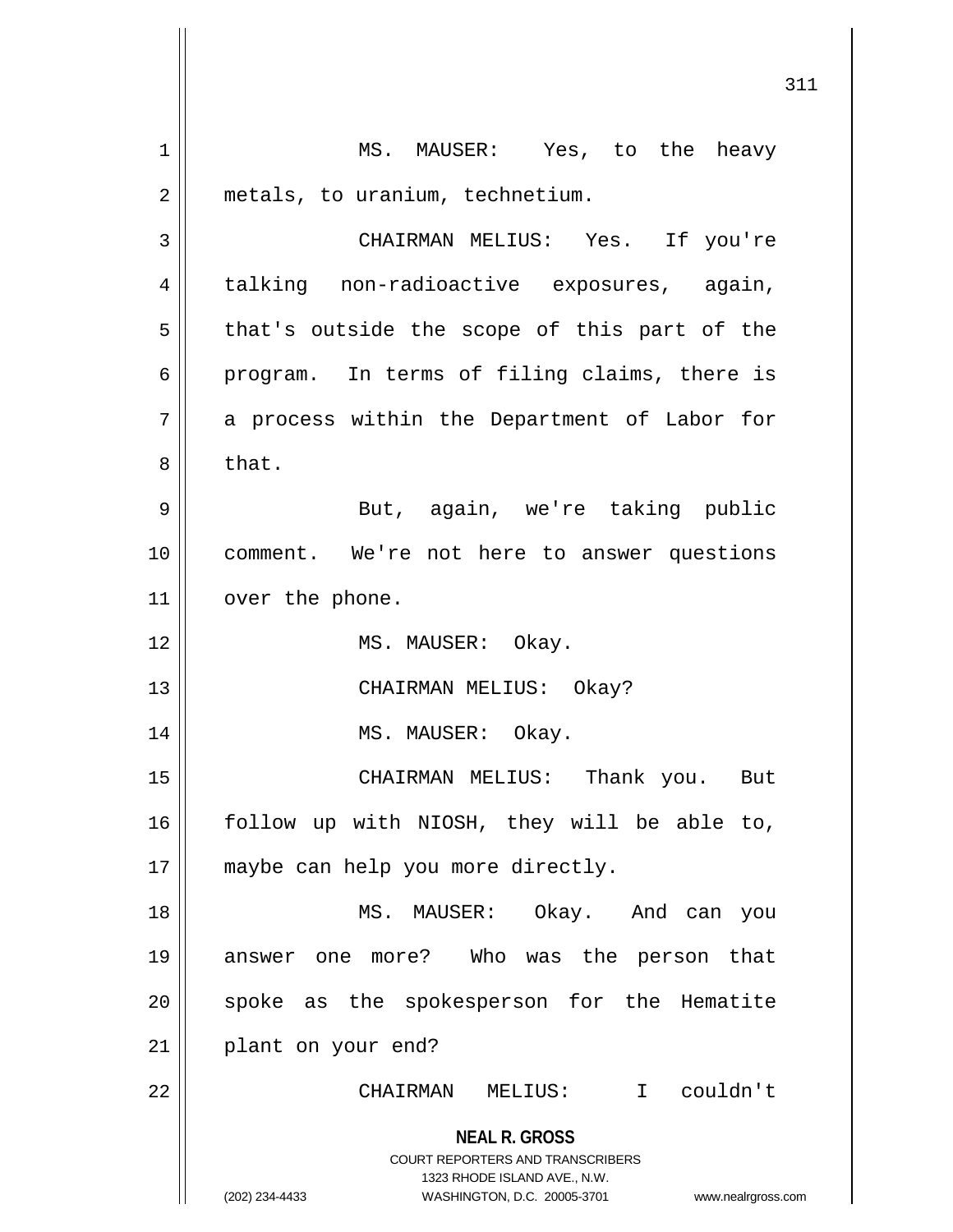1 understand you. Please?

| 2          | MS. MAUSER: Who was the person                                                                                                                                  |
|------------|-----------------------------------------------------------------------------------------------------------------------------------------------------------------|
| 3          | who spoke on your end when Clarissa was                                                                                                                         |
| 4          | speaking on the petition, on behalf of the                                                                                                                      |
| 5          | petition? Who was your spokesperson?                                                                                                                            |
| $\epsilon$ | CHAIRMAN MELIUS: Well, the person                                                                                                                               |
| 7          | presenting from the Board was Dr. Anderson.                                                                                                                     |
| 8          | MS. MAUSER: Okay. Thank you.                                                                                                                                    |
| 9          | CHAIRMAN MELIUS: Okay. Now, is                                                                                                                                  |
| 10         | there somebody else on the phone who wishes to                                                                                                                  |
| 11         | make a public comment?                                                                                                                                          |
| 12         | MS. EATON: Yes. I would.                                                                                                                                        |
| 13         | CHAIRMAN MELIUS: Please identify                                                                                                                                |
| 14         | yourself.                                                                                                                                                       |
| 15         | MS. EATON: This is Clarissa Eaton                                                                                                                               |
| 16         | again.                                                                                                                                                          |
| 17         | CHAIRMAN MELIUS: Okay.                                                                                                                                          |
| 18         | MS. EATON: I don't have a                                                                                                                                       |
| 19         | question. I do have a comment. I feel that                                                                                                                      |
| 20         | this investigation has been very -- it's just                                                                                                                   |
| 21         | not set well with us at all, and the reason                                                                                                                     |
| 22         | being is we went from no records to no Site                                                                                                                     |
|            | <b>NEAL R. GROSS</b><br>COURT REPORTERS AND TRANSCRIBERS<br>1323 RHODE ISLAND AVE., N.W.<br>(202) 234-4433<br>WASHINGTON, D.C. 20005-3701<br>www.nealrgross.com |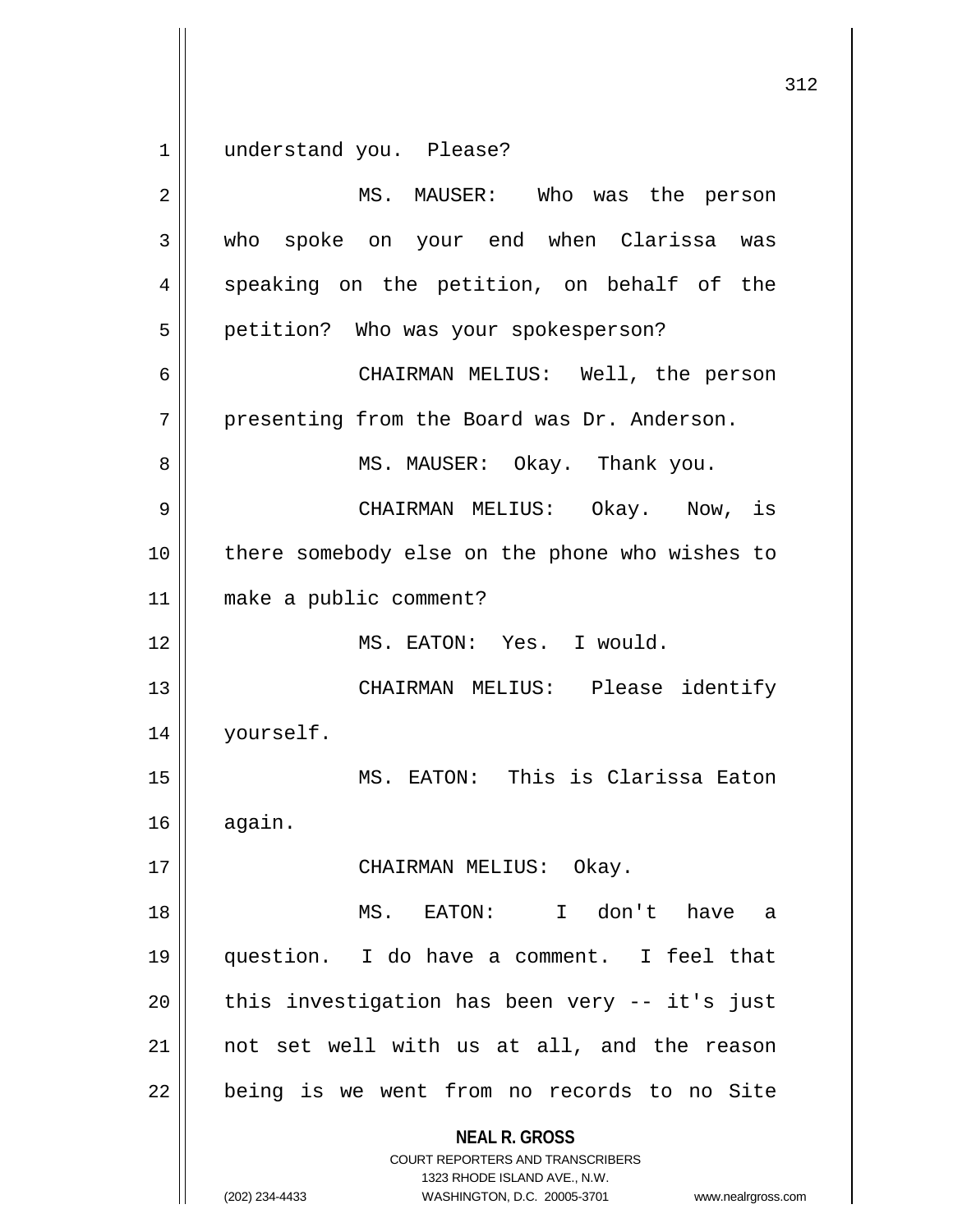| $\mathbf 1$ | Profile. The Site Profile was performed in     |
|-------------|------------------------------------------------|
| 2           | the same year that my petition qualified.      |
| 3           | The company had admitted that they             |
| 4           | had no records in a document that they had     |
|             |                                                |
| 5           | checked.<br>And then somehow a few years later |
| 6           | Westinghouse I'm assuming since they are the   |
| 7           | potentially responsible party that is actually |
| 8           | doing the decommissioning at the site today    |
| 9           | had provided them some documents, to wit, I    |
| 10          | believe the NIOSH and the SC&A group have been |
| 11          | basing their extrapolations and everything off |
| 12          | of.                                            |
| 13          | My concern, my most<br>recent                  |
| 14          | concern, is with the fact that Westinghouse,   |
| 15          | being the administrator, just back in 2011,    |
| 16          | they were sanctioned by the Nuclear Regulatory |
| 17          | Commission for inaccurately supplying surveys  |
| 18          | about the uranium-235. And they were found to  |
| 19          | significantly exceed the amounts reported      |
| 20          | initially to the NRC. With that<br>same        |
| 21          | violation, they were also cited with           |
|             |                                                |

**NEAL R. GROSS** COURT REPORTERS AND TRANSCRIBERS

1323 RHODE ISLAND AVE., N.W.

(202) 234-4433 WASHINGTON, D.C. 20005-3701 www.nealrgross.com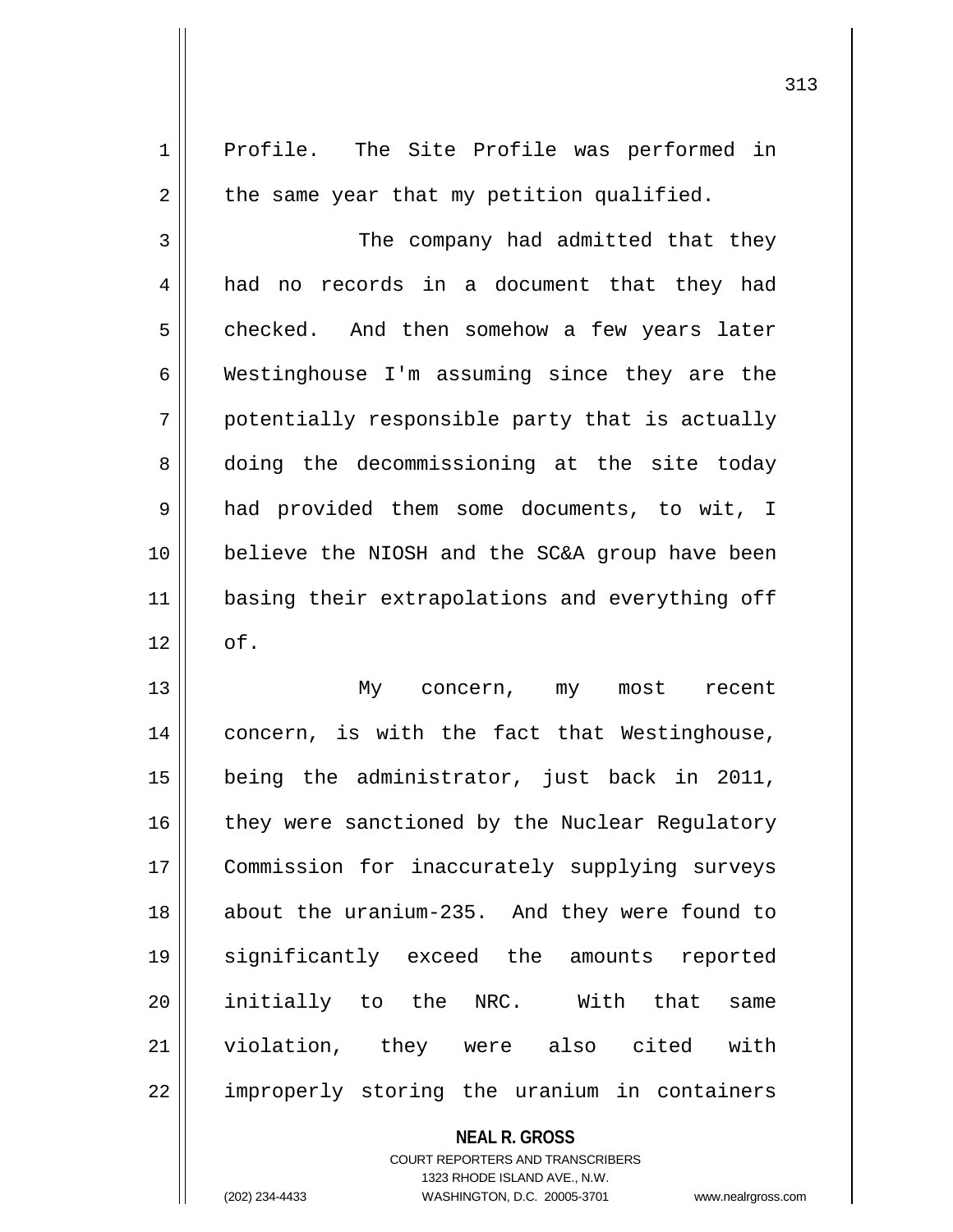314

1 || that were emitting 300,000 per minute. And  $2 \parallel$  also they had deactivated the monitoring 3 | systems.

4 This company is obviously very  $5 \parallel$  reckless in their housekeeping, even today. My  $6 \parallel$  concern is that the workers are still being 7 || exposed and no one is protecting them. And 8 || then you add on top of the fact that they are 9 Supplying inaccurate information to our 10 regulators that we pay to watch out for our  $11$  safety as not only a workplace but a nation.

12 || And this isn't the first time that | they were sanctioned for safety issues. They had inadvertently shipped some fuel pellets to Canada twice, metal alloys. This company that has supplied you with these records should be deemed unreliable.

 I would submit to the Board that they reconsider and possibly reverse their decision. There are too many things here that aren't adding up. And everything that does || add up stinks to high heaven, administratively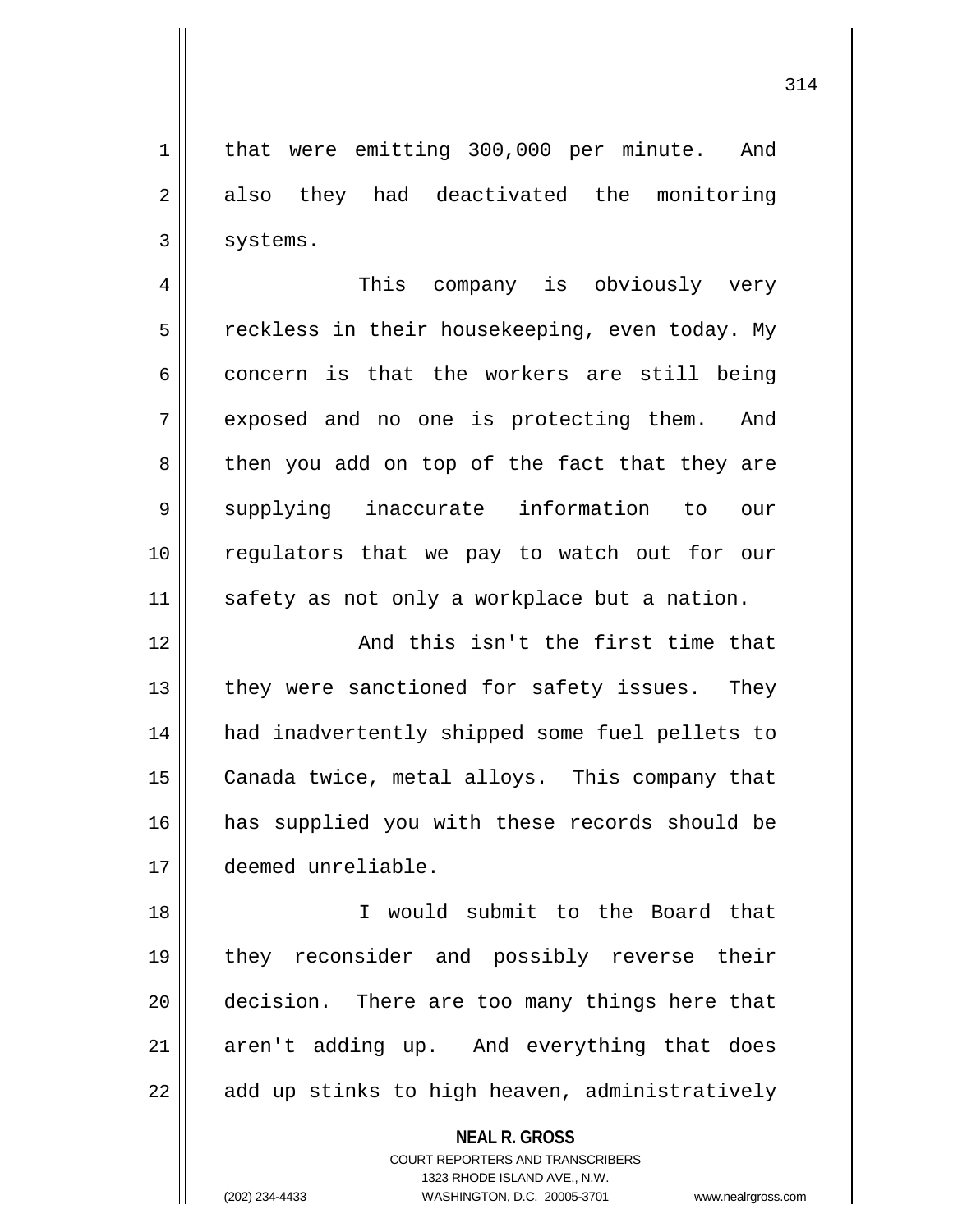$1 \parallel$  speaking.

| $\overline{2}$ | [Identifying information redacted]             |
|----------------|------------------------------------------------|
| 3              | also was -- excuse me. Westinghouse had also   |
| 4              | submitted a urinalysis that my petitioner      |
| 5              | [identifying information redacted] said he     |
| 6              | never participated in. No recourse was ever    |
| 7              | done on that end.                              |
| 8              | The data gaps, the unreliable                  |
| 9              | vendors, the unreliable supplier with          |
| 10             | information like Westinghouse today is very    |
| 11             | troublesome to the fact that -- are we getting |
| 12             | -- do we have truthful information?            |
| 13             | I mean, these people went to work              |
| 14             | and signed a privacy agreement. And, for       |
| 15             | whatever reason, it has protected the company. |

16 || And I just don't feel that these workers that 17 || were exposed that have these covered cancers 18 are getting a fair shake in this investigation. And I beg and plead the Board | to reconsider and to check what I am telling 21 || you about the sanctions from the Nuclear 22 | Regulatory Commission.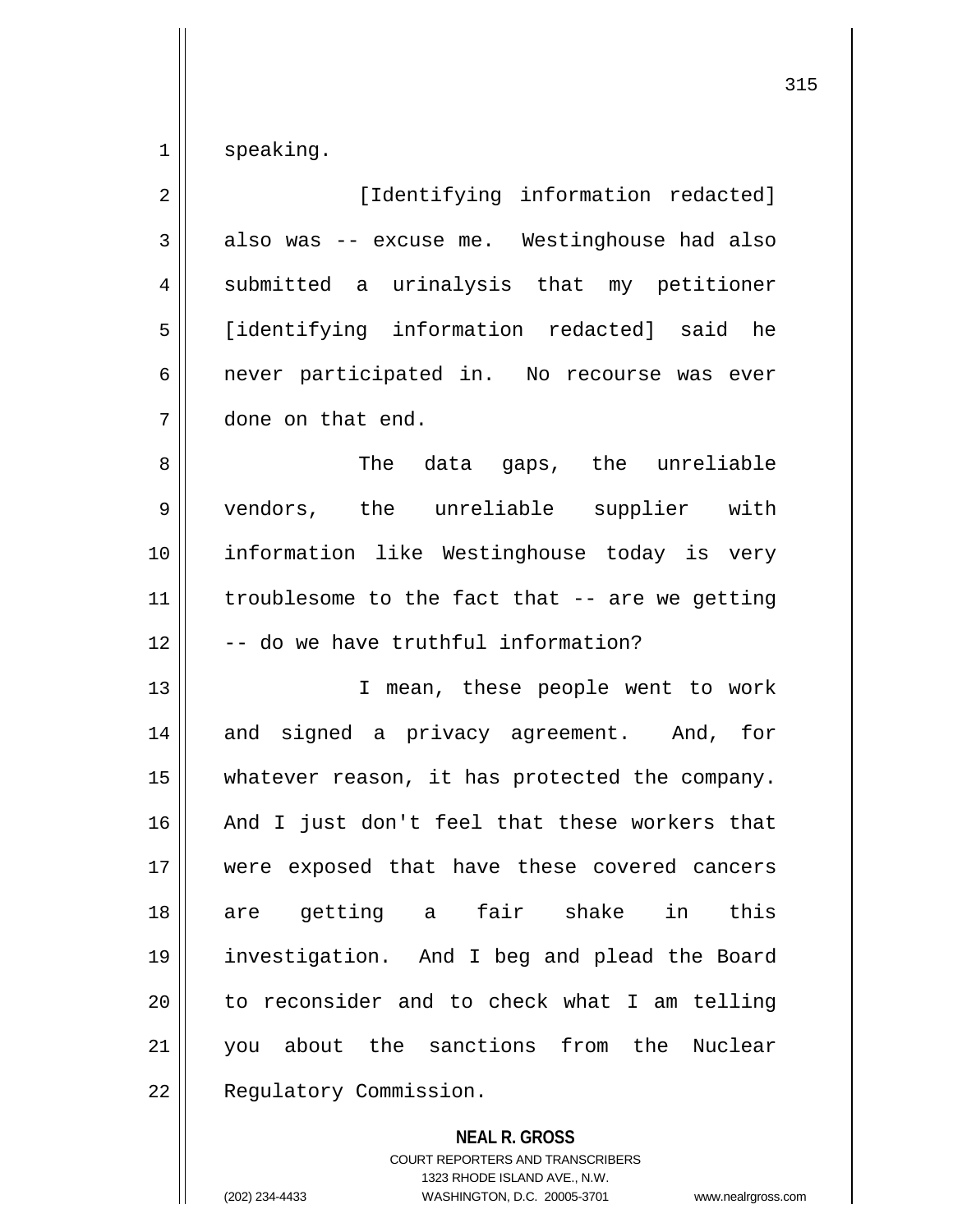| 1  | The most recent event, 48048, of                                                                                                                                      |
|----|-----------------------------------------------------------------------------------------------------------------------------------------------------------------------|
| 2  | June 26, 2012, again they significantly                                                                                                                               |
| 3  | exceeded levels allowed in containers.                                                                                                                                |
| 4  | I just don't feel that this whole                                                                                                                                     |
| 5  | process has been claimant-friendly. We have                                                                                                                           |
| 6  | too many bad things that have added up against                                                                                                                        |
| 7  | these workers. And, for whatever it is worth,                                                                                                                         |
| 8  | I am very disappointed.                                                                                                                                               |
| 9  | Thank you.                                                                                                                                                            |
| 10 | CHAIRMAN MELIUS: Thank you.                                                                                                                                           |
| 11 | Anybody else on the phone wish to                                                                                                                                     |
| 12 | make public comments?                                                                                                                                                 |
| 13 | (No response.)                                                                                                                                                        |
| 14 | CHAIRMAN MELIUS: Okay. Hearing                                                                                                                                        |
| 15 | no one else, anybody else in the audience wish                                                                                                                        |
| 16 | to make public comments? Yes?                                                                                                                                         |
| 17 | MS. CARROLL: Hello. My name is                                                                                                                                        |
| 18 | Stephanie Carroll. And I am an authorized rep                                                                                                                         |
| 19 | many Rocky Flats workers, also some<br>for                                                                                                                            |
| 20 | workers from Nevada Test Site. Thank you for                                                                                                                          |
| 21 | allowing me to speak. I wanted to give the                                                                                                                            |
| 22 | workers a chance yesterday.                                                                                                                                           |
|    | <b>NEAL R. GROSS</b><br><b>COURT REPORTERS AND TRANSCRIBERS</b><br>1323 RHODE ISLAND AVE., N.W.<br>(202) 234-4433<br>WASHINGTON, D.C. 20005-3701<br>www.nealrgross.co |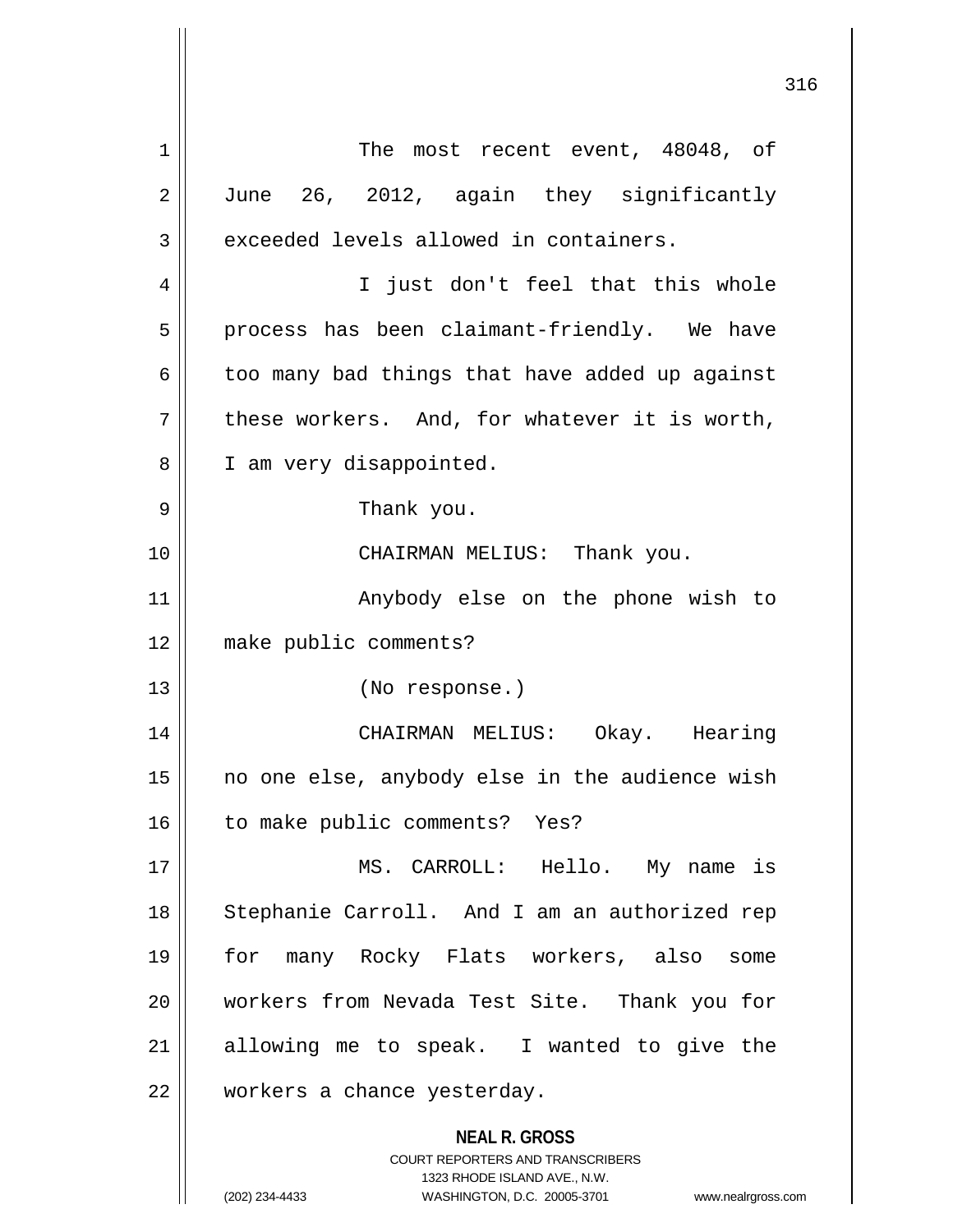1 || I usually order a copy of the 2 Department of Labor file for all of my 3 employees or all of my clients when I take 4 them on. And none of my clients are getting 5 dose reconstructions, and nobody is affected  $6 \parallel$  by the SEC at this time because I specialize 7 in chronic beryllium disease. So all of my 8 work for the SEC is not for profit or 9 | anything. 10 I am submitting a couple of 11 documents that I have found. I have a lot of 12 IH, industrial hygiene processing reports. I 13 just gave one to Terrie that had thorium 14 listed. But I could go through my files and 15 || find a lot more that have thorium listed, and 16 I plan on presenting those to you in the 17 future and getting to work a lot harder on 18 || this and looking for more documents for you 19 because I really believe that the most 20 important aspect of this is the data 21 || integrity. And we need to know that there 22 || were no intentions on the part of the

**NEAL R. GROSS**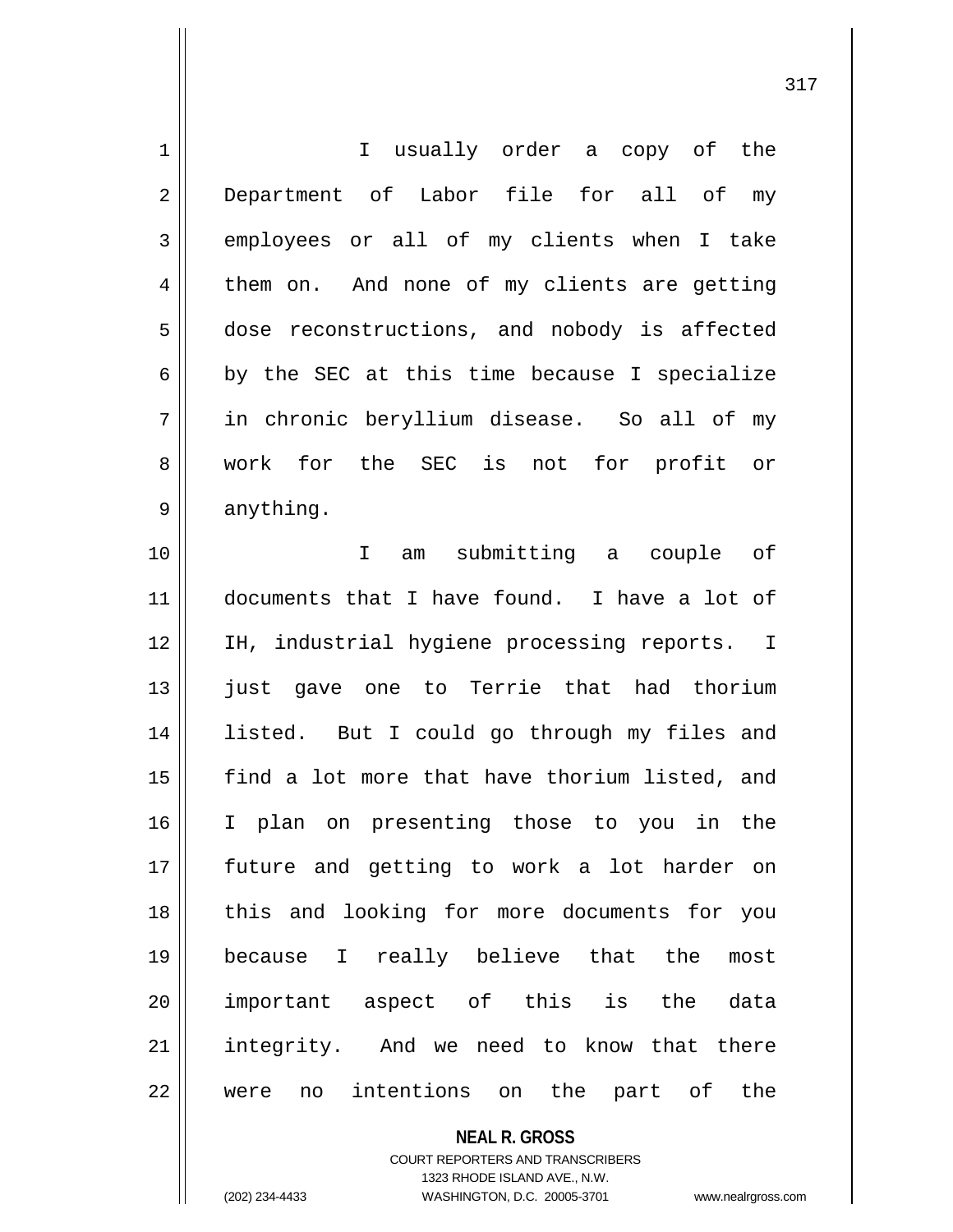1 contractors or on the contractors to falsify  $2 \parallel$  any records or destroy records for profit. 3 || I noticed that it just seems that 4 || some of the agencies have this attitude  $5$  towards the workers that perhaps they could be  $6 \parallel$  not telling the truth because there is money  $7 \parallel$  to be made if they can apply for the program  $8 \parallel$  and get approved. There is \$150,000 at stake. 9 There is something called in the 10 EEOICPA Program probative evidence. If you 11 can submit evidence that is produced or 12 documented before 2000, it's probative 13 || evidence. The Department of Labor will accept 14 it because they assume that you are not 15 committing fraud to get \$150,000 if you are a 16 worker. 17 So I just think that that's 18 amazing that they look at workers as being 19 able to commit fraud for 150,000, but nobody

21 changing documents to get these absolutely  $22$  || huge fees and bonuses for closing up Rocky

 $20$  ||  $100$ ks at the contractors and wonders, are they

**NEAL R. GROSS** COURT REPORTERS AND TRANSCRIBERS 1323 RHODE ISLAND AVE., N.W. (202) 234-4433 WASHINGTON, D.C. 20005-3701 www.nealrgross.com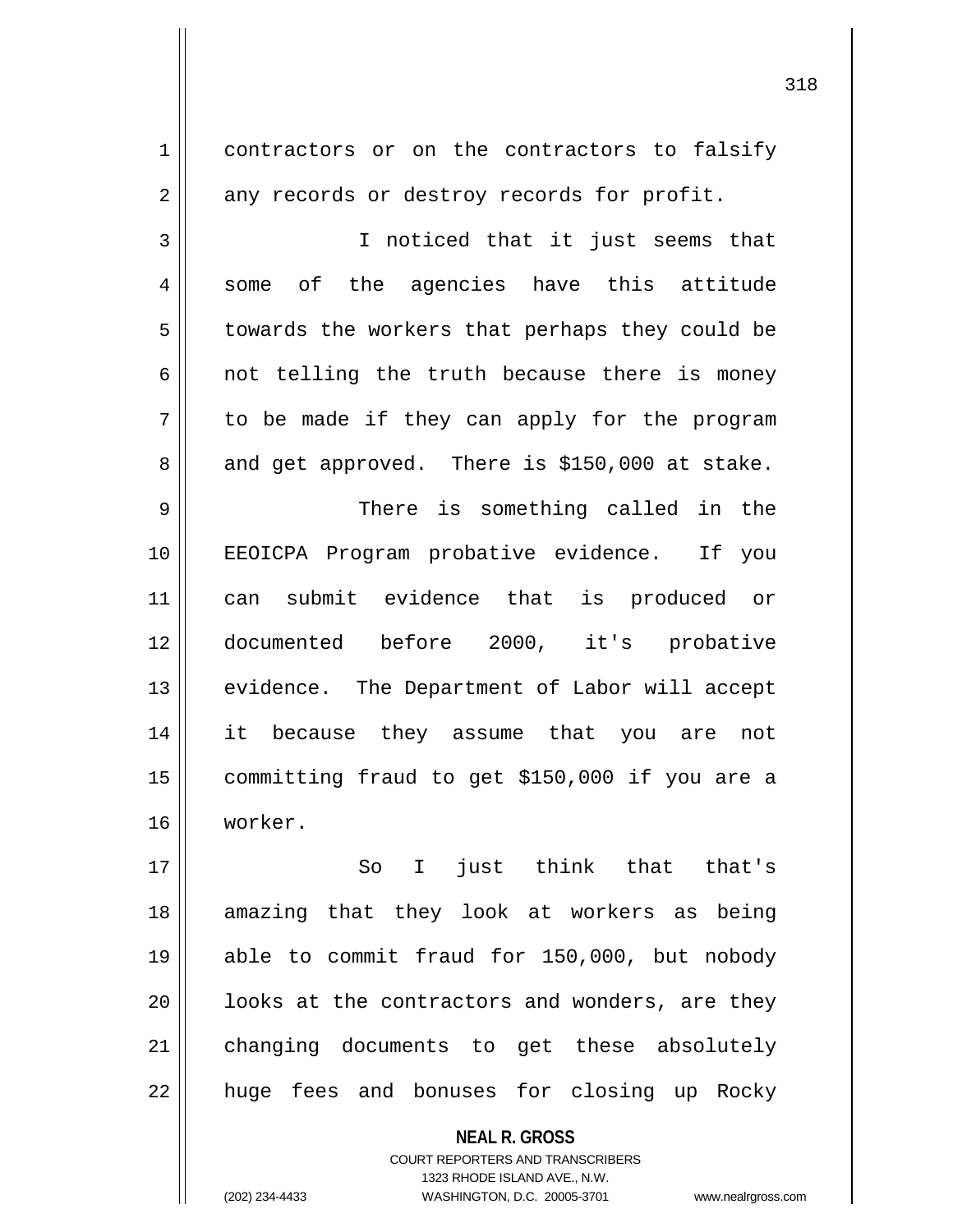$1 \parallel$  Flats 40-50 years early. And we really,  $2 \parallel$  really need to take into account, was there  $3 \parallel$  any motivation to change the documents. I  $4 \parallel$  don't want to say anything else about that,  $5 \parallel$  but let's just think about that. 6 I have a TLD detail report from 7 1994 with handwritten calculations on it. So 8 || they have gone beyond what had been printed  $9 \parallel$  out and put in new calculations. I have an 10 external dose-equivalent data handwritten 11 | original report with calculations not added to 12 | the final report. 13 || I have a nasal smear report on the 14 || same day, the same employee with two different 15 decision levels and counts. And this was -- I 16 also have a failure to submit urine samples.  $17$  || And I have got that through most of my files 18 where employees would not show up for their 19 urine samples and over and over and over 20 || again. And a month later, they would come 21 || back and get their urine sample, two months  $22$  || later another failure to submit on the same

**NEAL R. GROSS**

COURT REPORTERS AND TRANSCRIBERS 1323 RHODE ISLAND AVE., N.W. (202) 234-4433 WASHINGTON, D.C. 20005-3701 www.nealrgross.com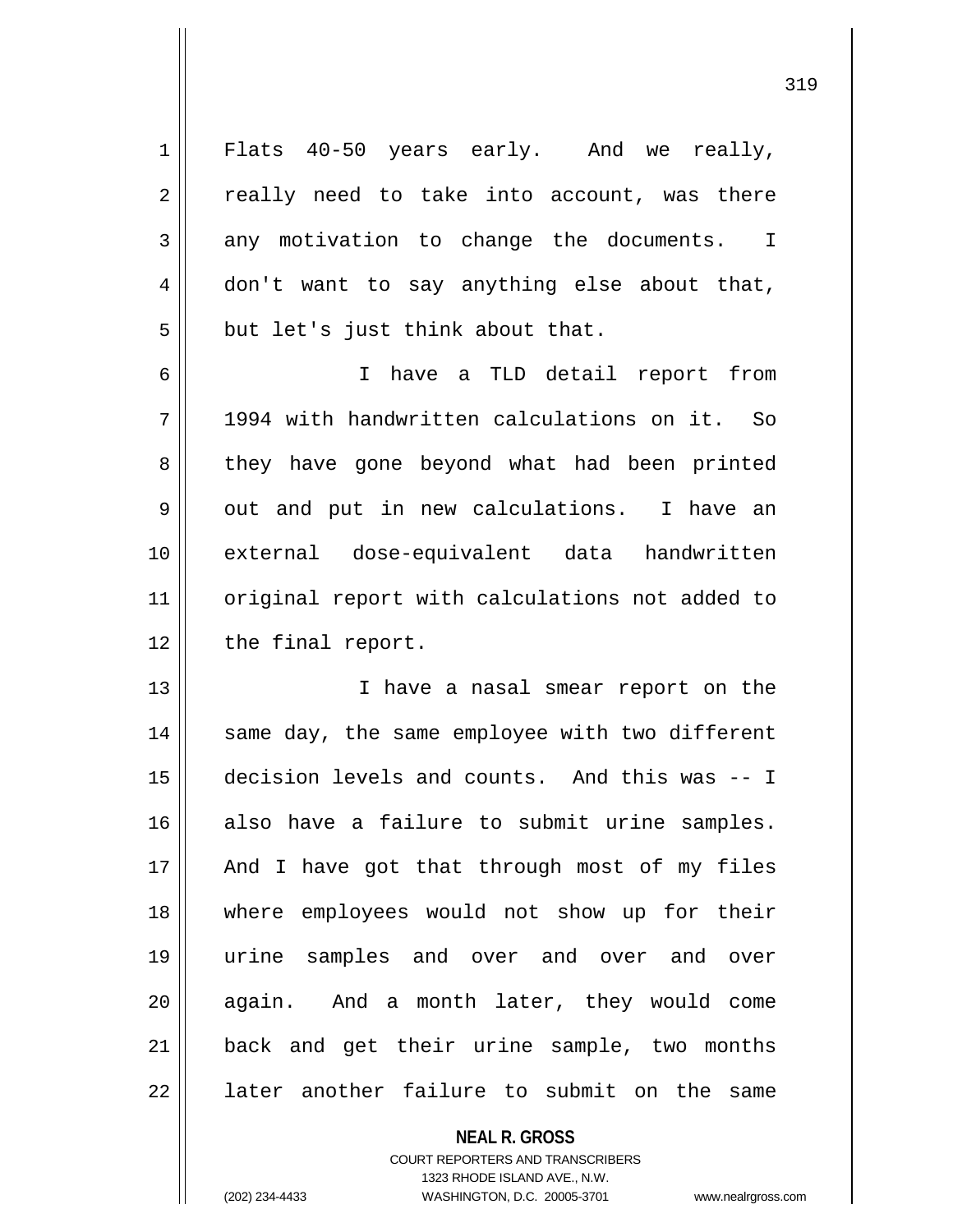$1 \parallel$  employee.

| $\overline{2}$ | I also, since I do chronic                               |
|----------------|----------------------------------------------------------|
| 3              | beryllium disease, I look at a<br>lot of                 |
| 4              | pulmonary function tests. And I noticed at               |
| 5              | the medical office at Rocky Flats, that they             |
| 6              | would have different measurements for the                |
| 7              | pulmonary function test over and over and over           |
| 8              | again for all of my clients. And we're                   |
| 9              | talking over and over and over again. It                 |
| 10             | looks like a policy of changing the pulmonary            |
| 11             | function test so that I guess the workers                |
| 12             | could keep using the respirators and keep                |
| 13             | doing respirator work.                                   |
| 14             | And I've got those. I will show                          |
| 15             | them to you. I just didn't bring them to this            |
| 16             | meeting.                                                 |
| 17             | I have these, and I also have<br>So                      |
| 18             | an affidavit from one of my workers that has             |
| 19             | already been approved for his money. He has              |
| 20             | no financial gain from writing this affidavit.           |
| 21             | He gained his 150,000 for chronic beryllium              |
| 22             | disease after an 11-year -- it was a 10-year             |
|                | <b>NEAL R. GROSS</b><br>COURT REPORTERS AND TRANSCRIBERS |

1323 RHODE ISLAND AVE., N.W.

 $\prod$ 

(202) 234-4433 WASHINGTON, D.C. 20005-3701 www.nealrgross.com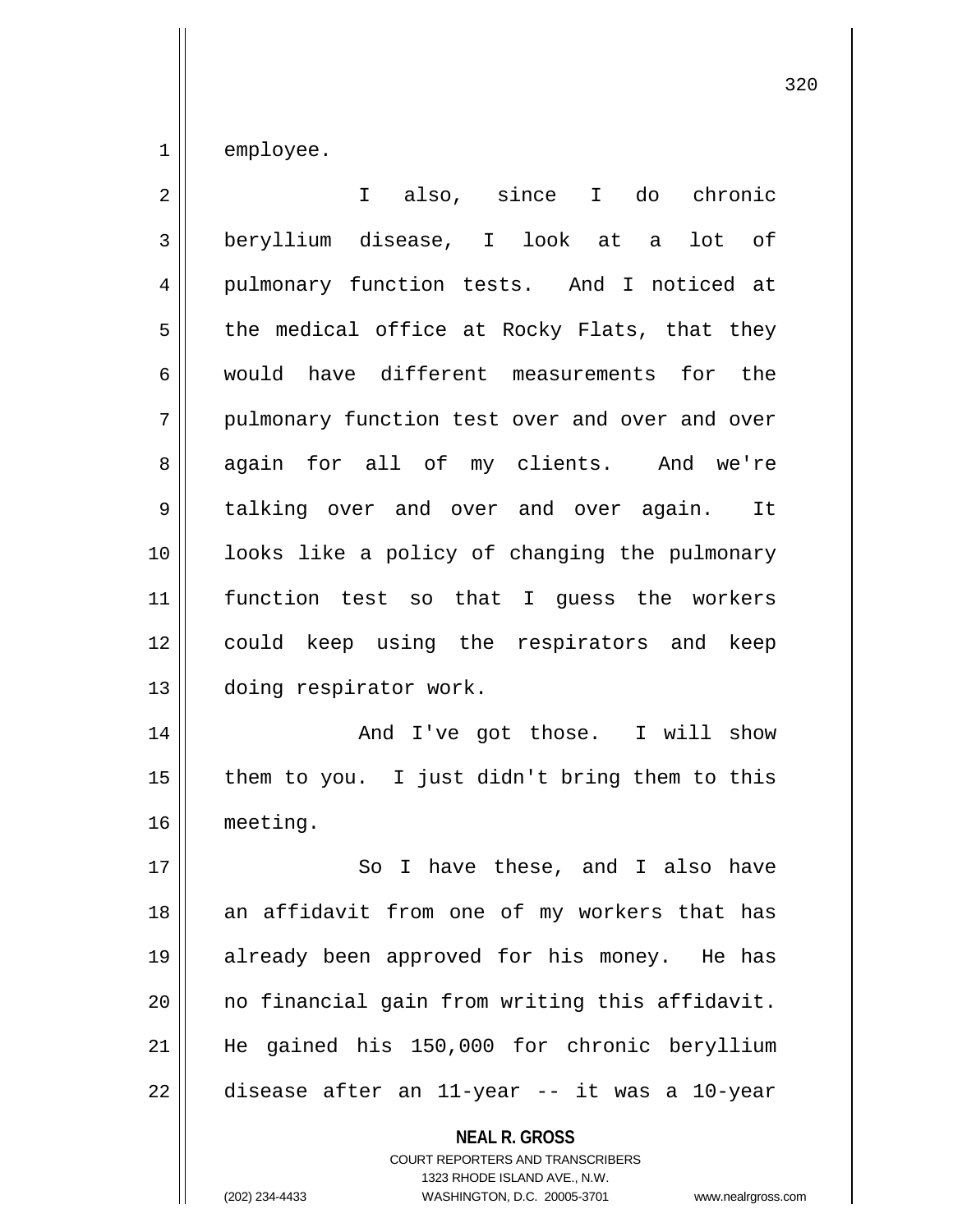| $\mathbf 1$ | fight. He actually was diagnosed in 2007 by    |
|-------------|------------------------------------------------|
| 2           | an on-site doctor, but it took him until 2011  |
| 3           | to get approved. I am just going to read part  |
| 4           | of it into the record.                         |
| 5           | "Related to my radiological work,              |
| 6           | I would like to discuss my tritium work. I     |
| 7           | guarantee you there were releases of that      |
| 8           | material. Working with that stuff was one      |
| 9           | spooky job.                                    |
| 10          | "I took numerous urine analysis                |
| 11          | tests and never received or had access to any  |
| 12          | results. After working with tritium, we would  |
| 13          | take the UA test at the medical building. The  |
| 14          | test materials were put in Mason jars and      |
| 15          | later into open top plastic bottles. Neither   |
| 16          | of these bottle types was tamper-proof, to the |
| 17          | best of my knowledge. These tests were called  |
| 18          | six-packs by us workers. If a worker did not   |
| 19          | fill the test container to the necessary       |
| 20          | level, the medical staff would sometimes top   |
| 21          | it off with tap water. This practice would     |
| 22          | clearly negatively affect the quality and      |

## **NEAL R. GROSS**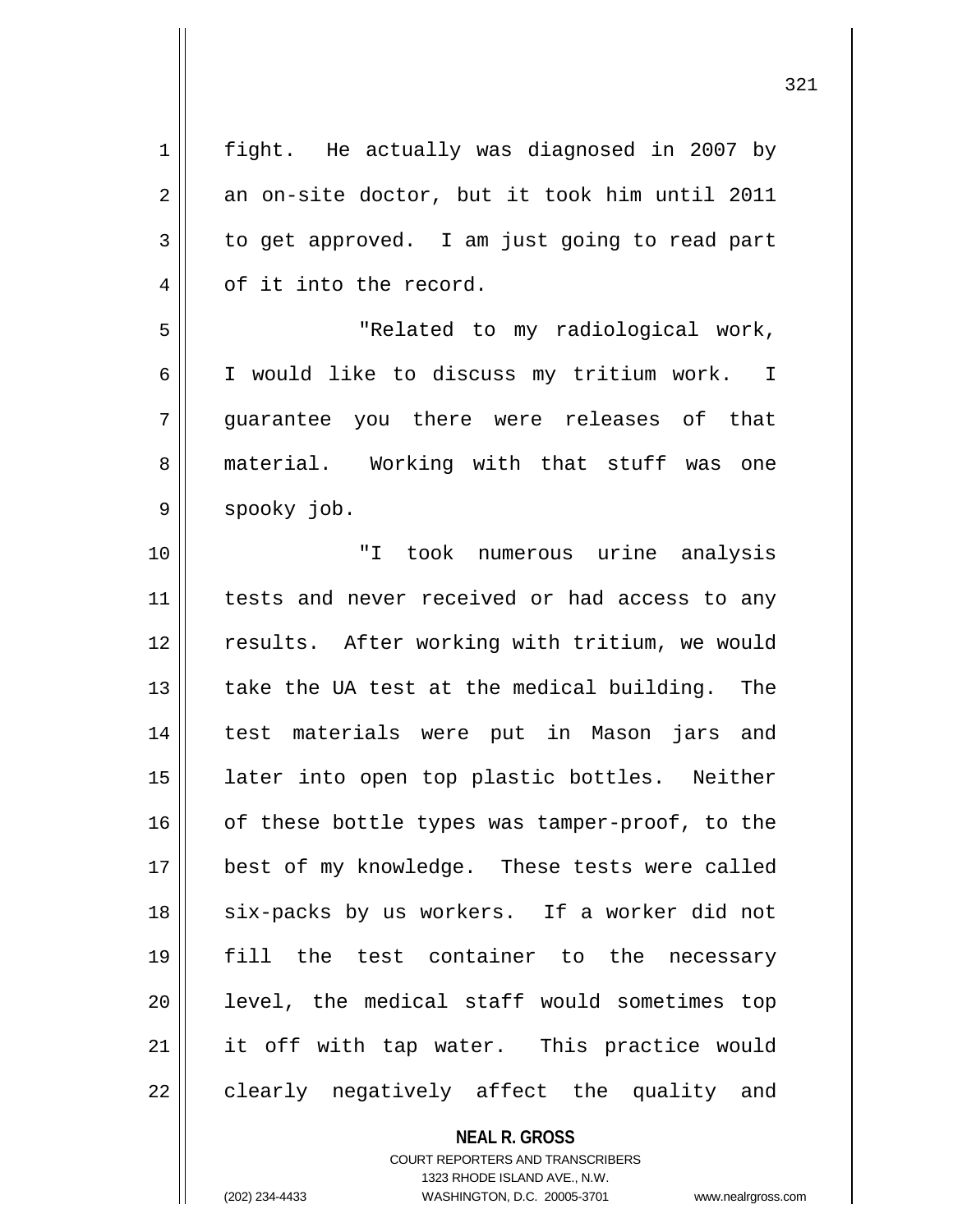1 consistency of the test.

| $\overline{2}$ | "Lastly, I would like to add, on               |
|----------------|------------------------------------------------|
| 3              | occasion I witnessed coworkers would take      |
| 4              | their dosimeter badges off their bodies and    |
| 5              | put them on the fence and then go back into    |
| 6              | hot areas to continue working."                |
| 7              | And, remember, he gets no                      |
| 8              | financial gain if an SEC is passed. So I just  |
| 9              | wanted to turn these in to you and thank you   |
| 10             | so much for being here. And I just wish that   |
| 11             | we had an advisory board for the Department of |
| 12             | Labor because it would really help to have     |
| 13             | some place to go. Please, if there was any     |
| 14             | way we could get that to happen, it would be   |
| 15             | wonderful.                                     |
| 16             | And, lastly, I would like to add               |
| 17             | great appreciation to Terrie Barrie and        |
| 18             | [identifying information redacted] for all the |
| 19             | work that they put in, you know, another two   |
| 20             | people that they don't get any financial gain  |
| 21             | from this. And they put in hours and hours of  |
| 22             | work and dedication and love into this. And I  |

**NEAL R. GROSS** COURT REPORTERS AND TRANSCRIBERS

1323 RHODE ISLAND AVE., N.W.

(202) 234-4433 WASHINGTON, D.C. 20005-3701 www.nealrgross.com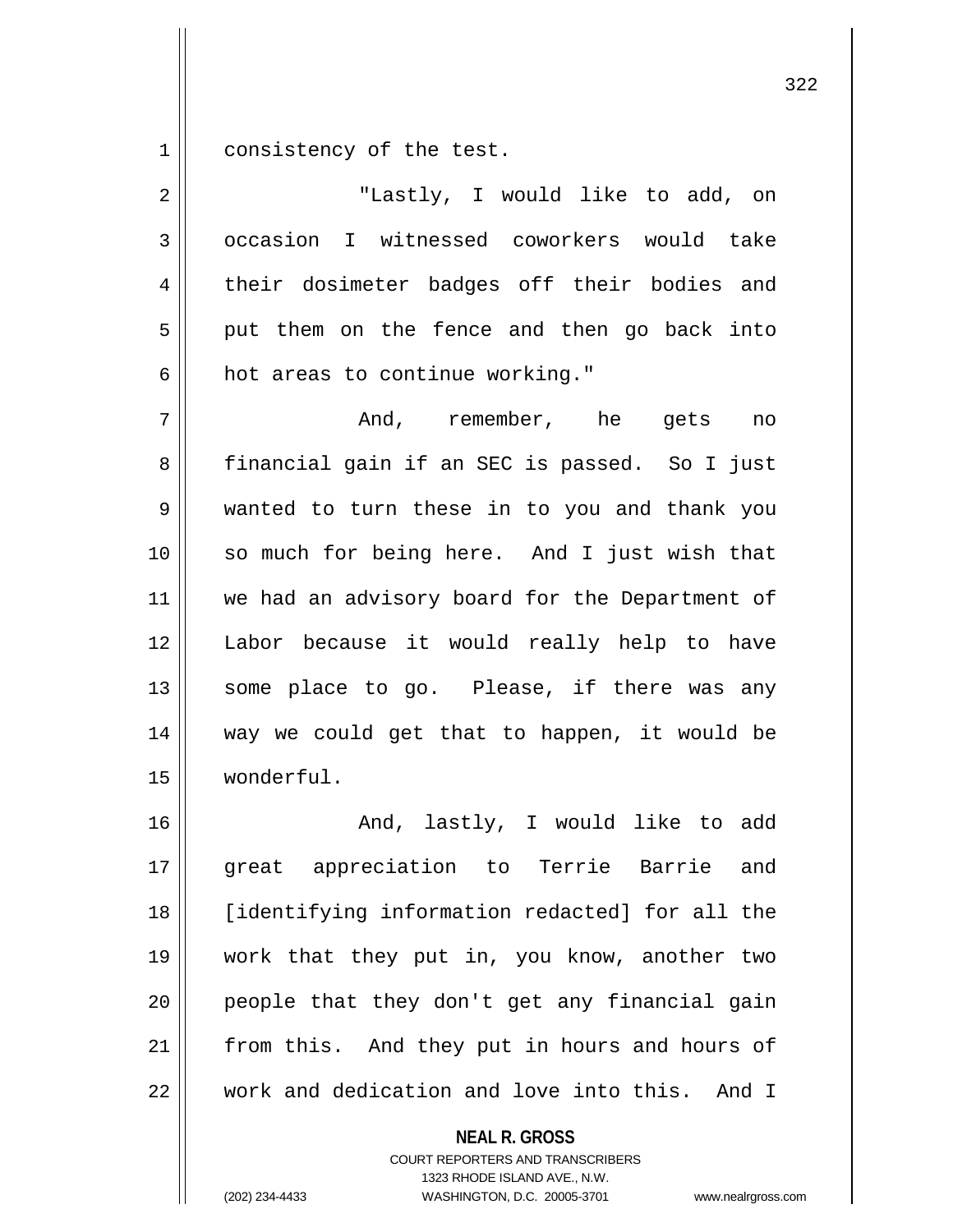**NEAL R. GROSS** COURT REPORTERS AND TRANSCRIBERS 1323 RHODE ISLAND AVE., N.W. (202) 234-4433 WASHINGTON, D.C. 20005-3701 www.nealrgross.com  $1 \parallel$  just want to thank them for all their work. 2 So thank you. And thank you to  $3 \parallel$  you. 4 CHAIRMAN MELIUS: Thanks. Okay. 5 Anybody else in the room wish to 6 | make public comments? 7 (No response.) 8 CHAIRMAN MELIUS: Okay. If not, 9 | thank you for attending. And we will be 10 following up. And we will reconvene tomorrow 11 | morning around 8:30. 12 || (Whereupon, the above-entitled 13  $\parallel$  matter went off the record at 6:26 p.m.) 14 15 16 17 18 19 20 21 22